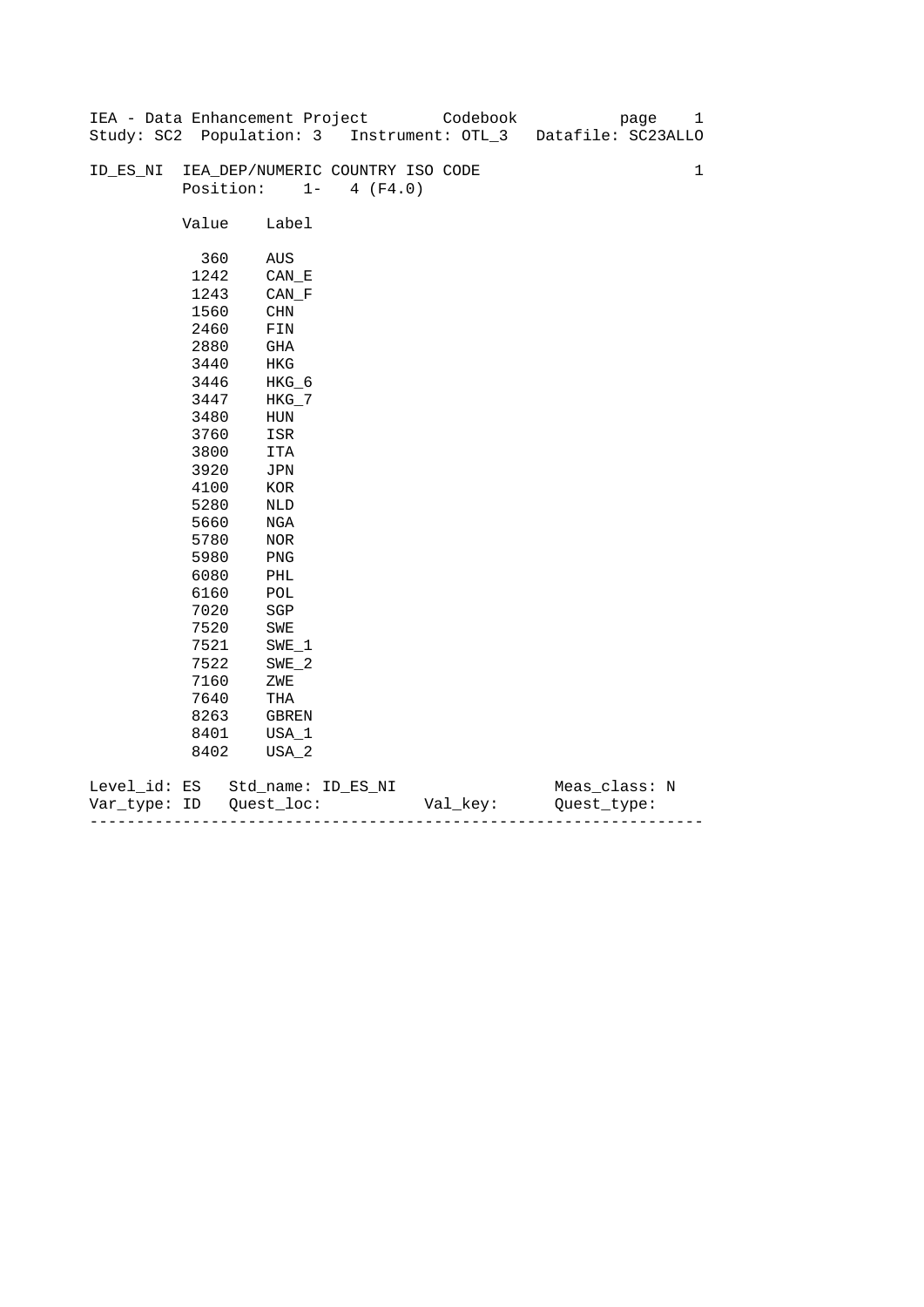|                              |                                                                                                                                                                                                                             | IEA - Data Enhancement Project<br>Codebook<br>page<br>Study: SC2 Population: 3 Instrument: OTL_3<br>Datafile: SC23ALLO                                                                                                                                                                                                                                                         | 2 |
|------------------------------|-----------------------------------------------------------------------------------------------------------------------------------------------------------------------------------------------------------------------------|--------------------------------------------------------------------------------------------------------------------------------------------------------------------------------------------------------------------------------------------------------------------------------------------------------------------------------------------------------------------------------|---|
| ID ES AI                     | Position:                                                                                                                                                                                                                   | IEA_DEP/ALPHANUMERIC COUNTRY ISO CODE<br>$5-$<br>9(AB)                                                                                                                                                                                                                                                                                                                         | 2 |
|                              | Value                                                                                                                                                                                                                       | Label                                                                                                                                                                                                                                                                                                                                                                          |   |
|                              | AUS<br>CAN E<br>CAN F<br>CHN<br>FIN<br>GBREN<br>GHA<br><b>HKG</b><br>HKG_6<br>$HKG_7$<br>HUN<br>ISR<br>ITA<br>JPN<br>KOR<br>NLD<br>NGA<br>NOR<br><b>PNG</b><br>PHL<br>POL<br>SGP<br>SWE<br>SWE 1<br>$SWE_2$<br>THA<br>USA_1 | Australia<br>Canada (English)<br>Canada (French)<br>China<br>Finland<br>UK (England)<br>Ghana<br>Hong Kong<br>Hong Kong (6)<br>Hong Kong (7)<br>Hungary<br>Israel<br>Italy<br>Japan<br>Korea, Republic of<br>Netherlands<br>Nigeria<br>Norway<br>Papua New Guinea<br>Philippines<br>Poland<br>Singapore<br>Sweden<br>Sweden (A)<br>Sweden (B)<br>Thailand<br>United States (A) |   |
|                              | $USA_2$<br>ZWE                                                                                                                                                                                                              | United States (B)<br>Zimbabwe                                                                                                                                                                                                                                                                                                                                                  |   |
| Level_id: ES<br>Var type: ID |                                                                                                                                                                                                                             | Meas_class: N<br>Std name: ID ES AI<br>Quest loc:<br>Val_key:<br>Ouest type:                                                                                                                                                                                                                                                                                                   |   |

------------------------------------------------------------------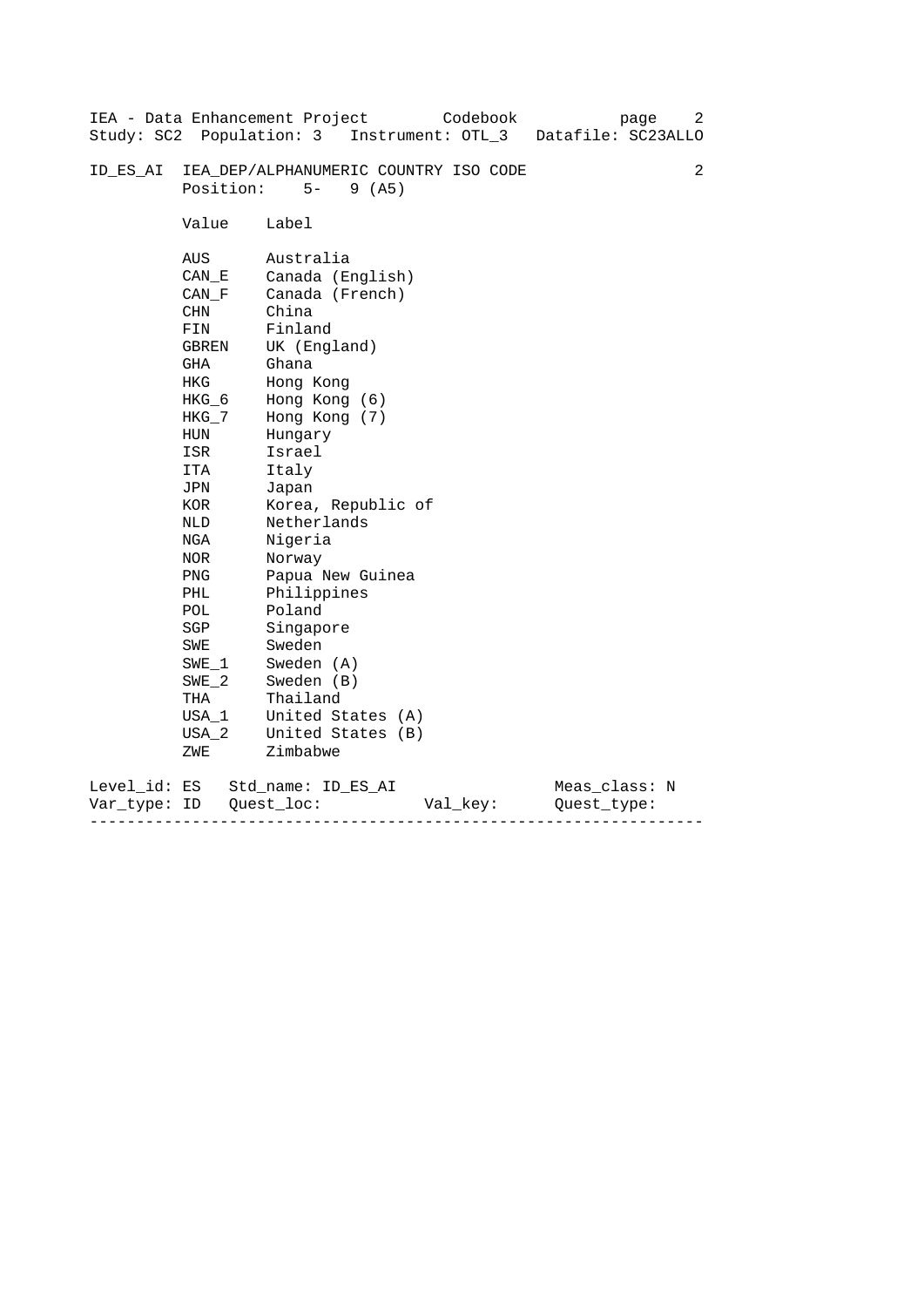|                                |                                                                                                                                  |                                                                                                                                                                                                                                               |                                                              | IEA - Data Enhancement Project Codebook | Study: SC2 Population: 3 Instrument: OTL_3 Datafile: SC23ALLO | 3<br>page     |
|--------------------------------|----------------------------------------------------------------------------------------------------------------------------------|-----------------------------------------------------------------------------------------------------------------------------------------------------------------------------------------------------------------------------------------------|--------------------------------------------------------------|-----------------------------------------|---------------------------------------------------------------|---------------|
| CNTRYNUM                       | COUNTRY NUMBER<br>Position: 10- 11 (F2.0)                                                                                        |                                                                                                                                                                                                                                               |                                                              |                                         |                                                               | 3             |
|                                | Value Label                                                                                                                      |                                                                                                                                                                                                                                               |                                                              |                                         |                                                               |               |
|                                | 10<br>16<br>18<br>20<br>22<br>24<br>26<br>30<br>32<br>34<br>36<br>38<br>40<br>44<br>48<br>50<br>52<br>54<br>56<br>60<br>66<br>70 | Australia<br>Canada (French)<br>China<br>UK (England)<br>Finland<br>Ghana<br>Hong Kong<br>Hungary<br>Israel<br>Italy<br>Japan<br>Korea<br>Netherlands<br>Nigeria<br>Norway<br>Philippines<br>Poland<br>Singapore<br>Sweden (A, B)<br>Thailand | Canada (English)<br>Papua New Guinea                         |                                         |                                                               |               |
|                                | 72<br>74                                                                                                                         | Zimbabwe                                                                                                                                                                                                                                      | United States (A, B)                                         |                                         |                                                               |               |
| Level_id: ES Std_name: ID_ES_N |                                                                                                                                  |                                                                                                                                                                                                                                               |                                                              | Val_key:                                | Quest_type:                                                   | Meas_class: N |
| POPN                           | POPULATION<br>Position: 12- 12 (F1.0)<br>Value Label                                                                             |                                                                                                                                                                                                                                               |                                                              |                                         |                                                               | 4             |
|                                | 1<br>2<br>3                                                                                                                      |                                                                                                                                                                                                                                               | I (10-year olds)<br>II (14-year olds)<br>III (preuniversity) |                                         |                                                               |               |
| Level_id: Std_name: ID_POP     |                                                                                                                                  |                                                                                                                                                                                                                                               |                                                              |                                         |                                                               | Meas_class: N |
| STRATUM STRATUM NUMBER         | Position: 13- 14 (F2.0)                                                                                                          |                                                                                                                                                                                                                                               |                                                              |                                         |                                                               | 5             |
| Level_id: SM Std_name: ID_SM_N | ---------------------                                                                                                            |                                                                                                                                                                                                                                               |                                                              | Val_key:                                | Quest_type:                                                   | Meas_class: N |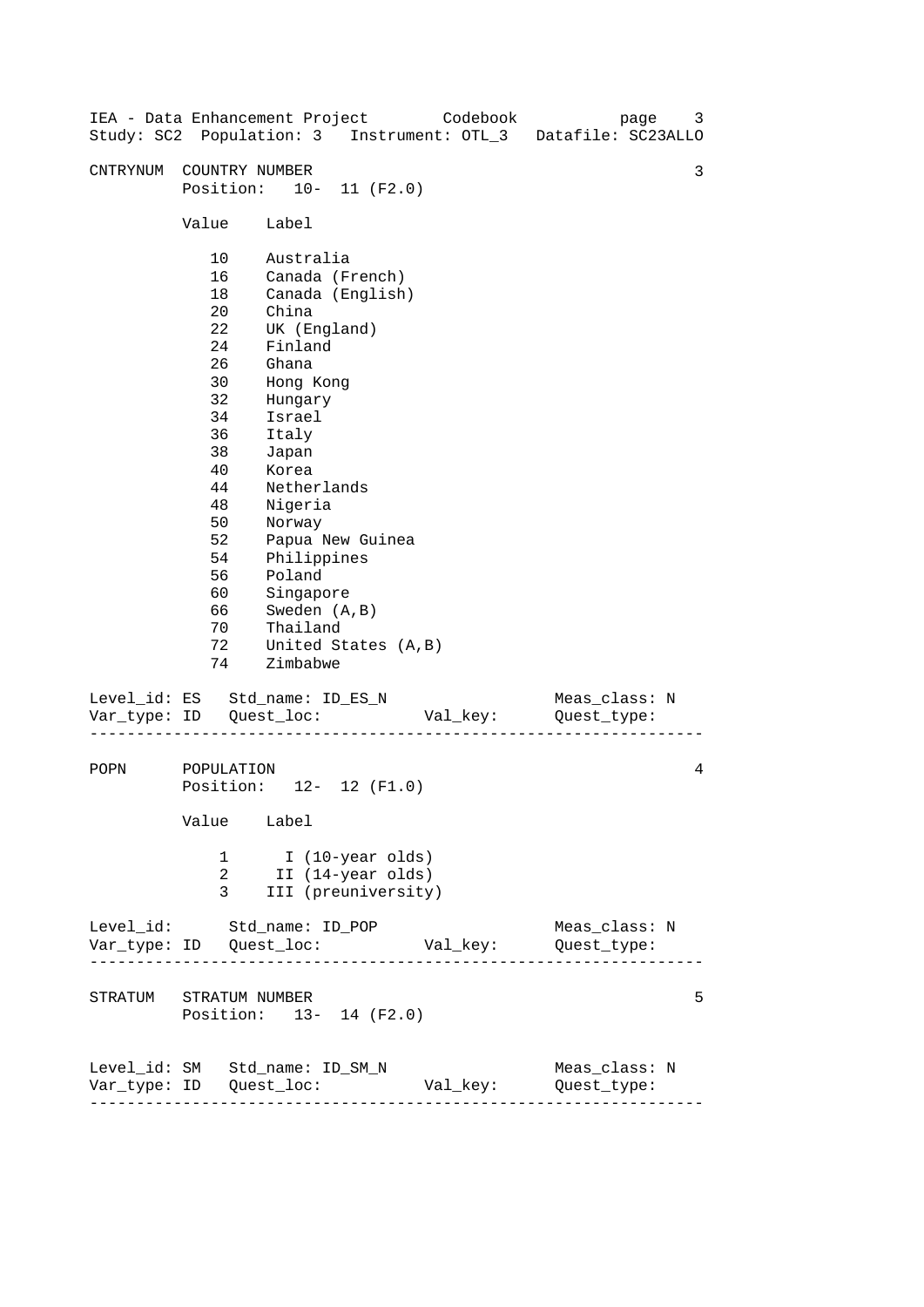------------------------------------------------------------------ ------------------------------------------------------------------ ------------------------------------------------------------------ ------------------------------------------------------------------ ------------------------------------------------------------------ ------------------------------------------------------------------ IEA - Data Enhancement Project Codebook page 4 Study: SC2 Population: 3 Instrument: OTL\_3 Datafile: SC23ALLO SCHOOL SCHOOL NUMBER 6 Position: 15- 19 (F5.0) Level\_id: SC Std\_name: ID\_SC\_N Meas\_class: N Var\_type: ID Quest\_loc: Val\_key: Quest\_type: CLASS CLASS NUMBER 7 Position: 20- 21 (F2.0) Level\_id: CL Std\_name: ID\_CL\_N Meas\_class: N Var\_type: ID Quest\_loc: Val\_key: Quest\_type: TEACHER TEACHER NUMBER 8 Position: 22- 23 (F2.0) Level\_id: TE Std\_name: ID\_TE\_N Meas\_class: N Var\_type: ID Quest\_loc: Val\_key: Quest\_type: RATING RATING LEVEL OTL 9 Position: 24- 24 (F1.0) Value Label 0 rating by school 1 rating by teacher Level\_id: ES Std\_name: FL\_OT\_L Meas\_class: N Var\_type: FL Quest\_loc: Val\_key: Quest\_type: FORMAT NON-STANDARD OTL RATING FORMAT 10 Position: 25- 25 (F1.0) Value Label 0 standard 1 non-standard Level\_id: ES Std\_name: FL\_OT\_F Meas\_class: N Var\_type: FL Quest\_loc: Val\_key: Quest\_type: STRWGTA STRATUM WEIGHT/GENERAL 11 11 Position: 26- 33 (F8.6) Level\_id: SM Std\_name: WT\_SM Meas\_class: N Var\_type: WT Quest\_loc: Val\_key: Quest\_type: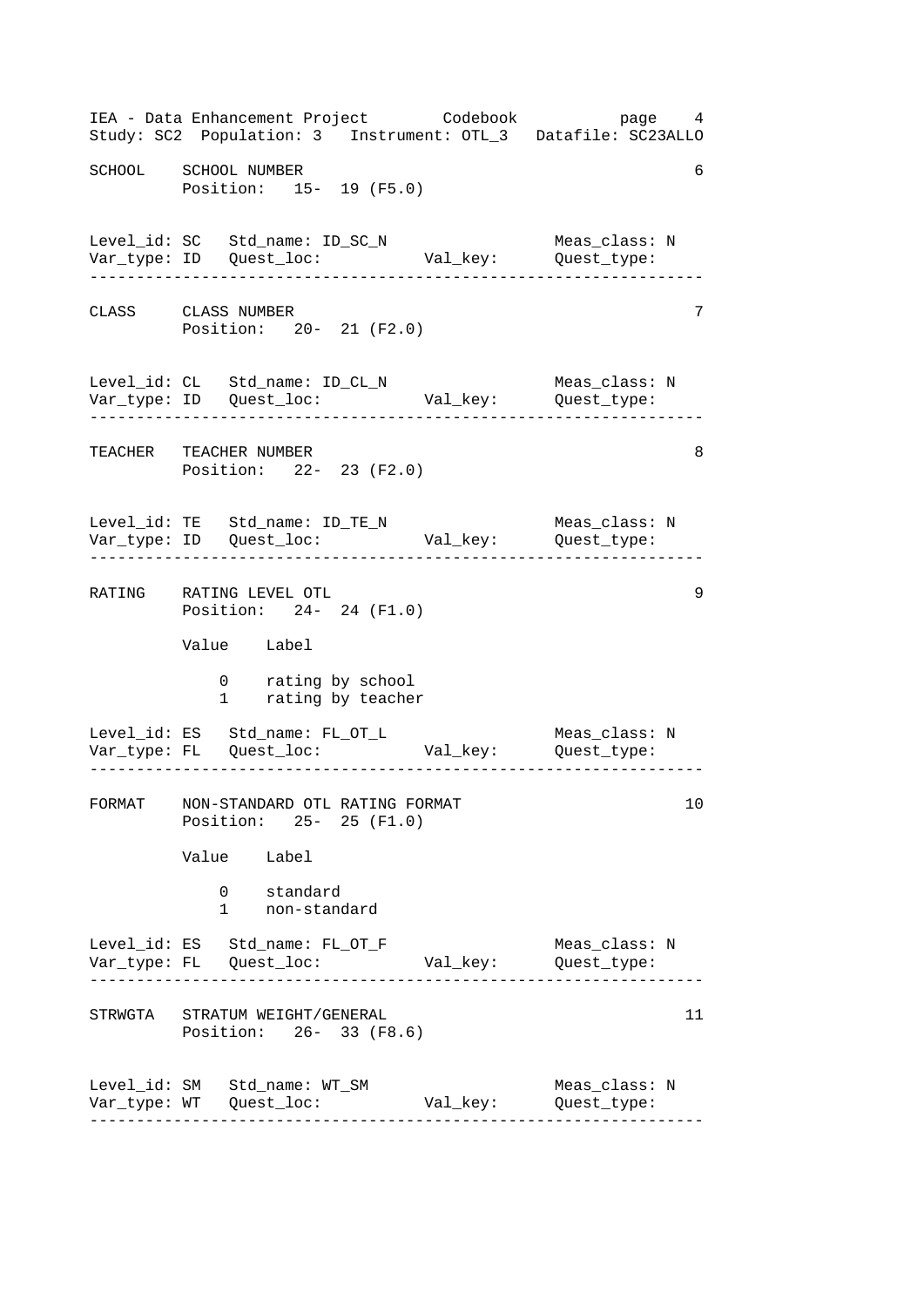|   | IEA - Data Enhancement Project Codebook<br>Study: SC2 Population: 3 Instrument: OTL_3 Datafile: SC23ALLO |                      | page 5                        |
|---|----------------------------------------------------------------------------------------------------------|----------------------|-------------------------------|
|   | STRWGTB STRATUM WEIGHT/BIOLOGY<br>Position: 34- 41 (F8.6)                                                |                      | 12                            |
|   | Value Label                                                                                              |                      |                               |
| 9 | .A missing data                                                                                          |                      |                               |
|   | Level_id: SM Std_name: WT_SM_B                                                                           | Val_key: Quest_type: | Meas_class: N<br>____________ |
|   | STRWGTC STRATUM WEIGHT/CHEMISTRY<br>Position: 42- 49 (F8.6)                                              |                      | 13                            |
|   | Value Label                                                                                              |                      |                               |
| 9 | .A missing data                                                                                          |                      |                               |
|   | Level_id: SM Std_name: WT_SM_C                                                                           |                      | Meas_class: N                 |
|   | STRWGTP STRATUM WEIGHT/PHYSICS<br>Position: 50- 57 (F8.6)                                                |                      | 14                            |
|   | Value Label                                                                                              |                      |                               |
| 9 | .A missing data                                                                                          |                      |                               |
|   | Level_id: SM Std_name: WT_SM_P                                                                           |                      | Meas_class: N                 |
|   | STRWGTN STRATUM WEIGHT/NON-SPECIALIST<br>Position: 58- 65 (F8.6)                                         |                      | 15                            |
|   | Value Label                                                                                              |                      |                               |
| 9 | .A missing data                                                                                          |                      |                               |
|   | Level_id: SM Std_name: WT_SM_N                                                                           |                      | Meas_class: N                 |
|   | QUESTASK OTL QUESTIONS ASKED<br>Position: 66- 66 (F1.0)                                                  |                      | 16                            |
|   | Value Label                                                                                              |                      |                               |
|   | 1 percent rating<br>$\overline{a}$<br>grade rating<br>3<br>percent and grade                             |                      |                               |
|   | Level_id: ES Std_name: FL_OT_Q                                                                           | Val_key:             | Meas_class: N<br>Quest_type:  |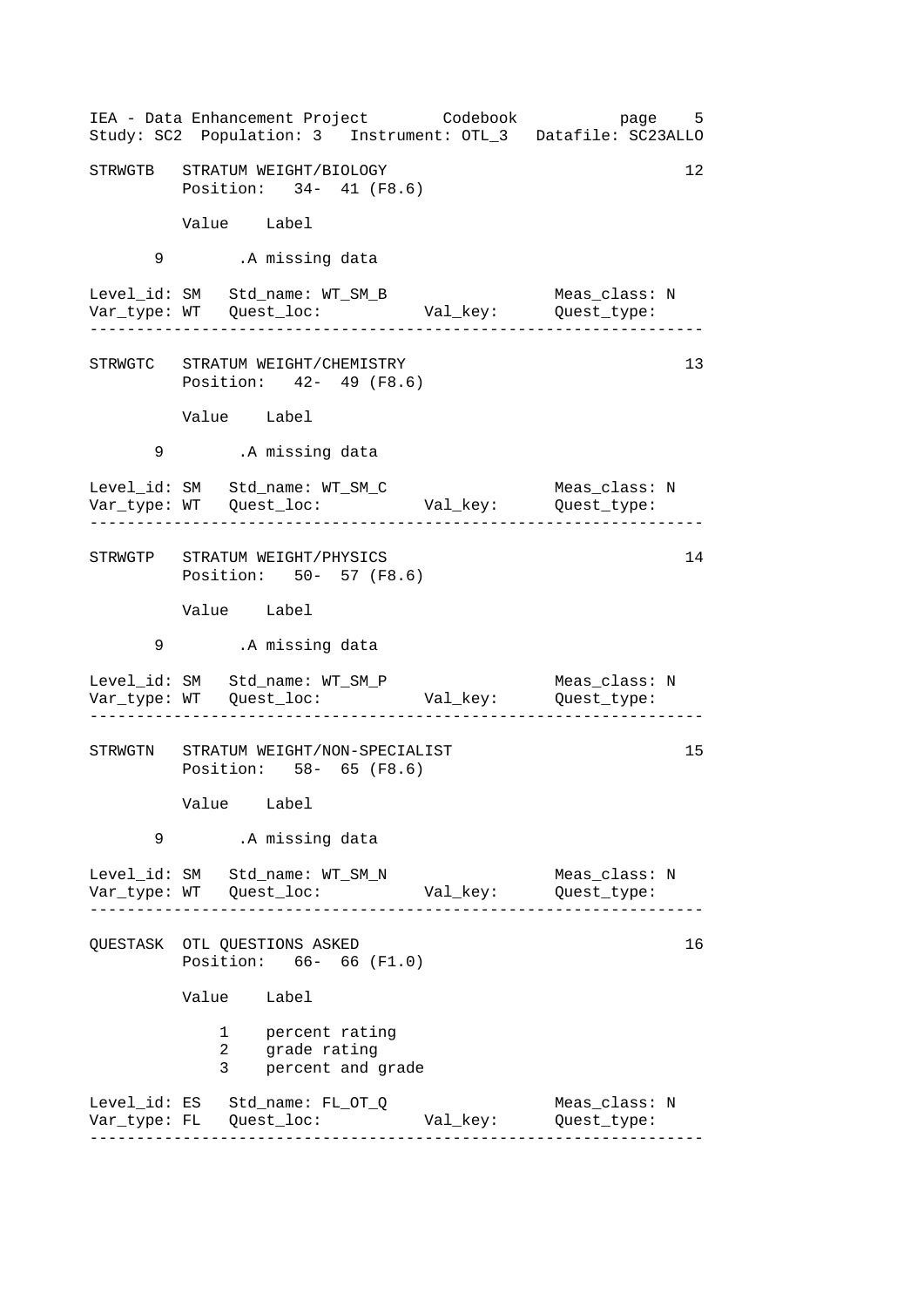------------------------------------------------------------------ ------------------------------------------------------------------ ------------------------------------------------------------------ IEA - Data Enhancement Project Codebook page 6 Study: SC2 Population: 3 Instrument: OTL\_3 Datafile: SC23ALLO R3M01 SATURN AROUND SUN 17 Position: 67- 67 (F1.0) Value Label 1 All or most, 76-100% 2 Some, 26-75% 3 Few, 1-25% 4 None, 0% 8 .A not ascertained Level\_id: CL Std\_name: CLOP3M01 Meas\_class: O Var\_type: OT Quest\_loc: Val\_key: Quest\_type: MC R3M02 FOSSILS IN MOUNTAIN 18 Position: 68- 68 (F1.0) Value Label 1 All or most, 76-100% 2 Some, 26-75% 3 Few, 1-25% 4 None, 0% 8 .A not ascertained Level\_id: CL Std\_name: CLOP3M02 Meas\_class: 0 Var\_type: OT Quest\_loc: Val\_key: Quest\_type: MC R3M03 STAR PROPERTIES 19 Position: 69- 69 (F1.0) Value Label 1 All or most, 76-100% 2 Some, 26-75% 3 Few, 1-25% 4 None, 0% 8 .A not ascertained Level\_id: CL Std\_name: CLOP3M03 Meas\_class: O Var\_type: OT Quest\_loc: Val\_key: Quest\_type: MC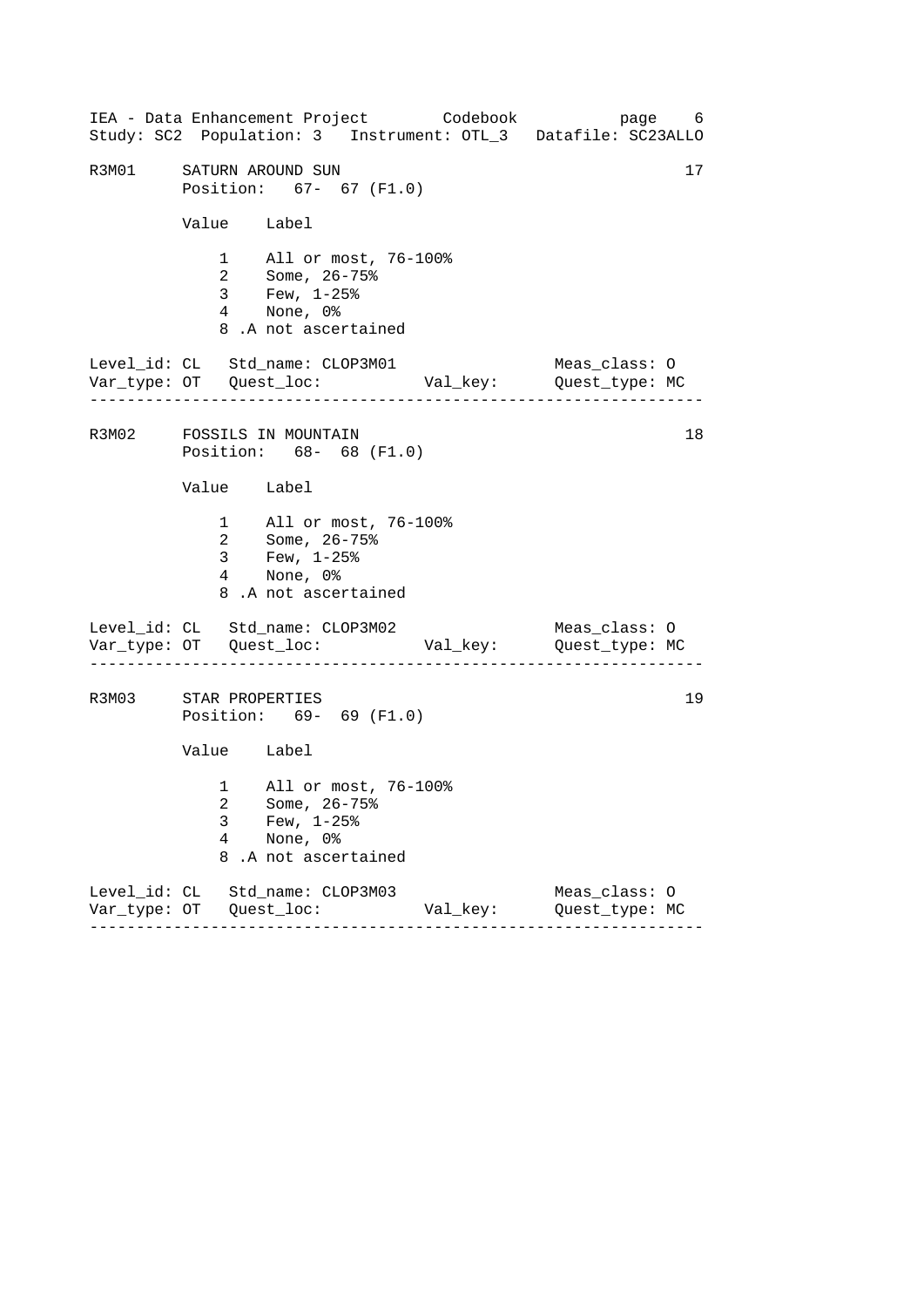------------------------------------------------------------------ ------------------------------------------------------------------ ------------------------------------------------------------------ IEA - Data Enhancement Project Codebook page 7 Study: SC2 Population: 3 Instrument: OTL\_3 Datafile: SC23ALLO R3M04 POISONOUS COMPOUND 20 Position: 70- 70 (F1.0) Value Label 1 All or most, 76-100% 2 Some, 26-75% 3 Few, 1-25% 4 None, 0% 8 .A not ascertained Level\_id: CL Std\_name: CLOP3M04 Meas\_class: O Var\_type: OT Quest\_loc: Val\_key: Quest\_type: MC R3M05 MOUNTAIN 21 Position: 71- 71 (F1.0) Value Label 1 All or most, 76-100% 2 Some, 26-75% 3 Few, 1-25% 4 None, 0% 8 .A not ascertained Level\_id: CL Std\_name: CLOP3M05 Meas\_class: O Var\_type: OT Quest\_loc: Val\_key: Quest\_type: MC R3M06 HEAT ZINC IN SULPHUR 22 Position: 72- 72 (F1.0) Value Label 1 All or most, 76-100% 2 Some, 26-75% 3 Few, 1-25% 4 None, 0% 8 .A not ascertained Level\_id: CL Std\_name: CLOP3M06 Meas\_class: O Var\_type: OT Quest\_loc: Val\_key: Quest\_type: MC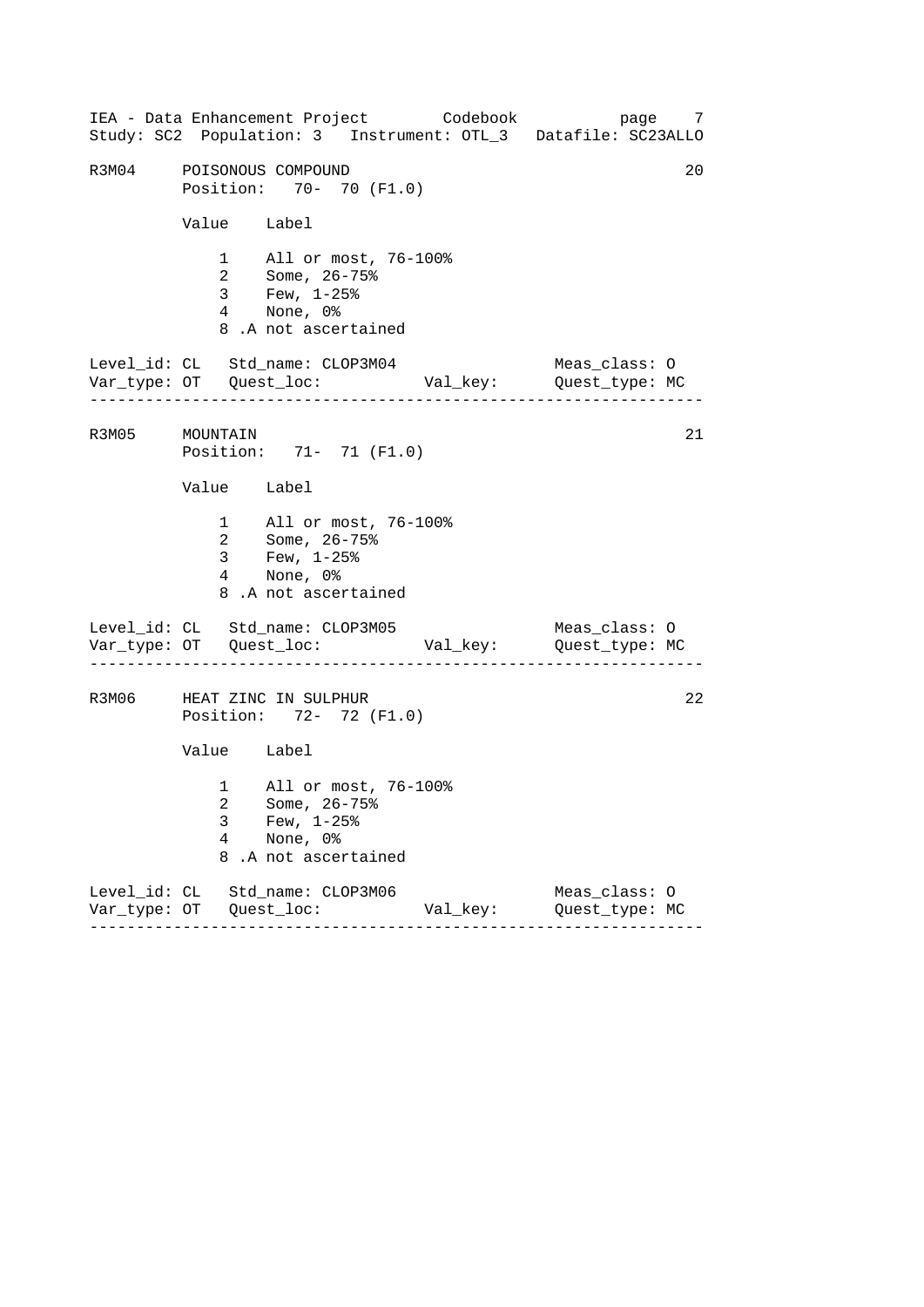------------------------------------------------------------------ ------------------------------------------------------------------ ------------------------------------------------------------------ IEA - Data Enhancement Project Codebook page 8 Study: SC2 Population: 3 Instrument: OTL\_3 Datafile: SC23ALLO R3M07 AQUATIC ORGANISMS 23 Position: 73- 73 (F1.0) Value Label 1 All or most, 76-100% 2 Some, 26-75% 3 Few, 1-25% 4 None, 0% 8 .A not ascertained Level\_id: CL Std\_name: CLOP3M07 Meas\_class: O Var\_type: OT Quest\_loc: Val\_key: Quest\_type: MC R3M08 HUMAN NERVE CELL 24 Position: 74- 74 (F1.0) Value Label 1 All or most, 76-100% 2 Some, 26-75% 3 Few, 1-25% 4 None, 0% 8 .A not ascertained Level\_id: CL Std\_name: CLOP3M08 Meas\_class: 0 Var\_type: OT Quest\_loc: Val\_key: Quest\_type: MC R3M09 CERTAIN FERTILIZATION 25 Position: 75- 75 (F1.0) Value Label 1 All or most, 76-100% 2 Some, 26-75% 3 Few, 1-25% 4 None, 0% 8 .A not ascertained Level\_id: CL Std\_name: CLOP3M09 Meas\_class: O Var\_type: OT Quest\_loc: Val\_key: Quest\_type: MC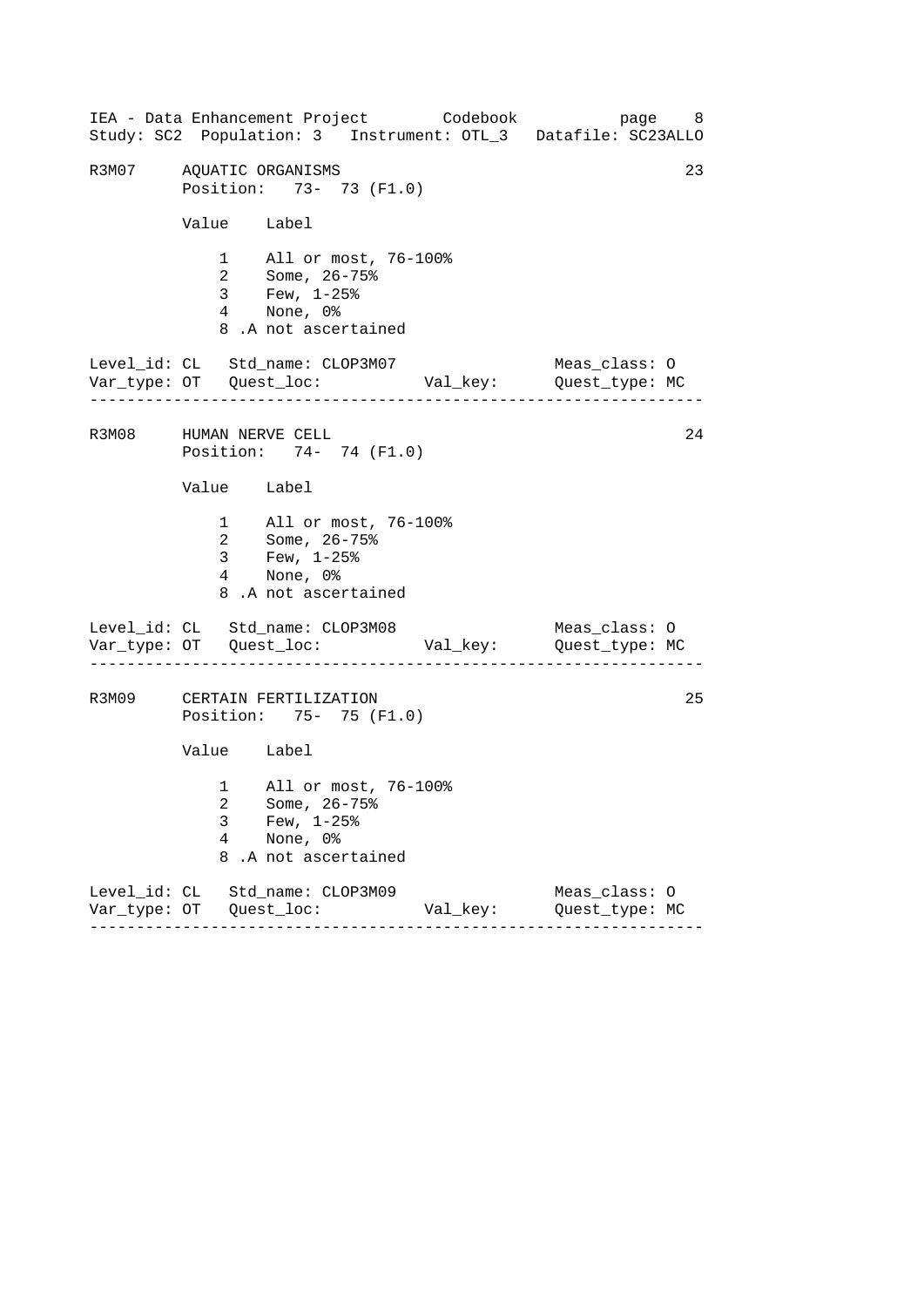------------------------------------------------------------------ ------------------------------------------------------------------ ------------------------------------------------------------------ IEA - Data Enhancement Project Codebook page 9 Study: SC2 Population: 3 Instrument: OTL\_3 Datafile: SC23ALLO R3M10 INSECT CO2 APPARATUS 26 Position: 76- 76 (F1.0) Value Label 1 All or most, 76-100% 2 Some, 26-75% 3 Few, 1-25% 4 None, 0% 8 .A not ascertained Level\_id: CL Std\_name: CLOP3M10 Meas\_class: O Var\_type: OT Quest\_loc: Val\_key: Quest\_type: MC R3M11 STERILE MALE INSECTS 27 Position: 77- 77 (F1.0) Value Label 1 All or most, 76-100% 2 Some, 26-75% 3 Few, 1-25% 4 None, 0% 8 .A not ascertained Level\_id: CL Std\_name: CLOP3M11 Meas\_class: O Var\_type: OT Quest\_loc: Val\_key: Quest\_type: MC R3M12 RESPIRATION APPARATUS 28 Position: 78- 78 (F1.0) Value Label 1 All or most, 76-100% 2 Some, 26-75% 3 Few, 1-25% 4 None, 0% 8 .A not ascertained Level\_id: CL Std\_name: CLOP3M12 Meas\_class: O Var\_type: OT Quest\_loc: Val\_key: Quest\_type: MC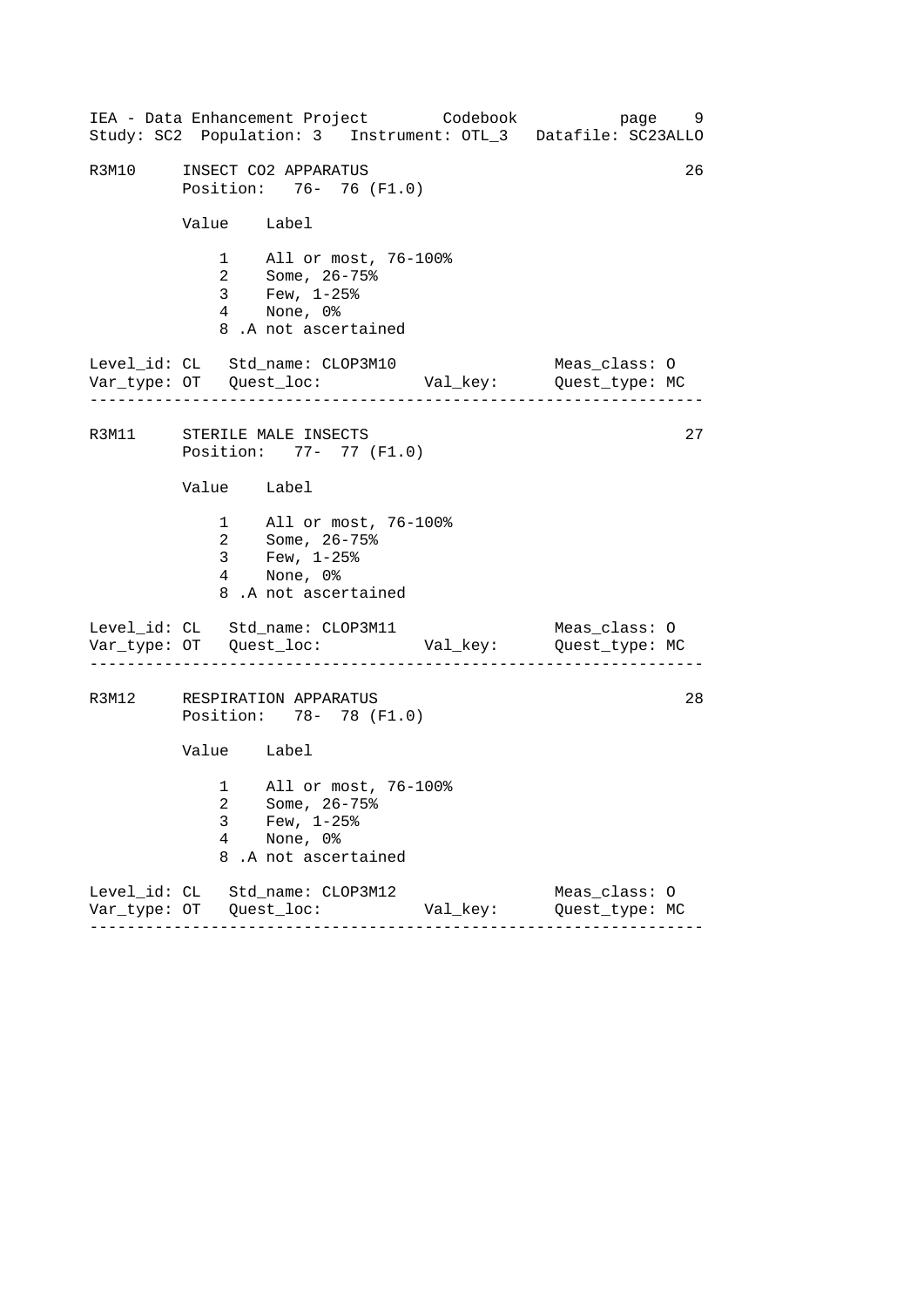------------------------------------------------------------------ ------------------------------------------------------------------ ------------------------------------------------------------------ IEA - Data Enhancement Project Codebook page 10 Study: SC2 Population: 3 Instrument: OTL\_3 Datafile: SC23ALLO R3M13 BODY TEMPERATURE 29 Position: 79- 79 (F1.0) Value Label 1 All or most, 76-100% 2 Some, 26-75% 3 Few, 1-25% 4 None, 0% 8 .A not ascertained Level\_id: CL Std\_name: CLOP3M13 Meas\_class: O Var\_type: OT Quest\_loc: Val\_key: Quest\_type: MC R3M14 MYRTLE OAK LEAVES 30 Position: 80- 80 (F1.0) Value Label 1 All or most, 76-100% 2 Some, 26-75% 3 Few, 1-25% 4 None, 0% 8 .A not ascertained Level\_id: CL Std\_name: CLOP3M14 Meas\_class: 0 Var\_type: OT Quest\_loc: Val\_key: Quest\_type: MC R3M15 FOOD WEB SNAKES 31 Position: 81- 81 (F1.0) Value Label 1 All or most, 76-100% 2 Some, 26-75% 3 Few, 1-25% 4 None, 0% 8 .A not ascertained Level\_id: CL Std\_name: CLOP3M15 Meas\_class: O Var\_type: OT Quest\_loc: Val\_key: Quest\_type: MC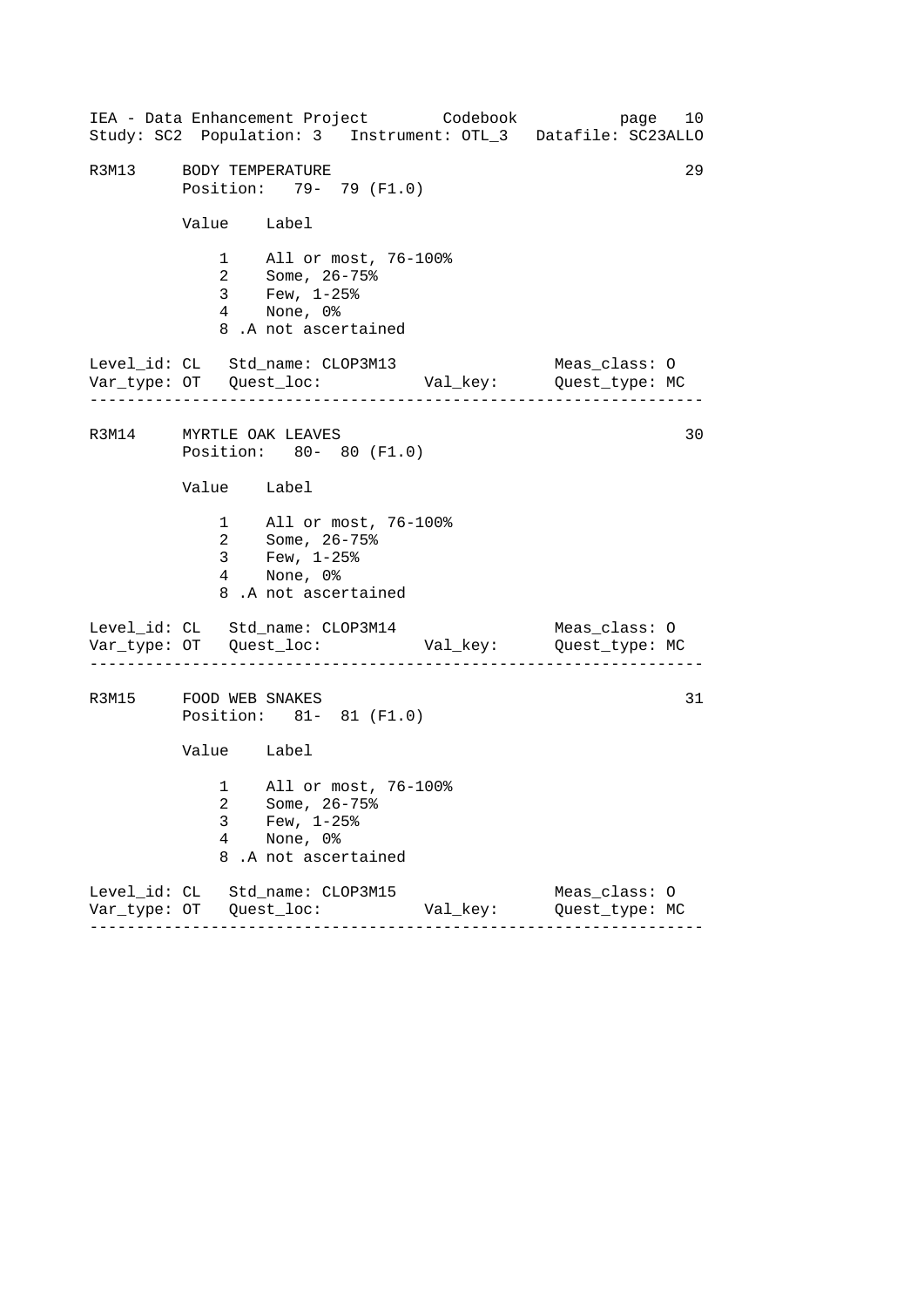------------------------------------------------------------------ ------------------------------------------------------------------ ------------------------------------------------------------------ IEA - Data Enhancement Project Codebook page 11 Study: SC2 Population: 3 Instrument: OTL\_3 Datafile: SC23ALLO R3M16 ALCOHOL BURNED IN AIR 32 Position: 82- 82 (F1.0) Value Label 1 All or most, 76-100% 2 Some, 26-75% 3 Few, 1-25% 4 None, 0% 8 .A not ascertained Level\_id: CL Std\_name: CLOP3M16 Meas\_class: O Var\_type: OT Quest\_loc: Val\_key: Quest\_type: MC R3M17 ZINC STRIPS 33 Position: 83- 83 (F1.0) Value Label 1 All or most, 76-100% 2 Some, 26-75% 3 Few, 1-25% 4 None, 0% 8 .A not ascertained Level\_id: CL Std\_name: CLOP3M17 Meas\_class: O Var\_type: OT Quest\_loc: Val\_key: Quest\_type: MC R3M18 MOL FORMULA HYDROCARBON 34 Position: 84- 84 (F1.0) Value Label 1 All or most, 76-100% 2 Some, 26-75% 3 Few, 1-25% 4 None, 0% 8 .A not ascertained Level\_id: CL Std\_name: CLOP3M18 Meas\_class: O Var\_type: OT Quest\_loc: Val\_key: Quest\_type: MC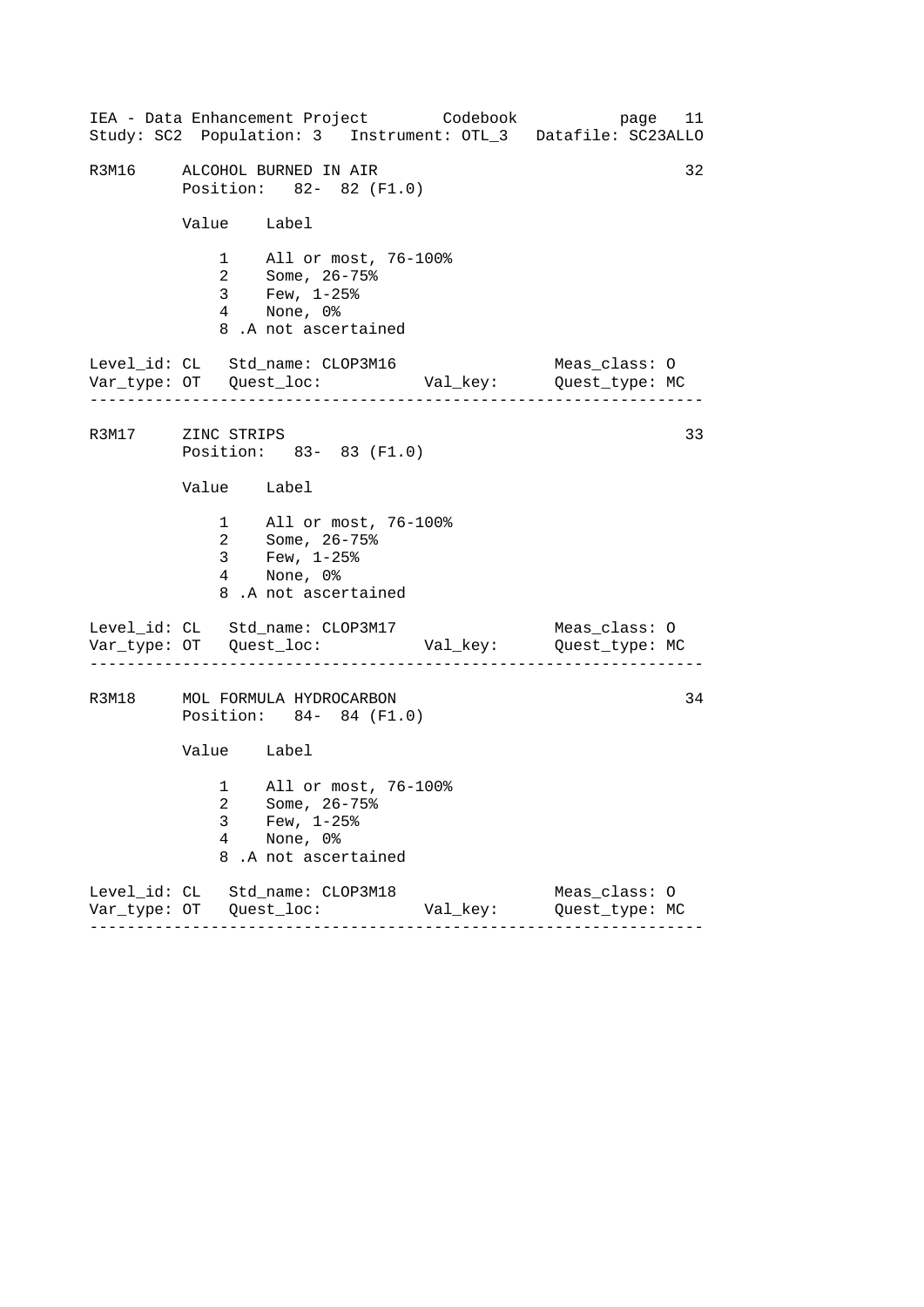------------------------------------------------------------------ ------------------------------------------------------------------ ------------------------------------------------------------------ IEA - Data Enhancement Project Codebook page 12 Study: SC2 Population: 3 Instrument: OTL\_3 Datafile: SC23ALLO R3M19 PARTICLES IN CHEM CHANGE 35 Position: 85- 85 (F1.0) Value Label 1 All or most, 76-100% 2 Some, 26-75% 3 Few, 1-25% 4 None, 0% 8 .A not ascertained Level\_id: CL Std\_name: CLOP3M19 Meas\_class: O Var\_type: OT Quest\_loc: Val\_key: Quest\_type: MC R3M20 FLOUR EXPLOSION 36 Position: 86- 86 (F1.0) Value Label 1 All or most, 76-100% 2 Some, 26-75% 3 Few, 1-25% 4 None, 0% 8 .A not ascertained Level\_id: CL Std\_name: CLOP3M20 Meas\_class: 0 Var\_type: OT Quest\_loc: Val\_key: Quest\_type: MC R3M21 SULPHURIC ACID + ZINC 37 Position: 87- 87 (F1.0) Value Label 1 All or most, 76-100% 2 Some, 26-75% 3 Few, 1-25% 4 None, 0% 8 .A not ascertained Level\_id: CL Std\_name: CLOP3M21 Meas\_class: O Var\_type: OT Quest\_loc: Val\_key: Quest\_type: MC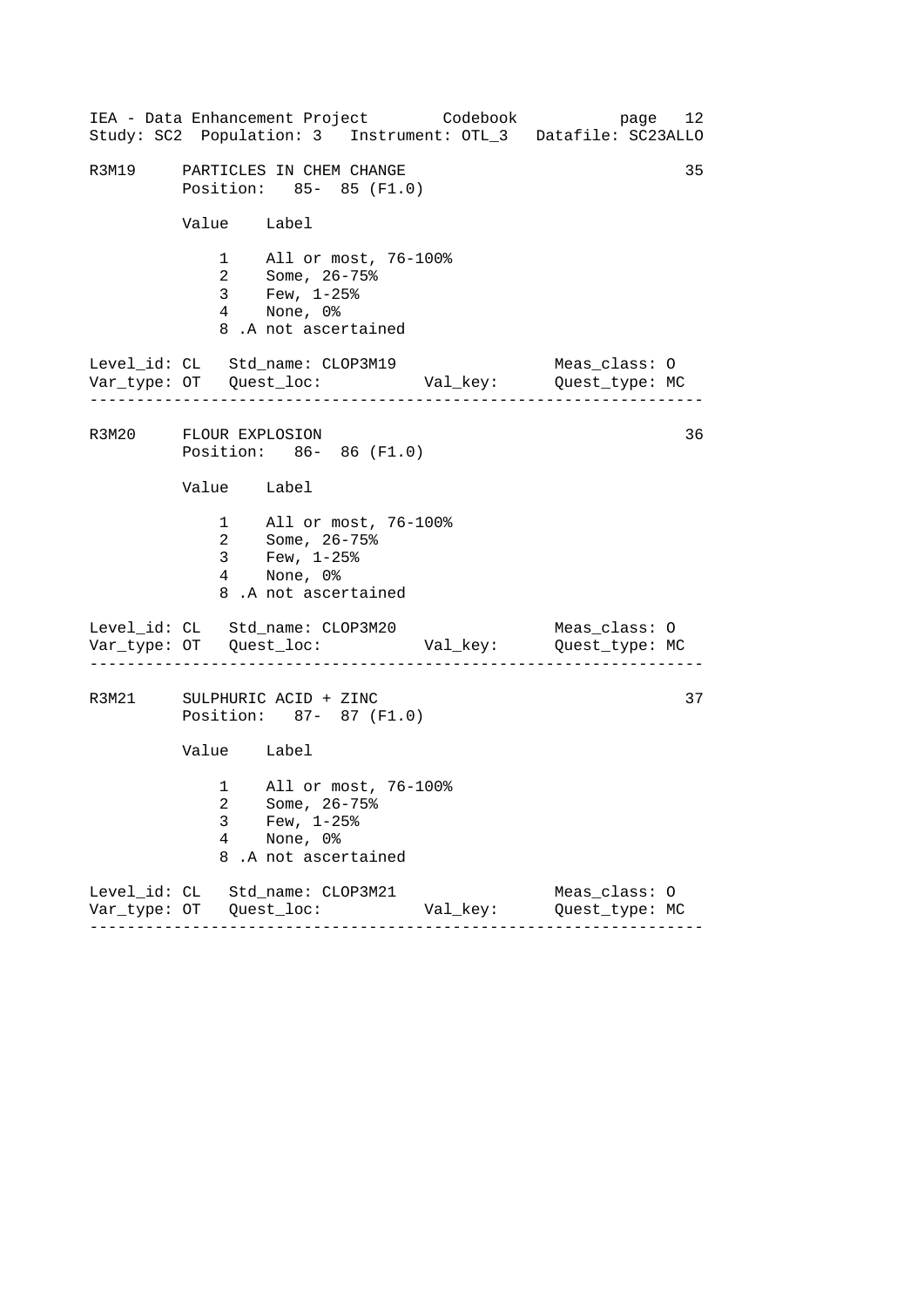------------------------------------------------------------------ ------------------------------------------------------------------ ------------------------------------------------------------------ IEA - Data Enhancement Project Codebook page 13 Study: SC2 Population: 3 Instrument: OTL\_3 Datafile: SC23ALLO R3M22 MAMMAL BIRTHWEIGHT 38 Position: 88- 88 (F1.0) Value Label 1 All or most, 76-100% 2 Some, 26-75% 3 Few, 1-25% 4 None, 0% 8 .A not ascertained Level\_id: CL Std\_name: CLOP3M22 Meas\_class: O Var\_type: OT Quest\_loc: Val\_key: Quest\_type: MC R3M23 INCLINED PLANE 39 Position: 89- 89 (F1.0) Value Label 1 All or most, 76-100% 2 Some, 26-75% 3 Few, 1-25% 4 None, 0% 8 .A not ascertained Level\_id: CL Std\_name: CLOP3M23 Meas\_class: 0 Var\_type: OT Quest\_loc: Val\_key: Quest\_type: MC R3M24 HYDROGEN IN CONTAINER 40 Position: 90- 90 (F1.0) Value Label 1 All or most, 76-100% 2 Some, 26-75% 3 Few, 1-25% 4 None, 0% 8 .A not ascertained Level\_id: CL Std\_name: CLOP3M24 Meas\_class: O Var\_type: OT Quest\_loc: Val\_key: Quest\_type: MC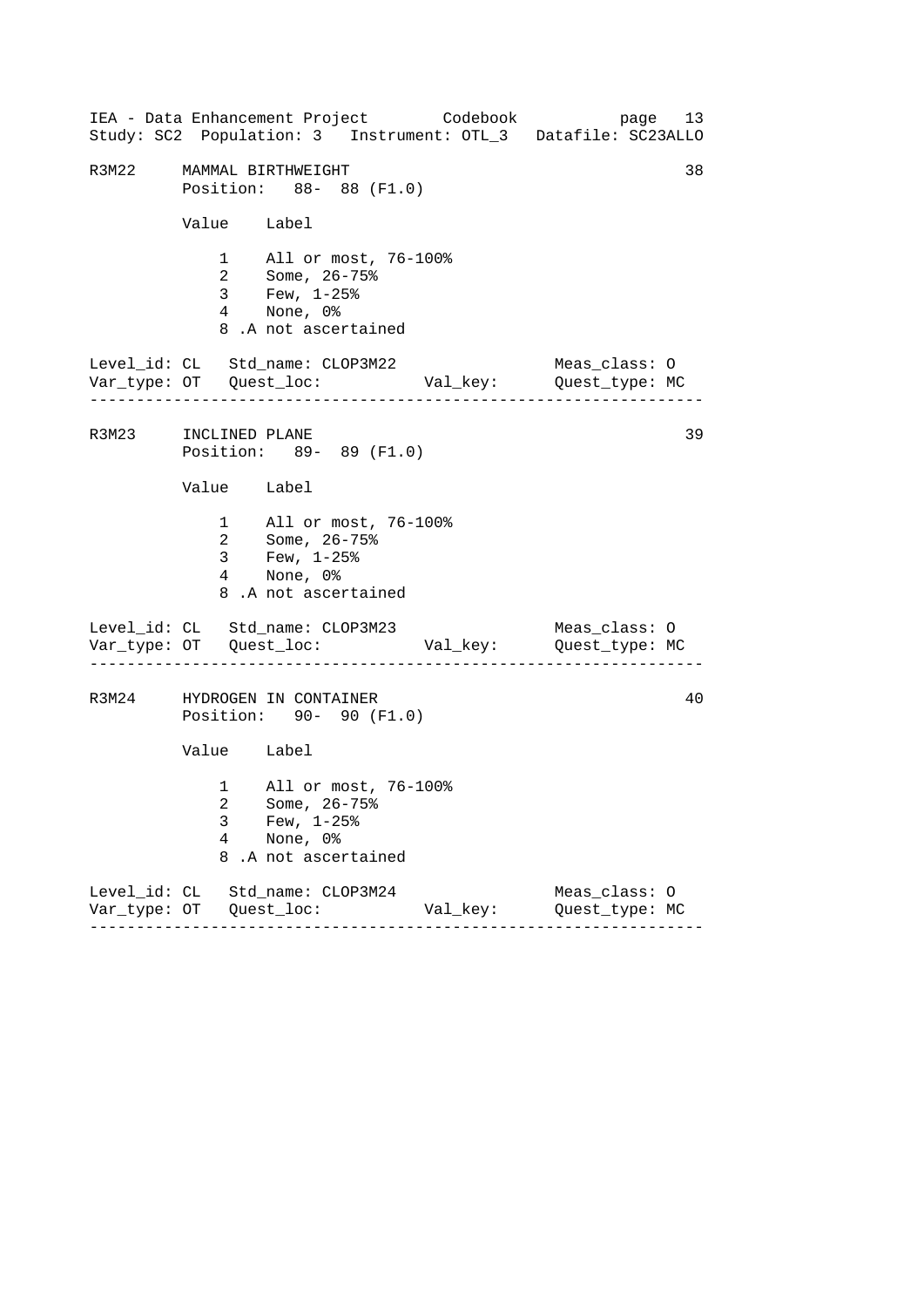------------------------------------------------------------------ ------------------------------------------------------------------ ------------------------------------------------------------------ IEA - Data Enhancement Project Codebook page 14 Study: SC2 Population: 3 Instrument: OTL\_3 Datafile: SC23ALLO R3M25 OBJECTS ON THREAD 41 Position: 91- 91 (F1.0) Value Label 1 All or most, 76-100% 2 Some, 26-75% 3 Few, 1-25% 4 None, 0% 8 .A not ascertained Level\_id: CL Std\_name: CLOP3M25 Meas\_class: O Var\_type: OT Quest\_loc: Val\_key: Quest\_type: MC R3M26 WATER TO STEAM 42 Position: 92- 92 (F1.0) Value Label 1 All or most, 76-100% 2 Some, 26-75% 3 Few, 1-25% 4 None, 0% 8 .A not ascertained Level\_id: CL Std\_name: CLOP3M26 Meas\_class: 0 Var\_type: OT Quest\_loc: Val\_key: Quest\_type: MC R3M27 CIRCUIT IN BOX 43 Position: 93- 93 (F1.0) Value Label 1 All or most, 76-100% 2 Some, 26-75% 3 Few, 1-25% 4 None, 0% 8 .A not ascertained Level\_id: CL Std\_name: CLOP3M27 Meas\_class: O Var\_type: OT Quest\_loc: Val\_key: Quest\_type: MC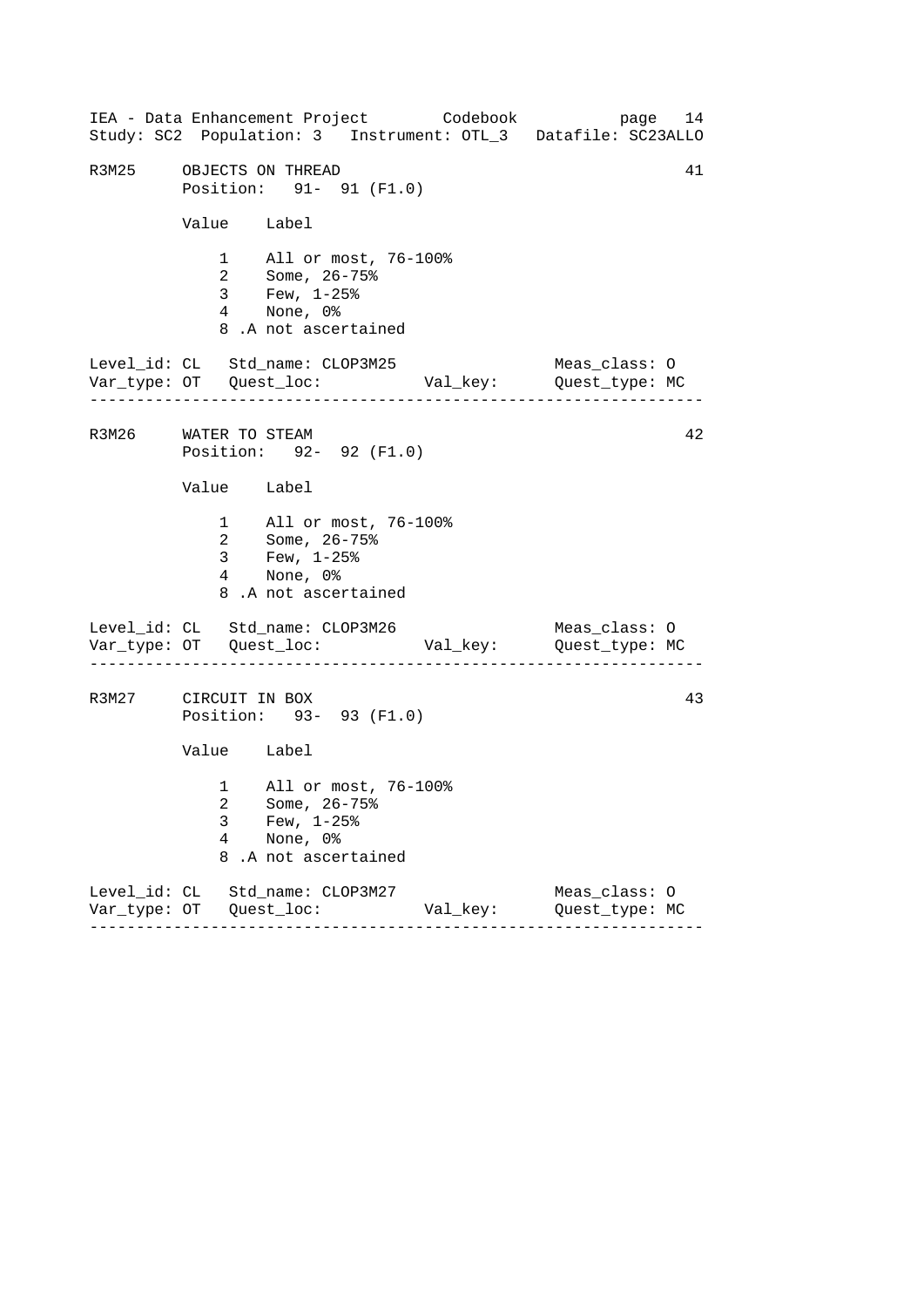------------------------------------------------------------------ ------------------------------------------------------------------ ------------------------------------------------------------------ IEA - Data Enhancement Project Codebook page 15 Study: SC2 Population: 3 Instrument: OTL\_3 Datafile: SC23ALLO R3M28 HEAT FLOW APPARATUS 44 Position: 94- 94 (F1.0) Value Label 1 All or most, 76-100% 2 Some, 26-75% 3 Few, 1-25% 4 None, 0% 8 .A not ascertained Level\_id: CL Std\_name: CLOP3M28 Meas\_class: O Var\_type: OT Quest\_loc: Val\_key: Quest\_type: MC R3M29 LAMPS IN CIRCUIT 45 Position: 95- 95 (F1.0) Value Label 1 All or most, 76-100% 2 Some, 26-75% 3 Few, 1-25% 4 None, 0% 8 .A not ascertained Level\_id: CL Std\_name: CLOP3M29 Meas\_class: 0 Var\_type: OT Quest\_loc: Val\_key: Quest\_type: MC R3M30 RADIOACTIVE ELEMENT 46 Position: 96- 96 (F1.0) Value Label 1 All or most, 76-100% 2 Some, 26-75% 3 Few, 1-25% 4 None, 0% 8 .A not ascertained Level\_id: CL Std\_name: CLOP3M30 Meas\_class: O Var\_type: OT Quest\_loc: Val\_key: Quest\_type: MC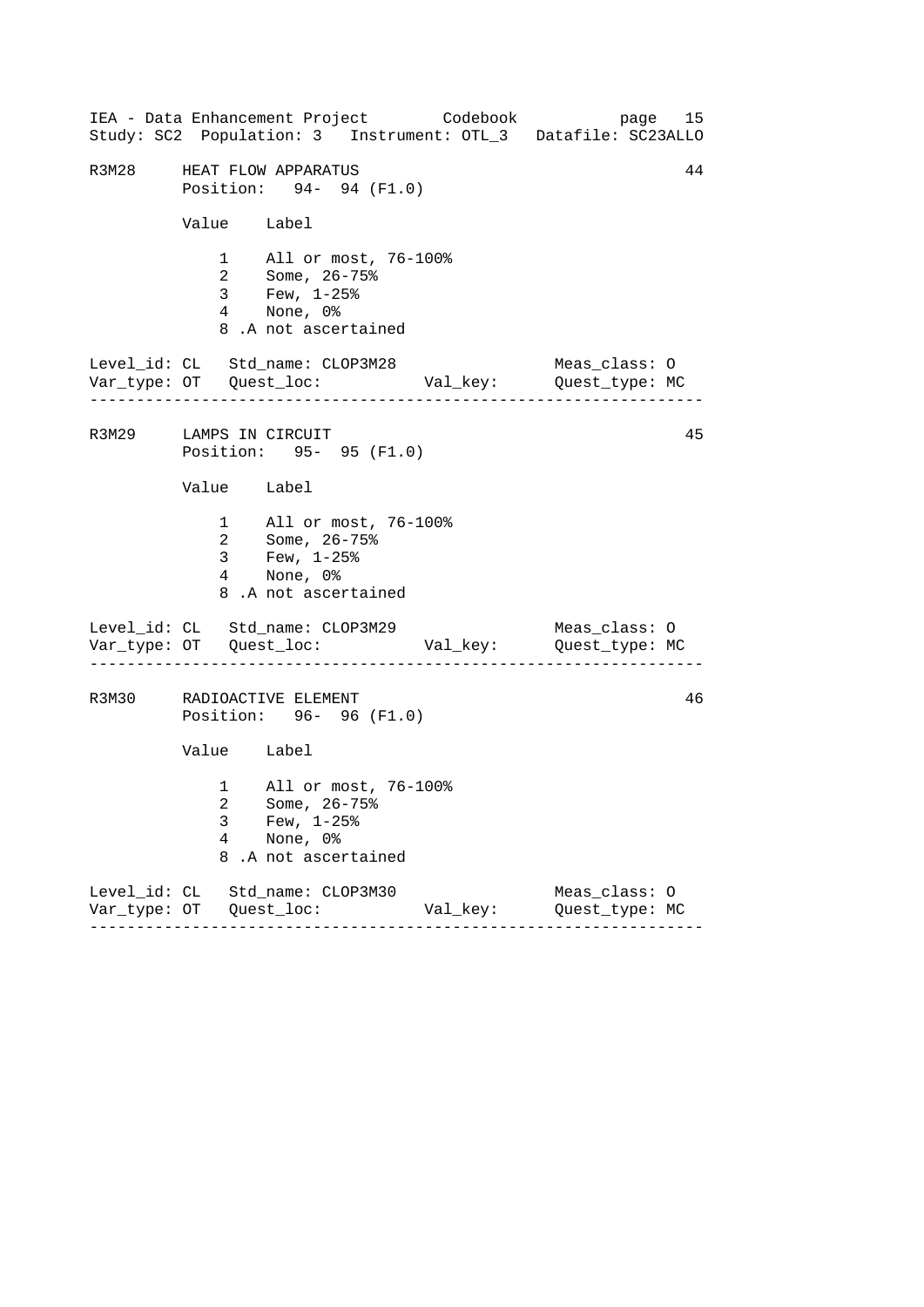------------------------------------------------------------------ ------------------------------------------------------------------ ------------------------------------------------------------------ IEA - Data Enhancement Project Codebook page 16 Study: SC2 Population: 3 Instrument: OTL\_3 Datafile: SC23ALLO R3M31 NATIONAL OPTION/ITEM 31 47 Position: 97- 97 (F1.0) Value Label 1 All or most, 76-100% 2 Some, 26-75% 3 Few, 1-25% 4 None, 0% 8 .A not ascertained Level\_id: CL Std\_name: CLOP3M31 Meas\_class: O Var\_type: OT Quest\_loc: Val\_key: Quest\_type: MC R3M32 NATIONAL OPTION/ITEM 32 48 Position: 98- 98 (F1.0) Value Label 1 All or most, 76-100% 2 Some, 26-75% 3 Few, 1-25% 4 None, 0% 8 .A not ascertained Level\_id: CL Std\_name: CLOP3M32 Meas\_class: 0 Var\_type: OT Quest\_loc: Val\_key: Quest\_type: MC R3M33 NATIONAL OPTION/ITEM 33 49 Position: 99- 99 (F1.0) Value Label 1 All or most, 76-100% 2 Some, 26-75% 3 Few, 1-25% 4 None, 0% 8 .A not ascertained Level\_id: CL Std\_name: CLOP3M33 Meas\_class: O Var\_type: OT Quest\_loc: Val\_key: Quest\_type: MC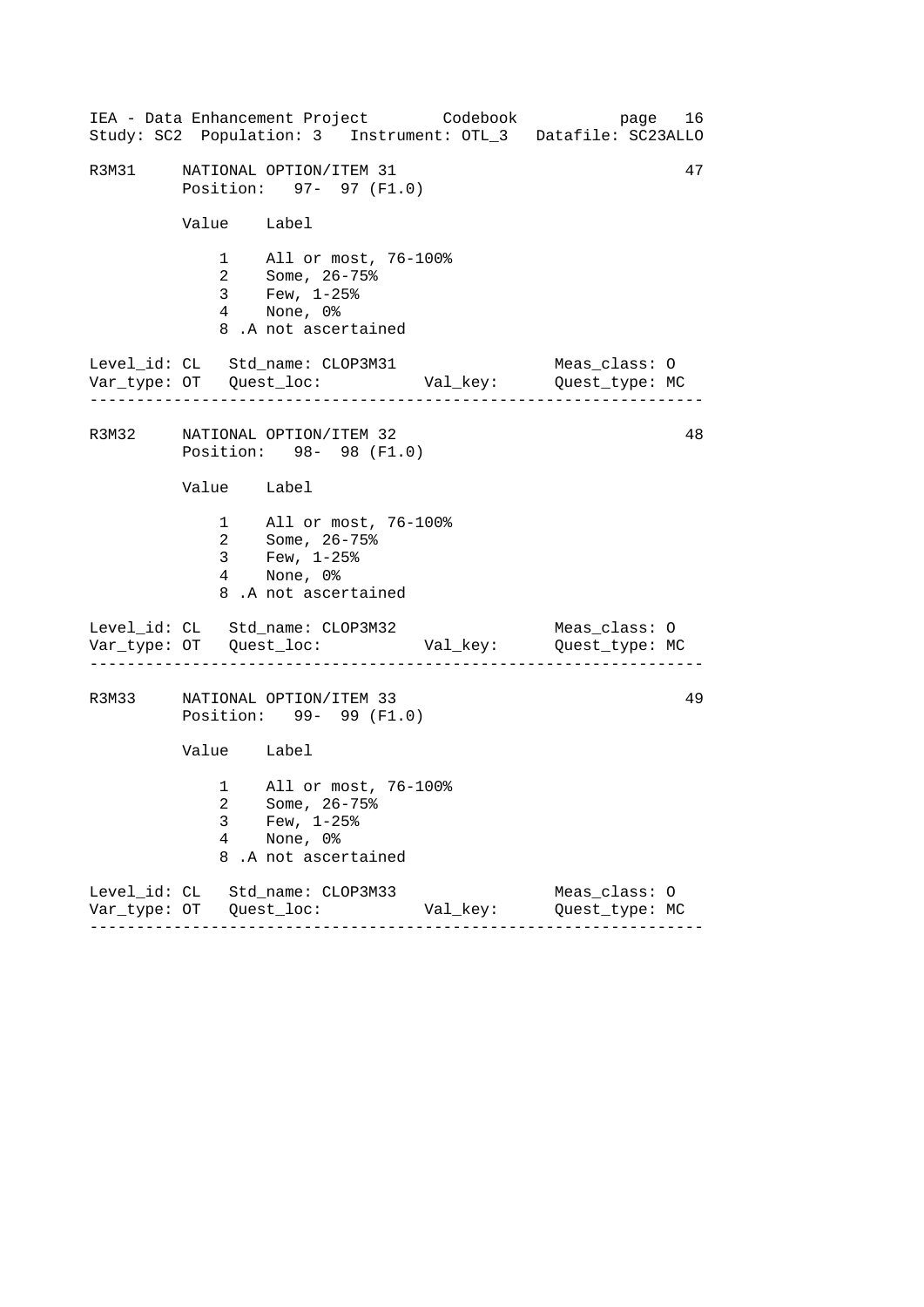|                       |                           | IEA - Data Enhancement Project Codebook<br>Study: SC2 Population: 3 Instrument: OTL_3 Datafile: SC23ALLO                    |          | page 17                         |    |
|-----------------------|---------------------------|-----------------------------------------------------------------------------------------------------------------------------|----------|---------------------------------|----|
| R3M34                 |                           | NATIONAL OPTION/ITEM 34<br>Position: 100- 100 (F1.0)                                                                        |          |                                 | 50 |
|                       | Value Label               |                                                                                                                             |          |                                 |    |
|                       |                           | 1 All or most, 76-100%<br>2 Some, $26 - 75$ <sup>2</sup><br>$3$ Few, $1-25$ $^{\circ}$<br>4 None, 0%<br>8.A not ascertained |          |                                 |    |
|                       | . _ _ _ _ _ _ _ _ _ _ _ _ | Level_id: CL Std_name: CLOP3M34                                                                                             |          | Meas_class: O                   |    |
|                       |                           | R3M35 NATIONAL OPTION/ITEM 35<br>Position: 101- 101 (F1.0)                                                                  |          |                                 | 51 |
|                       | Value Label               |                                                                                                                             |          |                                 |    |
|                       |                           | 1 All or most, 76-100%<br>2 Some, 26-75%<br>3 Few, 1-25%<br>4 None, 0%<br>8.A not ascertained                               |          |                                 |    |
|                       |                           | Level_id: CL Std_name: CLOP3M35                                                                                             |          | Meas_class: O                   |    |
| R3E01 SOLAR COLLECTOR |                           | Position: 102- 102 (F1.0)                                                                                                   |          |                                 | 52 |
|                       | Value Label               |                                                                                                                             |          |                                 |    |
|                       | 3<br>4<br>8               | 1 All or most, 76-100%<br>2 Some, 26-75%<br>Few, $1-25$ %<br>None, 0%<br>.A not ascertained                                 |          |                                 |    |
|                       |                           | Level_id: CL Std_name: CLOP3E01                                                                                             | Val_key: | Meas_class: 0<br>Quest_type: MC |    |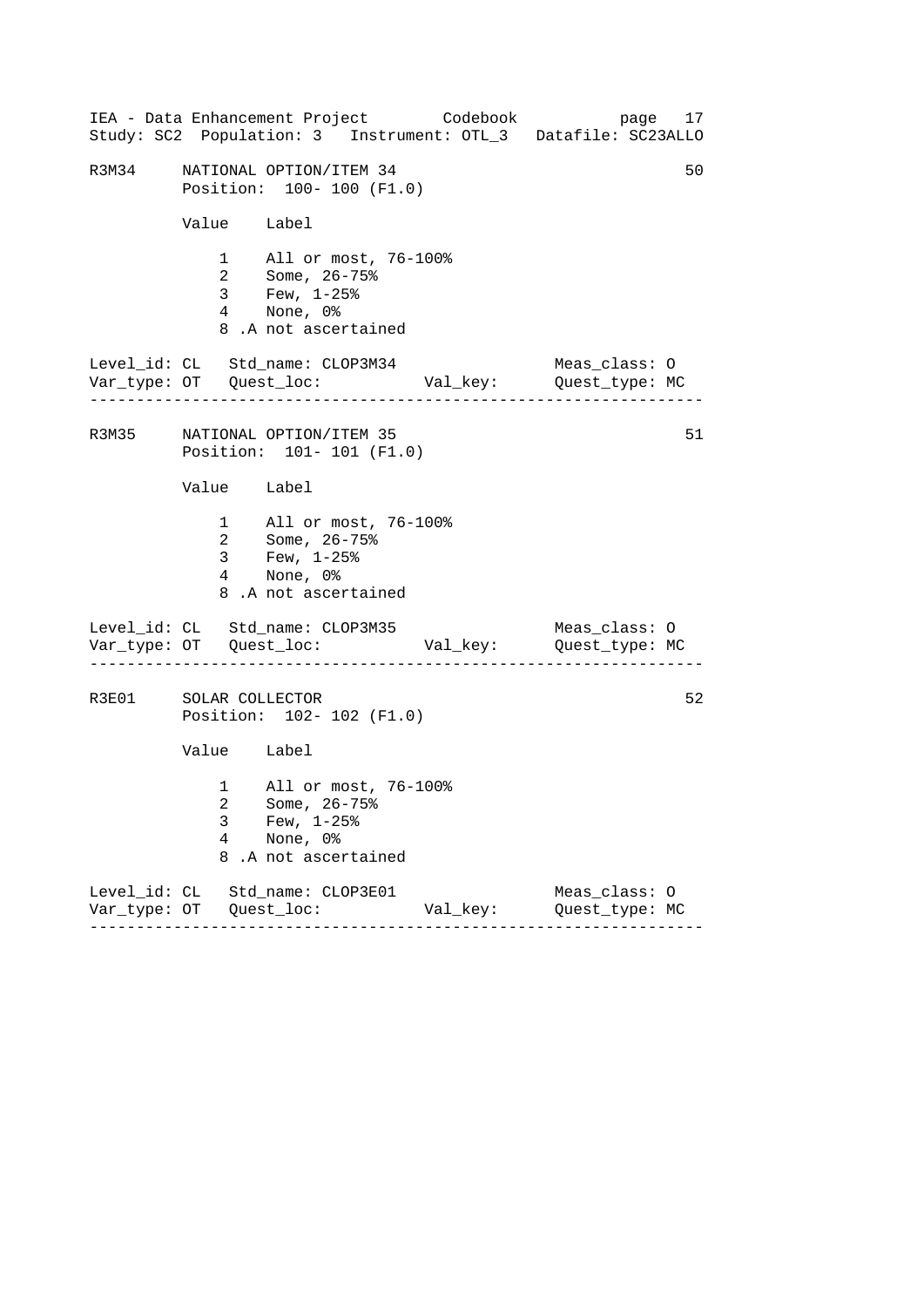------------------------------------------------------------------ ------------------------------------------------------------------ ------------------------------------------------------------------ IEA - Data Enhancement Project Codebook page 18 Study: SC2 Population: 3 Instrument: OTL\_3 Datafile: SC23ALLO R3E02 PLANT DISTANCE 53 Position: 103- 103 (F1.0) Value Label 1 All or most, 76-100% 2 Some, 26-75% 3 Few, 1-25% 4 None, 0% 8 .A not ascertained Level\_id: CL Std\_name: CLOP3E02 Meas\_class: O Var\_type: OT Quest\_loc: Val\_key: Quest\_type: MC R3E03 CONTOUR MAP 54 Position: 104- 104 (F1.0) Value Label 1 All or most, 76-100% 2 Some, 26-75% 3 Few, 1-25% 4 None, 0% 8 .A not ascertained Level\_id: CL Std\_name: CLOP3E03 Meas\_class: 0 Var\_type: OT Quest\_loc: Val\_key: Quest\_type: MC R3E04 PERIOD REVOLUTION 55 Position: 105- 105 (F1.0) Value Label 1 All or most, 76-100% 2 Some, 26-75% 3 Few, 1-25% 4 None, 0% 8 .A not ascertained Level\_id: CL Std\_name: CLOP3E04 Meas\_class: O Var\_type: OT Quest\_loc: Val\_key: Quest\_type: MC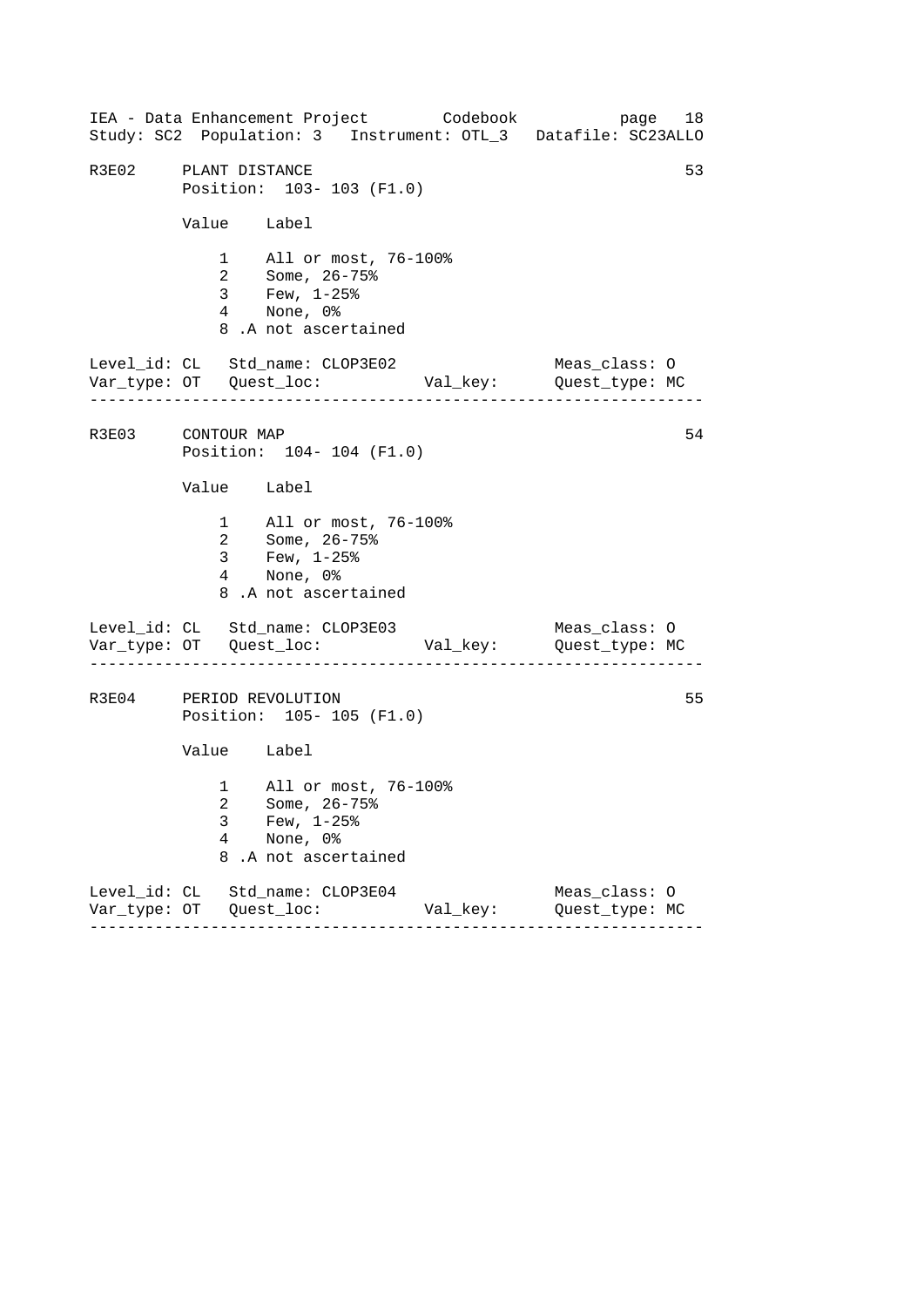|                 |                           | IEA - Data Enhancement Project Codebook<br>Study: SC2 Population: 3 Instrument: OTL_3 Datafile: SC23ALLO                        |          | page 19                         |    |
|-----------------|---------------------------|---------------------------------------------------------------------------------------------------------------------------------|----------|---------------------------------|----|
| R3E05           |                           | LATITUDE LONGITUDE<br>Position: 106-106 (F1.0)                                                                                  |          |                                 | 56 |
|                 | Value Label               |                                                                                                                                 |          |                                 |    |
|                 |                           | 1 All or most, 76-100%<br>2 Some, $26 - 75$ <sup>2</sup><br>$3$ Few, $1-25$ $\frac{25}{3}$<br>4 None, 0%<br>8.A not ascertained |          |                                 |    |
|                 | . _ _ _ _ _ _ _ _ _ _ _ . | Level_id: CL Std_name: CLOP3E05                                                                                                 |          | Meas_class: O                   |    |
| R3E06 SATELLITE |                           | Position: 107- 107 (F1.0)                                                                                                       |          |                                 | 57 |
|                 | Value Label               |                                                                                                                                 |          |                                 |    |
|                 | 3 <sup>7</sup>            | 1 All or most, 76-100%<br>2 Some, 26-75%<br>Few, $1-25$ %<br>4 None, 0%<br>8.A not ascertained                                  |          |                                 |    |
|                 |                           | Level_id: CL Std_name: CLOP3E06                                                                                                 |          | Meas_class: O                   |    |
|                 |                           | R3E07 LATITUDE POSITION A<br>Position: 108-108 (F1.0)                                                                           |          |                                 | 58 |
|                 | Value Label               |                                                                                                                                 |          |                                 |    |
|                 | 3<br>4<br>8               | 1 All or most, 76-100%<br>2 Some, 26-75%<br>Few, $1-25$ %<br>None, 0%<br>.A not ascertained                                     |          |                                 |    |
|                 |                           | Level_id: CL Std_name: CLOP3E07                                                                                                 | Val_key: | Meas_class: 0<br>Quest_type: MC |    |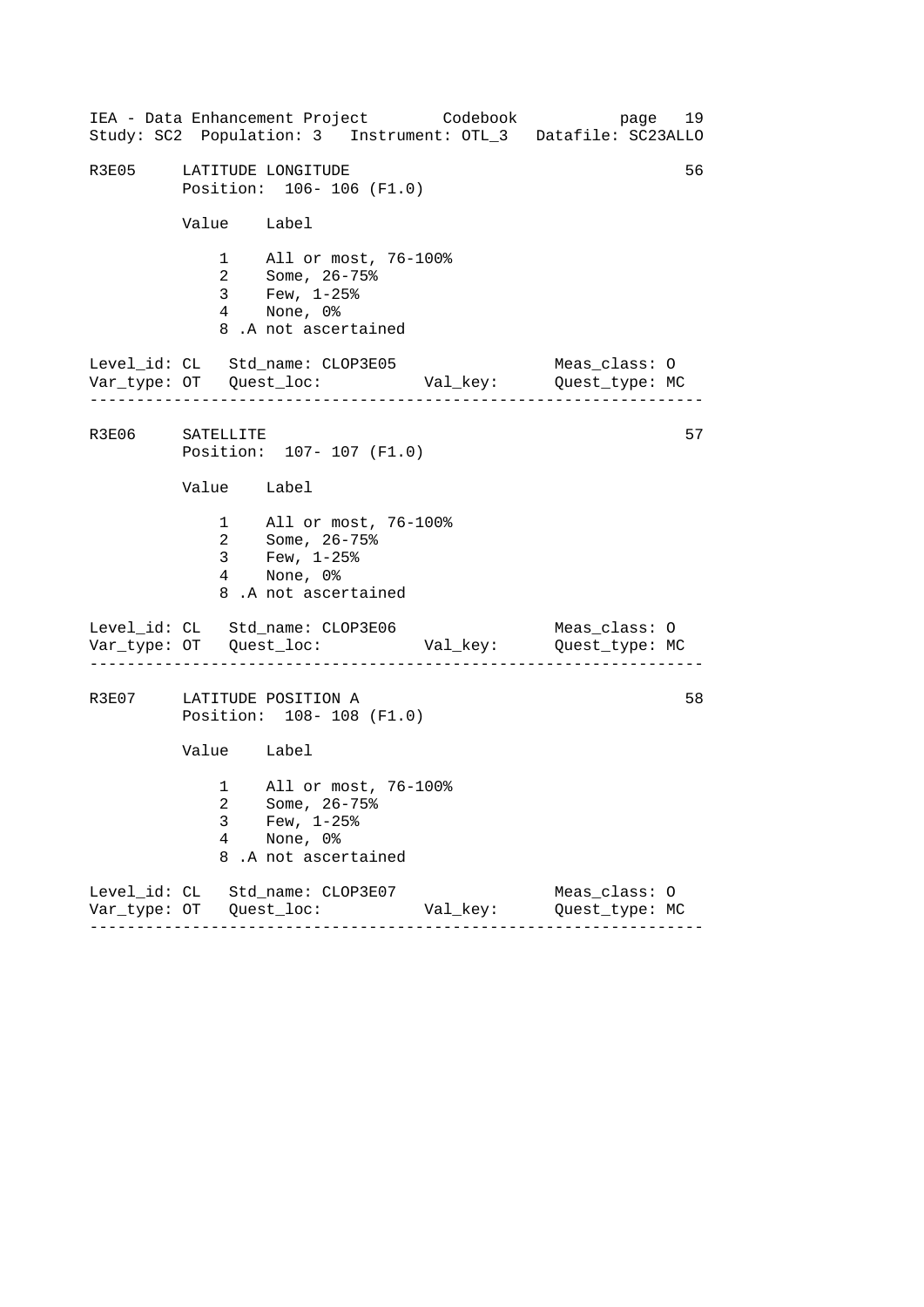------------------------------------------------------------------ ------------------------------------------------------------------ ------------------------------------------------------------------ IEA - Data Enhancement Project Codebook page 20 Study: SC2 Population: 3 Instrument: OTL\_3 Datafile: SC23ALLO R3E08 ORIGIN OF ROCK 59 Position: 109- 109 (F1.0) Value Label 1 All or most, 76-100% 2 Some, 26-75% 3 Few, 1-25% 4 None, 0% 8 .A not ascertained Level\_id: CL Std\_name: CLOP3E08 Meas\_class: O Var\_type: OT Quest\_loc: Val\_key: Quest\_type: MC R3E09 PURPOSE INSULATION 60 Position: 110- 110 (F1.0) Value Label 1 All or most, 76-100% 2 Some, 26-75% 3 Few, 1-25% 4 None, 0% 8 .A not ascertained Level\_id: CL Std\_name: CLOP3E09 Meas\_class: 0 Var\_type: OT Quest\_loc: Val\_key: Quest\_type: MC R3E10 MOST DAYLIGHT 61 Position: 111- 111 (F1.0) Value Label 1 All or most, 76-100% 2 Some, 26-75% 3 Few, 1-25% 4 None, 0% 8 .A not ascertained Level\_id: CL Std\_name: CLOP3E10 Meas\_class: O Var\_type: OT Quest\_loc: Val\_key: Quest\_type: MC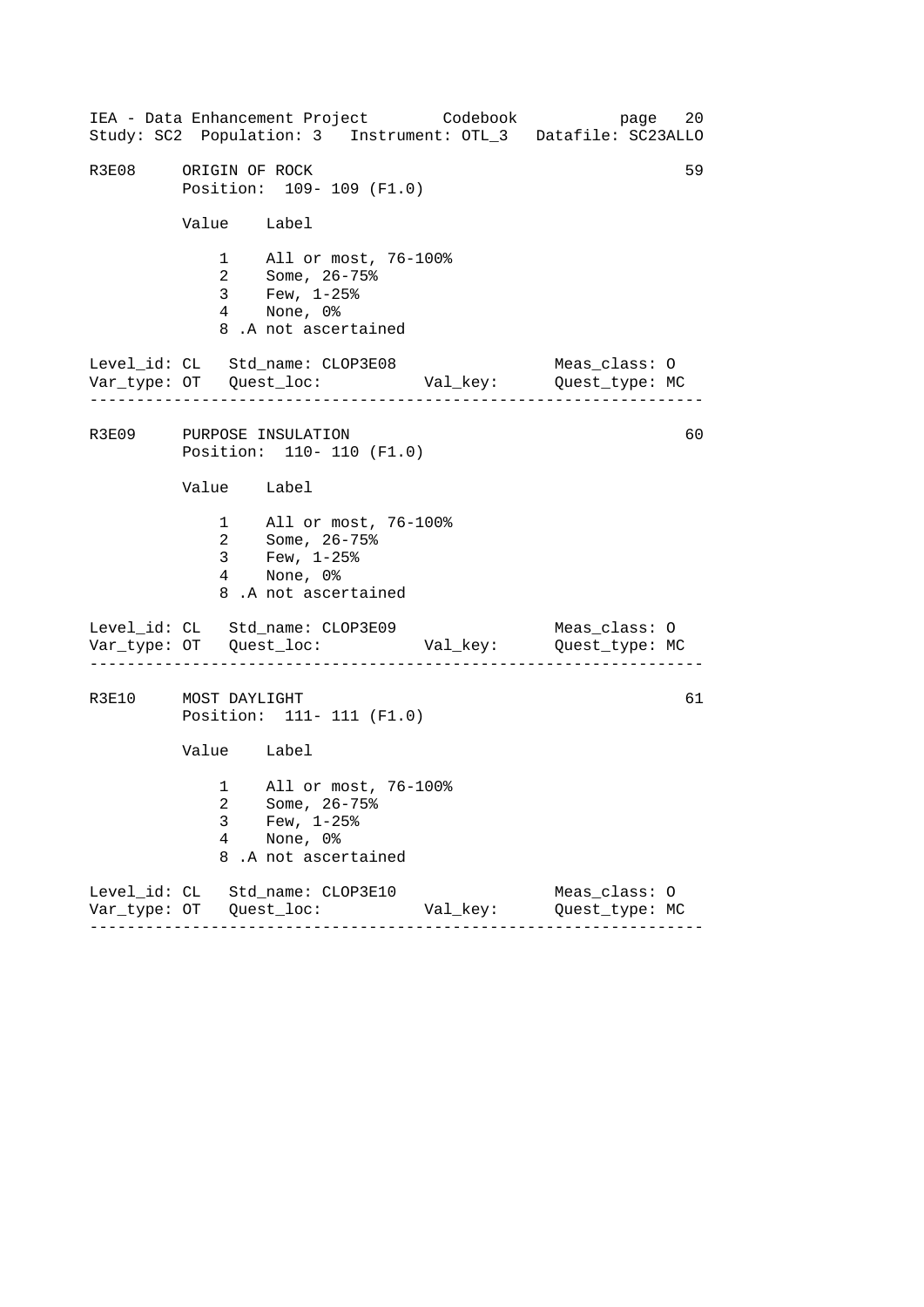------------------------------------------------------------------ ------------------------------------------------------------------ ------------------------------------------------------------------ IEA - Data Enhancement Project Codebook page 21 Study: SC2 Population: 3 Instrument: OTL\_3 Datafile: SC23ALLO R3E11 STREAM DRAINAGE 62 Position: 112- 112 (F1.0) Value Label 1 All or most, 76-100% 2 Some, 26-75% 3 Few, 1-25% 4 None, 0% 8 .A not ascertained Level\_id: CL Std\_name: CLOP3E11 Meas\_class: O Var\_type: OT Quest\_loc: Val\_key: Quest\_type: MC R3E12 TRANSITION ZONE 63 Position: 113- 113 (F1.0) Value Label 1 All or most, 76-100% 2 Some, 26-75% 3 Few, 1-25% 4 None, 0% 8 .A not ascertained Level\_id: CL Std\_name: CLOP3E12 Meas\_class: 0 Var\_type: OT Quest\_loc: Val\_key: Quest\_type: MC R3E13 RELATIVE HUMIDITY 64 Position: 114- 114 (F1.0) Value Label 1 All or most, 76-100% 2 Some, 26-75% 3 Few, 1-25% 4 None, 0% 8 .A not ascertained Level\_id: CL Std\_name: CLOP3E13 Meas\_class: O Var\_type: OT Quest\_loc: Val\_key: Quest\_type: MC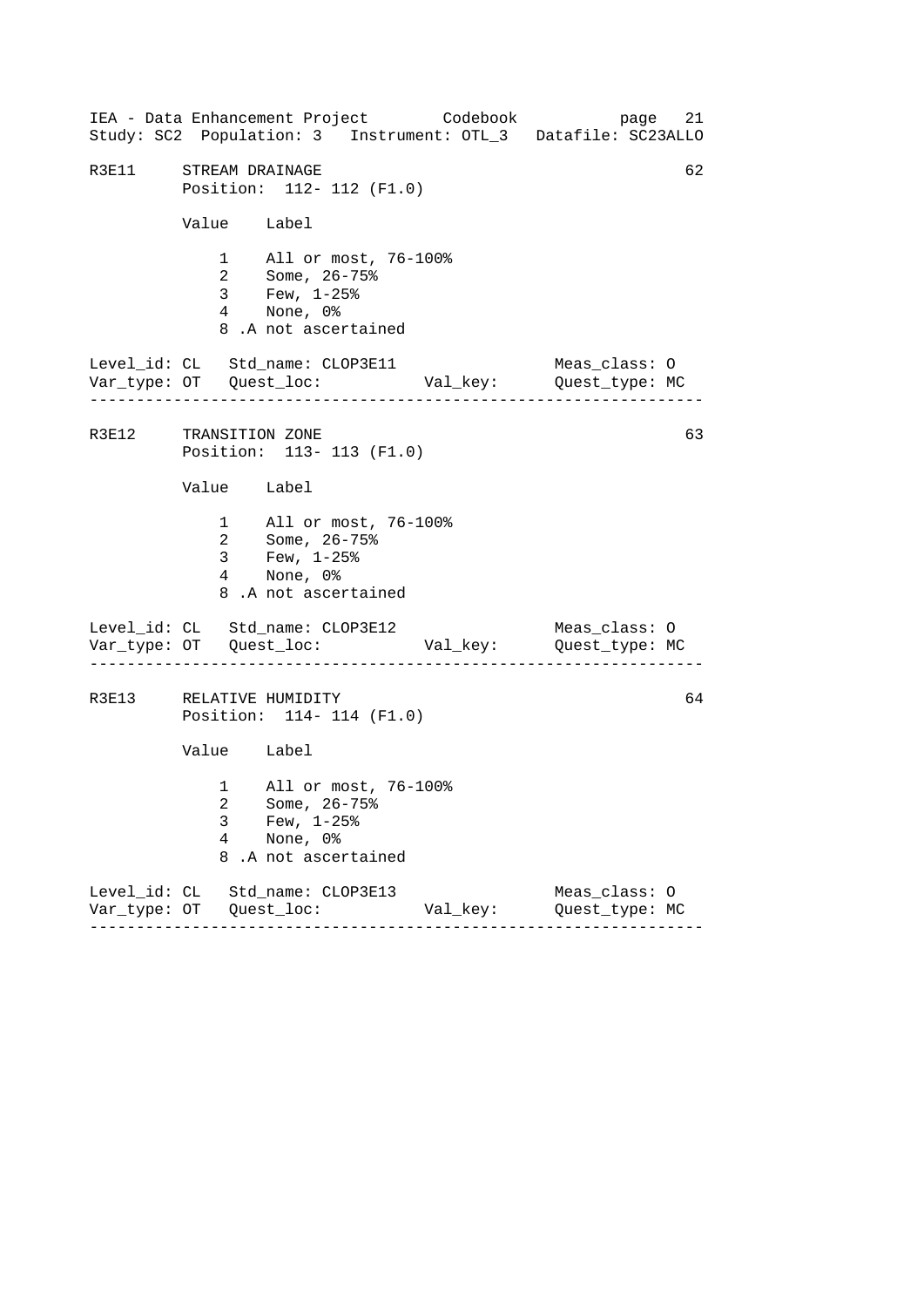------------------------------------------------------------------ ------------------------------------------------------------------ ------------------------------------------------------------------ IEA - Data Enhancement Project Codebook page 22 Study: SC2 Population: 3 Instrument: OTL\_3 Datafile: SC23ALLO R3E14 NOT FIND FOSSILS 65 Position: 115- 115 (F1.0) Value Label 1 All or most, 76-100% 2 Some, 26-75% 3 Few, 1-25% 4 None, 0% 8 .A not ascertained Level\_id: CL Std\_name: CLOP3E14 Meas\_class: O Var\_type: OT Quest\_loc: Val\_key: Quest\_type: MC R3E15 CRYSTALS IN MINERAL 66 Position: 116- 116 (F1.0) Value Label 1 All or most, 76-100% 2 Some, 26-75% 3 Few, 1-25% 4 None, 0% 8 .A not ascertained Level\_id: CL Std\_name: CLOP3E15 Meas\_class: 0 Var\_type: OT Quest\_loc: Val\_key: Quest\_type: MC R3E16 WATER INTO TUNNEL 67 Position: 117- 117 (F1.0) Value Label 1 All or most, 76-100% 2 Some, 26-75% 3 Few, 1-25% 4 None, 0% 8 .A not ascertained Level\_id: CL Std\_name: CLOP3E16 Meas\_class: O Var\_type: OT Quest\_loc: Val\_key: Quest\_type: MC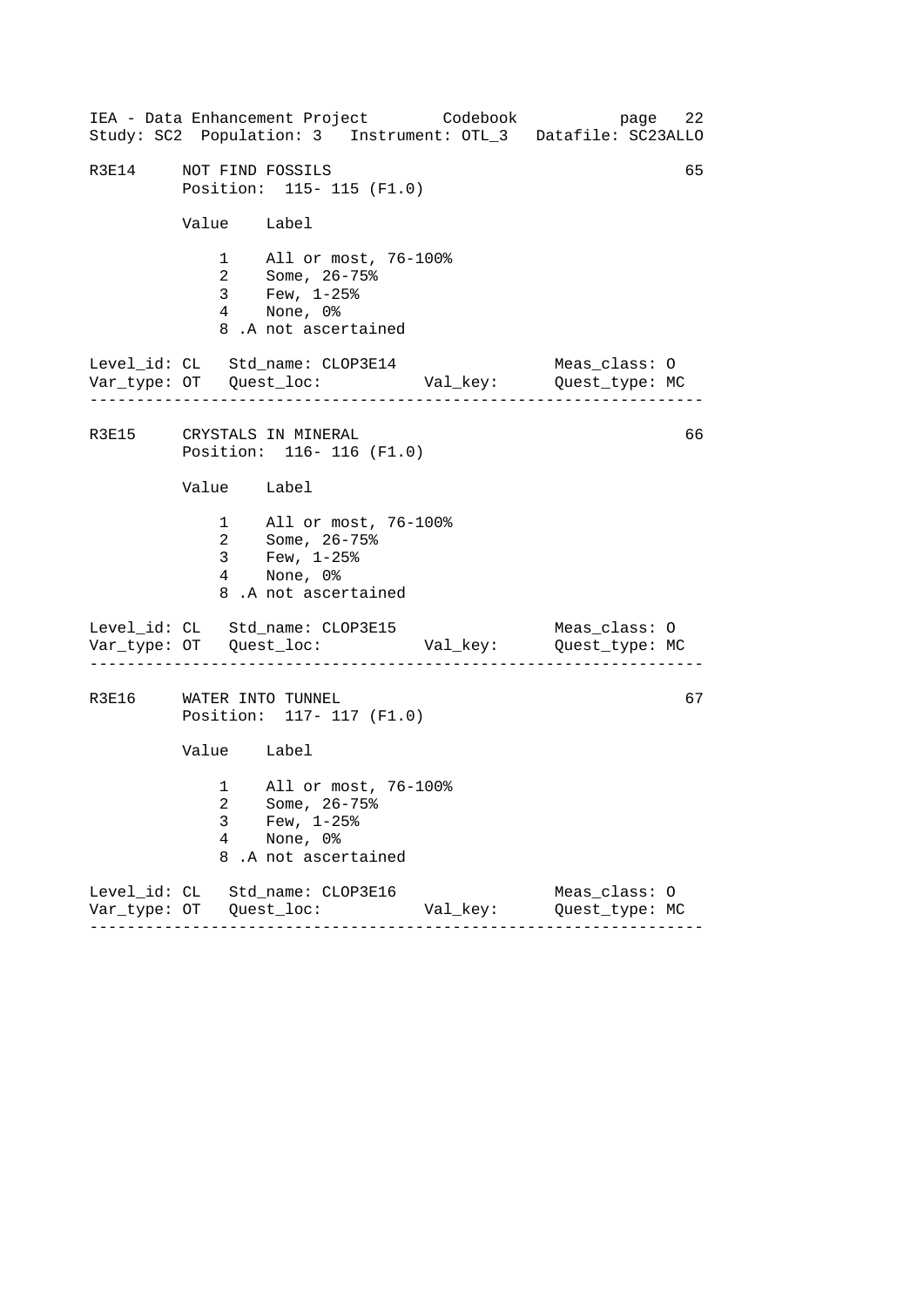------------------------------------------------------------------ ------------------------------------------------------------------ ------------------------------------------------------------------ IEA - Data Enhancement Project Codebook page 23 Study: SC2 Population: 3 Instrument: OTL\_3 Datafile: SC23ALLO R3E17 SURFACE CHANGE 68 Position: 118- 118 (F1.0) Value Label 1 All or most, 76-100% 2 Some, 26-75% 3 Few, 1-25% 4 None, 0% 8 .A not ascertained Level\_id: CL Std\_name: CLOP3E17 Meas\_class: O Var\_type: OT Quest\_loc: Val\_key: Quest\_type: MC R3E18 EXPOSED OUTCROP 69 Position: 119- 119 (F1.0) Value Label 1 All or most, 76-100% 2 Some, 26-75% 3 Few, 1-25% 4 None, 0% 8 .A not ascertained Level\_id: CL Std\_name: CLOP3E18 Meas\_class: 0 Var\_type: OT Quest\_loc: Val\_key: Quest\_type: MC R3E19 STREAM BED 70 Position: 120- 120 (F1.0) Value Label 1 All or most, 76-100% 2 Some, 26-75% 3 Few, 1-25% 4 None, 0% 8 .A not ascertained Level\_id: CL Std\_name: CLOP3E19 Meas\_class: O Var\_type: OT Quest\_loc: Val\_key: Quest\_type: MC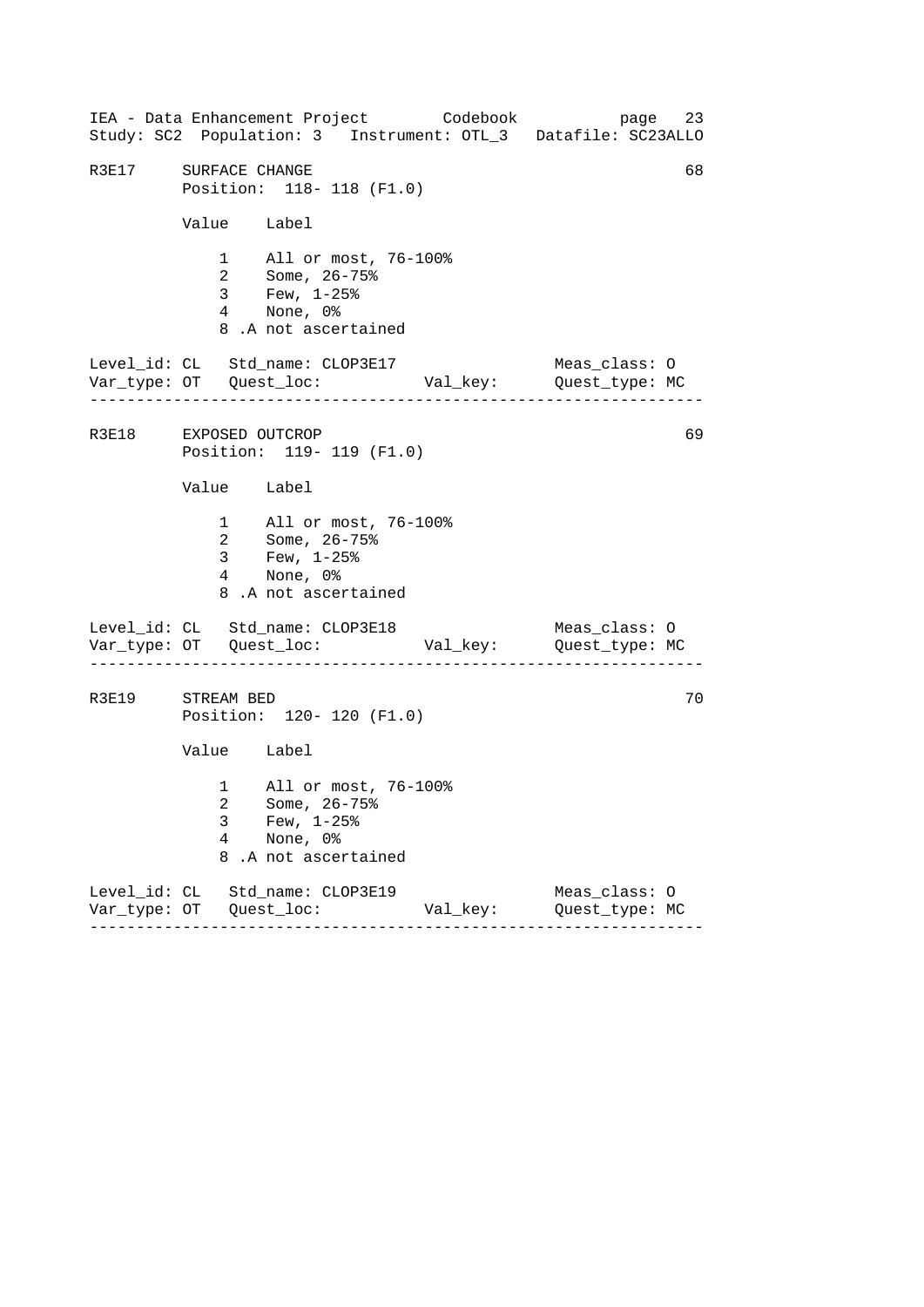|                     |                                                 |                                                                                                                           | IEA - Data Enhancement Project Codebook | page 24<br>Study: SC2 Population: 3 Instrument: OTL_3 Datafile: SC23ALLO |  |
|---------------------|-------------------------------------------------|---------------------------------------------------------------------------------------------------------------------------|-----------------------------------------|--------------------------------------------------------------------------|--|
|                     |                                                 | R3E20 STREAM CROSS SECTION<br>Position: 121- 121 (F1.0)                                                                   |                                         | 71                                                                       |  |
|                     | Value Label                                     |                                                                                                                           |                                         |                                                                          |  |
|                     |                                                 | 1 All or most, 76-100%<br>2 Some, $26 - 75$ <sup>2</sup><br>3 Few, $1-25$ $% 3 = 25$<br>4 None, 0%<br>8.A not ascertained |                                         |                                                                          |  |
|                     | . _ _ _ _ _ _ _ _ _ _ _ _ _                     | Level_id: CL Std_name: CLOP3E20                                                                                           |                                         | Meas_class: O                                                            |  |
| R3E21 PERCENT OCEAN |                                                 | Position: 122- 122 (F1.0)                                                                                                 |                                         | 72                                                                       |  |
|                     | Value Label                                     |                                                                                                                           |                                         |                                                                          |  |
|                     |                                                 | 1 All or most, 76-100%<br>2 Some, 26-75%<br>3 Few, 1-25%<br>4 None, 0%<br>8.A not ascertained                             |                                         |                                                                          |  |
|                     |                                                 | Level_id: CL Std_name: CLOP3E21                                                                                           |                                         | Meas_class: O                                                            |  |
|                     | R3E22 SUN OVERHEAD<br>Position: 123- 123 (F1.0) |                                                                                                                           |                                         |                                                                          |  |
|                     | Value Label                                     |                                                                                                                           |                                         |                                                                          |  |
|                     | 3<br>4<br>8                                     | 1 All or most, 76-100%<br>2   Some, 26-75%<br>Few, $1-25$ %<br>None, 0%<br>.A not ascertained                             |                                         |                                                                          |  |
|                     |                                                 | Level_id: CL Std_name: CLOP3E22                                                                                           | Val_key:                                | Meas_class: 0<br>Quest_type: MC                                          |  |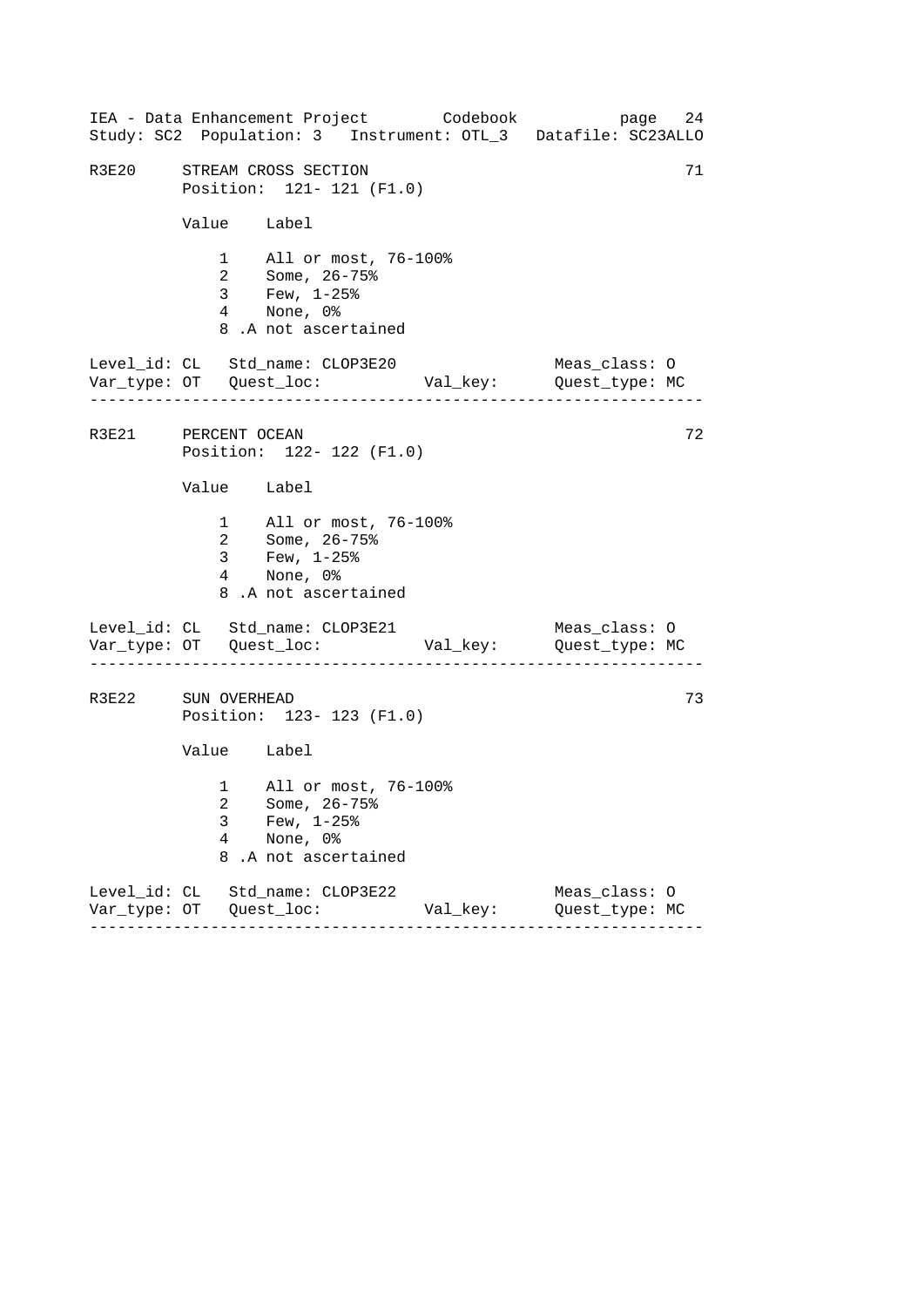|       |                          | IEA - Data Enhancement Project Codebook<br>Study: SC2 Population: 3 Instrument: OTL_3 Datafile: SC23ALLO |          |                                 | 25<br>page |
|-------|--------------------------|----------------------------------------------------------------------------------------------------------|----------|---------------------------------|------------|
| R3E23 |                          | WATER VAPOUR IN AIR<br>Position: 124- 124 (F1.0)                                                         |          |                                 | 74         |
|       | Value Label              |                                                                                                          |          |                                 |            |
|       |                          | 1 All or most, 76-100%<br>2 Some, 26-75%<br>3 Few, 1-25%<br>4 None, 0%<br>8.A not ascertained            |          |                                 |            |
|       |                          | Level_id: CL Std_name: CLOP3E23                                                                          |          | Meas_class: O                   |            |
|       |                          | R3E24 TEMP DECREASE POLES<br>Position: 125- 125 (F1.0)                                                   |          |                                 | 75         |
|       | Value Label              |                                                                                                          |          |                                 |            |
|       |                          | 1 All or most, 76-100%<br>2 Some, 26-75%<br>3 Few, $1-25$ $%$<br>4 None, 0%<br>8.A not ascertained       |          |                                 |            |
|       |                          | Level_id: CL Std_name: CLOP3E24                                                                          |          | Meas_class: O                   |            |
|       |                          | R3E25 SURFACE IRREGULAR<br>Position: 126-126 (F1.0)                                                      |          |                                 | 76         |
|       | Value Label              |                                                                                                          |          |                                 |            |
|       | 3<br>$\overline{4}$<br>8 | 1 All or most, 76-100%<br>2 Some, 26-75%<br>Few, $1-25$ $%$<br>None, 0%<br>.A not ascertained            |          |                                 |            |
|       |                          | Level_id: CL Std_name: CLOP3E25                                                                          | Val_key: | Meas_class: 0<br>Quest_type: MC |            |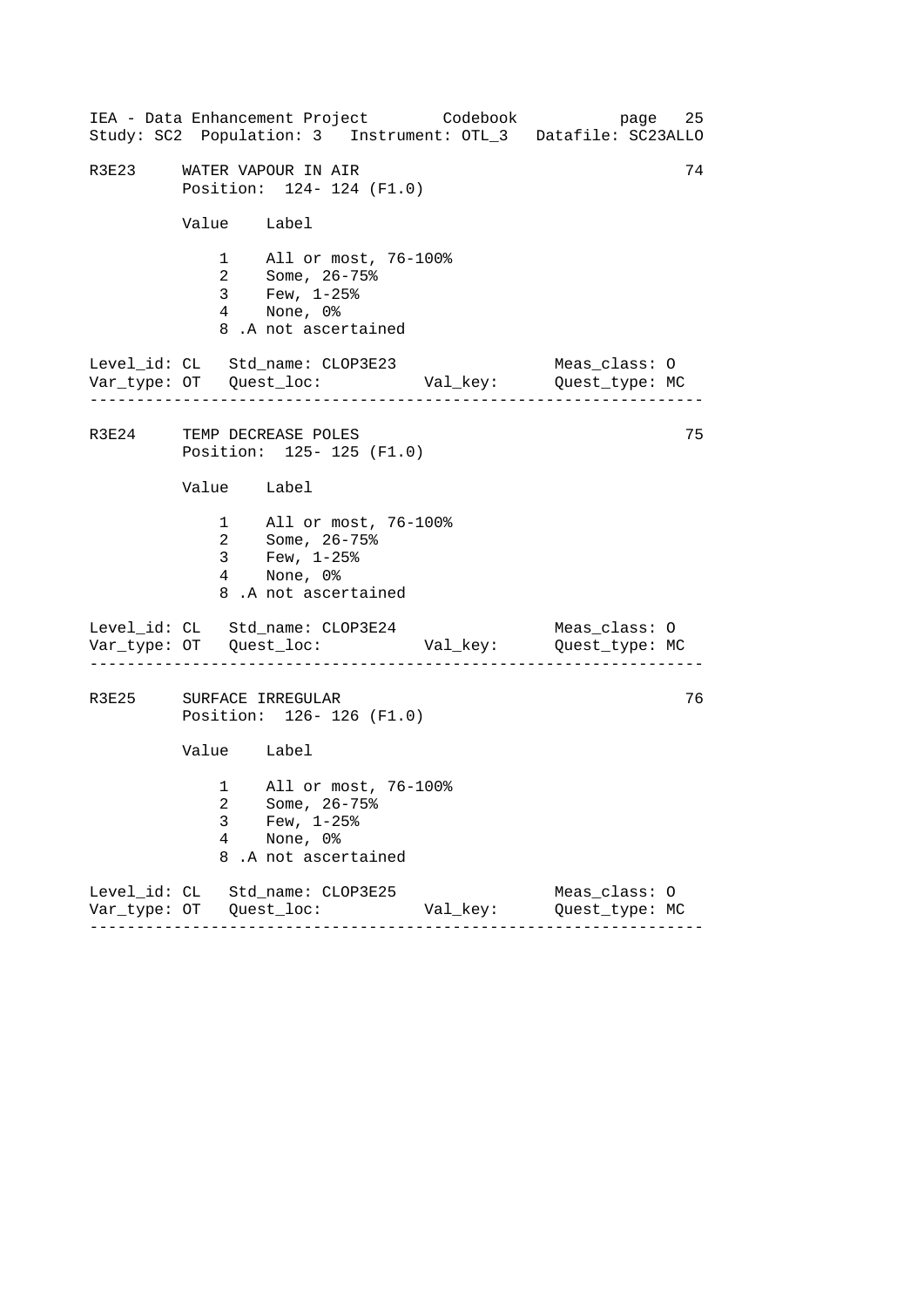------------------------------------------------------------------ ------------------------------------------------------------------ ------------------------------------------------------------------ IEA - Data Enhancement Project Codebook page 26 Study: SC2 Population: 3 Instrument: OTL\_3 Datafile: SC23ALLO R3E26 PHYSICAL WATERING 77 Position: 127- 127 (F1.0) Value Label 1 All or most, 76-100% 2 Some, 26-75% 3 Few, 1-25% 4 None, 0% 8 .A not ascertained Level\_id: CL Std\_name: CLOP3E26 Meas\_class: O Var\_type: OT Quest\_loc: Val\_key: Quest\_type: MC R3E27 ROCK RECORD ASSUMPTION 78 Position: 128- 128 (F1.0) Value Label 1 All or most, 76-100% 2 Some, 26-75% 3 Few, 1-25% 4 None, 0% 8 .A not ascertained Level\_id: CL Std\_name: CLOP3E27 Meas\_class: 0 Var\_type: OT Quest\_loc: Val\_key: Quest\_type: MC R3E28 HALF LIFE C14 79 Position: 129- 129 (F1.0) Value Label 1 All or most, 76-100% 2 Some, 26-75% 3 Few, 1-25% 4 None, 0% 8 .A not ascertained Level\_id: CL Std\_name: CLOP3E28 Meas\_class: O Var\_type: OT Quest\_loc: Val\_key: Quest\_type: MC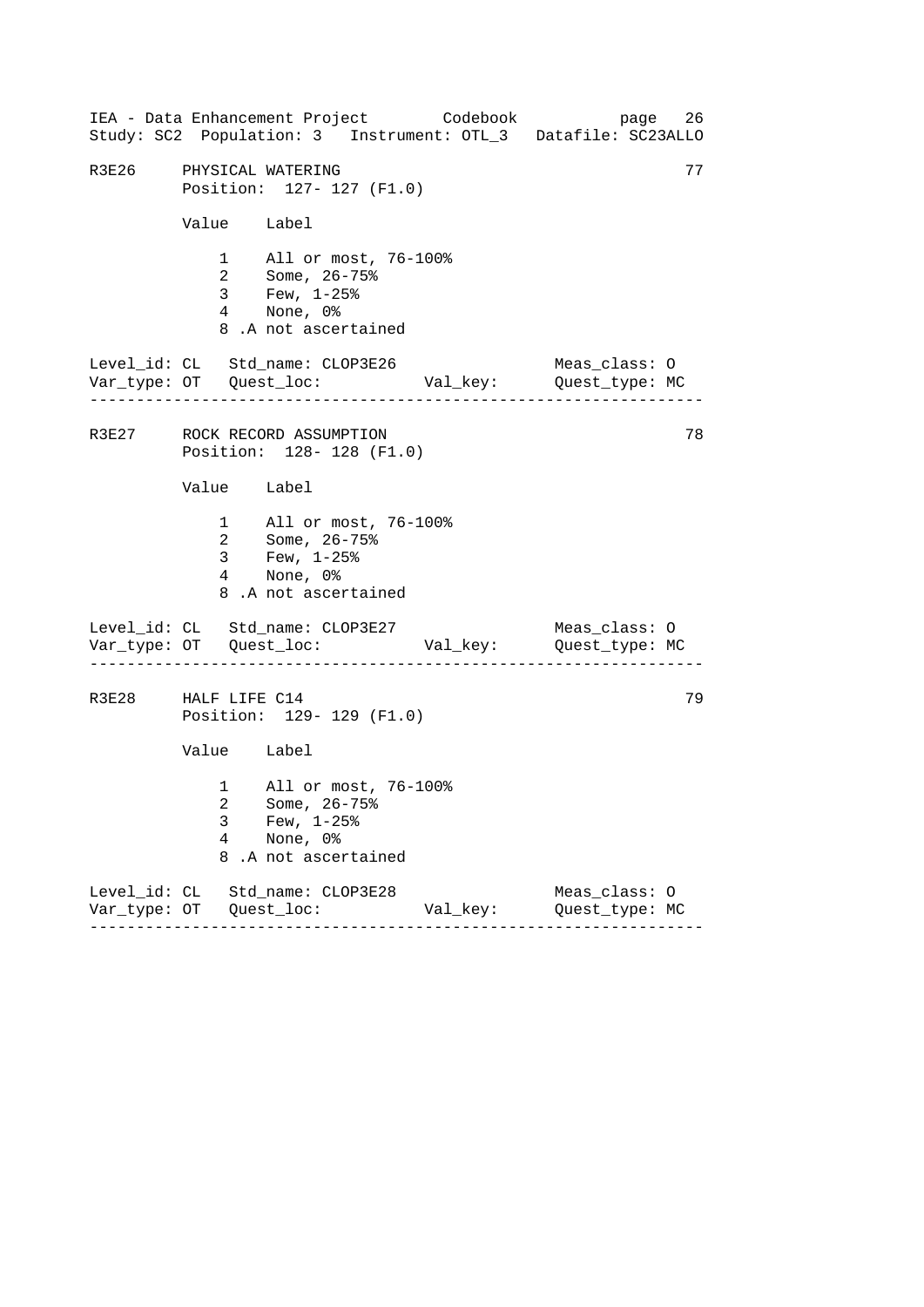------------------------------------------------------------------ ------------------------------------------------------------------ ------------------------------------------------------------------ IEA - Data Enhancement Project Codebook page 27 Study: SC2 Population: 3 Instrument: OTL\_3 Datafile: SC23ALLO R3E29 WAVE CUT TERRACES 80 Position: 130- 130 (F1.0) Value Label 1 All or most, 76-100% 2 Some, 26-75% 3 Few, 1-25% 4 None, 0% 8 .A not ascertained Level\_id: CL Std\_name: CLOP3E29 Meas\_class: O Var\_type: OT Quest\_loc: Val\_key: Quest\_type: MC R3E30 DECREASE KE STREAM 81 Position: 131- 131 (F1.0) Value Label 1 All or most, 76-100% 2 Some, 26-75% 3 Few, 1-25% 4 None, 0% 8 .A not ascertained Level\_id: CL Std\_name: CLOP3E30 Meas\_class: 0 Var\_type: OT Quest\_loc: Val\_key: Quest\_type: MC R3E31 NATIONAL OPTION/ITEM 31 82 Position: 132- 132 (F1.0) Value Label 1 All or most, 76-100% 2 Some, 26-75% 3 Few,  $1-25$ %<br>4 None, 0% None, 0% 8 .A not ascertained Level\_id: CL Std\_name: CLOP3E31 Meas\_class: O Var\_type: OT Quest\_loc: Val\_key: Quest\_type: MC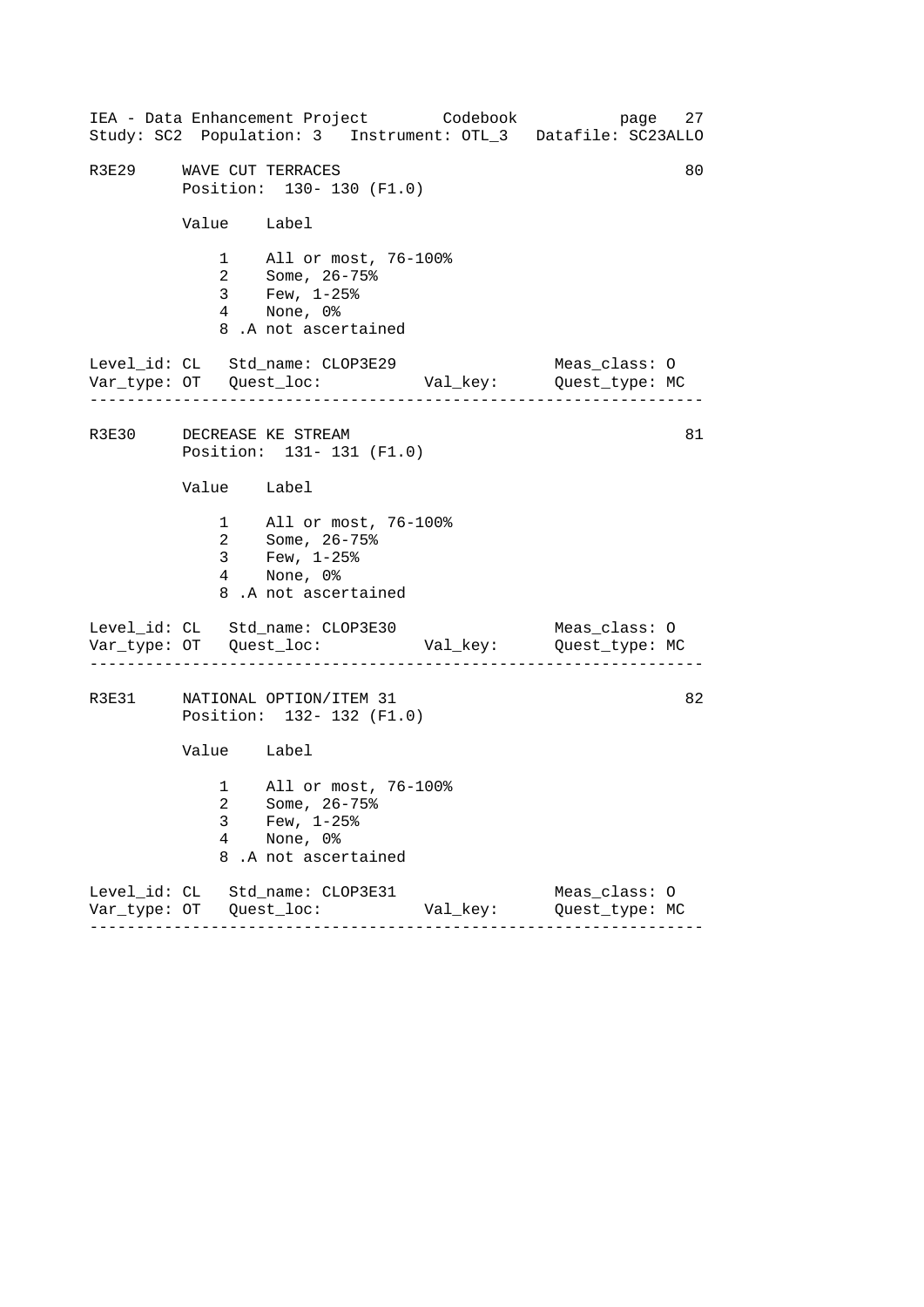|       |                           | IEA - Data Enhancement Project Codebook<br>Study: SC2 Population: 3 Instrument: OTL_3 Datafile: SC23ALLO                    |          | page                            | 28 |
|-------|---------------------------|-----------------------------------------------------------------------------------------------------------------------------|----------|---------------------------------|----|
| R3E32 |                           | NATIONAL OPTION/ITEM 32<br>Position: 133- 133 (F1.0)                                                                        |          |                                 | 83 |
|       | Value Label               |                                                                                                                             |          |                                 |    |
|       |                           | 1 All or most, 76-100%<br>2 Some, $26 - 75$ <sup>2</sup><br>$3$ Few, $1-25$ $^{\circ}$<br>4 None, 0%<br>8.A not ascertained |          |                                 |    |
|       | . _ _ _ _ _ _ _ _ _ _ _ _ | Level_id: CL Std_name: CLOP3E32                                                                                             |          | Meas_class: O                   |    |
|       |                           | R3E33 NATIONAL OPTION/ITEM 33<br>Position: 134- 134 (F1.0)                                                                  |          |                                 | 84 |
|       | Value Label               |                                                                                                                             |          |                                 |    |
|       |                           | 1 All or most, 76-100%<br>2 Some, 26-75%<br>3 Few, 1-25%<br>4 None, 0%<br>8.A not ascertained                               |          |                                 |    |
|       |                           | Level_id: CL Std_name: CLOP3E33                                                                                             |          | Meas_class: O                   |    |
|       |                           | R3E34 NATIONAL OPTION/ITEM 34<br>Position: 135- 135 (F1.0)                                                                  |          |                                 | 85 |
|       | Value Label               |                                                                                                                             |          |                                 |    |
|       | 3<br>4<br>8               | 1 All or most, 76-100%<br>2   Some, 26-75%<br>Few, $1-25$ %<br>None, 0%<br>.A not ascertained                               |          |                                 |    |
|       |                           | Level_id: CL Std_name: CLOP3E34                                                                                             | Val_key: | Meas_class: 0<br>Quest_type: MC |    |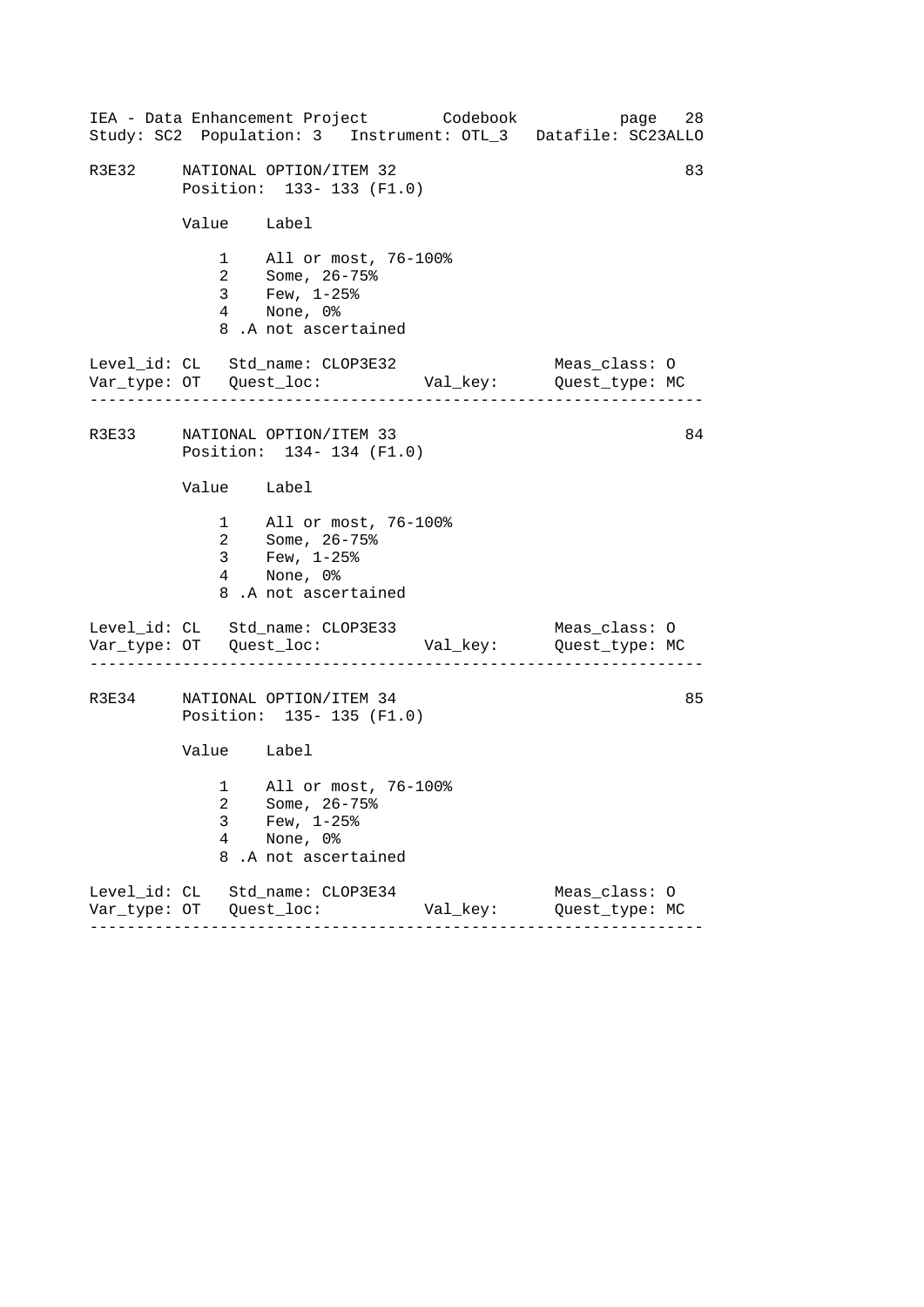|                    |                | IEA - Data Enhancement Project Codebook<br>Study: SC2 Population: 3 Instrument: OTL_3 Datafile: SC23ALLO |          | page                            | 29 |
|--------------------|----------------|----------------------------------------------------------------------------------------------------------|----------|---------------------------------|----|
| R3E35              |                | NATIONAL OPTION/ITEM 35<br>Position: 136-136 (F1.0)                                                      |          |                                 | 86 |
|                    | Value Label    |                                                                                                          |          |                                 |    |
|                    |                | 1 All or most, 76-100%<br>2 Some, 26-75%<br>3 Few, $1-25%$<br>4 None, 0%<br>8.A not ascertained          |          |                                 |    |
|                    | .              | Level_id: CL Std_name: CLOP3E35                                                                          |          | Meas_class: O                   |    |
| R3B01 CELL PROCESS |                | Position: 137- 137 (F1.0)                                                                                |          |                                 | 87 |
|                    | Value Label    |                                                                                                          |          |                                 |    |
|                    | 3 <sup>7</sup> | 1 All or most, 76-100%<br>2 Some, 26-75%<br>Few, 1-25%<br>$\frac{3}{4}$ None, 0%<br>8.A not ascertained  |          |                                 |    |
|                    |                | Level_id: CL Std_name: CLOP3B01                                                                          |          | Meas_class: O                   |    |
|                    |                | R3B02 SEX DETERMINANT HUMAN<br>Position: 138-138 (F1.0)                                                  |          |                                 | 88 |
|                    | Value Label    |                                                                                                          |          |                                 |    |
|                    | 3<br>4<br>8    | 1 All or most, 76-100%<br>2 Some, 26-75%<br>Few, $1-25$ %<br>None, 0%<br>.A not ascertained              |          |                                 |    |
|                    |                | Level_id: CL Std_name: CLOP3B02                                                                          | Val_key: | Meas_class: 0<br>Quest_type: MC |    |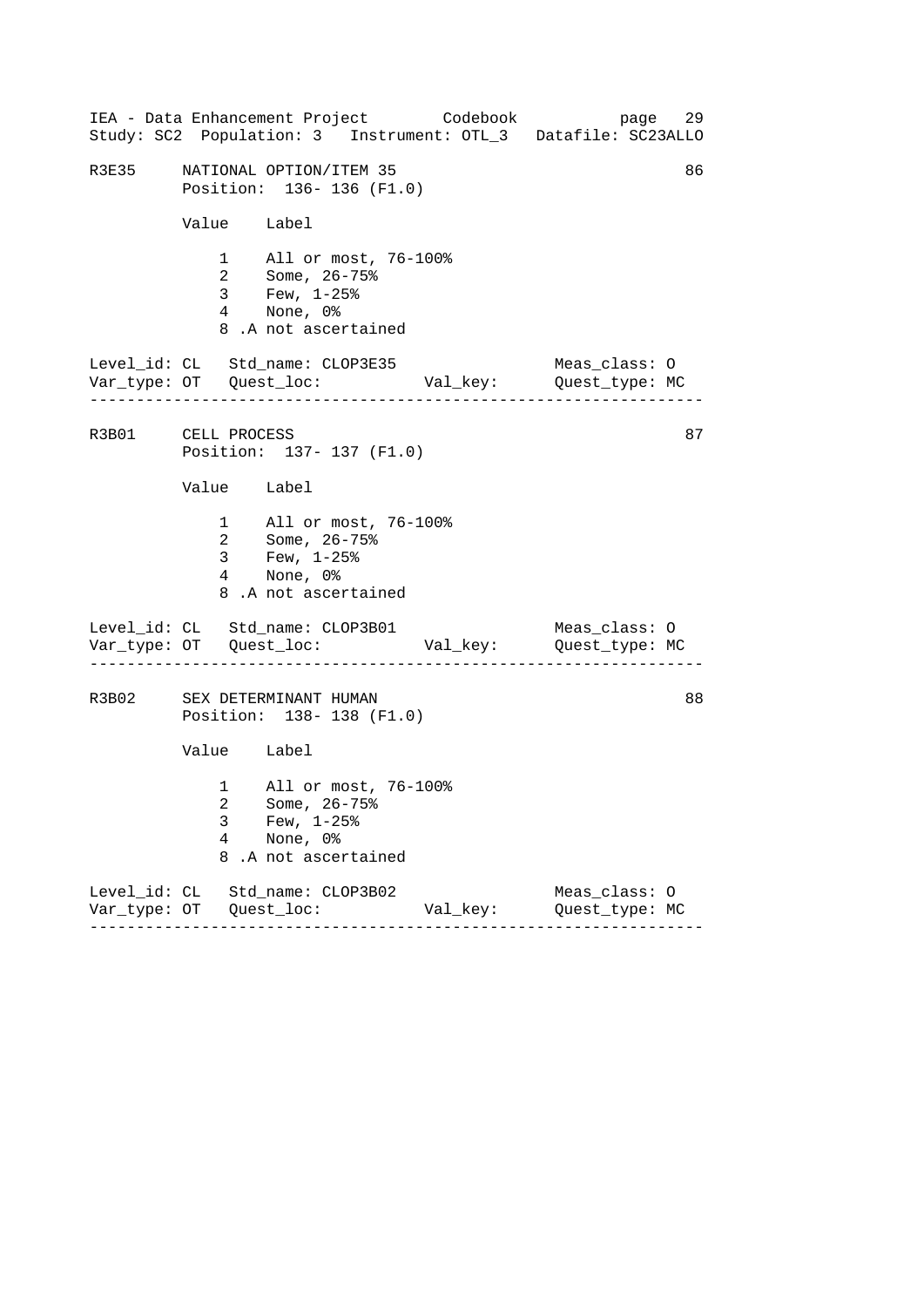|       |                | IEA - Data Enhancement Project Codebook<br>Study: SC2 Population: 3 Instrument: OTL_3 Datafile: SC23ALLO |          | page 30                         |    |
|-------|----------------|----------------------------------------------------------------------------------------------------------|----------|---------------------------------|----|
| R3B03 |                | LOCATION CELL PROCESS<br>Position: 139- 139 (F1.0)                                                       |          |                                 | 89 |
|       | Value Label    |                                                                                                          |          |                                 |    |
|       |                | 1 All or most, 76-100%<br>2 Some, 26-75%<br>3 Few, 1-25%<br>4 None, 0%<br>8.A not ascertained            |          |                                 |    |
|       |                | Level_id: CL Std_name: CLOP3B03                                                                          |          | Meas_class: O                   |    |
|       |                | R3B04 PERMEABLE MEMBRANE<br>Position: 140- 140 (F1.0)                                                    |          |                                 | 90 |
|       | Value Label    |                                                                                                          |          |                                 |    |
|       | 3 <sup>7</sup> | 1 All or most, 76-100%<br>2 Some, 26-75%<br>Few, $1-25$ %<br>4 None, 0%<br>8.A not ascertained           |          |                                 |    |
|       |                | Level_id: CL Std_name: CLOP3B04                                                                          |          | Meas_class: O                   |    |
|       |                | R3B05 PLANT TISSUE IN SUGAR<br>Position: 141- 141 (F1.0)                                                 |          |                                 | 91 |
|       | Value Label    |                                                                                                          |          |                                 |    |
|       | 3<br>4<br>8    | 1 All or most, 76-100%<br>2 Some, 26-75%<br>Few, $1-25$ %<br>None, 0%<br>.A not ascertained              |          |                                 |    |
|       |                | Level_id: CL Std_name: CLOP3B05                                                                          | Val_key: | Meas_class: 0<br>Quest_type: MC |    |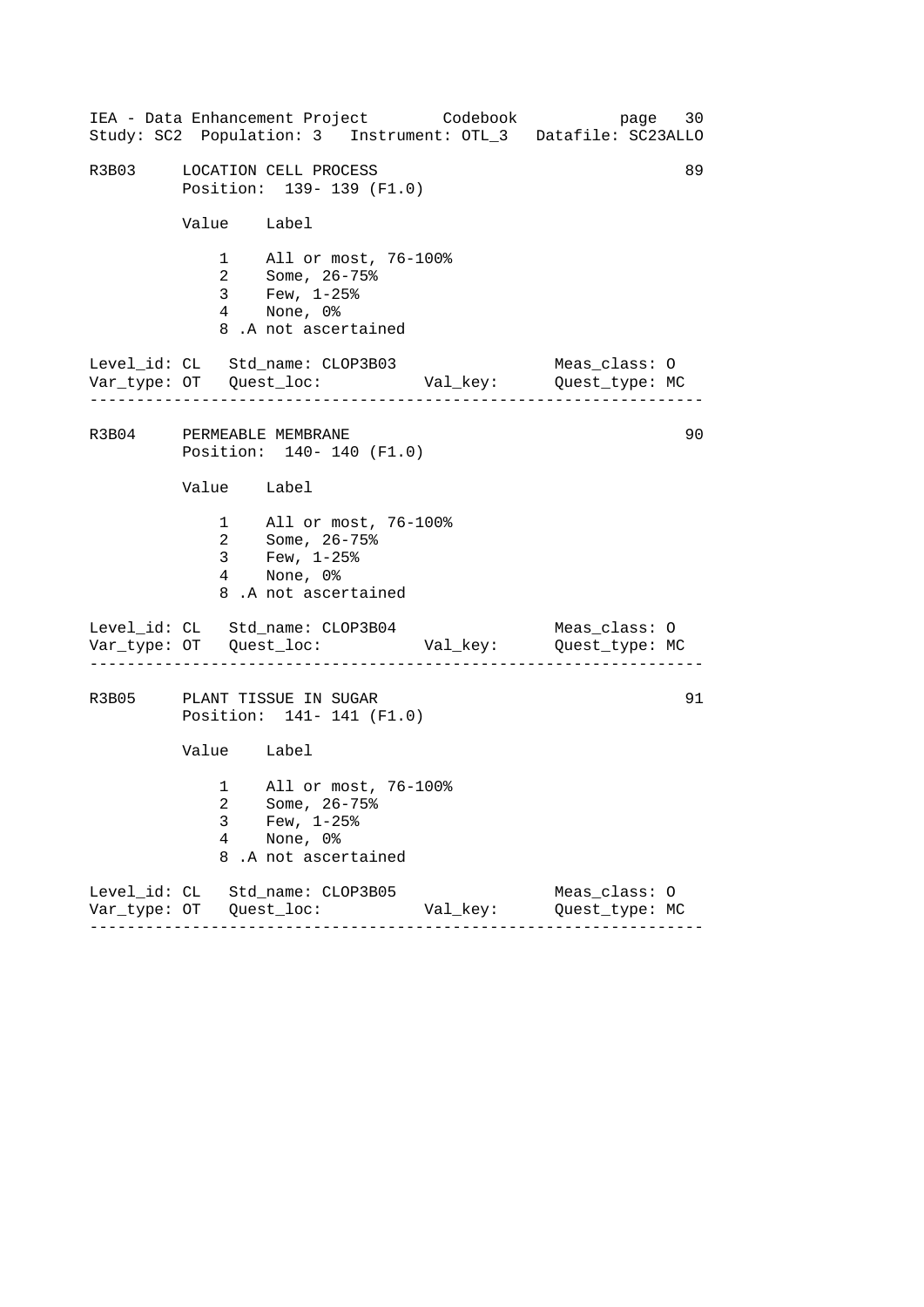|                     |                                                         | IEA - Data Enhancement Project Codebook                                                                                         |          | page 31<br>Study: SC2 Population: 3 Instrument: OTL_3 Datafile: SC23ALLO |  |  |  |
|---------------------|---------------------------------------------------------|---------------------------------------------------------------------------------------------------------------------------------|----------|--------------------------------------------------------------------------|--|--|--|
|                     | R3B06 COLOR BLIND PEDIGREE<br>Position: 142- 142 (F1.0) |                                                                                                                                 |          |                                                                          |  |  |  |
|                     | Value Label                                             |                                                                                                                                 |          |                                                                          |  |  |  |
|                     |                                                         | 1 All or most, 76-100%<br>2 Some, $26 - 75$ <sup>2</sup><br>$3$ Few, $1-25$ $\frac{25}{3}$<br>4 None, 0%<br>8.A not ascertained |          |                                                                          |  |  |  |
|                     | . <u>.</u> .                                            | Level_id: CL Std_name: CLOP3B06                                                                                                 |          | Meas_class: O                                                            |  |  |  |
| R3B07 MICE BREEDING |                                                         | Position: 143- 143 (F1.0)                                                                                                       |          | 93                                                                       |  |  |  |
|                     | Value Label                                             |                                                                                                                                 |          |                                                                          |  |  |  |
|                     | 3 <sup>7</sup>                                          | 1 All or most, 76-100%<br>2 Some, 26-75%<br>Few, $1-25$ %<br>4 None, 0%<br>8.A not ascertained                                  |          |                                                                          |  |  |  |
|                     |                                                         | Level_id: CL Std_name: CLOP3B07                                                                                                 |          | Meas_class: O                                                            |  |  |  |
|                     | 94<br>R3B08 FRUIT FLIES<br>Position: 144- 144 (F1.0)    |                                                                                                                                 |          |                                                                          |  |  |  |
|                     | Value Label                                             |                                                                                                                                 |          |                                                                          |  |  |  |
|                     | 3<br>4<br>8                                             | 1 All or most, 76-100%<br>2 Some, 26-75%<br>Few, $1-25$ %<br>None, 0%<br>.A not ascertained                                     |          |                                                                          |  |  |  |
|                     |                                                         | Level_id: CL Std_name: CLOP3B08                                                                                                 | Val_key: | Meas_class: 0<br>Quest_type: MC                                          |  |  |  |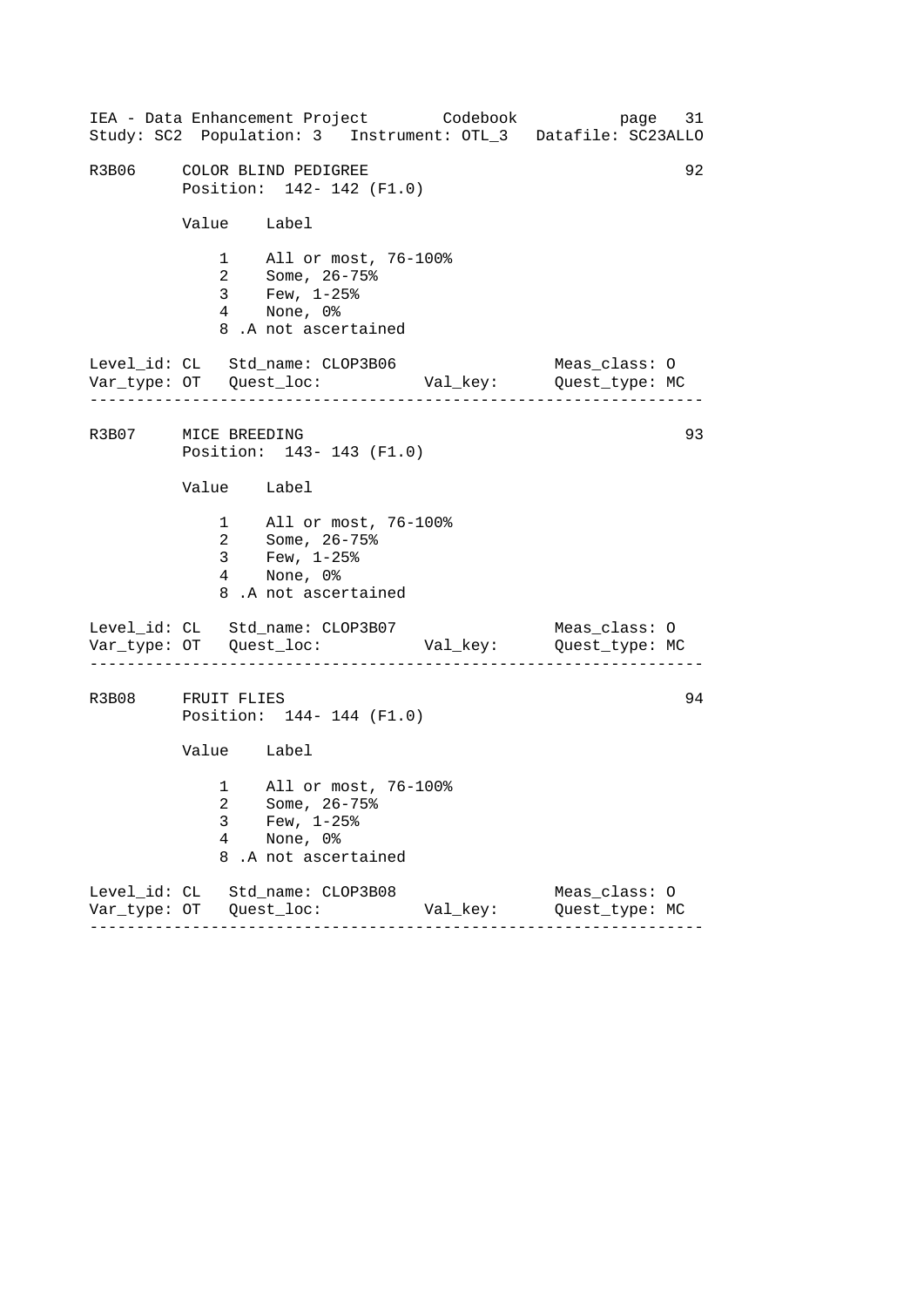------------------------------------------------------------------ ------------------------------------------------------------------ ------------------------------------------------------------------ IEA - Data Enhancement Project Codebook page 32 Study: SC2 Population: 3 Instrument: OTL\_3 Datafile: SC23ALLO R3B09 POLLED CATTLE 2000 POLLED CATTLE Position: 145- 145 (F1.0) Value Label 1 All or most, 76-100% 2 Some, 26-75% 3 Few, 1-25% 4 None, 0% 8 .A not ascertained Level\_id: CL Std\_name: CLOP3B09 Meas\_class: O Var\_type: OT Quest\_loc: Val\_key: Quest\_type: MC R3B10 LIVING CELL SUBSTANCE 96 Position: 146- 146 (F1.0) Value Label 1 All or most, 76-100% 2 Some, 26-75% 3 Few, 1-25% 4 None, 0% 8 .A not ascertained Level\_id: CL Std\_name: CLOP3B10 Meas\_class: 0 Var\_type: OT Quest\_loc: Val\_key: Quest\_type: MC R3B11 LYMPH INTO BLOOD 97 Position: 147- 147 (F1.0) Value Label 1 All or most, 76-100% 2 Some, 26-75% 3 Few, 1-25% 4 None, 0% 8 .A not ascertained Level\_id: CL Std\_name: CLOP3B11 Meas\_class: O Var\_type: OT Quest\_loc: Val\_key: Quest\_type: MC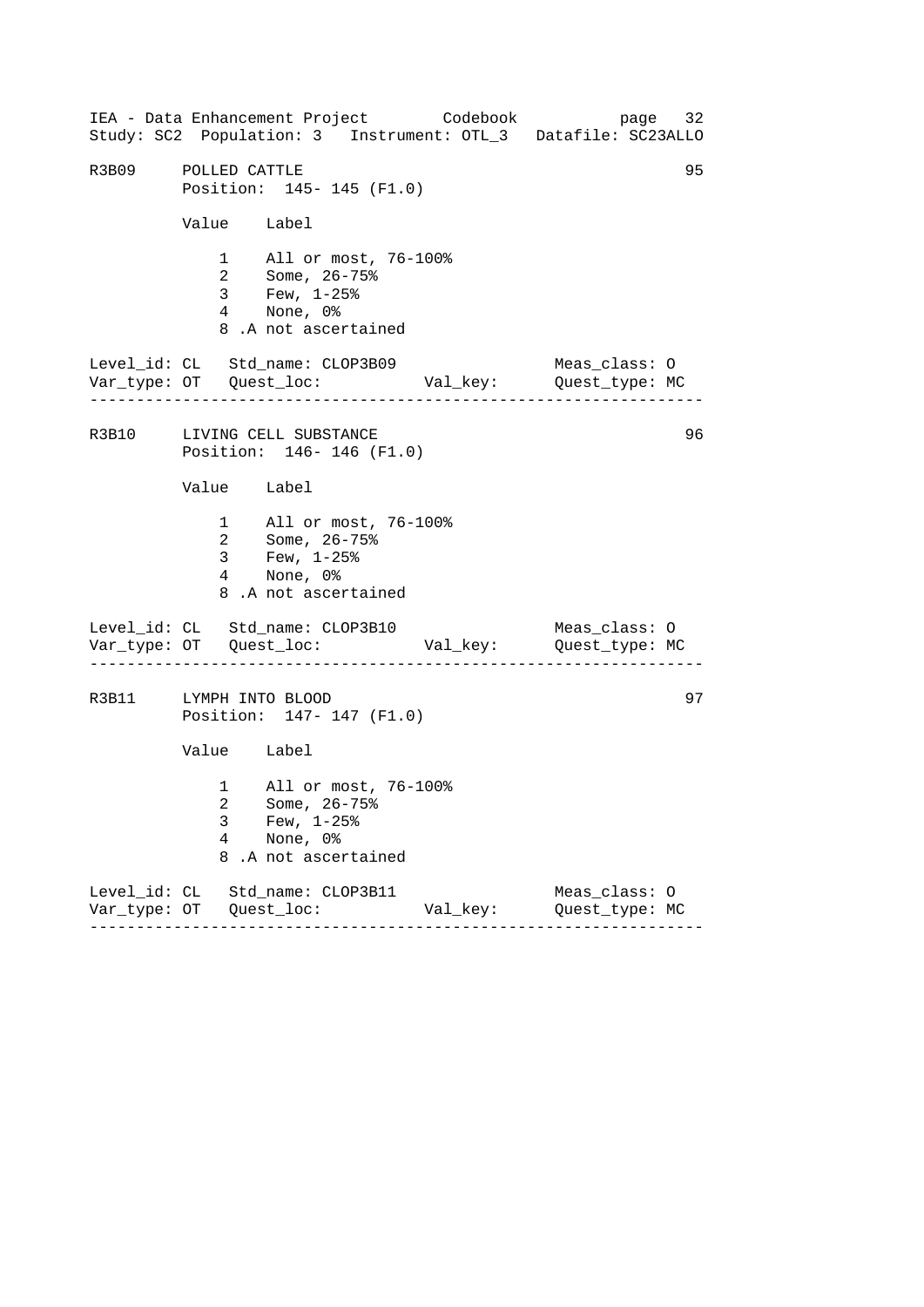| IEA - Data Enhancement Project Codebook<br>Study: SC2 Population: 3 Instrument: OTL_3 Datafile: SC23ALLO |                                                        |                          |                                                                          |                                                          |          |  |                                 | page 33 |    |
|----------------------------------------------------------------------------------------------------------|--------------------------------------------------------|--------------------------|--------------------------------------------------------------------------|----------------------------------------------------------|----------|--|---------------------------------|---------|----|
|                                                                                                          | R3B12 PHOTOSYNTHETIC RATE<br>Position: 148- 148 (F1.0) |                          |                                                                          |                                                          |          |  |                                 |         | 98 |
|                                                                                                          |                                                        |                          | Value Label                                                              |                                                          |          |  |                                 |         |    |
|                                                                                                          |                                                        |                          | 4 None, 0%<br>8.A not ascertained                                        | 1 All or most, 76-100%<br>2 Some, 26-75%<br>3 Few, 1-25% |          |  |                                 |         |    |
| Level_id: CL Std_name: CLOP3B12                                                                          |                                                        |                          |                                                                          |                                                          |          |  | Meas_class: O                   |         |    |
| R3B13 CHLOROPHYLL ABSORBS                                                                                |                                                        |                          |                                                                          | Position: 149- 149 (F1.0)                                |          |  |                                 |         | 99 |
|                                                                                                          |                                                        |                          | Value Label                                                              |                                                          |          |  |                                 |         |    |
|                                                                                                          |                                                        |                          | 2 Some, 26-75%<br>3 Few, $1-25$ $%$<br>4 None, 0%<br>8.A not ascertained | 1 All or most, 76-100%                                   |          |  |                                 |         |    |
| Level_id: CL Std_name: CLOP3B13                                                                          |                                                        |                          |                                                                          |                                                          |          |  | Meas_class: O                   |         |    |
| R3B14 KIDNEY TABULES                                                                                     |                                                        |                          |                                                                          | Position: 150- 150 (F1.0)                                |          |  |                                 | 100     |    |
|                                                                                                          |                                                        |                          | Value Label                                                              |                                                          |          |  |                                 |         |    |
|                                                                                                          |                                                        | 3<br>$\overline{4}$<br>8 | Few, $1-25$ $%$<br>None, 0%<br>.A not ascertained                        | 1 All or most, 76-100%<br>2 Some, 26-75%                 |          |  |                                 |         |    |
| Level_id: CL Std_name: CLOP3B14                                                                          |                                                        |                          |                                                                          |                                                          | Val_key: |  | Meas_class: O<br>Quest_type: MC |         |    |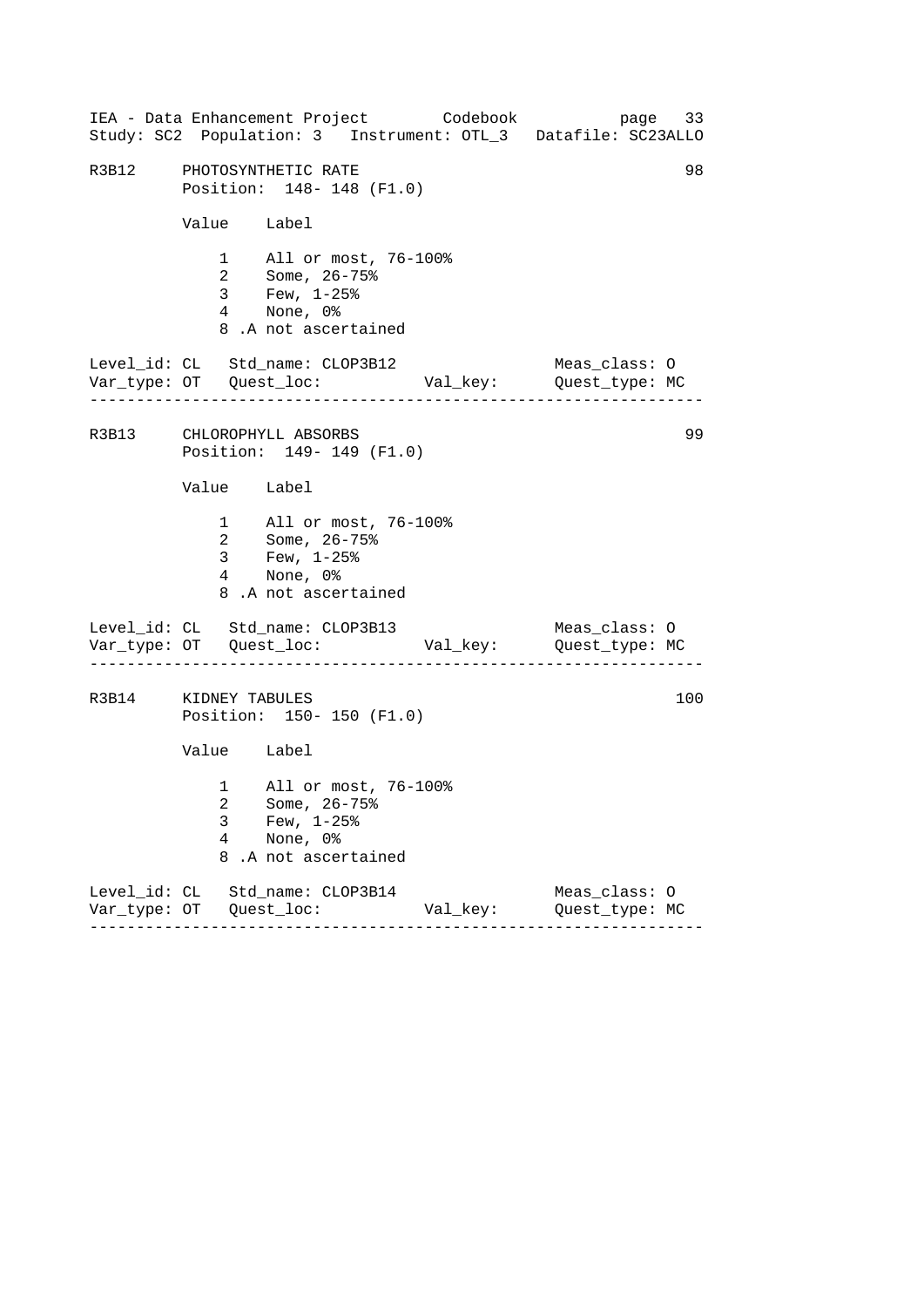------------------------------------------------------------------ ------------------------------------------------------------------ ------------------------------------------------------------------ IEA - Data Enhancement Project Codebook page 34 Study: SC2 Population: 3 Instrument: OTL\_3 Datafile: SC23ALLO R3B15 COW TISSUE 101 Position: 151- 151 (F1.0) Value Label 1 All or most, 76-100% 2 Some, 26-75% 3 Few, 1-25% 4 None, 0% 8 .A not ascertained Level\_id: CL Std\_name: CLOP3B15 Meas\_class: O Var\_type: OT Quest\_loc: Val\_key: Quest\_type: MC R3B16 MARINE WORM GUNDA 102 Position: 152- 152 (F1.0) Value Label 1 All or most, 76-100% 2 Some, 26-75% 3 Few, 1-25% 4 None, 0% 8 .A not ascertained Level\_id: CL Std\_name: CLOP3B16 Meas\_class: O Var\_type: OT Quest\_loc: Val\_key: Quest\_type: MC R3B17 NOT HORMONE CONTROL 203 Position: 153- 153 (F1.0) Value Label 1 All or most, 76-100% 2 Some, 26-75% 3 Few, 1-25% 4 None, 0% 8 .A not ascertained Level\_id: CL Std\_name: CLOP3B17 Meas\_class: O Var\_type: OT Quest\_loc: Val\_key: Quest\_type: MC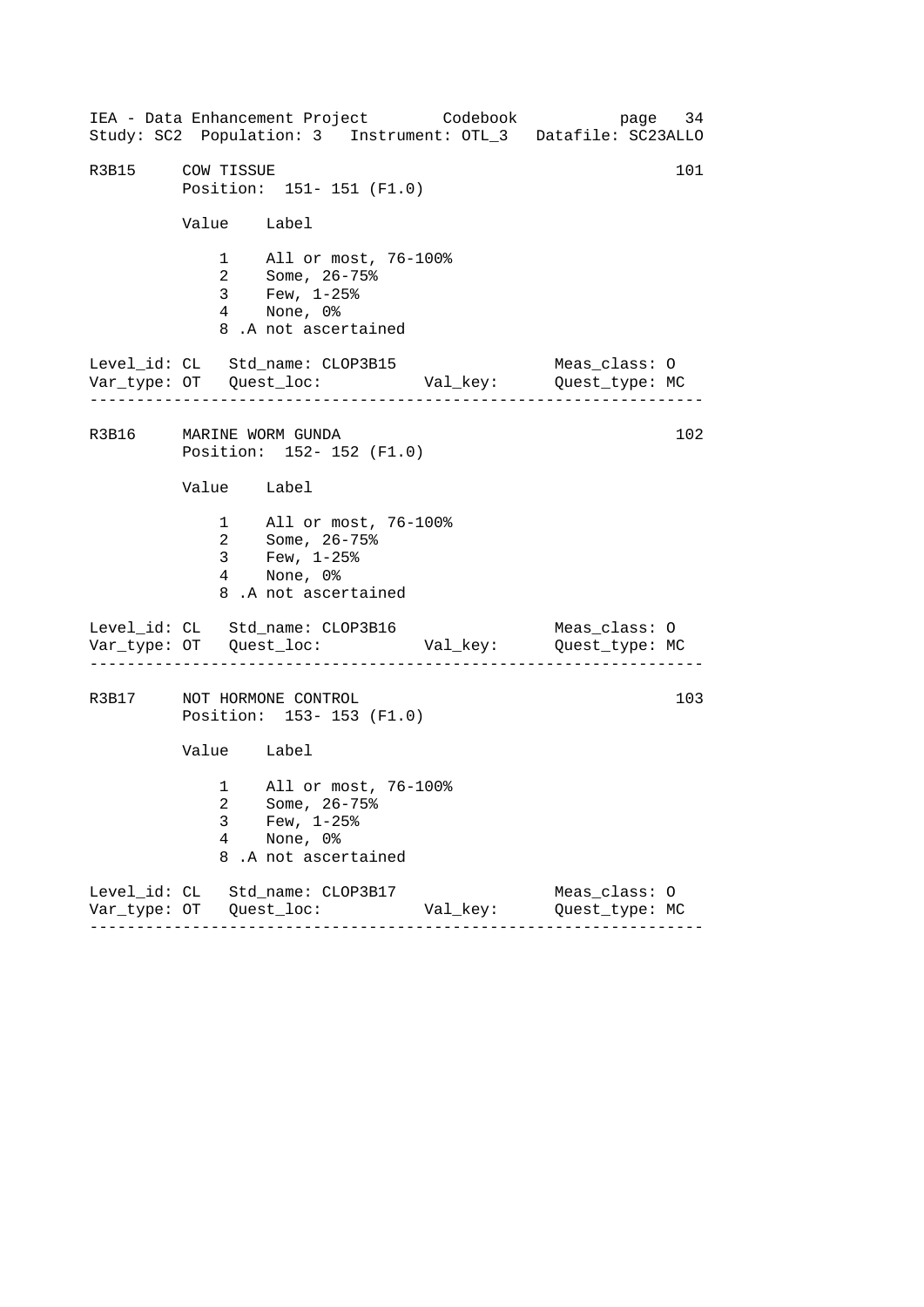| IEA - Data Enhancement Project Codebook<br>Study: SC2 Population: 3 Instrument: OTL_3 Datafile: SC23ALLO |             |                                                                                                     |          |                                 | page 35 |
|----------------------------------------------------------------------------------------------------------|-------------|-----------------------------------------------------------------------------------------------------|----------|---------------------------------|---------|
| R3B18                                                                                                    |             | ENDOCRINE SECRETIONS<br>Position: 154-154 (F1.0)                                                    |          |                                 | 104     |
|                                                                                                          |             | Value Label                                                                                         |          |                                 |         |
|                                                                                                          |             | 1 All or most, 76-100%<br>2 Some, 26-75%<br>3 Few, 1-25%<br>4 None, 0%<br>8.A not ascertained       |          |                                 |         |
| Level_id: CL Std_name: CLOP3B18<br>. _ _ _ _ _ _ _ _ _ _ _ _ _ _ _ _ _ _                                 |             |                                                                                                     |          | Meas_class: O                   |         |
| R3B19 COBALT CHLORIDE PAPER                                                                              |             | Position: 155-155 (F1.0)                                                                            |          |                                 | 105     |
|                                                                                                          |             | Value Label                                                                                         |          |                                 |         |
|                                                                                                          |             | 1 All or most, 76-100%<br>2 Some, 26-75%<br>$3 \t Few, 1-25\%$<br>4 None, 0%<br>8.A not ascertained |          |                                 |         |
| Level_id: CL Std_name: CLOP3B19                                                                          |             |                                                                                                     |          | Meas_class: O                   |         |
| R3B20 FAILED GERMINATION                                                                                 |             | Position: 156-156 (F1.0)                                                                            |          |                                 | 106     |
|                                                                                                          |             | Value Label                                                                                         |          |                                 |         |
|                                                                                                          | 3<br>4<br>8 | 1 All or most, 76-100%<br>2 Some, 26-75%<br>Few, $1-25$ %<br>None, 0%<br>.A not ascertained         |          |                                 |         |
| Level_id: CL Std_name: CLOP3B20                                                                          |             |                                                                                                     | Val_key: | Meas_class: 0<br>Quest_type: MC |         |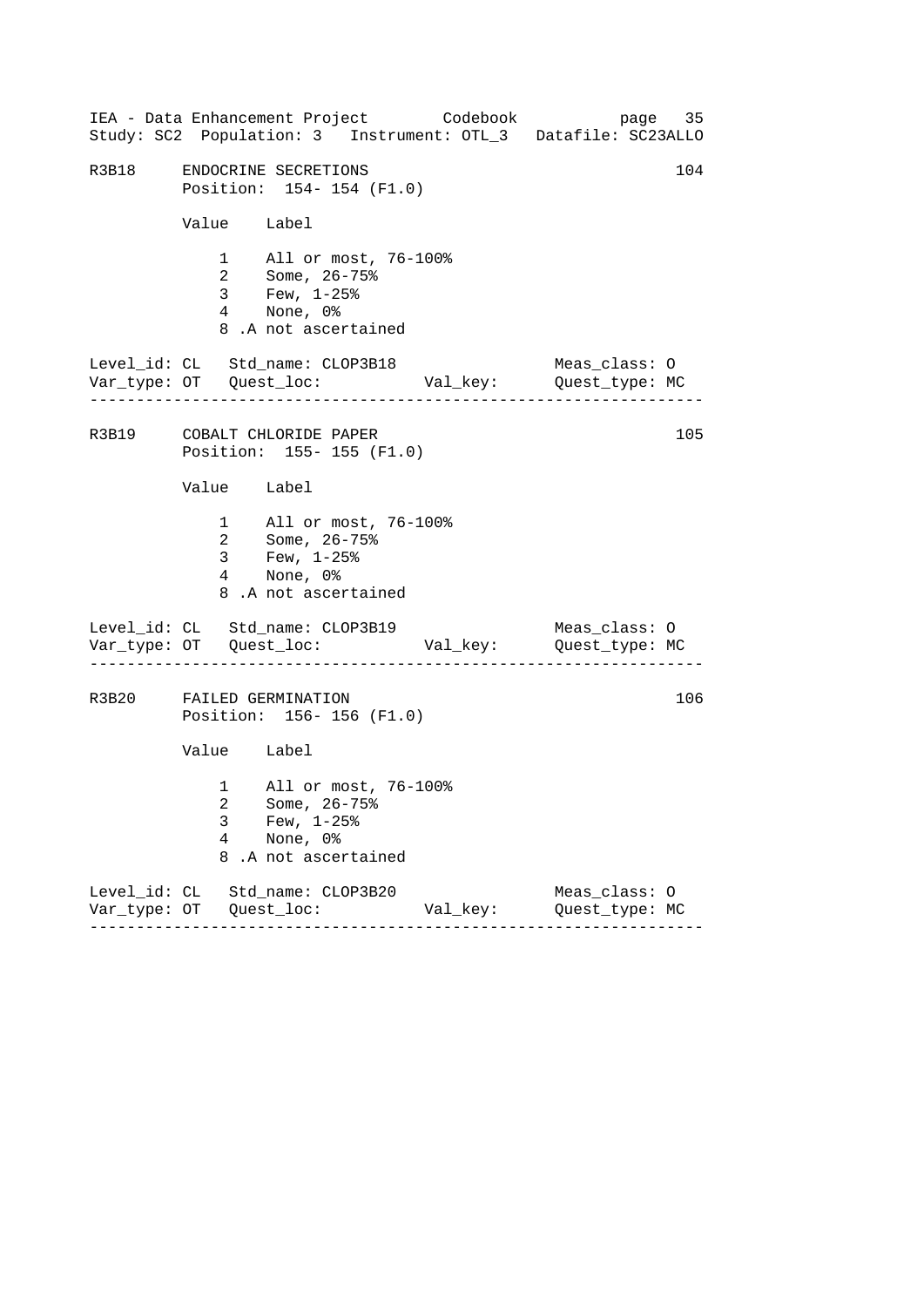|                       |                                                           | IEA - Data Enhancement Project Codebook                                                            |          | page 36<br>Study: SC2 Population: 3 Instrument: OTL_3 Datafile: SC23ALLO |  |  |  |
|-----------------------|-----------------------------------------------------------|----------------------------------------------------------------------------------------------------|----------|--------------------------------------------------------------------------|--|--|--|
|                       | R3B21 STRUCTURE CHICK EMBRYO<br>Position: 157- 157 (F1.0) |                                                                                                    |          |                                                                          |  |  |  |
|                       |                                                           | Value Label                                                                                        |          |                                                                          |  |  |  |
|                       |                                                           | 1 All or most, 76-100%<br>2 Some, 26-75%<br>3 Few, 1-25%<br>4 None, 0%<br>8.A not ascertained      |          |                                                                          |  |  |  |
|                       |                                                           | Level_id: CL Std_name: CLOP3B21                                                                    |          | Meas_class: O                                                            |  |  |  |
| R3B22 SAME BLOOD TYPE |                                                           | Position: 158-158 (F1.0)                                                                           |          | 108                                                                      |  |  |  |
|                       |                                                           | Value Label                                                                                        |          |                                                                          |  |  |  |
|                       |                                                           | 1 All or most, 76-100%<br>2 Some, 26-75%<br>3 Few, $1-25$ $%$<br>4 None, 0%<br>8.A not ascertained |          |                                                                          |  |  |  |
|                       |                                                           | Level_id: CL Std_name: CLOP3B22                                                                    |          | Meas_class: O                                                            |  |  |  |
|                       |                                                           | R3B23 PHYSICAL DIGESTION<br>Position: 159- 159 (F1.0)                                              |          | 109                                                                      |  |  |  |
|                       |                                                           | Value Label                                                                                        |          |                                                                          |  |  |  |
|                       | 3<br>$\overline{4}$<br>8                                  | 1 All or most, 76-100%<br>2 Some, 26-75%<br>Few, $1-25$ $%$<br>None, 0%<br>.A not ascertained      |          |                                                                          |  |  |  |
|                       |                                                           | Level_id: CL Std_name: CLOP3B23                                                                    | Val_key: | Meas_class: 0<br>Quest_type: MC                                          |  |  |  |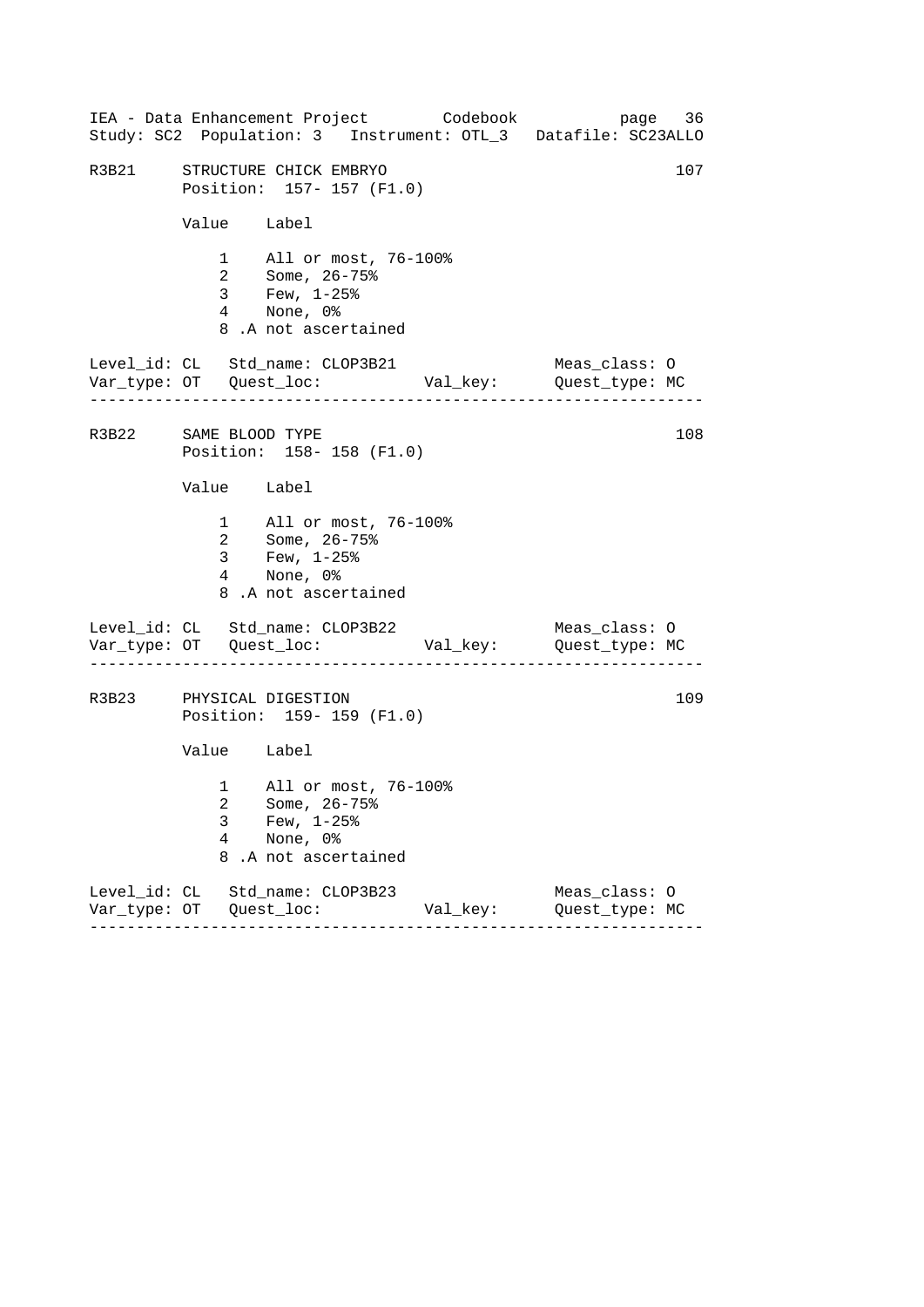|                                       | IEA - Data Enhancement Project Codebook                                                             |          | page 37<br>Study: SC2 Population: 3 Instrument: OTL_3 Datafile: SC23ALLO |  |  |
|---------------------------------------|-----------------------------------------------------------------------------------------------------|----------|--------------------------------------------------------------------------|--|--|
|                                       | R3B24 POPULATION GROWTH CURVE<br>Position: 160- 160 (F1.0)                                          |          |                                                                          |  |  |
|                                       | Value Label                                                                                         |          |                                                                          |  |  |
|                                       | 1 All or most, 76-100%<br>2 Some, 26-75%<br>3 Few, 1-25%<br>4 None, 0%<br>8.A not ascertained       |          |                                                                          |  |  |
| . _ _ _ _ _ _ _ _ _ _ _ _ _ _ _ _ _ _ | Level_id: CL Std_name: CLOP3B24                                                                     |          | Meas_class: O                                                            |  |  |
|                                       | R3B25 DESERT ADAPTATION<br>Position: 161-161 (F1.0)                                                 |          | 111                                                                      |  |  |
|                                       | Value Label                                                                                         |          |                                                                          |  |  |
|                                       | 1 All or most, 76-100%<br>2 Some, 26-75%<br>$3 \t Few, 1-25\%$<br>4 None, 0%<br>8.A not ascertained |          |                                                                          |  |  |
|                                       | Level_id: CL Std_name: CLOP3B25                                                                     |          | Meas_class: O                                                            |  |  |
|                                       | R3B26 EXPOSURE INSECTICIDES<br>Position: 162- 162 (F1.0)                                            |          | 112                                                                      |  |  |
|                                       | Value Label                                                                                         |          |                                                                          |  |  |
| 3<br>4<br>8                           | 1 All or most, 76-100%<br>2 Some, 26-75%<br>Few, $1-25$ %<br>None, 0%<br>.A not ascertained         |          |                                                                          |  |  |
|                                       | Level_id: CL Std_name: CLOP3B26                                                                     | Val_key: | Meas_class: 0<br>Quest_type: MC                                          |  |  |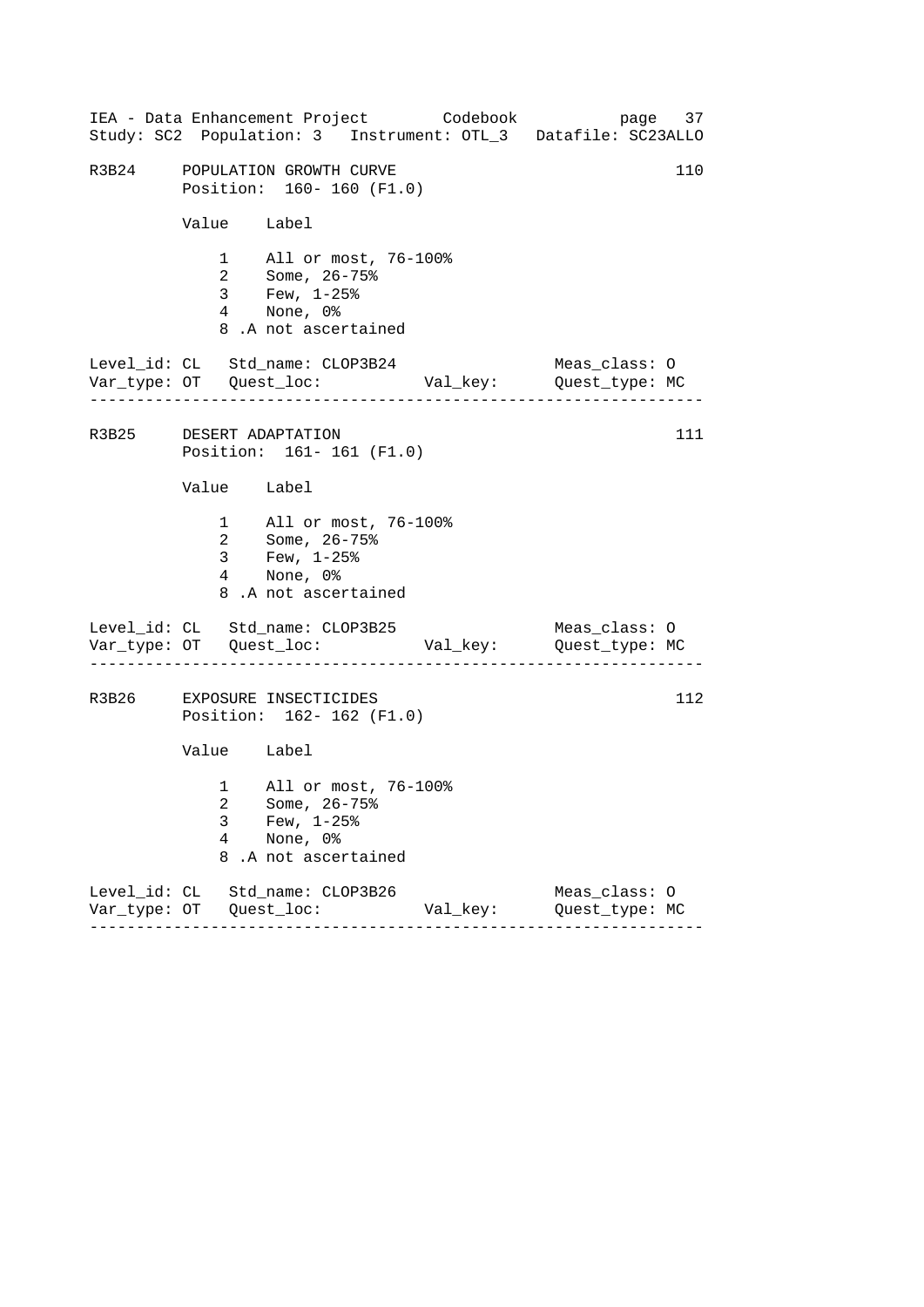------------------------------------------------------------------ ------------------------------------------------------------------ ------------------------------------------------------------------ IEA - Data Enhancement Project Codebook page 38 Study: SC2 Population: 3 Instrument: OTL\_3 Datafile: SC23ALLO R3B27 GALAPAGOS 113 Position: 163- 163 (F1.0) Value Label 1 All or most, 76-100% 2 Some, 26-75% 3 Few, 1-25% 4 None, 0% 8 .A not ascertained Level\_id: CL Std\_name: CLOP3B27 Meas\_class: O Var\_type: OT Quest\_loc: Val\_key: Quest\_type: MC R3B28 LIGHT AND DARK MOTHS 114 Position: 164- 164 (F1.0) Value Label 1 All or most, 76-100% 2 Some, 26-75% 3 Few, 1-25% 4 None, 0% 8 .A not ascertained Level\_id: CL Std\_name: CLOP3B28 Meas\_class: O Var\_type: OT Quest\_loc: Val\_key: Quest\_type: MC R3B29 NATURAL SELECTION 115 Position: 165- 165 (F1.0) Value Label 1 All or most, 76-100% 2 Some, 26-75% 3 Few, 1-25% 4 None, 0% 8 .A not ascertained Level\_id: CL Std\_name: CLOP3B29 Meas\_class: O Var\_type: OT Quest\_loc: Val\_key: Quest\_type: MC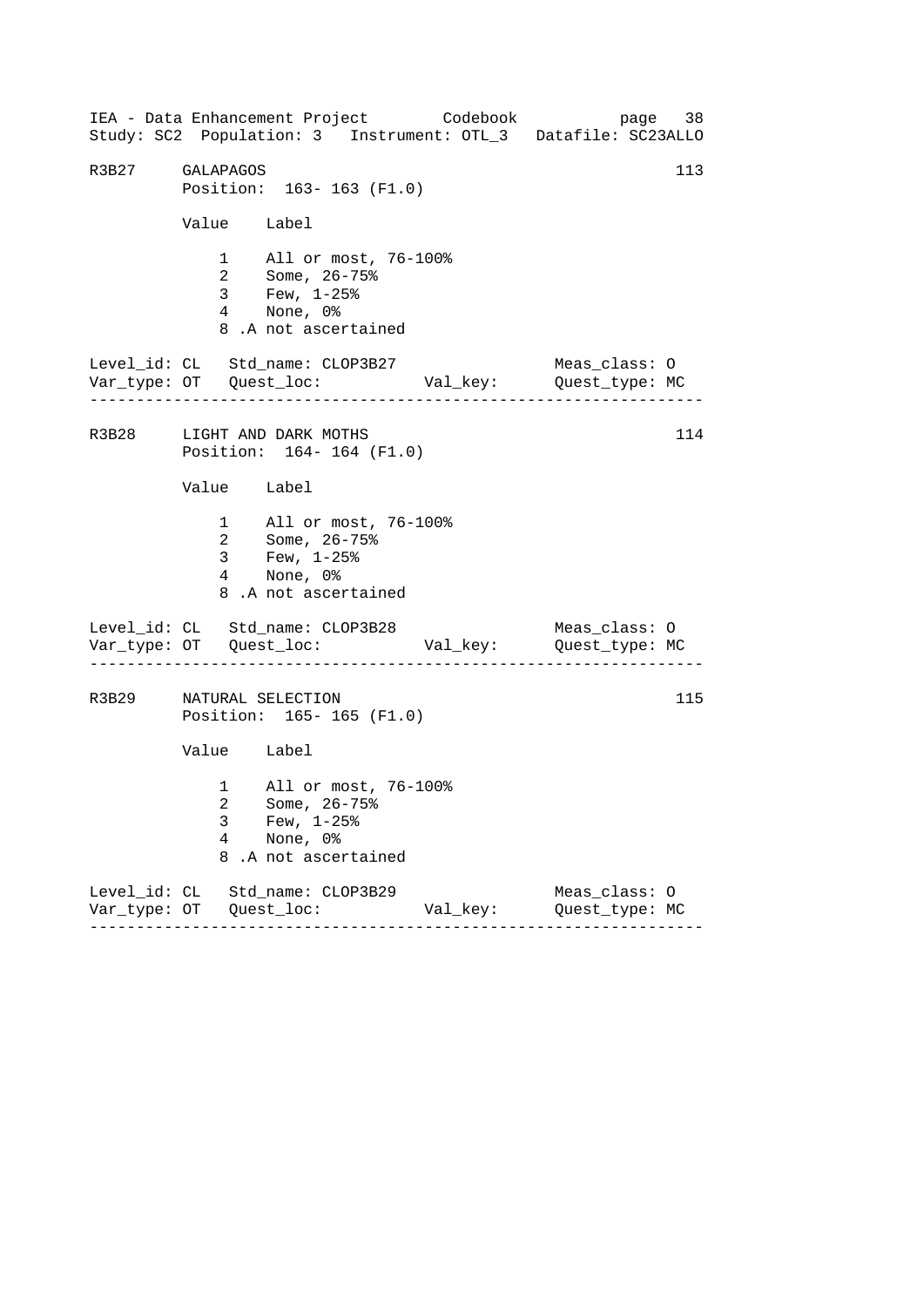|                          | IEA - Data Enhancement Project Codebook<br>Study: SC2 Population: 3 Instrument: OTL_3 Datafile: SC23ALLO |          | page 39                         |  |
|--------------------------|----------------------------------------------------------------------------------------------------------|----------|---------------------------------|--|
|                          | R3B30 EVIDENCE EVOLUTION<br>Position: 166-166 (F1.0)                                                     |          | 116                             |  |
| Value Label              |                                                                                                          |          |                                 |  |
|                          | 1 All or most, 76-100%<br>2 Some, 26-75%<br>3 Few, 1-25%<br>4 None, 0%<br>8.A not ascertained            |          |                                 |  |
|                          | Level_id: CL Std_name: CLOP3B30                                                                          |          | Meas_class: O                   |  |
|                          | R3B31 NATIONAL OPTION/ITEM 31<br>Position: 167- 167 (F1.0)                                               |          | 117                             |  |
| Value Label              |                                                                                                          |          |                                 |  |
|                          | 1 All or most, 76-100%<br>2 Some, 26-75%<br>3 Few, $1-25$ $%$<br>4 None, 0%<br>8.A not ascertained       |          |                                 |  |
|                          | Level_id: CL Std_name: CLOP3B31                                                                          |          | Meas_class: O                   |  |
|                          | R3B32 NATIONAL OPTION/ITEM 32<br>Position: 168-168 (F1.0)                                                |          | 118                             |  |
| Value Label              |                                                                                                          |          |                                 |  |
| 3<br>$\overline{4}$<br>8 | 1 All or most, 76-100%<br>2 Some, 26-75%<br>Few, $1-25$ $%$<br>None, 0%<br>.A not ascertained            |          |                                 |  |
|                          | Level_id: CL Std_name: CLOP3B32                                                                          | Val_key: | Meas_class: 0<br>Quest_type: MC |  |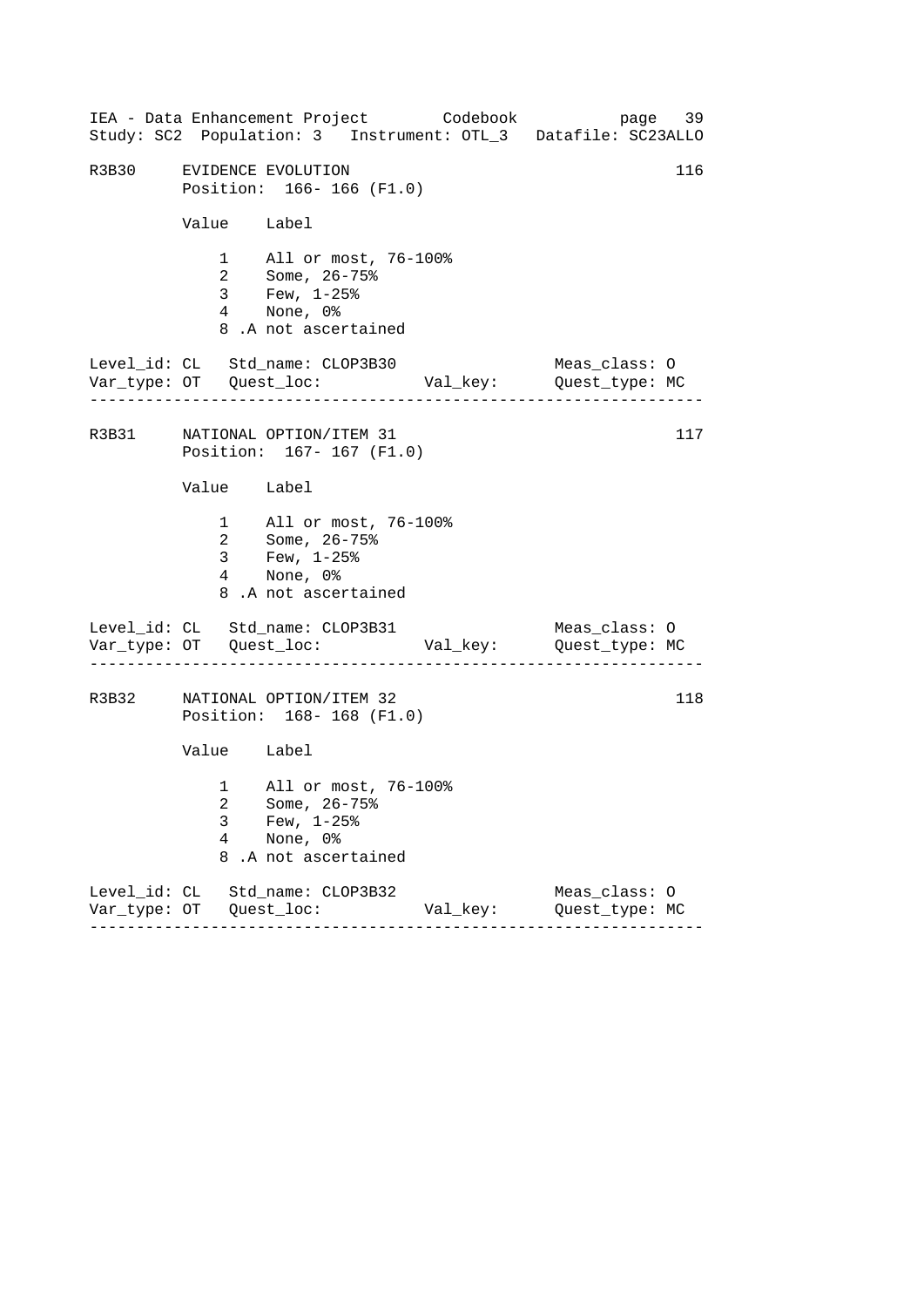|       |                          | IEA - Data Enhancement Project Codebook<br>Study: SC2 Population: 3 Instrument: OTL_3 Datafile: SC23ALLO |          |                                 | page 40 |
|-------|--------------------------|----------------------------------------------------------------------------------------------------------|----------|---------------------------------|---------|
| R3B33 |                          | NATIONAL OPTION/ITEM 33<br>Position: 169-169 (F1.0)                                                      |          |                                 | 119     |
|       | Value Label              |                                                                                                          |          |                                 |         |
|       |                          | 1 All or most, 76-100%<br>2 Some, 26-75%<br>3 Few, 1-25%<br>4 None, 0%<br>8.A not ascertained            |          |                                 |         |
|       |                          | Level_id: CL Std_name: CLOP3B33                                                                          |          | Meas_class: O                   |         |
|       |                          | R3B34 NATIONAL OPTION/ITEM 34<br>Position: 170- 170 (F1.0)                                               |          |                                 | 120     |
|       | Value Label              |                                                                                                          |          |                                 |         |
|       |                          | 1 All or most, 76-100%<br>2 Some, 26-75%<br>3 Few, $1-25$ $%$<br>4 None, 0%<br>8.A not ascertained       |          |                                 |         |
|       |                          | Level_id: CL Std_name: CLOP3B34                                                                          |          | Meas_class: O                   |         |
|       |                          | R3B35 NATIONAL OPTION/ITEM 35<br>Position: 171- 171 (F1.0)                                               |          |                                 | 121     |
|       | Value Label              |                                                                                                          |          |                                 |         |
|       | 3<br>$\overline{4}$<br>8 | 1 All or most, 76-100%<br>2 Some, 26-75%<br>Few, $1-25$ $%$<br>None, 0%<br>.A not ascertained            |          |                                 |         |
|       |                          | Level_id: CL Std_name: CLOP3B35                                                                          | Val_key: | Meas_class: 0<br>Quest_type: MC |         |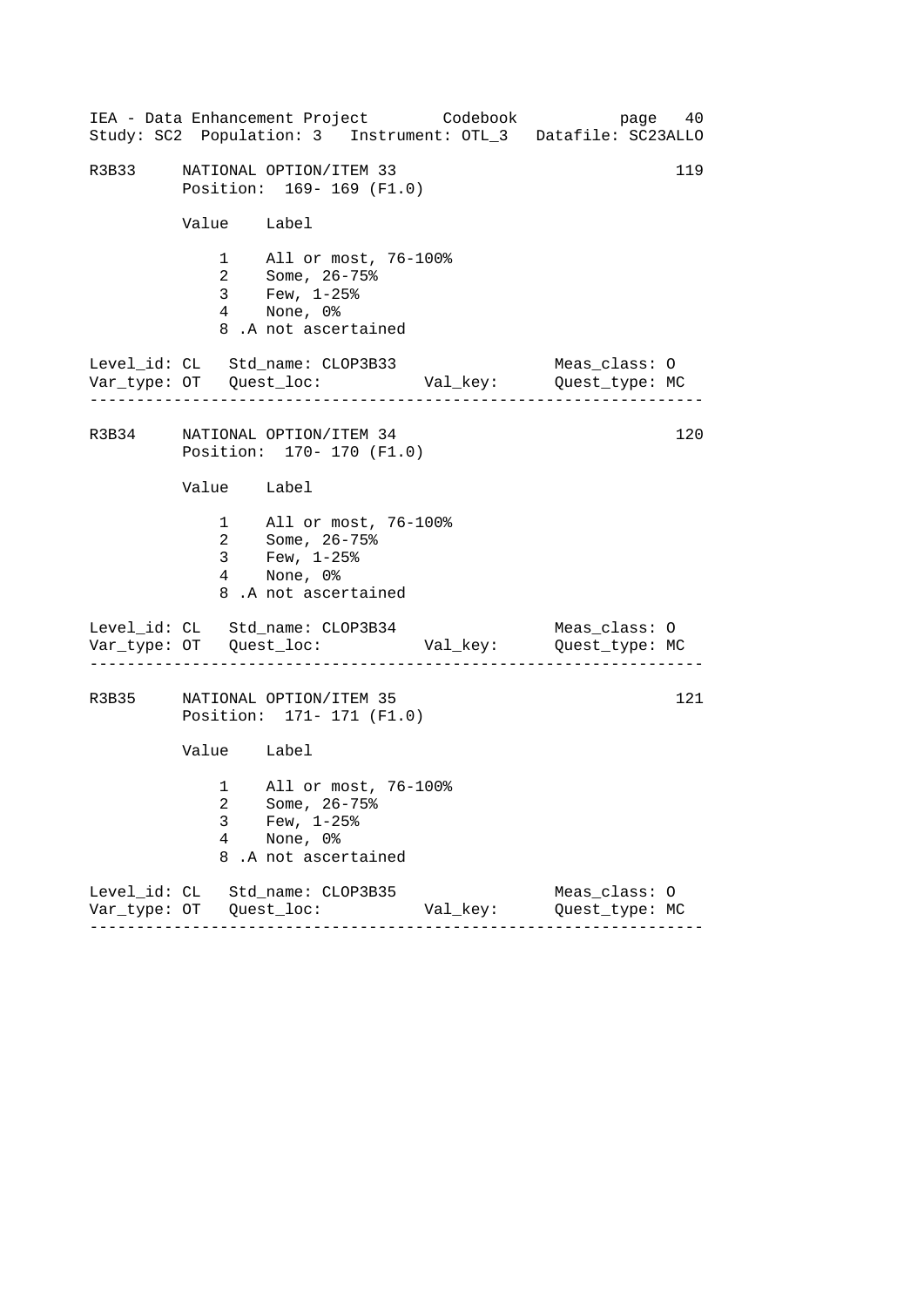|                        |             | IEA - Data Enhancement Project Codebook<br>Study: SC2 Population: 3 Instrument: OTL_3 Datafile: SC23ALLO |          | page 41                         |     |  |
|------------------------|-------------|----------------------------------------------------------------------------------------------------------|----------|---------------------------------|-----|--|
| R3C01                  |             | 122<br>SOLUBILITY DEPENDS ON<br>Position: 172- 172 (F1.0)                                                |          |                                 |     |  |
|                        | Value Label |                                                                                                          |          |                                 |     |  |
|                        |             | 1 All or most, 76-100%<br>2 Some, 26-75%<br>3 Few, 1-25%<br>4 None, 0%<br>8.A not ascertained            |          |                                 |     |  |
|                        | .           | Level_id: CL Std_name: CLOP3C01                                                                          |          | Meas_class: O                   |     |  |
| R3C02 SOLUBILITY CURVE |             | Position: 173- 173 (F1.0)                                                                                |          |                                 | 123 |  |
|                        | Value Label |                                                                                                          |          |                                 |     |  |
|                        |             | 1 All or most, 76-100%<br>2 Some, 26-75%<br>$3 \t Few, 1-25\%$<br>4 None, 0%<br>8.A not ascertained      |          |                                 |     |  |
|                        |             | Level_id: CL Std_name: CLOP3C02                                                                          |          | Meas_class: O                   |     |  |
| R3C03                  |             | SUBSTANCE NOT EXISTS<br>Position: 174- 174 (F1.0)                                                        |          |                                 | 124 |  |
|                        | Value Label |                                                                                                          |          |                                 |     |  |
|                        | 3<br>4<br>8 | 1 All or most, 76-100%<br>2 Some, 26-75%<br>Few, $1-25$ %<br>None, 0%<br>.A not ascertained              |          |                                 |     |  |
|                        |             | Level_id: CL Std_name: CLOP3C03                                                                          | Val_key: | Meas_class: 0<br>Quest_type: MC |     |  |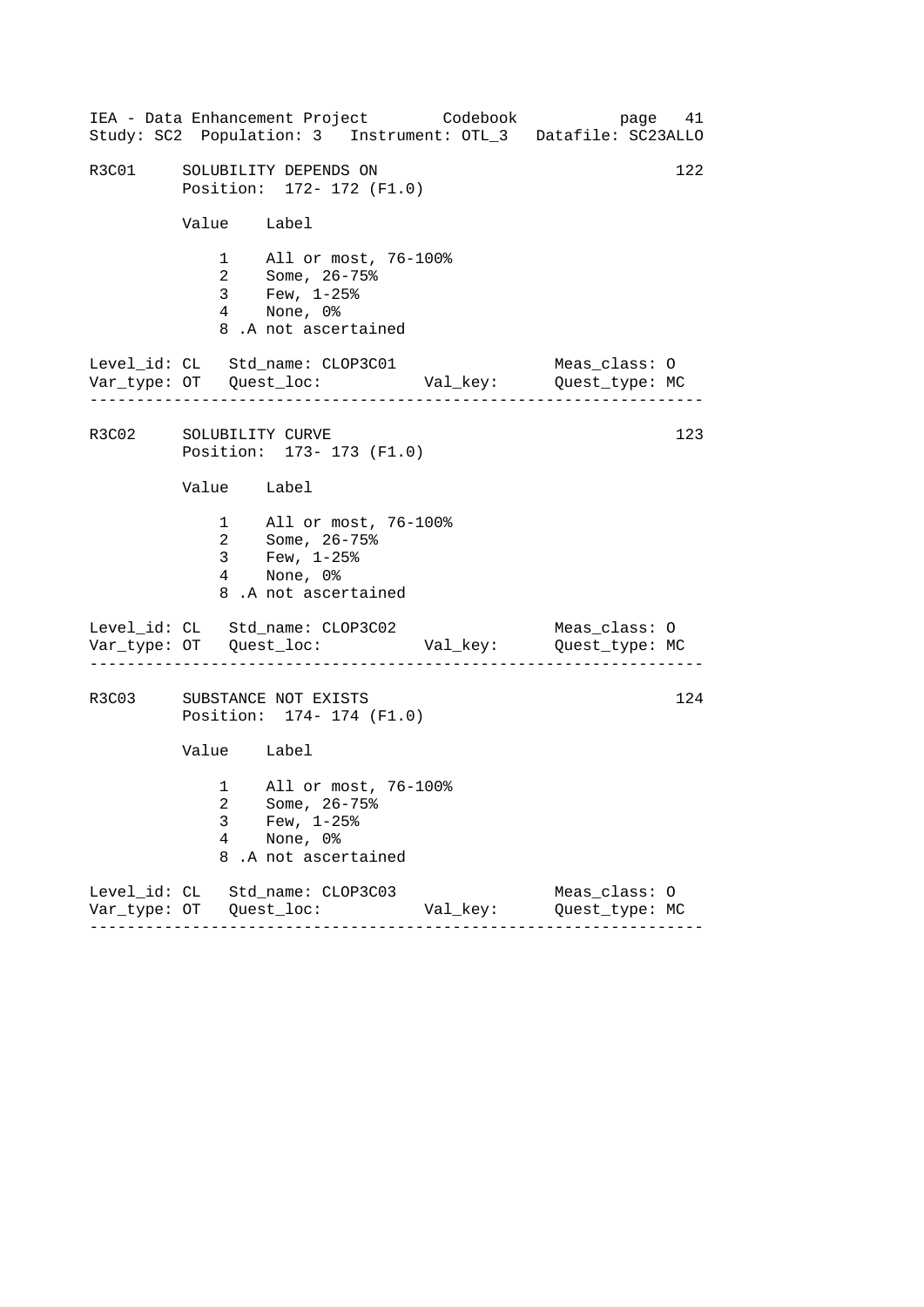|                                                                | IEA - Data Enhancement Project Codebook<br>Study: SC2 Population: 3 Instrument: OTL_3 Datafile: SC23ALLO |          | page 42                         |     |  |
|----------------------------------------------------------------|----------------------------------------------------------------------------------------------------------|----------|---------------------------------|-----|--|
| R3C04 NEUTRALIZATION<br>125<br>Position: 175- 175 (F1.0)       |                                                                                                          |          |                                 |     |  |
| Value Label                                                    |                                                                                                          |          |                                 |     |  |
|                                                                | 1 All or most, 76-100%<br>2 Some, 26-75%<br>3 Few, 1-25%<br>4 None, 0%<br>8.A not ascertained            |          |                                 |     |  |
|                                                                | Level_id: CL Std_name: CLOP3C04                                                                          |          | Meas_class: O                   |     |  |
|                                                                | R3C05 FARADAY ELECTROLYSIS<br>Position: 176- 176 (F1.0)                                                  |          |                                 | 126 |  |
| Value Label                                                    |                                                                                                          |          |                                 |     |  |
|                                                                | 1 All or most, 76-100%<br>2 Some, 26-75%<br>3 Few, $1-25$ %<br>4 None, 0%<br>8.A not ascertained         |          |                                 |     |  |
|                                                                | Level_id: CL Std_name: CLOP3C05                                                                          |          | Meas_class: O                   |     |  |
| 127<br>R3C06 ELIMINATION REACTION<br>Position: 177- 177 (F1.0) |                                                                                                          |          |                                 |     |  |
| Value Label                                                    |                                                                                                          |          |                                 |     |  |
| 3<br>4<br>8                                                    | 1 All or most, 76-100%<br>2 Some, 26-75%<br>Few, $1-25$ %<br>None, 0%<br>.A not ascertained              |          |                                 |     |  |
|                                                                | Level_id: CL Std_name: CLOP3C06<br>- - - - - - - - - -                                                   | Val_key: | Meas_class: 0<br>Quest_type: MC |     |  |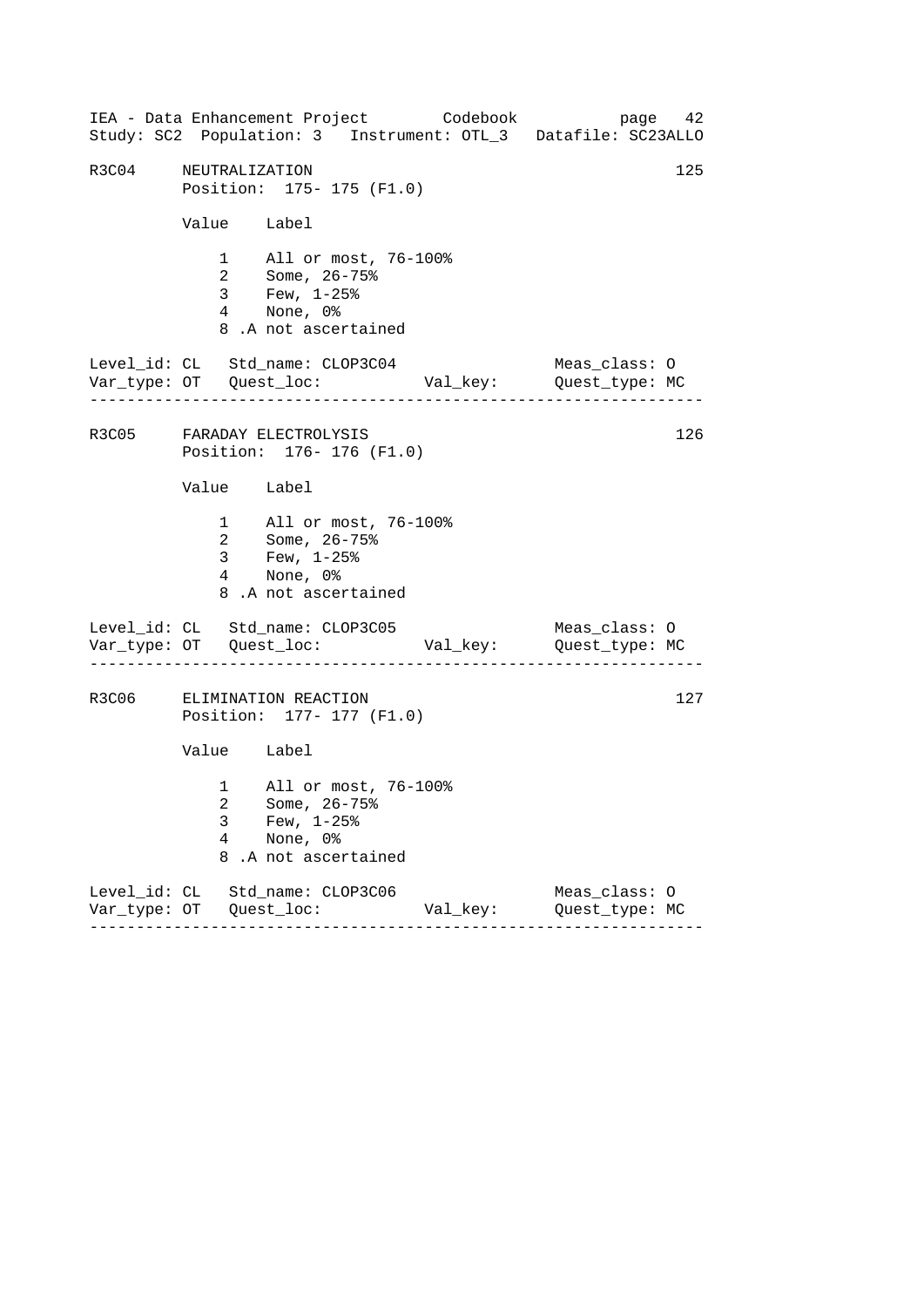|                       |                                       | IEA - Data Enhancement Project Codebook<br>Study: SC2 Population: 3 Instrument: OTL_3 Datafile: SC23ALLO           |          |                                 | page 43 |
|-----------------------|---------------------------------------|--------------------------------------------------------------------------------------------------------------------|----------|---------------------------------|---------|
|                       |                                       | R3C07 COPPER + SULPHURIC ACID<br>Position: 178- 178 (F1.0)                                                         |          |                                 | 128     |
|                       | Value Label                           |                                                                                                                    |          |                                 |         |
|                       |                                       | 1 All or most, 76-100%<br>2 Some, $26 - 75$ <sup>2</sup><br>$3$ Few, $1-25$ %<br>4 None, 0%<br>8.A not ascertained |          |                                 |         |
|                       | . _ _ _ _ _ _ _ _ _ _ _ _ _ _ _ _ _ _ | Level_id: CL Std_name: CLOP3C07                                                                                    |          | Meas_class: O                   |         |
| R3C08 SOLN X + SOLN Y |                                       | Position: 179- 179 (F1.0)                                                                                          |          |                                 | 129     |
|                       | Value Label                           |                                                                                                                    |          |                                 |         |
|                       |                                       | 1 All or most, 76-100%<br>2 Some, 26-75%<br>3 Few, $1-25$ $\frac{8}{1}$<br>4 None, 0%<br>8.A not ascertained       |          |                                 |         |
|                       |                                       | Level_id: CL Std_name: CLOP3C08                                                                                    |          | Meas_class: O                   |         |
| R3C09                 |                                       | COMPOUND X ALKANOL<br>Position: 180- 180 (F1.0)                                                                    |          |                                 | 130     |
|                       | Value Label                           |                                                                                                                    |          |                                 |         |
|                       | 3<br>4<br>8                           | 1 All or most, 76-100%<br>2 Some, 26-75%<br>Few, $1-25$ %<br>None, 0%<br>.A not ascertained                        |          |                                 |         |
|                       |                                       | Level_id: CL Std_name: CLOP3C09                                                                                    | Val_key: | Meas_class: 0<br>Quest_type: MC |         |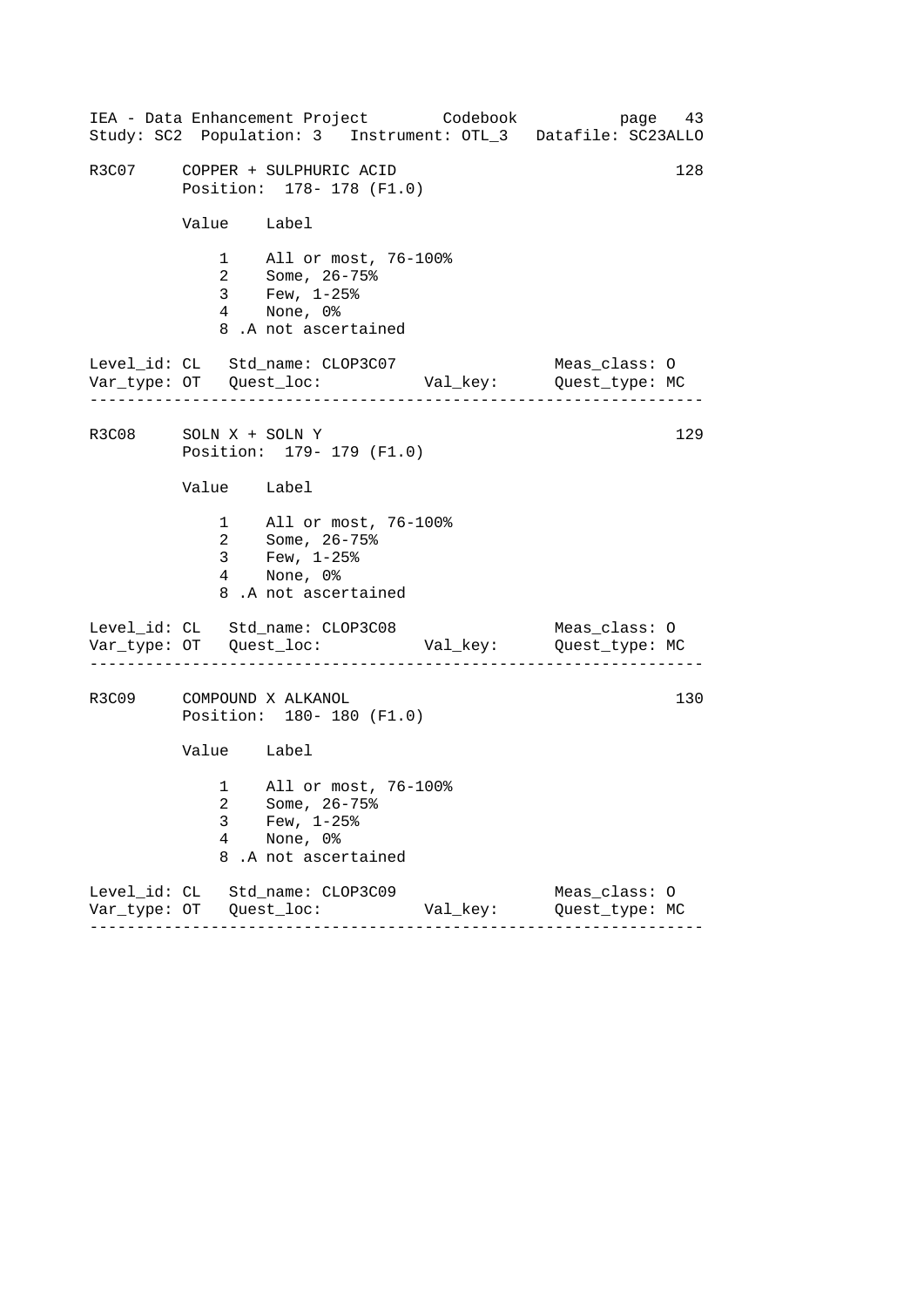|                                       | IEA - Data Enhancement Project Codebook                                                       |  |          | Study: SC2 Population: 3 Instrument: OTL_3 Datafile: SC23ALLO | page 44 |
|---------------------------------------|-----------------------------------------------------------------------------------------------|--|----------|---------------------------------------------------------------|---------|
|                                       | R3C10 ELECTROLYSIS COPPER<br>Position: 181- 181 (F1.0)                                        |  |          |                                                               |         |
|                                       | Value Label                                                                                   |  |          |                                                               |         |
|                                       | 1 All or most, 76-100%<br>2 Some, 26-75%<br>3 Few, 1-25%<br>4 None, 0%<br>8.A not ascertained |  |          |                                                               |         |
| . _ _ _ _ _ _ _ _ _ _ _ _ _ _ _ _ _ _ | Level_id: CL Std_name: CLOP3C10                                                               |  |          | Meas_class: O                                                 |         |
|                                       | R3C11 FORM ACIDIC OXIDE<br>Position: 182- 182 (F1.0)                                          |  |          |                                                               | 132     |
|                                       | Value Label                                                                                   |  |          |                                                               |         |
|                                       | 1 All or most, 76-100%<br>2 Some, 26-75%<br>3 Few, 1-25%<br>4 None, 0%<br>8.A not ascertained |  |          |                                                               |         |
|                                       | Level_id: CL Std_name: CLOP3C11                                                               |  |          | Meas_class: O                                                 |         |
|                                       | R3C12 ENERGY DISTRIBUTION<br>Position: 183-183 (F1.0)                                         |  |          |                                                               | 133     |
|                                       | Value Label                                                                                   |  |          |                                                               |         |
| 3<br>4<br>8                           | 1 All or most, 76-100%<br>2 Some, 26-75%<br>Few, $1-25$ %<br>None, 0%<br>.A not ascertained   |  |          |                                                               |         |
|                                       | Level_id: CL Std_name: CLOP3C12                                                               |  | Val_key: | Meas_class: 0<br>Quest_type: MC                               |         |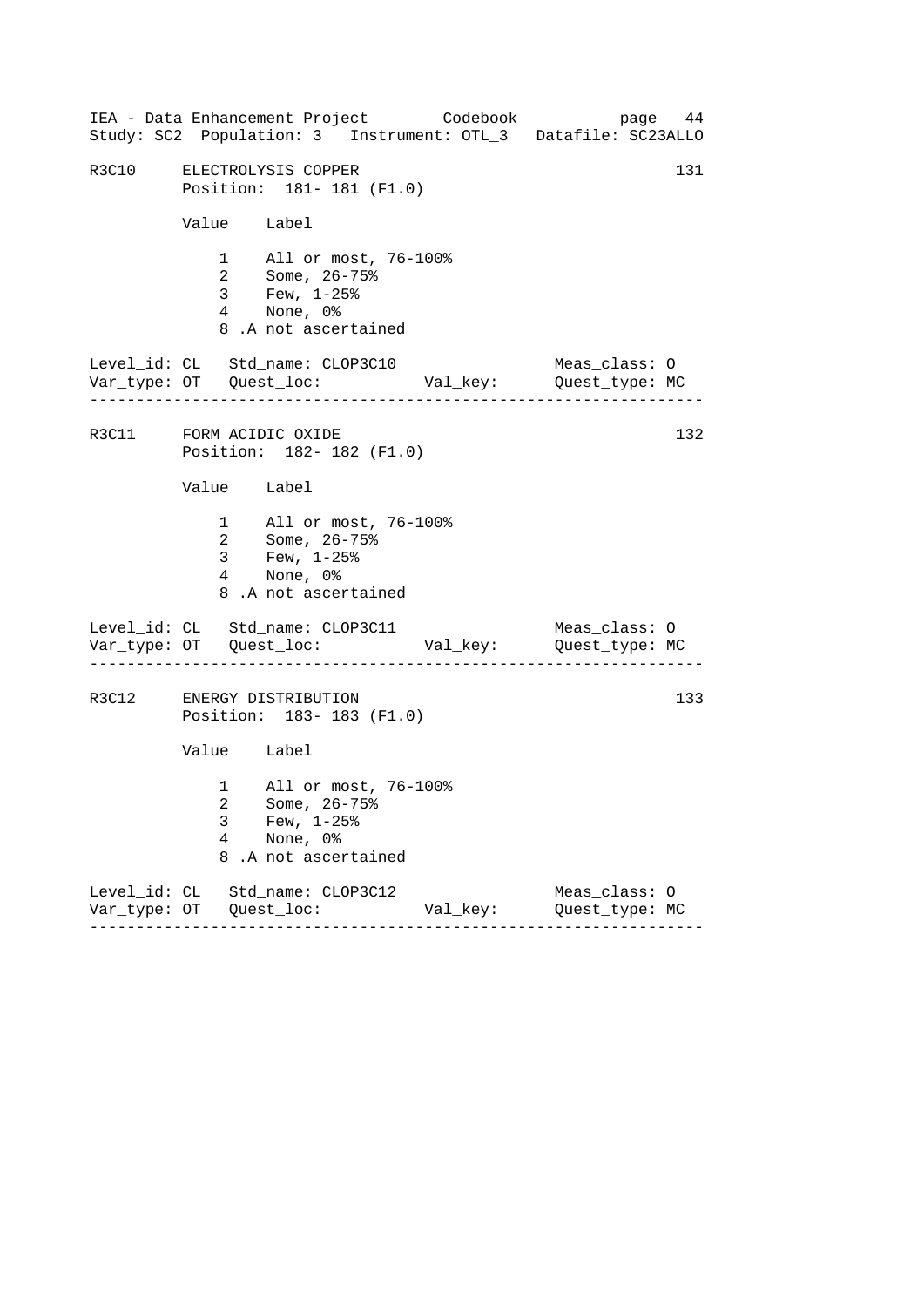|                       |                          | IEA - Data Enhancement Project Codebook<br>Study: SC2 Population: 3 Instrument: OTL_3 Datafile: SC23ALLO |         |          |                                 | page 45 |
|-----------------------|--------------------------|----------------------------------------------------------------------------------------------------------|---------|----------|---------------------------------|---------|
|                       |                          | R3C13 VOLUME CO2 PRODUCED<br>Position: 184-184 (F1.0)                                                    |         |          |                                 | 134     |
|                       |                          | Value Label                                                                                              |         |          |                                 |         |
|                       |                          | 1 All or most, 76-100%<br>2 Some, 26-75%<br>3 Few, 1-25%<br>4 None, 0%<br>8.A not ascertained            |         |          |                                 |         |
|                       |                          | Level_id: CL Std_name: CLOP3C13                                                                          |         |          | Meas_class: O                   |         |
| R3C14 STAINLESS STEEL |                          | Position: 185-185 (F1.0)                                                                                 |         |          |                                 | 135     |
|                       | Value Label              |                                                                                                          |         |          |                                 |         |
|                       |                          | 1 All or most, 76-100%<br>2 Some, 26-75%<br>3 Few, $1-25$ %<br>4 None, 0%<br>8.A not ascertained         |         |          |                                 |         |
|                       |                          | Level_id: CL Std_name: CLOP3C14                                                                          | .       |          | Meas_class: O                   |         |
|                       |                          | R3C15 MASS SODIUM CHLORIDE<br>Position: 186-186 (F1.0)                                                   |         |          |                                 | 136     |
|                       |                          | Value Label                                                                                              |         |          |                                 |         |
|                       | 3<br>$\overline{4}$<br>8 | 1 All or most, 76-100%<br>2 Some, 26-75%<br>Few, $1-25$ $%$<br>None, 0%<br>.A not ascertained            |         |          |                                 |         |
|                       |                          | Level_id: CL Std_name: CLOP3C15                                                                          | ------- | Val_key: | Meas_class: O<br>Quest_type: MC |         |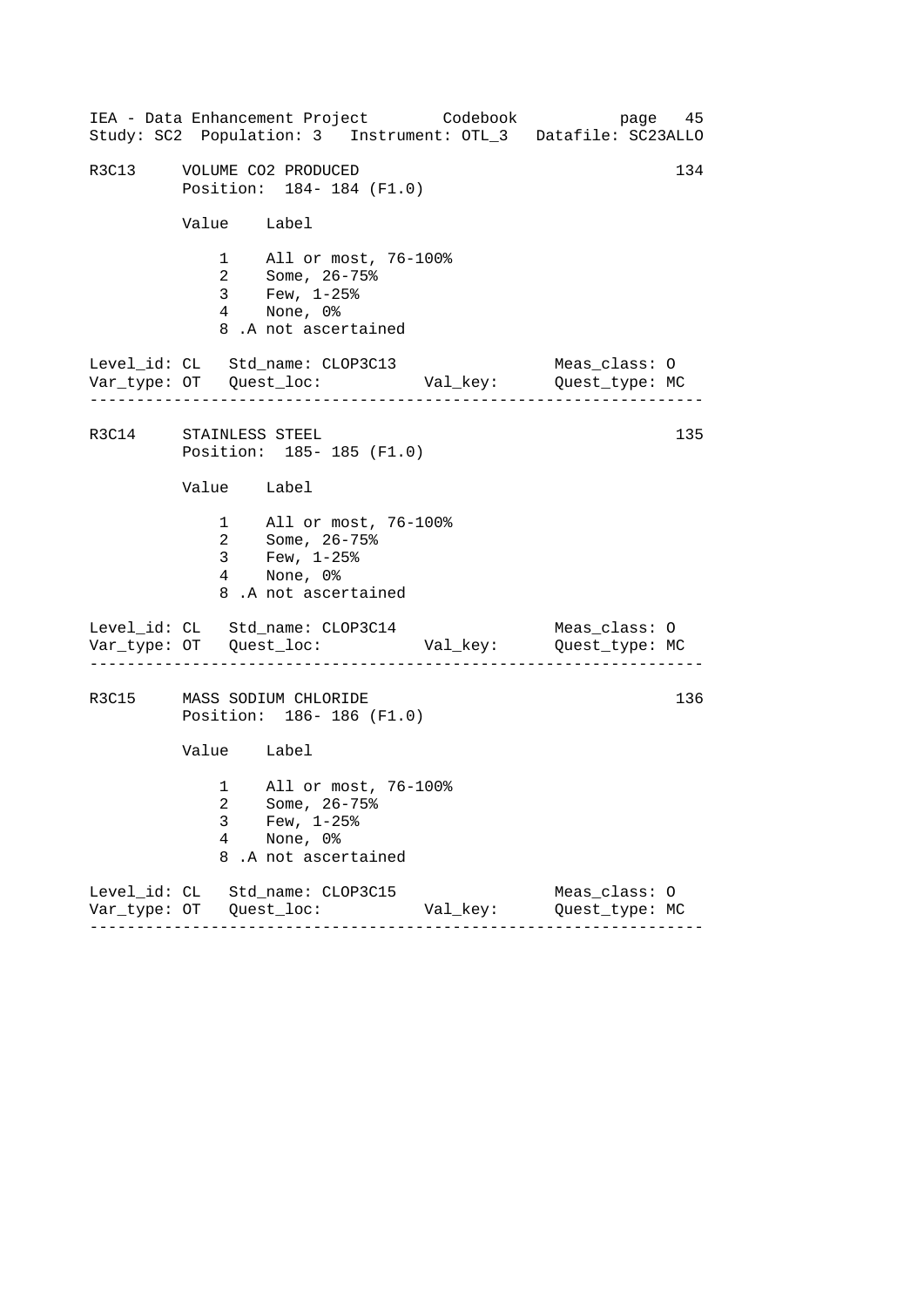|                          | IEA - Data Enhancement Project Codebook                                                            |          | page 46<br>Study: SC2 Population: 3 Instrument: OTL_3 Datafile: SC23ALLO |
|--------------------------|----------------------------------------------------------------------------------------------------|----------|--------------------------------------------------------------------------|
|                          | R3C16 TRANSITION ELEMENT<br>Position: 187- 187 (F1.0)                                              |          | 137                                                                      |
|                          | Value Label                                                                                        |          |                                                                          |
|                          | 1 All or most, 76-100%<br>2 Some, 26-75%<br>3 Few, 1-25%<br>4 None, 0%<br>8.A not ascertained      |          |                                                                          |
|                          | Level_id: CL Std_name: CLOP3C16                                                                    |          | Meas_class: O                                                            |
|                          | R3C17 NEUTRALIZATION BY HCL<br>Position: 188-188 (F1.0)                                            |          | 138                                                                      |
| Value Label              |                                                                                                    |          |                                                                          |
|                          | 1 All or most, 76-100%<br>2 Some, 26-75%<br>3 Few, $1-25$ $%$<br>4 None, 0%<br>8.A not ascertained |          |                                                                          |
|                          | Level_id: CL Std_name: CLOP3C17                                                                    |          | Meas_class: O                                                            |
|                          | R3C18 FLUORIDE TOOTHPASTE<br>Position: 189- 189 (F1.0)                                             |          | 139                                                                      |
|                          | Value Label                                                                                        |          |                                                                          |
| 3<br>$\overline{4}$<br>8 | 1 All or most, 76-100%<br>2 Some, 26-75%<br>Few, $1-25$ $%$<br>None, 0%<br>.A not ascertained      |          |                                                                          |
|                          | Level_id: CL Std_name: CLOP3C18                                                                    | Val_key: | Meas_class: 0<br>Quest_type: MC                                          |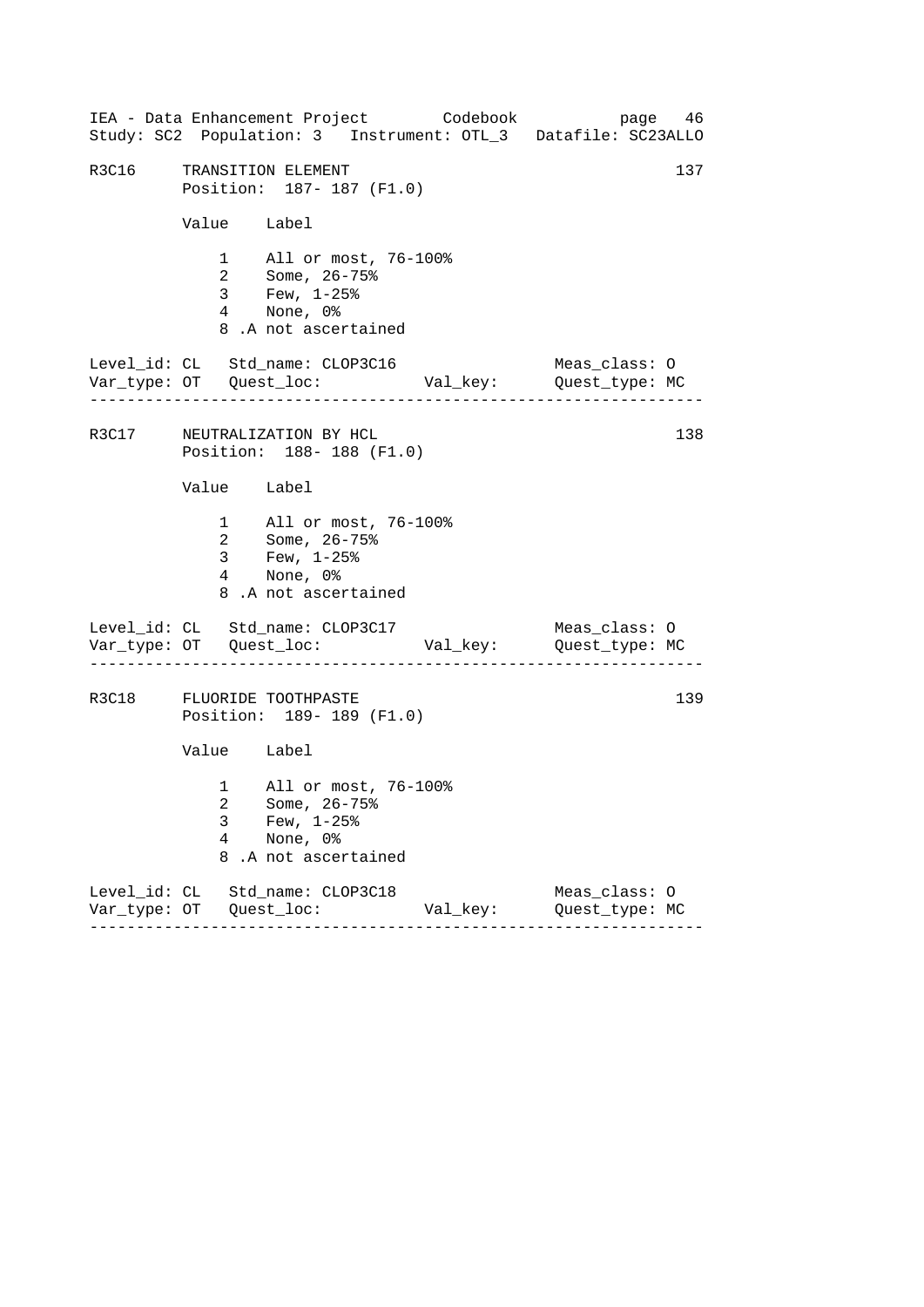------------------------------------------------------------------ ------------------------------------------------------------------ ------------------------------------------------------------------ IEA - Data Enhancement Project Codebook page 47 Study: SC2 Population: 3 Instrument: OTL\_3 Datafile: SC23ALLO R3C19 BASIC OXIDE 140 Position: 190- 190 (F1.0) Value Label 1 All or most, 76-100% 2 Some, 26-75% 3 Few, 1-25% 4 None, 0% 8 .A not ascertained Level\_id: CL Std\_name: CLOP3C19 Meas\_class: O Var\_type: OT Quest\_loc: Val\_key: Quest\_type: MC R3C20 SELENIUM PROPERTIES 141 Position: 191- 191 (F1.0) Value Label 1 All or most, 76-100% 2 Some, 26-75% 3 Few, 1-25% 4 None, 0% 8 .A not ascertained Level\_id: CL Std\_name: CLOP3C20 Meas\_class: O Var\_type: OT Quest\_loc: Val\_key: Quest\_type: MC R3C21 ENERGY REACTION GRAPH 142 Position: 192- 192 (F1.0) Value Label 1 All or most, 76-100% 2 Some, 26-75% 3 Few, 1-25% 4 None, 0% 8 .A not ascertained Level\_id: CL Std\_name: CLOP3C21 Meas\_class: O Var\_type: OT Quest\_loc: Val\_key: Quest\_type: MC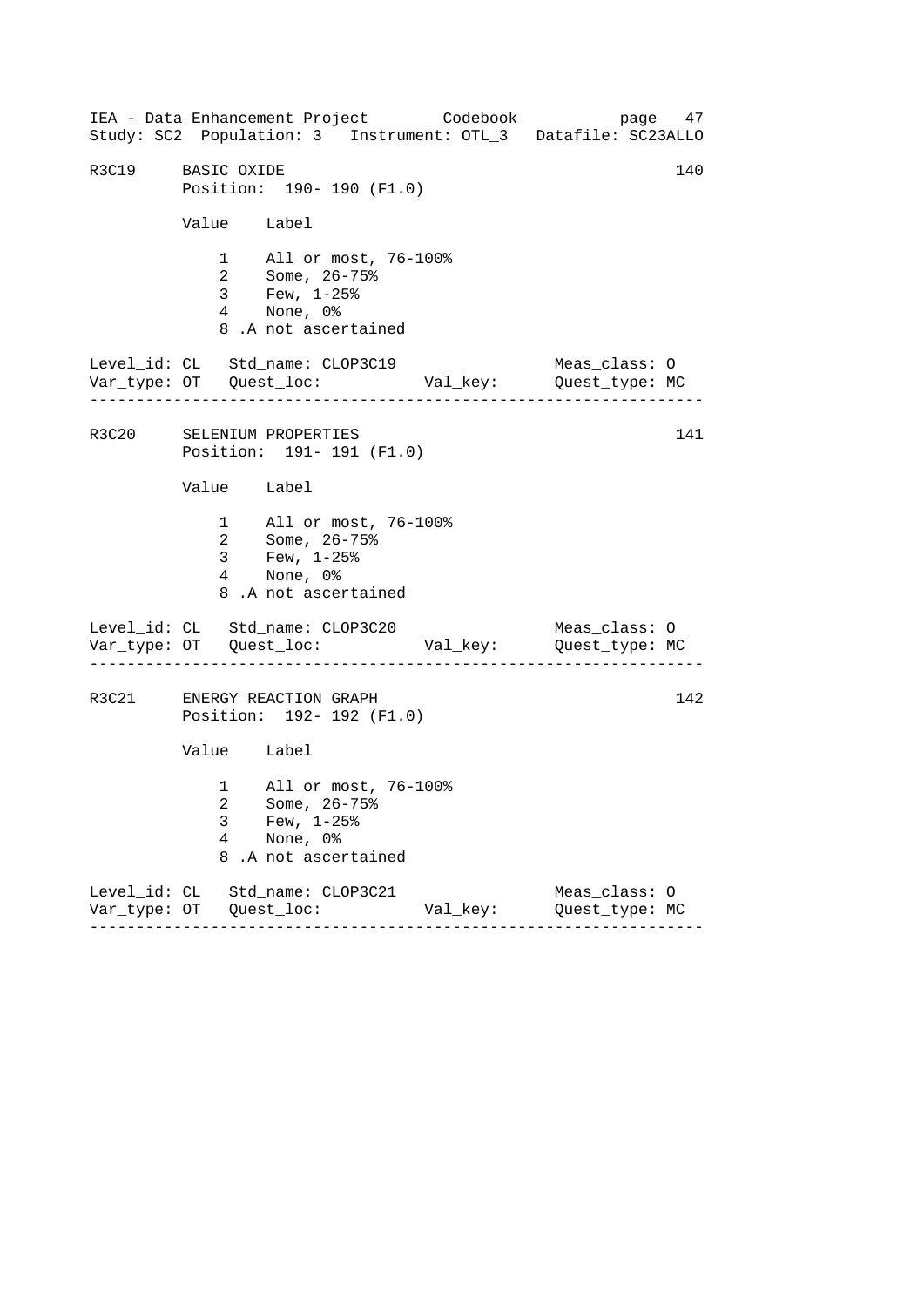------------------------------------------------------------------ ------------------------------------------------------------------ ------------------------------------------------------------------ IEA - Data Enhancement Project Codebook page 48 Study: SC2 Population: 3 Instrument: OTL\_3 Datafile: SC23ALLO R3C22 PHOTO REACTION 143 Position: 193- 193 (F1.0) Value Label 1 All or most, 76-100% 2 Some, 26-75% 3 Few, 1-25% 4 None, 0% 8 .A not ascertained Level\_id: CL Std\_name: CLOP3C22 Meas\_class: O Var\_type: OT Quest\_loc: Val\_key: Quest\_type: MC R3C23 RATE OF REACTION 144 Position: 194- 194 (F1.0) Value Label 1 All or most, 76-100% 2 Some, 26-75% 3 Few, 1-25% 4 None, 0% 8 .A not ascertained Level\_id: CL Std\_name: CLOP3C23 Meas\_class: O Var\_type: OT Quest\_loc: Val\_key: Quest\_type: MC R3C24 AMMONIA EQUILIBRIUM 145 Position: 195- 195 (F1.0) Value Label 1 All or most, 76-100% 2 Some, 26-75% 3 Few, 1-25% 4 None, 0% 8 .A not ascertained Level\_id: CL Std\_name: CLOP3C24 Meas\_class: O Var\_type: OT Quest\_loc: Val\_key: Quest\_type: MC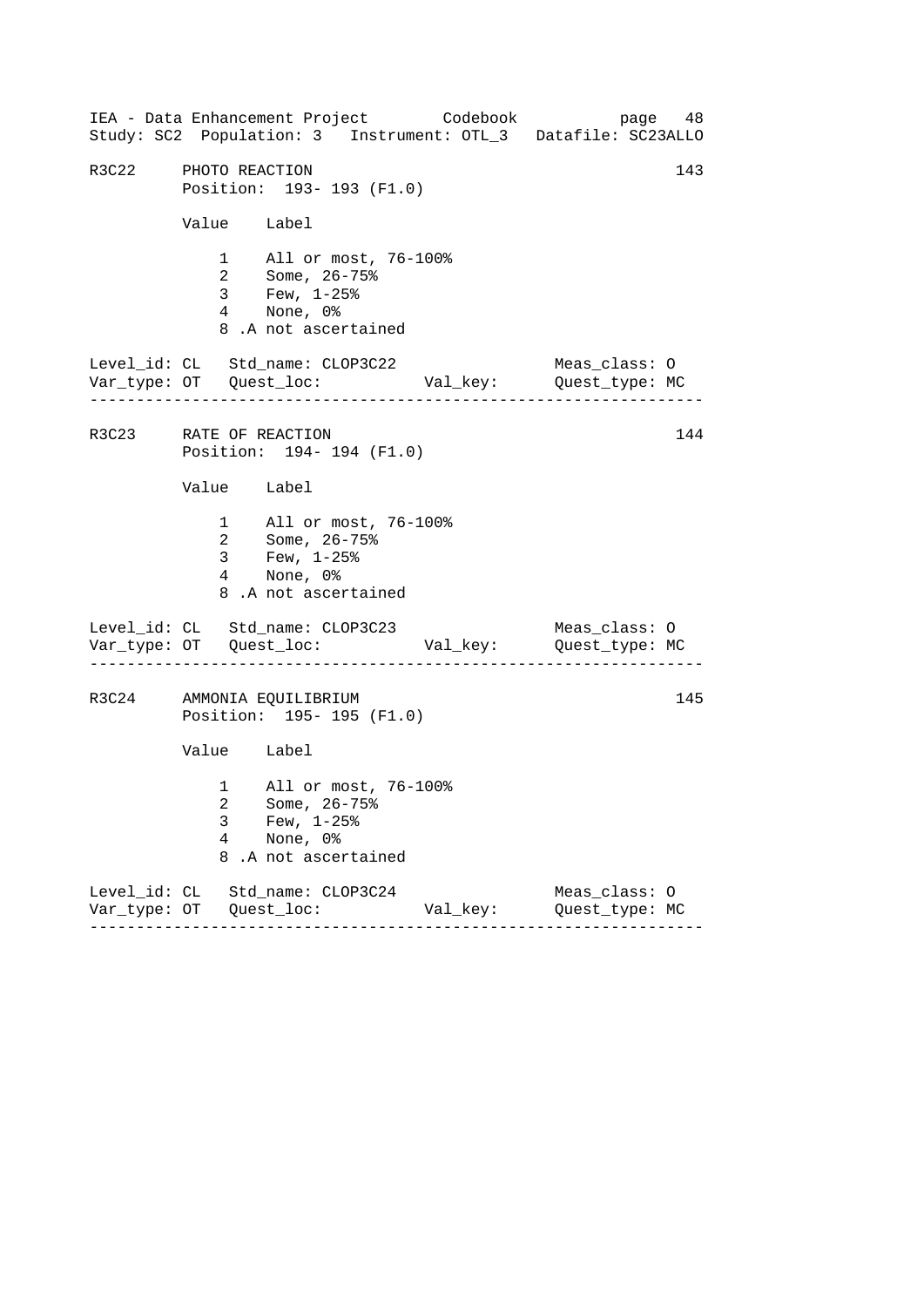|             | IEA - Data Enhancement Project Codebook<br>Study: SC2 Population: 3 Instrument: OTL_3 Datafile: SC23ALLO |  |          |                                 | page 49 |
|-------------|----------------------------------------------------------------------------------------------------------|--|----------|---------------------------------|---------|
|             | 146<br>R3C25 CO2 EQUILIBRIUM<br>Position: 196-196 (F1.0)                                                 |  |          |                                 |         |
|             | Value Label                                                                                              |  |          |                                 |         |
|             | 1 All or most, 76-100%<br>2 Some, 26-75%<br>3 Few, 1-25%<br>4 None, 0%<br>8.A not ascertained            |  |          |                                 |         |
|             | Level_id: CL Std_name: CLOP3C25                                                                          |  |          | Meas_class: O                   |         |
|             | R3C26 ALUMINIUM FROM ALUMINA<br>Position: 197- 197 (F1.0)                                                |  |          |                                 | 147     |
|             | Value Label                                                                                              |  |          |                                 |         |
|             | 1 All or most, 76-100%<br>2 Some, 26-75%<br>3 Few, $1-25$ %<br>4 None, 0%<br>8.A not ascertained         |  |          |                                 |         |
|             | Level_id: CL Std_name: CLOP3C26                                                                          |  |          | Meas_class: O                   |         |
|             | R3C27 CHROMIC CHLORIDE<br>148<br>Position: 198-198 (F1.0)                                                |  |          |                                 |         |
|             | Value Label                                                                                              |  |          |                                 |         |
| 3<br>4<br>8 | 1 All or most, 76-100%<br>2 Some, 26-75%<br>Few, $1-25$ $%$<br>None, 0%<br>.A not ascertained            |  |          |                                 |         |
|             | Level_id: CL Std_name: CLOP3C27                                                                          |  | Val_key: | Meas_class: 0<br>Quest_type: MC |         |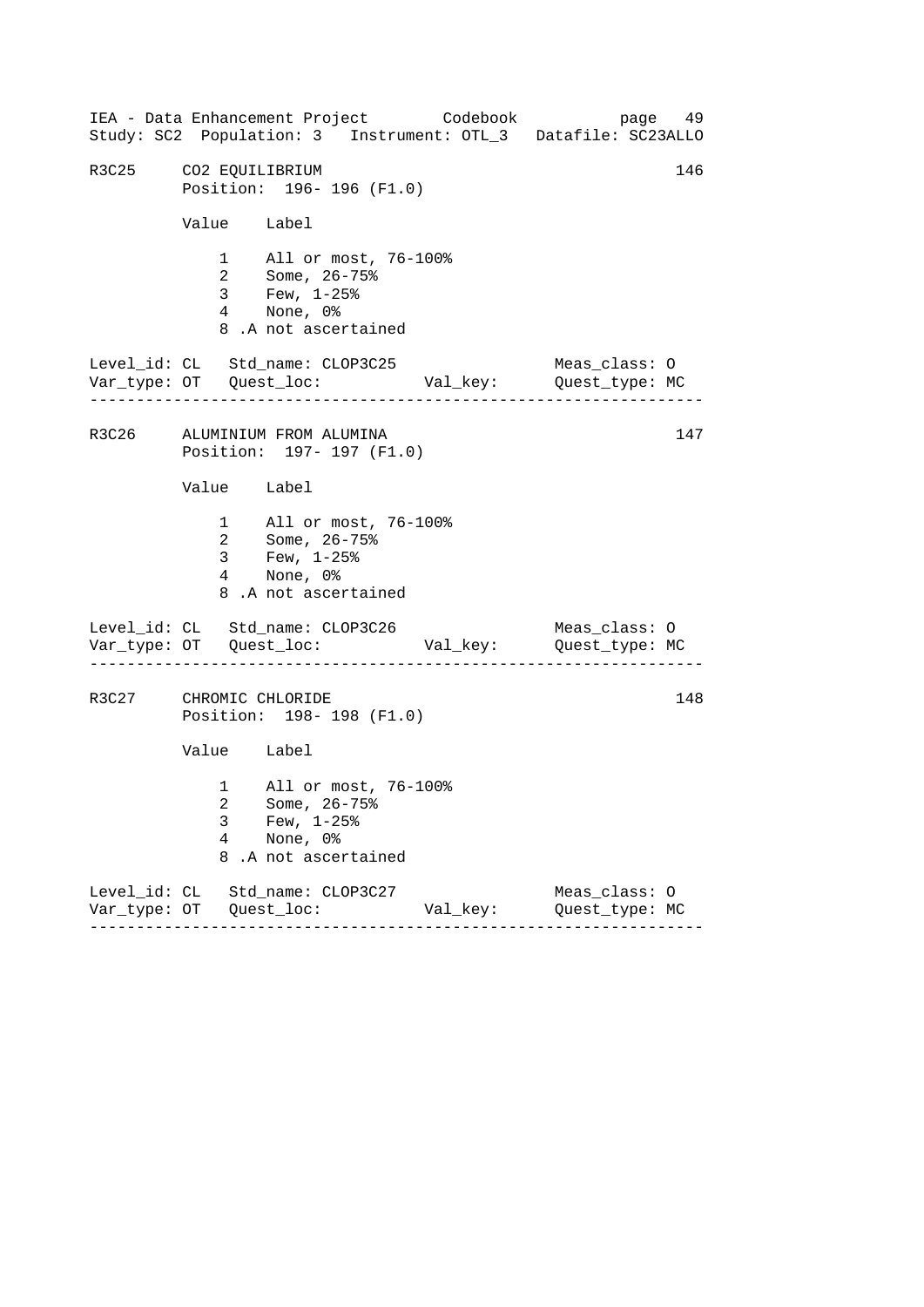------------------------------------------------------------------ ------------------------------------------------------------------ ------------------------------------------------------------------ IEA - Data Enhancement Project Codebook page 50 Study: SC2 Population: 3 Instrument: OTL\_3 Datafile: SC23ALLO R3C28 PRESENCE IONS 149 Position: 199- 199 (F1.0) Value Label 1 All or most, 76-100% 2 Some, 26-75% 3 Few, 1-25% 4 None, 0% 8 .A not ascertained Level\_id: CL Std\_name: CLOP3C28 Meas\_class: O Var\_type: OT Quest\_loc: Val\_key: Quest\_type: MC R3C29 HALF LIFE POTASSIUM 150 Position: 200- 200 (F1.0) Value Label 1 All or most, 76-100% 2 Some, 26-75% 3 Few, 1-25% 4 None, 0% 8 .A not ascertained Level\_id: CL Std\_name: CLOP3C29 Meas\_class: 0 Var\_type: OT Quest\_loc: Val\_key: Quest\_type: MC R3C30 EMISSION ALPHA BETA 151 Position: 201- 201 (F1.0) Value Label 1 All or most, 76-100% 2 Some, 26-75% 3 Few, 1-25% 4 None, 0% 8 .A not ascertained Level\_id: CL Std\_name: CLOP3C30 Meas\_class: O Var\_type: OT Quest\_loc: Val\_key: Quest\_type: MC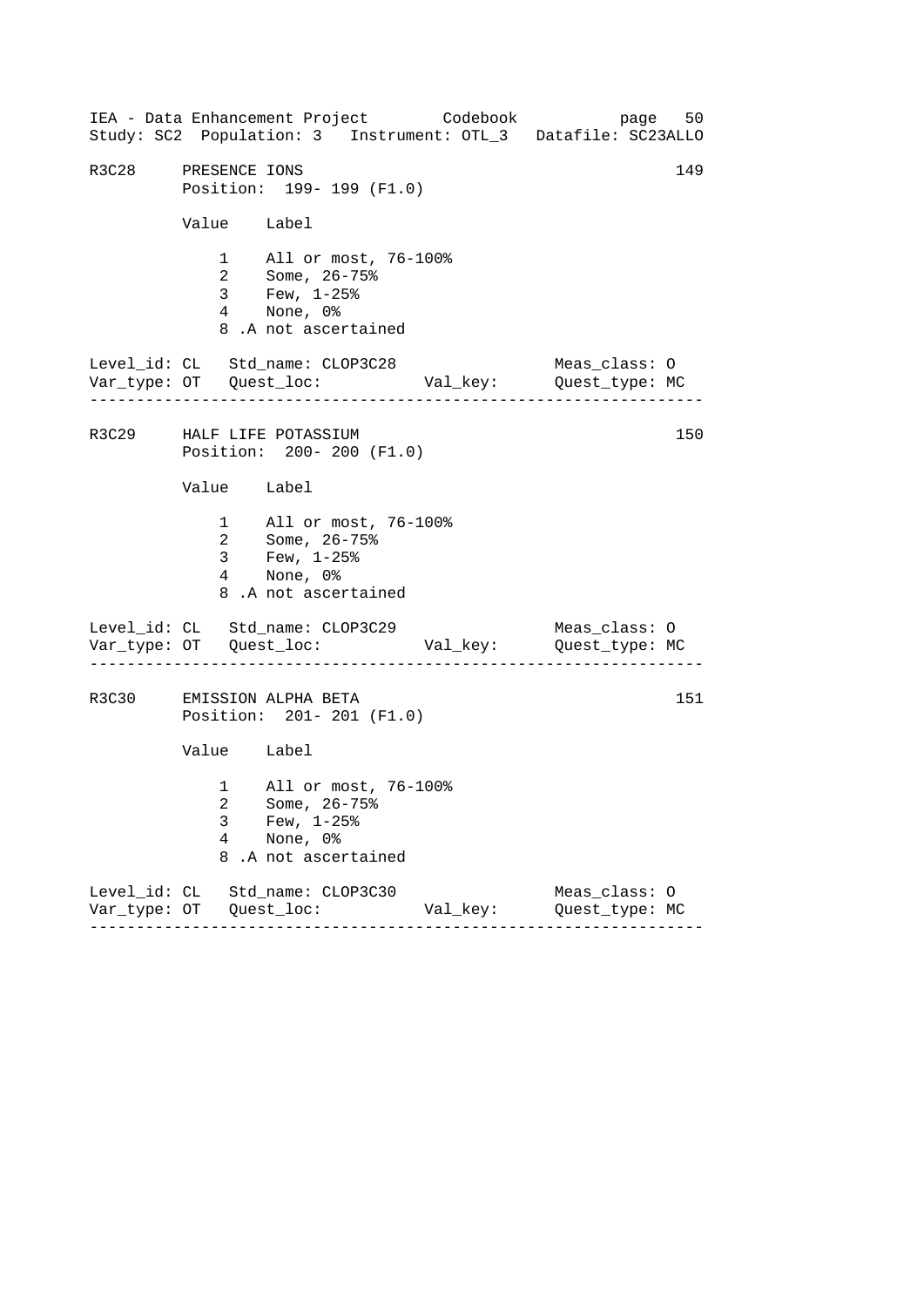|       |                          | IEA - Data Enhancement Project Codebook<br>Study: SC2 Population: 3 Instrument: OTL_3 Datafile: SC23ALLO |          | page 51                         |     |
|-------|--------------------------|----------------------------------------------------------------------------------------------------------|----------|---------------------------------|-----|
| R3C31 |                          | NATIONAL OPTION/ITEM 31<br>Position: 202- 202 (F1.0)                                                     |          |                                 | 152 |
|       | Value Label              |                                                                                                          |          |                                 |     |
|       |                          | 1 All or most, 76-100%<br>2 Some, 26-75%<br>3 Few, 1-25%<br>4 None, 0%<br>8.A not ascertained            |          |                                 |     |
|       |                          | Level_id: CL Std_name: CLOP3C31                                                                          |          | Meas_class: O                   |     |
|       |                          | R3C32 NATIONAL OPTION/ITEM 32<br>Position: 203-203 (F1.0)                                                |          |                                 | 153 |
|       | Value Label              |                                                                                                          |          |                                 |     |
|       |                          | 1 All or most, 76-100%<br>2 Some, 26-75%<br>3 Few, $1-25$ $%$<br>4 None, 0%<br>8.A not ascertained       |          |                                 |     |
|       |                          | Level_id: CL Std_name: CLOP3C32                                                                          |          | Meas_class: O                   |     |
| R3C33 |                          | NATIONAL OPTION/ITEM 33<br>Position: 204-204 (F1.0)                                                      |          |                                 | 154 |
|       | Value Label              |                                                                                                          |          |                                 |     |
|       | 3<br>$\overline{4}$<br>8 | 1 All or most, 76-100%<br>2 Some, 26-75%<br>Few, $1-25$ $%$<br>None, 0%<br>.A not ascertained            |          |                                 |     |
|       |                          | Level_id: CL Std_name: CLOP3C33                                                                          | Val_key: | Meas_class: 0<br>Quest_type: MC |     |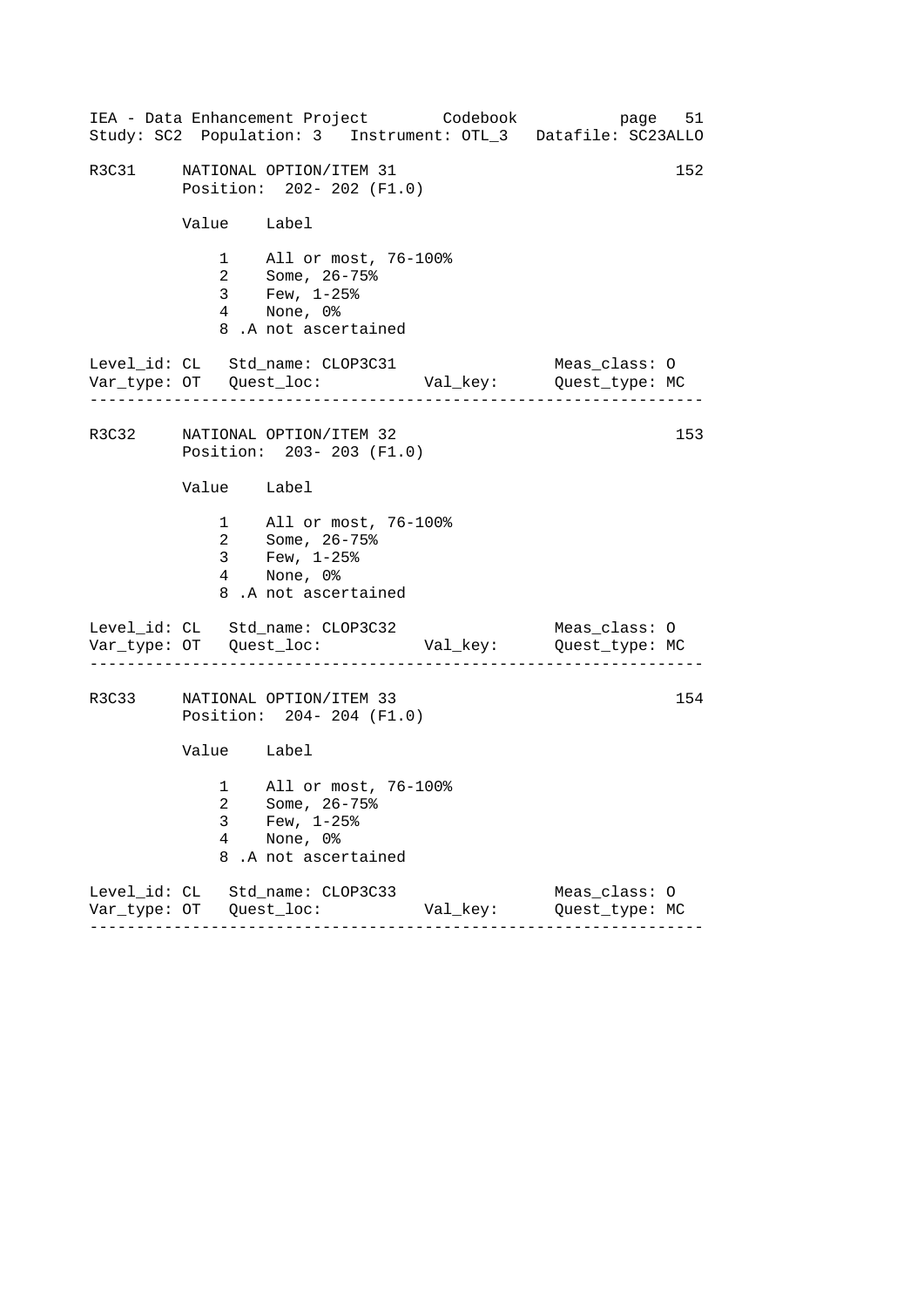|       |             | IEA - Data Enhancement Project Codebook                                                                      |          | page 52<br>Study: SC2 Population: 3 Instrument: OTL_3 Datafile: SC23ALLO |  |
|-------|-------------|--------------------------------------------------------------------------------------------------------------|----------|--------------------------------------------------------------------------|--|
| R3C34 |             | NATIONAL OPTION/ITEM 34<br>Position: 205-205 (F1.0)                                                          |          | 155                                                                      |  |
|       | Value Label |                                                                                                              |          |                                                                          |  |
|       |             | 1 All or most, 76-100%<br>2 Some, 26-75%<br>3 Few, 1-25%<br>4 None, 0%<br>8.A not ascertained                |          |                                                                          |  |
|       |             | Level_id: CL Std_name: CLOP3C34                                                                              |          | Meas_class: O                                                            |  |
|       |             | R3C35 NATIONAL OPTION/ITEM 35<br>Position: 206-206 (F1.0)                                                    |          | 156                                                                      |  |
|       | Value Label |                                                                                                              |          |                                                                          |  |
|       |             | 1 All or most, 76-100%<br>2 Some, 26-75%<br>3 Few, $1-25$ $\frac{8}{3}$<br>4 None, 0%<br>8.A not ascertained |          |                                                                          |  |
|       |             | Level_id: CL Std_name: CLOP3C35                                                                              |          | Meas_class: O                                                            |  |
|       |             | R3P01 RESULTANT TWO VECTORS<br>Position: 207- 207 (F1.0)                                                     |          | 157                                                                      |  |
|       | Value Label |                                                                                                              |          |                                                                          |  |
|       | 3<br>4<br>8 | 1 All or most, 76-100%<br>2 Some, 26-75%<br>Few, $1-25$ $%$<br>None, 0%<br>.A not ascertained                |          |                                                                          |  |
|       |             | Level_id: CL Std_name: CLOP3P01                                                                              | Val_key: | Meas_class: 0<br>Quest_type: MC                                          |  |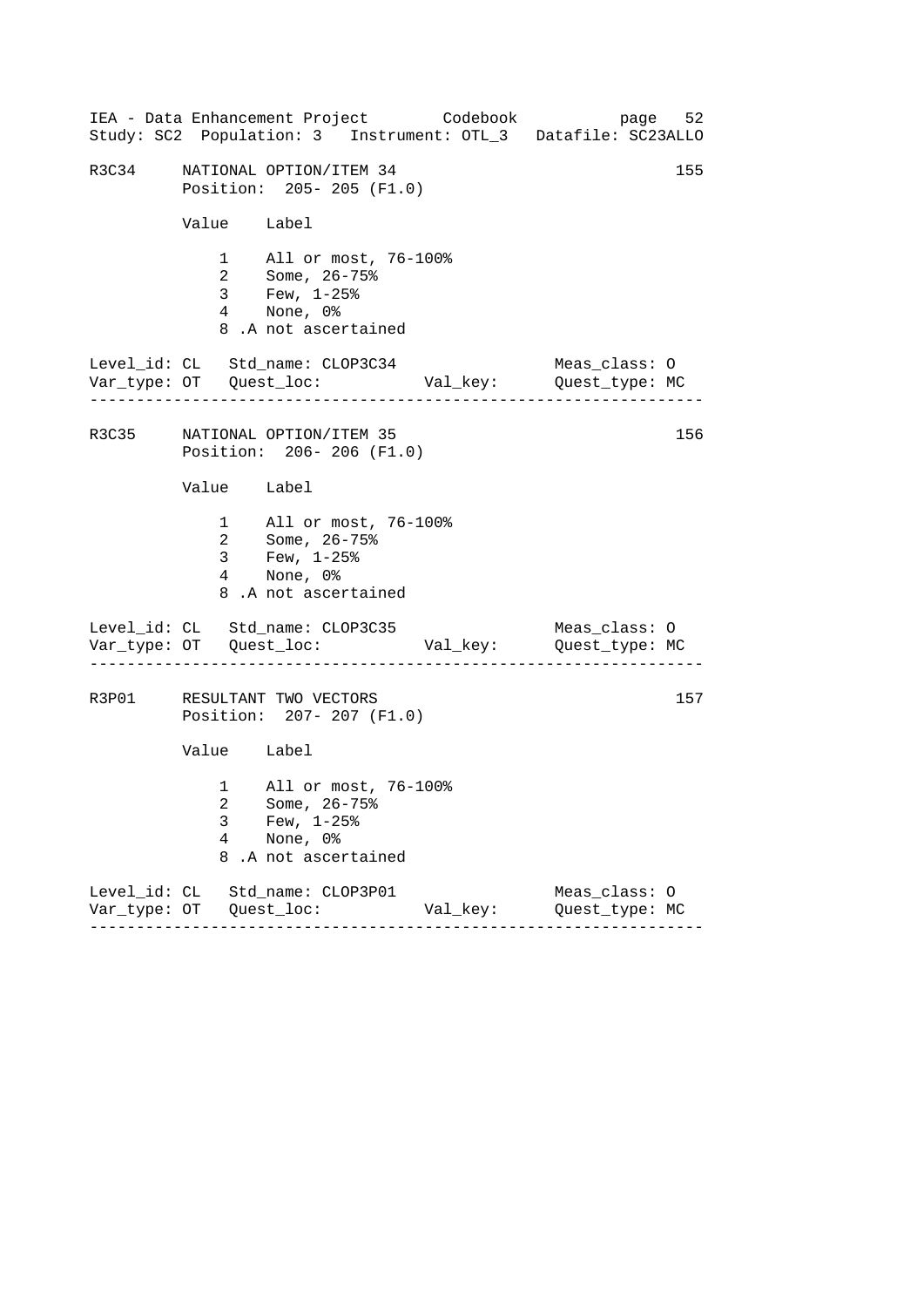|                         |                          | IEA - Data Enhancement Project Codebook<br>Study: SC2 Population: 3 Instrument: OTL_3 Datafile: SC23ALLO |          | page 53                         |     |
|-------------------------|--------------------------|----------------------------------------------------------------------------------------------------------|----------|---------------------------------|-----|
| R3P02 VECTOR QUANTITIES |                          | Position: 208-208 (F1.0)                                                                                 |          |                                 | 158 |
|                         | Value Label              |                                                                                                          |          |                                 |     |
|                         |                          | 1 All or most, 76-100%<br>2 Some, 26-75%<br>3 Few, 1-25%<br>4 None, 0%<br>8.A not ascertained            |          |                                 |     |
|                         |                          | Level_id: CL Std_name: CLOP3P02                                                                          |          | Meas_class: O                   |     |
|                         |                          | R3P03 MOTOR BOAT VECTORS<br>Position: 209-209 (F1.0)                                                     |          |                                 | 159 |
|                         | Value Label              |                                                                                                          |          |                                 |     |
|                         |                          | 1 All or most, 76-100%<br>2 Some, 26-75%<br>3 Few, $1-25$ $%$<br>4 None, 0%<br>8.A not ascertained       |          |                                 |     |
|                         |                          | Level_id: CL Std_name: CLOP3P03                                                                          |          | Meas_class: O                   |     |
|                         |                          | R3P04 STONE DROPPED IN WELL<br>Position: 210- 210 (F1.0)                                                 |          |                                 | 160 |
|                         | Value Label              |                                                                                                          |          |                                 |     |
|                         | 3<br>$\overline{4}$<br>8 | 1 All or most, 76-100%<br>2 Some, 26-75%<br>Few, $1-25$ $%$<br>None, 0%<br>.A not ascertained            |          |                                 |     |
|                         |                          | Level_id: CL Std_name: CLOP3P04                                                                          | Val_key: | Meas_class: 0<br>Quest_type: MC |     |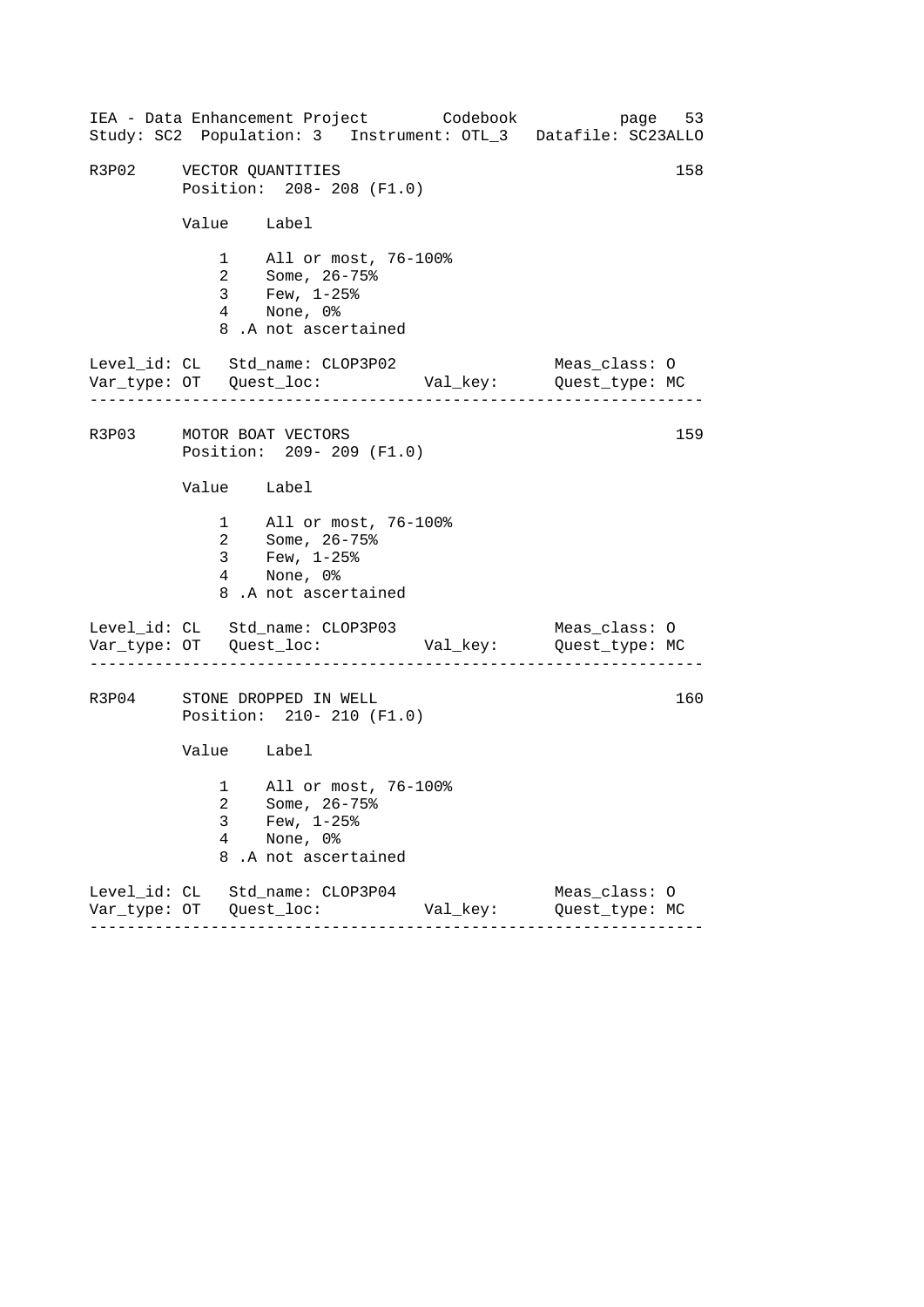|                          | IEA - Data Enhancement Project Codebook                                                            |          | page 54<br>Study: SC2 Population: 3 Instrument: OTL_3 Datafile: SC23ALLO |
|--------------------------|----------------------------------------------------------------------------------------------------|----------|--------------------------------------------------------------------------|
|                          | R3P05 CAR A OVERTAKES CAR B<br>Position: 211- 211 (F1.0)                                           |          | 161                                                                      |
|                          | Value Label                                                                                        |          |                                                                          |
|                          | 1 All or most, 76-100%<br>2 Some, 26-75%<br>3 Few, 1-25%<br>4 None, 0%<br>8.A not ascertained      |          |                                                                          |
|                          | Level_id: CL Std_name: CLOP3P05                                                                    |          | Meas_class: O                                                            |
|                          | R3P06 FORCE TO STOP SLIDING<br>Position: 212- 212 (F1.0)                                           |          | 162                                                                      |
|                          | Value Label                                                                                        |          |                                                                          |
|                          | 1 All or most, 76-100%<br>2 Some, 26-75%<br>3 Few, $1-25$ $%$<br>4 None, 0%<br>8.A not ascertained |          |                                                                          |
|                          | Level_id: CL Std_name: CLOP3P06                                                                    |          | Meas_class: O                                                            |
|                          | R3P07 BALL A COLLIDES BALL B<br>Position: 213-213 (F1.0)                                           |          | 163                                                                      |
|                          | Value Label                                                                                        |          |                                                                          |
| 3<br>$\overline{4}$<br>8 | 1 All or most, 76-100%<br>2 Some, 26-75%<br>Few, $1-25$ $%$<br>None, 0%<br>.A not ascertained      |          |                                                                          |
|                          | Level_id: CL Std_name: CLOP3P07                                                                    | Val_key: | Meas_class: 0<br>Quest_type: MC                                          |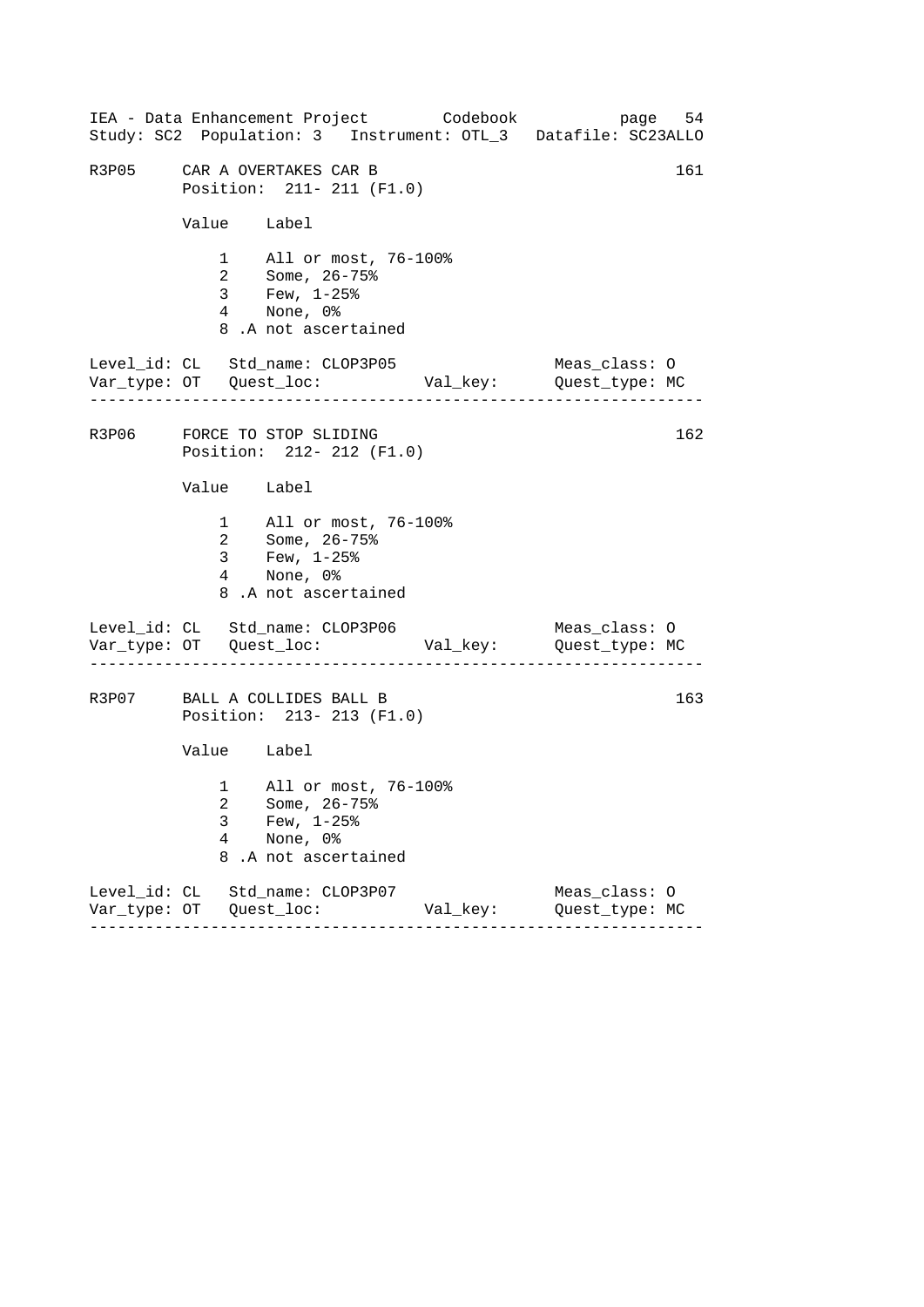|                          | IEA - Data Enhancement Project Codebook<br>Study: SC2 Population: 3 Instrument: OTL_3 Datafile: SC23ALLO |          | page 55                         |     |
|--------------------------|----------------------------------------------------------------------------------------------------------|----------|---------------------------------|-----|
|                          | R3P08 BLOCKS ATTACHED BY ROPE<br>Position: 214- 214 (F1.0)                                               |          |                                 | 164 |
| Value Label              |                                                                                                          |          |                                 |     |
|                          | 1 All or most, 76-100%<br>2 Some, 26-75%<br>3 Few, 1-25%<br>4 None, 0%<br>8.A not ascertained            |          |                                 |     |
|                          | Level_id: CL Std_name: CLOP3P08                                                                          |          | Meas_class: O                   |     |
|                          | R3P09 AIRCRAFT CIRCULAR PATH<br>Position: 215- 215 (F1.0)                                                |          |                                 | 165 |
| Value Label              |                                                                                                          |          |                                 |     |
|                          | 1 All or most, 76-100%<br>2 Some, 26-75%<br>3 Few, $1-25$ %<br>4 None, 0%<br>8.A not ascertained         |          |                                 |     |
|                          | Level_id: CL Std_name: CLOP3P09                                                                          |          | Meas_class: O                   |     |
|                          | R3P10 STONE THROWN ANGLE 45<br>Position: 216-216 (F1.0)                                                  |          |                                 | 166 |
| Value Label              |                                                                                                          |          |                                 |     |
| 3<br>$\overline{4}$<br>8 | 1 All or most, 76-100%<br>2 Some, 26-75%<br>Few, $1-25$ $%$<br>None, 0%<br>.A not ascertained            |          |                                 |     |
|                          | Level_id: CL Std_name: CLOP3P10                                                                          | Val_key: | Meas_class: 0<br>Quest_type: MC |     |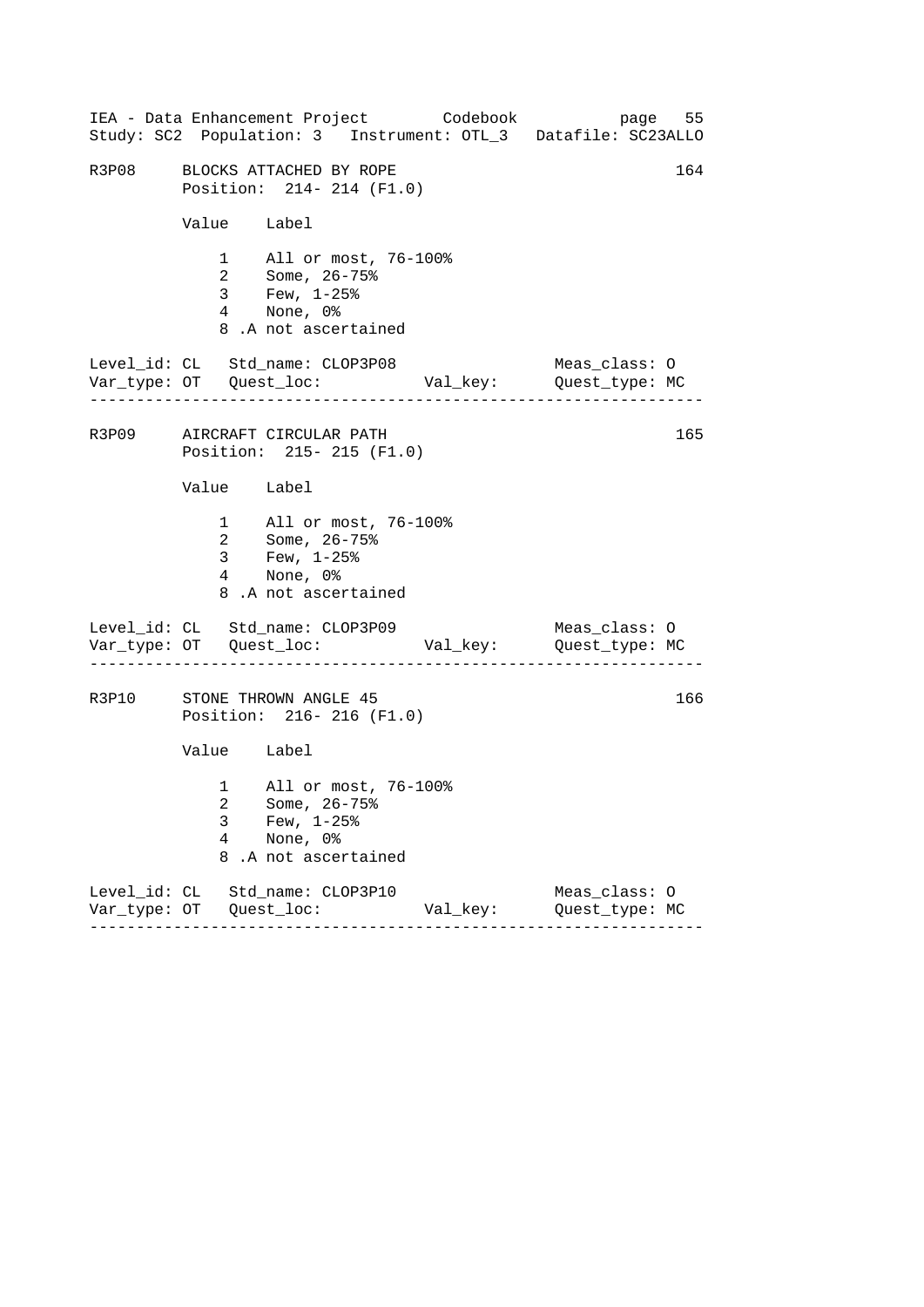|                        |                                       | IEA - Data Enhancement Project Codebook<br>Study: SC2 Population: 3 Instrument: OTL_3 Datafile: SC23ALLO |          | page 56                         |     |
|------------------------|---------------------------------------|----------------------------------------------------------------------------------------------------------|----------|---------------------------------|-----|
|                        |                                       | R3P11 BALL SHOT UP BY SPRING<br>Position: 217- 217 (F1.0)                                                |          |                                 | 167 |
|                        | Value Label                           |                                                                                                          |          |                                 |     |
|                        |                                       | 1 All or most, 76-100%<br>2 Some, 26-75%<br>3 Few, 1-25%<br>4 None, 0%<br>8.A not ascertained            |          |                                 |     |
|                        | . _ _ _ _ _ _ _ _ _ _ _ _ _ _ _ _ _ _ | Level_id: CL Std_name: CLOP3P11                                                                          |          | Meas_class: O                   |     |
| R3P12 KE OF MOVING CAR |                                       | Position: 218-218 (F1.0)                                                                                 |          |                                 | 168 |
|                        | Value Label                           |                                                                                                          |          |                                 |     |
|                        |                                       | 1 All or most, 76-100%<br>2 Some, 26-75%<br>$3 \t Few, 1-25\%$<br>4 None, 0%<br>8.A not ascertained      |          |                                 |     |
|                        |                                       | Level_id: CL Std_name: CLOP3P12                                                                          |          | Meas_class: O                   |     |
|                        |                                       | R3P13 MELTING DROPPED ICE<br>Position: 219- 219 (F1.0)                                                   |          |                                 | 169 |
|                        | Value Label                           |                                                                                                          |          |                                 |     |
|                        | 3<br>4<br>8                           | 1 All or most, 76-100%<br>2 Some, 26-75%<br>Few, $1-25$ %<br>None, 0%<br>.A not ascertained              |          |                                 |     |
|                        |                                       | Level_id: CL Std_name: CLOP3P13                                                                          | Val_key: | Meas_class: 0<br>Quest_type: MC |     |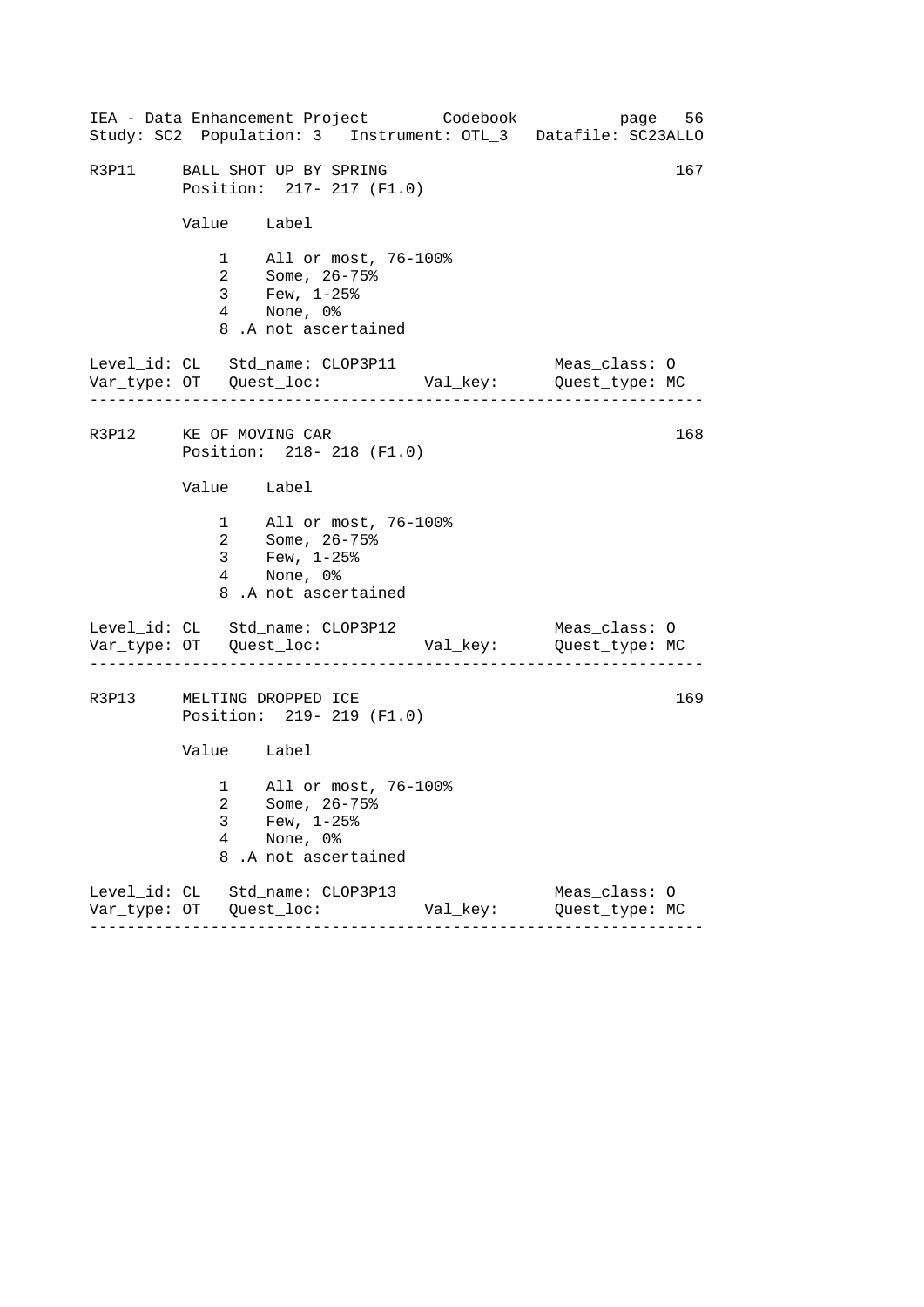|                          |                                                                                                    | IEA - Data Enhancement Project Codebook | page 57<br>Study: SC2 Population: 3 Instrument: OTL_3 Datafile: SC23ALLO |
|--------------------------|----------------------------------------------------------------------------------------------------|-----------------------------------------|--------------------------------------------------------------------------|
|                          | R3P14 THERMOMETER LEVEL DROPS<br>Position: 220- 220 (F1.0)                                         |                                         | 170                                                                      |
|                          | Value Label                                                                                        |                                         |                                                                          |
|                          | 1 All or most, 76-100%<br>2 Some, 26-75%<br>3 Few, 1-25%<br>4 None, 0%<br>8.A not ascertained      |                                         |                                                                          |
|                          | Level_id: CL Std_name: CLOP3P14                                                                    |                                         | Meas_class: O                                                            |
|                          | R3P15 EFFICIENCY OF HEATER<br>Position: 221- 221 (F1.0)                                            |                                         | 171                                                                      |
|                          | Value Label                                                                                        |                                         |                                                                          |
|                          | 1 All or most, 76-100%<br>2 Some, 26-75%<br>3 Few, $1-25$ $%$<br>4 None, 0%<br>8.A not ascertained |                                         |                                                                          |
|                          | Level_id: CL Std_name: CLOP3P15                                                                    |                                         | Meas_class: O                                                            |
|                          | R3P16 MOLECULES OF GASES<br>Position: 222- 222 (F1.0)                                              |                                         | 172                                                                      |
|                          | Value Label                                                                                        |                                         |                                                                          |
| 3<br>$\overline{4}$<br>8 | 1 All or most, 76-100%<br>2 Some, 26-75%<br>Few, $1-25$ $%$<br>None, 0%<br>.A not ascertained      |                                         |                                                                          |
|                          | Level_id: CL Std_name: CLOP3P16                                                                    | Val_key:                                | Meas_class: 0<br>Quest_type: MC                                          |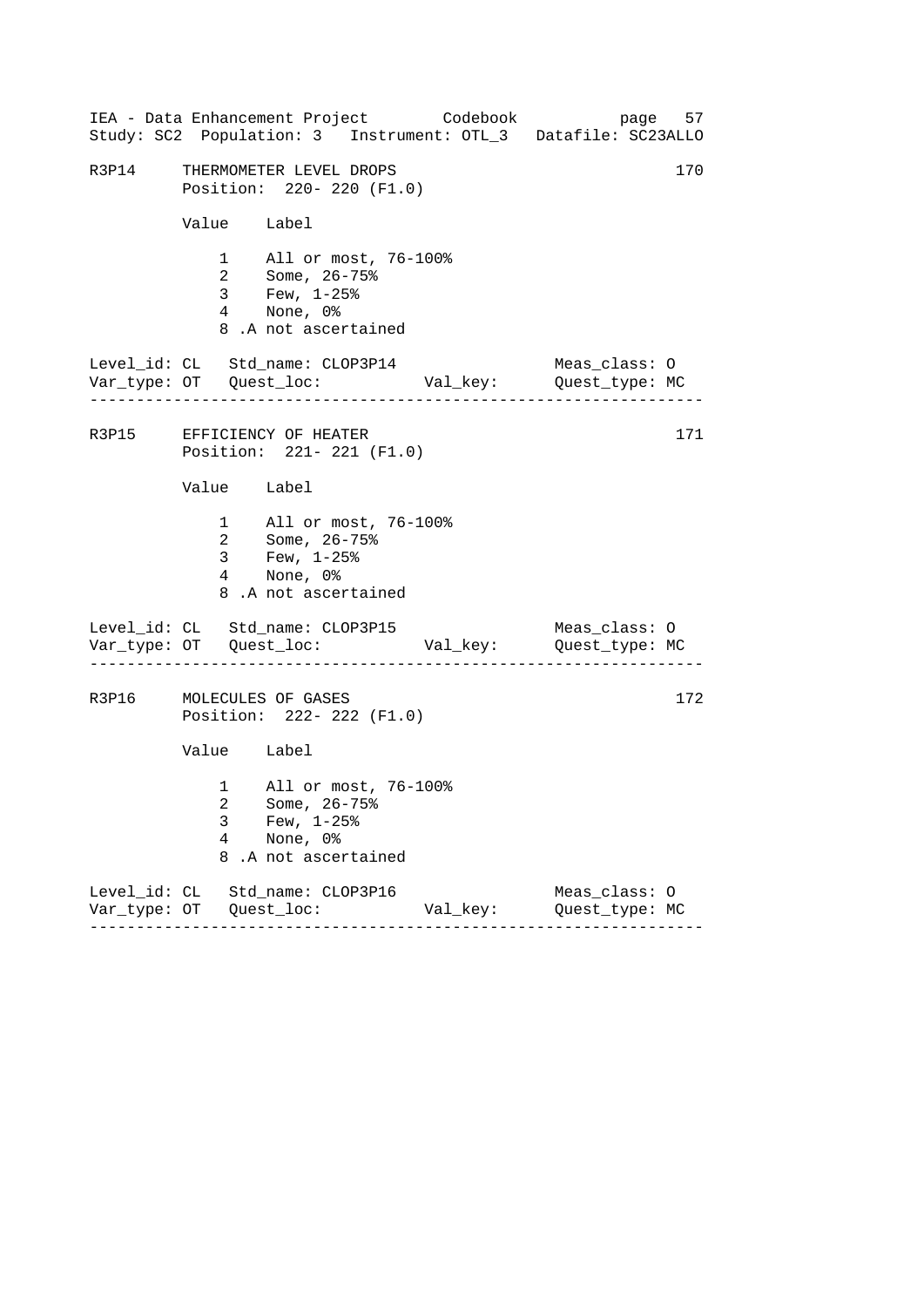|                         |                          | IEA - Data Enhancement Project Codebook                                                                |          | page 58<br>Study: SC2 Population: 3 Instrument: OTL_3 Datafile: SC23ALLO |
|-------------------------|--------------------------|--------------------------------------------------------------------------------------------------------|----------|--------------------------------------------------------------------------|
| R3P17 LENS OBJECT IMAGE |                          | Position: 223- 223 (F1.0)                                                                              |          | 173                                                                      |
|                         | Value Label              |                                                                                                        |          |                                                                          |
|                         |                          | 1 All or most, 76-100%<br>2 Some, 26-75%<br>3 Few, 1-25%<br>4 None, 0%<br>8.A not ascertained          |          |                                                                          |
|                         |                          | Level_id: CL Std_name: CLOP3P17                                                                        |          | Meas_class: O                                                            |
|                         |                          | R3P18 WAVES MOVING SOURCE<br>Position: 224- 224 (F1.0)                                                 |          | 174                                                                      |
|                         | Value Label              |                                                                                                        |          |                                                                          |
|                         |                          | 1 All or most, 76-100%<br>2 Some, 26-75%<br>3 Few, $1-25$ %<br>4 None, 0%<br>8.A not ascertained       |          |                                                                          |
|                         |                          | Level_id: CL Std_name: CLOP3P18<br>. <u>_ _ _ _ _ _ _ _ _ _ _ _ _ _ _ _ _ _</u> _ _                    |          | Meas_class: O                                                            |
|                         |                          | R3P19 LIGHT THROUGH BLOCK<br>Position: 225- 225 (F1.0)                                                 |          | 175                                                                      |
|                         | Value Label              |                                                                                                        |          |                                                                          |
|                         | 3<br>$\overline{4}$<br>8 | 1 All or most, 76-100%<br>2 Some, 26-75%<br>Few, $1-25$ <sup>8</sup><br>None, 0%<br>.A not ascertained |          |                                                                          |
|                         |                          | Level_id: CL Std_name: CLOP3P19<br>$- - - - - - -$                                                     | Val_key: | Meas_class: O<br>Quest_type: MC                                          |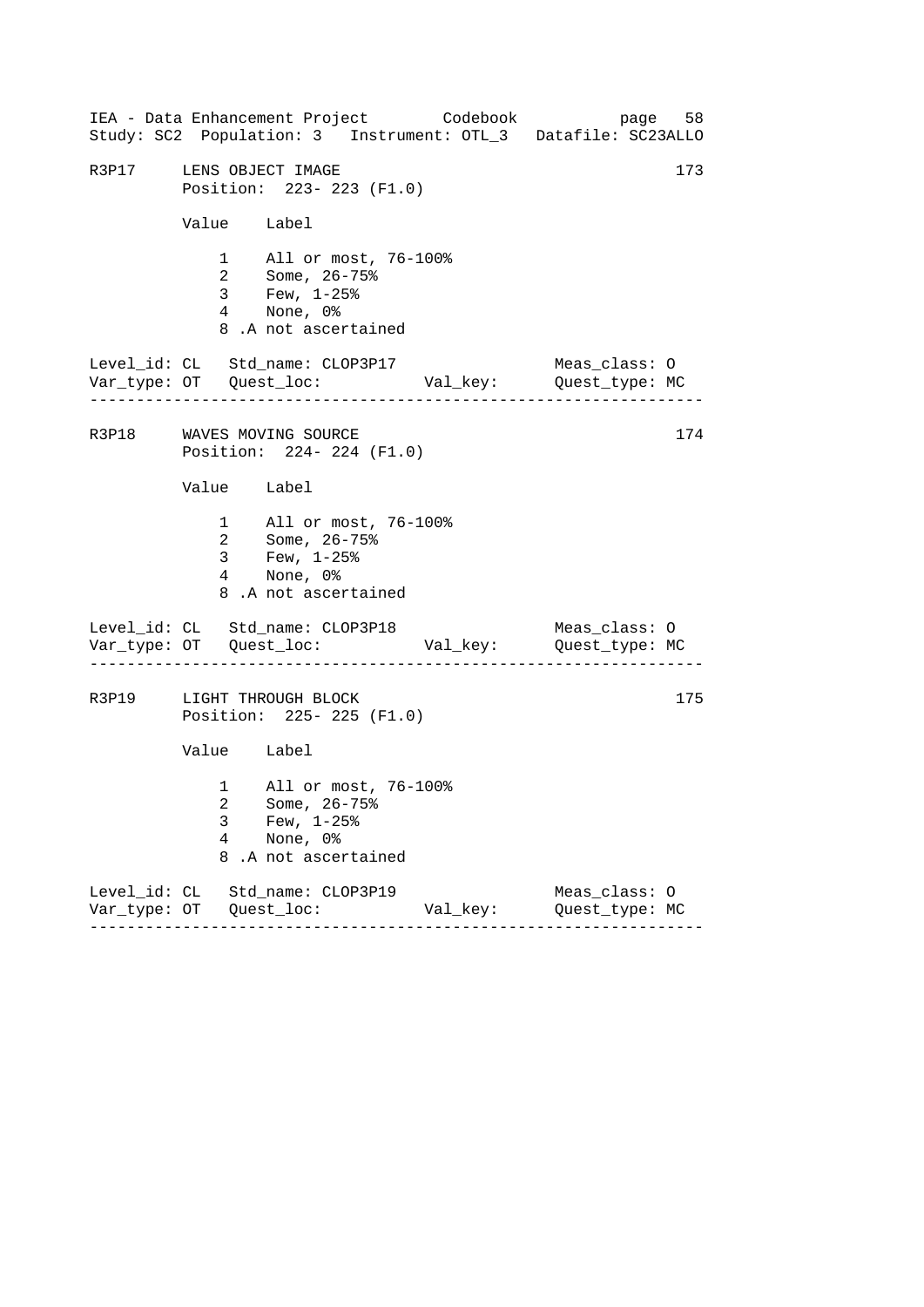------------------------------------------------------------------ ------------------------------------------------------------------ ------------------------------------------------------------------ IEA - Data Enhancement Project Codebook page 59 Study: SC2 Population: 3 Instrument: OTL\_3 Datafile: SC23ALLO R3P20 WEDGE SLIT Position: 226- 226 (F1.0) Value Label 1 All or most, 76-100% 2 Some, 26-75% 3 Few, 1-25% 4 None, 0% 8 .A not ascertained Level\_id: CL Std\_name: CLOP3P20 Meas\_class: O Var\_type: OT Quest\_loc: Val\_key: Quest\_type: MC R3P21 SPARK DETECTOR 177 Position: 227- 227 (F1.0) Value Label 1 All or most, 76-100% 2 Some, 26-75% 3 Few, 1-25% 4 None, 0% 8 .A not ascertained Level\_id: CL Std\_name: CLOP3P21 Meas\_class: O Var\_type: OT Quest\_loc: Val\_key: Quest\_type: MC R3P22 FRAUNHOFER LINES 178 Position: 228- 228 (F1.0) Value Label 1 All or most, 76-100% 2 Some, 26-75% 3 Few, 1-25% 4 None, 0% 8 .A not ascertained Level\_id: CL Std\_name: CLOP3P22 Meas\_class: O Var\_type: OT Quest\_loc: Val\_key: Quest\_type: MC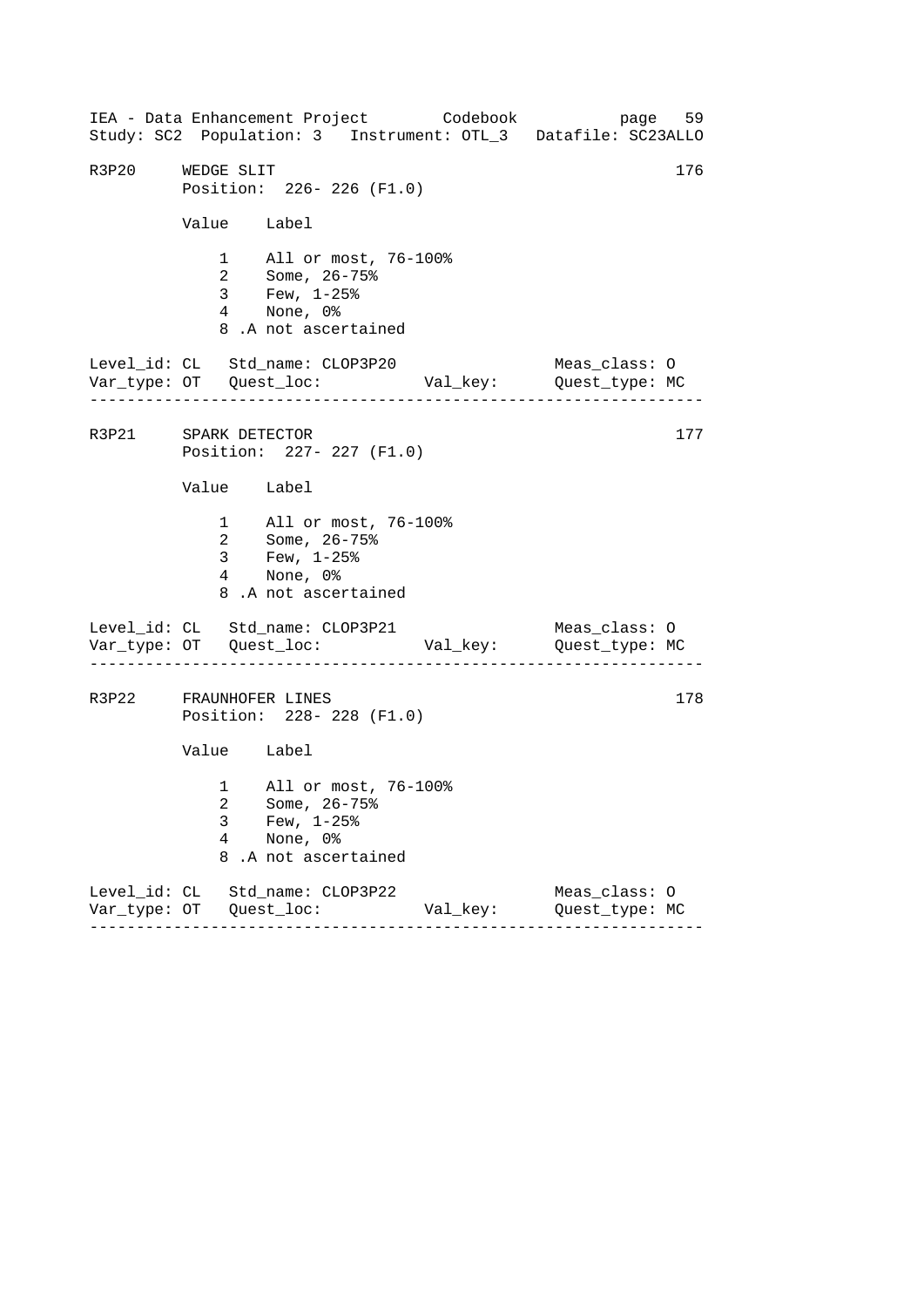|                                 |                          |                                                                          |                                                                | IEA - Data Enhancement Project Codebook<br>Study: SC2 Population: 3 Instrument: OTL_3 Datafile: SC23ALLO |                                 | page 60 |
|---------------------------------|--------------------------|--------------------------------------------------------------------------|----------------------------------------------------------------|----------------------------------------------------------------------------------------------------------|---------------------------------|---------|
| R3P23 ELECTROSTATIC CHARGES     |                          |                                                                          | Position: 229- 229 (F1.0)                                      |                                                                                                          |                                 | 179     |
|                                 |                          | Value Label                                                              |                                                                |                                                                                                          |                                 |         |
|                                 |                          | 4 None, 0%<br>8.A not ascertained                                        | 1 All or most, 76-100%<br>2 Some, 26-75%<br>3 Few, 1-25%       |                                                                                                          |                                 |         |
| Level_id: CL Std_name: CLOP3P23 |                          |                                                                          |                                                                |                                                                                                          | Meas_class: O                   |         |
| R3P24 AMMETER VOLTMETER         |                          |                                                                          | Position: 230- 230 (F1.0)                                      |                                                                                                          |                                 | 180     |
|                                 |                          | Value Label                                                              |                                                                |                                                                                                          |                                 |         |
|                                 |                          | 2 Some, 26-75%<br>3 Few, $1-25$ $%$<br>4 None, 0%<br>8.A not ascertained | 1 All or most, 76-100%                                         |                                                                                                          |                                 |         |
| Level_id: CL Std_name: CLOP3P24 |                          |                                                                          |                                                                |                                                                                                          | Meas_class: O                   |         |
| R3P25 AMMETER READING           |                          |                                                                          | Position: 231- 231 (F1.0)                                      |                                                                                                          |                                 | 181     |
|                                 |                          | Value Label                                                              |                                                                |                                                                                                          |                                 |         |
|                                 | 3<br>$\overline{4}$<br>8 | Few, $1-25$ $%$<br>None, 0%                                              | 1 All or most, 76-100%<br>2 Some, 26-75%<br>.A not ascertained |                                                                                                          |                                 |         |
| Level_id: CL Std_name: CLOP3P25 |                          |                                                                          |                                                                | Val_key:                                                                                                 | Meas_class: 0<br>Quest_type: MC |         |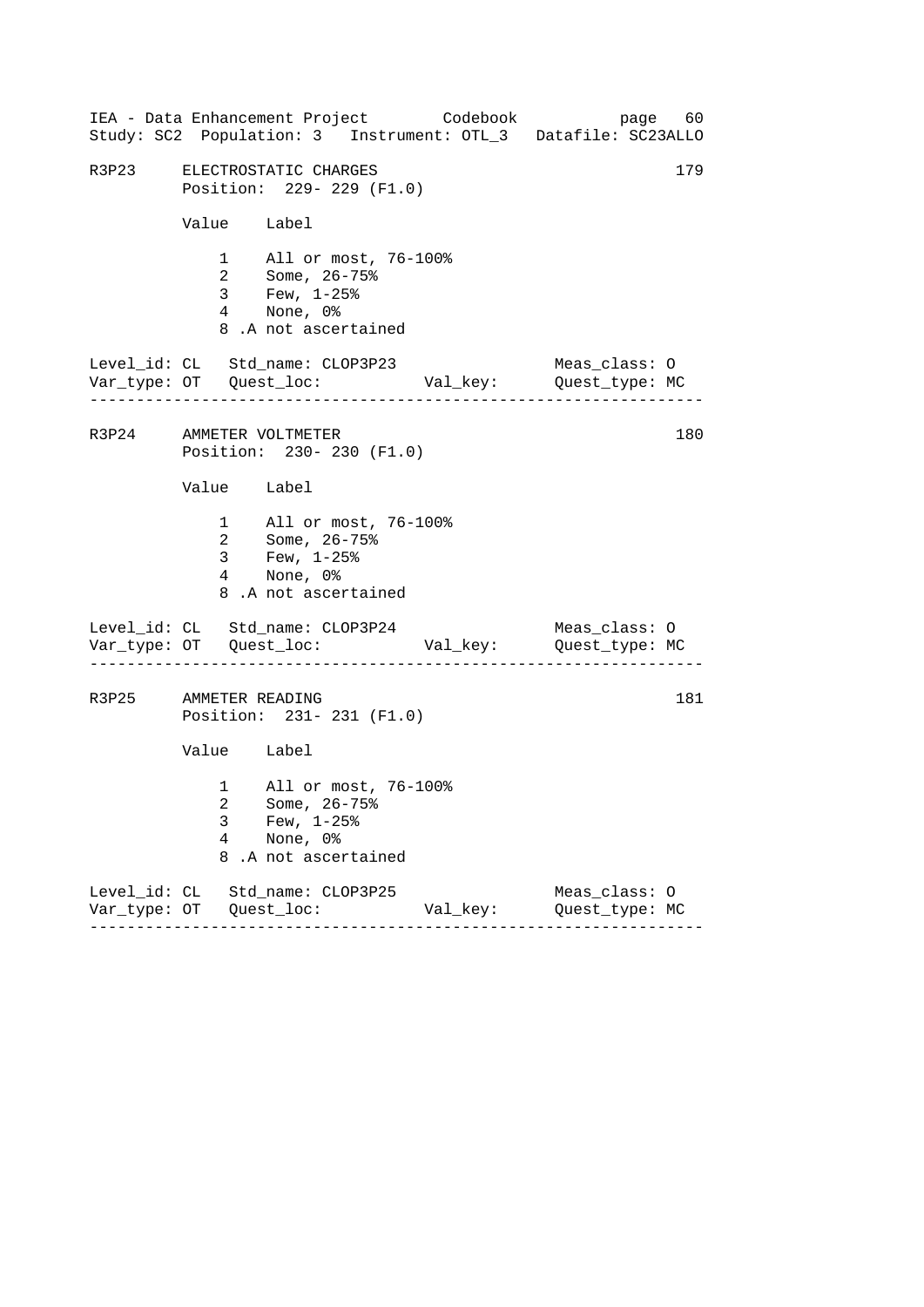|                                 |                          |                                                                                                    | IEA - Data Enhancement Project Codebook<br>Study: SC2 Population: 3 Instrument: OTL_3 Datafile: SC23ALLO |                                 | page 61 |
|---------------------------------|--------------------------|----------------------------------------------------------------------------------------------------|----------------------------------------------------------------------------------------------------------|---------------------------------|---------|
| R3P26                           |                          | EMF INDUCED IN CONDUCTOR<br>Position: 232- 232 (F1.0)                                              |                                                                                                          |                                 | 182     |
|                                 |                          | Value Label                                                                                        |                                                                                                          |                                 |         |
|                                 |                          | 1 All or most, 76-100%<br>2 Some, 26-75%<br>3 Few, 1-25%<br>4 None, 0%<br>8.A not ascertained      |                                                                                                          |                                 |         |
| Level_id: CL Std_name: CLOP3P26 |                          |                                                                                                    |                                                                                                          | Meas_class: O                   |         |
| R3P27 WIRE IN MAGNETIC FIELD    |                          | Position: 233- 233 (F1.0)                                                                          |                                                                                                          |                                 | 183     |
|                                 |                          | Value Label                                                                                        |                                                                                                          |                                 |         |
|                                 |                          | 1 All or most, 76-100%<br>2 Some, 26-75%<br>3 Few, $1-25$ $%$<br>4 None, 0%<br>8.A not ascertained |                                                                                                          |                                 |         |
| Level_id: CL Std_name: CLOP3P27 |                          |                                                                                                    |                                                                                                          | Meas_class: O                   |         |
| R3P28 PHOTON COLLISION          |                          | Position: 234-234 (F1.0)                                                                           |                                                                                                          |                                 | 184     |
|                                 |                          | Value Label                                                                                        |                                                                                                          |                                 |         |
|                                 | 3<br>$\overline{4}$<br>8 | 1 All or most, 76-100%<br>2 Some, 26-75%<br>Few, $1-25$ $%$<br>None, 0%<br>.A not ascertained      |                                                                                                          |                                 |         |
| Level_id: CL Std_name: CLOP3P28 |                          |                                                                                                    | Val_key:                                                                                                 | Meas_class: 0<br>Quest_type: MC |         |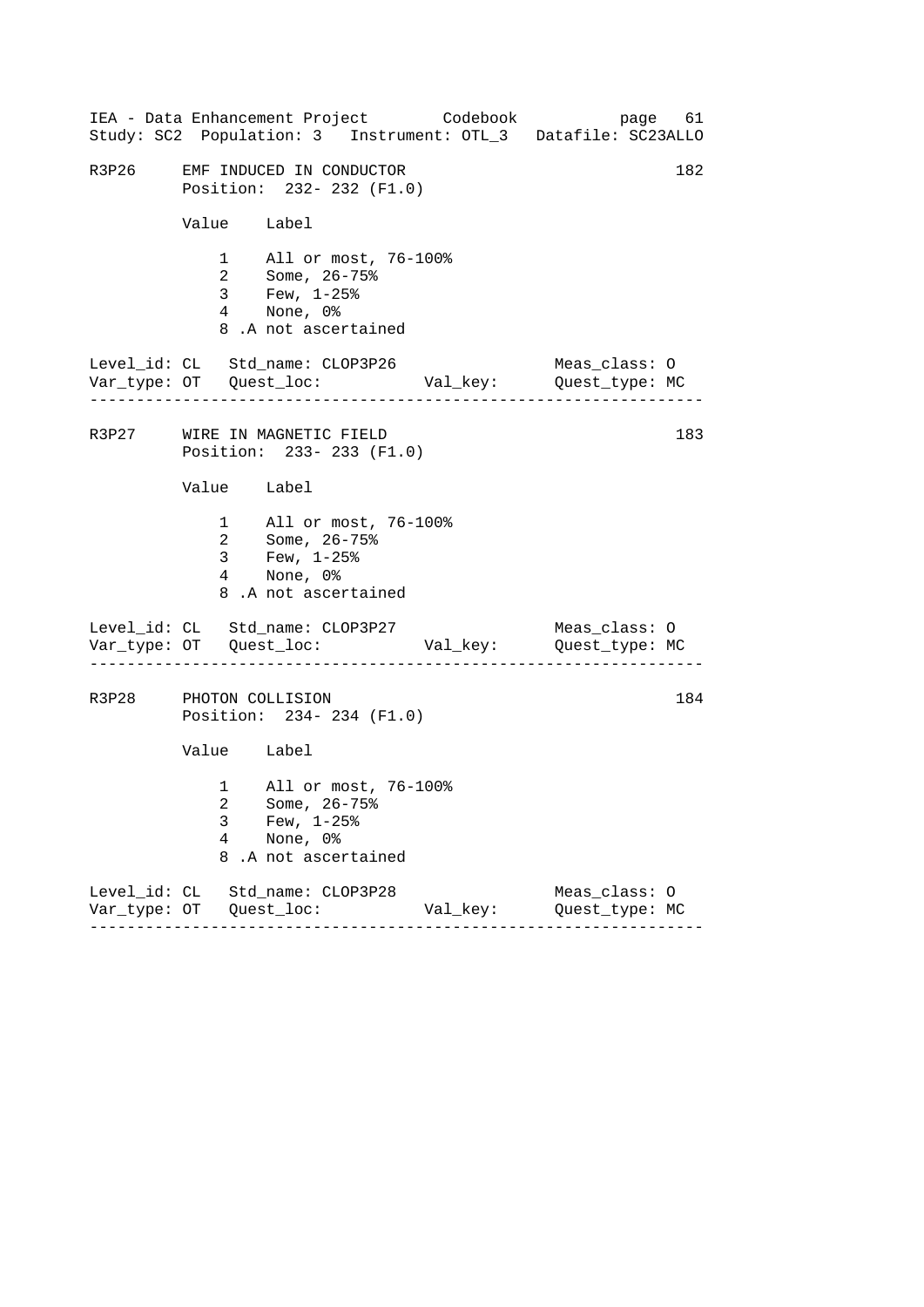------------------------------------------------------------------ ------------------------------------------------------------------ ------------------------------------------------------------------ IEA - Data Enhancement Project Codebook page 62 Study: SC2 Population: 3 Instrument: OTL\_3 Datafile: SC23ALLO R3P29 SYMBOL NEUTRON 185 Position: 235- 235 (F1.0) Value Label 1 All or most, 76-100% 2 Some, 26-75% 3 Few, 1-25% 4 None, 0% 8 .A not ascertained Level\_id: CL Std\_name: CLOP3P29 Meas\_class: O Var\_type: OT Quest\_loc: Val\_key: Quest\_type: MC R3P30 EMISSION BETA PARTICLE 186 Position: 236- 236 (F1.0) Value Label 1 All or most, 76-100% 2 Some, 26-75% 3 Few, 1-25% 4 None, 0% 8 .A not ascertained Level\_id: CL Std\_name: CLOP3P30 Meas\_class: O Var\_type: OT Quest\_loc: Val\_key: Quest\_type: MC R3P31 NATIONAL OPTION/ITEM 31 187 Position: 237- 237 (F1.0) Value Label 1 All or most, 76-100% 2 Some, 26-75% 3 Few,  $1-25$ %<br>4 None, 0% None, 0% 8 .A not ascertained Level\_id: CL Std\_name: CLOP3P31 Meas\_class: O Var\_type: OT Quest\_loc: Val\_key: Quest\_type: MC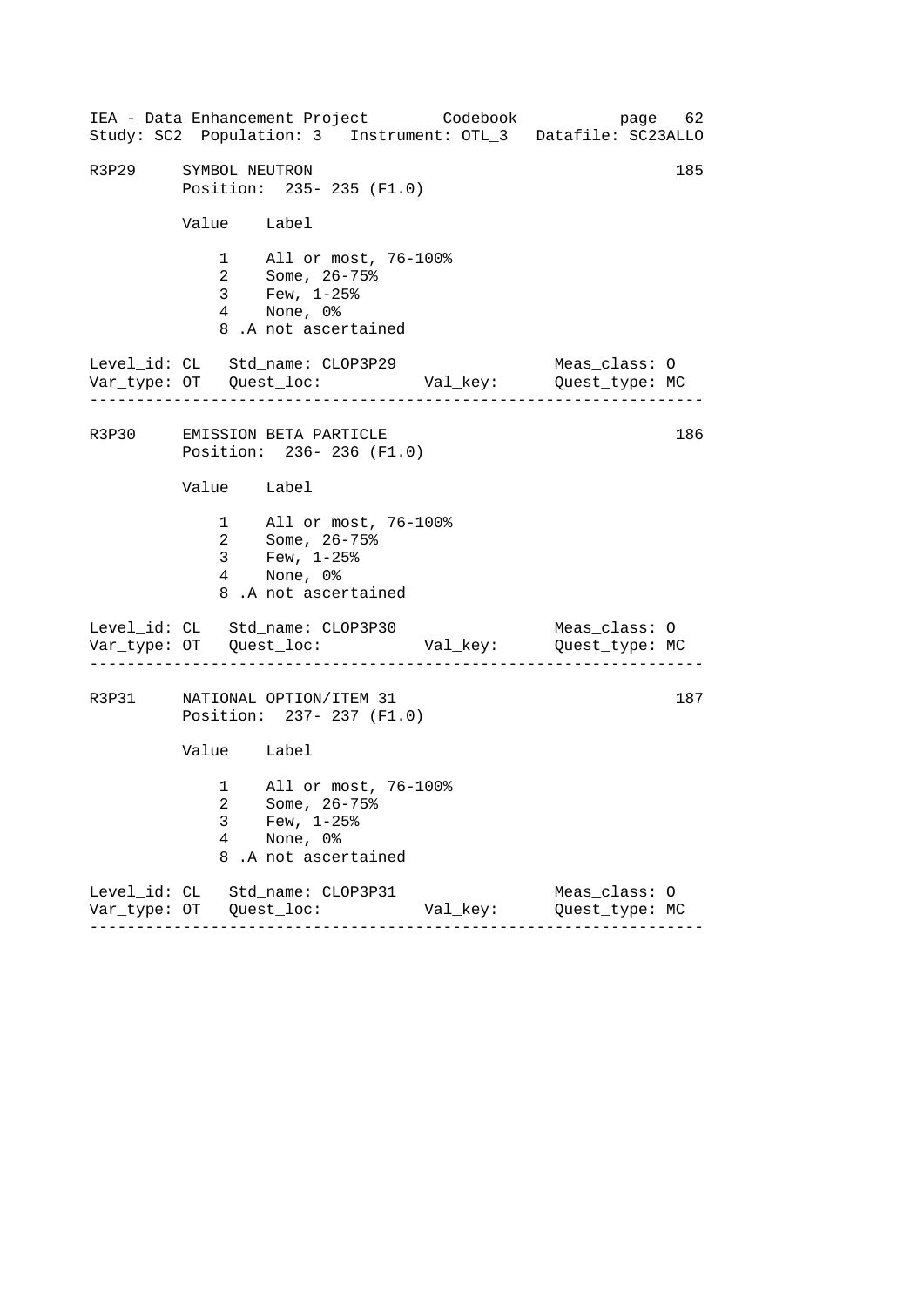|       |             | IEA - Data Enhancement Project Codebook<br>Study: SC2 Population: 3 Instrument: OTL_3 Datafile: SC23ALLO |          |                                 | page 63 |
|-------|-------------|----------------------------------------------------------------------------------------------------------|----------|---------------------------------|---------|
| R3P32 |             | NATIONAL OPTION/ITEM 32<br>Position: 238-238 (F1.0)                                                      |          |                                 | 188     |
|       | Value Label |                                                                                                          |          |                                 |         |
|       |             | 1 All or most, 76-100%<br>2 Some, 26-75%<br>3 Few, 1-25%<br>4 None, 0%<br>8.A not ascertained            |          |                                 |         |
|       |             | Level_id: CL Std_name: CLOP3P32                                                                          |          | Meas_class: O                   |         |
|       |             | R3P33 NATIONAL OPTION/ITEM 33<br>Position: 239- 239 (F1.0)                                               |          |                                 | 189     |
|       | Value Label |                                                                                                          |          |                                 |         |
|       |             | 1 All or most, 76-100%<br>2 Some, 26-75%<br>3 Few, $1-25\%$<br>4 None, 0%<br>8.A not ascertained         |          |                                 |         |
|       |             | Level_id: CL Std_name: CLOP3P33                                                                          |          | Meas_class: O                   |         |
|       |             | R3P34 NATIONAL OPTION/ITEM 34<br>Position: 240- 240 (F1.0)                                               |          |                                 | 190     |
|       | Value Label |                                                                                                          |          |                                 |         |
|       | 3<br>4<br>8 | 1 All or most, 76-100%<br>2 Some, 26-75%<br>Few, $1-25$ %<br>None, 0%<br>.A not ascertained              |          |                                 |         |
|       |             | Level_id: CL Std_name: CLOP3P34                                                                          | Val_key: | Meas_class: 0<br>Quest_type: MC |         |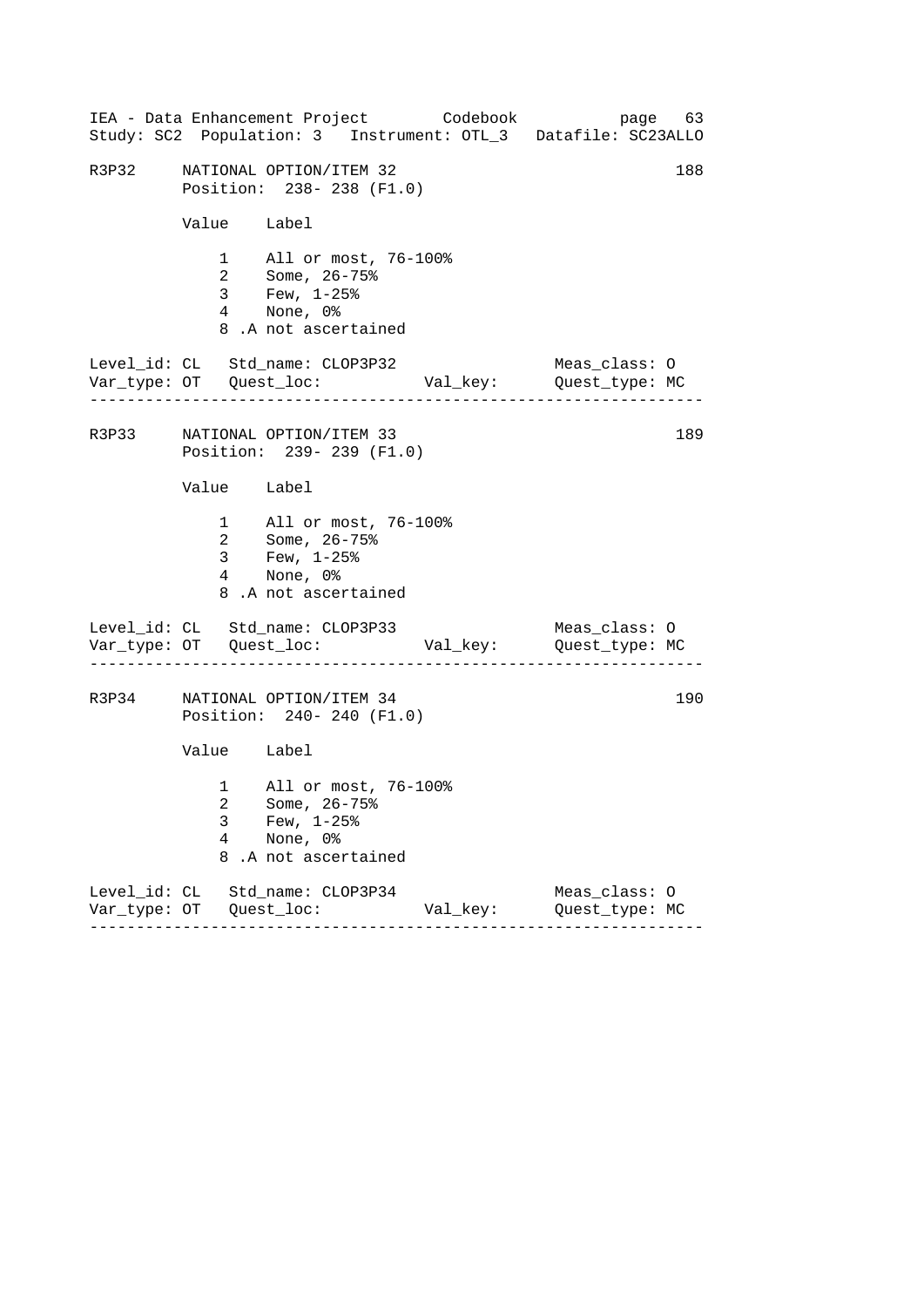|                     |                | IEA - Data Enhancement Project Codebook<br>Study: SC2 Population: 3 Instrument: OTL_3 Datafile: SC23ALLO |          | page 64                         |     |
|---------------------|----------------|----------------------------------------------------------------------------------------------------------|----------|---------------------------------|-----|
| R3P35               |                | NATIONAL OPTION/ITEM 35<br>Position: 241- 241 (F1.0)                                                     |          |                                 | 191 |
|                     | Value Label    |                                                                                                          |          |                                 |     |
|                     |                | 1 All or most, 76-100%<br>2 Some, 26-75%<br>3 Few, 1-25%<br>4 None, 0%<br>8.A not ascertained            |          |                                 |     |
|                     | .              | Level_id: CL Std_name: CLOP3P35                                                                          |          | Meas_class: O                   |     |
| R3X01 MOST DAYLIGHT |                | Position: 242- 242 (F1.0)                                                                                |          |                                 | 192 |
|                     | Value Label    |                                                                                                          |          |                                 |     |
|                     | 3 <sup>7</sup> | 1 All or most, 76-100%<br>2 Some, 26-75%<br>Few, $1-25$ %<br>4 None, 0%<br>8.A not ascertained           |          |                                 |     |
|                     |                | Level_id: CL Std_name: CLOP3X01                                                                          |          | Meas_class: O                   |     |
|                     |                | R3X02 DAY MARS LONGER EARTH<br>Position: 243- 243 (F1.0)                                                 |          |                                 | 193 |
|                     | Value Label    |                                                                                                          |          |                                 |     |
|                     | 3<br>4<br>8    | 1 All or most, 76-100%<br>2 Some, 26-75%<br>Few, $1-25$ %<br>None, 0%<br>.A not ascertained              |          |                                 |     |
|                     |                | Level_id: CL Std_name: CLOP3X02                                                                          | Val_key: | Meas_class: 0<br>Quest_type: MC |     |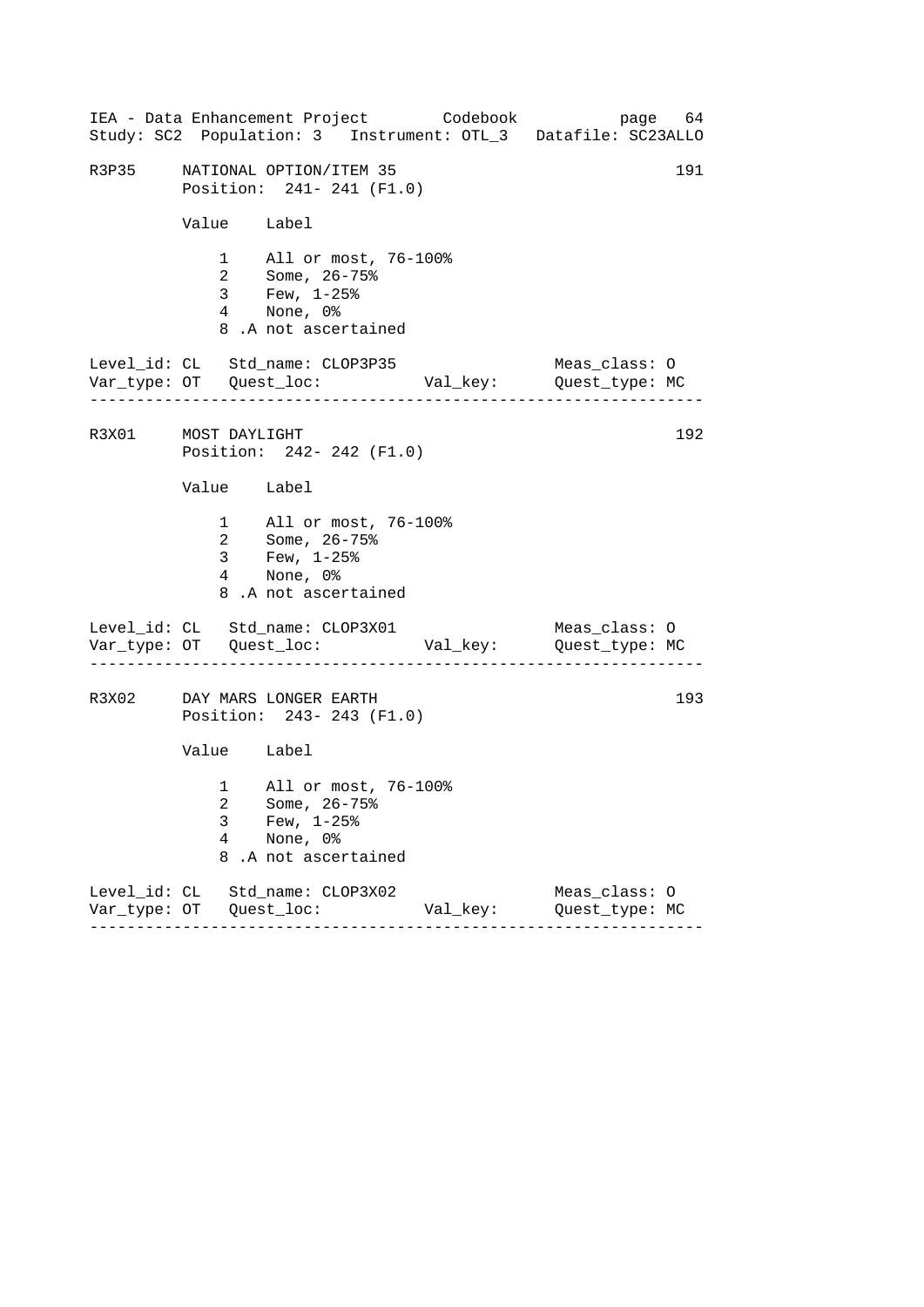------------------------------------------------------------------ ------------------------------------------------------------------ ------------------------------------------------------------------ IEA - Data Enhancement Project Codebook page 65 Study: SC2 Population: 3 Instrument: OTL\_3 Datafile: SC23ALLO R3X03 SURFACE CHANGE 194 Position: 244- 244 (F1.0) Value Label 1 All or most, 76-100% 2 Some, 26-75% 3 Few, 1-25% 4 None, 0% 8 .A not ascertained Level\_id: CL Std\_name: CLOP3X03 Meas\_class: O Var\_type: OT Quest\_loc: Val\_key: Quest\_type: MC R3X04 PLANT TISSUE IN SUGAR 195 Position: 245- 245 (F1.0) Value Label 1 All or most, 76-100% 2 Some, 26-75% 3 Few, 1-25% 4 None, 0% 8 .A not ascertained Level\_id: CL Std\_name: CLOP3X04 Meas\_class: 0 Var\_type: OT Quest\_loc: Val\_key: Quest\_type: MC R3X05 SEX DETERMINANT HUMAN 196 Position: 246- 246 (F1.0) Value Label 1 All or most, 76-100% 2 Some, 26-75% 3 Few,  $1-25$ %<br>4 None, 0% None, 0% 8 .A not ascertained Level\_id: CL Std\_name: CLOP3X05 Meas\_class: O Var\_type: OT Quest\_loc: Val\_key: Quest\_type: MC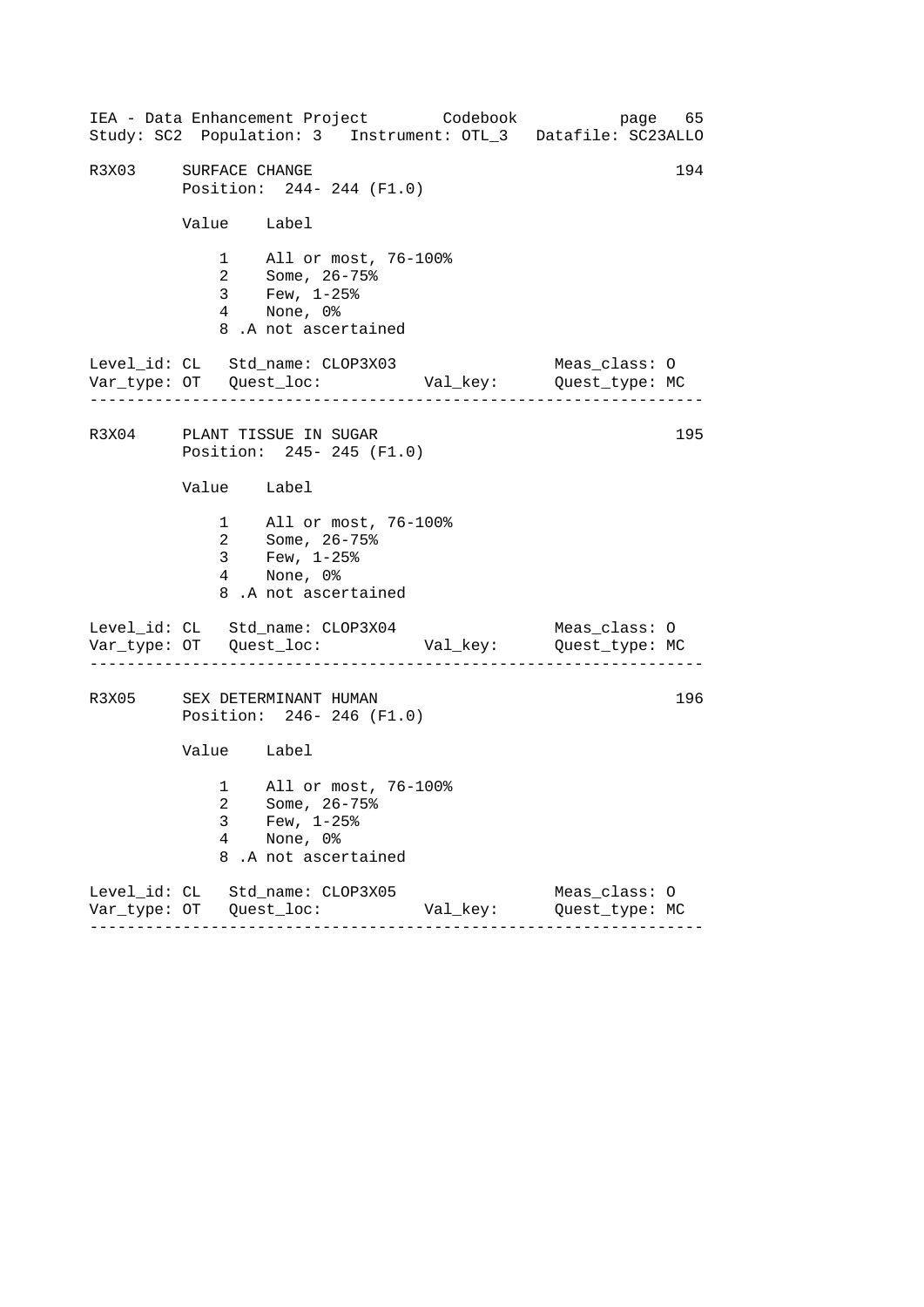------------------------------------------------------------------ ------------------------------------------------------------------ ------------------------------------------------------------------ IEA - Data Enhancement Project Codebook page 66 Study: SC2 Population: 3 Instrument: OTL\_3 Datafile: SC23ALLO R3X06 MICE BREEDING 197 Position: 247- 247 (F1.0) Value Label 1 All or most, 76-100% 2 Some, 26-75% 3 Few, 1-25% 4 None, 0% 8 .A not ascertained Level\_id: CL Std\_name: CLOP3X06 Meas\_class: O Var\_type: OT Quest\_loc: Val\_key: Quest\_type: MC R3X07 MARINE WORM GUNDA 198 Position: 248- 248 (F1.0) Value Label 1 All or most, 76-100% 2 Some, 26-75% 3 Few, 1-25% 4 None, 0% 8 .A not ascertained Level\_id: CL Std\_name: CLOP3X07 Meas\_class: 0 Var\_type: OT Quest\_loc: Val\_key: Quest\_type: MC R3X08 PHOTOSYNTHETIC RATE 199 Position: 249- 249 (F1.0) Value Label 1 All or most, 76-100% 2 Some, 26-75% 3 Few, 1-25%<br>4 None, 0% None, 0% 8 .A not ascertained Level\_id: CL Std\_name: CLOP3X08 Meas\_class: O Var\_type: OT Quest\_loc: Val\_key: Quest\_type: MC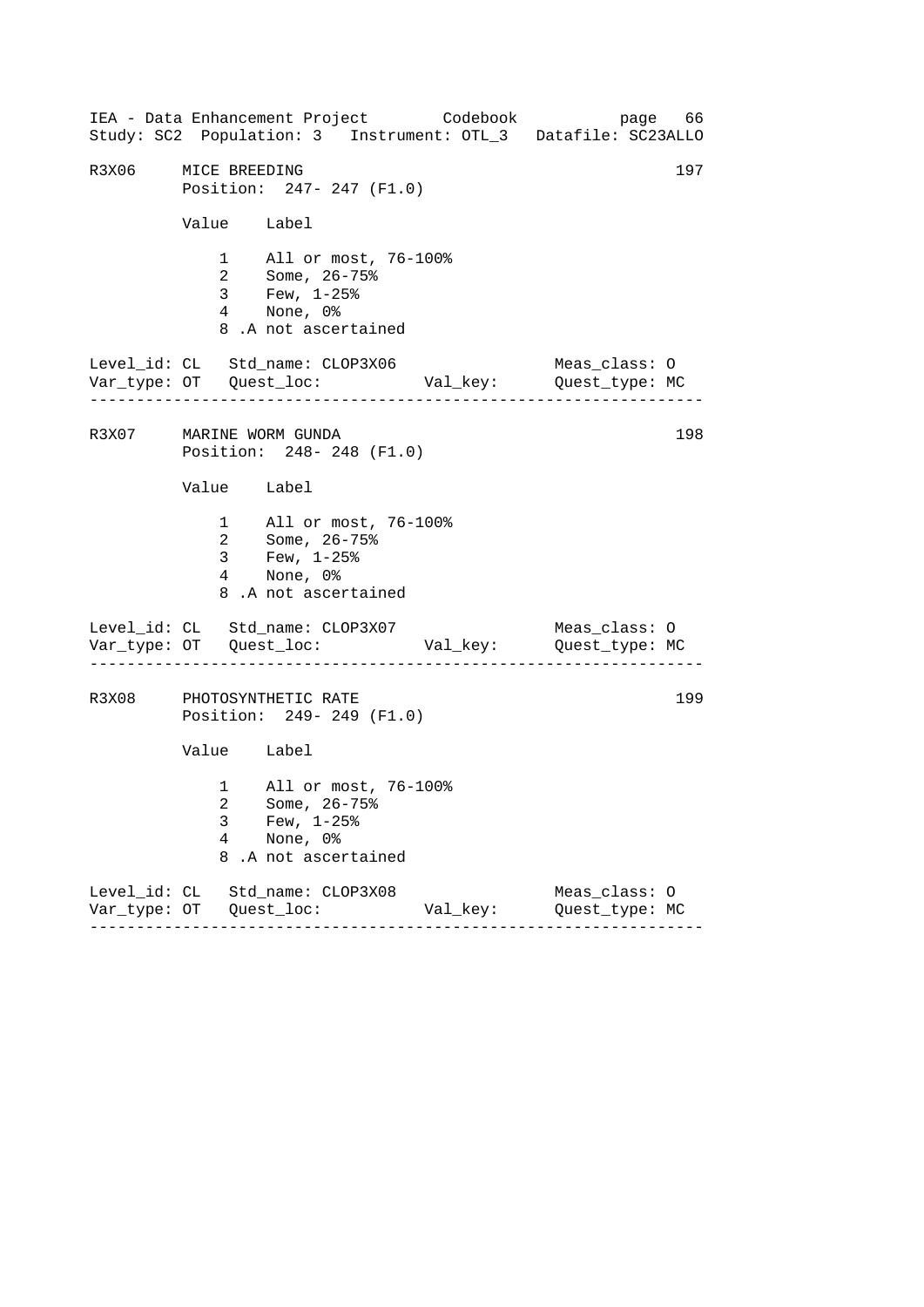|                          | IEA - Data Enhancement Project Codebook<br>Study: SC2 Population: 3 Instrument: OTL_3 Datafile: SC23ALLO |          |                                 | page 67 |
|--------------------------|----------------------------------------------------------------------------------------------------------|----------|---------------------------------|---------|
|                          | R3X09 FAILED GERMINATION<br>Position: 250- 250 (F1.0)                                                    |          |                                 | 200     |
|                          | Value Label                                                                                              |          |                                 |         |
|                          | 1 All or most, 76-100%<br>2 Some, 26-75%<br>3 Few, 1-25%<br>4 None, 0%<br>8.A not ascertained            |          |                                 |         |
|                          | Level_id: CL Std_name: CLOP3X09                                                                          |          | Meas_class: O                   |         |
|                          | R3X10 POPULATION GROWTH CURVE<br>Position: 251- 251 (F1.0)                                               |          |                                 | 201     |
|                          | Value Label                                                                                              |          |                                 |         |
|                          | 1 All or most, 76-100%<br>2 Some, 26-75%<br>3 Few, $1-25$ $%$<br>4 None, 0%<br>8.A not ascertained       |          |                                 |         |
|                          | Level_id: CL Std_name: CLOP3X10                                                                          |          | Meas_class: O                   |         |
|                          | R3X11 SOLUBILITY CURVE<br>Position: 252- 252 (F1.0)                                                      |          |                                 | 202     |
|                          | Value Label                                                                                              |          |                                 |         |
| 3<br>$\overline{4}$<br>8 | 1 All or most, 76-100%<br>2 Some, 26-75%<br>Few, $1-25$ $%$<br>None, 0%<br>.A not ascertained            |          |                                 |         |
|                          | Level_id: CL Std_name: CLOP3X11                                                                          | Val_key: | Meas_class: 0<br>Quest_type: MC |         |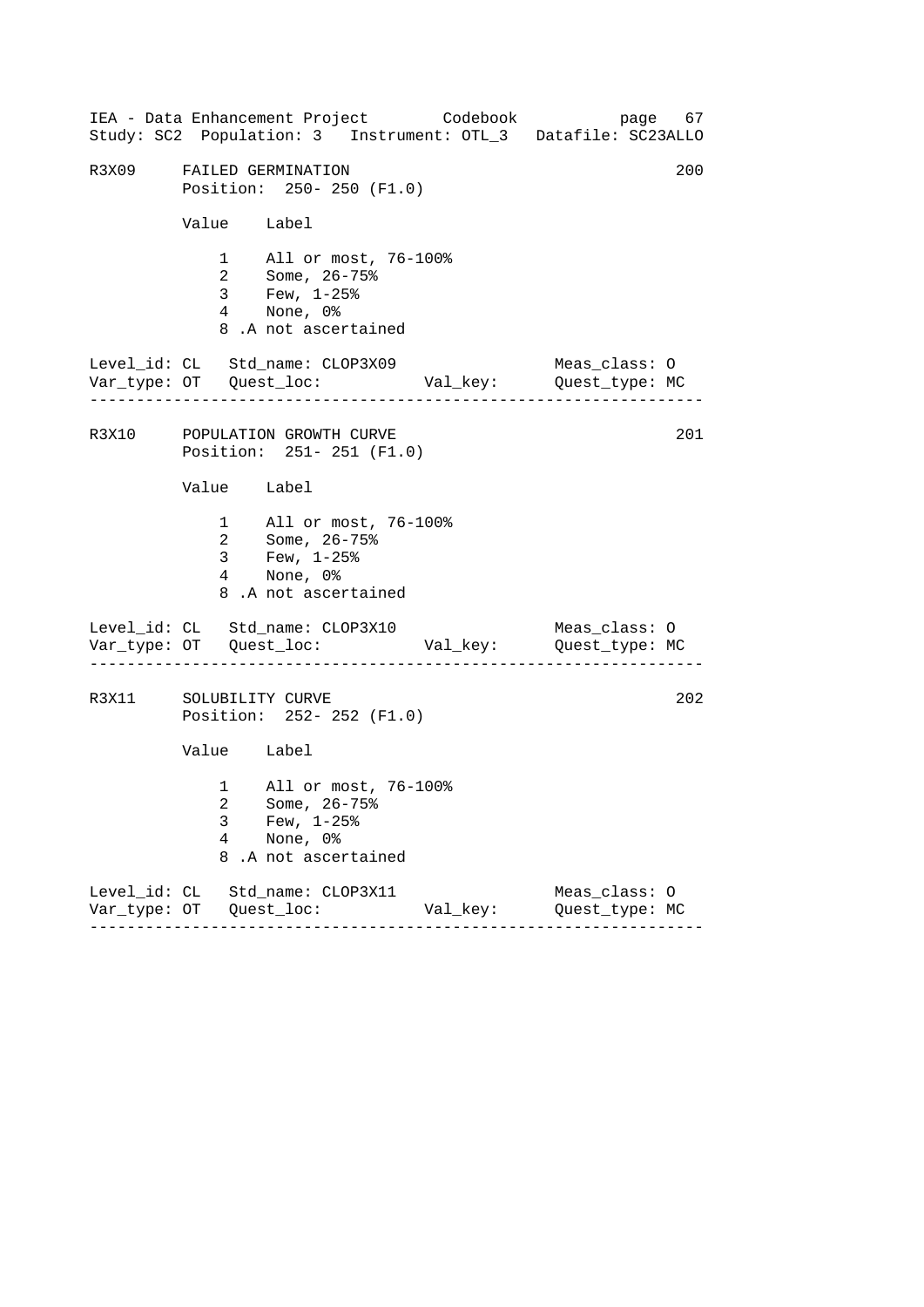------------------------------------------------------------------ ------------------------------------------------------------------ ------------------------------------------------------------------ IEA - Data Enhancement Project Codebook page 68 Study: SC2 Population: 3 Instrument: OTL\_3 Datafile: SC23ALLO R3X12 FOOD WEB APHIDS 203 Position: 253- 253 (F1.0) Value Label 1 All or most, 76-100% 2 Some, 26-75% 3 Few, 1-25% 4 None, 0% 8 .A not ascertained Level\_id: CL Std\_name: CLOP3X12 Meas\_class: O Var\_type: OT Quest\_loc: Val\_key: Quest\_type: MC R3X13 COPPER + SULPHURIC ACID 204 Position: 254- 254 (F1.0) Value Label 1 All or most, 76-100% 2 Some, 26-75% 3 Few, 1-25% 4 None, 0% 8 .A not ascertained Level\_id: CL Std\_name: CLOP3X13 Meas\_class: 0 Var\_type: OT Quest\_loc: Val\_key: Quest\_type: MC R3X14 EVIDENCE EVOLUTION 205 Position: 255- 255 (F1.0) Value Label 1 All or most, 76-100% 2 Some, 26-75% 3 Few, 1-25%<br>4 None, 0% None, 0% 8 .A not ascertained Level\_id: CL Std\_name: CLOP3X14 Meas\_class: O Var\_type: OT Quest\_loc: Val\_key: Quest\_type: MC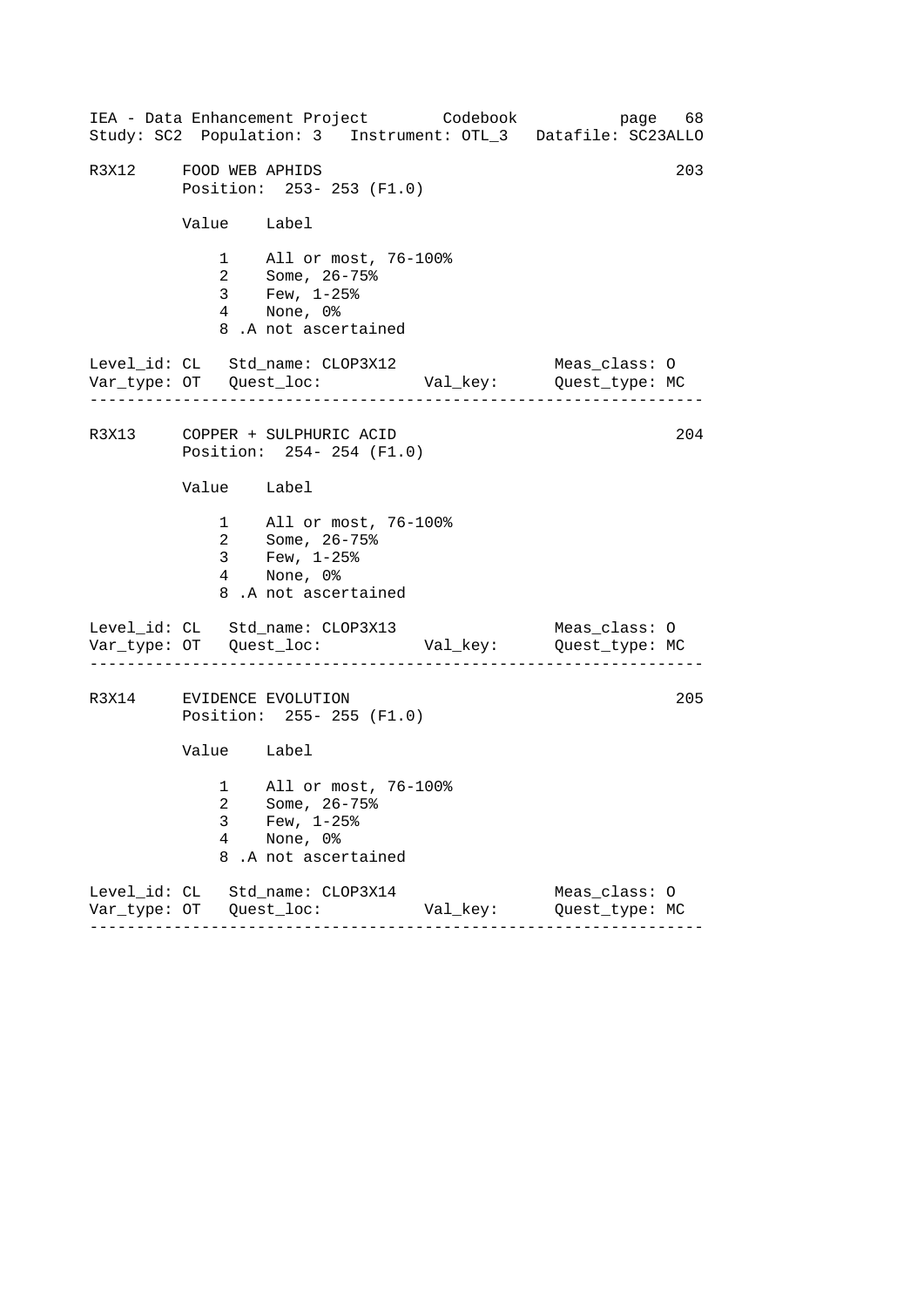| IEA - Data Enhancement Project Codebook<br>Study: SC2 Population: 3 Instrument: OTL_3 Datafile: SC23ALLO |                          |                                                                        |                                                          |          |                                 | page 69 |     |
|----------------------------------------------------------------------------------------------------------|--------------------------|------------------------------------------------------------------------|----------------------------------------------------------|----------|---------------------------------|---------|-----|
| R3X15 ELECTROLYSIS SOD IODIDE                                                                            |                          |                                                                        | Position: 256-256 (F1.0)                                 |          |                                 |         | 206 |
|                                                                                                          |                          | Value Label                                                            |                                                          |          |                                 |         |     |
|                                                                                                          |                          | 4 None, 0%<br>8.A not ascertained                                      | 1 All or most, 76-100%<br>2 Some, 26-75%<br>3 Few, 1-25% |          |                                 |         |     |
| Level_id: CL Std_name: CLOP3X15                                                                          |                          |                                                                        |                                                          |          | Meas_class: O                   |         |     |
| R3X16 COPPER FROM COPPER OXIDE                                                                           |                          |                                                                        | Position: 257- 257 (F1.0)                                |          |                                 |         | 207 |
|                                                                                                          |                          | Value Label                                                            |                                                          |          |                                 |         |     |
|                                                                                                          |                          | 2 Some, 26-75%<br>3 Few, $1-25$ %<br>4 None, 0%<br>8.A not ascertained | 1 All or most, 76-100%                                   |          |                                 |         |     |
| Level_id: CL Std_name: CLOP3X16                                                                          |                          |                                                                        |                                                          |          | Meas_class: O                   |         |     |
| R3X17 FORM ACIDIC OXIDE                                                                                  |                          |                                                                        | Position: 258-258 (F1.0)                                 |          |                                 |         | 208 |
|                                                                                                          |                          | Value Label                                                            |                                                          |          |                                 |         |     |
|                                                                                                          | 3<br>$\overline{4}$<br>8 | Few, $1-25$ $%$<br>None, 0%<br>.A not ascertained                      | 1 All or most, 76-100%<br>2 Some, 26-75%                 |          |                                 |         |     |
| Level_id: CL Std_name: CLOP3X17                                                                          |                          |                                                                        |                                                          | Val_key: | Meas_class: O<br>Quest_type: MC |         |     |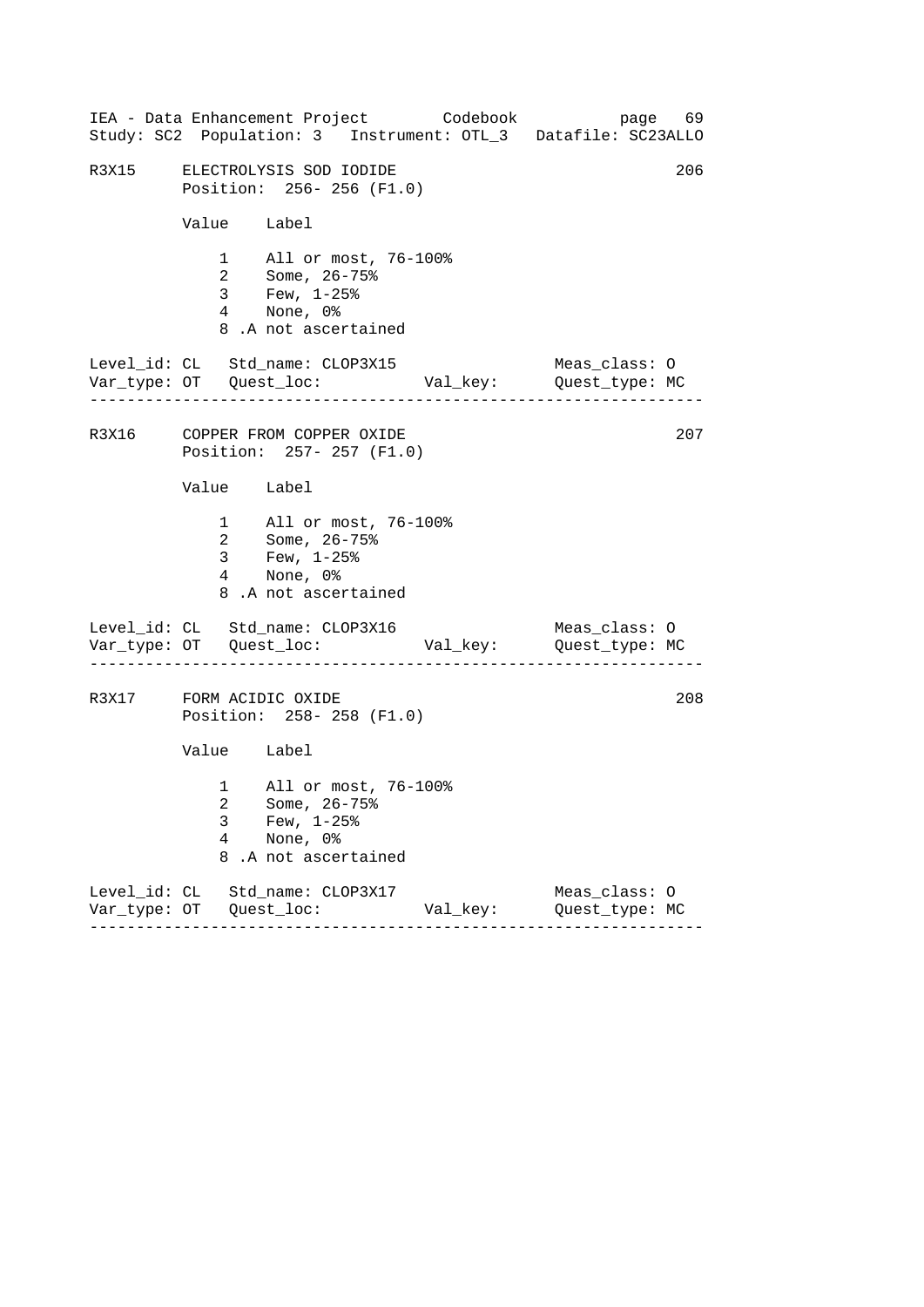------------------------------------------------------------------ ------------------------------------------------------------------ ------------------------------------------------------------------ IEA - Data Enhancement Project Codebook page 70 Study: SC2 Population: 3 Instrument: OTL\_3 Datafile: SC23ALLO R3X18 BASIC OXIDE 209 Position: 259- 259 (F1.0) Value Label 1 All or most, 76-100% 2 Some, 26-75% 3 Few, 1-25% 4 None, 0% 8 .A not ascertained Level\_id: CL Std\_name: CLOP3X18 Meas\_class: O Var\_type: OT Quest\_loc: Val\_key: Quest\_type: MC R3X19 COVALENT BONDS 210 Position: 260- 260 (F1.0) Value Label 1 All or most, 76-100% 2 Some, 26-75% 3 Few, 1-25% 4 None, 0% 8 .A not ascertained Level\_id: CL Std\_name: CLOP3X19 Meas\_class: O Var\_type: OT Quest\_loc: Val\_key: Quest\_type: MC R3X20 RESULTANT TWO VECTORS 211 Position: 261- 261 (F1.0) Value Label 1 All or most, 76-100% 2 Some, 26-75% 3 Few, 1-25% 4 None, 0% 8 .A not ascertained Level\_id: CL Std\_name: CLOP3X20 Meas\_class: O Var\_type: OT Quest\_loc: Val\_key: Quest\_type: MC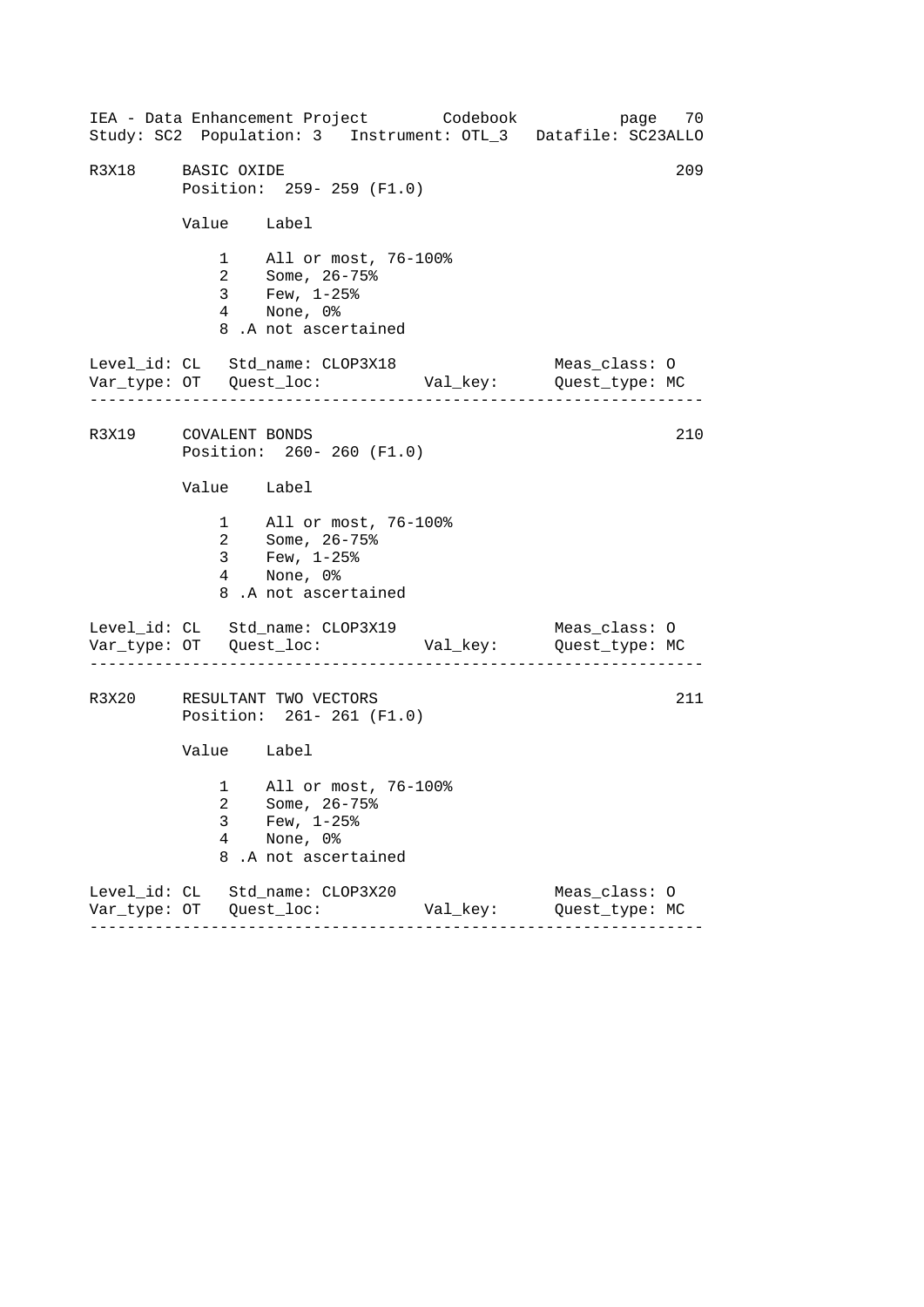|       |                                                                | IEA - Data Enhancement Project Codebook                                                            |          | page 71<br>Study: SC2 Population: 3 Instrument: OTL_3 Datafile: SC23ALLO |  |  |  |  |
|-------|----------------------------------------------------------------|----------------------------------------------------------------------------------------------------|----------|--------------------------------------------------------------------------|--|--|--|--|
| R3X21 | SOLUBILITY EXPERIMENT<br>Position: 262- 262 (F1.0)             |                                                                                                    |          |                                                                          |  |  |  |  |
|       | Value Label                                                    |                                                                                                    |          |                                                                          |  |  |  |  |
|       |                                                                | 1 All or most, 76-100%<br>2 Some, 26-75%<br>3 Few, 1-25%<br>4 None, 0%<br>8.A not ascertained      |          |                                                                          |  |  |  |  |
|       |                                                                | Level_id: CL Std_name: CLOP3X21                                                                    |          | Meas_class: O                                                            |  |  |  |  |
|       | 213<br>R3X22 FORCE TO STOP SLIDING<br>Position: 263-263 (F1.0) |                                                                                                    |          |                                                                          |  |  |  |  |
|       | Value Label                                                    |                                                                                                    |          |                                                                          |  |  |  |  |
|       |                                                                | 1 All or most, 76-100%<br>2 Some, 26-75%<br>3 Few, $1-25$ $%$<br>4 None, 0%<br>8.A not ascertained |          |                                                                          |  |  |  |  |
|       |                                                                | Level_id: CL Std_name: CLOP3X22                                                                    |          | Meas_class: O                                                            |  |  |  |  |
|       |                                                                | R3X23 BALL SHOT UP BY SPRING<br>Position: 264-264 (F1.0)                                           |          | 214                                                                      |  |  |  |  |
|       |                                                                |                                                                                                    |          |                                                                          |  |  |  |  |
|       | 3<br>$\overline{4}$<br>8                                       | 1 All or most, 76-100%<br>2 Some, 26-75%<br>Few, $1-25$ $%$<br>None, 0%<br>.A not ascertained      |          |                                                                          |  |  |  |  |
|       |                                                                | Level_id: CL Std_name: CLOP3X23                                                                    | Val_key: | Meas_class: 0<br>Quest_type: MC                                          |  |  |  |  |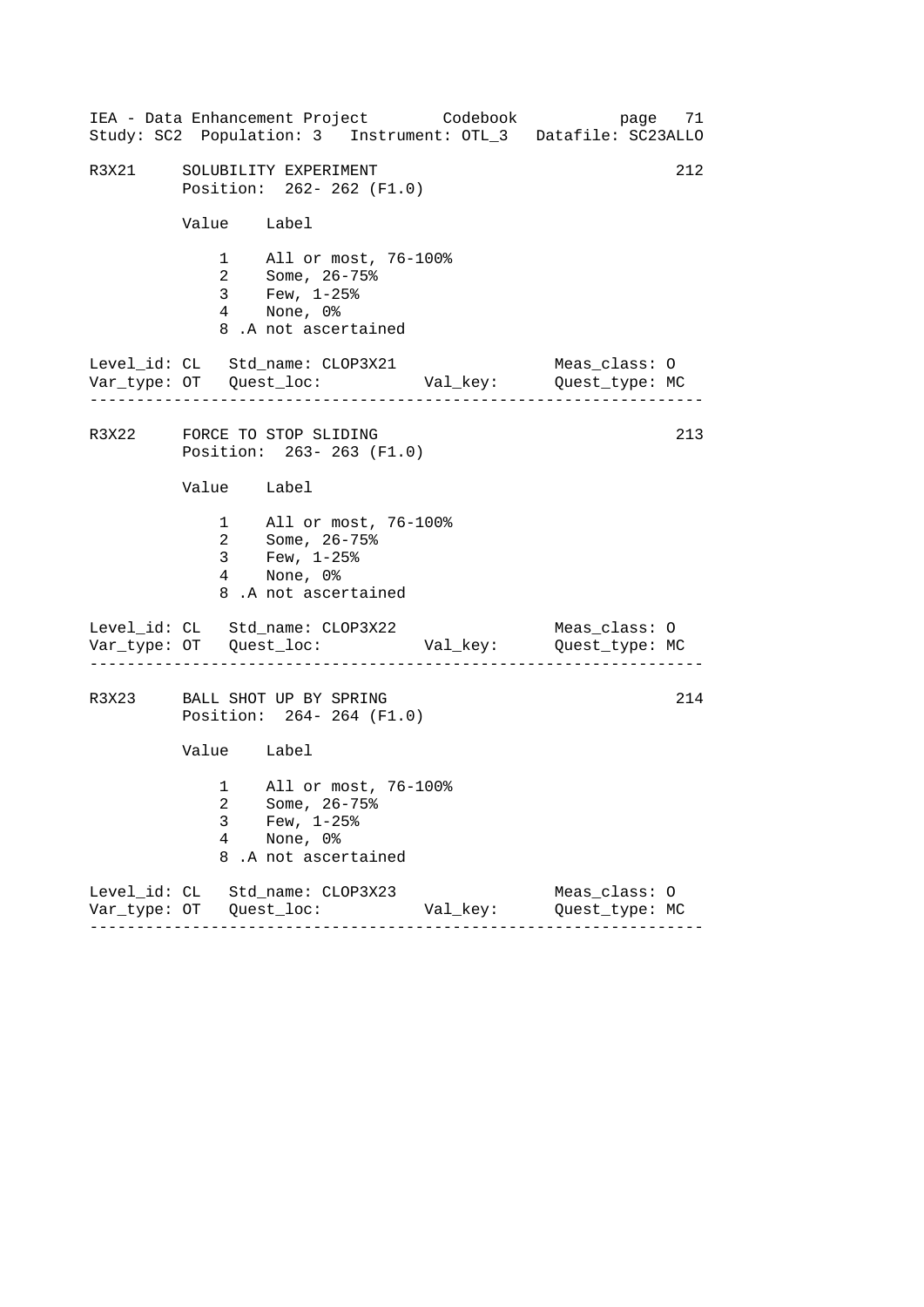|                                                                                                              |                                                                                                  |                         | IEA - Data Enhancement Project Codebook<br>Study: SC2 Population: 3 Instrument: OTL_3 Datafile: SC23ALLO |                                 | page 72 |  |
|--------------------------------------------------------------------------------------------------------------|--------------------------------------------------------------------------------------------------|-------------------------|----------------------------------------------------------------------------------------------------------|---------------------------------|---------|--|
| 215<br>R3X24 KE OF MOVING CAR<br>Position: 265-265 (F1.0)                                                    |                                                                                                  |                         |                                                                                                          |                                 |         |  |
| Value Label                                                                                                  |                                                                                                  |                         |                                                                                                          |                                 |         |  |
|                                                                                                              | 1 All or most, 76-100%<br>2 Some, 26-75%<br>3 Few, 1-25%<br>4 None, 0%<br>8.A not ascertained    |                         |                                                                                                          |                                 |         |  |
|                                                                                                              | Level_id: CL Std_name: CLOP3X24                                                                  |                         |                                                                                                          | Meas_class: O                   |         |  |
| R3X25 MELTING DROPPED ICE<br>Position: 266-266 (F1.0)                                                        |                                                                                                  |                         |                                                                                                          |                                 | 216     |  |
| Value Label                                                                                                  |                                                                                                  |                         |                                                                                                          |                                 |         |  |
|                                                                                                              | 1 All or most, 76-100%<br>2 Some, 26-75%<br>3 Few, $1-25$ %<br>4 None, 0%<br>8.A not ascertained |                         |                                                                                                          |                                 |         |  |
|                                                                                                              | Level_id: CL Std_name: CLOP3X25                                                                  | _ _ _ _ _ _ _ _ _ _ _ _ |                                                                                                          | Meas_class: O                   |         |  |
| 217<br>R3X26 PULLEYS AND BELTS<br>Position: 267- 267 (F1.0)                                                  |                                                                                                  |                         |                                                                                                          |                                 |         |  |
| Value Label                                                                                                  |                                                                                                  |                         |                                                                                                          |                                 |         |  |
| 1 All or most, 76-100%<br>2 Some, 26-75%<br>3<br>Few, $1-25$ $%$<br>4<br>None, 0%<br>8<br>.A not ascertained |                                                                                                  |                         |                                                                                                          |                                 |         |  |
|                                                                                                              | Level_id: CL Std_name: CLOP3X26                                                                  |                         | Val_key:                                                                                                 | Meas_class: 0<br>Quest_type: MC |         |  |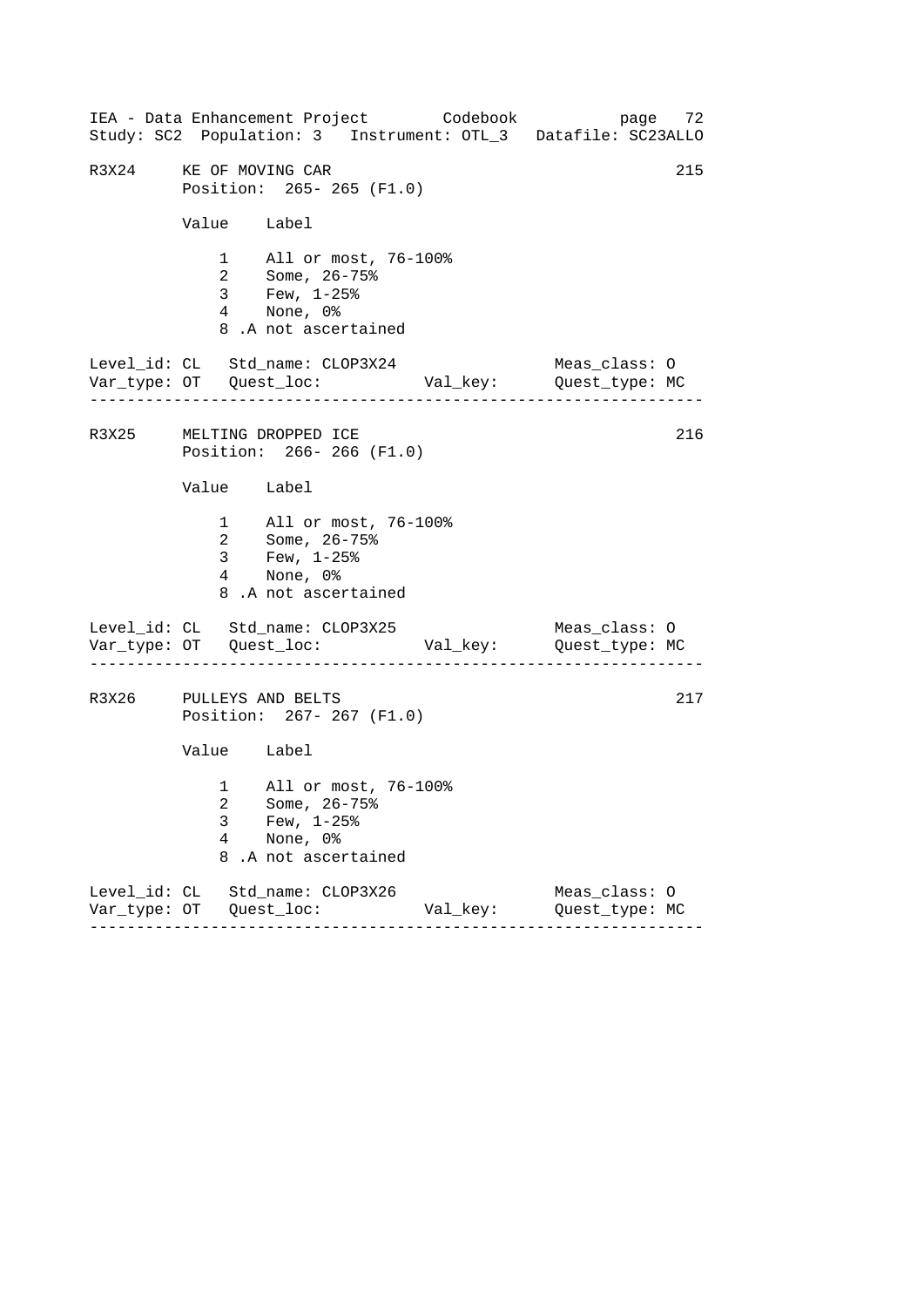|       |                          | IEA - Data Enhancement Project Codebook                                                            |          | page 73<br>Study: SC2 Population: 3 Instrument: OTL_3 Datafile: SC23ALLO |
|-------|--------------------------|----------------------------------------------------------------------------------------------------|----------|--------------------------------------------------------------------------|
| R3X27 |                          | THERMOMETER LEVEL DROPS<br>Position: 268-268 (F1.0)                                                |          | 218                                                                      |
|       | Value Label              |                                                                                                    |          |                                                                          |
|       |                          | 1 All or most, 76-100%<br>2 Some, 26-75%<br>3 Few, 1-25%<br>4 None, 0%<br>8.A not ascertained      |          |                                                                          |
|       |                          | Level_id: CL Std_name: CLOP3X27                                                                    |          | Meas_class: O                                                            |
|       |                          | R3X28 WAVES MOVING SOURCE<br>Position: 269-269 (F1.0)                                              |          | 219                                                                      |
|       | Value Label              |                                                                                                    |          |                                                                          |
|       |                          | 1 All or most, 76-100%<br>2 Some, 26-75%<br>3 Few, $1-25$ $%$<br>4 None, 0%<br>8.A not ascertained |          |                                                                          |
|       |                          | Level_id: CL Std_name: CLOP3X28                                                                    |          | Meas_class: O                                                            |
|       |                          | R3X29 AMMETER VOLTMETER<br>Position: 270- 270 (F1.0)                                               |          | 220                                                                      |
|       | Value Label              |                                                                                                    |          |                                                                          |
|       | 3<br>$\overline{4}$<br>8 | 1 All or most, 76-100%<br>2 Some, 26-75%<br>Few, $1-25$ $%$<br>None, 0%<br>.A not ascertained      |          |                                                                          |
|       |                          | Level_id: CL Std_name: CLOP3X29                                                                    | Val_key: | Meas_class: 0<br>Quest_type: MC                                          |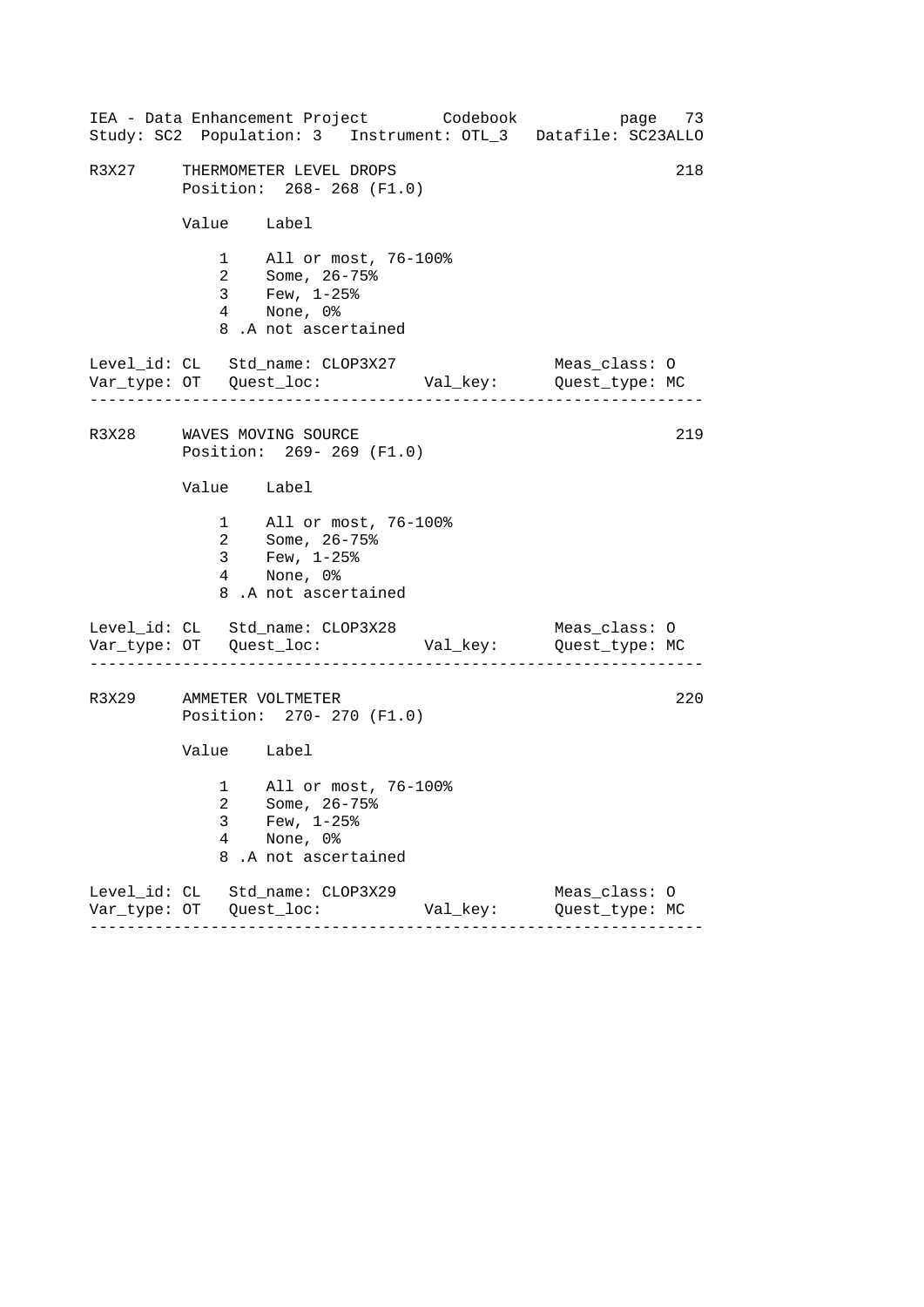|       |                                                            | IEA - Data Enhancement Project Codebook                                                            |          | page 74<br>Study: SC2 Population: 3 Instrument: OTL_3 Datafile: SC23ALLO |  |
|-------|------------------------------------------------------------|----------------------------------------------------------------------------------------------------|----------|--------------------------------------------------------------------------|--|
| R3X30 | 221<br>WIRE IN MAGNETIC FIELD<br>Position: 271- 271 (F1.0) |                                                                                                    |          |                                                                          |  |
|       |                                                            | Value Label                                                                                        |          |                                                                          |  |
|       |                                                            | 1 All or most, 76-100%<br>2 Some, 26-75%<br>3 Few, 1-25%<br>4 None, 0%<br>8.A not ascertained      |          |                                                                          |  |
|       |                                                            | Level_id: CL Std_name: CLOP3X30                                                                    |          | Meas_class: O                                                            |  |
|       |                                                            | R3X31 NATIONAL OPTION/ITEM 31<br>Position: 272- 272 (F1.0)                                         |          | 222                                                                      |  |
|       |                                                            | Value Label                                                                                        |          |                                                                          |  |
|       |                                                            | 1 All or most, 76-100%<br>2 Some, 26-75%<br>3 Few, $1-25$ $%$<br>4 None, 0%<br>8.A not ascertained |          |                                                                          |  |
|       |                                                            | Level_id: CL Std_name: CLOP3X31                                                                    |          | Meas_class: O                                                            |  |
| R3X32 |                                                            | NATIONAL OPTION/ITEM 32<br>Position: 273- 273 (F1.0)                                               |          | 223                                                                      |  |
|       |                                                            | Value Label                                                                                        |          |                                                                          |  |
|       | 3<br>$\overline{4}$<br>8                                   | 1 All or most, 76-100%<br>2 Some, 26-75%<br>Few, $1-25$ $%$<br>None, 0%<br>.A not ascertained      |          |                                                                          |  |
|       |                                                            | Level_id: CL Std_name: CLOP3X32                                                                    | Val_key: | Meas_class: 0<br>Quest_type: MC                                          |  |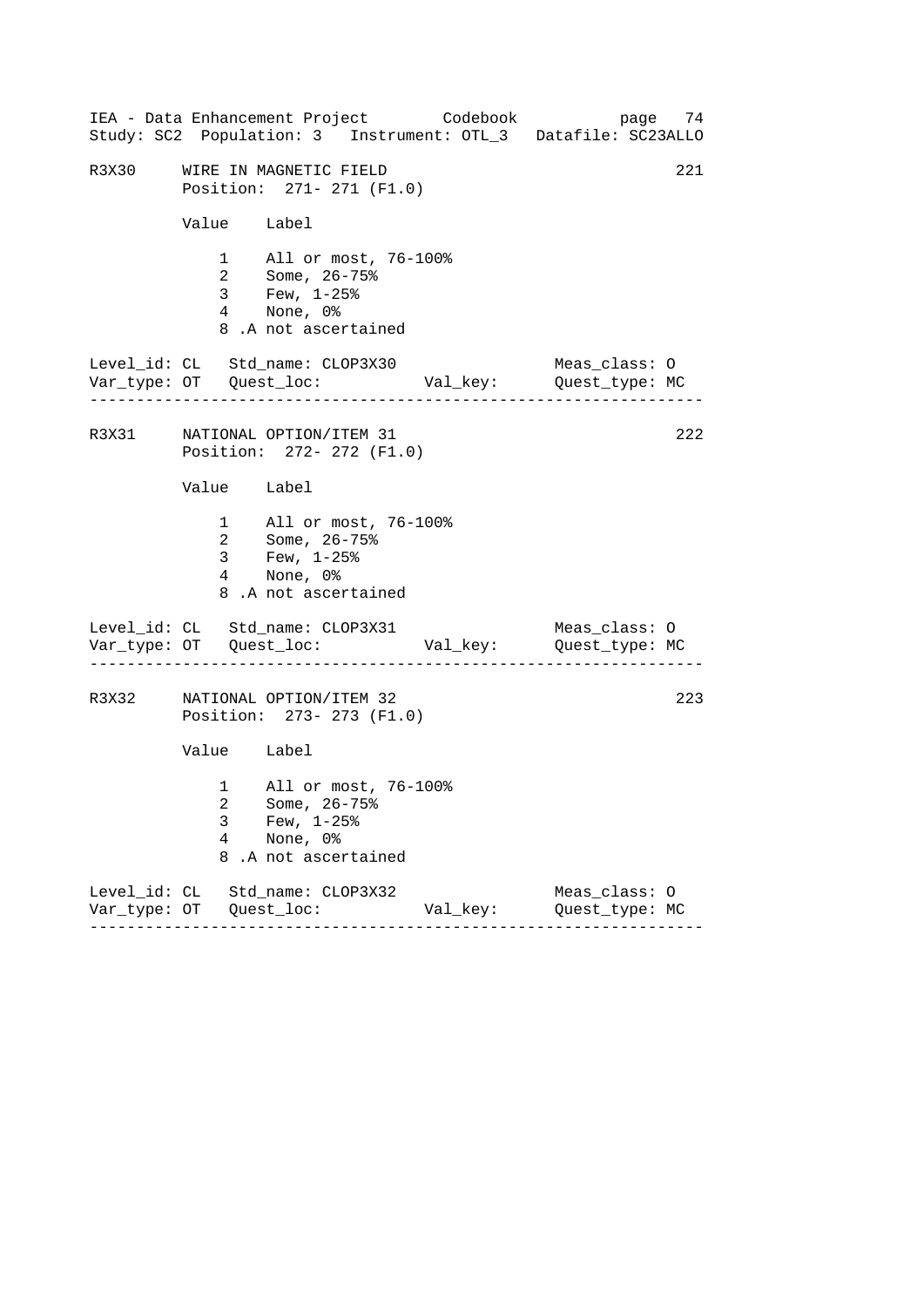|       |                          | IEA - Data Enhancement Project Codebook<br>Study: SC2 Population: 3 Instrument: OTL_3 Datafile: SC23ALLO |          | page 75                         |     |
|-------|--------------------------|----------------------------------------------------------------------------------------------------------|----------|---------------------------------|-----|
| R3X33 |                          | NATIONAL OPTION/ITEM 33<br>Position: 274- 274 (F1.0)                                                     |          |                                 | 224 |
|       | Value Label              |                                                                                                          |          |                                 |     |
|       |                          | 1 All or most, 76-100%<br>2 Some, 26-75%<br>3 Few, 1-25%<br>4 None, 0%<br>8.A not ascertained            |          |                                 |     |
|       |                          | Level_id: CL Std_name: CLOP3X33                                                                          |          | Meas_class: O                   |     |
|       |                          | R3X34 NATIONAL OPTION/ITEM 34<br>Position: 275- 275 (F1.0)                                               |          |                                 | 225 |
|       | Value Label              |                                                                                                          |          |                                 |     |
|       |                          | 1 All or most, 76-100%<br>2 Some, 26-75%<br>3 Few, $1-25$ $%$<br>4 None, 0%<br>8.A not ascertained       |          |                                 |     |
|       |                          | Level_id: CL Std_name: CLOP3X34                                                                          |          | Meas_class: O                   |     |
|       |                          | R3X35 NATIONAL OPTION/ITEM 35<br>Position: 276- 276 (F1.0)                                               |          |                                 | 226 |
|       | Value Label              |                                                                                                          |          |                                 |     |
|       | 3<br>$\overline{4}$<br>8 | 1 All or most, 76-100%<br>2 Some, 26-75%<br>Few, $1-25$ $%$<br>None, 0%<br>.A not ascertained            |          |                                 |     |
|       |                          | Level_id: CL Std_name: CLOP3X35                                                                          | Val_key: | Meas_class: 0<br>Quest_type: MC |     |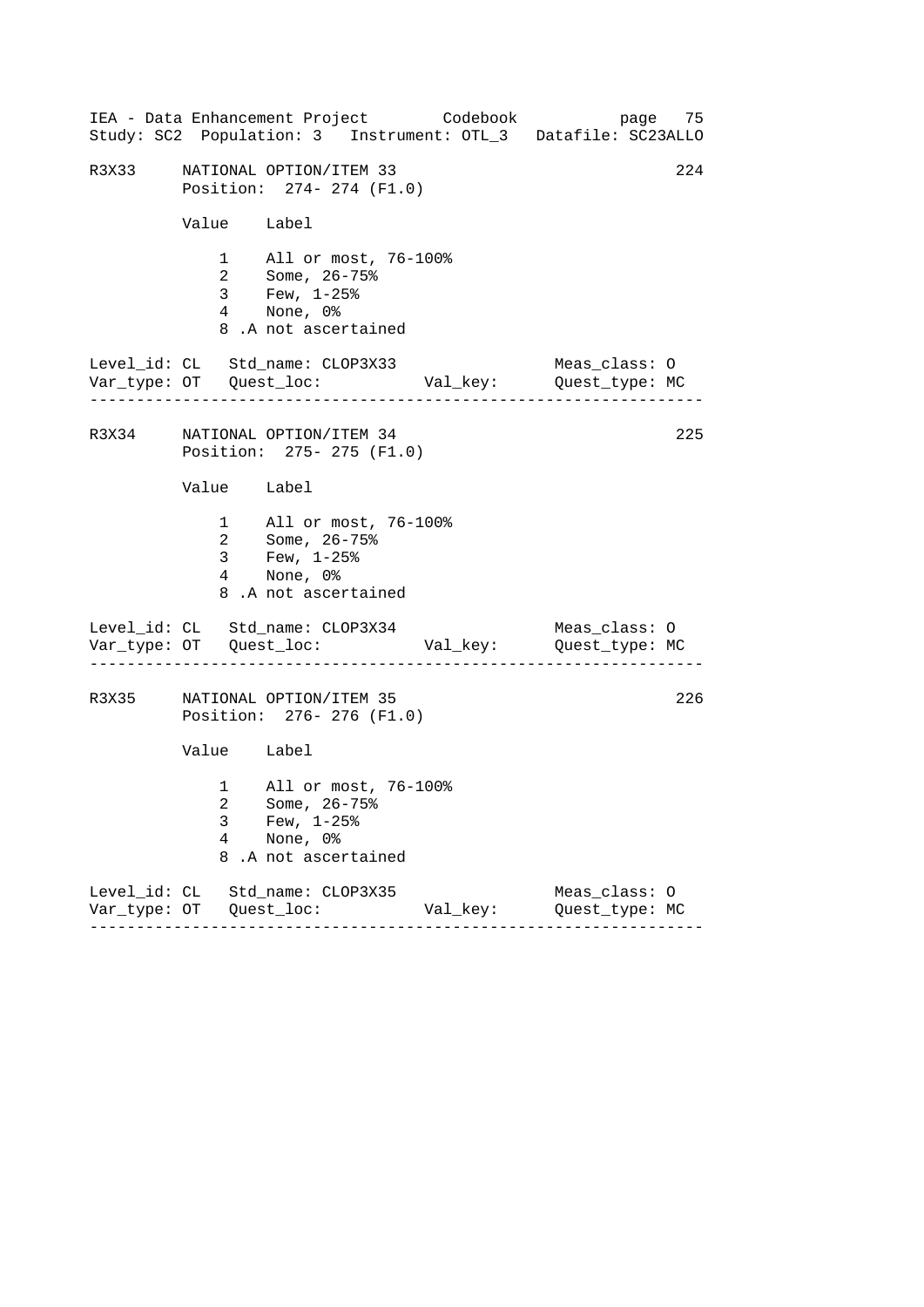|       |                                       | IEA - Data Enhancement Project Codebook<br>Study: SC2 Population: 3 Instrument: OTL_3 Datafile: SC23ALLO                        |          | page 76                         |     |
|-------|---------------------------------------|---------------------------------------------------------------------------------------------------------------------------------|----------|---------------------------------|-----|
| R3N01 |                                       | SUN MOON SAME SIZE<br>Position: 277- 277 (F1.0)                                                                                 |          |                                 | 227 |
|       | Value Label                           |                                                                                                                                 |          |                                 |     |
|       |                                       | 1 All or most, 76-100%<br>2 Some, $26 - 75$ <sup>2</sup><br>$3$ Few, $1-25$ $\frac{25}{3}$<br>4 None, 0%<br>8.A not ascertained |          |                                 |     |
|       | . _ _ _ _ _ _ _ _ _ _ _ _ _ _ _ _ _ _ | Level_id: CL Std_name: CLOP3N01                                                                                                 |          | Meas_class: O                   |     |
|       |                                       | R3N02 DAY MARS LONGER EARTH<br>Position: 278- 278 (F1.0)                                                                        |          |                                 | 228 |
|       | Value Label                           |                                                                                                                                 |          |                                 |     |
|       | 3 <sup>7</sup>                        | 1 All or most, 76-100%<br>2 Some, 26-75%<br>Few, $1-25$ %<br>4 None, 0%<br>8.A not ascertained                                  |          |                                 |     |
|       |                                       | Level_id: CL Std_name: CLOP3N02                                                                                                 |          | Meas_class: O                   |     |
| R3N03 | SOLAR COLLECTOR                       | Position: 279- 279 (F1.0)                                                                                                       |          |                                 | 229 |
|       | Value Label                           |                                                                                                                                 |          |                                 |     |
|       | 3<br>4<br>8                           | 1 All or most, 76-100%<br>2 Some, 26-75%<br>Few, $1-25$ %<br>None, 0%<br>.A not ascertained                                     |          |                                 |     |
|       |                                       | Level_id: CL Std_name: CLOP3N03                                                                                                 | Val_key: | Meas_class: 0<br>Quest_type: MC |     |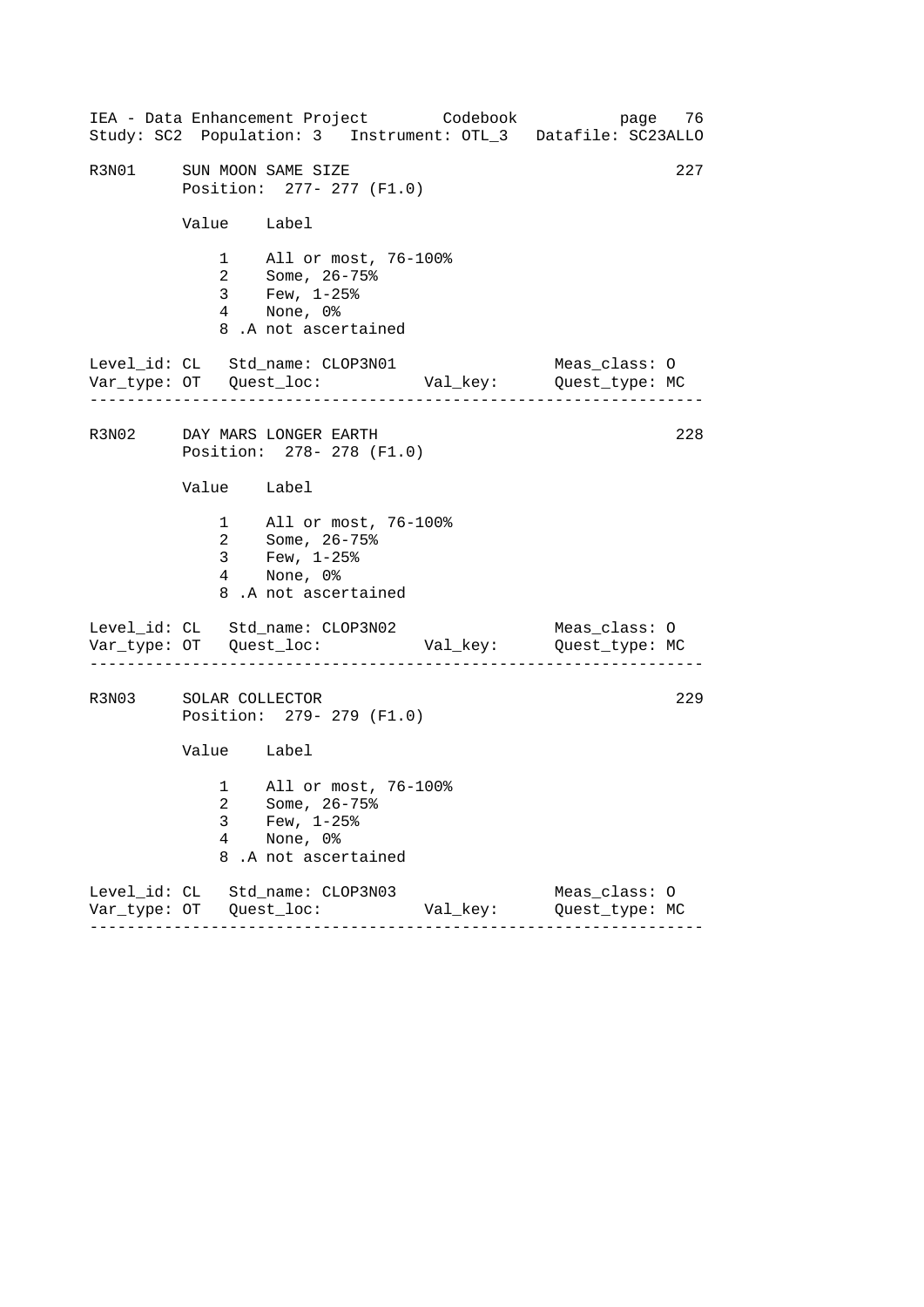------------------------------------------------------------------ ------------------------------------------------------------------ ------------------------------------------------------------------ IEA - Data Enhancement Project Codebook page 77 Study: SC2 Population: 3 Instrument: OTL\_3 Datafile: SC23ALLO R3N04 SURFACE CHANGE 230 Position: 280- 280 (F1.0) Value Label 1 All or most, 76-100% 2 Some, 26-75% 3 Few, 1-25% 4 None, 0% 8 .A not ascertained Level\_id: CL Std\_name: CLOP3N04 Meas\_class: O Var\_type: OT Quest\_loc: Val\_key: Quest\_type: MC R3N05 BILE DIGESTION FATS 231 Position: 281- 281 (F1.0) Value Label 1 All or most, 76-100% 2 Some, 26-75% 3 Few, 1-25% 4 None, 0% 8 .A not ascertained Level\_id: CL Std\_name: CLOP3N05 Meas\_class: 0 Var\_type: OT Quest\_loc: Val\_key: Quest\_type: MC R3N06 SEEDS IN FLASK 232 Position: 282- 282 (F1.0) Value Label 1 All or most, 76-100% 2 Some, 26-75% 3 Few, 1-25% 4 None, 0% 8 .A not ascertained Level\_id: CL Std\_name: CLOP3N06 Meas\_class: O Var\_type: OT Quest\_loc: Val\_key: Quest\_type: MC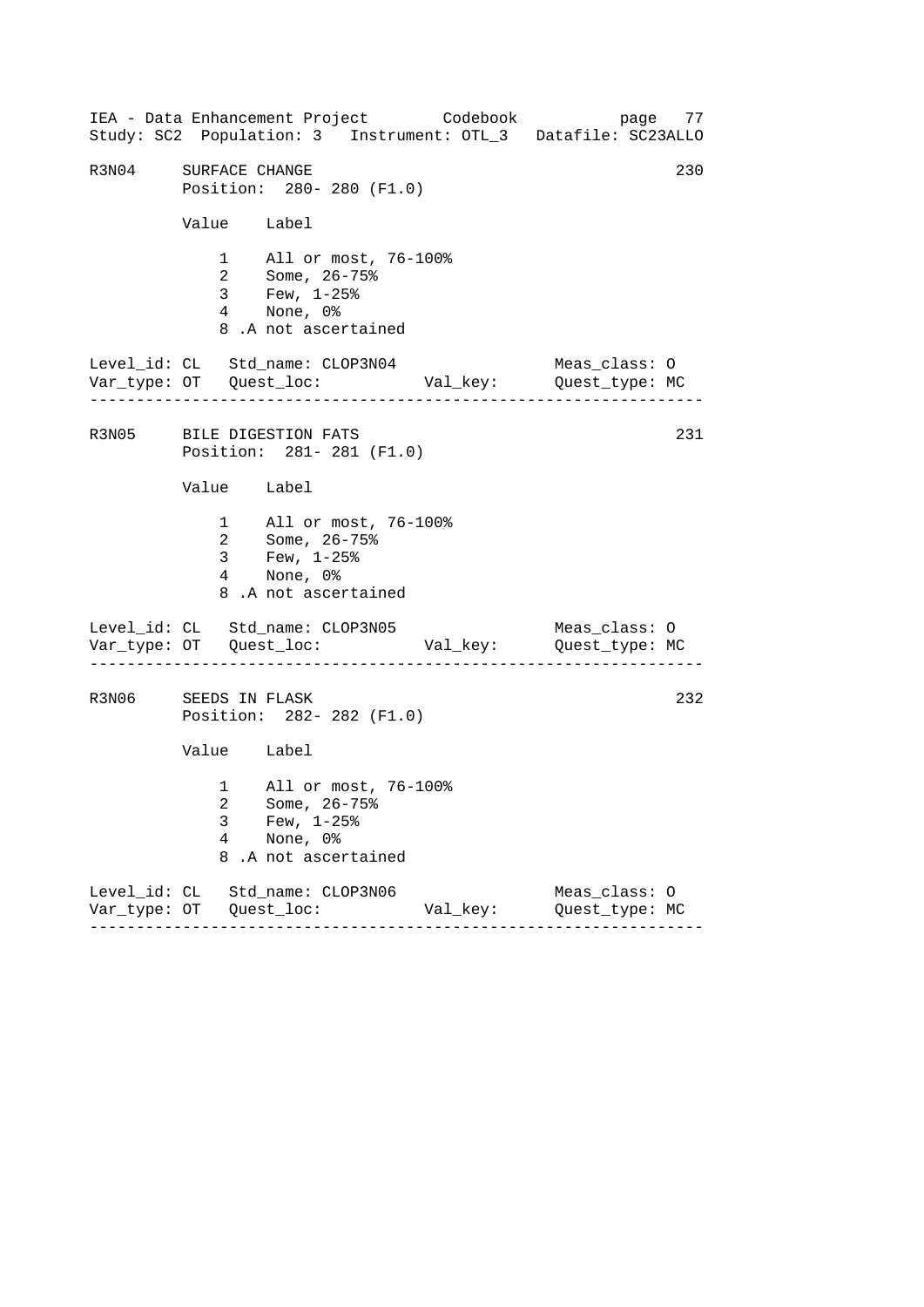|       |                          | IEA - Data Enhancement Project Codebook<br>Study: SC2 Population: 3 Instrument: OTL_3 Datafile: SC23ALLO |          |                                 | page 78 |
|-------|--------------------------|----------------------------------------------------------------------------------------------------------|----------|---------------------------------|---------|
| R3N07 |                          | MENSTRUATION TIME<br>Position: 283-283 (F1.0)                                                            |          |                                 | 233     |
|       |                          | Value Label                                                                                              |          |                                 |         |
|       |                          | 1 All or most, 76-100%<br>2 Some, 26-75%<br>3 Few, 1-25%<br>4 None, 0%<br>8.A not ascertained            |          |                                 |         |
|       |                          | Level_id: CL Std_name: CLOP3N07                                                                          |          | Meas_class: O                   |         |
|       |                          | R3N08 FEMALES CARRY VD<br>Position: 284-284 (F1.0)                                                       |          |                                 | 234     |
|       |                          | Value Label                                                                                              |          |                                 |         |
|       |                          | 1 All or most, 76-100%<br>2 Some, 26-75%<br>3 Few, $1-25$ $%$<br>4 None, 0%<br>8.A not ascertained       |          |                                 |         |
|       |                          | Level_id: CL Std_name: CLOP3N08                                                                          |          | Meas_class: O                   |         |
|       |                          | R3N09 WHY GIRAFFES LONG NECK<br>Position: 285-285 (F1.0)                                                 |          |                                 | 235     |
|       |                          | Value Label                                                                                              |          |                                 |         |
|       | 3<br>$\overline{4}$<br>8 | 1 All or most, 76-100%<br>2 Some, 26-75%<br>Few, $1-25$ $%$<br>None, 0%<br>.A not ascertained            |          |                                 |         |
|       |                          | Level_id: CL Std_name: CLOP3N09                                                                          | Val_key: | Meas_class: 0<br>Quest_type: MC |         |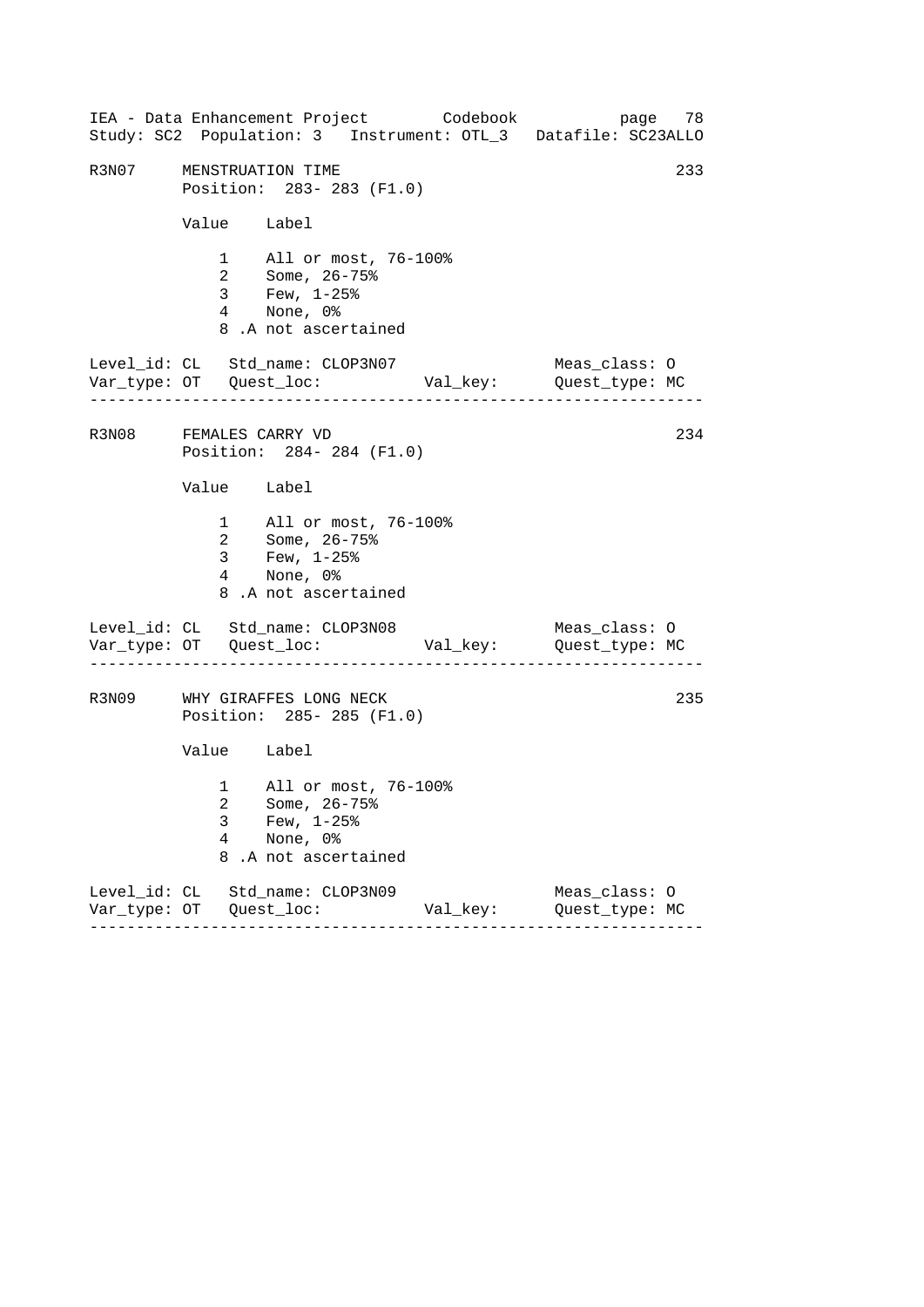|                        |                          | IEA - Data Enhancement Project Codebook                                                            |          | page 79<br>Study: SC2 Population: 3 Instrument: OTL_3 Datafile: SC23ALLO |
|------------------------|--------------------------|----------------------------------------------------------------------------------------------------|----------|--------------------------------------------------------------------------|
|                        |                          | R3N10 POPULATION GROWTH CURVE<br>Position: 286-286 (F1.0)                                          |          | 236                                                                      |
|                        | Value Label              |                                                                                                    |          |                                                                          |
|                        |                          | 1 All or most, 76-100%<br>2 Some, 26-75%<br>3 Few, 1-25%<br>4 None, 0%<br>8.A not ascertained      |          |                                                                          |
|                        |                          | Level_id: CL Std_name: CLOP3N10                                                                    |          | Meas_class: O                                                            |
|                        |                          | R3N11 EXPOSURE INSECTICIDES<br>Position: 287- 287 (F1.0)                                           |          | 237                                                                      |
|                        | Value Label              |                                                                                                    |          |                                                                          |
|                        |                          | 1 All or most, 76-100%<br>2 Some, 26-75%<br>3 Few, $1-25$ $%$<br>4 None, 0%<br>8.A not ascertained |          |                                                                          |
|                        |                          | Level_id: CL Std_name: CLOP3N11                                                                    |          | Meas_class: O                                                            |
| R3N12 FP/SP SALT WATER |                          | Position: 288-288 (F1.0)                                                                           |          | 238                                                                      |
|                        | Value Label              |                                                                                                    |          |                                                                          |
|                        | 3<br>$\overline{4}$<br>8 | 1 All or most, 76-100%<br>2 Some, 26-75%<br>Few, $1-25$ $%$<br>None, 0%<br>.A not ascertained      |          |                                                                          |
|                        |                          | Level_id: CL Std_name: CLOP3N12                                                                    | Val_key: | Meas_class: 0<br>Quest_type: MC                                          |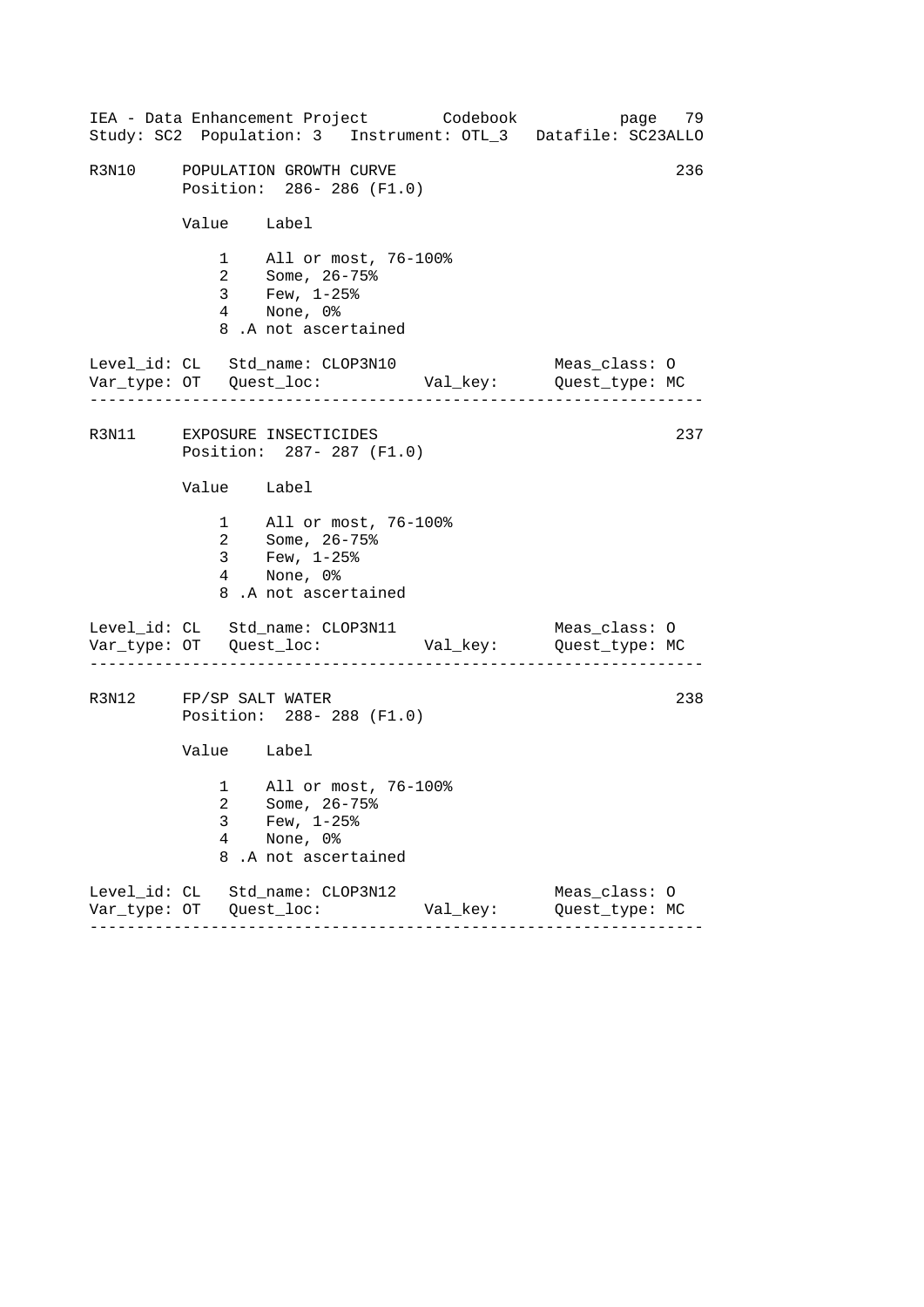------------------------------------------------------------------ ------------------------------------------------------------------ ------------------------------------------------------------------ IEA - Data Enhancement Project Codebook page 80 Study: SC2 Population: 3 Instrument: OTL\_3 Datafile: SC23ALLO R3N13 GALAPAGOS 239 Position: 289- 289 (F1.0) Value Label 1 All or most, 76-100% 2 Some, 26-75% 3 Few, 1-25% 4 None, 0% 8 .A not ascertained Level\_id: CL Std\_name: CLOP3N13 Meas\_class: O Var\_type: OT Quest\_loc: Val\_key: Quest\_type: MC R3N14 PAINT ON IRON 240 Position: 290- 290 (F1.0) Value Label 1 All or most, 76-100% 2 Some, 26-75% 3 Few, 1-25% 4 None, 0% 8 .A not ascertained Level\_id: CL Std\_name: CLOP3N14 Meas\_class: O Var\_type: OT Quest\_loc: Val\_key: Quest\_type: MC R3N15 SOLN X + SOLN Y 241 Position: 291- 291 (F1.0) Value Label 1 All or most, 76-100% 2 Some, 26-75% 3 Few, 1-25% 4 None, 0% 8 .A not ascertained Level\_id: CL Std\_name: CLOP3N15 Meas\_class: O Var\_type: OT Quest\_loc: Val\_key: Quest\_type: MC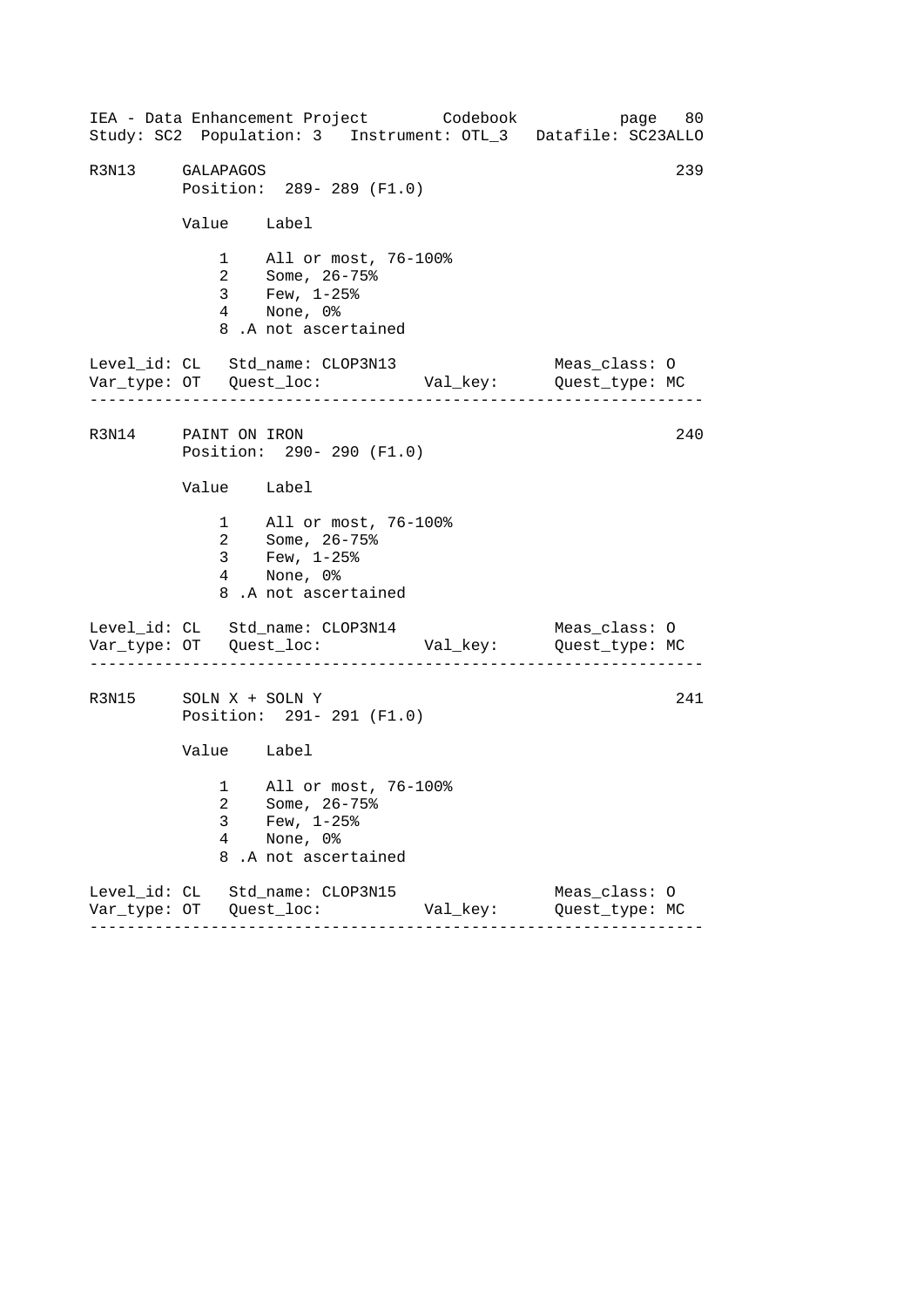|                     |                | IEA - Data Enhancement Project Codebook<br>Study: SC2 Population: 3 Instrument: OTL_3 Datafile: SC23ALLO |          | page 81                         |     |
|---------------------|----------------|----------------------------------------------------------------------------------------------------------|----------|---------------------------------|-----|
| R3N16               |                | DINOSAUR CARBON ATOMS<br>Position: 292- 292 (F1.0)                                                       |          |                                 | 242 |
|                     | Value Label    |                                                                                                          |          |                                 |     |
|                     |                | 1 All or most, 76-100%<br>2 Some, 26-75%<br>3 Few, 1-25%<br>4 None, 0%<br>8.A not ascertained            |          |                                 |     |
|                     | .              | Level_id: CL Std_name: CLOP3N16                                                                          |          | Meas_class: O                   |     |
| R3N17 CAR MOTOR GAS |                | Position: 293- 293 (F1.0)                                                                                |          |                                 | 243 |
|                     | Value Label    |                                                                                                          |          |                                 |     |
|                     | 3 <sup>7</sup> | 1 All or most, 76-100%<br>2 Some, 26-75%<br>Few, $1-25$ %<br>4 None, 0%<br>8.A not ascertained           |          |                                 |     |
|                     |                | Level_id: CL Std_name: CLOP3N17                                                                          |          | Meas_class: O                   |     |
|                     |                | R3N18 PACKAGING MATERIALS<br>Position: 294- 294 (F1.0)                                                   |          |                                 | 244 |
|                     | Value Label    |                                                                                                          |          |                                 |     |
|                     | 3<br>4<br>8    | 1 All or most, 76-100%<br>2 Some, 26-75%<br>Few, $1-25$ %<br>None, 0%<br>.A not ascertained              |          |                                 |     |
|                     |                | Level_id: CL Std_name: CLOP3N18                                                                          | Val_key: | Meas_class: 0<br>Quest_type: MC |     |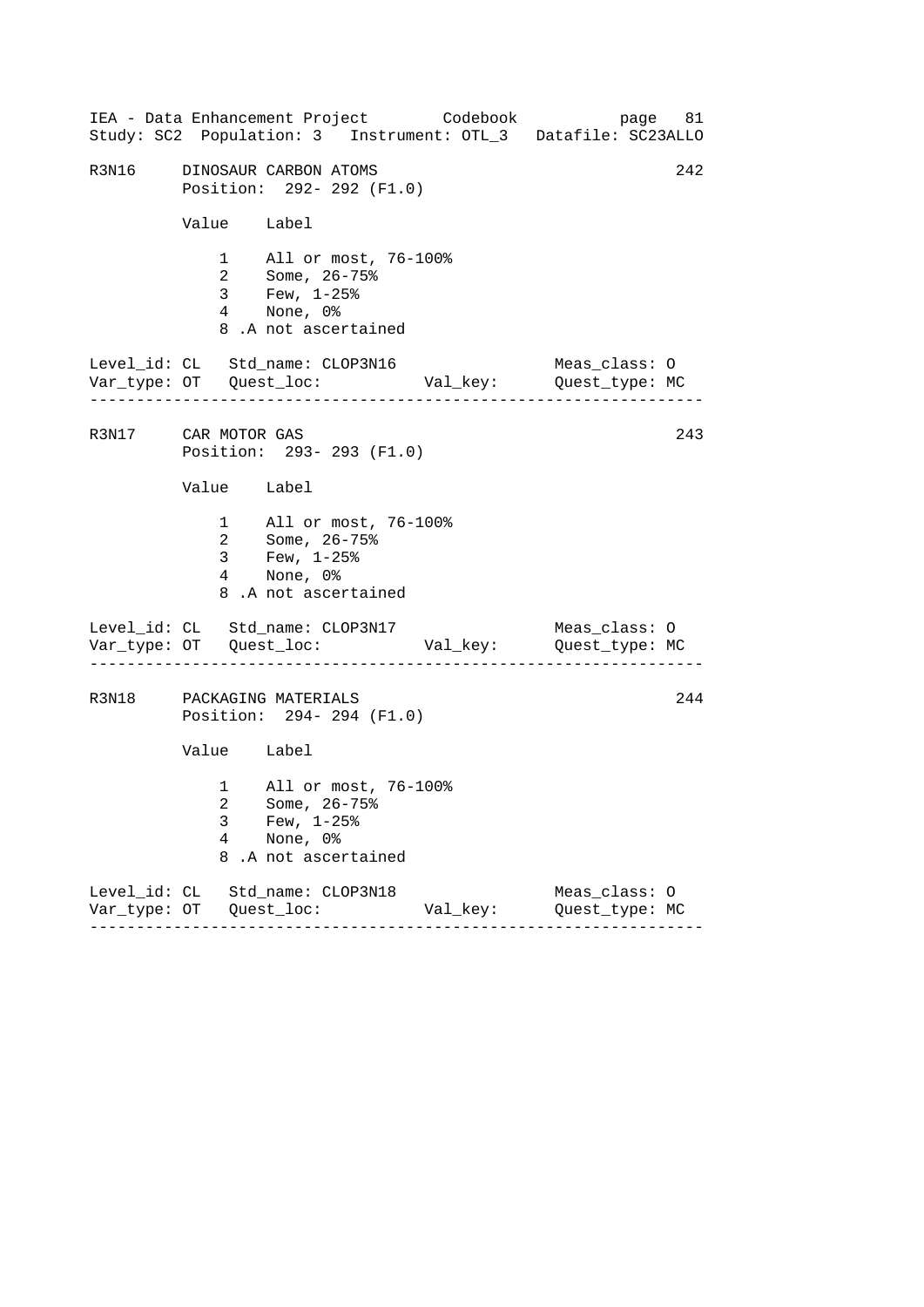|                         |             | IEA - Data Enhancement Project Codebook                                                            |          | page 82<br>Study: SC2 Population: 3 Instrument: OTL_3 Datafile: SC23ALLO |
|-------------------------|-------------|----------------------------------------------------------------------------------------------------|----------|--------------------------------------------------------------------------|
| R3N19 ESTIMATE MASS CAR |             | Position: 295- 295 (F1.0)                                                                          |          | 245                                                                      |
|                         | Value Label |                                                                                                    |          |                                                                          |
|                         |             | 1 All or most, 76-100%<br>2 Some, 26-75%<br>3 Few, 1-25%<br>4 None, 0%<br>8.A not ascertained      |          |                                                                          |
|                         |             | Level_id: CL Std_name: CLOP3N19                                                                    |          | Meas_class: O                                                            |
|                         |             | R3N20 BOAT IN SALT WATER<br>Position: 296-296 (F1.0)                                               |          | 246                                                                      |
|                         | Value Label |                                                                                                    |          |                                                                          |
|                         |             | 1 All or most, 76-100%<br>2 Some, 26-75%<br>3 Few, $1-25$ $%$<br>4 None, 0%<br>8.A not ascertained |          |                                                                          |
|                         |             | Level_id: CL Std_name: CLOP3N20                                                                    |          | Meas_class: O                                                            |
| R3N21 BALL ON STRING    |             | Position: 297- 297 (F1.0)                                                                          |          | 247                                                                      |
|                         | Value Label |                                                                                                    |          |                                                                          |
|                         | 3<br>4<br>8 | 1 All or most, 76-100%<br>2 Some, 26-75%<br>Few, $1-25$ %<br>None, 0%<br>.A not ascertained        |          |                                                                          |
|                         |             | Level_id: CL Std_name: CLOP3N21                                                                    | Val_key: | Meas_class: O<br>Quest_type: MC                                          |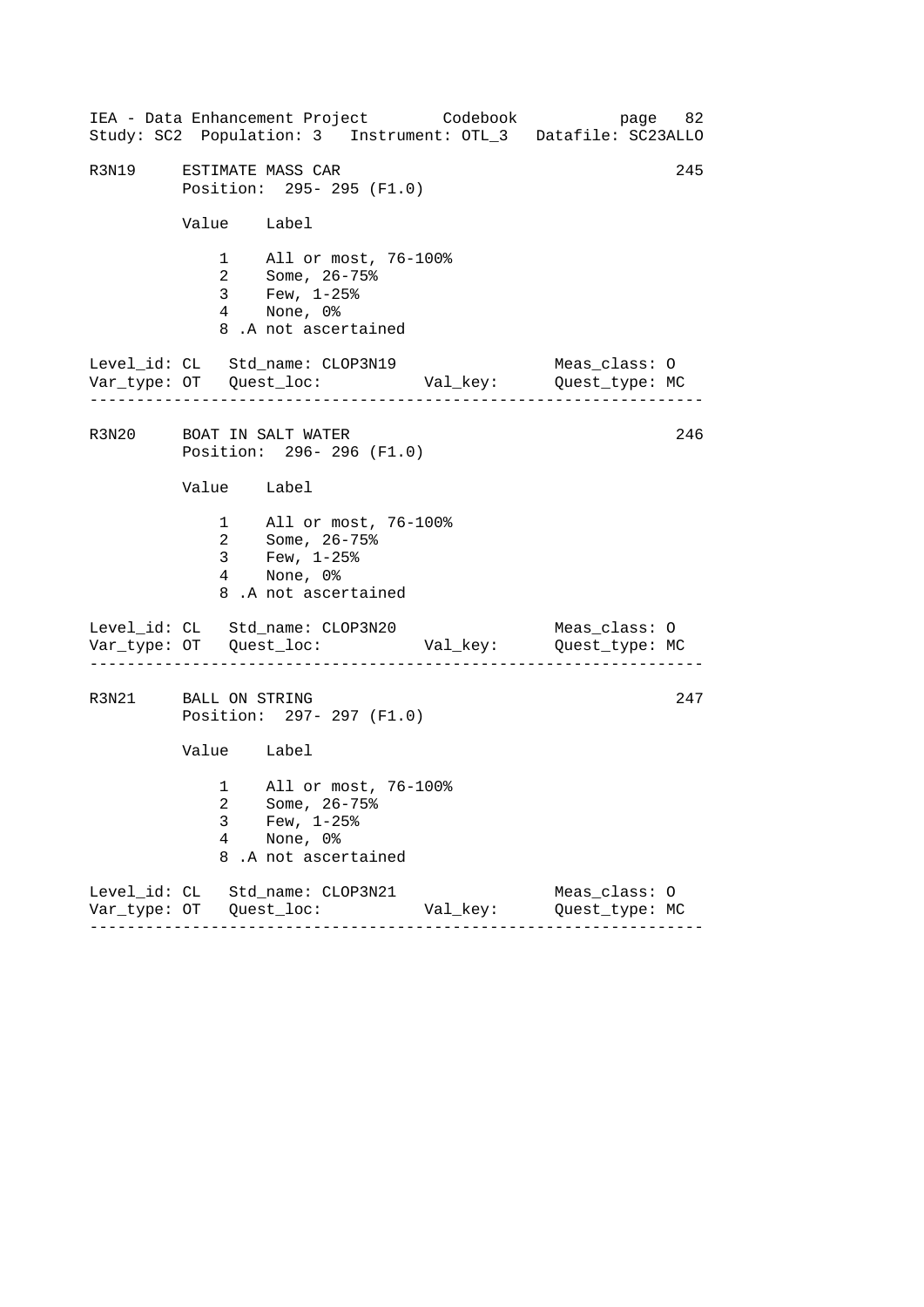|                         |             | IEA - Data Enhancement Project Codebook<br>Study: SC2 Population: 3 Instrument: OTL_3 Datafile: SC23ALLO |          | page 83                         |     |
|-------------------------|-------------|----------------------------------------------------------------------------------------------------------|----------|---------------------------------|-----|
| R3N22 PULLEYS AND BELTS |             | Position: 298-298 (F1.0)                                                                                 |          |                                 | 248 |
|                         | Value Label |                                                                                                          |          |                                 |     |
|                         |             | 1 All or most, 76-100%<br>2 Some, 26-75%<br>3 Few, 1-25%<br>4 None, 0%<br>8.A not ascertained            |          |                                 |     |
|                         |             | Level_id: CL Std_name: CLOP3N22                                                                          |          | Meas_class: O                   |     |
|                         |             | R3N23 FUNCTION MODERATOR<br>Position: 299- 299 (F1.0)                                                    |          |                                 | 249 |
|                         | Value Label |                                                                                                          |          |                                 |     |
|                         |             | 1 All or most, 76-100%<br>2 Some, 26-75%<br>3 Few, $1-25$ %<br>4 None, 0%<br>8.A not ascertained         |          |                                 |     |
|                         |             | Level_id: CL Std_name: CLOP3N23                                                                          |          | Meas_class: O                   |     |
|                         |             | R3N24 SEALED CAN COLLAPSES<br>Position: 300- 300 (F1.0)                                                  |          |                                 | 250 |
|                         | Value Label |                                                                                                          |          |                                 |     |
|                         | 3<br>4<br>8 | 1 All or most, 76-100%<br>2 Some, 26-75%<br>Few, $1-25$ $%$<br>None, 0%<br>.A not ascertained            |          |                                 |     |
|                         |             | Level_id: CL Std_name: CLOP3N24                                                                          | Val_key: | Meas_class: 0<br>Quest_type: MC |     |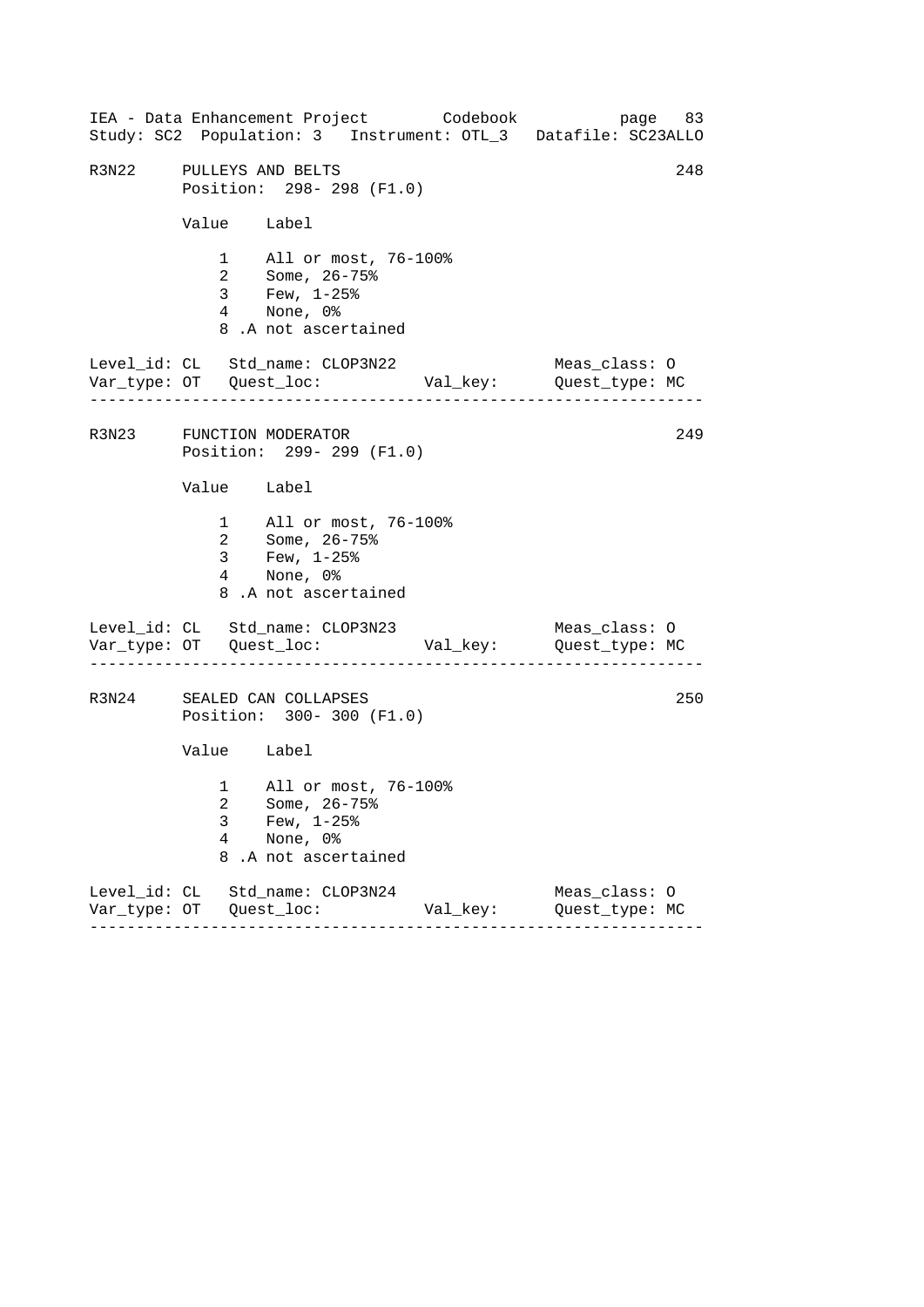|                          |             | IEA - Data Enhancement Project Codebook                                                                      |          | page 84<br>Study: SC2 Population: 3 Instrument: OTL_3 Datafile: SC23ALLO |
|--------------------------|-------------|--------------------------------------------------------------------------------------------------------------|----------|--------------------------------------------------------------------------|
| R3N25                    |             | WEIGH ROCK IN WATER<br>Position: 301-301 (F1.0)                                                              |          | 251                                                                      |
|                          | Value Label |                                                                                                              |          |                                                                          |
|                          |             | 1 All or most, 76-100%<br>2 Some, 26-75%<br>3 Few, 1-25%<br>4 None, 0%<br>8.A not ascertained                |          |                                                                          |
|                          |             | Level_id: CL Std_name: CLOP3N25                                                                              |          | Meas_class: O                                                            |
| R3N26 UNCONSCIOUS PERSON |             | Position: 302- 302 (F1.0)                                                                                    |          | 252                                                                      |
|                          | Value Label |                                                                                                              |          |                                                                          |
|                          |             | 1 All or most, 76-100%<br>2 Some, 26-75%<br>3 Few, $1-25$ $\frac{8}{3}$<br>4 None, 0%<br>8.A not ascertained |          |                                                                          |
|                          |             | Level_id: CL Std_name: CLOP3N26                                                                              |          | Meas_class: O                                                            |
| R3N27 BUILDING ON FIRE   |             | Position: 303-303 (F1.0)                                                                                     |          | 253                                                                      |
|                          | Value Label |                                                                                                              |          |                                                                          |
|                          | 3<br>4<br>8 | 1 All or most, 76-100%<br>2 Some, 26-75%<br>Few, $1-25$ %<br>None, 0%<br>.A not ascertained                  |          |                                                                          |
|                          |             | Level_id: CL Std_name: CLOP3N27                                                                              | Val_key: | Meas_class: O<br>Quest_type: MC                                          |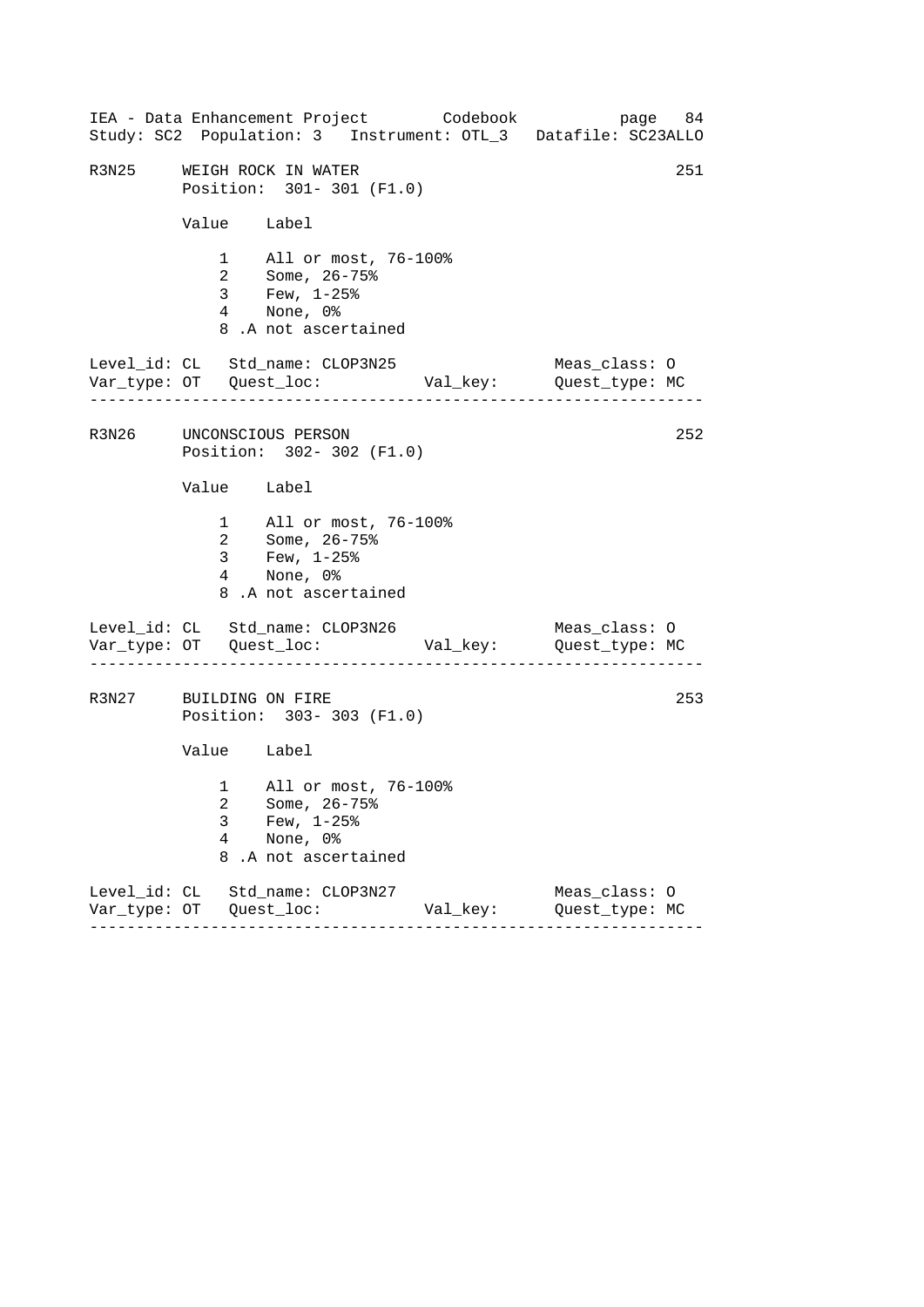|                         |             | IEA - Data Enhancement Project Codebook<br>Study: SC2 Population: 3 Instrument: OTL_3 Datafile: SC23ALLO |          | page 85                         |     |
|-------------------------|-------------|----------------------------------------------------------------------------------------------------------|----------|---------------------------------|-----|
|                         |             | R3N28 BLEEDING CUT ON ARM<br>Position: 304-304 (F1.0)                                                    |          |                                 | 254 |
|                         | Value Label |                                                                                                          |          |                                 |     |
|                         |             | 1 All or most, 76-100%<br>2 Some, 26-75%<br>3 Few, 1-25%<br>4 None, 0%<br>8.A not ascertained            |          |                                 |     |
|                         |             | Level_id: CL Std_name: CLOP3N28                                                                          |          | Meas_class: O                   |     |
| R3N29 VITAMIN C PURPOSE |             | Position: 305-305 (F1.0)                                                                                 |          |                                 | 255 |
|                         | Value Label |                                                                                                          |          |                                 |     |
|                         |             | 1 All or most, 76-100%<br>2 Some, 26-75%<br>$3 \t Few, 1-25\%$<br>4 None, 0%<br>8.A not ascertained      |          |                                 |     |
|                         |             | Level_id: CL Std_name: CLOP3N29                                                                          |          | Meas_class: O                   |     |
|                         |             | R3N30 EXHAUST FAN CIRCUIT<br>Position: 306-306 (F1.0)                                                    |          |                                 | 256 |
|                         | Value Label |                                                                                                          |          |                                 |     |
|                         | 3<br>4<br>8 | 1 All or most, 76-100%<br>2 Some, 26-75%<br>Few, $1-25$ %<br>None, 0%<br>.A not ascertained              |          |                                 |     |
|                         |             | Level_id: CL Std_name: CLOP3N30                                                                          | Val_key: | Meas_class: 0<br>Quest_type: MC |     |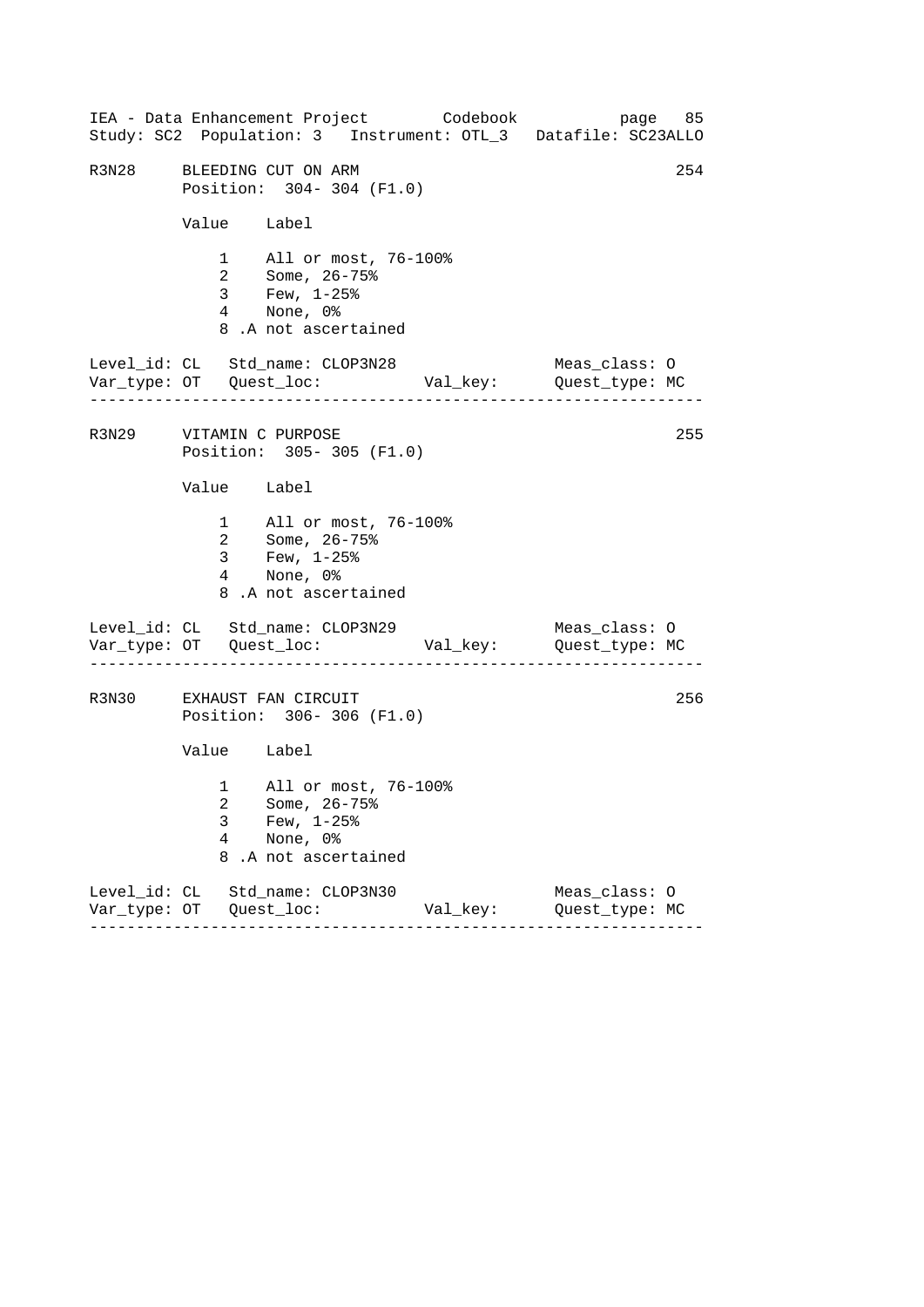|       |                          | IEA - Data Enhancement Project Codebook                                                            |          | page 86<br>Study: SC2 Population: 3 Instrument: OTL_3 Datafile: SC23ALLO |
|-------|--------------------------|----------------------------------------------------------------------------------------------------|----------|--------------------------------------------------------------------------|
| R3N31 |                          | NATIONAL OPTION/ITEM 31<br>Position: 307-307 (F1.0)                                                |          | 257                                                                      |
|       | Value Label              |                                                                                                    |          |                                                                          |
|       |                          | 1 All or most, 76-100%<br>2 Some, 26-75%<br>3 Few, 1-25%<br>4 None, 0%<br>8.A not ascertained      |          |                                                                          |
|       |                          | Level_id: CL Std_name: CLOP3N31                                                                    |          | Meas_class: O                                                            |
|       |                          | R3N32 NATIONAL OPTION/ITEM 32<br>Position: 308-308 (F1.0)                                          |          | 258                                                                      |
|       | Value Label              |                                                                                                    |          |                                                                          |
|       |                          | 1 All or most, 76-100%<br>2 Some, 26-75%<br>3 Few, $1-25$ $%$<br>4 None, 0%<br>8.A not ascertained |          |                                                                          |
|       |                          | Level_id: CL Std_name: CLOP3N32                                                                    |          | Meas_class: O                                                            |
| R3N33 |                          | NATIONAL OPTION/ITEM 33<br>Position: 309-309 (F1.0)                                                |          | 259                                                                      |
|       | Value Label              |                                                                                                    |          |                                                                          |
|       | 3<br>$\overline{4}$<br>8 | 1 All or most, 76-100%<br>2 Some, 26-75%<br>Few, $1-25$ $%$<br>None, 0%<br>.A not ascertained      |          |                                                                          |
|       |                          | Level_id: CL Std_name: CLOP3N33                                                                    | Val_key: | Meas_class: 0<br>Quest_type: MC                                          |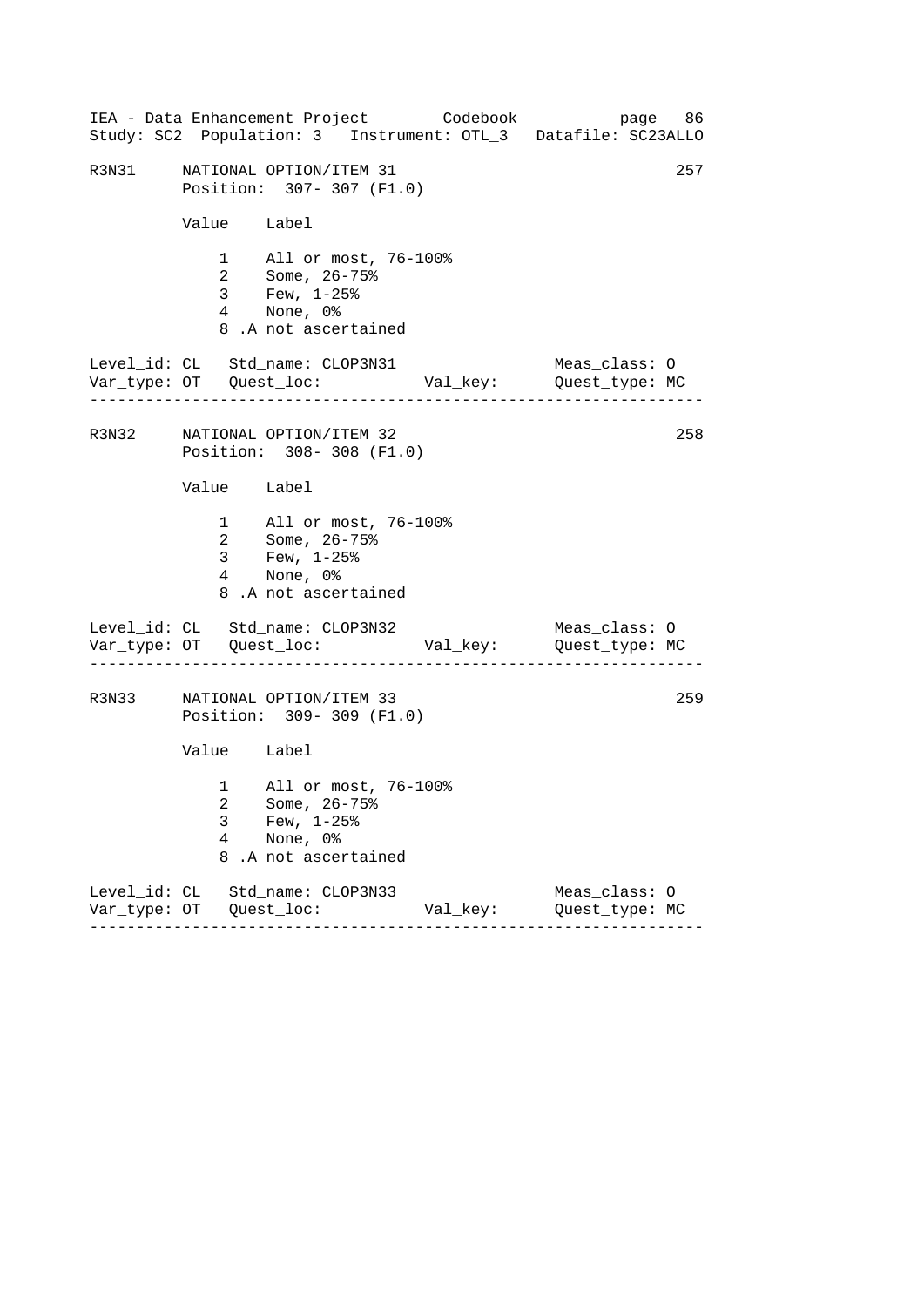|       |                                                            |                  | IEA - Data Enhancement Project Codebook<br>Study: SC2 Population: 3 Instrument: OTL_3 Datafile: SC23ALLO |          |                                 | page 87 |
|-------|------------------------------------------------------------|------------------|----------------------------------------------------------------------------------------------------------|----------|---------------------------------|---------|
| R3N34 |                                                            |                  | NATIONAL OPTION/ITEM 34<br>Position: 310- 310 (F1.0)                                                     |          |                                 | 260     |
|       |                                                            |                  | Value Label                                                                                              |          |                                 |         |
|       |                                                            |                  | 1 All or most, 76-100%<br>2 Some, 26-75%<br>3 Few, $1-25%$<br>4 None, 0%<br>8.A not ascertained          |          |                                 |         |
|       |                                                            |                  | Level_id: CL Std_name: CLOP3N34                                                                          |          | Meas_class: O                   |         |
|       | R3N35 NATIONAL OPTION/ITEM 35<br>Position: 311- 311 (F1.0) |                  | 261                                                                                                      |          |                                 |         |
|       | Value Label                                                |                  |                                                                                                          |          |                                 |         |
|       |                                                            |                  | 1 All or most, 76-100%<br>2 Some, 26-75%<br>3 Few, 1-25%<br>4 None, 0%<br>8.A not ascertained            |          |                                 |         |
|       |                                                            |                  | Level_id: CL Std_name: CLOP3N35                                                                          |          | Meas_class: O                   |         |
| G3M01 | SATURN AROUND SUN<br>Position: 312- 312 (F1.0)             |                  |                                                                                                          |          | 262                             |         |
|       | Value Label                                                |                  |                                                                                                          |          |                                 |         |
|       |                                                            | 3<br>4<br>5<br>8 | 1 Grade 10 or earlier<br>2 Grade 11<br>Grade 12<br>Grade 13<br>Not at all<br>.A not ascertained          |          |                                 |         |
|       |                                                            |                  | Level_id: CL Std_name: CLOG3M01                                                                          | Val_key: | Meas_class: N<br>Quest_type: MC |         |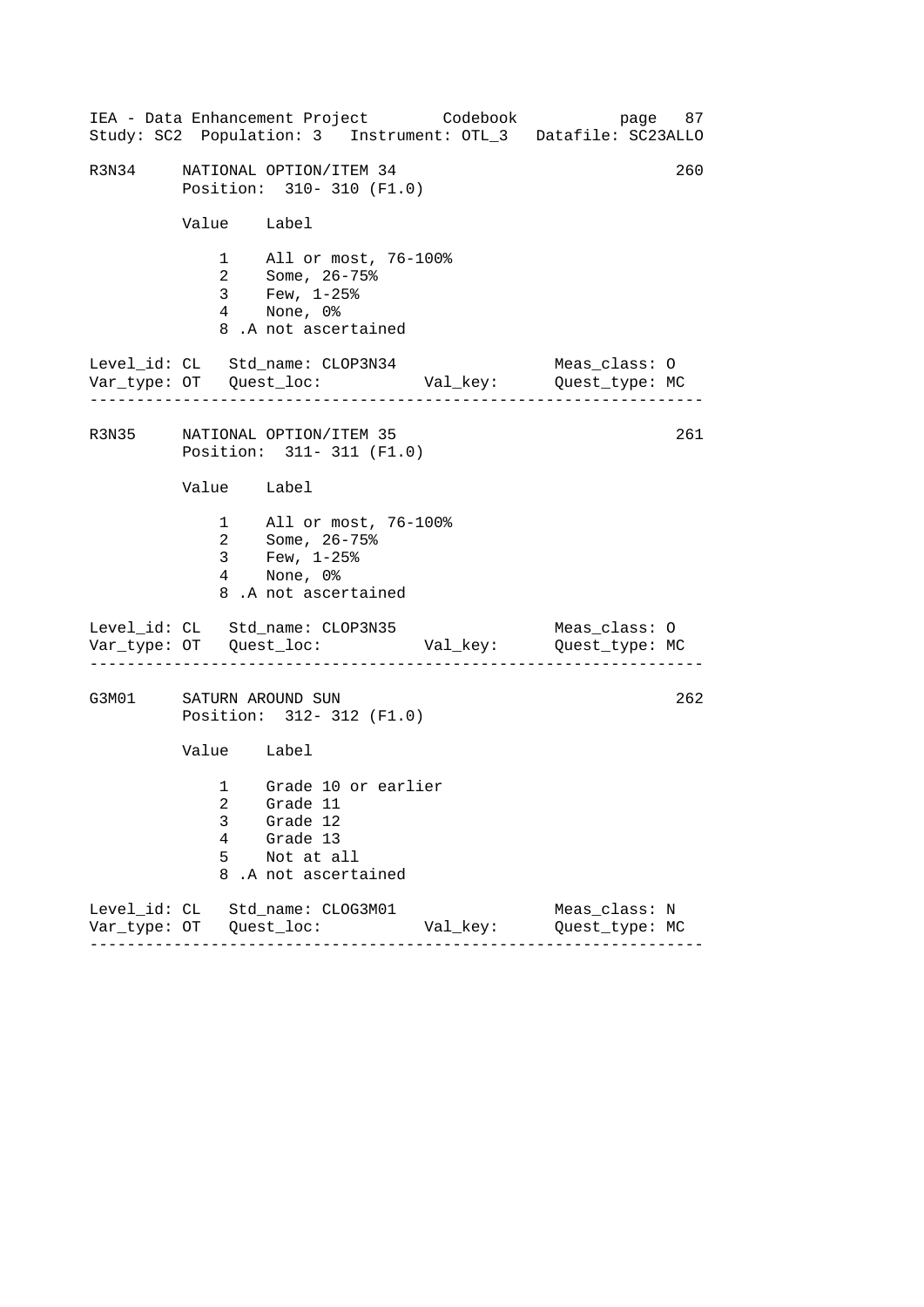------------------------------------------------------------------ ------------------------------------------------------------------ ------------------------------------------------------------------ IEA - Data Enhancement Project Codebook page 88 Study: SC2 Population: 3 Instrument: OTL\_3 Datafile: SC23ALLO G3M02 FOSSILS IN MOUNTAIN 263 Position: 313- 313 (F1.0) Value Label 1 Grade 10 or earlier 2 Grade 11 3 Grade 12 4 Grade 13 5 Not at all 8 .A not ascertained Level\_id: CL Std\_name: CLOG3M02 Meas\_class: N Var\_type: OT Quest\_loc: Val\_key: Quest\_type: MC G3M03 STAR PROPERTIES Position: 314- 314 (F1.0) Value Label 1 Grade 10 or earlier 2 Grade 11 3 Grade 12 4 Grade 13 5 Not at all 8 .A not ascertained Level\_id: CL Std\_name: CLOG3M03 Var\_type: OT Quest\_loc: Val\_key: Quest\_type: MC Meas\_class: N G3M04 POISONOUS COMPOUND Position: 315- 315 (F1.0) Value Label 1 Grade 10 or earlier 2 Grade 11 3 Grade 12 4 Grade 13 5 Not at all 8 .A not ascertained Level\_id: CL Std\_name: CLOG3M04 Meas\_class: N Var\_type: OT Quest\_loc: Val\_key: Quest\_type: MC 264 265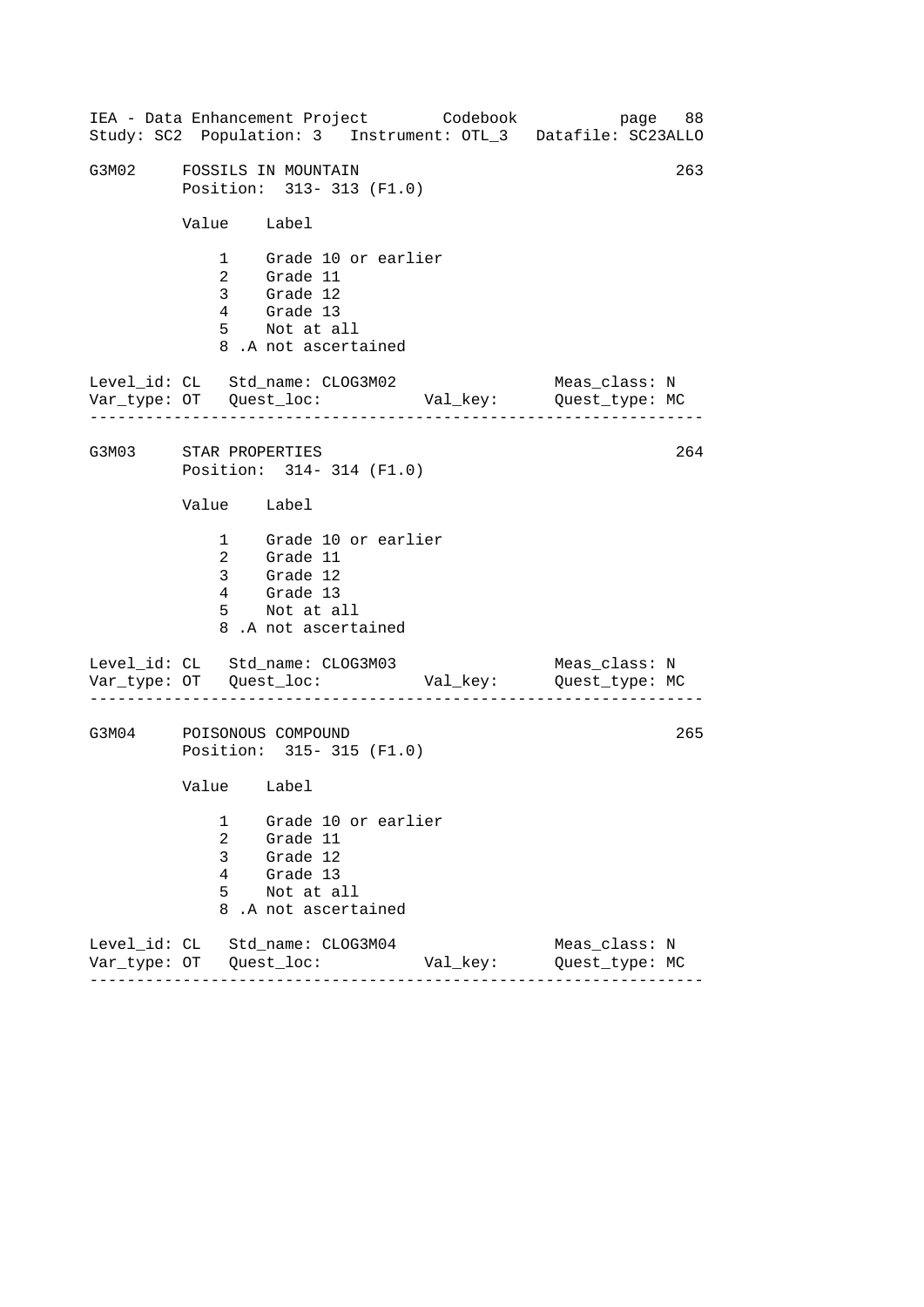------------------------------------------------------------------ ------------------------------------------------------------------ ------------------------------------------------------------------ IEA - Data Enhancement Project Codebook page 89 Study: SC2 Population: 3 Instrument: OTL\_3 Datafile: SC23ALLO G3M05 MOUNTAIN 266 Position: 316- 316 (F1.0) Value Label 1 Grade 10 or earlier 2 Grade 11 3 Grade 12 4 Grade 13 5 Not at all 8 .A not ascertained Level\_id: CL Std\_name: CLOG3M05 Meas\_class: N Var\_type: OT Quest\_loc: Val\_key: Quest\_type: MC G3M06 HEAT ZINC IN SULPHUR Position: 317- 317 (F1.0) Value Label 1 Grade 10 or earlier 2 Grade 11 3 Grade 12 4 Grade 13 5 Not at all 8 .A not ascertained Level\_id: CL Std\_name: CLOG3M06 Var\_type: OT Quest\_loc: Val\_key: Quest\_type: MC Meas\_class: N G3M07 AQUATIC ORGANISMS Position: 318- 318 (F1.0) Value Label 1 Grade 10 or earlier 2 Grade 11 3 Grade 12 4 Grade 13 5 Not at all 8 .A not ascertained Level\_id: CL Std\_name: CLOG3M07 Meas\_class: N Var\_type: OT Quest\_loc: Val\_key: Quest\_type: MC 267 268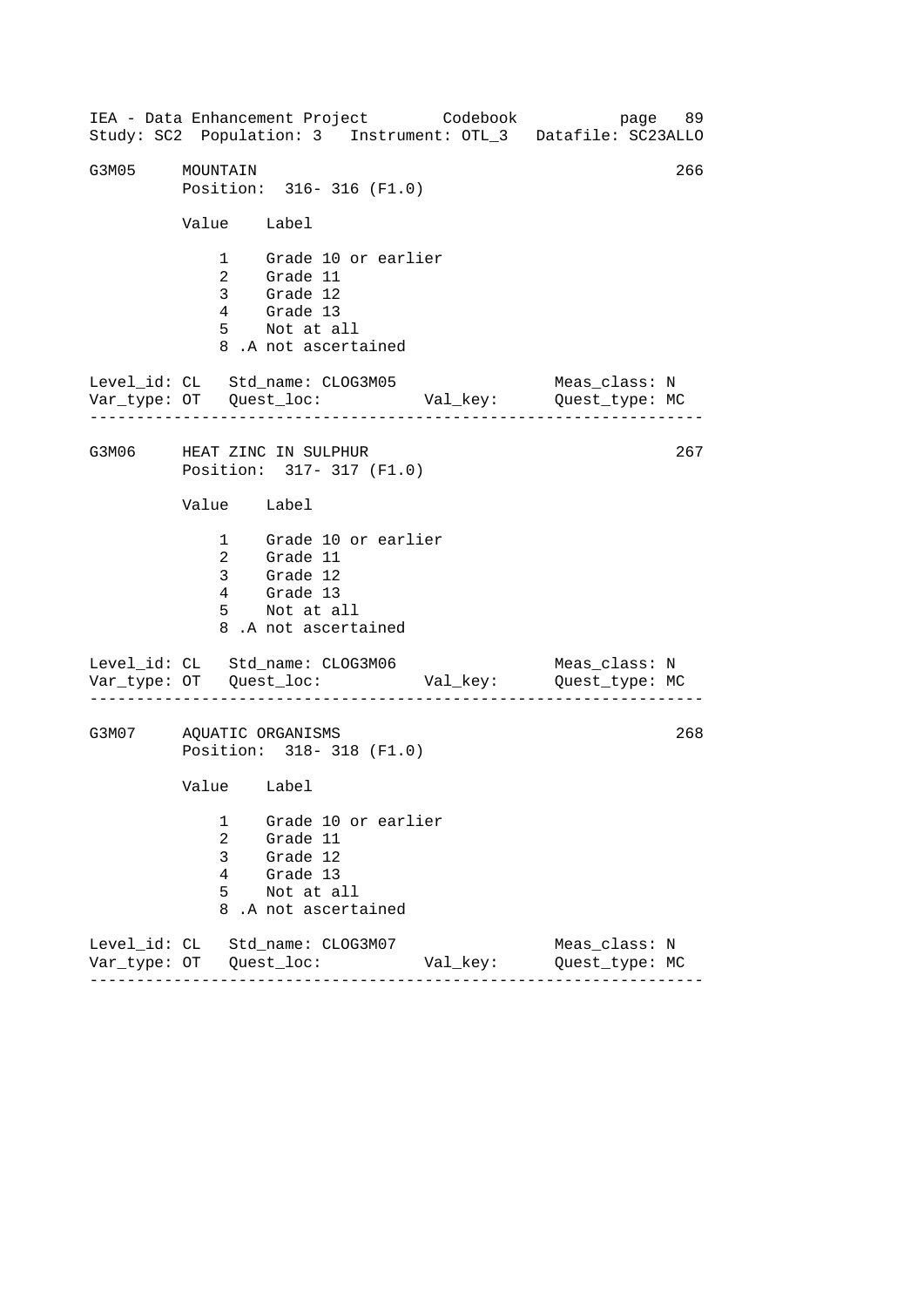------------------------------------------------------------------ ------------------------------------------------------------------ ------------------------------------------------------------------ IEA - Data Enhancement Project Codebook page 90 Study: SC2 Population: 3 Instrument: OTL\_3 Datafile: SC23ALLO G3M08 HUMAN NERVE CELL 269 Position: 319- 319 (F1.0) Value Label 1 Grade 10 or earlier 2 Grade 11 3 Grade 12 4 Grade 13 5 Not at all 8 .A not ascertained Level\_id: CL Std\_name: CLOG3M08 Meas\_class: N Var\_type: OT Quest\_loc: Val\_key: Quest\_type: MC G3M09 CERTAIN FERTILIZATION Position: 320- 320 (F1.0) Value Label 1 Grade 10 or earlier 2 Grade 11 3 Grade 12 4 Grade 13 5 Not at all 8 .A not ascertained Level\_id: CL Std\_name: CLOG3M09 Var\_type: OT Quest\_loc: Val\_key: Quest\_type: MC Meas\_class: N G3M10 INSECT CO2 APPARATUS Position: 321- 321 (F1.0) Value Label 1 Grade 10 or earlier 2 Grade 11 3 Grade 12 4 Grade 13 5 Not at all 8 .A not ascertained Level\_id: CL Std\_name: CLOG3M10 Meas\_class: N Var\_type: OT Quest\_loc: Val\_key: Quest\_type: MC 270 271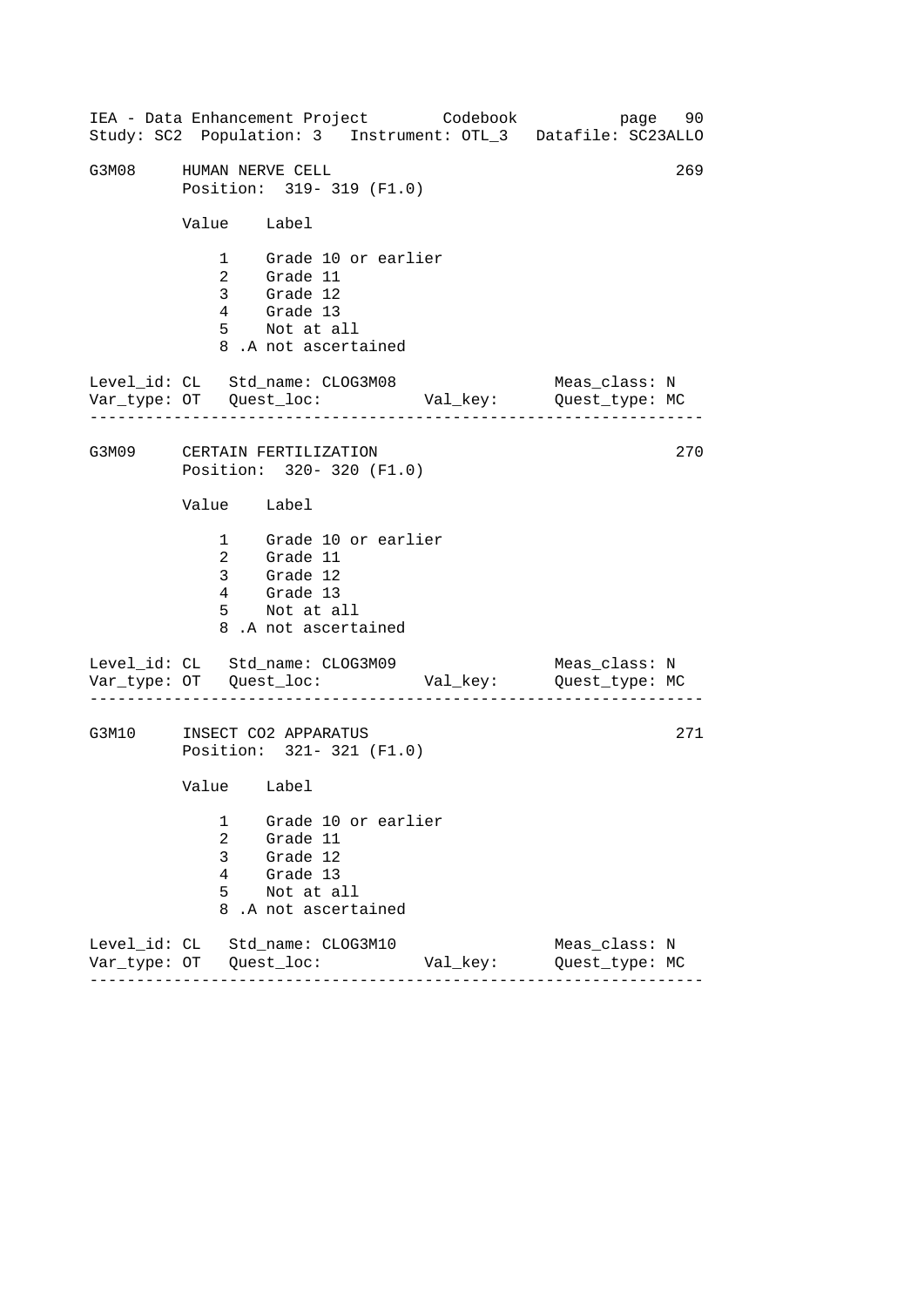|                                                                | IEA - Data Enhancement Project Codebook                                                                |          | page 91<br>Study: SC2 Population: 3 Instrument: OTL_3 Datafile: SC23ALLO |  |  |  |
|----------------------------------------------------------------|--------------------------------------------------------------------------------------------------------|----------|--------------------------------------------------------------------------|--|--|--|
| G3M11 STERILE MALE INSECTS<br>272<br>Position: 322- 322 (F1.0) |                                                                                                        |          |                                                                          |  |  |  |
|                                                                | Value Label                                                                                            |          |                                                                          |  |  |  |
|                                                                | 1 Grade 10 or earlier<br>2 Grade 11<br>3 Grade 12<br>4 Grade 13<br>5 Not at all<br>8.A not ascertained |          |                                                                          |  |  |  |
|                                                                | Level_id: CL Std_name: CLOG3M11                                                                        |          | Meas_class: N<br>Var_type: OT Quest_loc: Val_key: Quest_type: MC         |  |  |  |
| G3M12 RESPIRATION APPARATUS<br>273<br>Position: 323-323 (F1.0) |                                                                                                        |          |                                                                          |  |  |  |
| Value Label                                                    |                                                                                                        |          |                                                                          |  |  |  |
|                                                                | 1 Grade 10 or earlier<br>2 Grade 11<br>3 Grade 12<br>4 Grade 13<br>5 Not at all<br>8.A not ascertained |          |                                                                          |  |  |  |
|                                                                | Level_id: CL Std_name: CLOG3M12                                                                        |          | Meas_class: N                                                            |  |  |  |
| 274<br>G3M13 BODY TEMPERATURE<br>Position: 324-324 (F1.0)      |                                                                                                        |          |                                                                          |  |  |  |
| Value Label                                                    |                                                                                                        |          |                                                                          |  |  |  |
| 1<br>2<br>3<br>4<br>5<br>8                                     | Grade 10 or earlier<br>Grade 11<br>Grade 12<br>Grade 13<br>Not at all<br>.A not ascertained            |          |                                                                          |  |  |  |
|                                                                | Level id: CL Std name: CLOG3M13                                                                        | Val_key: | Meas_class: N<br>Quest_type: MC                                          |  |  |  |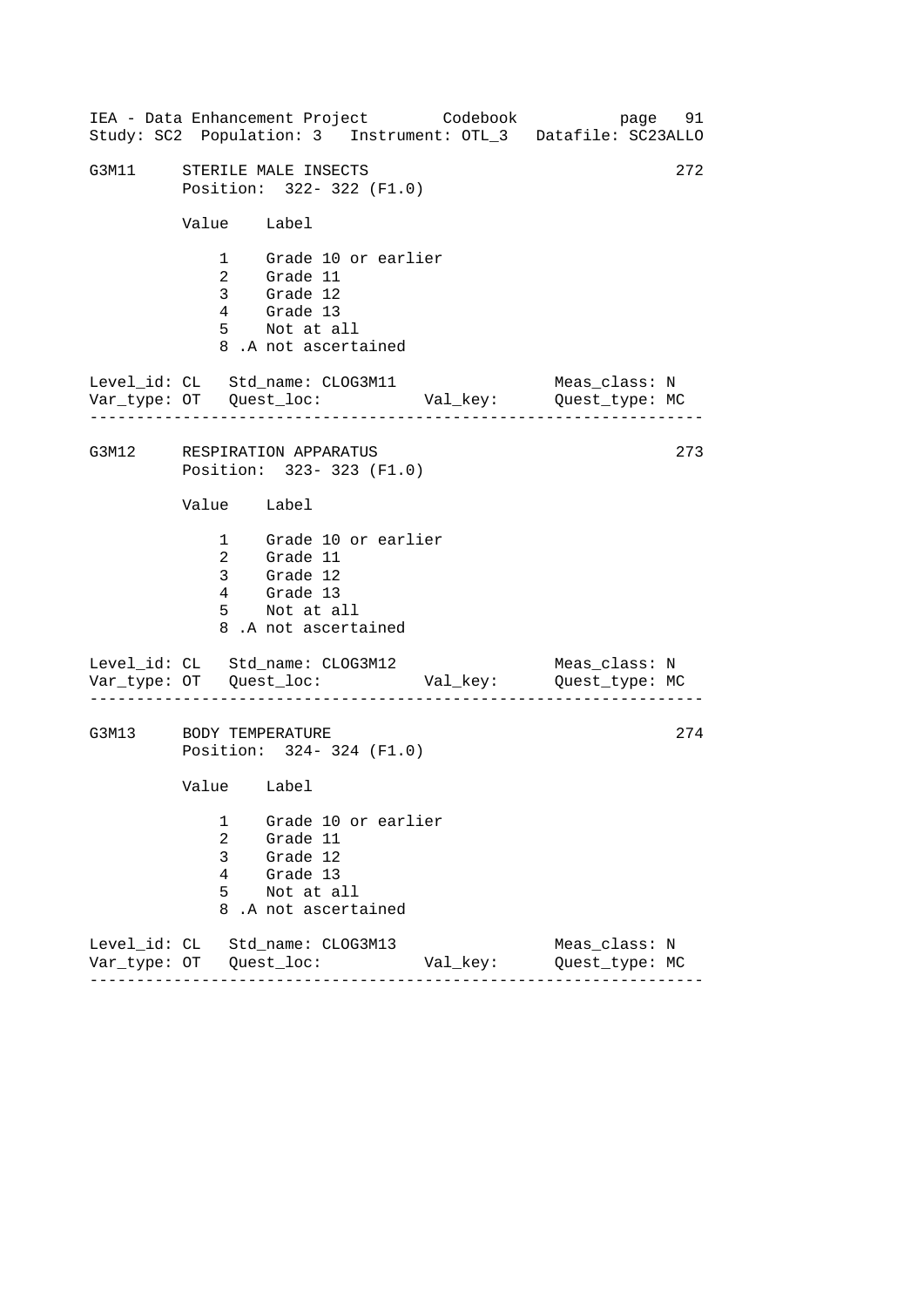------------------------------------------------------------------ ------------------------------------------------------------------ ------------------------------------------------------------------ IEA - Data Enhancement Project Codebook page 92 Study: SC2 Population: 3 Instrument: OTL\_3 Datafile: SC23ALLO G3M14 MYRTLE OAK LEAVES 275 Position: 325- 325 (F1.0) Value Label 1 Grade 10 or earlier 2 Grade 11 3 Grade 12 4 Grade 13 5 Not at all 8 .A not ascertained Level\_id: CL Std\_name: CLOG3M14 Meas\_class: N Var\_type: OT Quest\_loc: Val\_key: Quest\_type: MC G3M15 FOOD WEB SNAKES Position: 326- 326 (F1.0) Value Label 1 Grade 10 or earlier 2 Grade 11 3 Grade 12 4 Grade 13 5 Not at all 8 .A not ascertained Level\_id: CL Std\_name: CLOG3M15 Var\_type: OT Quest\_loc: Val\_key: Quest\_type: MC Meas\_class: N G3M16 ALCOHOL BURNED IN AIR Position: 327- 327 (F1.0) Value Label 1 Grade 10 or earlier 2 Grade 11 3 Grade 12 4 Grade 13 5 Not at all 8 .A not ascertained Level\_id: CL Std\_name: CLOG3M16 Meas\_class: N Var\_type: OT Quest\_loc: Val\_key: Quest\_type: MC 276 277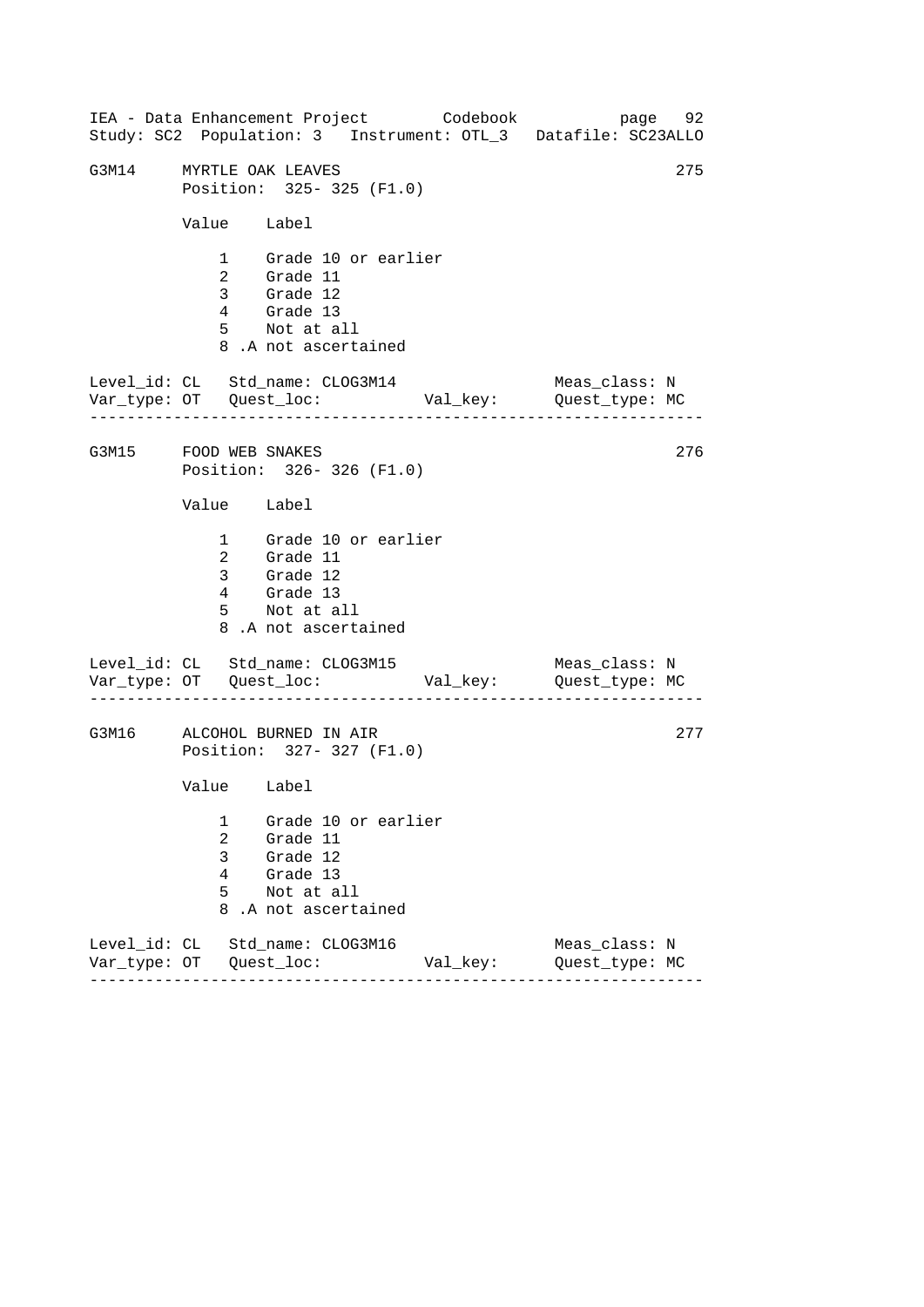------------------------------------------------------------------ ------------------------------------------------------------------ ------------------------------------------------------------------ IEA - Data Enhancement Project Codebook page 93 Study: SC2 Population: 3 Instrument: OTL\_3 Datafile: SC23ALLO G3M17 ZINC STRIPS 278 Position: 328- 328 (F1.0) Value Label 1 Grade 10 or earlier 2 Grade 11 3 Grade 12 4 Grade 13 5 Not at all 8 .A not ascertained Level\_id: CL Std\_name: CLOG3M17 Meas\_class: N Var\_type: OT Quest\_loc: Val\_key: Quest\_type: MC G3M18 MOL FORMULA HYDROCARBON Position: 329- 329 (F1.0) Value Label 1 Grade 10 or earlier 2 Grade 11 3 Grade 12 4 Grade 13 5 Not at all 8 .A not ascertained Level\_id: CL Std\_name: CLOG3M18 Var\_type: OT Quest\_loc: Val\_key: Quest\_type: MC Meas\_class: N G3M19 PARTICLES IN CHEM CHANGE Position: 330- 330 (F1.0) Value Label 1 Grade 10 or earlier 2 Grade 11 3 Grade 12 4 Grade 13 5 Not at all 8 .A not ascertained Level\_id: CL Std\_name: CLOG3M19 Meas\_class: N Var\_type: OT Quest\_loc: Val\_key: Quest\_type: MC 279 280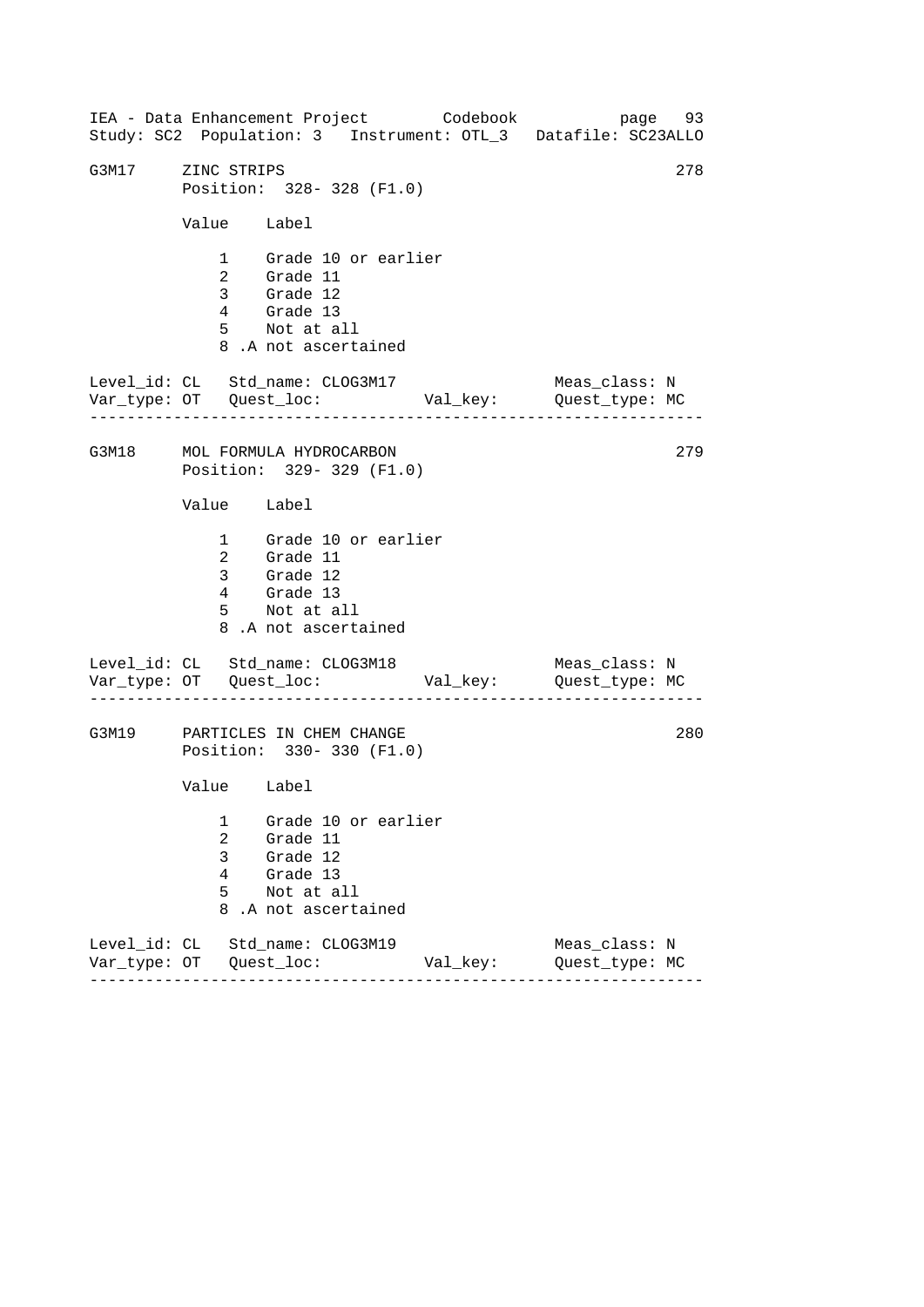------------------------------------------------------------------ ------------------------------------------------------------------ ------------------------------------------------------------------ IEA - Data Enhancement Project Codebook page 94 Study: SC2 Population: 3 Instrument: OTL\_3 Datafile: SC23ALLO G3M20 FLOUR EXPLOSION 281 Position: 331- 331 (F1.0) Value Label 1 Grade 10 or earlier 2 Grade 11 3 Grade 12 4 Grade 13 5 Not at all 8 .A not ascertained Level\_id: CL Std\_name: CLOG3M20 Meas\_class: N Var\_type: OT Quest\_loc: Val\_key: Quest\_type: MC G3M21 SULPHURIC ACID + ZINC Position: 332- 332 (F1.0) Value Label 1 Grade 10 or earlier 2 Grade 11 3 Grade 12 4 Grade 13 5 Not at all 8 .A not ascertained Level\_id: CL Std\_name: CLOG3M21 Var\_type: OT Quest\_loc: Val\_key: Quest\_type: MC Meas\_class: N G3M22 MAMMAL BIRTHWEIGHT Position: 333- 333 (F1.0) Value Label 1 Grade 10 or earlier 2 Grade 11 3 Grade 12 4 Grade 13 5 Not at all 8 .A not ascertained Level\_id: CL Std\_name: CLOG3M22 Meas\_class: N Var\_type: OT Quest\_loc: Val\_key: Quest\_type: MC 282 283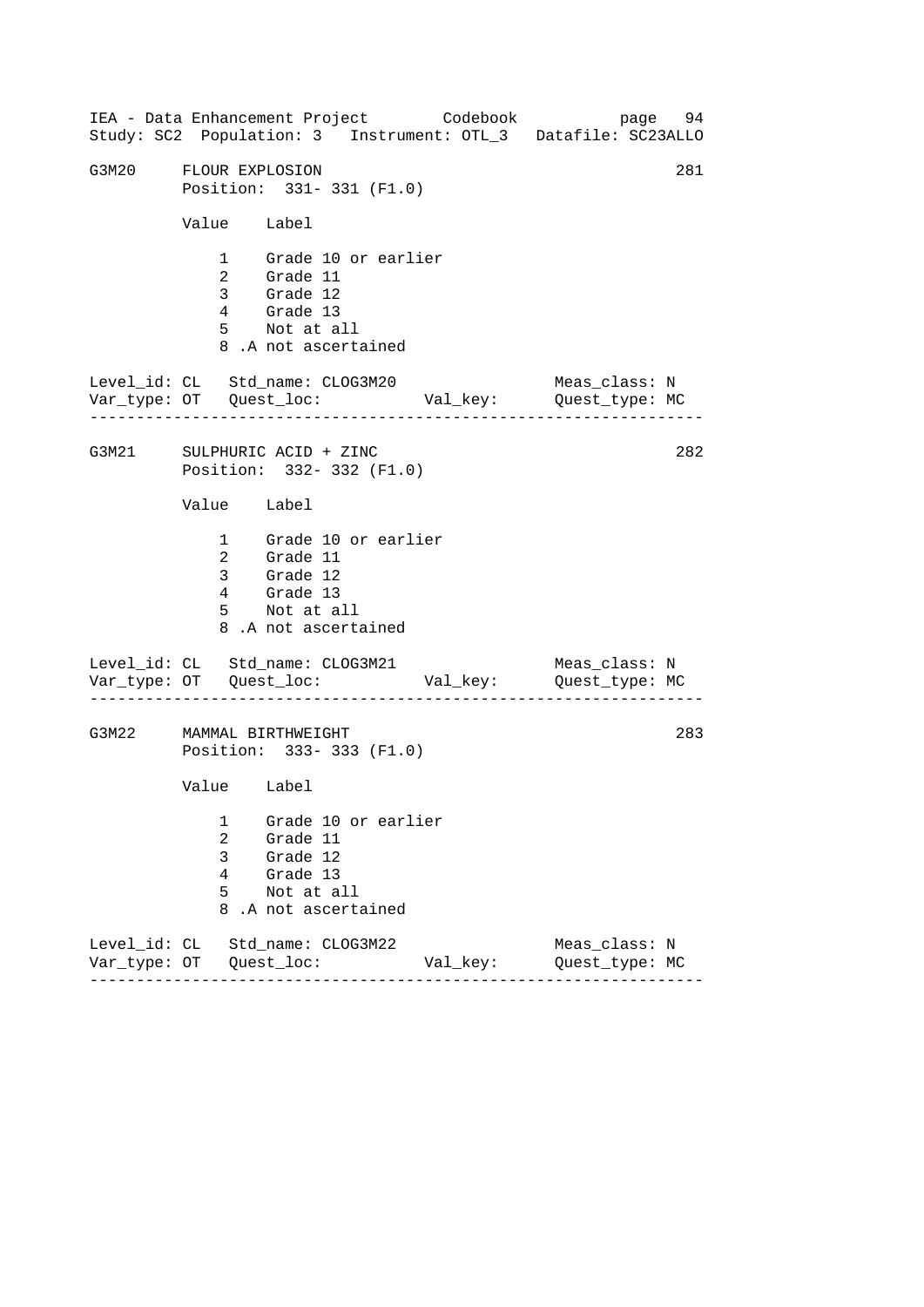------------------------------------------------------------------ ------------------------------------------------------------------ ------------------------------------------------------------------ IEA - Data Enhancement Project Codebook page 95 Study: SC2 Population: 3 Instrument: OTL\_3 Datafile: SC23ALLO G3M23 INCLINED PLANE 284 Position: 334- 334 (F1.0) Value Label 1 Grade 10 or earlier 2 Grade 11 3 Grade 12 4 Grade 13 5 Not at all 8 .A not ascertained Level\_id: CL Std\_name: CLOG3M23 Meas\_class: N Var\_type: OT Quest\_loc: Val\_key: Quest\_type: MC G3M24 HYDROGEN IN CONTAINER Position: 335- 335 (F1.0) Value Label 1 Grade 10 or earlier 2 Grade 11 3 Grade 12 4 Grade 13 5 Not at all 8 .A not ascertained Level\_id: CL Std\_name: CLOG3M24 Var\_type: OT Quest\_loc: Val\_key: Quest\_type: MC Meas\_class: N G3M25 OBJECTS ON THREAD Position: 336- 336 (F1.0) Value Label 1 Grade 10 or earlier 2 Grade 11 3 Grade 12 4 Grade 13 5 Not at all 8 .A not ascertained Level\_id: CL Std\_name: CLOG3M25 Meas\_class: N Var\_type: OT Quest\_loc: Val\_key: Quest\_type: MC 285 286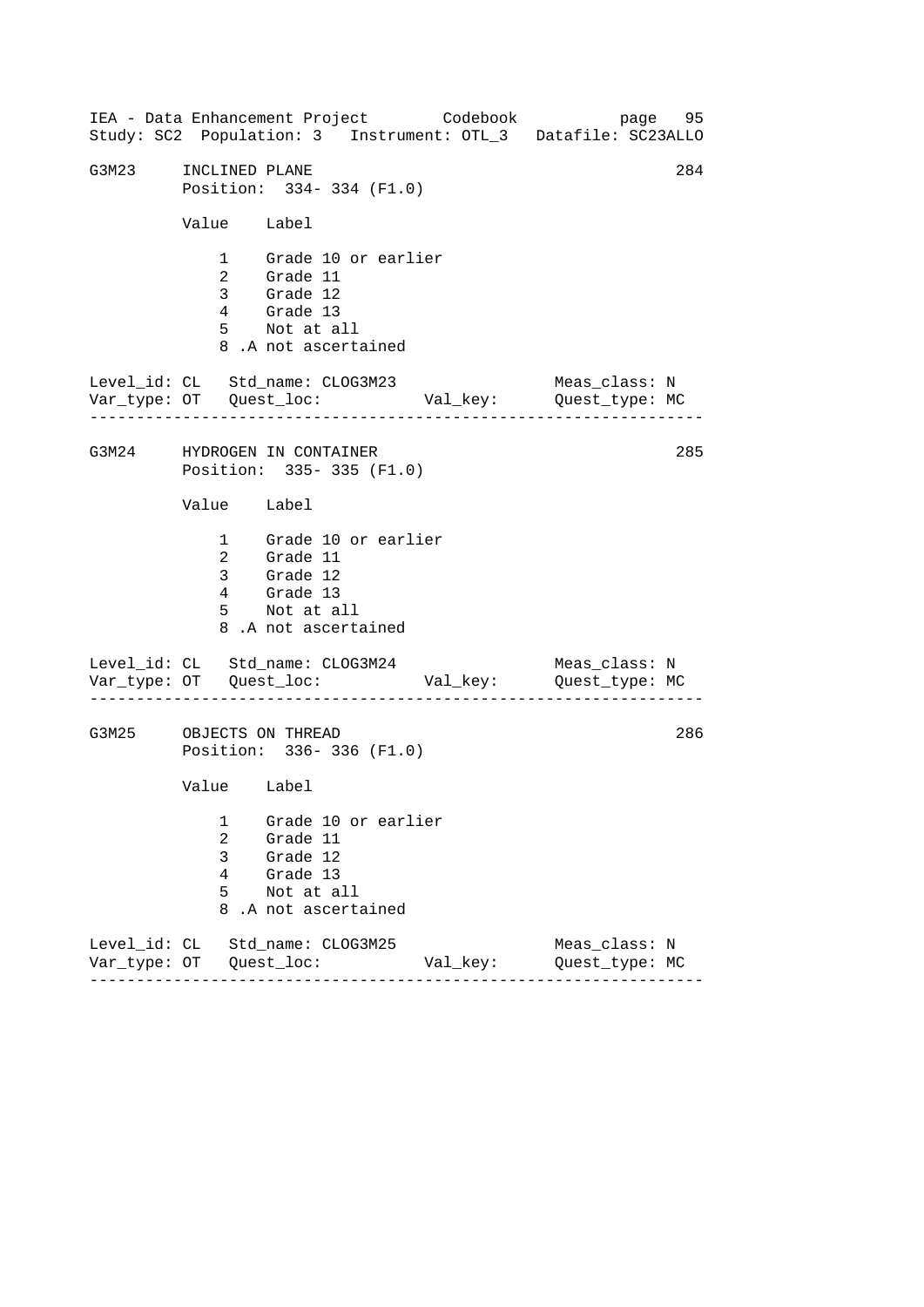------------------------------------------------------------------ ------------------------------------------------------------------ ------------------------------------------------------------------ IEA - Data Enhancement Project Codebook page 96 Study: SC2 Population: 3 Instrument: OTL\_3 Datafile: SC23ALLO G3M26 WATER TO STEAM 287 Position: 337- 337 (F1.0) Value Label 1 Grade 10 or earlier 2 Grade 11 3 Grade 12 4 Grade 13 5 Not at all 8 .A not ascertained Level\_id: CL Std\_name: CLOG3M26 Meas\_class: N Var\_type: OT Quest\_loc: Val\_key: Quest\_type: MC G3M27 CIRCUIT IN BOX Position: 338- 338 (F1.0) Value Label 1 Grade 10 or earlier 2 Grade 11 3 Grade 12 4 Grade 13 5 Not at all 8 .A not ascertained Level\_id: CL Std\_name: CLOG3M27 Var\_type: OT Quest\_loc: Val\_key: Quest\_type: MC Meas\_class: N G3M28 HEAT FLOW APPARATUS Position: 339- 339 (F1.0) Value Label 1 Grade 10 or earlier 2 Grade 11 3 Grade 12 4 Grade 13 5 Not at all 8 .A not ascertained Level\_id: CL Std\_name: CLOG3M28 Meas\_class: N Var\_type: OT Quest\_loc: Val\_key: Quest\_type: MC 288 289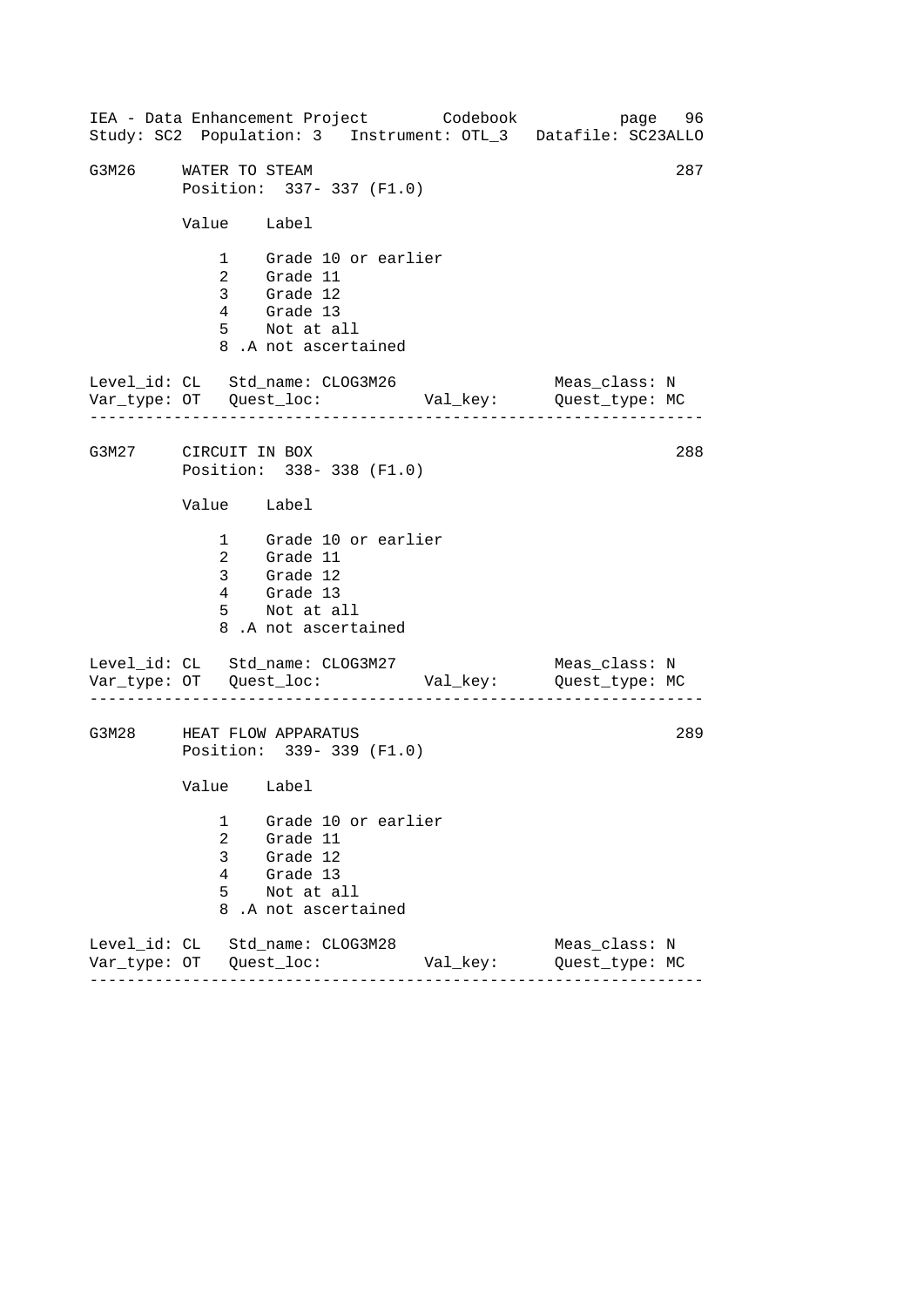------------------------------------------------------------------ ------------------------------------------------------------------ ------------------------------------------------------------------ IEA - Data Enhancement Project Codebook page 97 Study: SC2 Population: 3 Instrument: OTL\_3 Datafile: SC23ALLO G3M29 LAMPS IN CIRCUIT Position: 340- 340 (F1.0) Value Label 1 Grade 10 or earlier 2 Grade 11 3 Grade 12 4 Grade 13 5 Not at all 8 .A not ascertained Level\_id: CL Std\_name: CLOG3M29 Meas\_class: N Var\_type: OT Quest\_loc: Val\_key: Quest\_type: MC G3M30 RADIOACTIVE ELEMENT Position: 341- 341 (F1.0) Value Label 1 Grade 10 or earlier 2 Grade 11 3 Grade 12 4 Grade 13 5 Not at all 8 .A not ascertained Level\_id: CL Std\_name: CLOG3M30 Var\_type: OT Quest\_loc: Val\_key: Quest\_type: MC Meas\_class: N G3M31 NATIONAL OPTION/ITEM 31 Position: 342- 342 (F1.0) Value Label 1 Grade 10 or earlier 2 Grade 11 3 Grade 12 4 Grade 13 5 Not at all 8 .A not ascertained Level\_id: CL Std\_name: CLOG3M31 Meas\_class: N Var\_type: OT Quest\_loc: Val\_key: Quest\_type: MC 291 292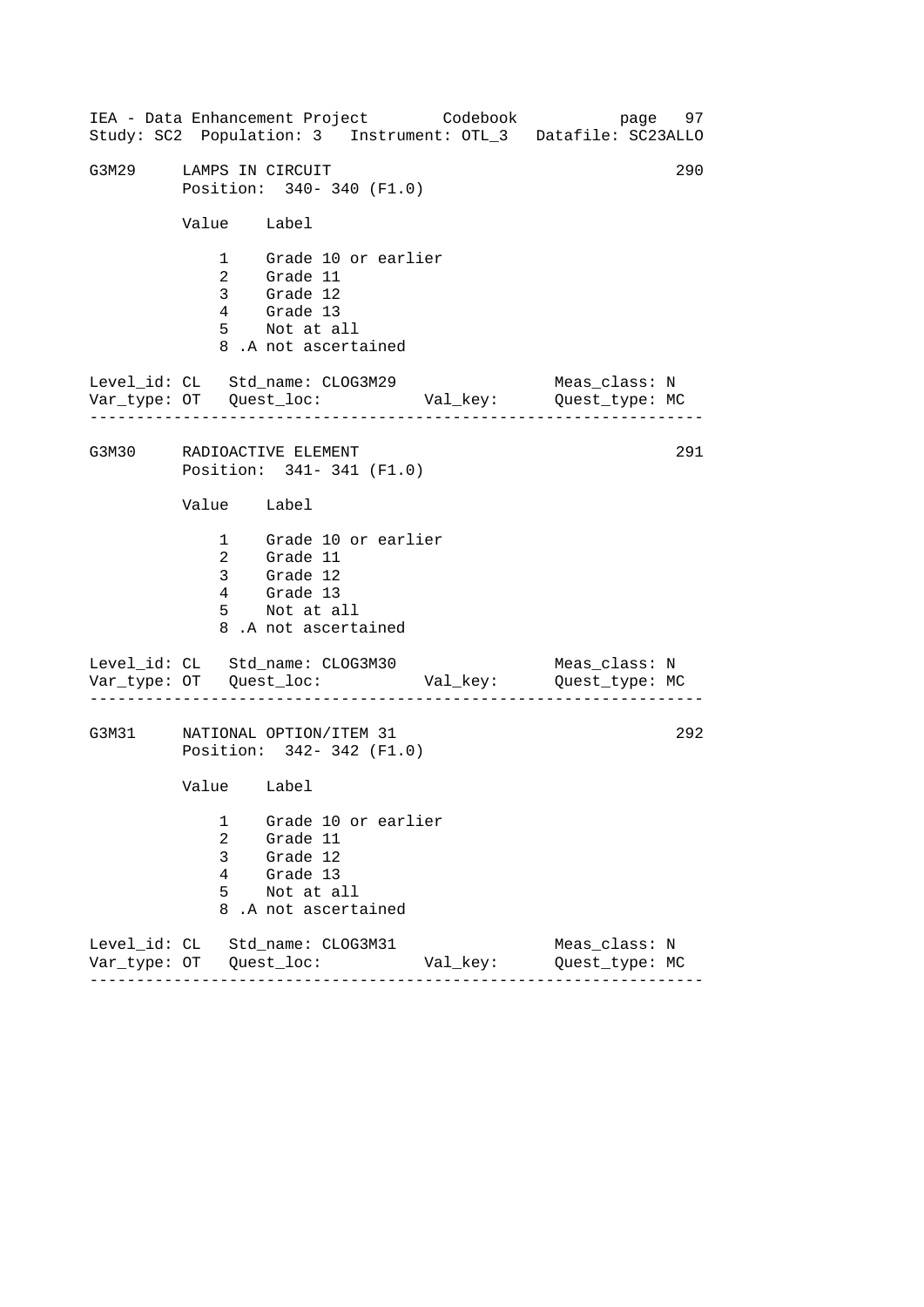|       |                                                            | IEA - Data Enhancement Project Codebook                                                                |          | page 98<br>Study: SC2 Population: 3 Instrument: OTL_3 Datafile: SC23ALLO |  |
|-------|------------------------------------------------------------|--------------------------------------------------------------------------------------------------------|----------|--------------------------------------------------------------------------|--|
| G3M32 | NATIONAL OPTION/ITEM 32<br>Position: 343-343 (F1.0)        | 293                                                                                                    |          |                                                                          |  |
|       | Value Label                                                |                                                                                                        |          |                                                                          |  |
|       |                                                            | 1 Grade 10 or earlier<br>2 Grade 11<br>3 Grade 12<br>4 Grade 13<br>5 Not at all<br>8.A not ascertained |          |                                                                          |  |
|       |                                                            | Level_id: CL Std_name: CLOG3M32                                                                        |          | Meas_class: N                                                            |  |
|       | G3M33 NATIONAL OPTION/ITEM 33<br>Position: 344-344 (F1.0)  |                                                                                                        |          | 294                                                                      |  |
|       | Value Label                                                |                                                                                                        |          |                                                                          |  |
|       |                                                            | 1 Grade 10 or earlier<br>2 Grade 11<br>3 Grade 12<br>4 Grade 13<br>5 Not at all<br>8.A not ascertained |          |                                                                          |  |
|       |                                                            | Level_id: CL Std_name: CLOG3M33                                                                        |          | Meas_class: N                                                            |  |
| G3M34 | 295<br>NATIONAL OPTION/ITEM 34<br>Position: 345-345 (F1.0) |                                                                                                        |          |                                                                          |  |
|       | Value Label                                                |                                                                                                        |          |                                                                          |  |
|       | 1<br>2<br>3<br>4<br>5<br>8                                 | Grade 10 or earlier<br>Grade 11<br>Grade 12<br>Grade 13<br>Not at all<br>.A not ascertained            |          |                                                                          |  |
|       |                                                            | Level_id: CL Std_name: CLOG3M34                                                                        | Val_key: | Meas class: N<br>Quest_type: MC                                          |  |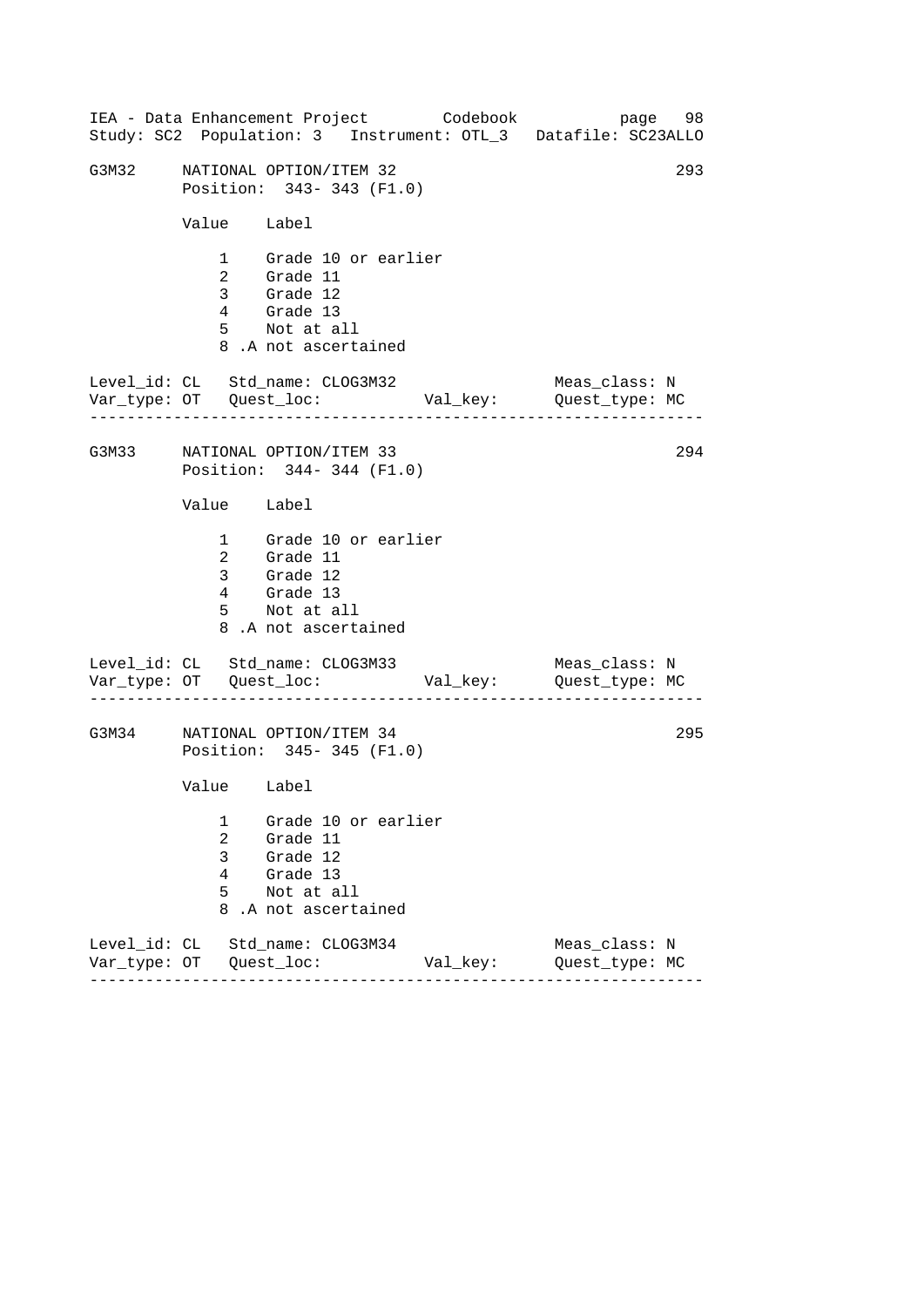------------------------------------------------------------------ ------------------------------------------------------------------ ------------------------------------------------------------------ IEA - Data Enhancement Project Codebook page 99 Study: SC2 Population: 3 Instrument: OTL\_3 Datafile: SC23ALLO G3M35 NATIONAL OPTION/ITEM 35 296 Position: 346- 346 (F1.0) Value Label 1 Grade 10 or earlier 2 Grade 11 3 Grade 12 4 Grade 13 5 Not at all 8 .A not ascertained Level\_id: CL Std\_name: CLOG3M35 Meas\_class: N Var\_type: OT Quest\_loc: Val\_key: Quest\_type: MC G3E01 SOLAR COLLECTOR Position: 347- 347 (F1.0) Value Label 1 Grade 10 or earlier 2 Grade 11 3 Grade 12 4 Grade 13 5 Not at all 8 .A not ascertained Level\_id: CL Std\_name: CLOG3E01 Var\_type: OT Quest\_loc: Val\_key: Quest\_type: MC Meas\_class: N G3E02 PLANT DISTANCE Position: 348- 348 (F1.0) Value Label 1 Grade 10 or earlier 2 Grade 11 3 Grade 12 4 Grade 13 5 Not at all 8 .A not ascertained Level\_id: CL Std\_name: CLOG3E02 Meas\_class: N Var\_type: OT Quest\_loc: Val\_key: Quest\_type: MC 297 298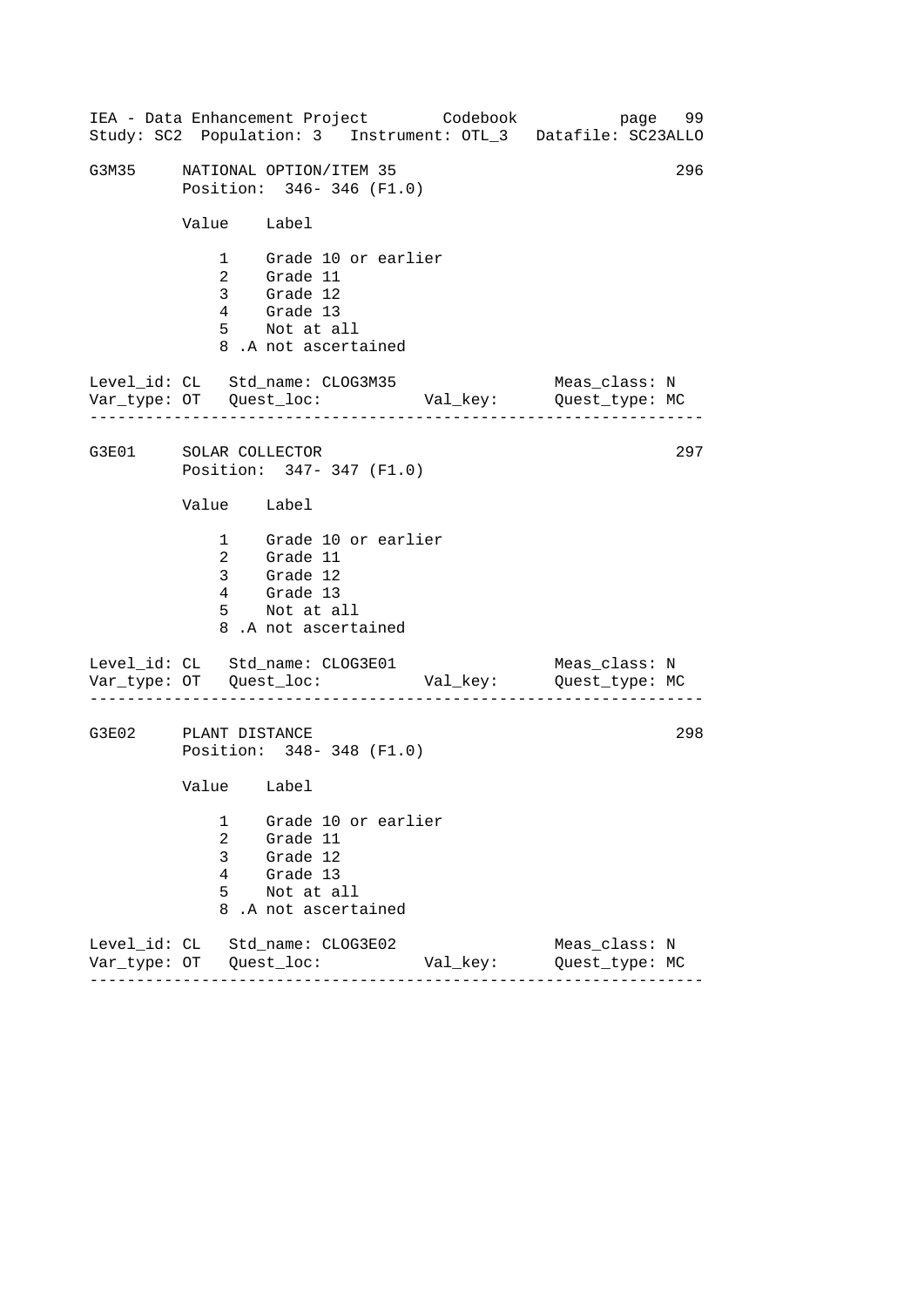------------------------------------------------------------------ ------------------------------------------------------------------ ------------------------------------------------------------------ IEA - Data Enhancement Project Codebook page 100 Study: SC2 Population: 3 Instrument: OTL\_3 Datafile: SC23ALLO G3E03 CONTOUR MAP 299 Position: 349- 349 (F1.0) Value Label 1 Grade 10 or earlier 2 Grade 11 3 Grade 12 4 Grade 13 5 Not at all 8 .A not ascertained Level\_id: CL Std\_name: CLOG3E03 Meas\_class: N Var\_type: OT Quest\_loc: Val\_key: Quest\_type: MC G3E04 PERIOD REVOLUTION Position: 350- 350 (F1.0) Value Label 1 Grade 10 or earlier 2 Grade 11 3 Grade 12 4 Grade 13 5 Not at all 8 .A not ascertained Level\_id: CL Std\_name: CLOG3E04 Var\_type: OT Quest\_loc: Val\_key: Quest\_type: MC Meas\_class: N G3E05 LATITUDE LONGITUDE Position: 351- 351 (F1.0) Value Label 1 Grade 10 or earlier 2 Grade 11 3 Grade 12 4 Grade 13 5 Not at all 8 .A not ascertained Level\_id: CL Std\_name: CLOG3E05 Meas\_class: N Var\_type: OT Quest\_loc: Val\_key: Quest\_type: MC 300 301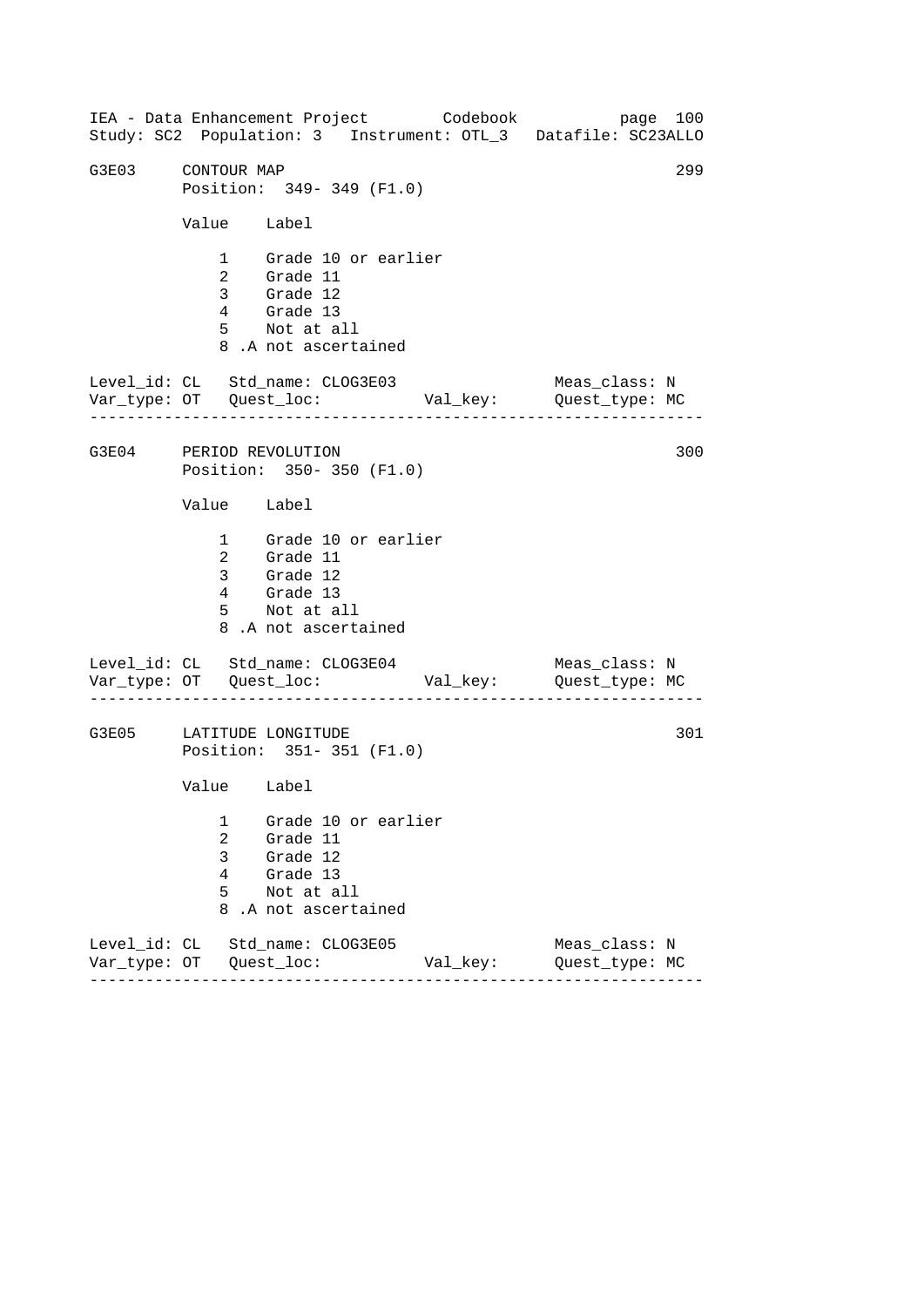------------------------------------------------------------------ ------------------------------------------------------------------ ------------------------------------------------------------------ IEA - Data Enhancement Project Codebook page 101 Study: SC2 Population: 3 Instrument: OTL\_3 Datafile: SC23ALLO G3E06 SATELLITE 302 Position: 352- 352 (F1.0) Value Label 1 Grade 10 or earlier 2 Grade 11 3 Grade 12 4 Grade 13 5 Not at all 8 .A not ascertained Level\_id: CL Std\_name: CLOG3E06 Meas\_class: N Var\_type: OT Quest\_loc: Val\_key: Quest\_type: MC G3E07 LATITUDE POSITION A Position: 353- 353 (F1.0) Value Label 1 Grade 10 or earlier 2 Grade 11 3 Grade 12 4 Grade 13 5 Not at all 8 .A not ascertained Level\_id: CL Std\_name: CLOG3E07 Var\_type: OT Quest\_loc: Val\_key: Quest\_type: MC Meas\_class: N G3E08 ORIGIN OF ROCK Position: 354- 354 (F1.0) Value Label 1 Grade 10 or earlier 2 Grade 11 3 Grade 12 4 Grade 13 5 Not at all 8 .A not ascertained Level\_id: CL Std\_name: CLOG3E08 Meas\_class: N Var\_type: OT Quest\_loc: Val\_key: Quest\_type: MC 303 304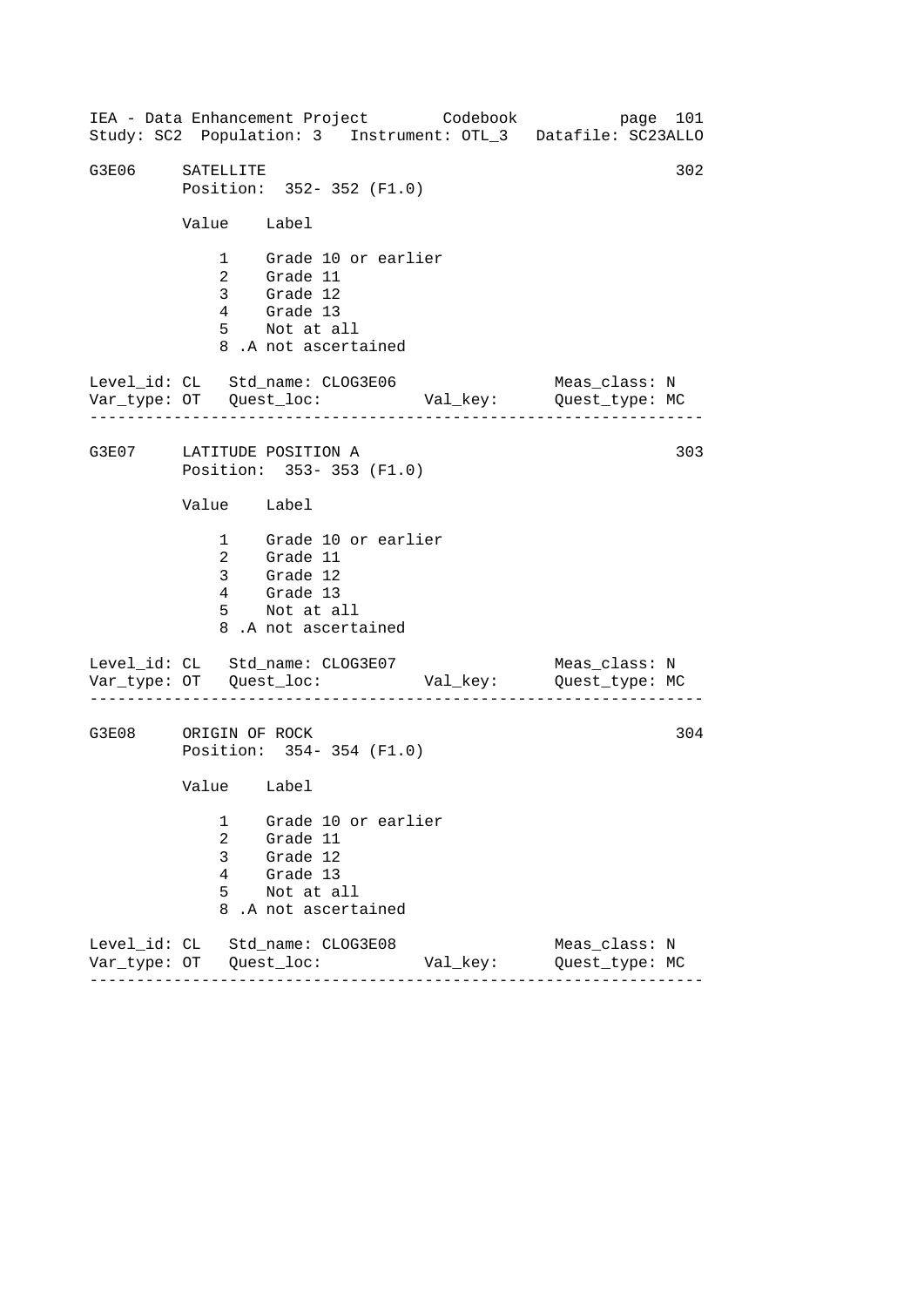------------------------------------------------------------------ ------------------------------------------------------------------ ------------------------------------------------------------------ IEA - Data Enhancement Project Codebook page 102 Study: SC2 Population: 3 Instrument: OTL\_3 Datafile: SC23ALLO G3E09 PURPOSE INSULATION 305 Position: 355- 355 (F1.0) Value Label 1 Grade 10 or earlier 2 Grade 11 3 Grade 12 4 Grade 13 5 Not at all 8 .A not ascertained Level\_id: CL Std\_name: CLOG3E09 Meas\_class: N Var\_type: OT Quest\_loc: Val\_key: Quest\_type: MC G3E10 MOST DAYLIGHT Position: 356- 356 (F1.0) Value Label 1 Grade 10 or earlier 2 Grade 11 3 Grade 12 4 Grade 13 5 Not at all 8 .A not ascertained Level\_id: CL Std\_name: CLOG3E10 Var\_type: OT Quest\_loc: Val\_key: Quest\_type: MC Meas\_class: N G3E11 STREAM DRAINAGE Position: 357- 357 (F1.0) Value Label 1 Grade 10 or earlier 2 Grade 11 3 Grade 12 4 Grade 13 5 Not at all 8 .A not ascertained Level\_id: CL Std\_name: CLOG3E11 Meas\_class: N Var\_type: OT Quest\_loc: Val\_key: Quest\_type: MC 306 307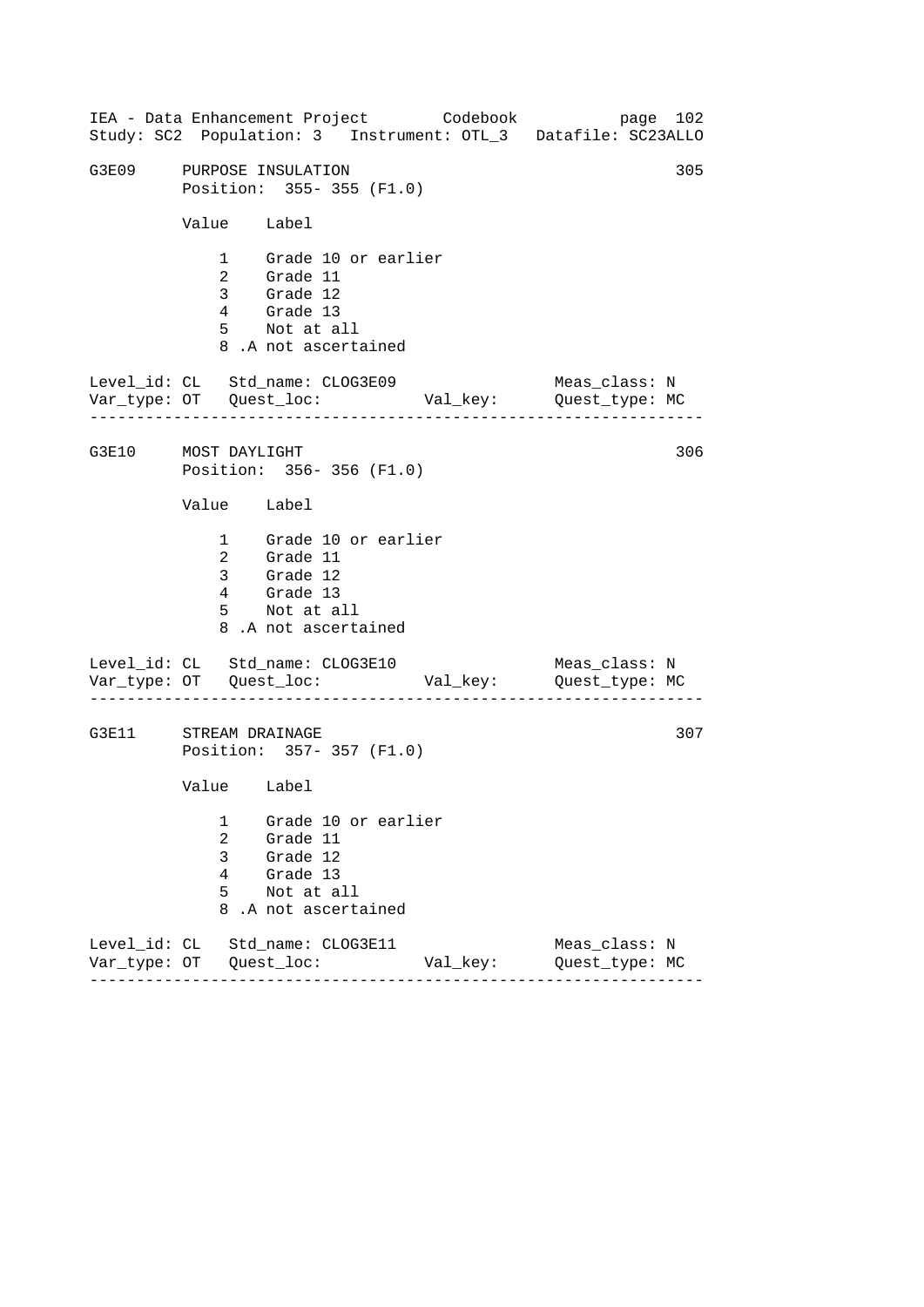------------------------------------------------------------------ ------------------------------------------------------------------ ------------------------------------------------------------------ IEA - Data Enhancement Project Codebook page 103 Study: SC2 Population: 3 Instrument: OTL\_3 Datafile: SC23ALLO G3E12 TRANSITION ZONE 308 Position: 358- 358 (F1.0) Value Label 1 Grade 10 or earlier 2 Grade 11 3 Grade 12 4 Grade 13 5 Not at all 8 .A not ascertained Level\_id: CL Std\_name: CLOG3E12 Meas\_class: N Var\_type: OT Quest\_loc: Val\_key: Quest\_type: MC G3E13 RELATIVE HUMIDITY Position: 359- 359 (F1.0) Value Label 1 Grade 10 or earlier 2 Grade 11 3 Grade 12 4 Grade 13 5 Not at all 8 .A not ascertained Level\_id: CL Std\_name: CLOG3E13 Var\_type: OT Quest\_loc: Val\_key: Quest\_type: MC Meas\_class: N G3E14 NOT FIND FOSSILS Position: 360- 360 (F1.0) Value Label 1 Grade 10 or earlier 2 Grade 11 3 Grade 12 4 Grade 13 5 Not at all 8 .A not ascertained Level\_id: CL Std\_name: CLOG3E14 Meas\_class: N Var\_type: OT Quest\_loc: Val\_key: Quest\_type: MC 309 310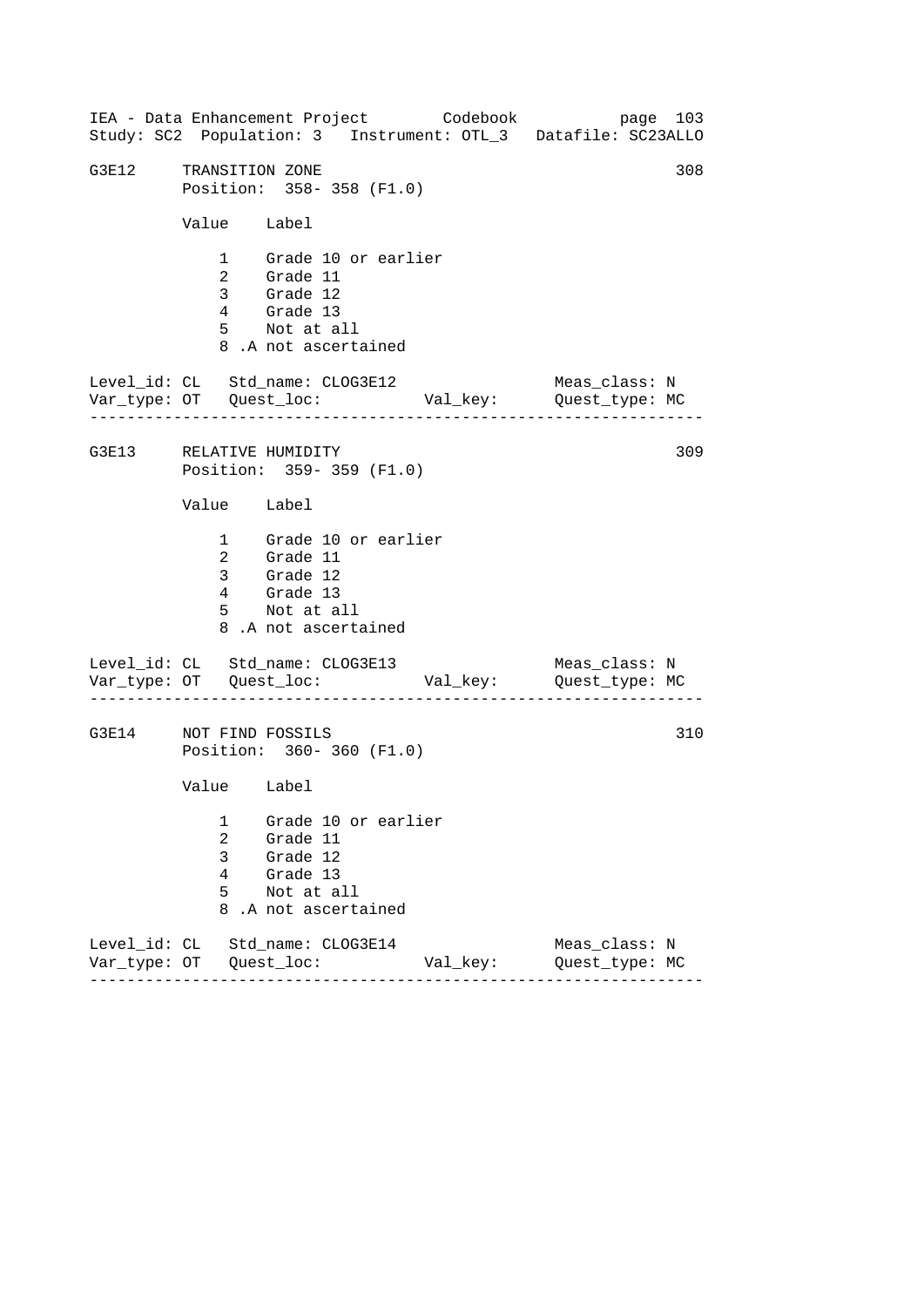------------------------------------------------------------------ ------------------------------------------------------------------ ------------------------------------------------------------------ IEA - Data Enhancement Project Codebook page 104 Study: SC2 Population: 3 Instrument: OTL\_3 Datafile: SC23ALLO G3E15 CRYSTALS IN MINERAL 311 Position: 361- 361 (F1.0) Value Label 1 Grade 10 or earlier 2 Grade 11 3 Grade 12 4 Grade 13 5 Not at all 8 .A not ascertained Level\_id: CL Std\_name: CLOG3E15 Meas\_class: N Var\_type: OT Quest\_loc: Val\_key: Quest\_type: MC G3E16 WATER INTO TUNNEL Position: 362- 362 (F1.0) Value Label 1 Grade 10 or earlier 2 Grade 11 3 Grade 12 4 Grade 13 5 Not at all 8 .A not ascertained Level\_id: CL Std\_name: CLOG3E16 Var\_type: OT Quest\_loc: Val\_key: Quest\_type: MC Meas\_class: N G3E17 SURFACE CHANGE Position: 363- 363 (F1.0) Value Label 1 Grade 10 or earlier 2 Grade 11 3 Grade 12 4 Grade 13 5 Not at all 8 .A not ascertained Level\_id: CL Std\_name: CLOG3E17 Meas\_class: N Var\_type: OT Quest\_loc: Val\_key: Quest\_type: MC 312 313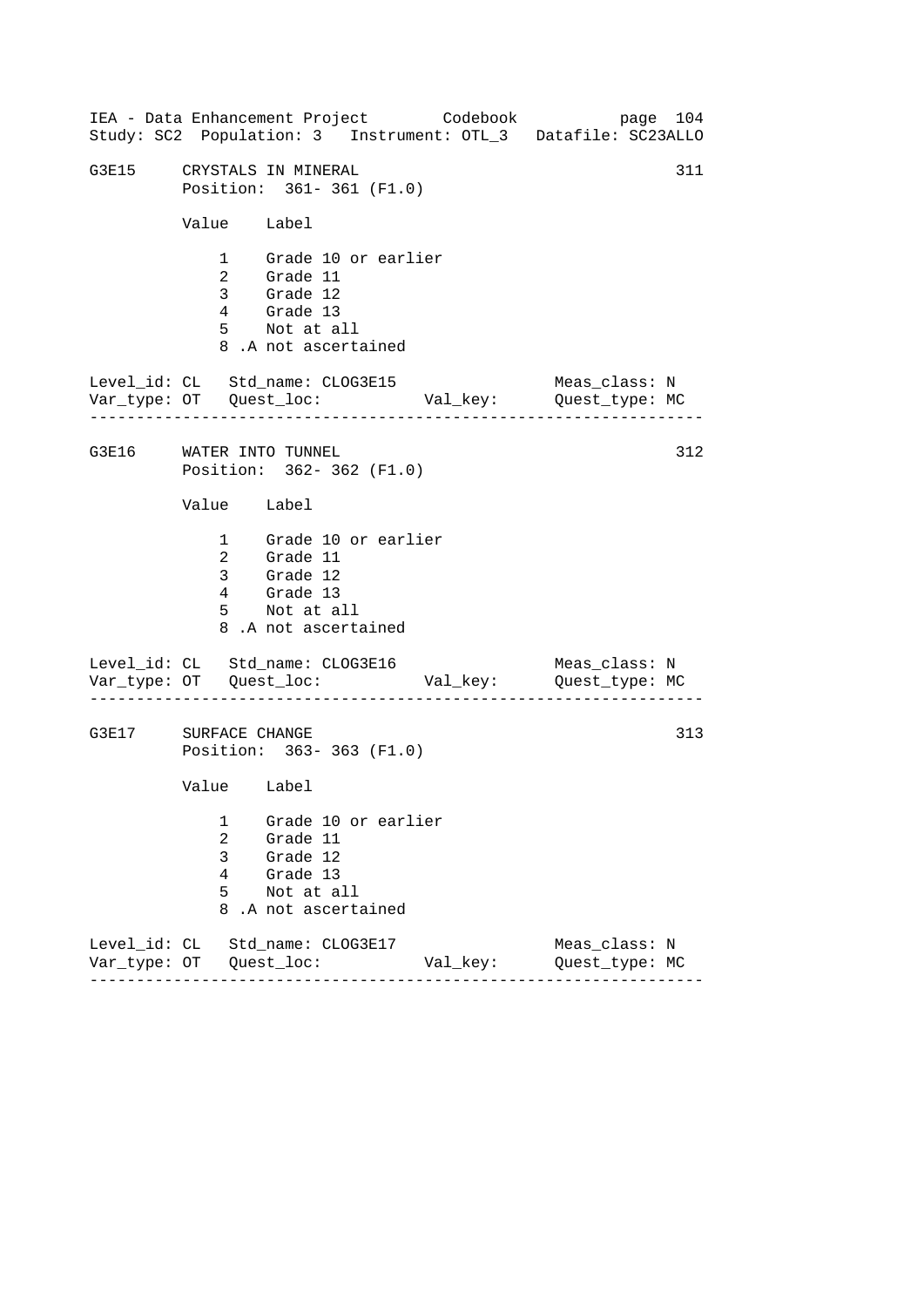------------------------------------------------------------------ ------------------------------------------------------------------ ------------------------------------------------------------------ IEA - Data Enhancement Project Codebook page 105 Study: SC2 Population: 3 Instrument: OTL\_3 Datafile: SC23ALLO G3E18 EXPOSED OUTCROP 314 Position: 364- 364 (F1.0) Value Label 1 Grade 10 or earlier 2 Grade 11 3 Grade 12 4 Grade 13 5 Not at all 8 .A not ascertained Level\_id: CL Std\_name: CLOG3E18 Meas\_class: N Var\_type: OT Quest\_loc: Val\_key: Quest\_type: MC G3E19 STREAM BED Position: 365- 365 (F1.0) Value Label 1 Grade 10 or earlier 2 Grade 11 3 Grade 12 4 Grade 13 5 Not at all 8 .A not ascertained Level\_id: CL Std\_name: CLOG3E19 Var\_type: OT Quest\_loc: Val\_key: Quest\_type: MC Meas\_class: N G3E20 STREAM CROSS SECTION Position: 366- 366 (F1.0) Value Label 1 Grade 10 or earlier 2 Grade 11 3 Grade 12 4 Grade 13 5 Not at all 8 .A not ascertained Level\_id: CL Std\_name: CLOG3E20 Meas\_class: N Var\_type: OT Quest\_loc: Val\_key: Quest\_type: MC 315 316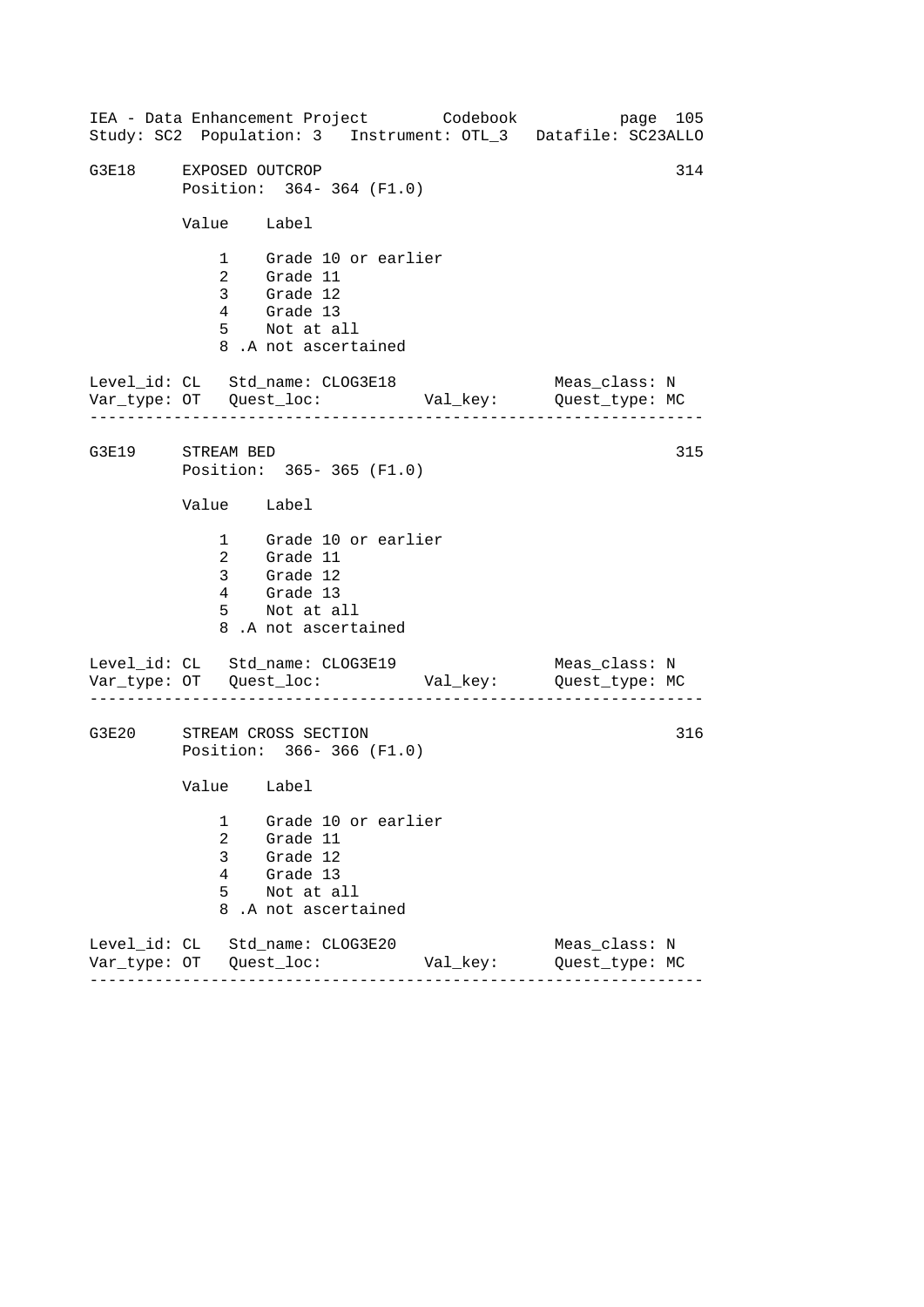------------------------------------------------------------------ ------------------------------------------------------------------ ------------------------------------------------------------------ IEA - Data Enhancement Project Codebook page 106 Study: SC2 Population: 3 Instrument: OTL\_3 Datafile: SC23ALLO G3E21 PERCENT OCEAN 317 Position: 367- 367 (F1.0) Value Label 1 Grade 10 or earlier 2 Grade 11 3 Grade 12 4 Grade 13 5 Not at all 8 .A not ascertained Level\_id: CL Std\_name: CLOG3E21 Meas\_class: N Var\_type: OT Quest\_loc: Val\_key: Quest\_type: MC G3E22 SUN OVERHEAD Position: 368- 368 (F1.0) Value Label 1 Grade 10 or earlier 2 Grade 11 3 Grade 12 4 Grade 13 5 Not at all 8 .A not ascertained Level\_id: CL Std\_name: CLOG3E22 Var\_type: OT Quest\_loc: Val\_key: Quest\_type: MC Meas\_class: N G3E23 WATER VAPOUR IN AIR Position: 369- 369 (F1.0) Value Label 1 Grade 10 or earlier 2 Grade 11 3 Grade 12 4 Grade 13 5 Not at all 8 .A not ascertained Level\_id: CL Std\_name: CLOG3E23 Meas\_class: N Var\_type: OT Quest\_loc: Val\_key: Quest\_type: MC 318 319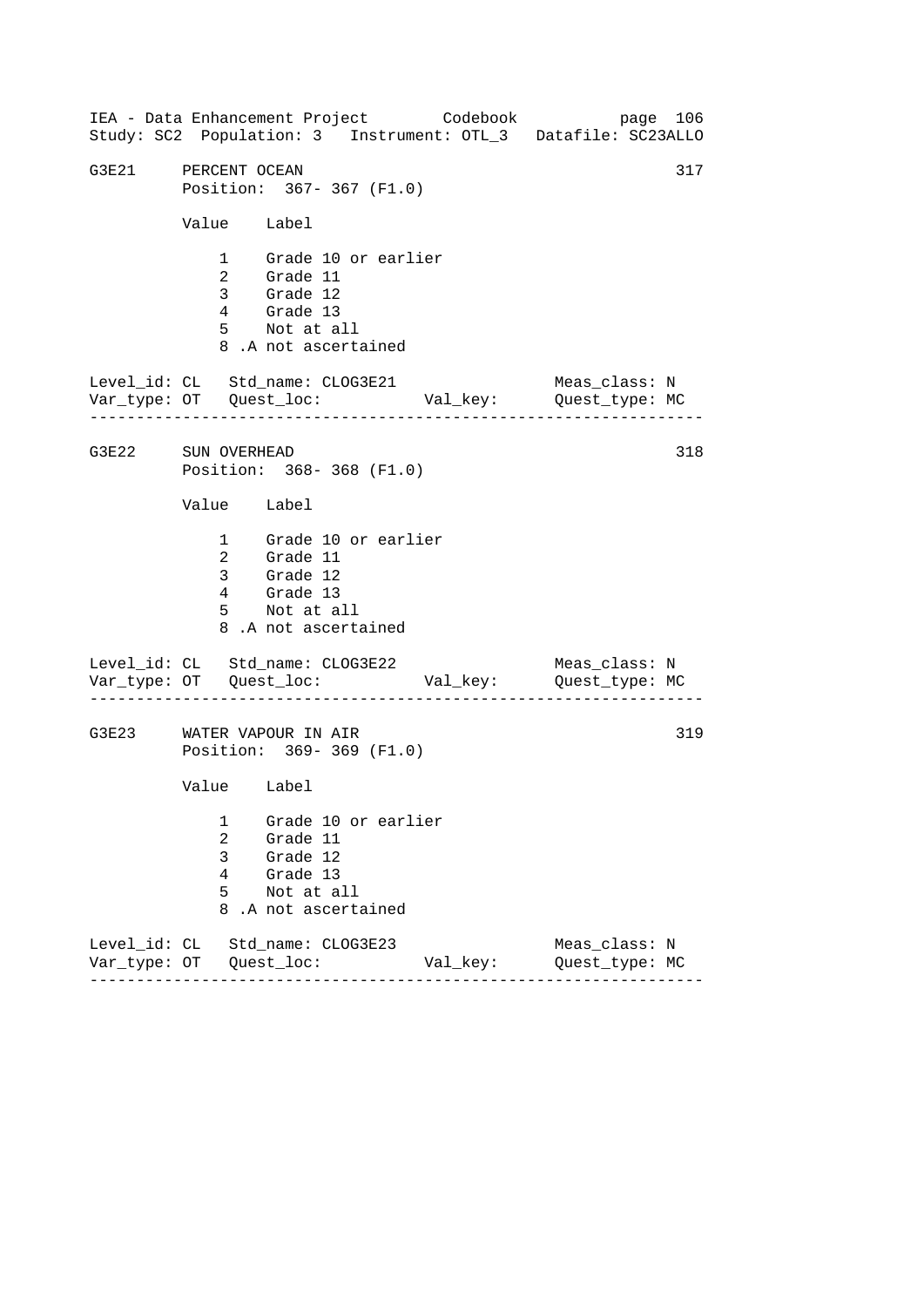------------------------------------------------------------------ ------------------------------------------------------------------ ------------------------------------------------------------------ IEA - Data Enhancement Project Codebook page 107 Study: SC2 Population: 3 Instrument: OTL\_3 Datafile: SC23ALLO G3E24 TEMP DECREASE POLES 320 Position: 370- 370 (F1.0) Value Label 1 Grade 10 or earlier 2 Grade 11 3 Grade 12 4 Grade 13 5 Not at all 8 .A not ascertained Level\_id: CL Std\_name: CLOG3E24 Meas\_class: N Var\_type: OT Quest\_loc: Val\_key: Quest\_type: MC G3E25 SURFACE IRREGULAR Position: 371- 371 (F1.0) Value Label 1 Grade 10 or earlier 2 Grade 11 3 Grade 12 4 Grade 13 5 Not at all 8 .A not ascertained Level\_id: CL Std\_name: CLOG3E25 Var\_type: OT Quest\_loc: Val\_key: Quest\_type: MC Meas\_class: N G3E26 PHYSICAL WATERING Position: 372- 372 (F1.0) Value Label 1 Grade 10 or earlier 2 Grade 11 3 Grade 12 4 Grade 13 5 Not at all 8 .A not ascertained Level\_id: CL Std\_name: CLOG3E26 Meas\_class: N Var\_type: OT Quest\_loc: Val\_key: Quest\_type: MC 321 322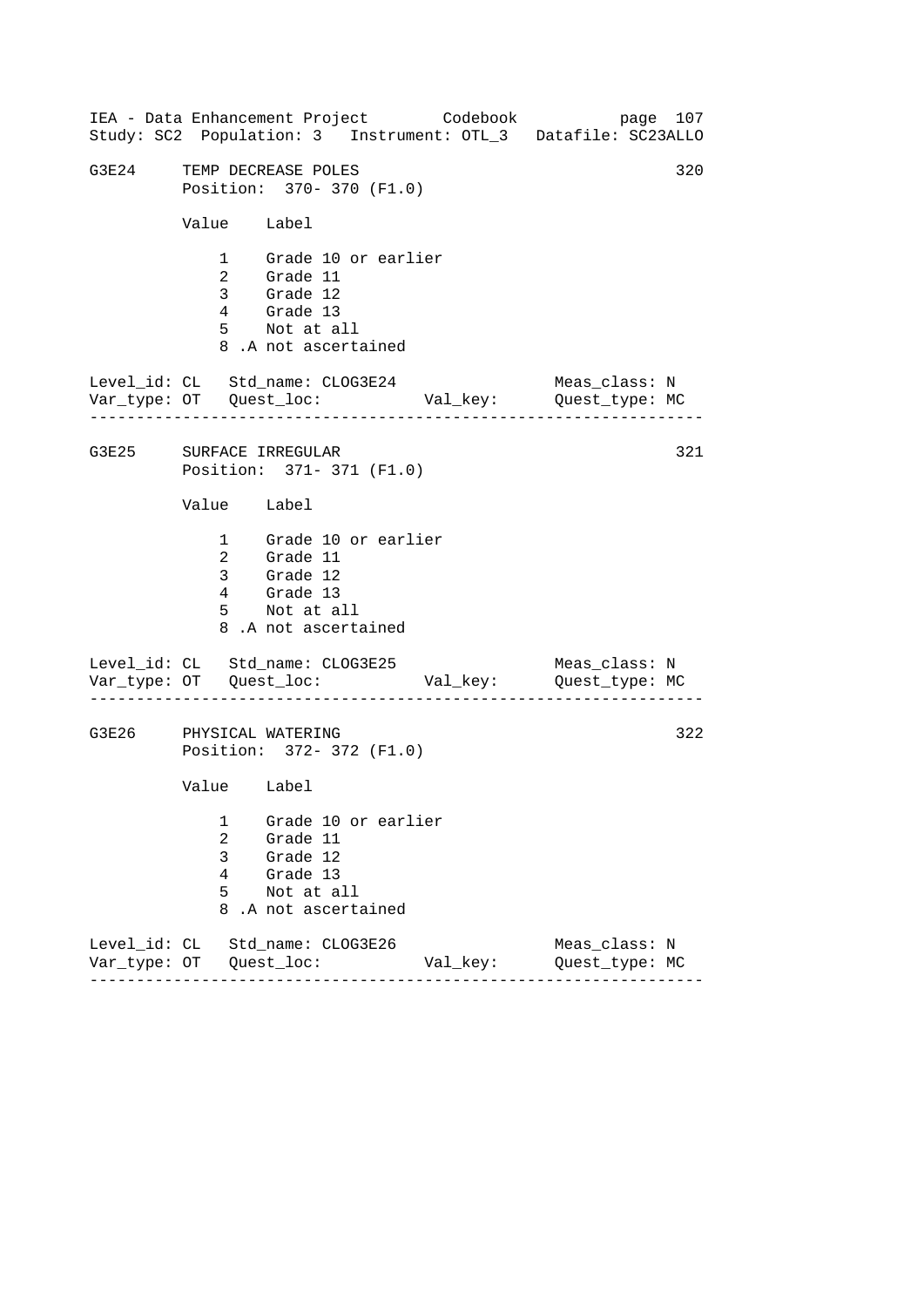|                     |                                                             | IEA - Data Enhancement Project Codebook                                                                |          | page 108<br>Study: SC2 Population: 3 Instrument: OTL_3 Datafile: SC23ALLO |  |  |
|---------------------|-------------------------------------------------------------|--------------------------------------------------------------------------------------------------------|----------|---------------------------------------------------------------------------|--|--|
| G3E27               | 323<br>ROCK RECORD ASSUMPTION<br>Position: 373- 373 (F1.0)  |                                                                                                        |          |                                                                           |  |  |
|                     | Value Label                                                 |                                                                                                        |          |                                                                           |  |  |
|                     |                                                             | 1 Grade 10 or earlier<br>2 Grade 11<br>3 Grade 12<br>4 Grade 13<br>5 Not at all<br>8.A not ascertained |          |                                                                           |  |  |
|                     |                                                             | Level_id: CL Std_name: CLOG3E27                                                                        |          | Meas_class: N                                                             |  |  |
| G3E28 HALF LIFE C14 |                                                             | Position: 374- 374 (F1.0)                                                                              |          | 324                                                                       |  |  |
|                     | Value Label                                                 |                                                                                                        |          |                                                                           |  |  |
|                     |                                                             | 1 Grade 10 or earlier<br>2 Grade 11<br>3 Grade 12<br>4 Grade 13<br>5 Not at all<br>8.A not ascertained |          |                                                                           |  |  |
|                     |                                                             | Level_id: CL Std_name: CLOG3E28                                                                        |          | Meas_class: N                                                             |  |  |
|                     | 325<br>G3E29 WAVE CUT TERRACES<br>Position: 375- 375 (F1.0) |                                                                                                        |          |                                                                           |  |  |
|                     | Value Label                                                 |                                                                                                        |          |                                                                           |  |  |
|                     | 1<br>2<br>3<br>4<br>5<br>8                                  | Grade 10 or earlier<br>Grade 11<br>Grade 12<br>Grade 13<br>Not at all<br>.A not ascertained            |          |                                                                           |  |  |
|                     |                                                             | Level_id: CL Std_name: CLOG3E29                                                                        | Val_key: | Meas_class: N<br>Quest_type: MC                                           |  |  |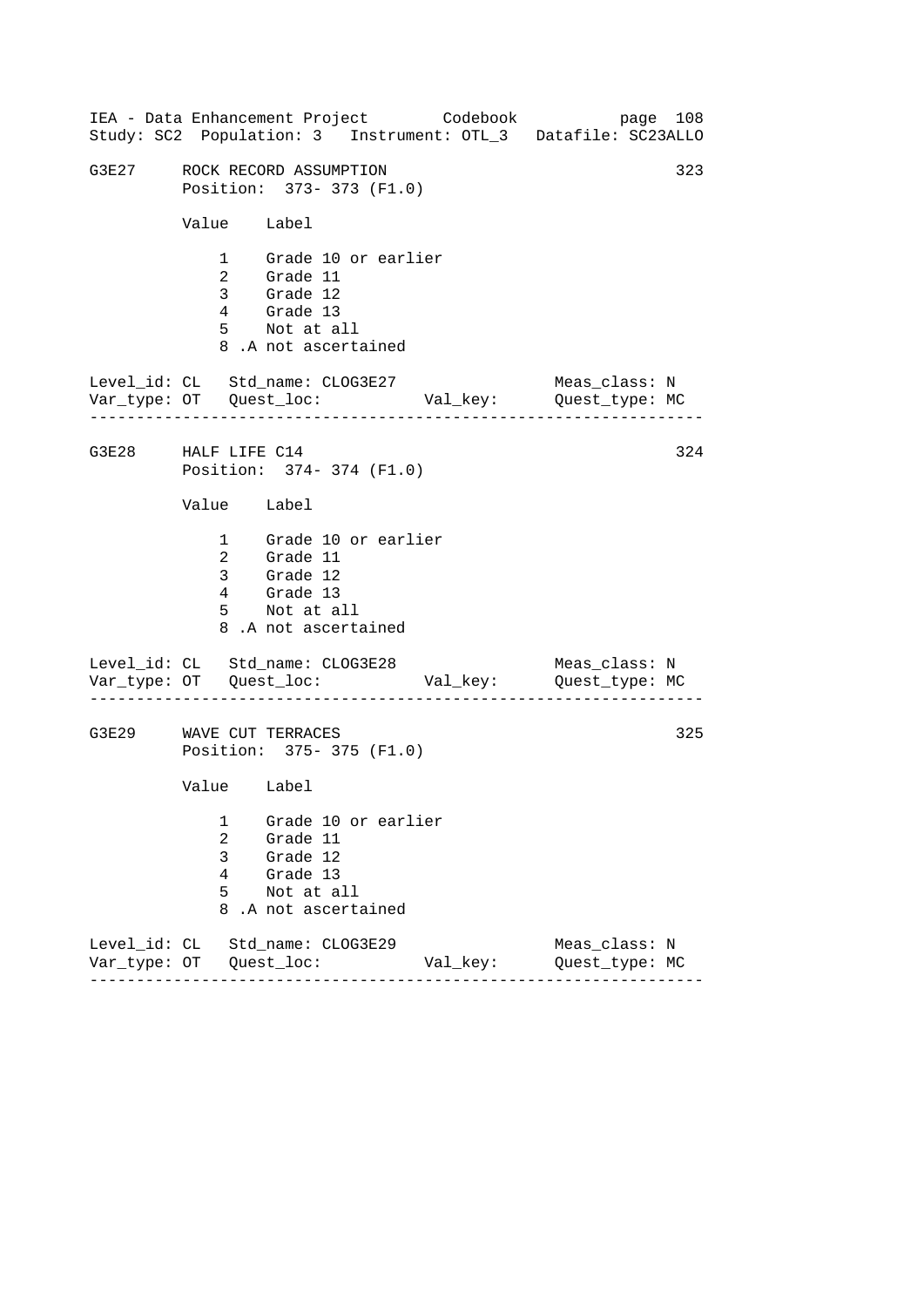|       |                            |                                                                                                        | IEA - Data Enhancement Project Codebook | page 109<br>Study: SC2 Population: 3 Instrument: OTL_3 Datafile: SC23ALLO |
|-------|----------------------------|--------------------------------------------------------------------------------------------------------|-----------------------------------------|---------------------------------------------------------------------------|
| G3E30 |                            | DECREASE KE STREAM<br>Position: 376-376 (F1.0)                                                         |                                         | 326                                                                       |
|       | Value Label                |                                                                                                        |                                         |                                                                           |
|       |                            | 1 Grade 10 or earlier<br>2 Grade 11<br>3 Grade 12<br>4 Grade 13<br>5 Not at all<br>8.A not ascertained |                                         |                                                                           |
|       |                            | Level_id: CL Std_name: CLOG3E30                                                                        |                                         | Meas_class: N                                                             |
|       |                            | G3E31 NATIONAL OPTION/ITEM 31<br>Position: 377- 377 (F1.0)                                             |                                         | 327                                                                       |
|       | Value Label                |                                                                                                        |                                         |                                                                           |
|       |                            | 1 Grade 10 or earlier<br>2 Grade 11<br>3 Grade 12<br>4 Grade 13<br>5 Not at all<br>8.A not ascertained |                                         |                                                                           |
|       |                            | Level_id: CL Std_name: CLOG3E31                                                                        |                                         | Meas_class: N                                                             |
| G3E32 |                            | NATIONAL OPTION/ITEM 32<br>Position: 378- 378 (F1.0)                                                   |                                         | 328                                                                       |
|       | Value Label                |                                                                                                        |                                         |                                                                           |
|       | 1<br>2<br>3<br>4<br>5<br>8 | Grade 10 or earlier<br>Grade 11<br>Grade 12<br>Grade 13<br>Not at all<br>.A not ascertained            |                                         |                                                                           |
|       |                            | Level_id: CL Std_name: CLOG3E32                                                                        | Val_key:                                | Meas_class: N<br>Quest_type: MC                                           |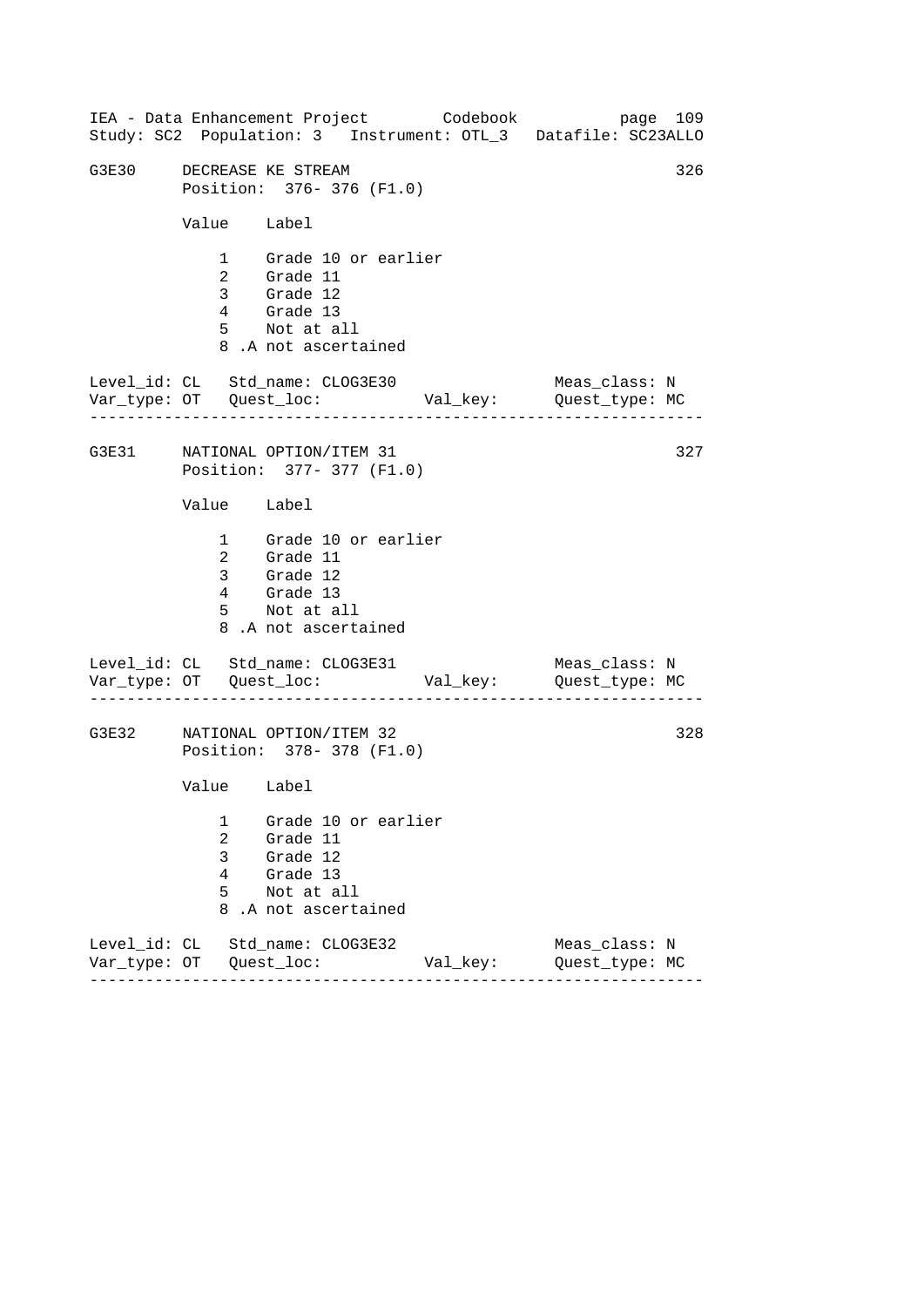|       |                            | IEA - Data Enhancement Project Codebook                                                                |          | page 110<br>Study: SC2 Population: 3 Instrument: OTL_3 Datafile: SC23ALLO |
|-------|----------------------------|--------------------------------------------------------------------------------------------------------|----------|---------------------------------------------------------------------------|
| G3E33 |                            | NATIONAL OPTION/ITEM 33<br>Position: 379- 379 (F1.0)                                                   |          | 329                                                                       |
|       | Value Label                |                                                                                                        |          |                                                                           |
|       |                            | 1 Grade 10 or earlier<br>2 Grade 11<br>3 Grade 12<br>4 Grade 13<br>5 Not at all<br>8.A not ascertained |          |                                                                           |
|       |                            | Level_id: CL Std_name: CLOG3E33                                                                        |          | Meas_class: N                                                             |
|       |                            | G3E34 NATIONAL OPTION/ITEM 34<br>Position: 380-380 (F1.0)                                              |          | 330                                                                       |
|       | Value Label                |                                                                                                        |          |                                                                           |
|       |                            | 1 Grade 10 or earlier<br>2 Grade 11<br>3 Grade 12<br>4 Grade 13<br>5 Not at all<br>8.A not ascertained |          |                                                                           |
|       |                            | Level_id: CL Std_name: CLOG3E34                                                                        |          | Meas_class: N                                                             |
| G3E35 |                            | NATIONAL OPTION/ITEM 35<br>Position: 381-381 (F1.0)                                                    |          | 331                                                                       |
|       | Value Label                |                                                                                                        |          |                                                                           |
|       | 1<br>2<br>3<br>4<br>5<br>8 | Grade 10 or earlier<br>Grade 11<br>Grade 12<br>Grade 13<br>Not at all<br>.A not ascertained            |          |                                                                           |
|       |                            | Level id: CL Std name: CLOG3E35                                                                        | Val_key: | Meas class: N<br>Quest_type: MC                                           |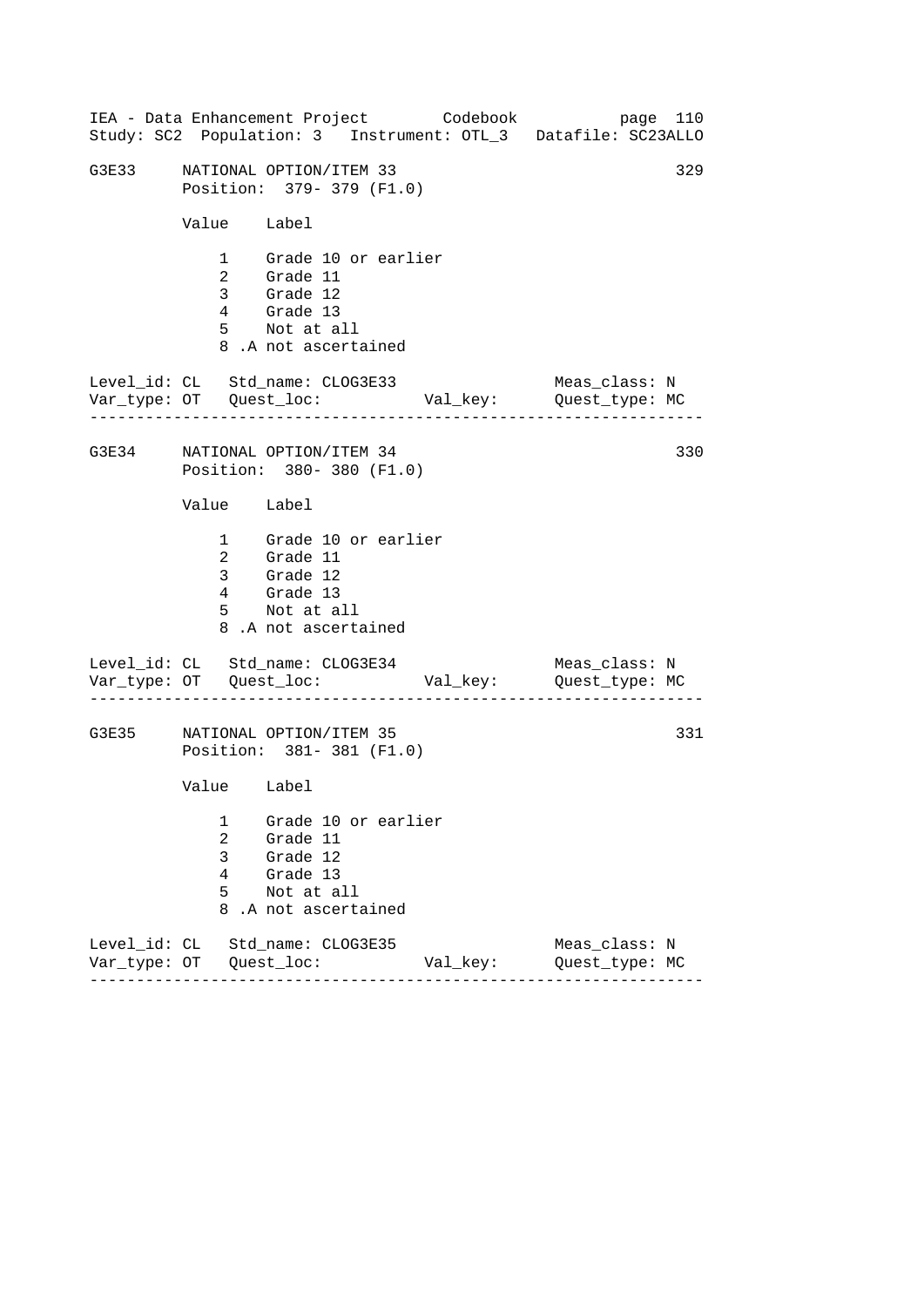------------------------------------------------------------------ ------------------------------------------------------------------ ------------------------------------------------------------------ IEA - Data Enhancement Project Codebook page 111 Study: SC2 Population: 3 Instrument: OTL\_3 Datafile: SC23ALLO G3B01 CELL PROCESS 332 Position: 382- 382 (F1.0) Value Label 1 Grade 10 or earlier 2 Grade 11 3 Grade 12 4 Grade 13 5 Not at all 8 .A not ascertained Level\_id: CL Std\_name: CLOG3B01 Meas\_class: N Var\_type: OT Quest\_loc: Val\_key: Quest\_type: MC G3B02 SEX DETERMINANT HUMAN Position: 383- 383 (F1.0) Value Label 1 Grade 10 or earlier 2 Grade 11 3 Grade 12 4 Grade 13 5 Not at all 8 .A not ascertained Level\_id: CL Std\_name: CLOG3B02 Var\_type: OT Quest\_loc: Val\_key: Quest\_type: MC Meas\_class: N G3B03 LOCATION CELL PROCESS Position: 384- 384 (F1.0) Value Label 1 Grade 10 or earlier 2 Grade 11 3 Grade 12 4 Grade 13 5 Not at all 8 .A not ascertained Level\_id: CL Std\_name: CLOG3B03 Meas\_class: N Var\_type: OT Quest\_loc: Val\_key: Quest\_type: MC 333 334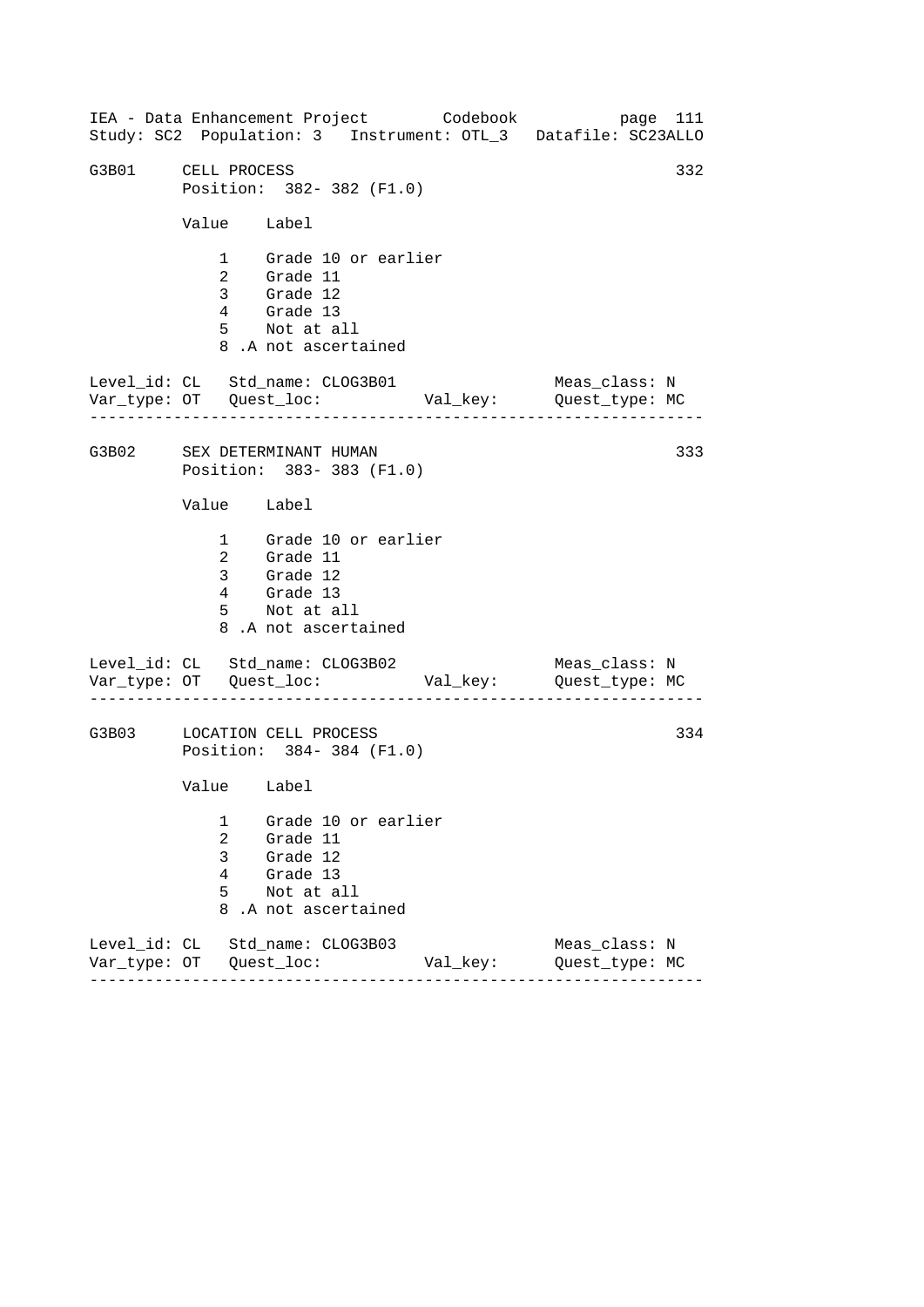------------------------------------------------------------------ ------------------------------------------------------------------ ------------------------------------------------------------------ IEA - Data Enhancement Project Codebook page 112 Study: SC2 Population: 3 Instrument: OTL\_3 Datafile: SC23ALLO G3B04 PERMEABLE MEMBRANE 335 Position: 385- 385 (F1.0) Value Label 1 Grade 10 or earlier 2 Grade 11 3 Grade 12 4 Grade 13 5 Not at all 8 .A not ascertained Level\_id: CL Std\_name: CLOG3B04 Meas\_class: N Var\_type: OT Quest\_loc: Val\_key: Quest\_type: MC G3B05 PLANT TISSUE IN SUGAR Position: 386- 386 (F1.0) Value Label 1 Grade 10 or earlier 2 Grade 11 3 Grade 12 4 Grade 13 5 Not at all 8 .A not ascertained Level\_id: CL Std\_name: CLOG3B05 Var\_type: OT Quest\_loc: Val\_key: Quest\_type: MC Meas\_class: N G3B06 COLOR BLIND PEDIGREE Position: 387- 387 (F1.0) Value Label 1 Grade 10 or earlier 2 Grade 11 3 Grade 12 4 Grade 13 5 Not at all 8 .A not ascertained Level\_id: CL Std\_name: CLOG3B06 Meas\_class: N Var\_type: OT Quest\_loc: Val\_key: Quest\_type: MC 336 337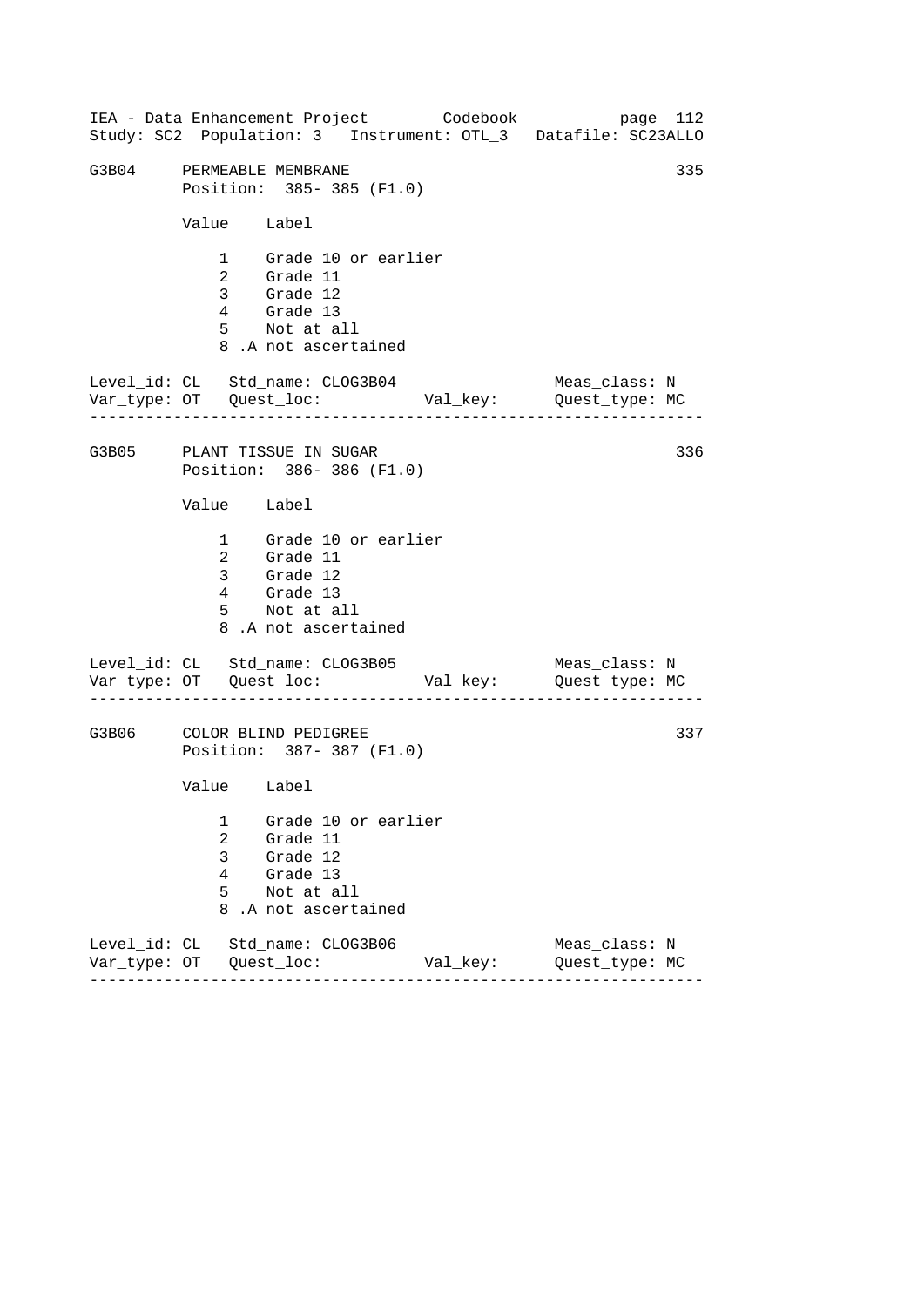------------------------------------------------------------------ ------------------------------------------------------------------ ------------------------------------------------------------------ IEA - Data Enhancement Project Codebook page 113 Study: SC2 Population: 3 Instrument: OTL\_3 Datafile: SC23ALLO G3B07 MICE BREEDING 338 Position: 388- 388 (F1.0) Value Label 1 Grade 10 or earlier 2 Grade 11 3 Grade 12 4 Grade 13 5 Not at all 8 .A not ascertained Level\_id: CL Std\_name: CLOG3B07 Meas\_class: N Var\_type: OT Quest\_loc: Val\_key: Quest\_type: MC G3B08 FRUIT FLIES Position: 389- 389 (F1.0) Value Label 1 Grade 10 or earlier 2 Grade 11 3 Grade 12 4 Grade 13 5 Not at all 8 .A not ascertained Level\_id: CL Std\_name: CLOG3B08 Var\_type: OT Quest\_loc: Val\_key: Quest\_type: MC Meas\_class: N G3B09 POLLED CATTLE Position: 390- 390 (F1.0) Value Label 1 Grade 10 or earlier 2 Grade 11 3 Grade 12 4 Grade 13 5 Not at all 8 .A not ascertained Level\_id: CL Std\_name: CLOG3B09 Meas\_class: N Var\_type: OT Quest\_loc: Val\_key: Quest\_type: MC 339 340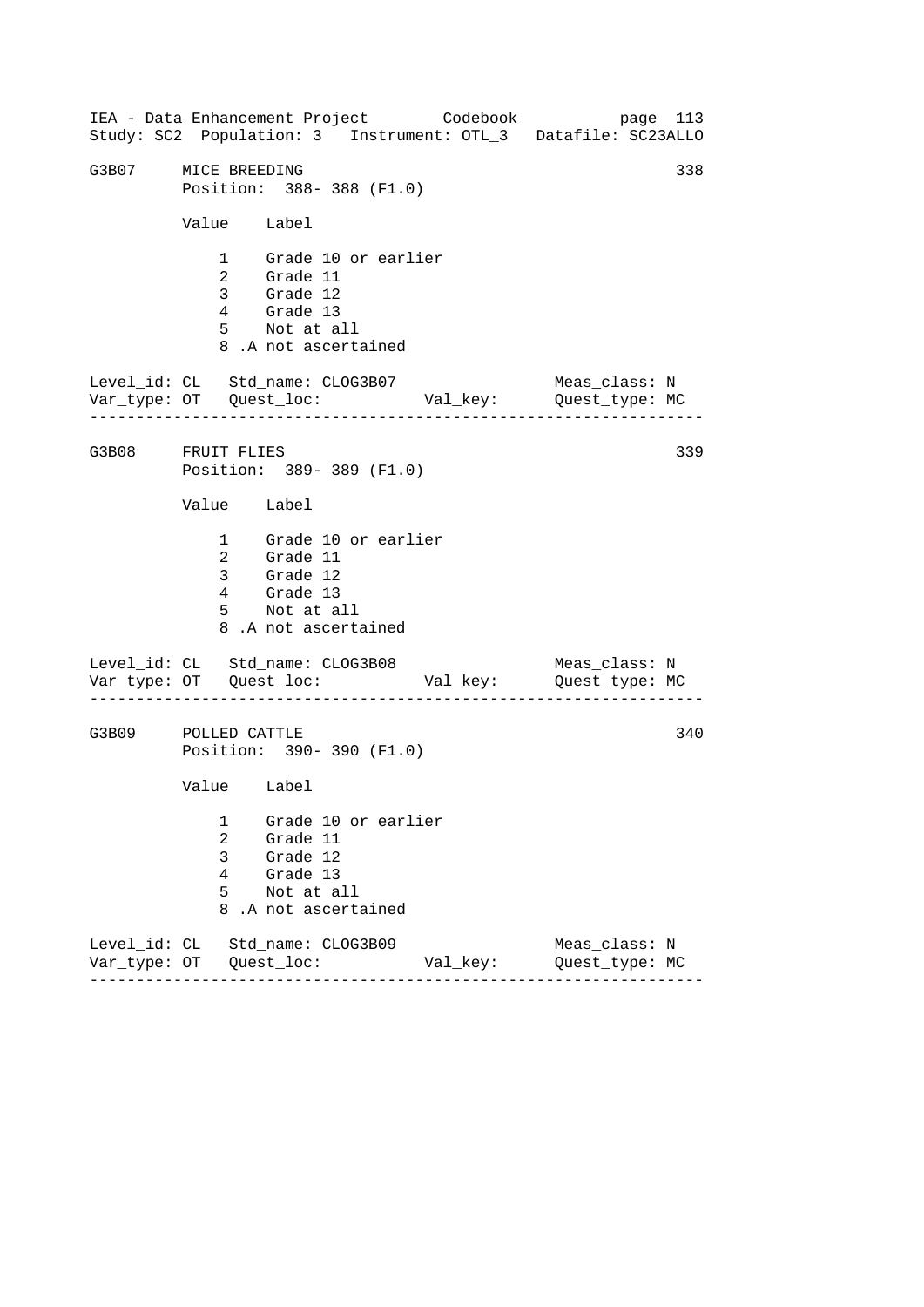|                        |                                         | IEA - Data Enhancement Project Codebook                                                                |          | Study: SC2 Population: 3 Instrument: OTL_3 Datafile: SC23ALLO | page 114 |
|------------------------|-----------------------------------------|--------------------------------------------------------------------------------------------------------|----------|---------------------------------------------------------------|----------|
|                        |                                         | G3B10 LIVING CELL SUBSTANCE<br>Position: 391-391 (F1.0)                                                |          |                                                               | 341      |
|                        | Value Label                             |                                                                                                        |          |                                                               |          |
|                        |                                         | 1 Grade 10 or earlier<br>2 Grade 11<br>3 Grade 12<br>4 Grade 13<br>5 Not at all<br>8.A not ascertained |          |                                                               |          |
|                        |                                         | Level_id: CL Std_name: CLOG3B10                                                                        |          | Meas_class: N                                                 |          |
| G3B11 LYMPH INTO BLOOD |                                         | Position: 392- 392 (F1.0)                                                                              |          |                                                               | 342      |
|                        | Value Label                             |                                                                                                        |          |                                                               |          |
|                        |                                         | 1 Grade 10 or earlier<br>2 Grade 11<br>3 Grade 12<br>4 Grade 13<br>5 Not at all<br>8.A not ascertained |          |                                                               |          |
|                        |                                         | Level_id: CL Std_name: CLOG3B11                                                                        |          | Meas_class: N                                                 |          |
|                        |                                         | G3B12 PHOTOSYNTHETIC RATE<br>Position: 393-393 (F1.0)                                                  |          |                                                               | 343      |
|                        | Value Label                             |                                                                                                        |          |                                                               |          |
|                        | 1<br>$\overline{a}$<br>3<br>4<br>5<br>8 | Grade 10 or earlier<br>Grade 11<br>Grade 12<br>Grade 13<br>Not at all<br>.A not ascertained            |          |                                                               |          |
|                        |                                         | Level_id: CL Std_name: CLOG3B12                                                                        | Val_key: | Meas_class: N<br>Quest_type: MC                               |          |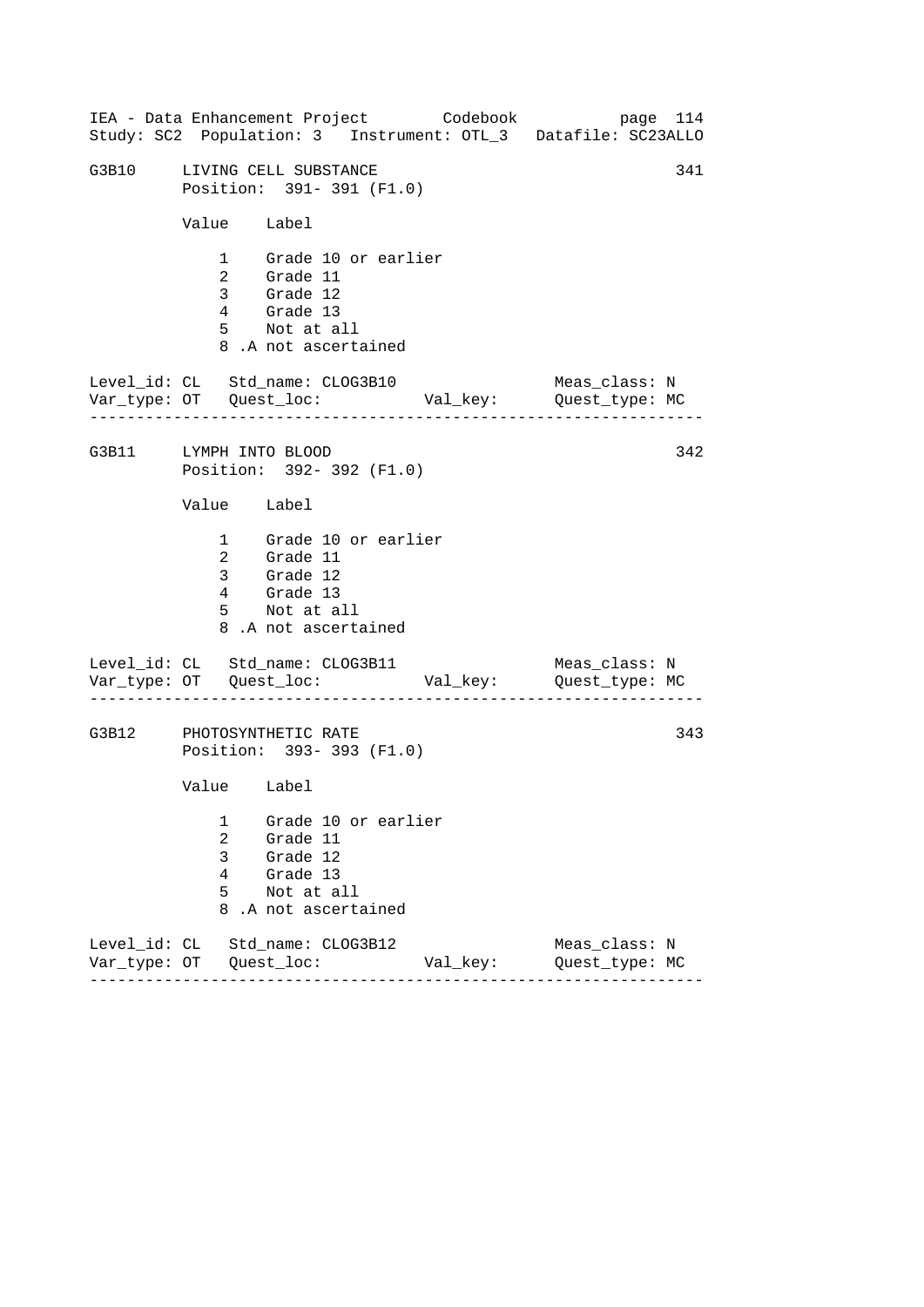------------------------------------------------------------------ ------------------------------------------------------------------ ------------------------------------------------------------------ IEA - Data Enhancement Project Codebook page 115 Study: SC2 Population: 3 Instrument: OTL\_3 Datafile: SC23ALLO G3B13 CHLOROPHYLL ABSORBS 344 Position: 394- 394 (F1.0) Value Label 1 Grade 10 or earlier 2 Grade 11 3 Grade 12 4 Grade 13 5 Not at all 8 .A not ascertained Level\_id: CL Std\_name: CLOG3B13 Meas\_class: N Var\_type: OT Quest\_loc: Val\_key: Quest\_type: MC G3B14 KIDNEY TABULES Position: 395- 395 (F1.0) Value Label 1 Grade 10 or earlier 2 Grade 11 3 Grade 12 4 Grade 13 5 Not at all 8 .A not ascertained Level\_id: CL Std\_name: CLOG3B14 Var\_type: OT Quest\_loc: Val\_key: Quest\_type: MC Meas\_class: N G3B15 COW TISSUE Position: 396- 396 (F1.0) Value Label 1 Grade 10 or earlier 2 Grade 11 3 Grade 12 4 Grade 13 5 Not at all 8 .A not ascertained Level\_id: CL Std\_name: CLOG3B15 Meas\_class: N Var\_type: OT Quest\_loc: Val\_key: Quest\_type: MC 345 346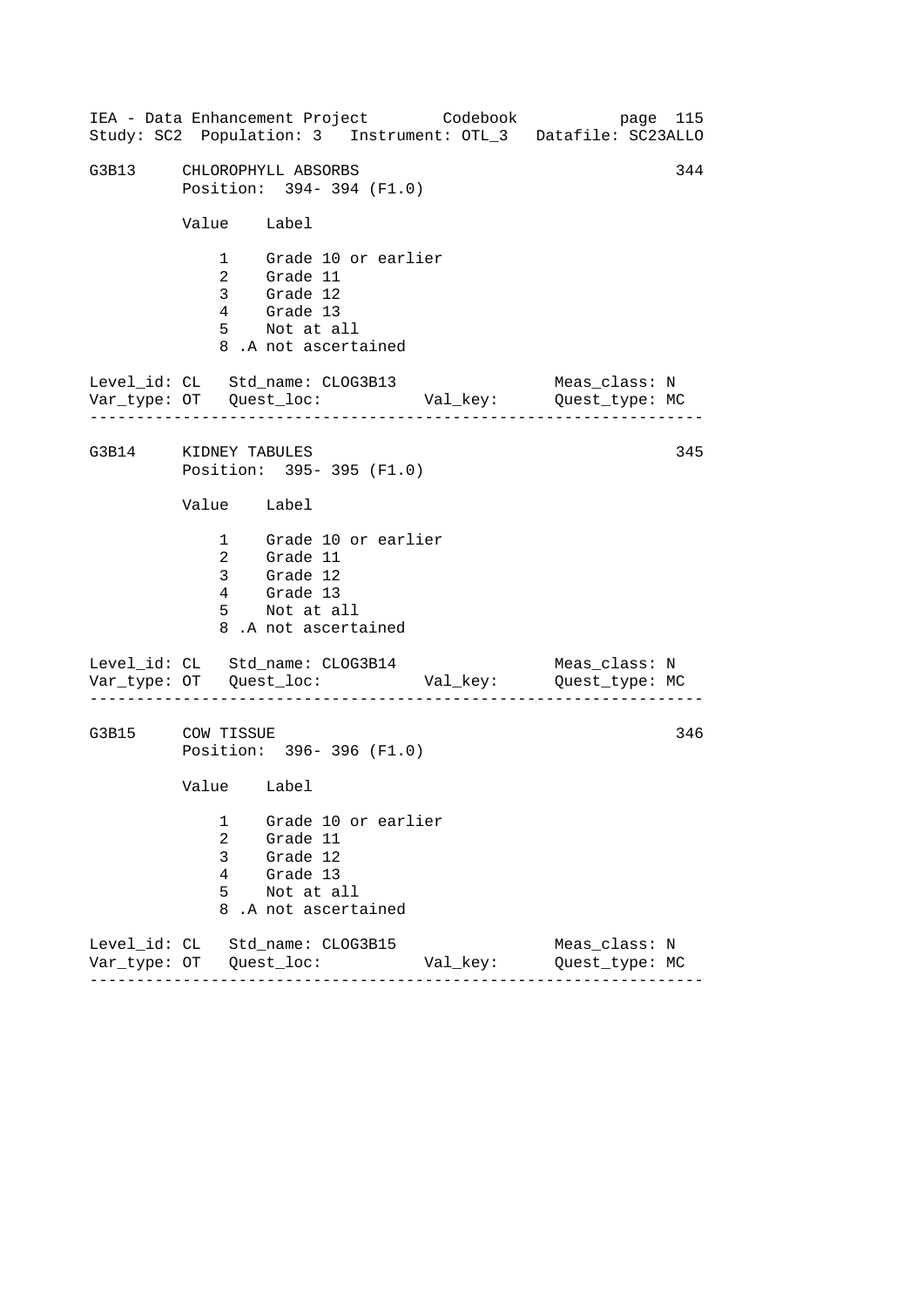------------------------------------------------------------------ ------------------------------------------------------------------ ------------------------------------------------------------------ IEA - Data Enhancement Project Codebook page 116 Study: SC2 Population: 3 Instrument: OTL\_3 Datafile: SC23ALLO G3B16 MARINE WORM GUNDA 347 Position: 397- 397 (F1.0) Value Label 1 Grade 10 or earlier 2 Grade 11 3 Grade 12 4 Grade 13 5 Not at all 8 .A not ascertained Level\_id: CL Std\_name: CLOG3B16 Meas\_class: N Var\_type: OT Quest\_loc: Val\_key: Quest\_type: MC G3B17 NOT HORMONE CONTROL Position: 398- 398 (F1.0) Value Label 1 Grade 10 or earlier 2 Grade 11 3 Grade 12 4 Grade 13 5 Not at all 8 .A not ascertained Level\_id: CL Std\_name: CLOG3B17 Var\_type: OT Quest\_loc: Val\_key: Quest\_type: MC Meas\_class: N G3B18 ENDOCRINE SECRETIONS Position: 399- 399 (F1.0) Value Label 1 Grade 10 or earlier 2 Grade 11 3 Grade 12 4 Grade 13 5 Not at all 8 .A not ascertained Level\_id: CL Std\_name: CLOG3B18 Meas\_class: N Var\_type: OT Quest\_loc: Val\_key: Quest\_type: MC 348 349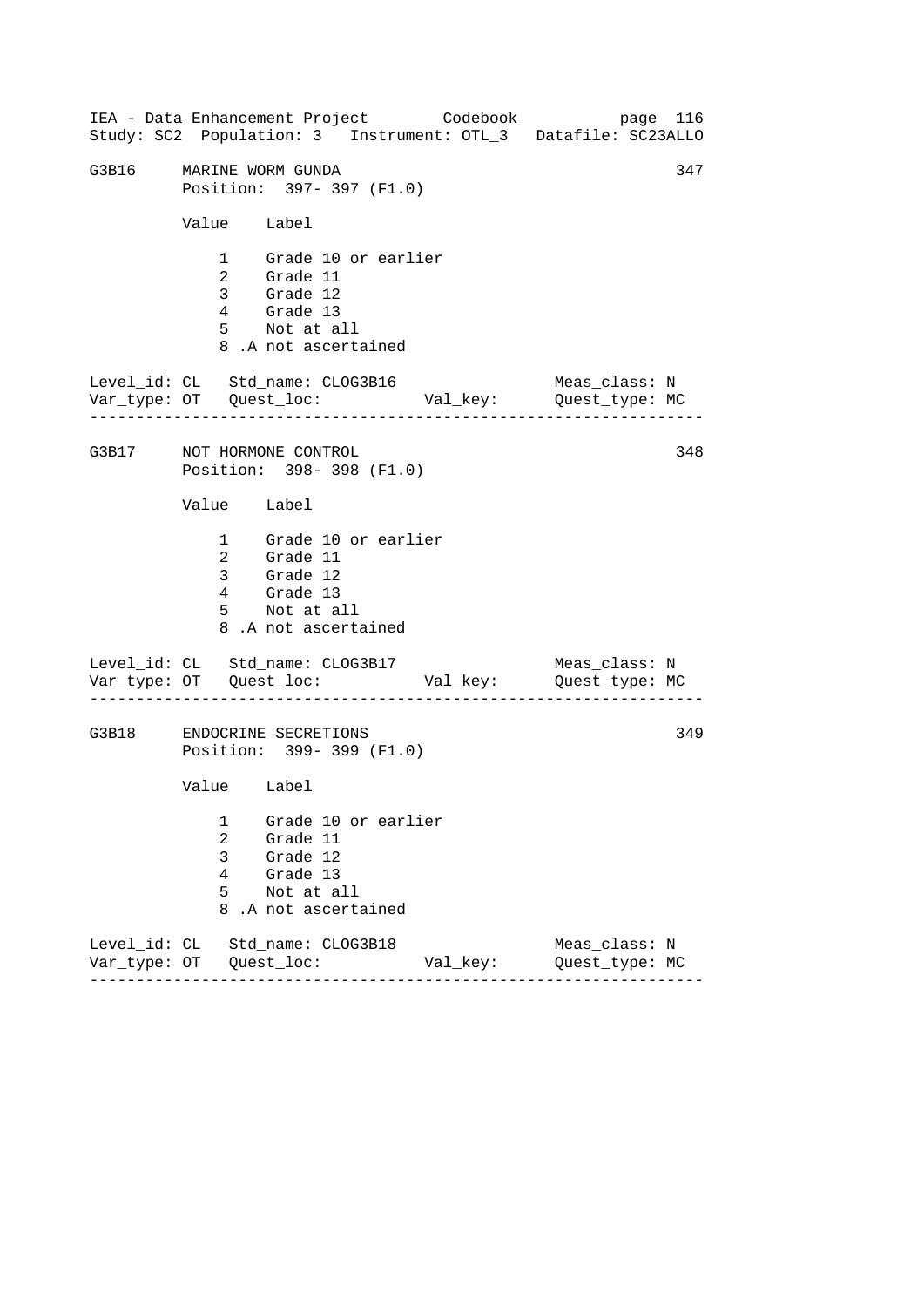------------------------------------------------------------------ ------------------------------------------------------------------ ------------------------------------------------------------------ IEA - Data Enhancement Project Codebook page 117 Study: SC2 Population: 3 Instrument: OTL\_3 Datafile: SC23ALLO G3B19 COBALT CHLORIDE PAPER 350 Position: 400- 400 (F1.0) Value Label 1 Grade 10 or earlier 2 Grade 11 3 Grade 12 4 Grade 13 5 Not at all 8 .A not ascertained Level\_id: CL Std\_name: CLOG3B19 Meas\_class: N Var\_type: OT Quest\_loc: Val\_key: Quest\_type: MC G3B20 FAILED GERMINATION Position: 401- 401 (F1.0) Value Label 1 Grade 10 or earlier 2 Grade 11 3 Grade 12 4 Grade 13 5 Not at all 8 .A not ascertained Level\_id: CL Std\_name: CLOG3B20 Var\_type: OT Quest\_loc: Val\_key: Quest\_type: MC Meas\_class: N G3B21 STRUCTURE CHICK EMBRYO Position: 402- 402 (F1.0) Value Label 1 Grade 10 or earlier 2 Grade 11 3 Grade 12 4 Grade 13 5 Not at all 8 .A not ascertained Level\_id: CL Std\_name: CLOG3B21 Meas\_class: N Var\_type: OT Quest\_loc: Val\_key: Quest\_type: MC 351 352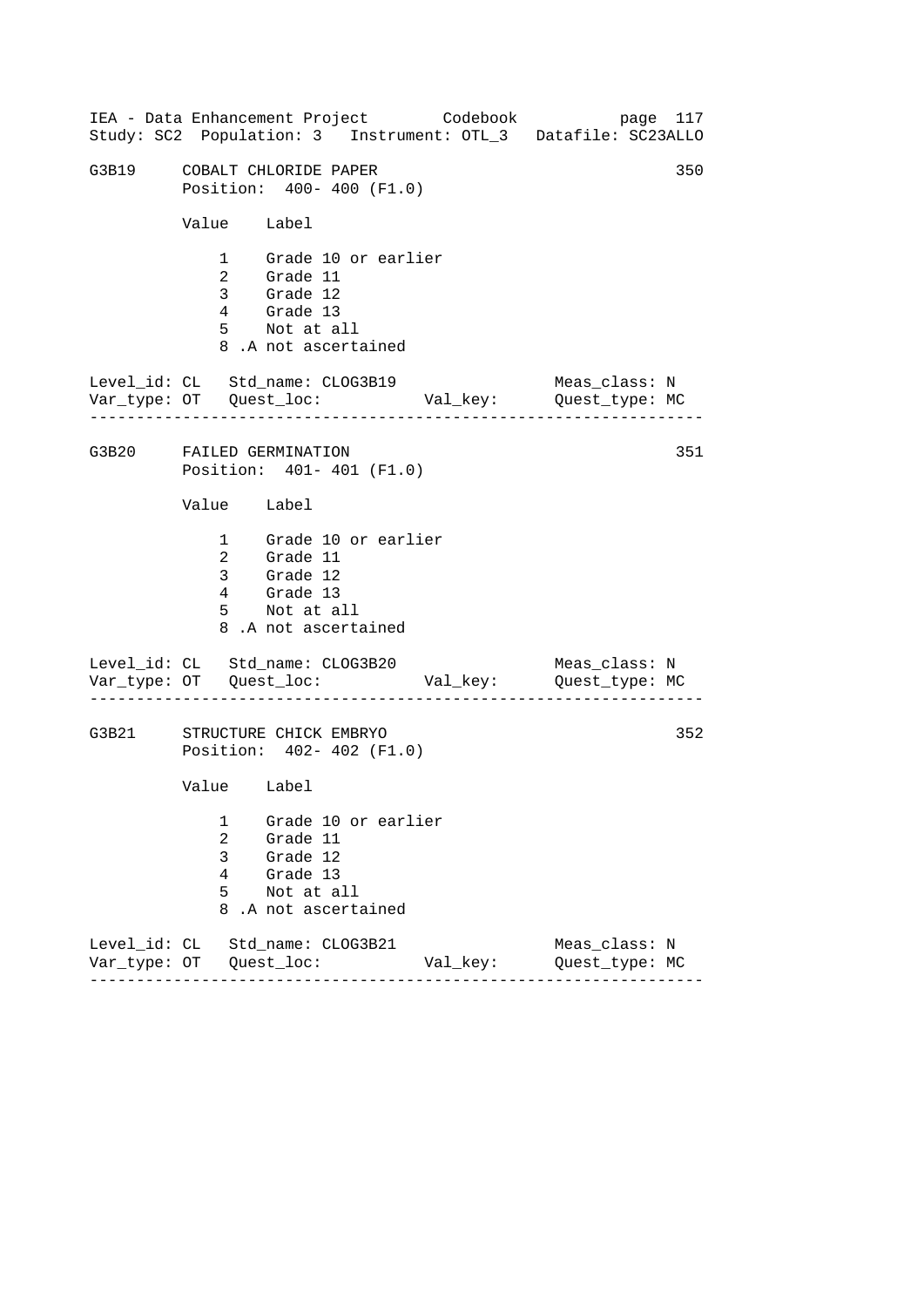------------------------------------------------------------------ ------------------------------------------------------------------ ------------------------------------------------------------------ IEA - Data Enhancement Project Codebook page 118 Study: SC2 Population: 3 Instrument: OTL\_3 Datafile: SC23ALLO G3B22 SAME BLOOD TYPE 353 Position: 403- 403 (F1.0) Value Label 1 Grade 10 or earlier 2 Grade 11 3 Grade 12 4 Grade 13 5 Not at all 8 .A not ascertained Level\_id: CL Std\_name: CLOG3B22 Meas\_class: N Var\_type: OT Quest\_loc: Val\_key: Quest\_type: MC G3B23 PHYSICAL DIGESTION Position: 404- 404 (F1.0) Value Label 1 Grade 10 or earlier 2 Grade 11 3 Grade 12 4 Grade 13 5 Not at all 8 .A not ascertained Level\_id: CL Std\_name: CLOG3B23 Var\_type: OT Quest\_loc: Val\_key: Quest\_type: MC Meas\_class: N G3B24 POPULATION GROWTH CURVE Position: 405- 405 (F1.0) Value Label 1 Grade 10 or earlier 2 Grade 11 3 Grade 12 4 Grade 13 5 Not at all 8 .A not ascertained Level\_id: CL Std\_name: CLOG3B24 Meas\_class: N Var\_type: OT Quest\_loc: Val\_key: Quest\_type: MC 354 355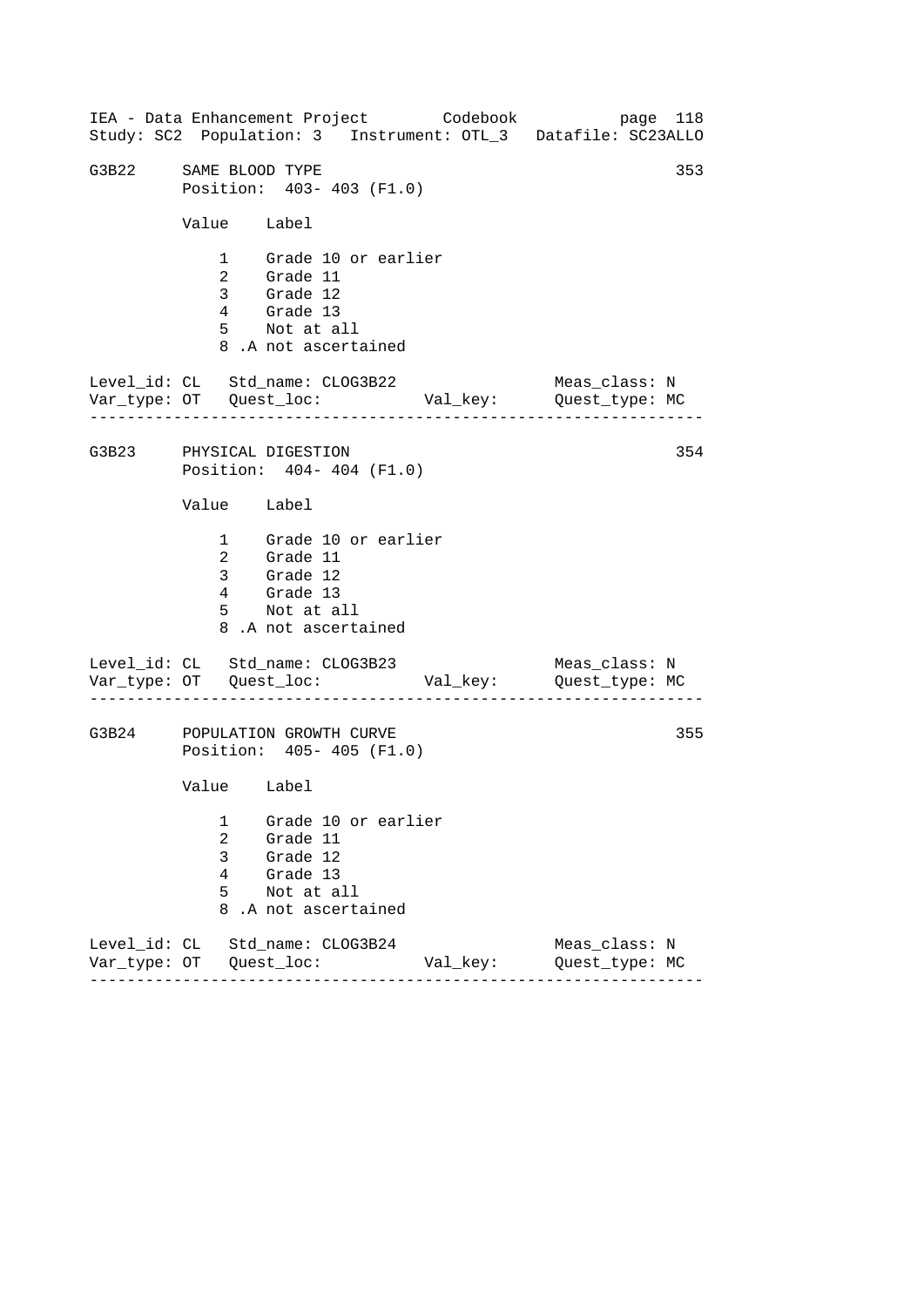|                 |                                         | IEA - Data Enhancement Project Codebook                                                                |          | page 119<br>Study: SC2 Population: 3 Instrument: OTL_3 Datafile: SC23ALLO |
|-----------------|-----------------------------------------|--------------------------------------------------------------------------------------------------------|----------|---------------------------------------------------------------------------|
| G3B25           |                                         | DESERT ADAPTATION<br>Position: 406- 406 (F1.0)                                                         |          | 356                                                                       |
|                 | Value Label                             |                                                                                                        |          |                                                                           |
|                 |                                         | 1 Grade 10 or earlier<br>2 Grade 11<br>3 Grade 12<br>4 Grade 13<br>5 Not at all<br>8.A not ascertained |          |                                                                           |
|                 |                                         | Level_id: CL Std_name: CLOG3B25                                                                        |          | Meas_class: N                                                             |
|                 |                                         | G3B26 EXPOSURE INSECTICIDES<br>Position: 407- 407 (F1.0)                                               |          | 357                                                                       |
|                 | Value Label                             |                                                                                                        |          |                                                                           |
|                 | $4\overline{ }$                         | 1 Grade 10 or earlier<br>2 Grade 11<br>3 Grade 12<br>Grade 13<br>5 Not at all<br>8.A not ascertained   |          |                                                                           |
|                 |                                         | Level_id: CL Std_name: CLOG3B26                                                                        |          | Meas_class: N                                                             |
| G3B27 GALAPAGOS |                                         | Position: 408- 408 (F1.0)                                                                              |          | 358                                                                       |
|                 | Value Label                             |                                                                                                        |          |                                                                           |
|                 | 1<br>$\overline{2}$<br>3<br>4<br>5<br>8 | Grade 10 or earlier<br>Grade 11<br>Grade 12<br>Grade 13<br>Not at all<br>.A not ascertained            |          |                                                                           |
|                 |                                         | Level_id: CL Std_name: CLOG3B27                                                                        | Val_key: | Meas_class: N<br>Quest_type: MC                                           |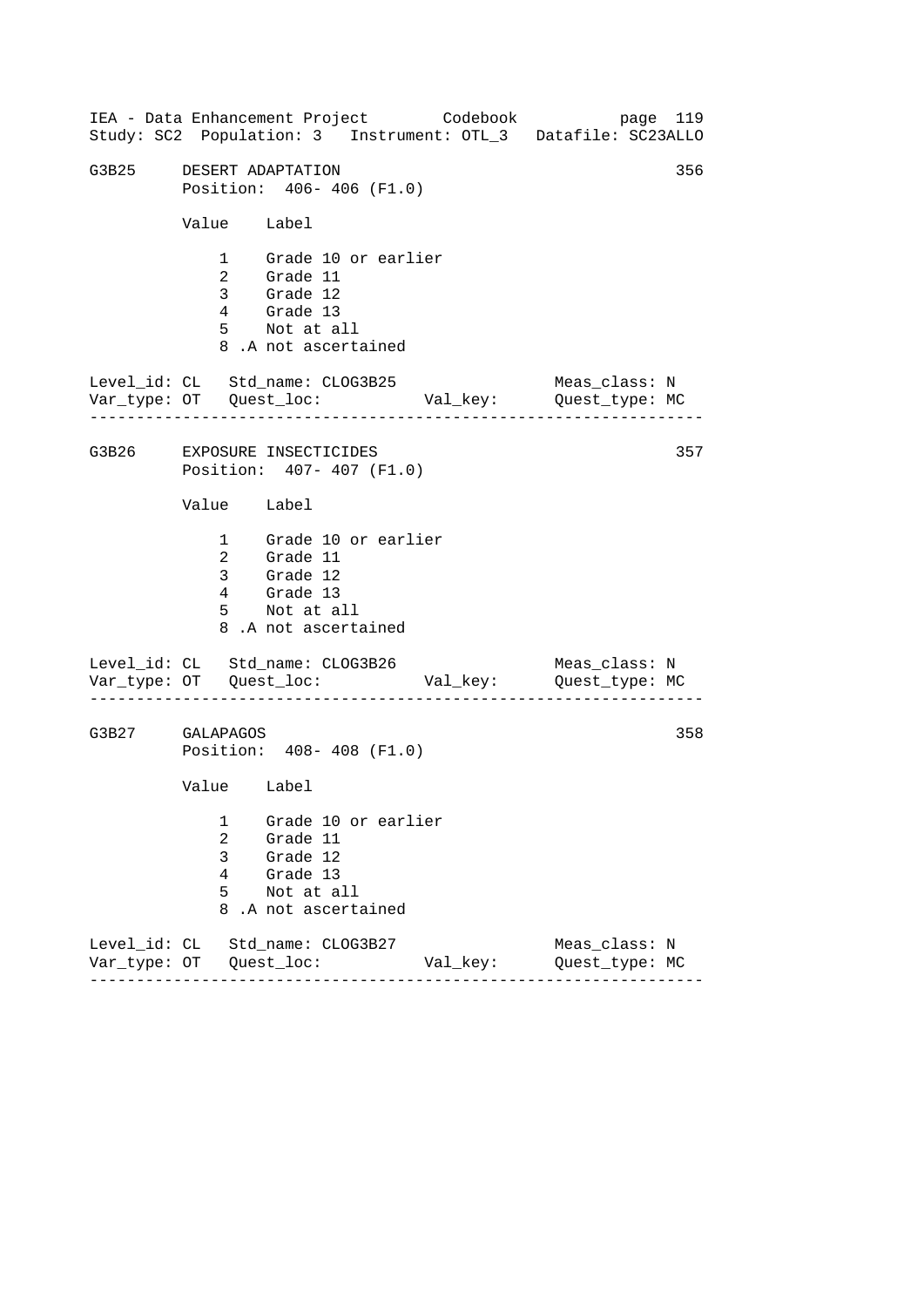------------------------------------------------------------------ ------------------------------------------------------------------ ------------------------------------------------------------------ IEA - Data Enhancement Project Codebook page 120 Study: SC2 Population: 3 Instrument: OTL\_3 Datafile: SC23ALLO G3B28 LIGHT AND DARK MOTHS 359 Position: 409- 409 (F1.0) Value Label 1 Grade 10 or earlier 2 Grade 11 3 Grade 12 4 Grade 13 5 Not at all 8 .A not ascertained Level\_id: CL Std\_name: CLOG3B28 Meas\_class: N Var\_type: OT Quest\_loc: Val\_key: Quest\_type: MC G3B29 NATURAL SELECTION Position: 410- 410 (F1.0) Value Label 1 Grade 10 or earlier 2 Grade 11 3 Grade 12 4 Grade 13 5 Not at all 8 .A not ascertained Level\_id: CL Std\_name: CLOG3B29 Var\_type: OT Quest\_loc: Val\_key: Quest\_type: MC Meas\_class: N G3B30 EVIDENCE EVOLUTION Position: 411- 411 (F1.0) Value Label 1 Grade 10 or earlier 2 Grade 11 3 Grade 12 4 Grade 13 5 Not at all 8 .A not ascertained Level\_id: CL Std\_name: CLOG3B30 Meas\_class: N Var\_type: OT Quest\_loc: Val\_key: Quest\_type: MC 360 361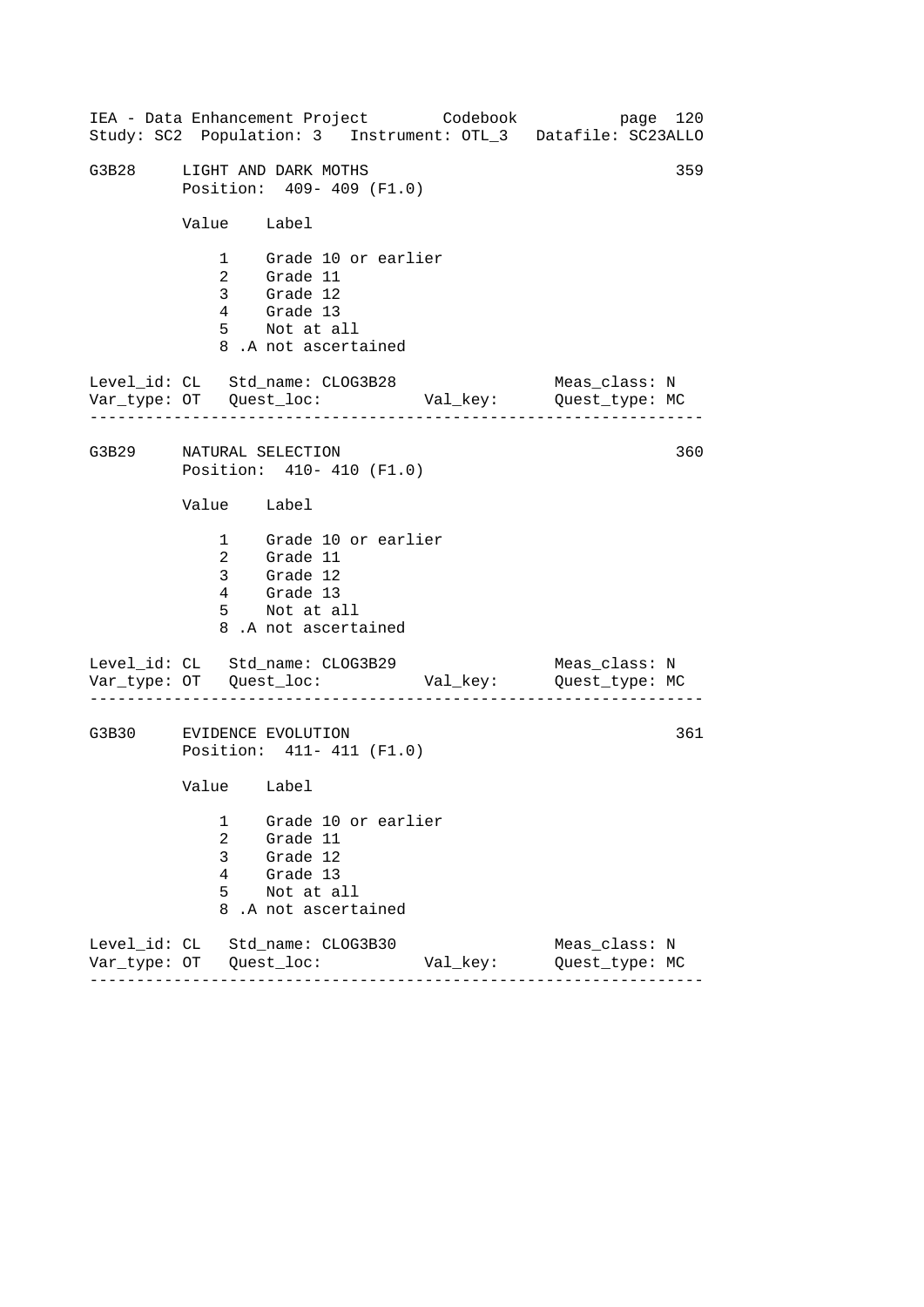|       |                                         | IEA - Data Enhancement Project Codebook                                                                |          | page 121<br>Study: SC2 Population: 3 Instrument: OTL_3 Datafile: SC23ALLO |
|-------|-----------------------------------------|--------------------------------------------------------------------------------------------------------|----------|---------------------------------------------------------------------------|
| G3B31 |                                         | NATIONAL OPTION/ITEM 31<br>Position: 412- 412 (F1.0)                                                   |          | 362                                                                       |
|       | Value Label                             |                                                                                                        |          |                                                                           |
|       |                                         | 1 Grade 10 or earlier<br>2 Grade 11<br>3 Grade 12<br>4 Grade 13<br>5 Not at all<br>8.A not ascertained |          |                                                                           |
|       |                                         | Level_id: CL Std_name: CLOG3B31                                                                        |          | Meas_class: N                                                             |
|       |                                         | G3B32 NATIONAL OPTION/ITEM 32<br>Position: 413- 413 (F1.0)                                             |          | 363                                                                       |
|       | Value Label                             |                                                                                                        |          |                                                                           |
|       | $4\overline{ }$                         | 1 Grade 10 or earlier<br>2 Grade 11<br>3 Grade 12<br>Grade 13<br>5 Not at all<br>8.A not ascertained   |          |                                                                           |
|       |                                         | Level_id: CL Std_name: CLOG3B32                                                                        |          | Meas_class: N                                                             |
| G3B33 |                                         | NATIONAL OPTION/ITEM 33<br>Position: 414-414 (F1.0)                                                    |          | 364                                                                       |
|       | Value Label                             |                                                                                                        |          |                                                                           |
|       | 1<br>$\overline{a}$<br>3<br>4<br>5<br>8 | Grade 10 or earlier<br>Grade 11<br>Grade 12<br>Grade 13<br>Not at all<br>.A not ascertained            |          |                                                                           |
|       |                                         | Level_id: CL Std_name: CLOG3B33                                                                        | Val_key: | Meas_class: N<br>Quest_type: MC                                           |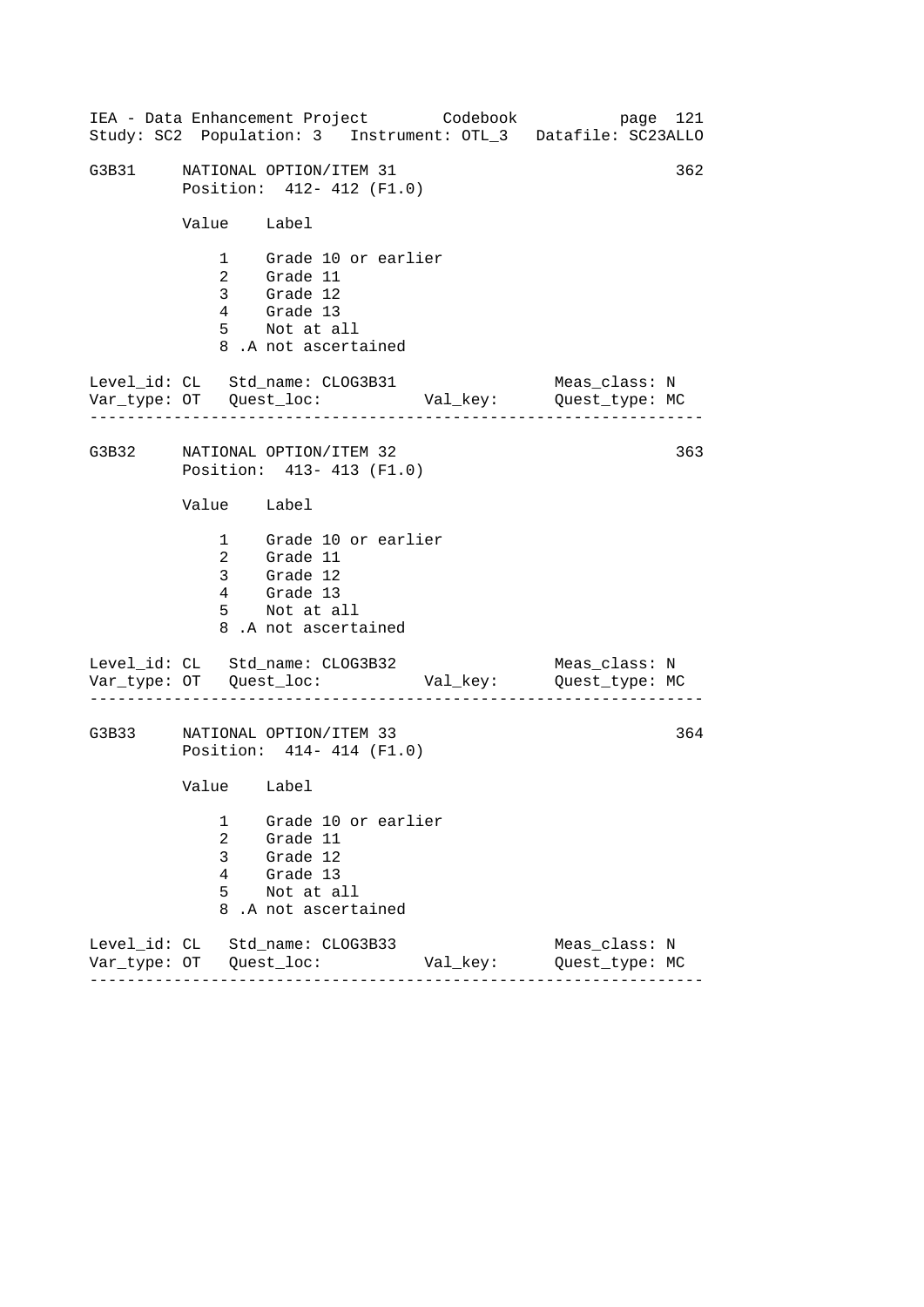|       |                            | IEA - Data Enhancement Project Codebook                                                                |          | page 122<br>Study: SC2 Population: 3 Instrument: OTL_3 Datafile: SC23ALLO |
|-------|----------------------------|--------------------------------------------------------------------------------------------------------|----------|---------------------------------------------------------------------------|
| G3B34 |                            | NATIONAL OPTION/ITEM 34<br>Position: 415- 415 (F1.0)                                                   |          | 365                                                                       |
|       | Value Label                |                                                                                                        |          |                                                                           |
|       |                            | 1 Grade 10 or earlier<br>2 Grade 11<br>3 Grade 12<br>4 Grade 13<br>5 Not at all<br>8.A not ascertained |          |                                                                           |
|       |                            | Level_id: CL Std_name: CLOG3B34                                                                        |          | Meas_class: N<br>Var_type: OT Quest_loc: Val_key: Quest_type: MC          |
|       |                            | G3B35 NATIONAL OPTION/ITEM 35<br>Position: 416-416 (F1.0)                                              |          | 366                                                                       |
|       | Value Label                |                                                                                                        |          |                                                                           |
|       |                            | 1 Grade 10 or earlier<br>2 Grade 11<br>3 Grade 12<br>4 Grade 13<br>5 Not at all<br>8.A not ascertained |          |                                                                           |
|       |                            | Level_id: CL Std_name: CLOG3B35                                                                        |          | Meas_class: N                                                             |
| G3C01 |                            | SOLUBILITY DEPENDS ON<br>Position: 417- 417 (F1.0)                                                     |          | 367                                                                       |
|       | Value Label                |                                                                                                        |          |                                                                           |
|       | 1<br>2<br>3<br>4<br>5<br>8 | Grade 10 or earlier<br>Grade 11<br>Grade 12<br>Grade 13<br>Not at all<br>.A not ascertained            |          |                                                                           |
|       |                            | Level id: CL Std name: CLOG3C01                                                                        | Val_key: | Meas class: N<br>Quest_type: MC                                           |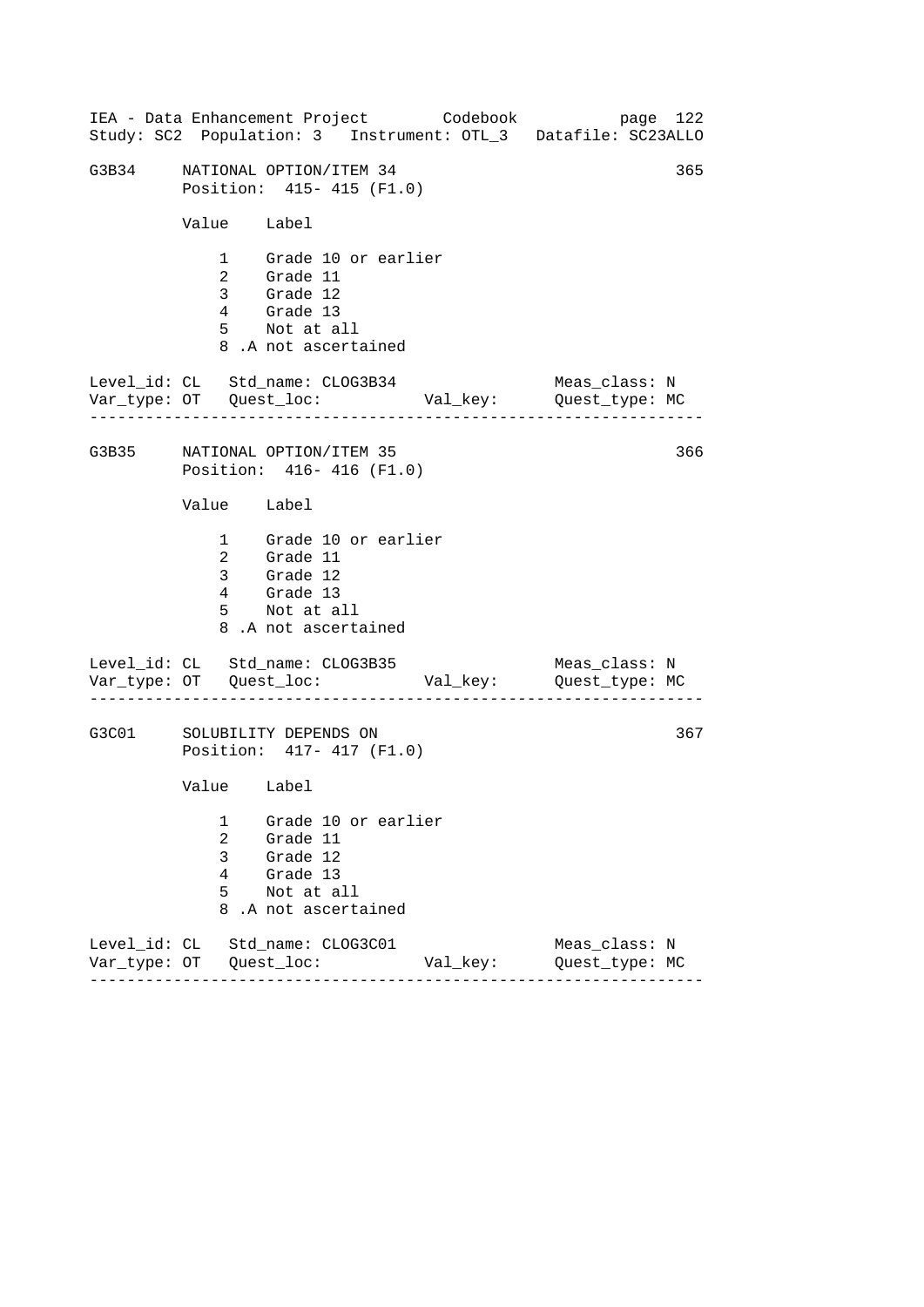------------------------------------------------------------------ ------------------------------------------------------------------ ------------------------------------------------------------------ IEA - Data Enhancement Project Codebook page 123 Study: SC2 Population: 3 Instrument: OTL\_3 Datafile: SC23ALLO G3C02 SOLUBILITY CURVE 368 Position: 418- 418 (F1.0) Value Label 1 Grade 10 or earlier 2 Grade 11 3 Grade 12 4 Grade 13 5 Not at all 8 .A not ascertained Level\_id: CL Std\_name: CLOG3C02 Meas\_class: N Var\_type: OT Quest\_loc: Val\_key: Quest\_type: MC G3C03 SUBSTANCE NOT EXISTS Position: 419- 419 (F1.0) Value Label 1 Grade 10 or earlier 2 Grade 11 3 Grade 12 4 Grade 13 5 Not at all 8 .A not ascertained Level\_id: CL Std\_name: CLOG3C03 Var\_type: OT Quest\_loc: Val\_key: Quest\_type: MC Meas\_class: N G3C04 NEUTRALIZATION Position: 420- 420 (F1.0) Value Label 1 Grade 10 or earlier 2 Grade 11 3 Grade 12 4 Grade 13 5 Not at all 8 .A not ascertained Level\_id: CL Std\_name: CLOG3C04 Meas\_class: N Var\_type: OT Quest\_loc: Val\_key: Quest\_type: MC 369 370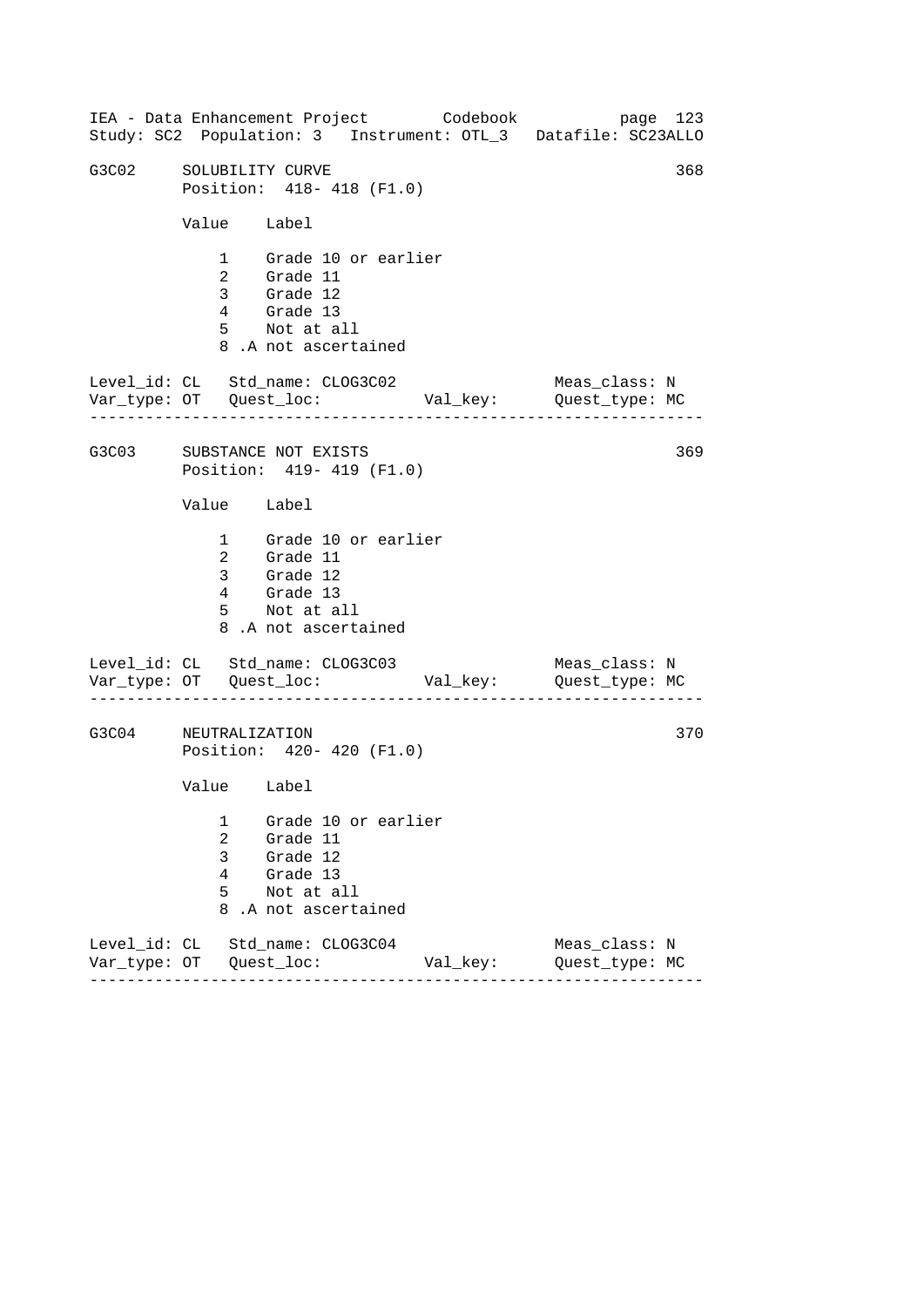|       |                                         |                                                                                                        | IEA - Data Enhancement Project Codebook | page 124<br>Study: SC2 Population: 3 Instrument: OTL_3 Datafile: SC23ALLO |
|-------|-----------------------------------------|--------------------------------------------------------------------------------------------------------|-----------------------------------------|---------------------------------------------------------------------------|
| G3C05 |                                         | FARADAY ELECTROLYSIS<br>Position: 421- 421 (F1.0)                                                      |                                         | 371                                                                       |
|       | Value Label                             |                                                                                                        |                                         |                                                                           |
|       |                                         | 1 Grade 10 or earlier<br>2 Grade 11<br>3 Grade 12<br>4 Grade 13<br>5 Not at all<br>8.A not ascertained |                                         |                                                                           |
|       |                                         | Level_id: CL Std_name: CLOG3C05                                                                        |                                         | Meas_class: N                                                             |
|       |                                         | G3C06 ELIMINATION REACTION<br>Position: 422- 422 (F1.0)                                                |                                         | 372                                                                       |
|       | Value Label                             |                                                                                                        |                                         |                                                                           |
|       | $4\overline{ }$                         | 1 Grade 10 or earlier<br>2 Grade 11<br>3 Grade 12<br>Grade 13<br>5 Not at all<br>8.A not ascertained   |                                         |                                                                           |
|       |                                         | Level_id: CL Std_name: CLOG3C06                                                                        |                                         | Meas_class: N                                                             |
| G3C07 |                                         | COPPER + SULPHURIC ACID<br>Position: 423- 423 (F1.0)                                                   |                                         | 373                                                                       |
|       | Value Label                             |                                                                                                        |                                         |                                                                           |
|       | 1<br>$\overline{2}$<br>3<br>4<br>5<br>8 | Grade 10 or earlier<br>Grade 11<br>Grade 12<br>Grade 13<br>Not at all<br>.A not ascertained            |                                         |                                                                           |
|       |                                         | Level_id: CL Std_name: CLOG3C07                                                                        | Val_key:                                | Meas_class: N<br>Quest_type: MC                                           |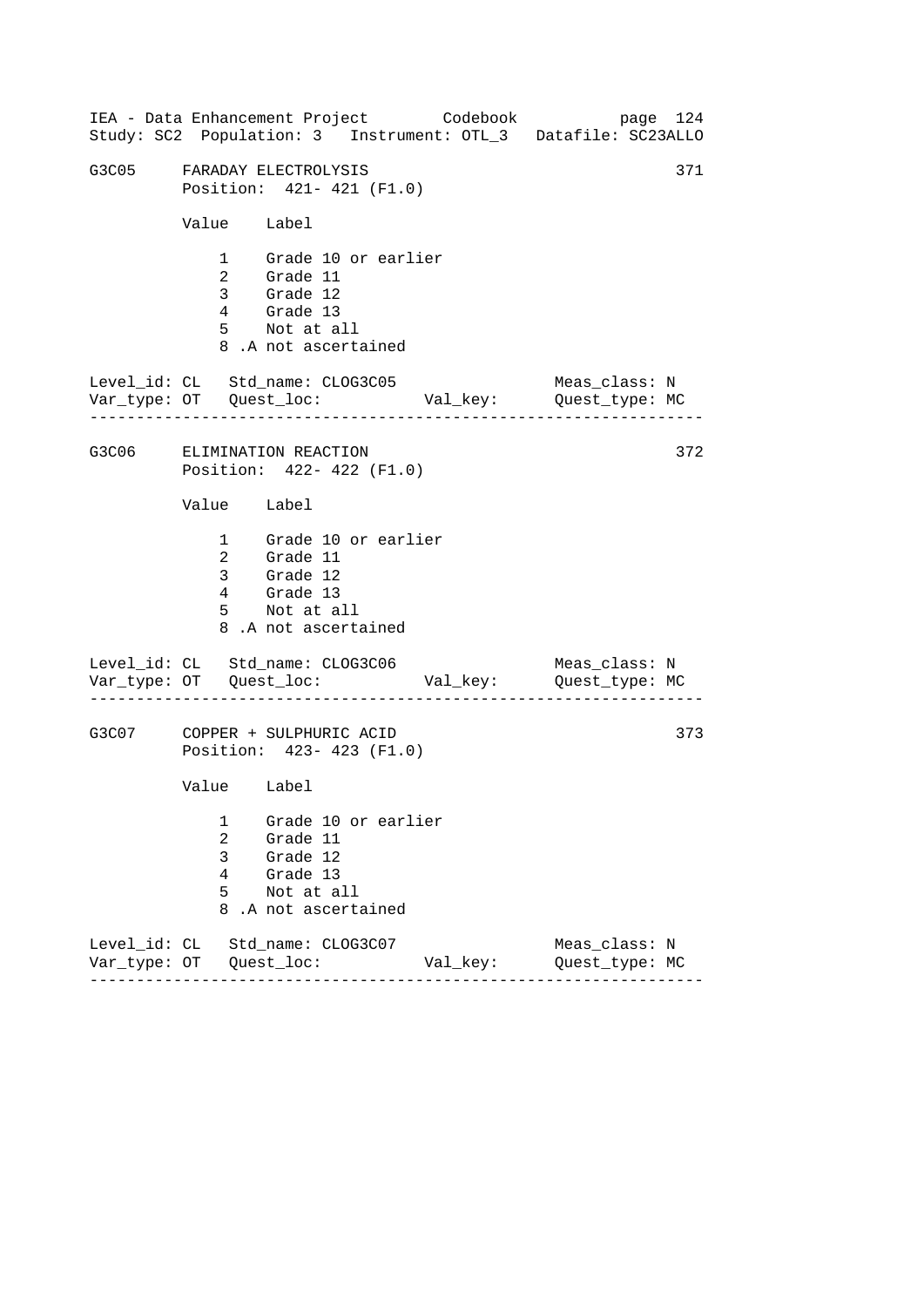------------------------------------------------------------------ ------------------------------------------------------------------ ------------------------------------------------------------------ IEA - Data Enhancement Project Codebook page 125 Study: SC2 Population: 3 Instrument: OTL\_3 Datafile: SC23ALLO G3C08 SOLN  $X +$  SOLN  $Y$  374 Position: 424- 424 (F1.0) Value Label 1 Grade 10 or earlier 2 Grade 11 3 Grade 12 4 Grade 13 5 Not at all 8 .A not ascertained Level\_id: CL Std\_name: CLOG3C08 Meas\_class: N Var\_type: OT Quest\_loc: Val\_key: Quest\_type: MC G3C09 COMPOUND X ALKANOL Position: 425- 425 (F1.0) Value Label 1 Grade 10 or earlier 2 Grade 11 3 Grade 12 4 Grade 13 5 Not at all 8 .A not ascertained Level\_id: CL Std\_name: CLOG3C09 Var\_type: OT Quest\_loc: Val\_key: Quest\_type: MC Meas\_class: N G3C10 ELECTROLYSIS COPPER Position: 426- 426 (F1.0) Value Label 1 Grade 10 or earlier 2 Grade 11 3 Grade 12 4 Grade 13 5 Not at all 8 .A not ascertained Level\_id: CL Std\_name: CLOG3C10 Meas\_class: N Var\_type: OT Quest\_loc: Val\_key: Quest\_type: MC 375 376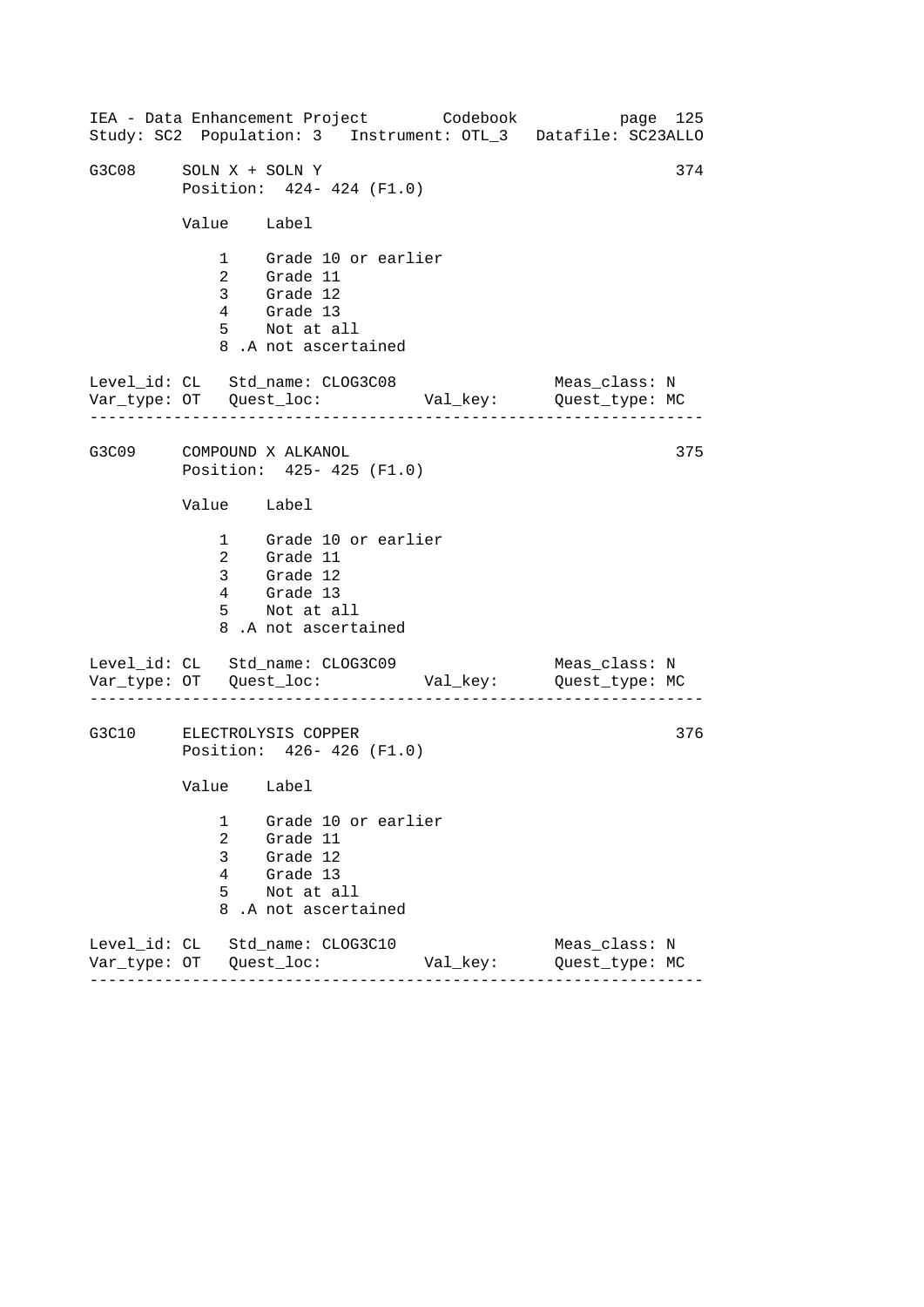------------------------------------------------------------------ ------------------------------------------------------------------ ------------------------------------------------------------------ IEA - Data Enhancement Project Codebook page 126 Study: SC2 Population: 3 Instrument: OTL\_3 Datafile: SC23ALLO G3C11 FORM ACIDIC OXIDE 377 Position: 427- 427 (F1.0) Value Label 1 Grade 10 or earlier 2 Grade 11 3 Grade 12 4 Grade 13 5 Not at all 8 .A not ascertained Level\_id: CL Std\_name: CLOG3C11 Meas\_class: N Var\_type: OT Quest\_loc: Val\_key: Quest\_type: MC G3C12 ENERGY DISTRIBUTION Position: 428- 428 (F1.0) Value Label 1 Grade 10 or earlier 2 Grade 11 3 Grade 12 4 Grade 13 5 Not at all 8 .A not ascertained Level\_id: CL Std\_name: CLOG3C12 Var\_type: OT Quest\_loc: Val\_key: Quest\_type: MC Meas\_class: N G3C13 VOLUME CO2 PRODUCED Position: 429- 429 (F1.0) Value Label 1 Grade 10 or earlier 2 Grade 11 3 Grade 12 4 Grade 13 5 Not at all 8 .A not ascertained Level\_id: CL Std\_name: CLOG3C13 Meas\_class: N Var\_type: OT Quest\_loc: Val\_key: Quest\_type: MC 378 379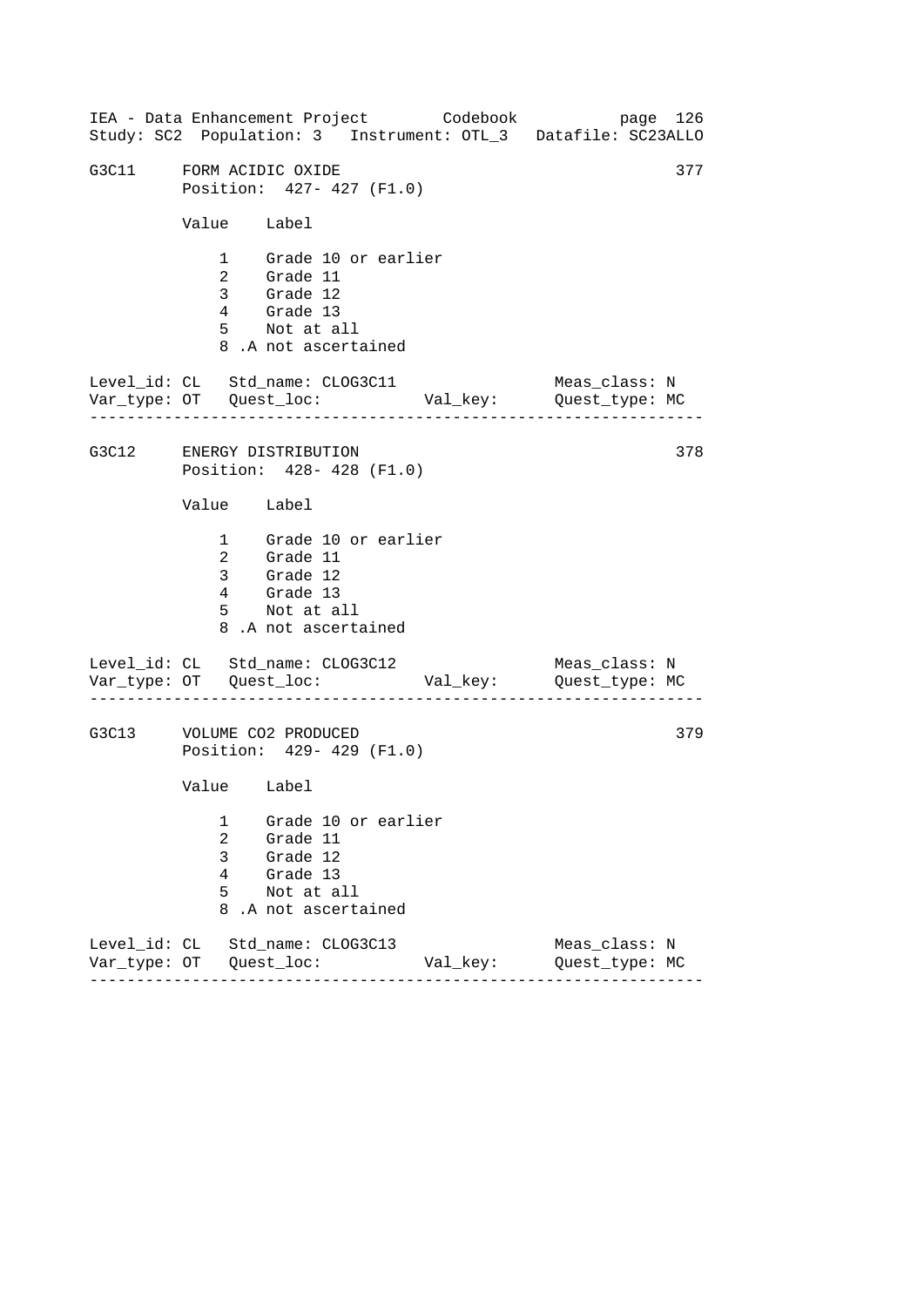------------------------------------------------------------------ ------------------------------------------------------------------ ------------------------------------------------------------------ IEA - Data Enhancement Project Codebook page 127 Study: SC2 Population: 3 Instrument: OTL\_3 Datafile: SC23ALLO G3C14 STAINLESS STEEL 380 Position: 430- 430 (F1.0) Value Label 1 Grade 10 or earlier 2 Grade 11 3 Grade 12 4 Grade 13 5 Not at all 8 .A not ascertained Level\_id: CL Std\_name: CLOG3C14 Meas\_class: N Var\_type: OT Quest\_loc: Val\_key: Quest\_type: MC G3C15 MASS SODIUM CHLORIDE Position: 431- 431 (F1.0) Value Label 1 Grade 10 or earlier 2 Grade 11 3 Grade 12 4 Grade 13 5 Not at all 8 .A not ascertained Level\_id: CL Std\_name: CLOG3C15 Var\_type: OT Quest\_loc: Val\_key: Quest\_type: MC Meas\_class: N G3C16 TRANSITION ELEMENT Position: 432- 432 (F1.0) Value Label 1 Grade 10 or earlier 2 Grade 11 3 Grade 12 4 Grade 13 5 Not at all 8 .A not ascertained Level\_id: CL Std\_name: CLOG3C16 Meas\_class: N Var\_type: OT Quest\_loc: Val\_key: Quest\_type: MC 381 382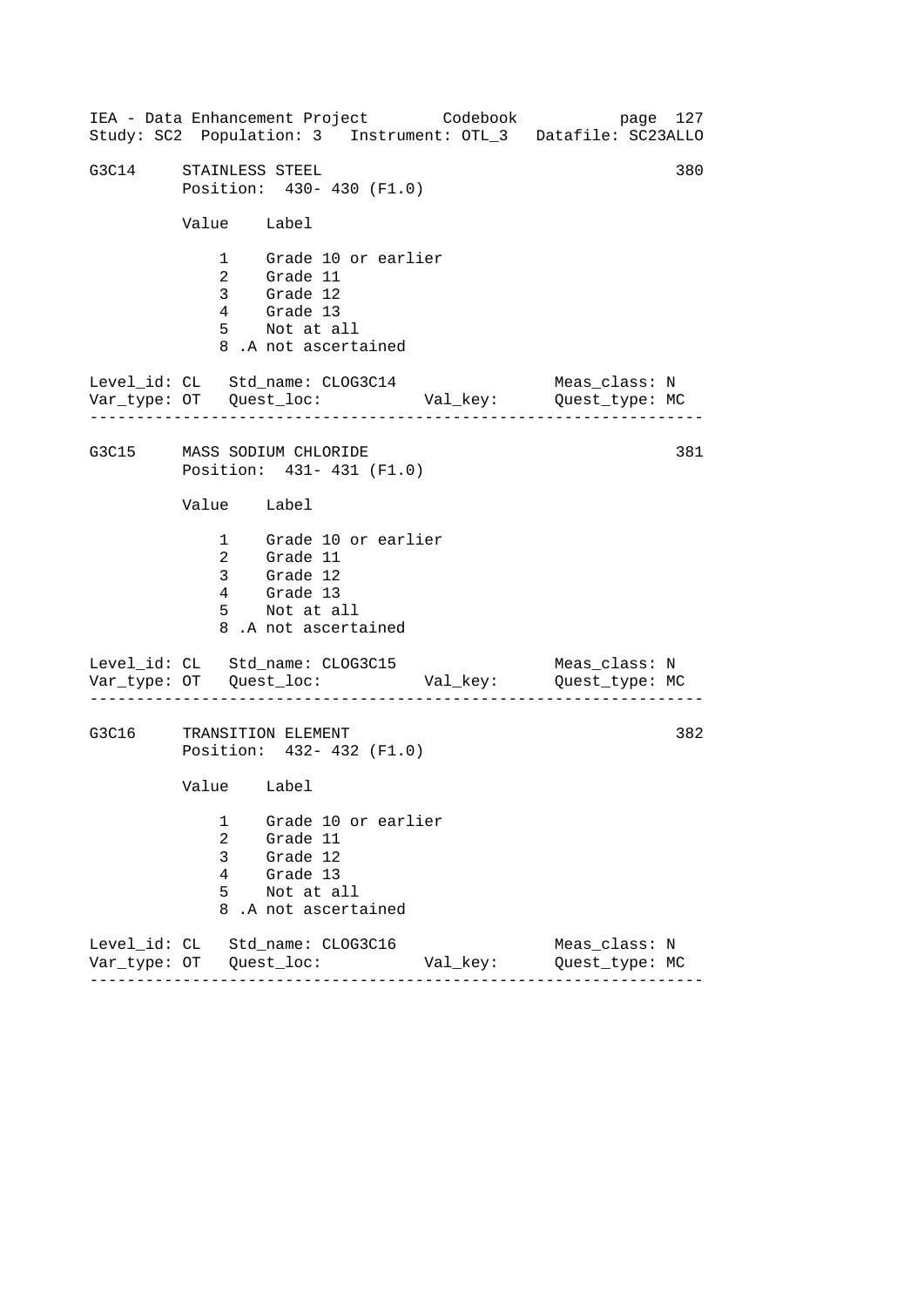------------------------------------------------------------------ ------------------------------------------------------------------ ------------------------------------------------------------------ IEA - Data Enhancement Project Codebook page 128 Study: SC2 Population: 3 Instrument: OTL\_3 Datafile: SC23ALLO G3C17 NEUTRALIZATION BY HCL 383 Position: 433- 433 (F1.0) Value Label 1 Grade 10 or earlier 2 Grade 11 3 Grade 12 4 Grade 13 5 Not at all 8 .A not ascertained Level\_id: CL Std\_name: CLOG3C17 Meas\_class: N Var\_type: OT Quest\_loc: Val\_key: Quest\_type: MC G3C18 FLUORIDE TOOTHPASTE Position: 434- 434 (F1.0) Value Label 1 Grade 10 or earlier 2 Grade 11 3 Grade 12 4 Grade 13 5 Not at all 8 .A not ascertained Level\_id: CL Std\_name: CLOG3C18 Var\_type: OT Quest\_loc: Val\_key: Quest\_type: MC Meas\_class: N G3C19 BASIC OXIDE Position: 435- 435 (F1.0) Value Label 1 Grade 10 or earlier 2 Grade 11 3 Grade 12 4 Grade 13 5 Not at all 8 .A not ascertained Level\_id: CL Std\_name: CLOG3C19 Meas\_class: N Var\_type: OT Quest\_loc: Val\_key: Quest\_type: MC 384 385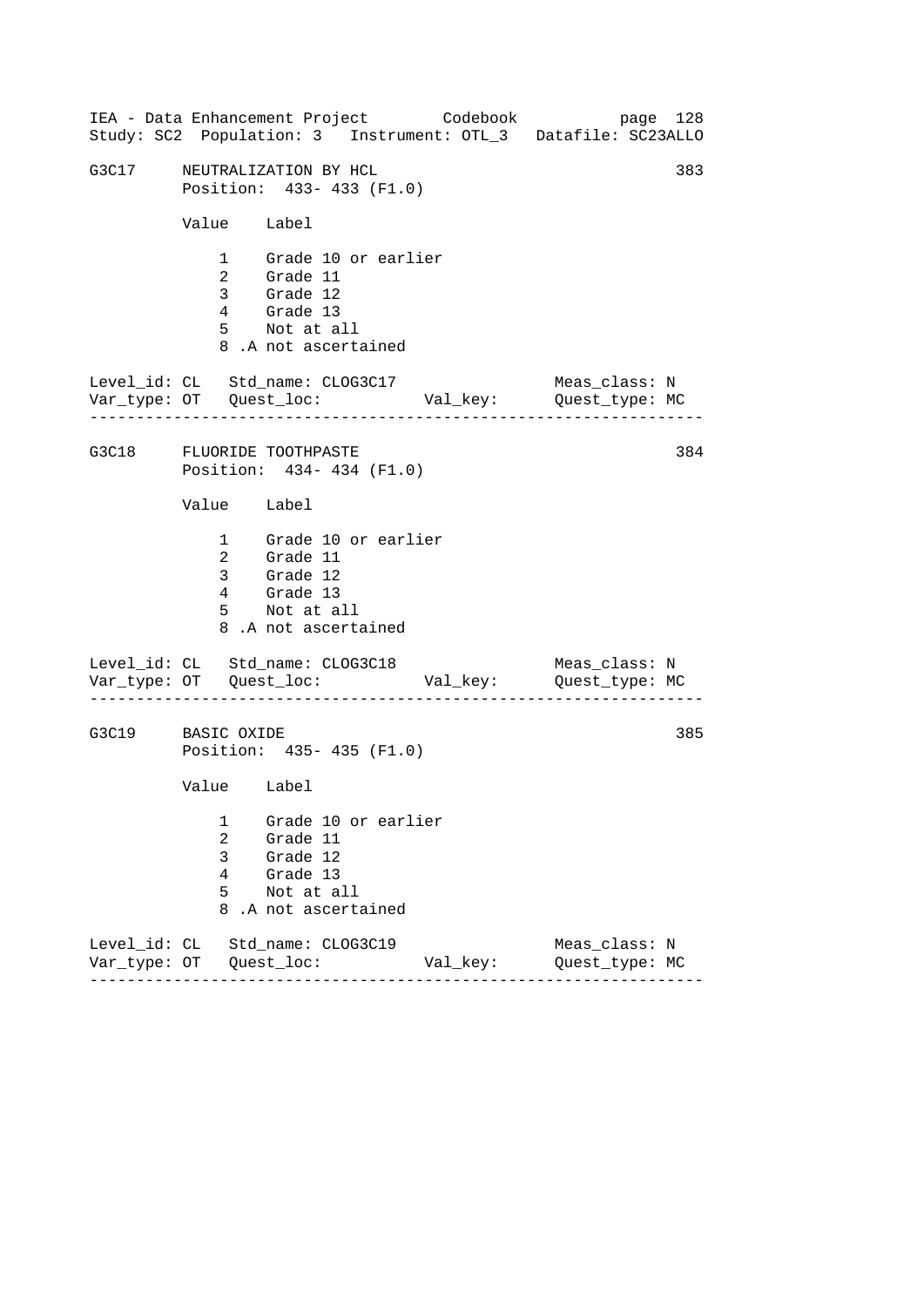|                      |                       | IEA - Data Enhancement Project Codebook<br>Study: SC2 Population: 3 Instrument: OTL_3 Datafile: SC23ALLO |          |                                 | page 129 |
|----------------------|-----------------------|----------------------------------------------------------------------------------------------------------|----------|---------------------------------|----------|
| G3C20                |                       | SELENIUM PROPERTIES<br>Position: 436-436 (F1.0)                                                          |          |                                 | 386      |
|                      | Value Label           |                                                                                                          |          |                                 |          |
|                      |                       | 1 Grade 10 or earlier<br>2 Grade 11<br>3 Grade 12<br>4 Grade 13<br>5 Not at all<br>8.A not ascertained   |          |                                 |          |
|                      |                       | Level_id: CL Std_name: CLOG3C20<br>Var_type: OT Quest_loc: Val_key: Quest_type: MC                       |          | Meas_class: N                   |          |
|                      |                       | G3C21 ENERGY REACTION GRAPH<br>Position: 437- 437 (F1.0)                                                 |          |                                 | 387      |
|                      | Value Label           |                                                                                                          |          |                                 |          |
|                      |                       | 1 Grade 10 or earlier<br>2 Grade 11<br>3 Grade 12<br>4 Grade 13<br>5 Not at all<br>8.A not ascertained   |          |                                 |          |
|                      |                       | Level_id: CL Std_name: CLOG3C21                                                                          |          | Meas_class: N                   |          |
| G3C22 PHOTO REACTION |                       | Position: 438- 438 (F1.0)                                                                                |          |                                 | 388      |
|                      | Value Label           |                                                                                                          |          |                                 |          |
|                      | 1<br>2<br>3<br>4<br>5 | Grade 10 or earlier<br>Grade 11<br>Grade 12<br>Grade 13<br>Not at all<br>8.A not ascertained             |          |                                 |          |
|                      |                       | Level_id: CL Std_name: CLOG3C22                                                                          | Val_key: | Meas_class: N<br>Quest_type: MC |          |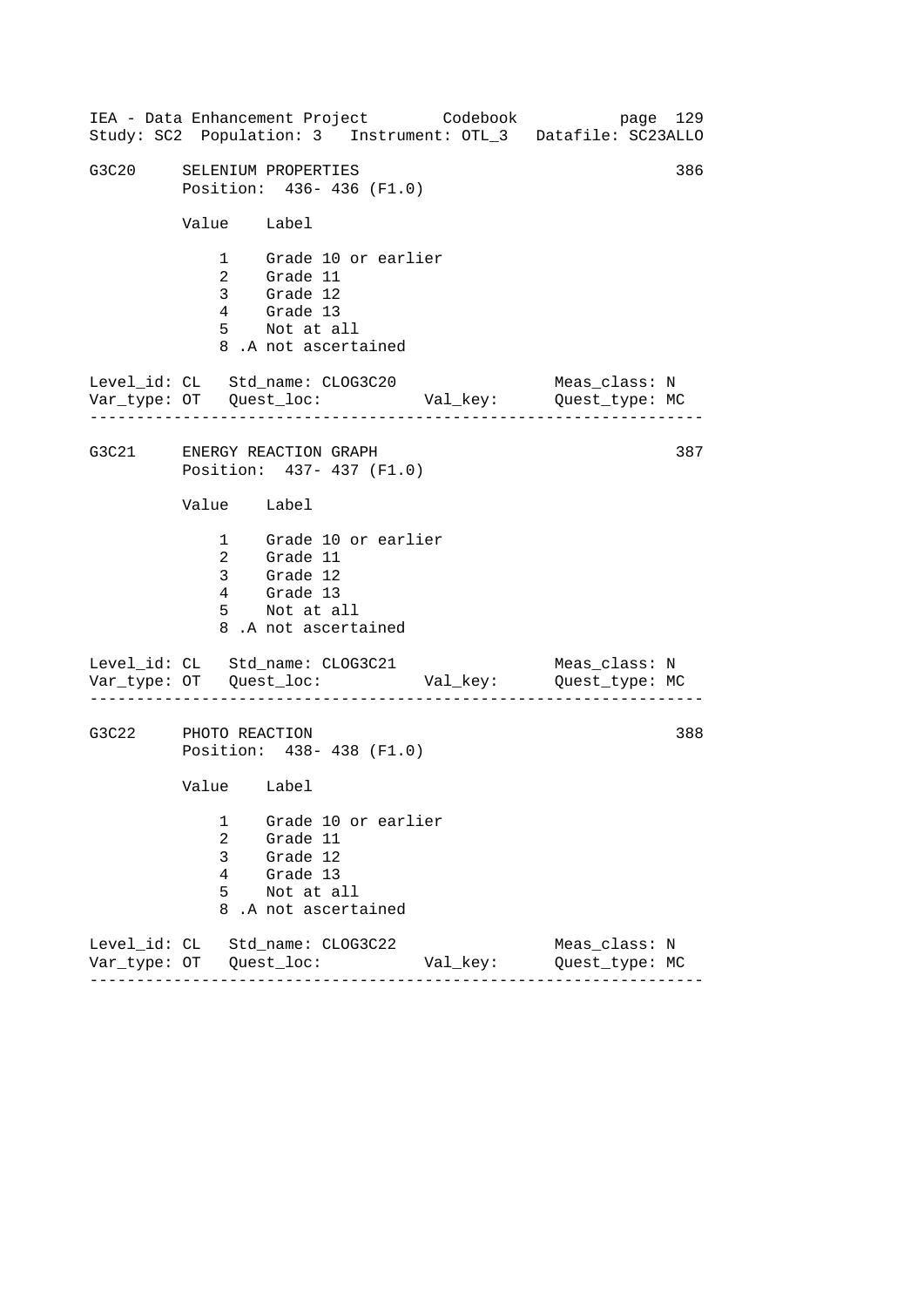------------------------------------------------------------------ ------------------------------------------------------------------ ------------------------------------------------------------------ IEA - Data Enhancement Project Codebook page 130 Study: SC2 Population: 3 Instrument: OTL\_3 Datafile: SC23ALLO G3C23 RATE OF REACTION 389 Position: 439- 439 (F1.0) Value Label 1 Grade 10 or earlier 2 Grade 11 3 Grade 12 4 Grade 13 5 Not at all 8 .A not ascertained Level\_id: CL Std\_name: CLOG3C23 Meas\_class: N Var\_type: OT Quest\_loc: Val\_key: Quest\_type: MC G3C24 AMMONIA EQUILIBRIUM Position: 440- 440 (F1.0) Value Label 1 Grade 10 or earlier 2 Grade 11 3 Grade 12 4 Grade 13 5 Not at all 8 .A not ascertained Level\_id: CL Std\_name: CLOG3C24 Meas\_class: N Var\_type: OT Quest\_loc: Val\_key: Quest\_type: MC G3C25 CO2 EQUILIBRIUM Position: 441- 441 (F1.0) Value Label 1 Grade 10 or earlier 2 Grade 11 3 Grade 12 4 Grade 13 5 Not at all 8 .A not ascertained Level\_id: CL Std\_name: CLOG3C25 Meas\_class: N Var\_type: OT Quest\_loc: Val\_key: Quest\_type: MC 390 391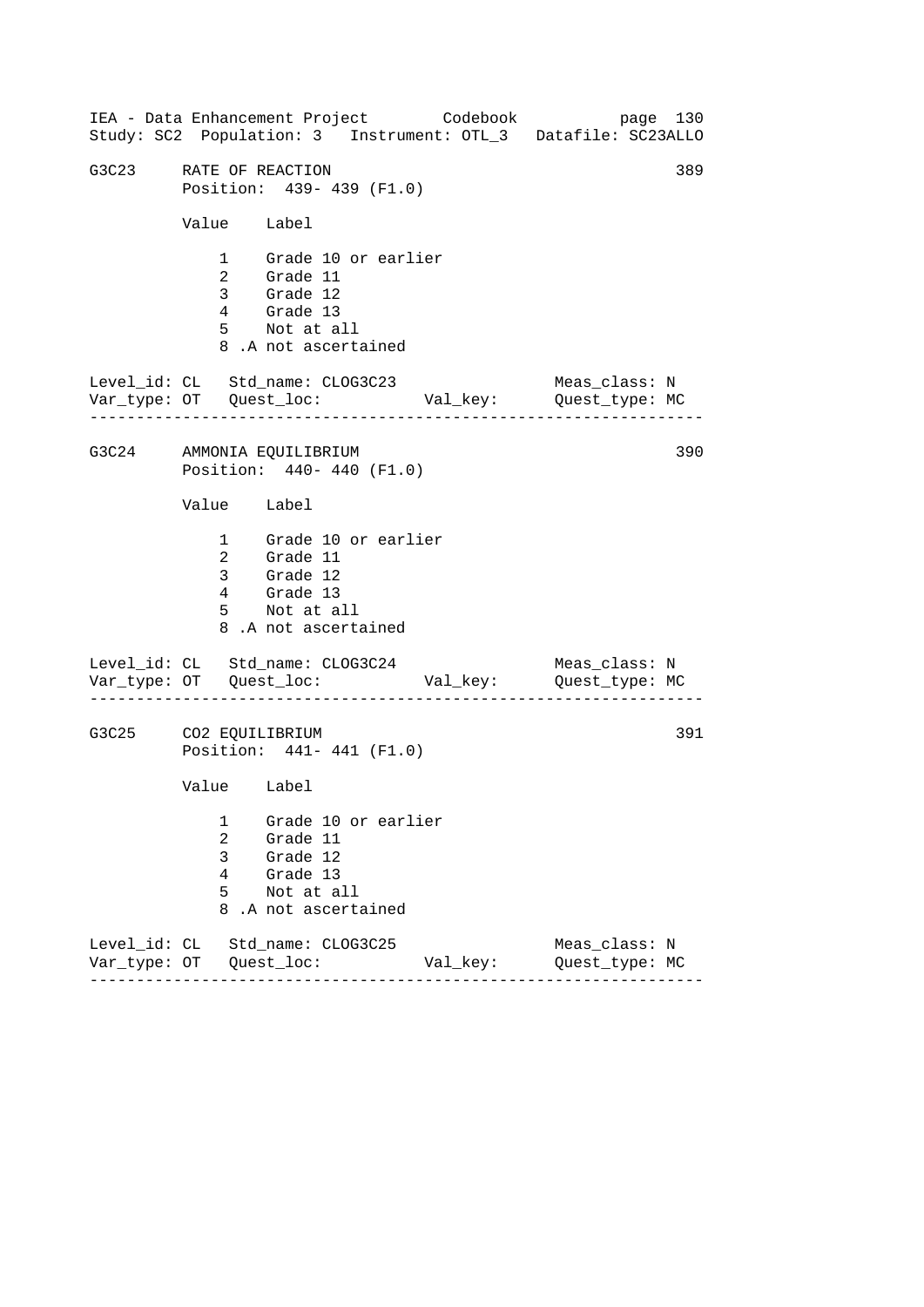|                        |                            | IEA - Data Enhancement Project Codebook                                                                |          | Study: SC2 Population: 3 Instrument: OTL_3 Datafile: SC23ALLO | page 131 |
|------------------------|----------------------------|--------------------------------------------------------------------------------------------------------|----------|---------------------------------------------------------------|----------|
| G3C26                  |                            | ALUMINIUM FROM ALUMINA<br>Position: 442- 442 (F1.0)                                                    |          |                                                               | 392      |
|                        | Value Label                |                                                                                                        |          |                                                               |          |
|                        |                            | 1 Grade 10 or earlier<br>2 Grade 11<br>3 Grade 12<br>4 Grade 13<br>5 Not at all<br>8.A not ascertained |          |                                                               |          |
|                        |                            | Level_id: CL Std_name: CLOG3C26                                                                        |          | Meas_class: N                                                 |          |
| G3C27 CHROMIC CHLORIDE |                            | Position: 443- 443 (F1.0)                                                                              |          |                                                               | 393      |
|                        | Value Label                |                                                                                                        |          |                                                               |          |
|                        |                            | 1 Grade 10 or earlier<br>2 Grade 11<br>3 Grade 12<br>4 Grade 13<br>5 Not at all<br>8.A not ascertained |          |                                                               |          |
|                        |                            | Level_id: CL Std_name: CLOG3C27                                                                        |          | Meas_class: N                                                 |          |
| G3C28                  | PRESENCE IONS              | Position: 444- 444 (F1.0)                                                                              |          |                                                               | 394      |
|                        | Value Label                |                                                                                                        |          |                                                               |          |
|                        | 1<br>2<br>3<br>4<br>5<br>8 | Grade 10 or earlier<br>Grade 11<br>Grade 12<br>Grade 13<br>Not at all<br>.A not ascertained            |          |                                                               |          |
|                        |                            | Level id: CL Std name: CLOG3C28                                                                        | Val_key: | Meas_class: N<br>Quest_type: MC                               |          |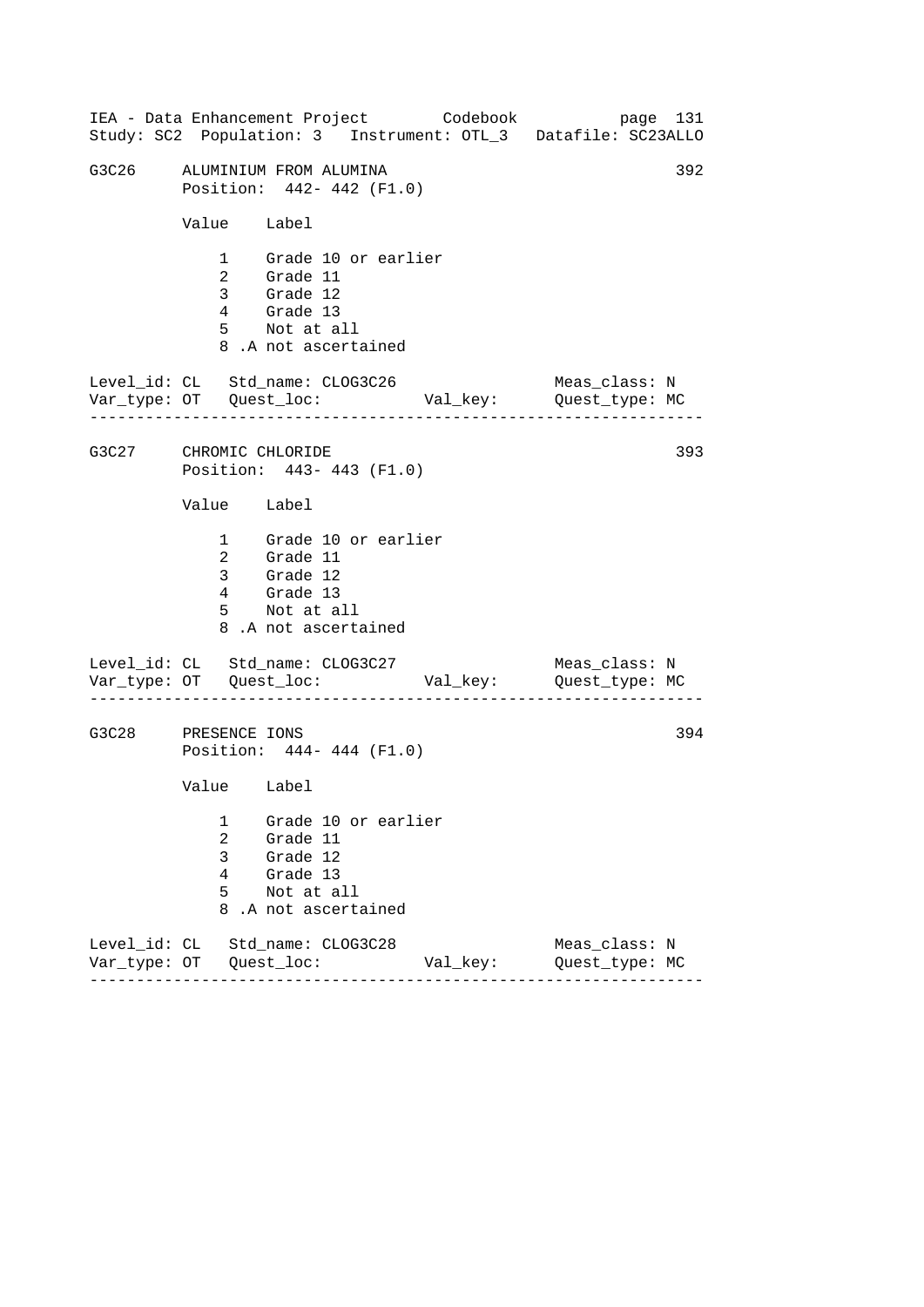------------------------------------------------------------------ ------------------------------------------------------------------ ------------------------------------------------------------------ IEA - Data Enhancement Project Codebook page 132 Study: SC2 Population: 3 Instrument: OTL\_3 Datafile: SC23ALLO G3C29 HALF LIFE POTASSIUM 395 Position: 445- 445 (F1.0) Value Label 1 Grade 10 or earlier 2 Grade 11 3 Grade 12 4 Grade 13 5 Not at all 8 .A not ascertained Level\_id: CL Std\_name: CLOG3C29 Meas\_class: N Var\_type: OT Quest\_loc: Val\_key: Quest\_type: MC G3C30 EMISSION ALPHA BETA Position: 446- 446 (F1.0) Value Label 1 Grade 10 or earlier 2 Grade 11 3 Grade 12 4 Grade 13 5 Not at all 8 .A not ascertained Level\_id: CL Std\_name: CLOG3C30 Var\_type: OT Quest\_loc: Val\_key: Quest\_type: MC Meas\_class: N G3C31 NATIONAL OPTION/ITEM 31 Position: 447- 447 (F1.0) Value Label 1 Grade 10 or earlier 2 Grade 11 3 Grade 12 4 Grade 13 5 Not at all 8 .A not ascertained Level\_id: CL Std\_name: CLOG3C31 Meas\_class: N Var\_type: OT Quest\_loc: Val\_key: Quest\_type: MC 396 397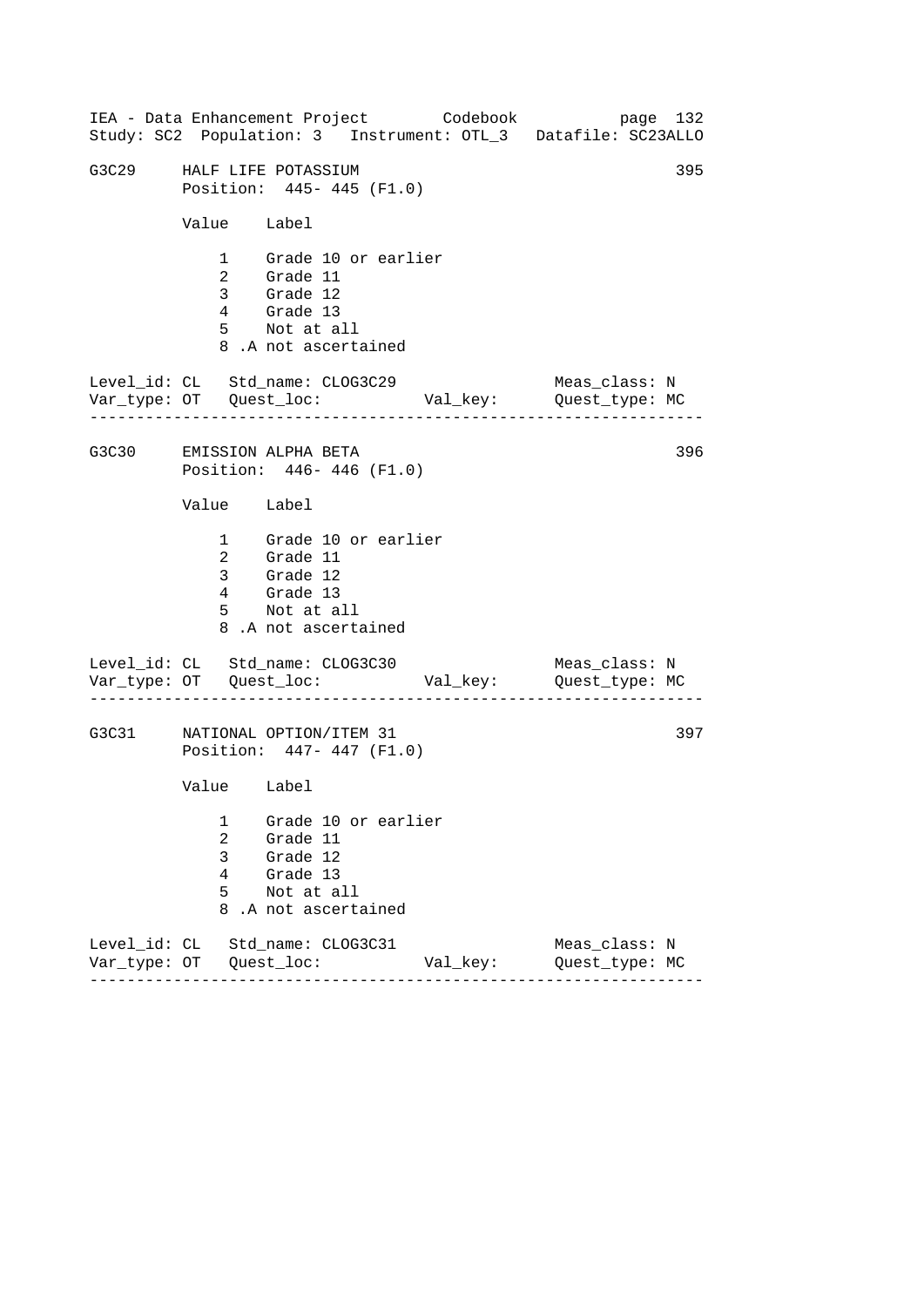| IEA - Data Enhancement Project Codebook<br>Study: SC2 Population: 3 Instrument: OTL_3 Datafile: SC23ALLO |                                         |                 |                                                                                                        |          |                                 | page 133 |     |
|----------------------------------------------------------------------------------------------------------|-----------------------------------------|-----------------|--------------------------------------------------------------------------------------------------------|----------|---------------------------------|----------|-----|
| G3C32                                                                                                    |                                         |                 | NATIONAL OPTION/ITEM 32<br>Position: 448-448 (F1.0)                                                    |          |                                 |          | 398 |
|                                                                                                          | Value Label                             |                 |                                                                                                        |          |                                 |          |     |
|                                                                                                          |                                         |                 | 1 Grade 10 or earlier<br>2 Grade 11<br>3 Grade 12<br>4 Grade 13<br>5 Not at all<br>8.A not ascertained |          |                                 |          |     |
| Level_id: CL Std_name: CLOG3C32<br>Var_type: OT    Quest_loc:    Val_key:    Quest_type: MC              |                                         |                 |                                                                                                        |          | Meas_class: N                   |          |     |
| G3C33 NATIONAL OPTION/ITEM 33                                                                            |                                         |                 | Position: 449- 449 (F1.0)                                                                              |          |                                 |          | 399 |
|                                                                                                          | Value Label                             |                 |                                                                                                        |          |                                 |          |     |
|                                                                                                          |                                         | $4\overline{ }$ | 1 Grade 10 or earlier<br>2 Grade 11<br>3 Grade 12<br>Grade 13<br>5 Not at all<br>8.A not ascertained   |          |                                 |          |     |
| Level_id: CL Std_name: CLOG3C33                                                                          |                                         |                 |                                                                                                        |          | Meas_class: N                   |          |     |
| G3C34                                                                                                    |                                         |                 | NATIONAL OPTION/ITEM 34<br>Position: 450- 450 (F1.0)                                                   |          |                                 |          | 400 |
|                                                                                                          | Value Label                             |                 |                                                                                                        |          |                                 |          |     |
|                                                                                                          | 1<br>$\overline{a}$<br>3<br>4<br>5<br>8 |                 | Grade 10 or earlier<br>Grade 11<br>Grade 12<br>Grade 13<br>Not at all<br>.A not ascertained            |          |                                 |          |     |
| Level_id: CL Std_name: CLOG3C34                                                                          |                                         |                 |                                                                                                        | Val_key: | Meas_class: N<br>Quest_type: MC |          |     |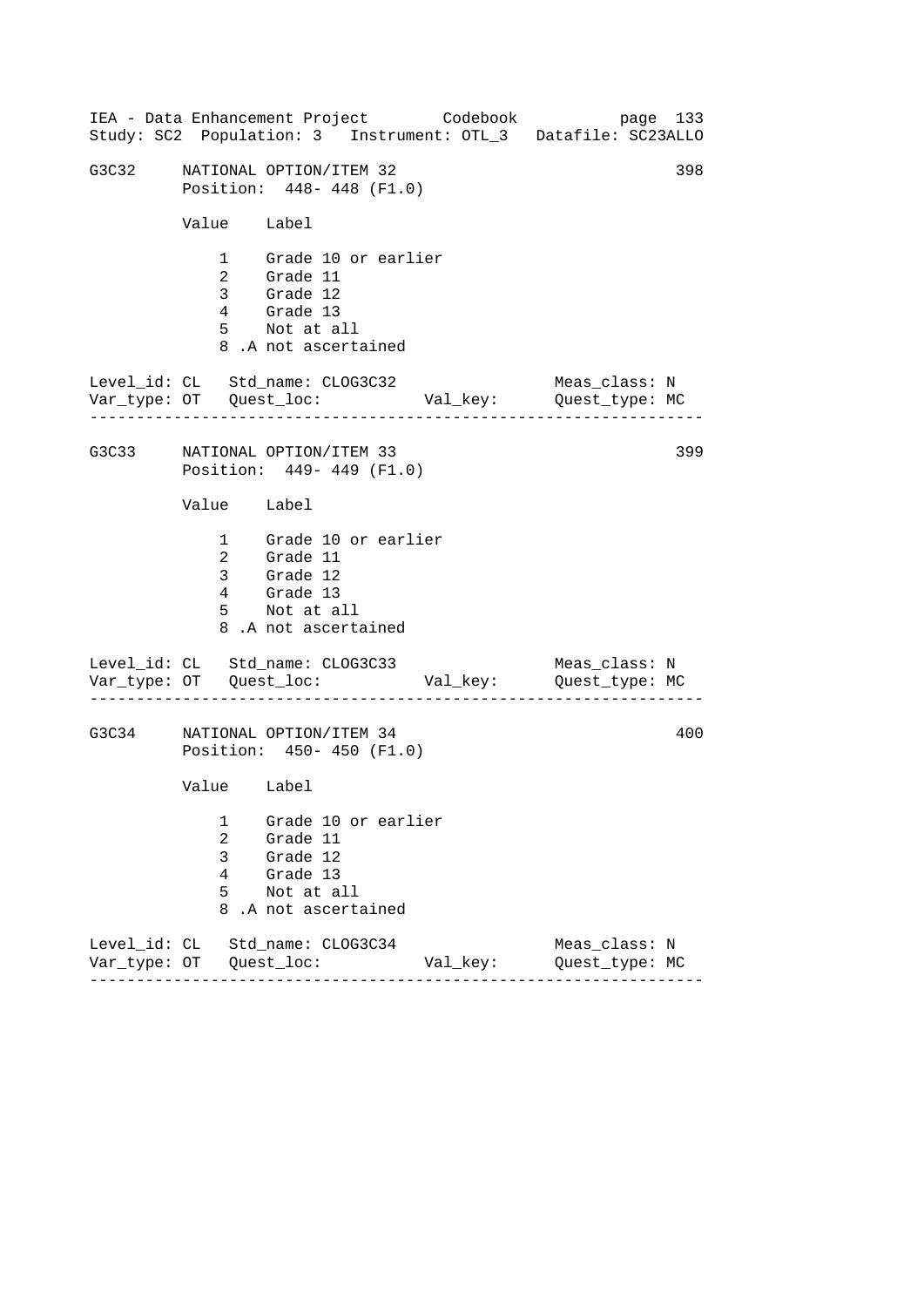------------------------------------------------------------------ ------------------------------------------------------------------ ------------------------------------------------------------------ IEA - Data Enhancement Project Codebook page 134 Study: SC2 Population: 3 Instrument: OTL\_3 Datafile: SC23ALLO G3C35 NATIONAL OPTION/ITEM 35 401 Position: 451- 451 (F1.0) Value Label 1 Grade 10 or earlier 2 Grade 11 3 Grade 12 4 Grade 13 5 Not at all 8 .A not ascertained Level\_id: CL Std\_name: CLOG3C35 Meas\_class: N Var\_type: OT Quest\_loc: Val\_key: Quest\_type: MC G3P01 RESULTANT TWO VECTORS Position: 452- 452 (F1.0) Value Label 1 Grade 10 or earlier 2 Grade 11 3 Grade 12 4 Grade 13 5 Not at all 8 .A not ascertained Level\_id: CL Std\_name: CLOG3P01 Var\_type: OT Quest\_loc: Val\_key: Quest\_type: MC Meas\_class: N G3P02 VECTOR QUANTITIES Position: 453- 453 (F1.0) Value Label 1 Grade 10 or earlier 2 Grade 11 3 Grade 12 4 Grade 13 5 Not at all 8 .A not ascertained Level\_id: CL Std\_name: CLOG3P02 Meas\_class: N Var\_type: OT Quest\_loc: Val\_key: Quest\_type: MC 402 403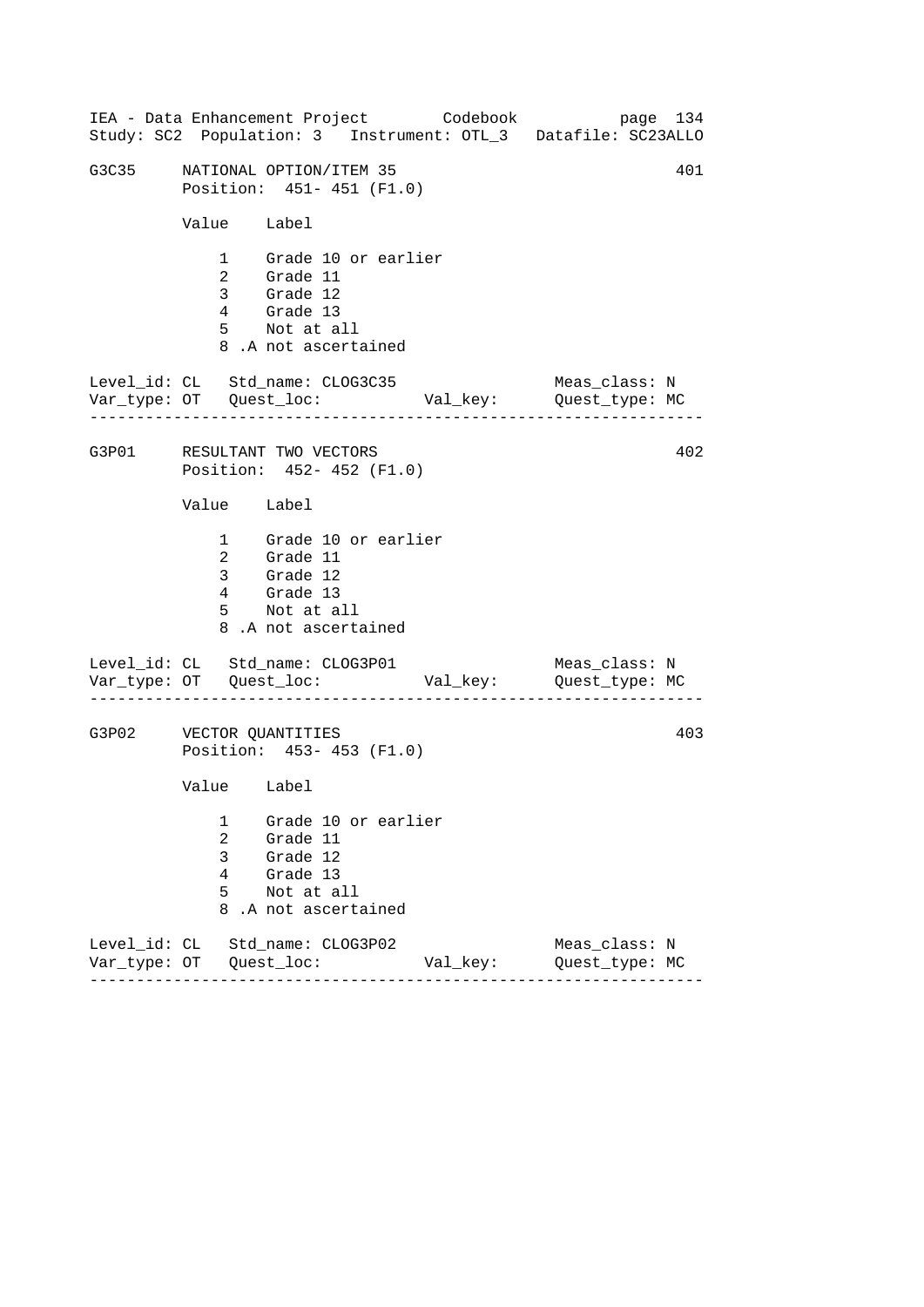------------------------------------------------------------------ ------------------------------------------------------------------ ------------------------------------------------------------------ IEA - Data Enhancement Project Codebook page 135 Study: SC2 Population: 3 Instrument: OTL\_3 Datafile: SC23ALLO G3P03 MOTOR BOAT VECTORS 404 Position: 454- 454 (F1.0) Value Label 1 Grade 10 or earlier 2 Grade 11 3 Grade 12 4 Grade 13 5 Not at all 8 .A not ascertained Level\_id: CL Std\_name: CLOG3P03 Meas\_class: N Var\_type: OT Quest\_loc: Val\_key: Quest\_type: MC G3P04 STONE DROPPED IN WELL Position: 455- 455 (F1.0) Value Label 1 Grade 10 or earlier 2 Grade 11 3 Grade 12 4 Grade 13 5 Not at all 8 .A not ascertained Level\_id: CL Std\_name: CLOG3P04 Var\_type: OT Quest\_loc: Val\_key: Quest\_type: MC Meas\_class: N G3P05 CAR A OVERTAKES CAR B Position: 456- 456 (F1.0) Value Label 1 Grade 10 or earlier 2 Grade 11 3 Grade 12 4 Grade 13 5 Not at all 8 .A not ascertained Level\_id: CL Std\_name: CLOG3P05 Meas\_class: N Var\_type: OT Quest\_loc: Val\_key: Quest\_type: MC 405 406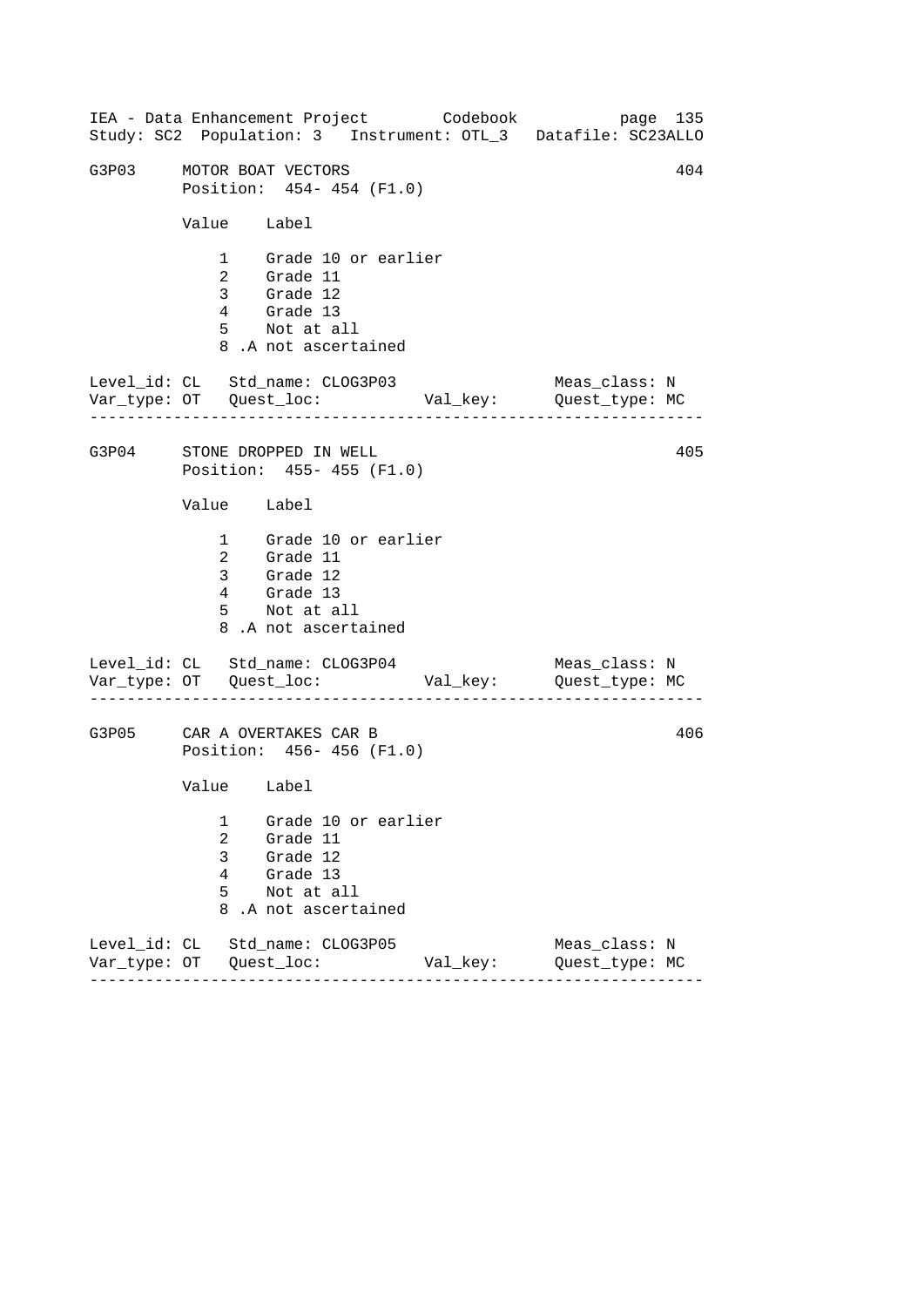|                                 |                                         |                                                                                                        |                     | IEA - Data Enhancement Project Codebook | Study: SC2 Population: 3 Instrument: OTL_3 Datafile: SC23ALLO | page 136 |
|---------------------------------|-----------------------------------------|--------------------------------------------------------------------------------------------------------|---------------------|-----------------------------------------|---------------------------------------------------------------|----------|
| G3P06                           | FORCE TO STOP SLIDING                   | Position: 457-457 (F1.0)                                                                               |                     |                                         |                                                               | 407      |
|                                 | Value Label                             |                                                                                                        |                     |                                         |                                                               |          |
|                                 |                                         | 1 Grade 10 or earlier<br>2 Grade 11<br>3 Grade 12<br>4 Grade 13<br>5 Not at all<br>8.A not ascertained |                     |                                         |                                                               |          |
| Level_id: CL Std_name: CLOG3P06 |                                         |                                                                                                        |                     |                                         | Meas_class: N                                                 |          |
| G3P07 BALL A COLLIDES BALL B    |                                         | Position: 458- 458 (F1.0)                                                                              |                     |                                         |                                                               | 408      |
|                                 | Value Label                             |                                                                                                        |                     |                                         |                                                               |          |
|                                 |                                         | 1 Grade 10 or earlier<br>2 Grade 11<br>3 Grade 12<br>4 Grade 13<br>5 Not at all<br>8.A not ascertained |                     |                                         |                                                               |          |
| Level_id: CL Std_name: CLOG3P07 |                                         |                                                                                                        |                     |                                         | Meas_class: N                                                 |          |
| G3P08                           | BLOCKS ATTACHED BY ROPE                 | Position: 459- 459 (F1.0)                                                                              |                     |                                         |                                                               | 409      |
|                                 | Value Label                             |                                                                                                        |                     |                                         |                                                               |          |
|                                 | 1<br>$\overline{2}$<br>3<br>4<br>5<br>8 | Grade 11<br>Grade 12<br>Grade 13<br>Not at all<br>.A not ascertained                                   | Grade 10 or earlier |                                         |                                                               |          |
| Level_id: CL Std_name: CLOG3P08 |                                         |                                                                                                        |                     | Val_key:                                | Meas_class: N<br>Quest_type: MC                               |          |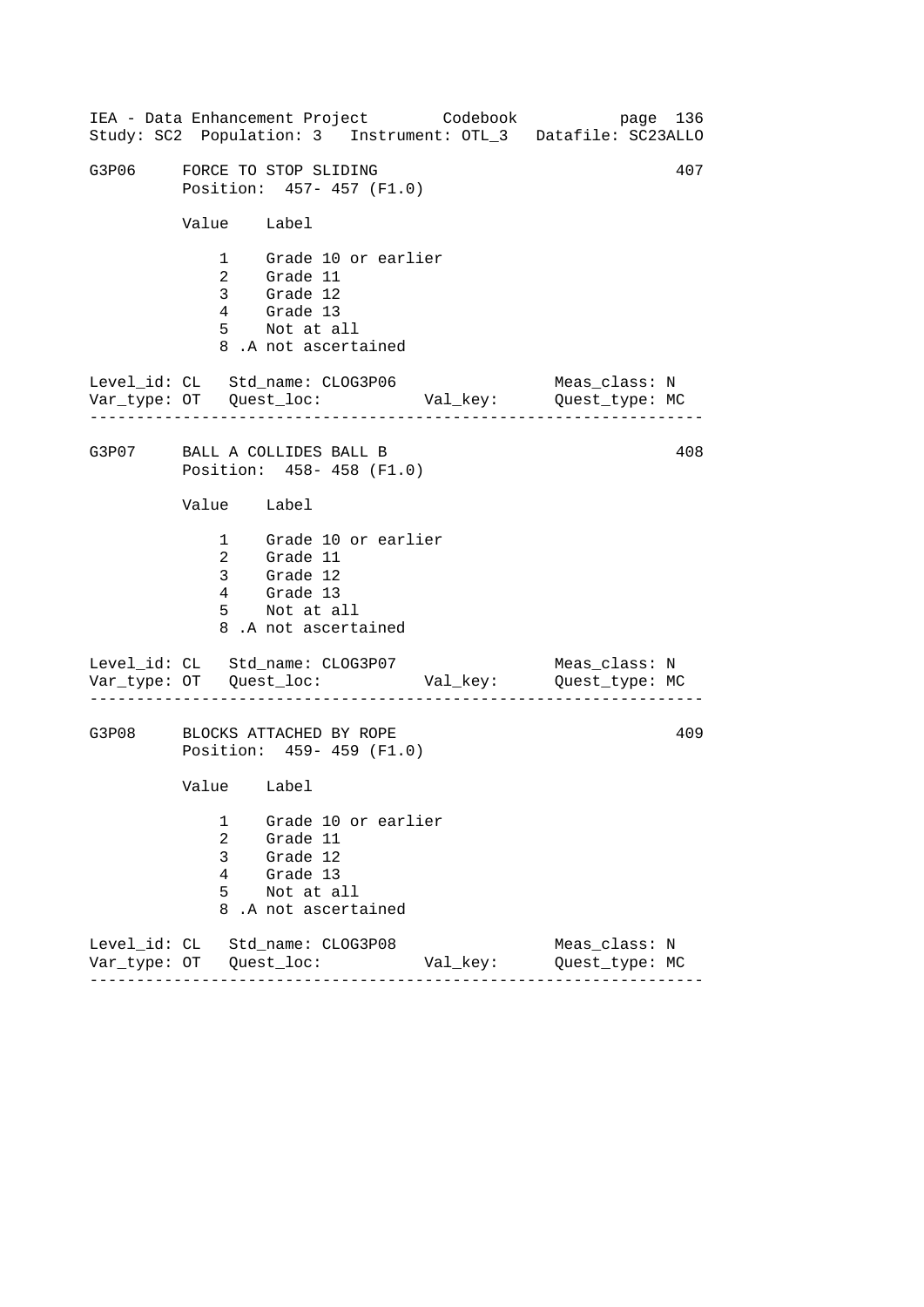------------------------------------------------------------------ ------------------------------------------------------------------ ------------------------------------------------------------------ IEA - Data Enhancement Project Codebook page 137 Study: SC2 Population: 3 Instrument: OTL\_3 Datafile: SC23ALLO G3P09 AIRCRAFT CIRCULAR PATH 410 Position: 460- 460 (F1.0) Value Label 1 Grade 10 or earlier 2 Grade 11 3 Grade 12 4 Grade 13 5 Not at all 8 .A not ascertained Level\_id: CL Std\_name: CLOG3P09 Meas\_class: N Var\_type: OT Quest\_loc: Val\_key: Quest\_type: MC G3P10 STONE THROWN ANGLE 45 Position: 461- 461 (F1.0) Value Label 1 Grade 10 or earlier 2 Grade 11 3 Grade 12 4 Grade 13 5 Not at all 8 .A not ascertained Level\_id: CL Std\_name: CLOG3P10 Var\_type: OT Quest\_loc: Val\_key: Quest\_type: MC Meas\_class: N G3P11 BALL SHOT UP BY SPRING Position: 462- 462 (F1.0) Value Label 1 Grade 10 or earlier 2 Grade 11 3 Grade 12 4 Grade 13 5 Not at all 8 .A not ascertained Level\_id: CL Std\_name: CLOG3P11 Meas\_class: N Var\_type: OT Quest\_loc: Val\_key: Quest\_type: MC 411 412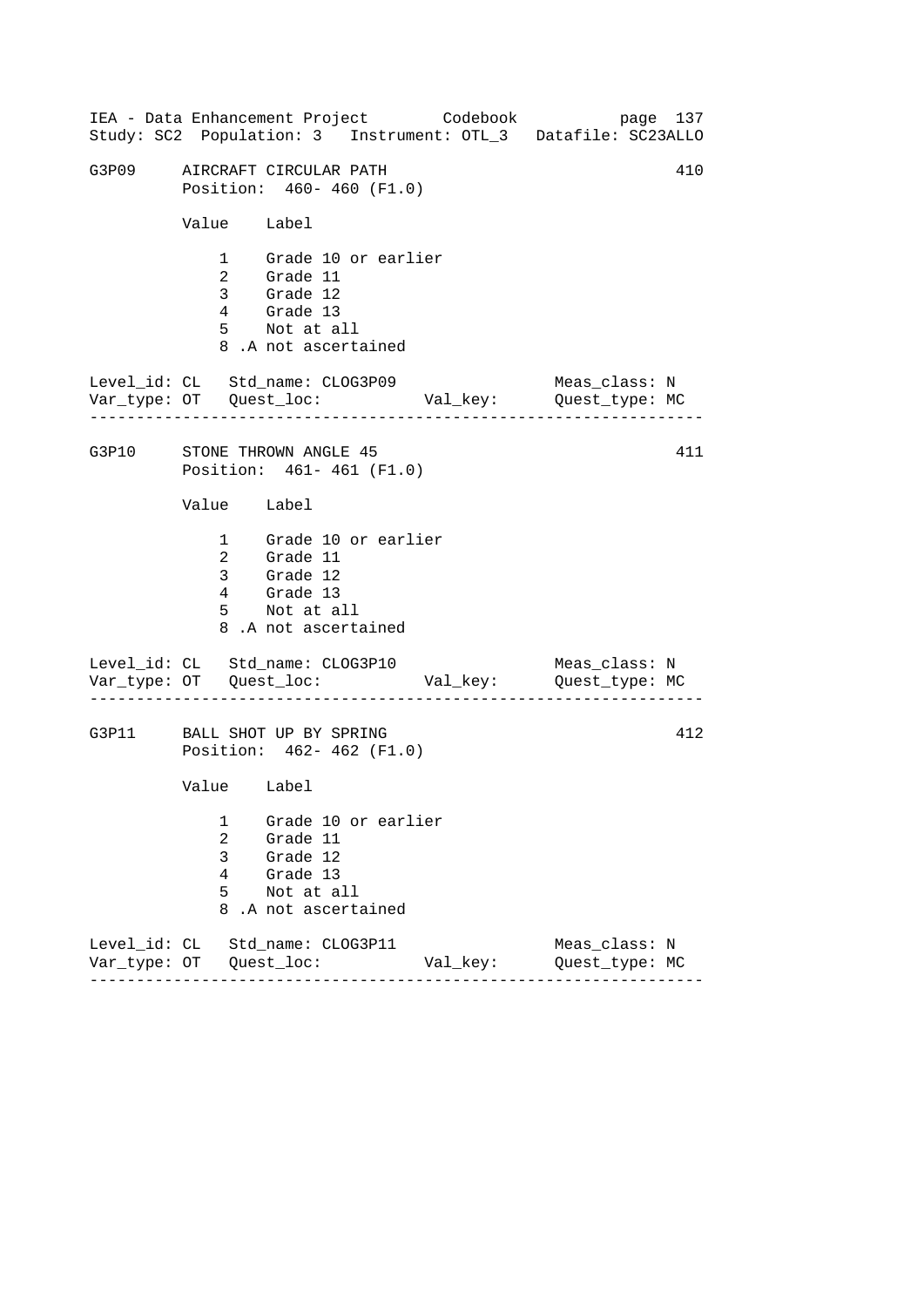------------------------------------------------------------------ ------------------------------------------------------------------ ------------------------------------------------------------------ IEA - Data Enhancement Project Codebook page 138 Study: SC2 Population: 3 Instrument: OTL\_3 Datafile: SC23ALLO G3P12 KE OF MOVING CAR 413 Position: 463- 463 (F1.0) Value Label 1 Grade 10 or earlier 2 Grade 11 3 Grade 12 4 Grade 13 5 Not at all 8 .A not ascertained Level\_id: CL Std\_name: CLOG3P12 Meas\_class: N Var\_type: OT Quest\_loc: Val\_key: Quest\_type: MC G3P13 MELTING DROPPED ICE Position: 464- 464 (F1.0) Value Label 1 Grade 10 or earlier 2 Grade 11 3 Grade 12 4 Grade 13 5 Not at all 8 .A not ascertained Level\_id: CL Std\_name: CLOG3P13 Var\_type: OT Quest\_loc: Val\_key: Quest\_type: MC Meas\_class: N G3P14 THERMOMETER LEVEL DROPS Position: 465- 465 (F1.0) Value Label 1 Grade 10 or earlier 2 Grade 11 3 Grade 12 4 Grade 13 5 Not at all 8 .A not ascertained Level\_id: CL Std\_name: CLOG3P14 Meas\_class: N Var\_type: OT Quest\_loc: Val\_key: Quest\_type: MC 414 415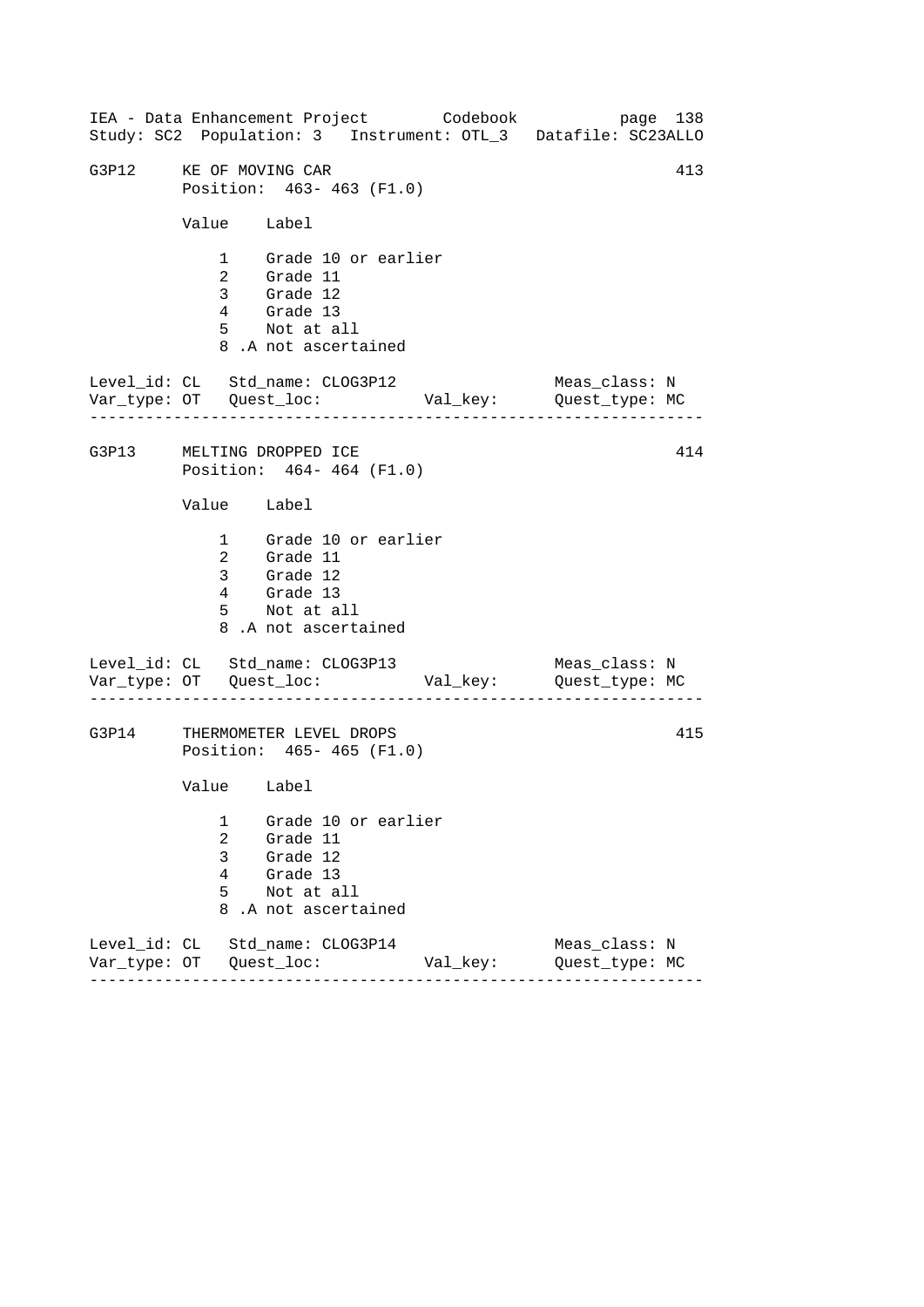------------------------------------------------------------------ ------------------------------------------------------------------ ------------------------------------------------------------------ IEA - Data Enhancement Project Codebook page 139 Study: SC2 Population: 3 Instrument: OTL\_3 Datafile: SC23ALLO G3P15 EFFICIENCY OF HEATER 416 Position: 466- 466 (F1.0) Value Label 1 Grade 10 or earlier 2 Grade 11 3 Grade 12 4 Grade 13 5 Not at all 8 .A not ascertained Level\_id: CL Std\_name: CLOG3P15 Meas\_class: N Var\_type: OT Quest\_loc: Val\_key: Quest\_type: MC G3P16 MOLECULES OF GASES Position: 467- 467 (F1.0) Value Label 1 Grade 10 or earlier 2 Grade 11 3 Grade 12 4 Grade 13 5 Not at all 8 .A not ascertained Level\_id: CL Std\_name: CLOG3P16 Var\_type: OT Quest\_loc: Val\_key: Quest\_type: MC Meas\_class: N G3P17 LENS OBJECT IMAGE Position: 468- 468 (F1.0) Value Label 1 Grade 10 or earlier 2 Grade 11 3 Grade 12 4 Grade 13 5 Not at all 8 .A not ascertained Level\_id: CL Std\_name: CLOG3P17 Meas\_class: N Var\_type: OT Quest\_loc: Val\_key: Quest\_type: MC 417 418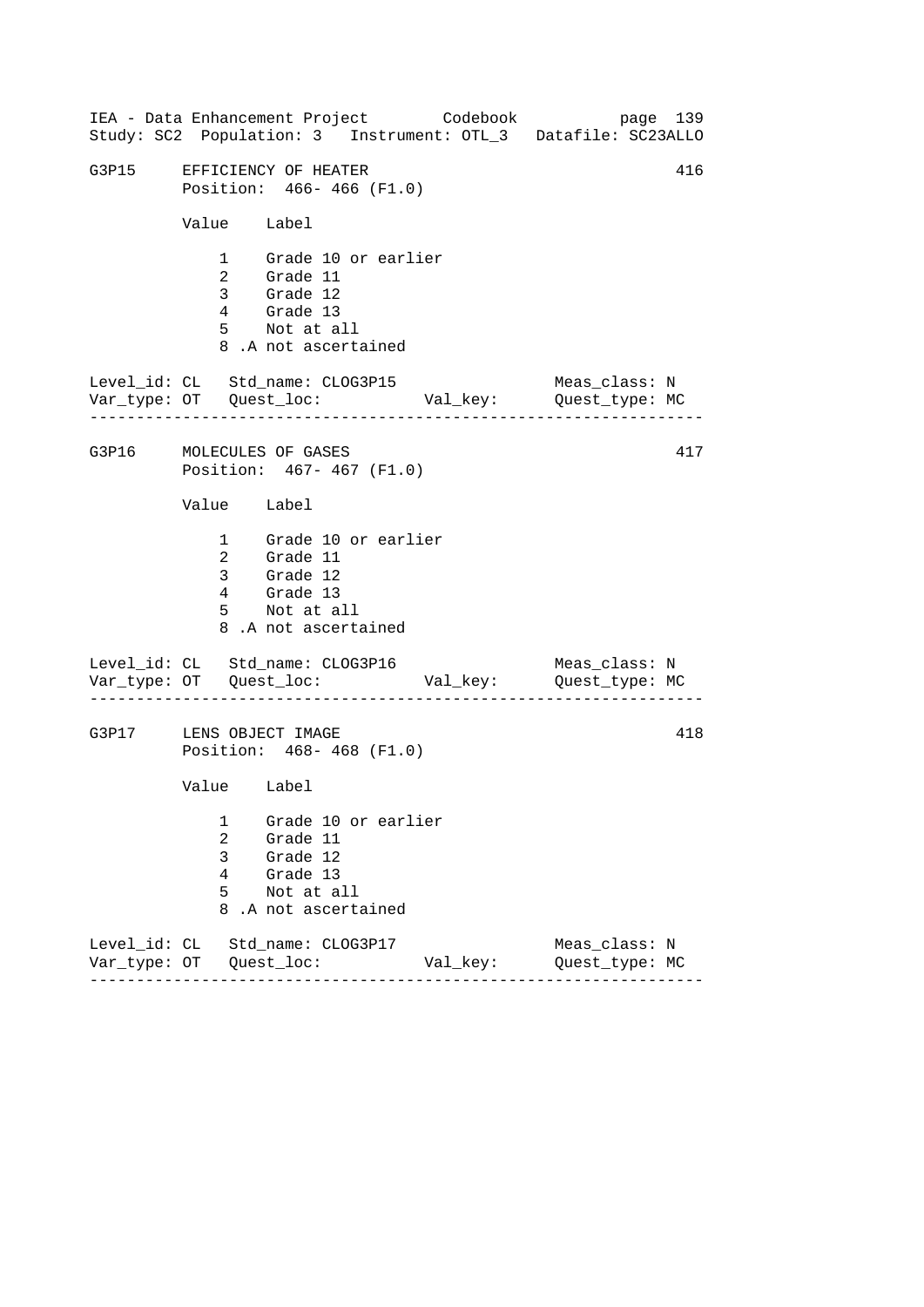------------------------------------------------------------------ ------------------------------------------------------------------ ------------------------------------------------------------------ IEA - Data Enhancement Project Codebook page 140 Study: SC2 Population: 3 Instrument: OTL\_3 Datafile: SC23ALLO G3P18 WAVES MOVING SOURCE **All and Source and All All All** Position: 469- 469 (F1.0) Value Label 1 Grade 10 or earlier 2 Grade 11 3 Grade 12 4 Grade 13 5 Not at all 8 .A not ascertained Level\_id: CL Std\_name: CLOG3P18 Meas\_class: N Var\_type: OT Quest\_loc: Val\_key: Quest\_type: MC G3P19 LIGHT THROUGH BLOCK Position: 470- 470 (F1.0) Value Label 1 Grade 10 or earlier 2 Grade 11 3 Grade 12 4 Grade 13 5 Not at all 8 .A not ascertained Level\_id: CL Std\_name: CLOG3P19 Var\_type: OT Quest\_loc: Val\_key: Quest\_type: MC Meas\_class: N G3P20 WEDGE SLIT Position: 471- 471 (F1.0) Value Label 1 Grade 10 or earlier 2 Grade 11 3 Grade 12 4 Grade 13 5 Not at all 8 .A not ascertained Level\_id: CL Std\_name: CLOG3P20 Meas\_class: N Var\_type: OT Quest\_loc: Val\_key: Quest\_type: MC 420 421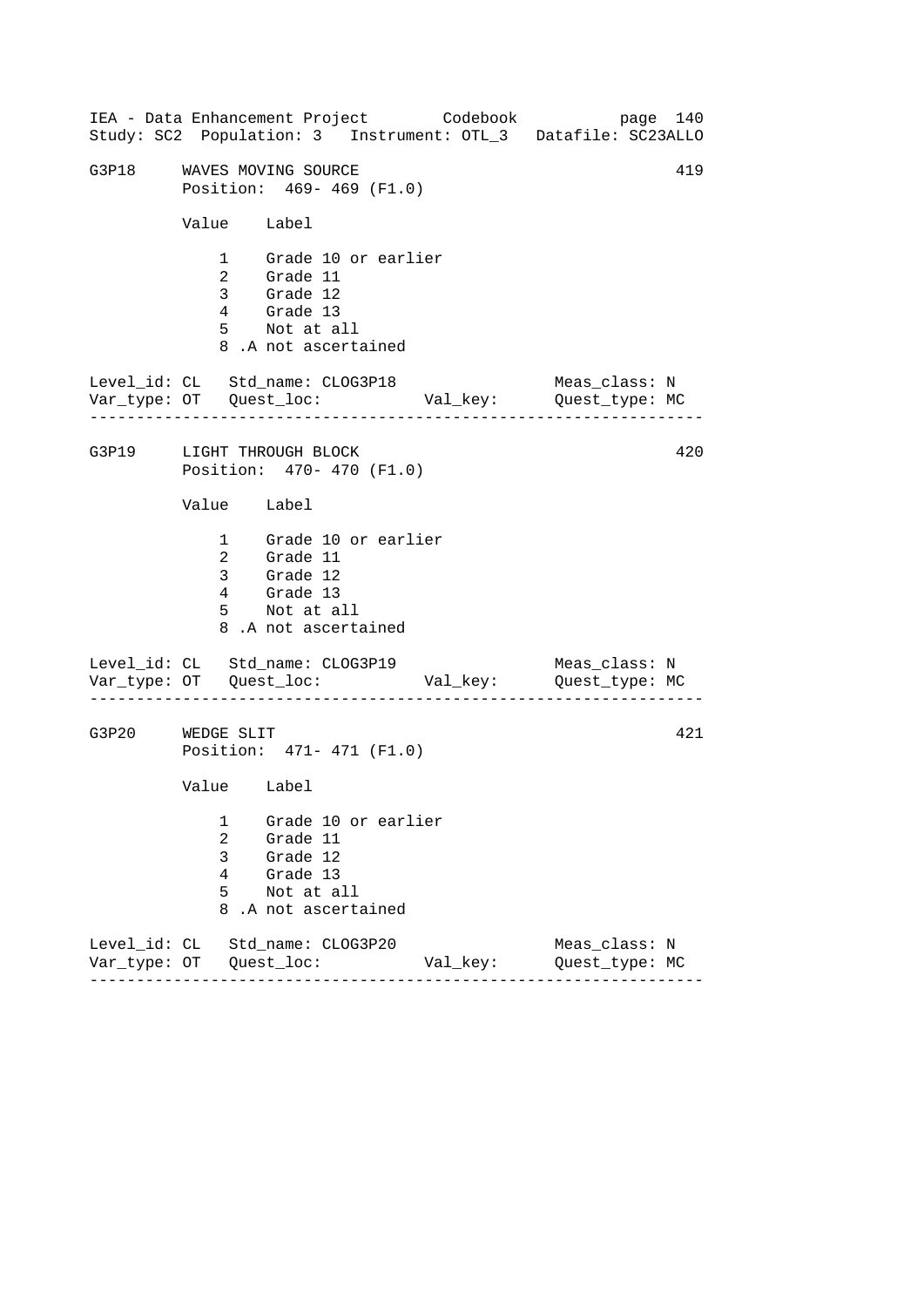------------------------------------------------------------------ ------------------------------------------------------------------ ------------------------------------------------------------------ IEA - Data Enhancement Project Codebook page 141 Study: SC2 Population: 3 Instrument: OTL\_3 Datafile: SC23ALLO G3P21 SPARK DETECTOR 422 Position: 472- 472 (F1.0) Value Label 1 Grade 10 or earlier 2 Grade 11 3 Grade 12 4 Grade 13 5 Not at all 8 .A not ascertained Level\_id: CL Std\_name: CLOG3P21 Meas\_class: N Var\_type: OT Quest\_loc: Val\_key: Quest\_type: MC G3P22 FRAUNHOFER LINES Position: 473- 473 (F1.0) Value Label 1 Grade 10 or earlier 2 Grade 11 3 Grade 12 4 Grade 13 5 Not at all 8 .A not ascertained Level\_id: CL Std\_name: CLOG3P22 Var\_type: OT Quest\_loc: Val\_key: Quest\_type: MC Meas\_class: N G3P23 ELECTROSTATIC CHARGES Position: 474- 474 (F1.0) Value Label 1 Grade 10 or earlier 2 Grade 11 3 Grade 12 4 Grade 13 5 Not at all 8 .A not ascertained Level\_id: CL Std\_name: CLOG3P23 Meas\_class: N Var\_type: OT Quest\_loc: Val\_key: Quest\_type: MC 423 424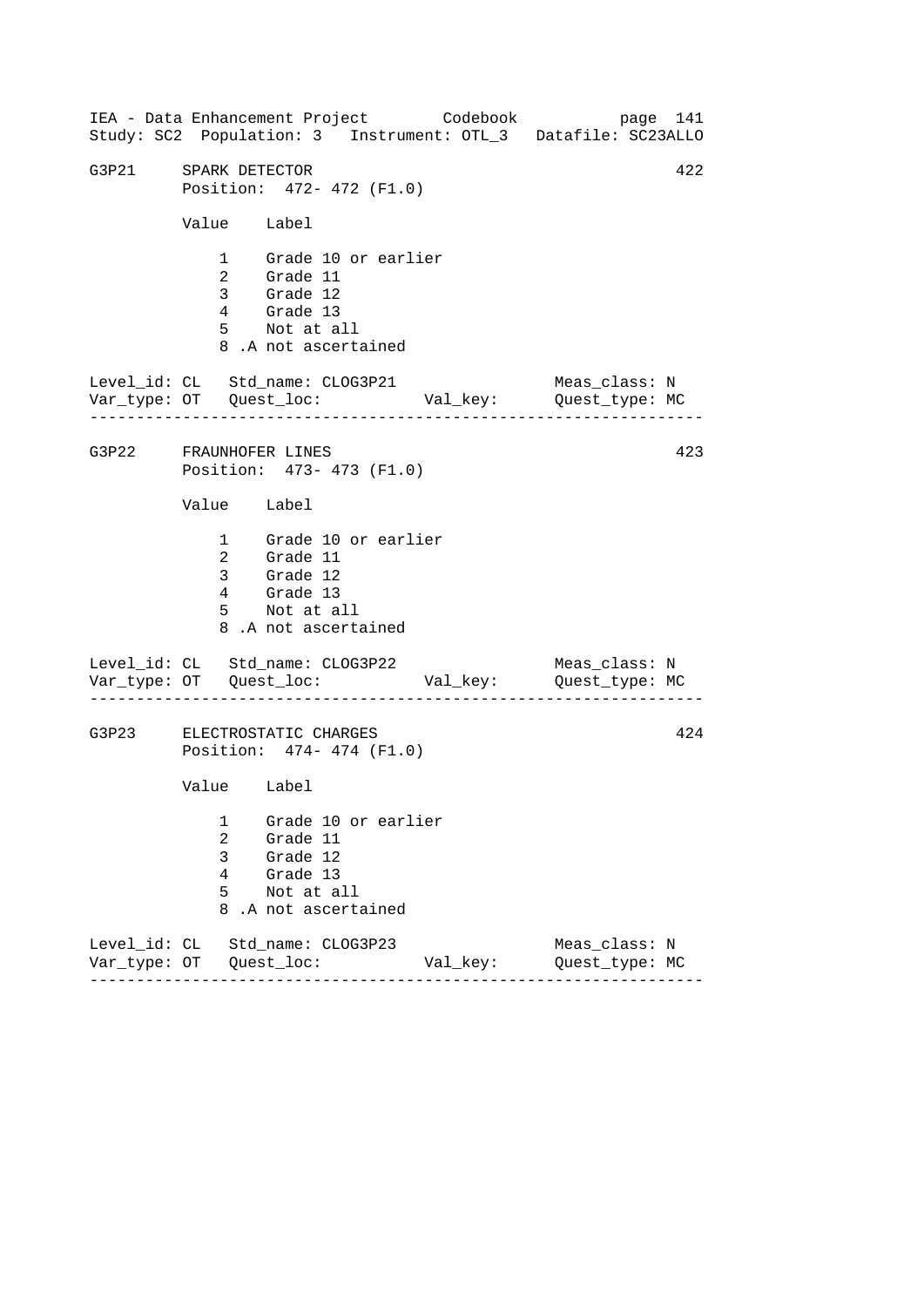------------------------------------------------------------------ ------------------------------------------------------------------ ------------------------------------------------------------------ IEA - Data Enhancement Project Codebook page 142 Study: SC2 Population: 3 Instrument: OTL\_3 Datafile: SC23ALLO G3P24 AMMETER VOLTMETER 425 Position: 475- 475 (F1.0) Value Label 1 Grade 10 or earlier 2 Grade 11 3 Grade 12 4 Grade 13 5 Not at all 8 .A not ascertained Level\_id: CL Std\_name: CLOG3P24 Meas\_class: N Var\_type: OT Quest\_loc: Val\_key: Quest\_type: MC G3P25 AMMETER READING Position: 476- 476 (F1.0) Value Label 1 Grade 10 or earlier 2 Grade 11 3 Grade 12 4 Grade 13 5 Not at all 8 .A not ascertained Level\_id: CL Std\_name: CLOG3P25 Var\_type: OT Quest\_loc: Val\_key: Quest\_type: MC Meas\_class: N G3P26 EMF INDUCED IN CONDUCTOR Position: 477- 477 (F1.0) Value Label 1 Grade 10 or earlier 2 Grade 11 3 Grade 12 4 Grade 13 5 Not at all 8 .A not ascertained Level\_id: CL Std\_name: CLOG3P26 Meas\_class: N Var\_type: OT Quest\_loc: Val\_key: Quest\_type: MC 426 427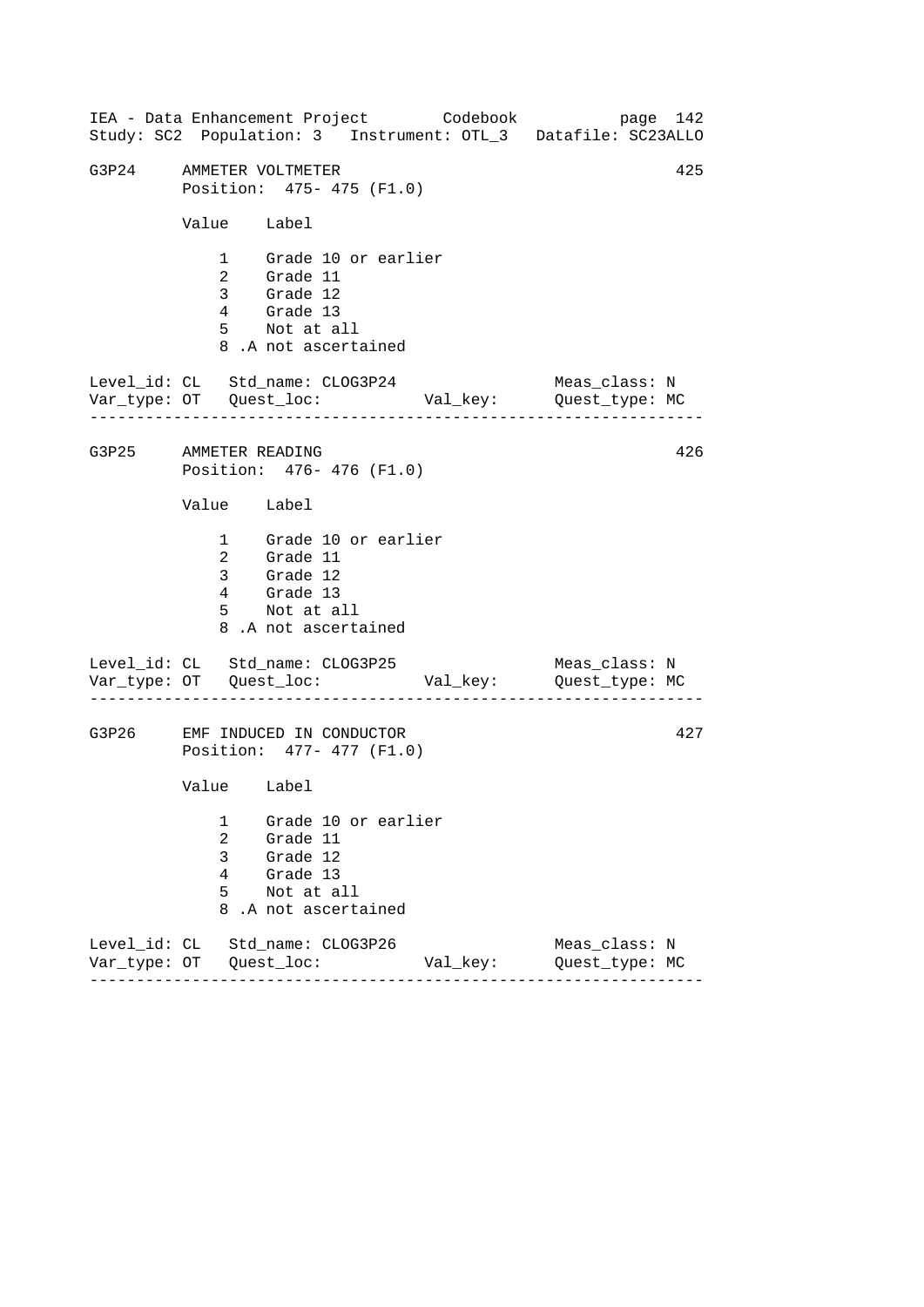------------------------------------------------------------------ ------------------------------------------------------------------ ------------------------------------------------------------------ IEA - Data Enhancement Project Codebook page 143 Study: SC2 Population: 3 Instrument: OTL\_3 Datafile: SC23ALLO G3P27 WIRE IN MAGNETIC FIELD 428 Position: 478- 478 (F1.0) Value Label 1 Grade 10 or earlier 2 Grade 11 3 Grade 12 4 Grade 13 5 Not at all 8 .A not ascertained Level\_id: CL Std\_name: CLOG3P27 Meas\_class: N Var\_type: OT Quest\_loc: Val\_key: Quest\_type: MC G3P28 PHOTON COLLISION Position: 479- 479 (F1.0) Value Label 1 Grade 10 or earlier 2 Grade 11 3 Grade 12 4 Grade 13 5 Not at all 8 .A not ascertained Level\_id: CL Std\_name: CLOG3P28 Var\_type: OT Quest\_loc: Val\_key: Quest\_type: MC Meas\_class: N G3P29 SYMBOL NEUTRON Position: 480- 480 (F1.0) Value Label 1 Grade 10 or earlier 2 Grade 11 3 Grade 12 4 Grade 13 5 Not at all 8 .A not ascertained Level\_id: CL Std\_name: CLOG3P29 Meas\_class: N Var\_type: OT Quest\_loc: Val\_key: Quest\_type: MC 429 430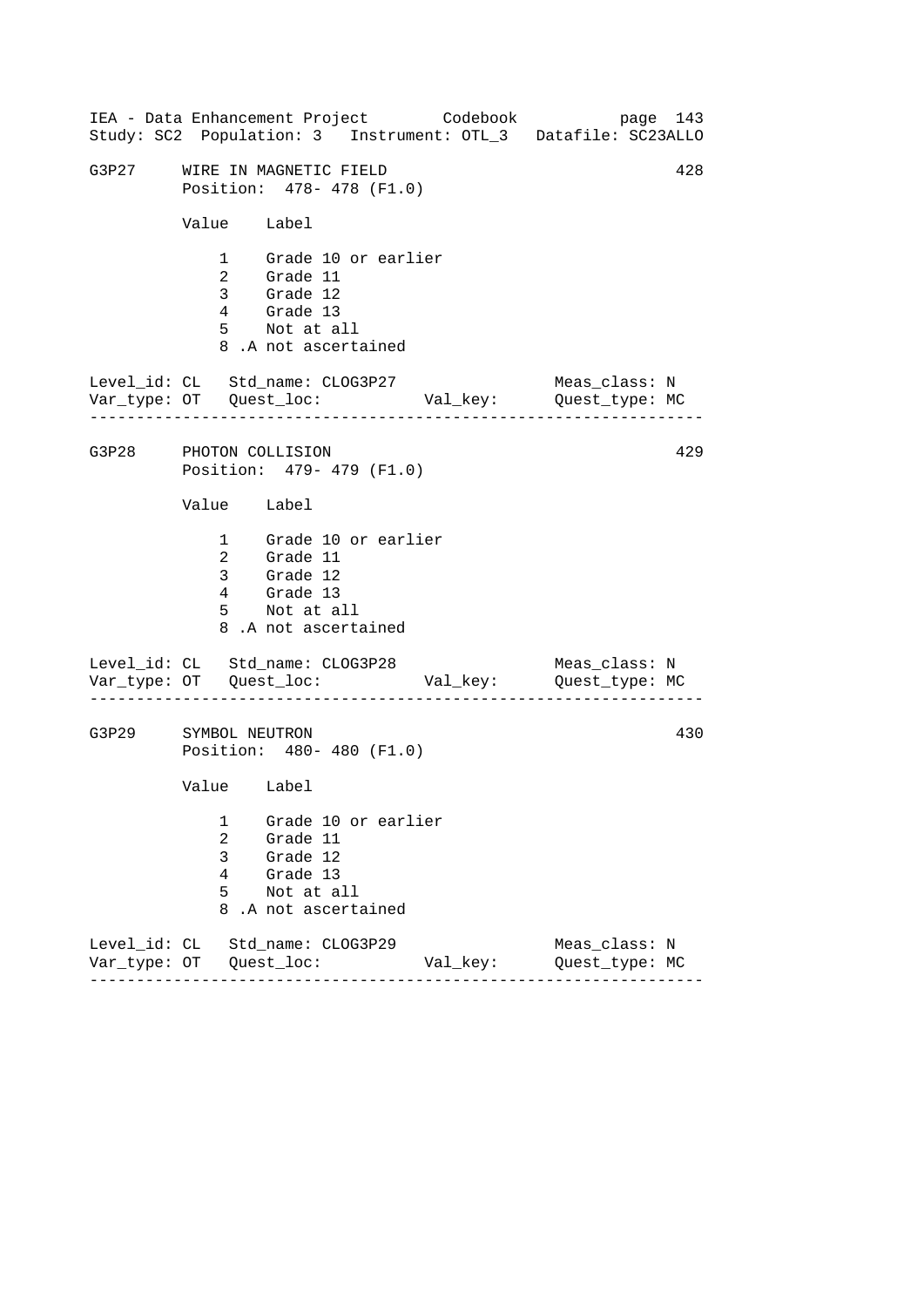|                                 |                            |                                                                               |                                                   | IEA - Data Enhancement Project Codebook | page 144<br>Study: SC2 Population: 3 Instrument: OTL_3 Datafile: SC23ALLO |     |
|---------------------------------|----------------------------|-------------------------------------------------------------------------------|---------------------------------------------------|-----------------------------------------|---------------------------------------------------------------------------|-----|
| G3P30                           |                            | EMISSION BETA PARTICLE                                                        | Position: 481-481 (F1.0)                          |                                         |                                                                           | 431 |
|                                 |                            | Value Label                                                                   |                                                   |                                         |                                                                           |     |
|                                 |                            | 2 Grade 11<br>3 Grade 12<br>4 Grade 13<br>5 Not at all<br>8.A not ascertained | 1 Grade 10 or earlier                             |                                         |                                                                           |     |
| Level_id: CL Std_name: CLOG3P30 |                            |                                                                               |                                                   |                                         | Meas_class: N                                                             |     |
| G3P31 NATIONAL OPTION/ITEM 31   |                            |                                                                               | Position: 482- 482 (F1.0)                         |                                         |                                                                           | 432 |
|                                 |                            | Value Label                                                                   |                                                   |                                         |                                                                           |     |
|                                 |                            | 4 Grade 13<br>5 Not at all<br>8.A not ascertained                             | 1 Grade 10 or earlier<br>2 Grade 11<br>3 Grade 12 |                                         |                                                                           |     |
| Level_id: CL Std_name: CLOG3P31 |                            |                                                                               |                                                   |                                         | Meas_class: N                                                             |     |
| G3P32                           |                            | NATIONAL OPTION/ITEM 32                                                       | Position: 483- 483 (F1.0)                         |                                         |                                                                           | 433 |
|                                 |                            | Value Label                                                                   |                                                   |                                         |                                                                           |     |
|                                 | 1<br>2<br>3<br>4<br>5<br>8 | Grade 11<br>Grade 12<br>Grade 13<br>Not at all<br>.A not ascertained          | Grade 10 or earlier                               |                                         |                                                                           |     |
| Level_id: CL Std_name: CLOG3P32 |                            |                                                                               |                                                   | Val_key:                                | Meas_class: N<br>Quest_type: MC                                           |     |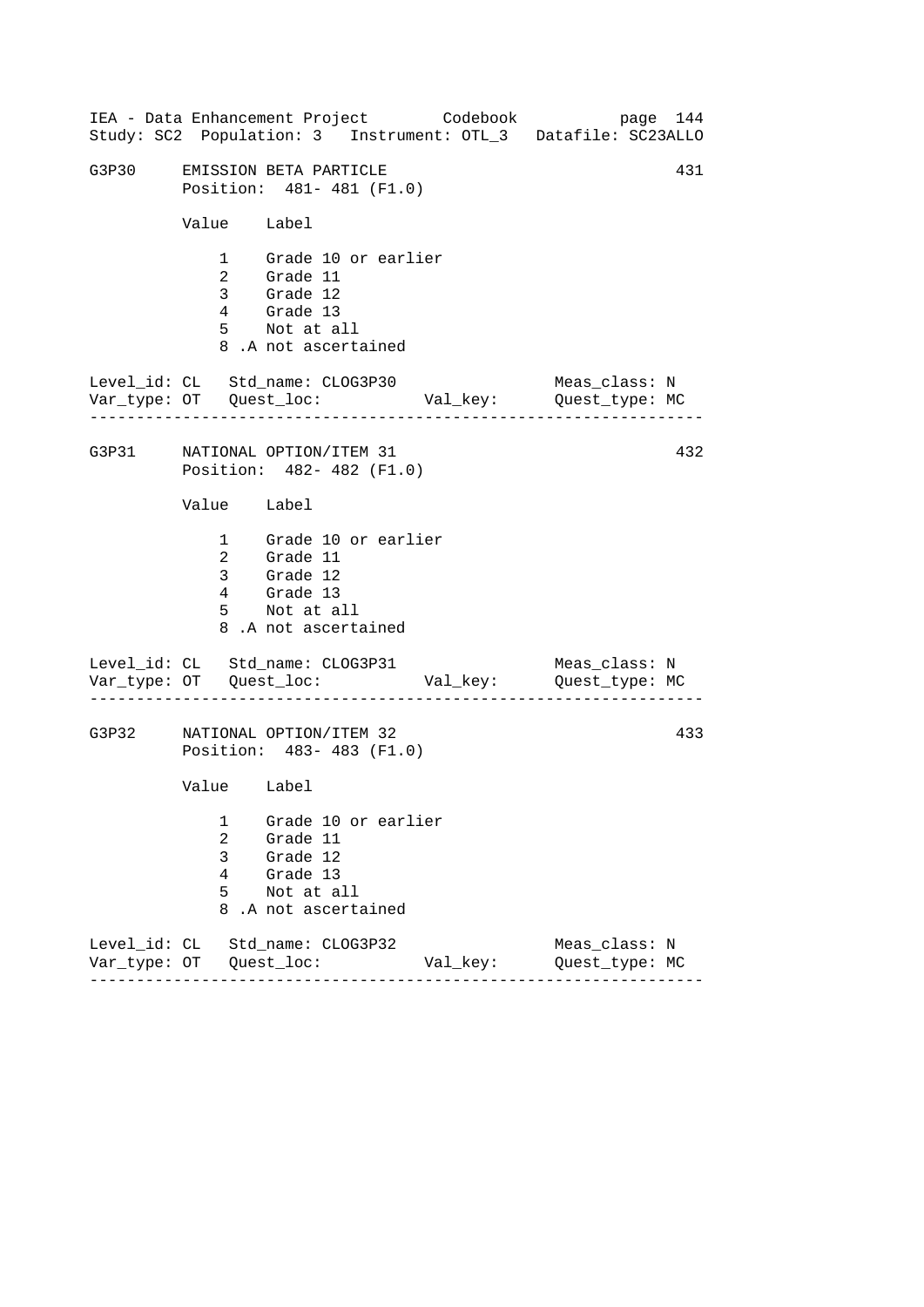|       |                                         | IEA - Data Enhancement Project Codebook                                                                |          | page 145<br>Study: SC2 Population: 3 Instrument: OTL_3 Datafile: SC23ALLO |  |
|-------|-----------------------------------------|--------------------------------------------------------------------------------------------------------|----------|---------------------------------------------------------------------------|--|
| G3P33 |                                         | 434<br>NATIONAL OPTION/ITEM 33<br>Position: 484-484 (F1.0)                                             |          |                                                                           |  |
|       | Value Label                             |                                                                                                        |          |                                                                           |  |
|       |                                         | 1 Grade 10 or earlier<br>2 Grade 11<br>3 Grade 12<br>4 Grade 13<br>5 Not at all<br>8.A not ascertained |          |                                                                           |  |
|       |                                         | Level_id: CL Std_name: CLOG3P33                                                                        |          | Meas_class: N                                                             |  |
|       |                                         | G3P34 NATIONAL OPTION/ITEM 34<br>Position: 485- 485 (F1.0)                                             |          | 435                                                                       |  |
|       | Value Label                             |                                                                                                        |          |                                                                           |  |
|       | $4\overline{ }$                         | 1 Grade 10 or earlier<br>2 Grade 11<br>3 Grade 12<br>Grade 13<br>5 Not at all<br>8.A not ascertained   |          |                                                                           |  |
|       |                                         | Level_id: CL Std_name: CLOG3P34                                                                        |          | Meas_class: N                                                             |  |
| G3P35 |                                         | NATIONAL OPTION/ITEM 35<br>Position: 486-486 (F1.0)                                                    |          | 436                                                                       |  |
|       | Value Label                             |                                                                                                        |          |                                                                           |  |
|       | 1<br>$\overline{a}$<br>3<br>4<br>5<br>8 | Grade 10 or earlier<br>Grade 11<br>Grade 12<br>Grade 13<br>Not at all<br>.A not ascertained            |          |                                                                           |  |
|       |                                         | Level_id: CL Std_name: CLOG3P35                                                                        | Val_key: | Meas_class: N<br>Quest_type: MC                                           |  |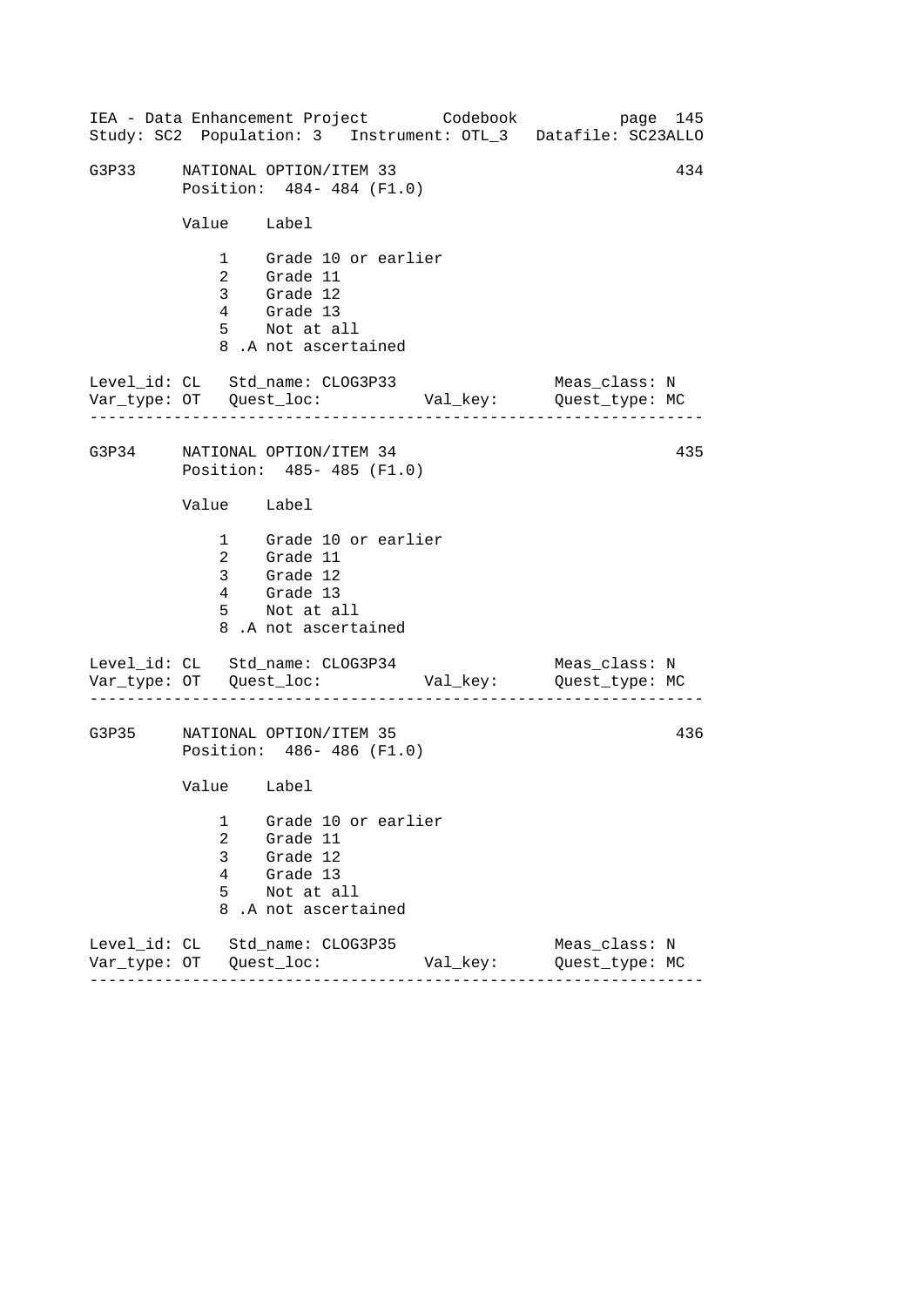------------------------------------------------------------------ ------------------------------------------------------------------ ------------------------------------------------------------------ IEA - Data Enhancement Project Codebook page 146 Study: SC2 Population: 3 Instrument: OTL\_3 Datafile: SC23ALLO G3X01 MOST DAYLIGHT 437 Position: 487- 487 (F1.0) Value Label 1 Grade 10 or earlier 2 Grade 11 3 Grade 12 4 Grade 13 5 Not at all 8 .A not ascertained Level\_id: CL Std\_name: CLOG3X01 Meas\_class: N Var\_type: OT Quest\_loc: Val\_key: Quest\_type: MC G3X02 DAY MARS LONGER EARTH Position: 488- 488 (F1.0) Value Label 1 Grade 10 or earlier 2 Grade 11 3 Grade 12 4 Grade 13 5 Not at all 8 .A not ascertained Level\_id: CL Std\_name: CLOG3X02 Var\_type: OT Quest\_loc: Val\_key: Quest\_type: MC Meas\_class: N G3X03 SURFACE CHANGE Position: 489- 489 (F1.0) Value Label 1 Grade 10 or earlier 2 Grade 11 3 Grade 12 4 Grade 13 5 Not at all 8 .A not ascertained Level\_id: CL Std\_name: CLOG3X03 Meas\_class: N Var\_type: OT Quest\_loc: Val\_key: Quest\_type: MC 438 439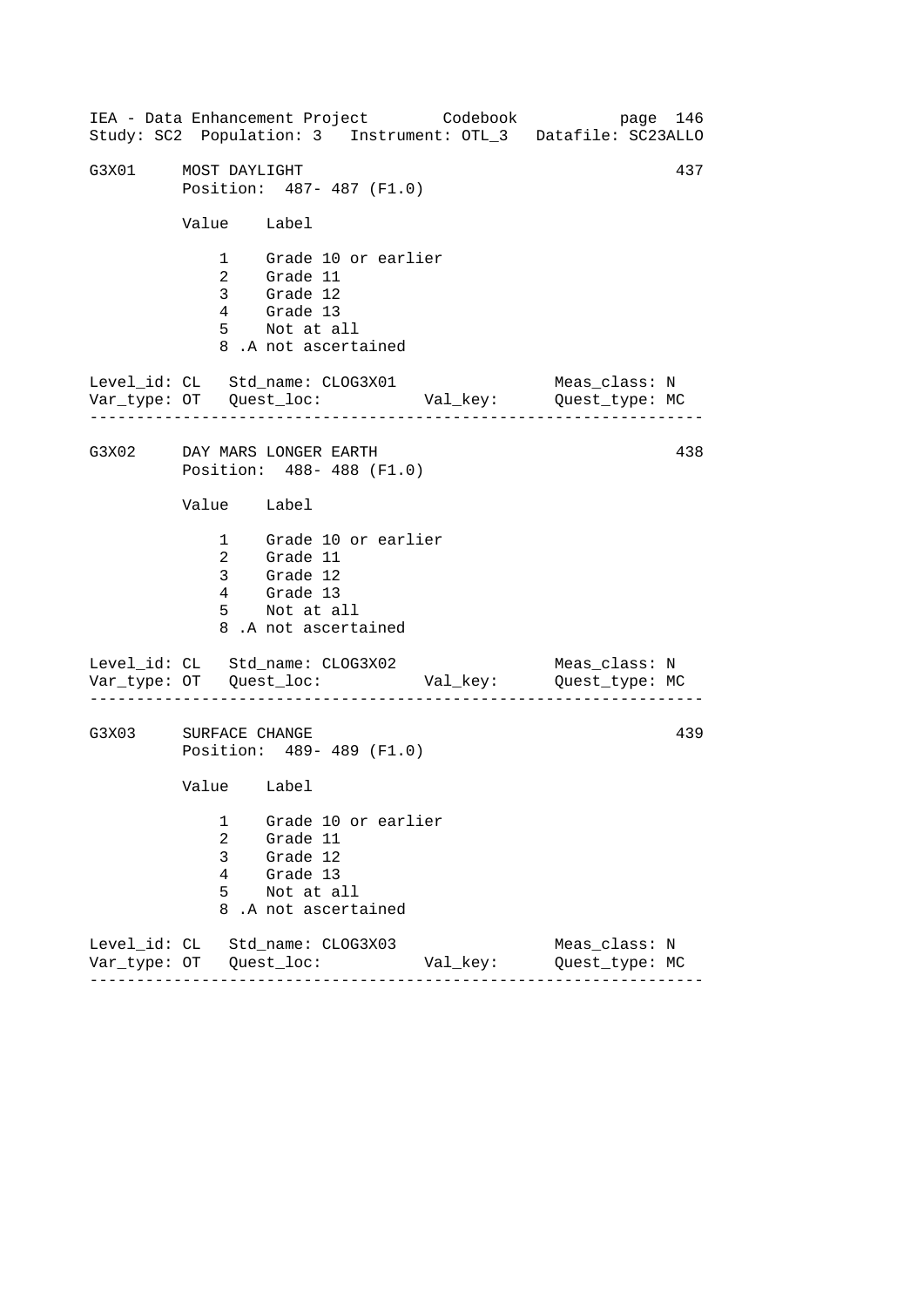|       |                                                          | IEA - Data Enhancement Project Codebook                                                                |          | page 147<br>Study: SC2 Population: 3 Instrument: OTL_3 Datafile: SC23ALLO |  |
|-------|----------------------------------------------------------|--------------------------------------------------------------------------------------------------------|----------|---------------------------------------------------------------------------|--|
|       |                                                          | G3X04 PLANT TISSUE IN SUGAR<br>Position: 490- 490 (F1.0)                                               |          | 440                                                                       |  |
|       | Value Label                                              |                                                                                                        |          |                                                                           |  |
|       |                                                          | 1 Grade 10 or earlier<br>2 Grade 11<br>3 Grade 12<br>4 Grade 13<br>5 Not at all<br>8.A not ascertained |          |                                                                           |  |
|       |                                                          | Level_id: CL Std_name: CLOG3X04                                                                        |          | Meas_class: N<br>Var_type: OT Quest_loc: Val_key: Quest_type: MC          |  |
|       | G3X05 SEX DETERMINANT HUMAN<br>Position: 491- 491 (F1.0) |                                                                                                        |          |                                                                           |  |
|       | Value Label                                              |                                                                                                        |          |                                                                           |  |
|       |                                                          | 1 Grade 10 or earlier<br>2 Grade 11<br>3 Grade 12<br>4 Grade 13<br>5 Not at all<br>8.A not ascertained |          |                                                                           |  |
|       |                                                          | Level_id: CL Std_name: CLOG3X05                                                                        |          | Meas_class: N                                                             |  |
| G3X06 | 442<br>MICE BREEDING<br>Position: 492- 492 (F1.0)        |                                                                                                        |          |                                                                           |  |
|       | Value Label                                              |                                                                                                        |          |                                                                           |  |
|       | 1<br>2<br>3<br>4<br>5<br>8                               | Grade 10 or earlier<br>Grade 11<br>Grade 12<br>Grade 13<br>Not at all<br>.A not ascertained            |          |                                                                           |  |
|       |                                                          | Level_id: CL Std_name: CLOG3X06                                                                        | Val_key: | Meas class: N<br>Quest_type: MC                                           |  |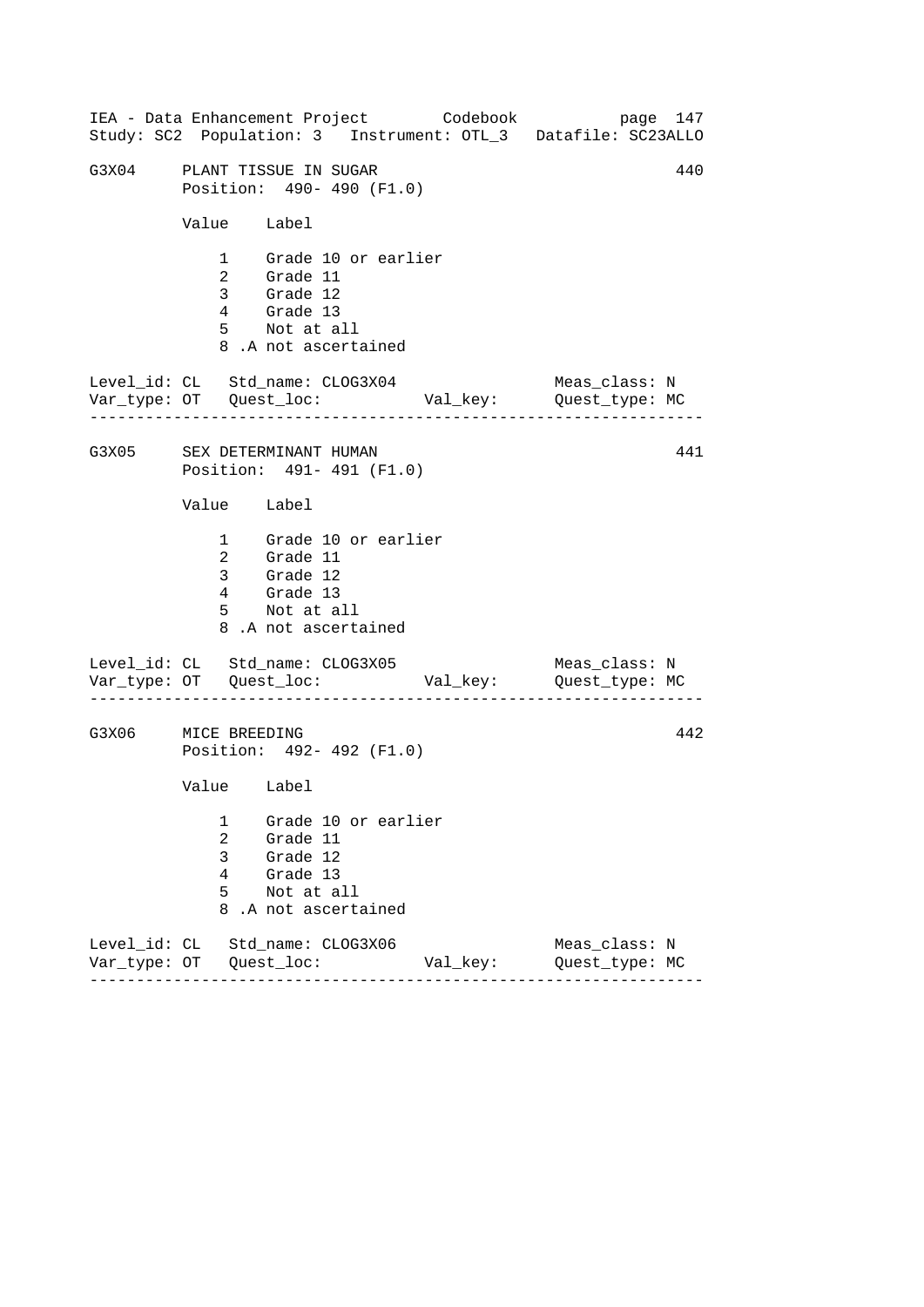------------------------------------------------------------------ ------------------------------------------------------------------ ------------------------------------------------------------------ IEA - Data Enhancement Project Codebook page 148 Study: SC2 Population: 3 Instrument: OTL\_3 Datafile: SC23ALLO G3X07 MARINE WORM GUNDA 443 Position: 493- 493 (F1.0) Value Label 1 Grade 10 or earlier 2 Grade 11 3 Grade 12 4 Grade 13 5 Not at all 8 .A not ascertained Level\_id: CL Std\_name: CLOG3X07 Meas\_class: N Var\_type: OT Quest\_loc: Val\_key: Quest\_type: MC G3X08 PHOTOSYNTHETIC RATE Position: 494- 494 (F1.0) Value Label 1 Grade 10 or earlier 2 Grade 11 3 Grade 12 4 Grade 13 5 Not at all 8 .A not ascertained Level\_id: CL Std\_name: CLOG3X08 Var\_type: OT Quest\_loc: Val\_key: Quest\_type: MC Meas\_class: N G3X09 FAILED GERMINATION Position: 495- 495 (F1.0) Value Label 1 Grade 10 or earlier 2 Grade 11 3 Grade 12 4 Grade 13 5 Not at all 8 .A not ascertained Level\_id: CL Std\_name: CLOG3X09 Meas\_class: N Var\_type: OT Quest\_loc: Val\_key: Quest\_type: MC 444 445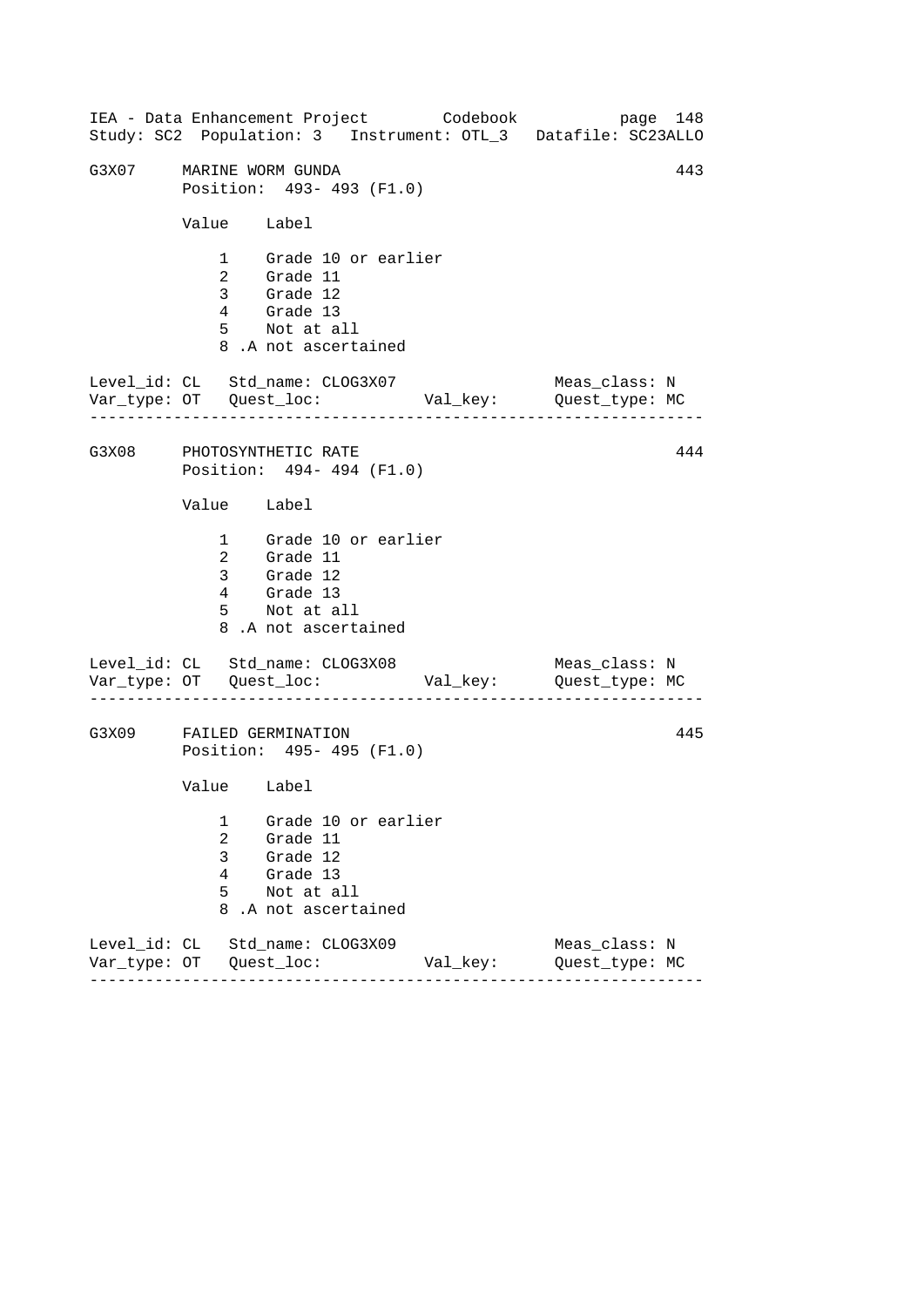------------------------------------------------------------------ ------------------------------------------------------------------ ------------------------------------------------------------------ IEA - Data Enhancement Project Codebook page 149 Study: SC2 Population: 3 Instrument: OTL\_3 Datafile: SC23ALLO G3X10 POPULATION GROWTH CURVE **146** Position: 496- 496 (F1.0) Value Label 1 Grade 10 or earlier 2 Grade 11 3 Grade 12 4 Grade 13 5 Not at all 8 .A not ascertained Level\_id: CL Std\_name: CLOG3X10 Meas\_class: N Var\_type: OT Quest\_loc: Val\_key: Quest\_type: MC G3X11 SOLUBILITY CURVE Position: 497- 497 (F1.0) Value Label 1 Grade 10 or earlier 2 Grade 11 3 Grade 12 4 Grade 13 5 Not at all 8 .A not ascertained Level\_id: CL Std\_name: CLOG3X11 Var\_type: OT Quest\_loc: Val\_key: Quest\_type: MC Meas\_class: N G3X12 FOOD WEB APHIDS Position: 498- 498 (F1.0) Value Label 1 Grade 10 or earlier 2 Grade 11 3 Grade 12 4 Grade 13 5 Not at all 8 .A not ascertained Level\_id: CL Std\_name: CLOG3X12 Meas\_class: N Var\_type: OT Quest\_loc: Val\_key: Quest\_type: MC 447 448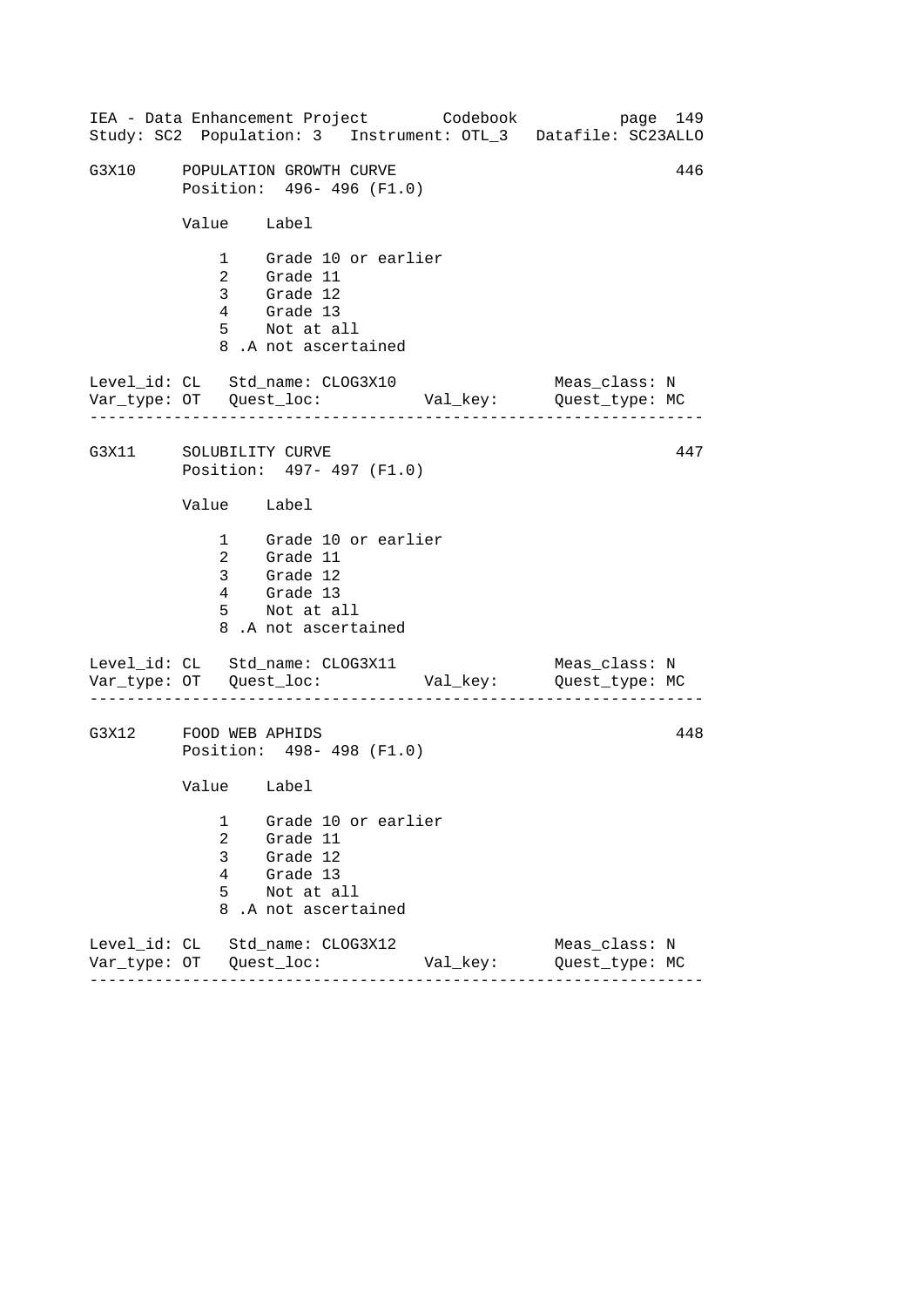|                            | IEA - Data Enhancement Project Codebook                                                                |          | page 150<br>Study: SC2 Population: 3 Instrument: OTL_3 Datafile: SC23ALLO |
|----------------------------|--------------------------------------------------------------------------------------------------------|----------|---------------------------------------------------------------------------|
|                            | G3X13 COPPER + SULPHURIC ACID<br>Position: 499- 499 (F1.0)                                             |          | 449                                                                       |
| Value Label                |                                                                                                        |          |                                                                           |
|                            | 1 Grade 10 or earlier<br>2 Grade 11<br>3 Grade 12<br>4 Grade 13<br>5 Not at all<br>8.A not ascertained |          |                                                                           |
|                            | Level_id: CL Std_name: CLOG3X13                                                                        |          | Meas_class: N                                                             |
|                            | G3X14 EVIDENCE EVOLUTION<br>Position: 500- 500 (F1.0)                                                  |          | 450                                                                       |
| Value Label                |                                                                                                        |          |                                                                           |
|                            | 1 Grade 10 or earlier<br>2 Grade 11<br>3 Grade 12<br>4 Grade 13<br>5 Not at all<br>8.A not ascertained |          |                                                                           |
|                            | Level_id: CL Std_name: CLOG3X14                                                                        |          | Meas_class: N                                                             |
|                            | G3X15 ELECTROLYSIS SOD IODIDE<br>Position: 501- 501 (F1.0)                                             |          | 451                                                                       |
| Value Label                |                                                                                                        |          |                                                                           |
| 1<br>2<br>3<br>4<br>5<br>8 | Grade 10 or earlier<br>Grade 11<br>Grade 12<br>Grade 13<br>Not at all<br>.A not ascertained            |          |                                                                           |
|                            | Level_id: CL Std_name: CLOG3X15                                                                        | Val_key: | Meas_class: N<br>Quest_type: MC                                           |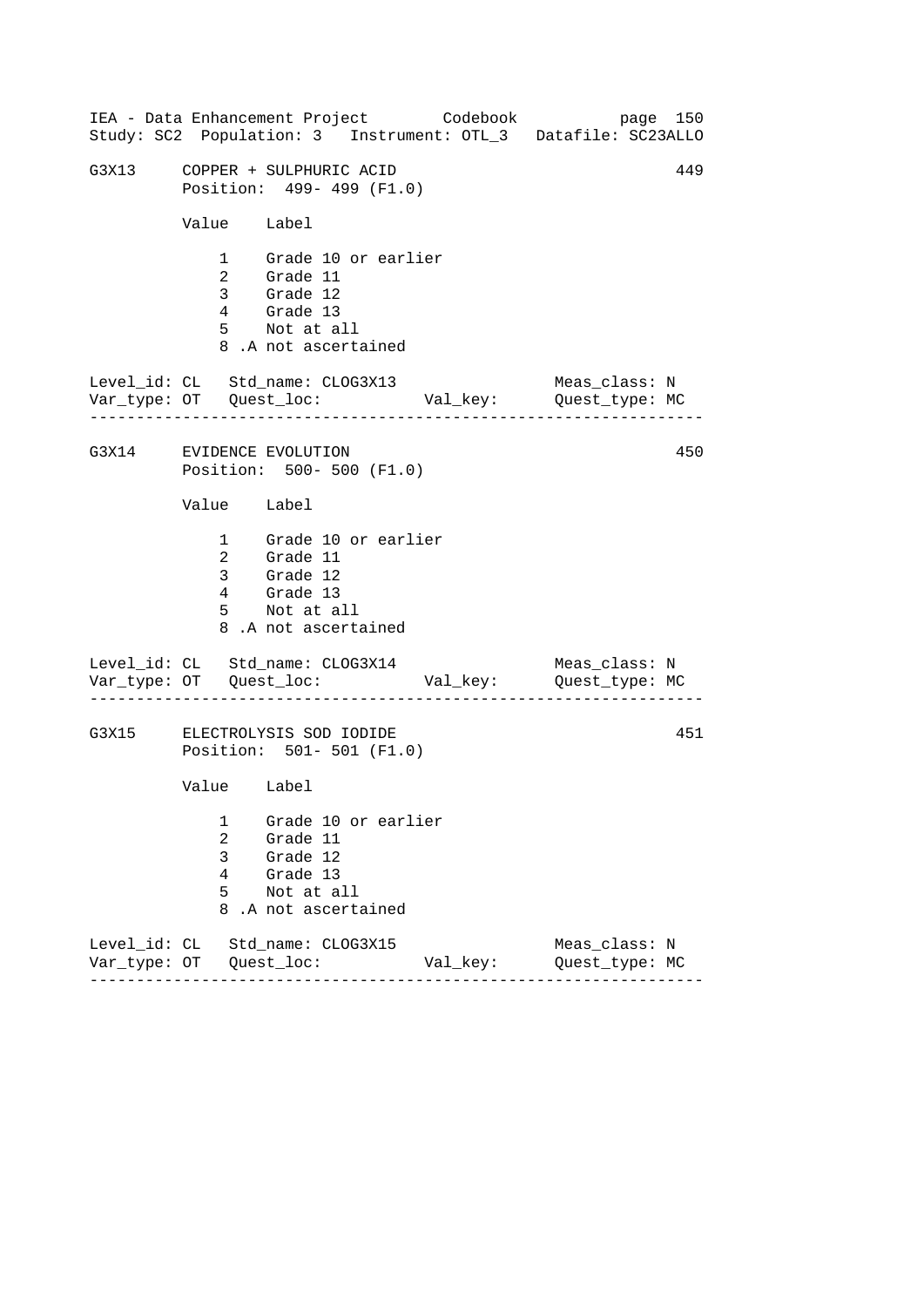------------------------------------------------------------------ ------------------------------------------------------------------ ------------------------------------------------------------------ IEA - Data Enhancement Project Codebook page 151 Study: SC2 Population: 3 Instrument: OTL\_3 Datafile: SC23ALLO G3X16 COPPER FROM COPPER OXIDE 63X16 452 Position: 502- 502 (F1.0) Value Label 1 Grade 10 or earlier 2 Grade 11 3 Grade 12 4 Grade 13 5 Not at all 8 .A not ascertained Level\_id: CL Std\_name: CLOG3X16 Meas\_class: N Var\_type: OT Quest\_loc: Val\_key: Quest\_type: MC G3X17 FORM ACIDIC OXIDE Position: 503- 503 (F1.0) Value Label 1 Grade 10 or earlier 2 Grade 11 3 Grade 12 4 Grade 13 5 Not at all 8 .A not ascertained Level\_id: CL Std\_name: CLOG3X17 Var\_type: OT Quest\_loc: Val\_key: Quest\_type: MC Meas\_class: N G3X18 BASIC OXIDE Position: 504- 504 (F1.0) Value Label 1 Grade 10 or earlier 2 Grade 11 3 Grade 12 4 Grade 13 5 Not at all 8 .A not ascertained Level\_id: CL Std\_name: CLOG3X18 Meas\_class: N Var\_type: OT Quest\_loc: Val\_key: Quest\_type: MC 453 454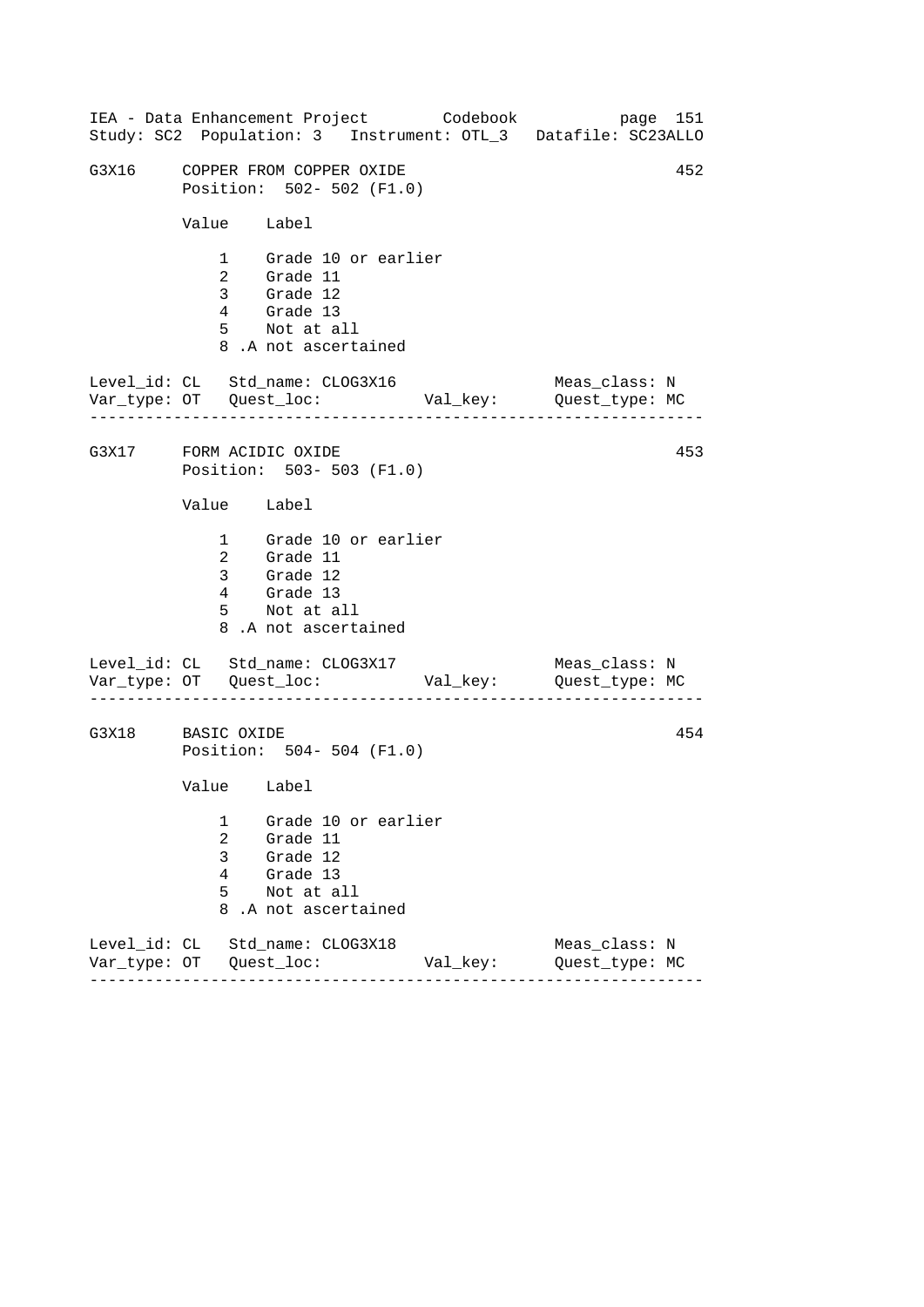------------------------------------------------------------------ ------------------------------------------------------------------ ------------------------------------------------------------------ IEA - Data Enhancement Project Codebook page 152 Study: SC2 Population: 3 Instrument: OTL\_3 Datafile: SC23ALLO G3X19 COVALENT BONDS 455 Position: 505- 505 (F1.0) Value Label 1 Grade 10 or earlier 2 Grade 11 3 Grade 12 4 Grade 13 5 Not at all 8 .A not ascertained Level\_id: CL Std\_name: CLOG3X19 Meas\_class: N Var\_type: OT Quest\_loc: Val\_key: Quest\_type: MC G3X20 RESULTANT TWO VECTORS Position: 506- 506 (F1.0) Value Label 1 Grade 10 or earlier 2 Grade 11 3 Grade 12 4 Grade 13 5 Not at all 8 .A not ascertained Level\_id: CL Std\_name: CLOG3X20 Var\_type: OT Quest\_loc: Val\_key: Quest\_type: MC Meas\_class: N G3X21 SOLUBILITY EXPERIMENT Position: 507- 507 (F1.0) Value Label 1 Grade 10 or earlier 2 Grade 11 3 Grade 12 4 Grade 13 5 Not at all 8 .A not ascertained Level\_id: CL Std\_name: CLOG3X21 Meas\_class: N Var\_type: OT Quest\_loc: Val\_key: Quest\_type: MC 456 457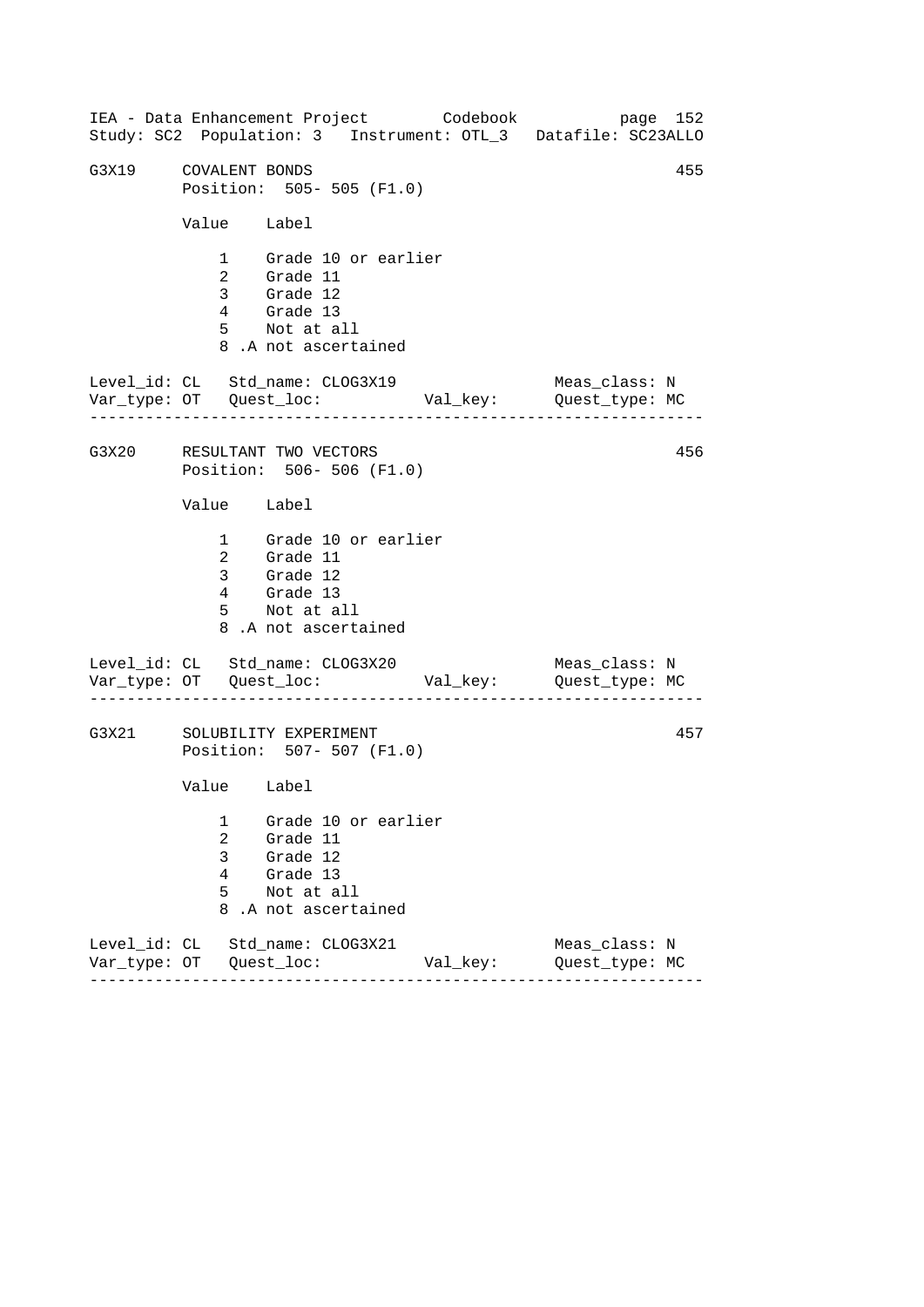------------------------------------------------------------------ ------------------------------------------------------------------ ------------------------------------------------------------------ IEA - Data Enhancement Project Codebook page 153 Study: SC2 Population: 3 Instrument: OTL\_3 Datafile: SC23ALLO G3X22 FORCE TO STOP SLIDING  $458$ Position: 508- 508 (F1.0) Value Label 1 Grade 10 or earlier 2 Grade 11 3 Grade 12 4 Grade 13 5 Not at all 8 .A not ascertained Level\_id: CL Std\_name: CLOG3X22 Meas\_class: N Var\_type: OT Quest\_loc: Val\_key: Quest\_type: MC G3X23 BALL SHOT UP BY SPRING Position: 509- 509 (F1.0) Value Label 1 Grade 10 or earlier 2 Grade 11 3 Grade 12 4 Grade 13 5 Not at all 8 .A not ascertained Level\_id: CL Std\_name: CLOG3X23 Var\_type: OT Quest\_loc: Val\_key: Quest\_type: MC Meas\_class: N G3X24 KE OF MOVING CAR Position: 510- 510 (F1.0) Value Label 1 Grade 10 or earlier 2 Grade 11 3 Grade 12 4 Grade 13 5 Not at all 8 .A not ascertained Level\_id: CL Std\_name: CLOG3X24 Meas\_class: N Var\_type: OT Quest\_loc: Val\_key: Quest\_type: MC 459 460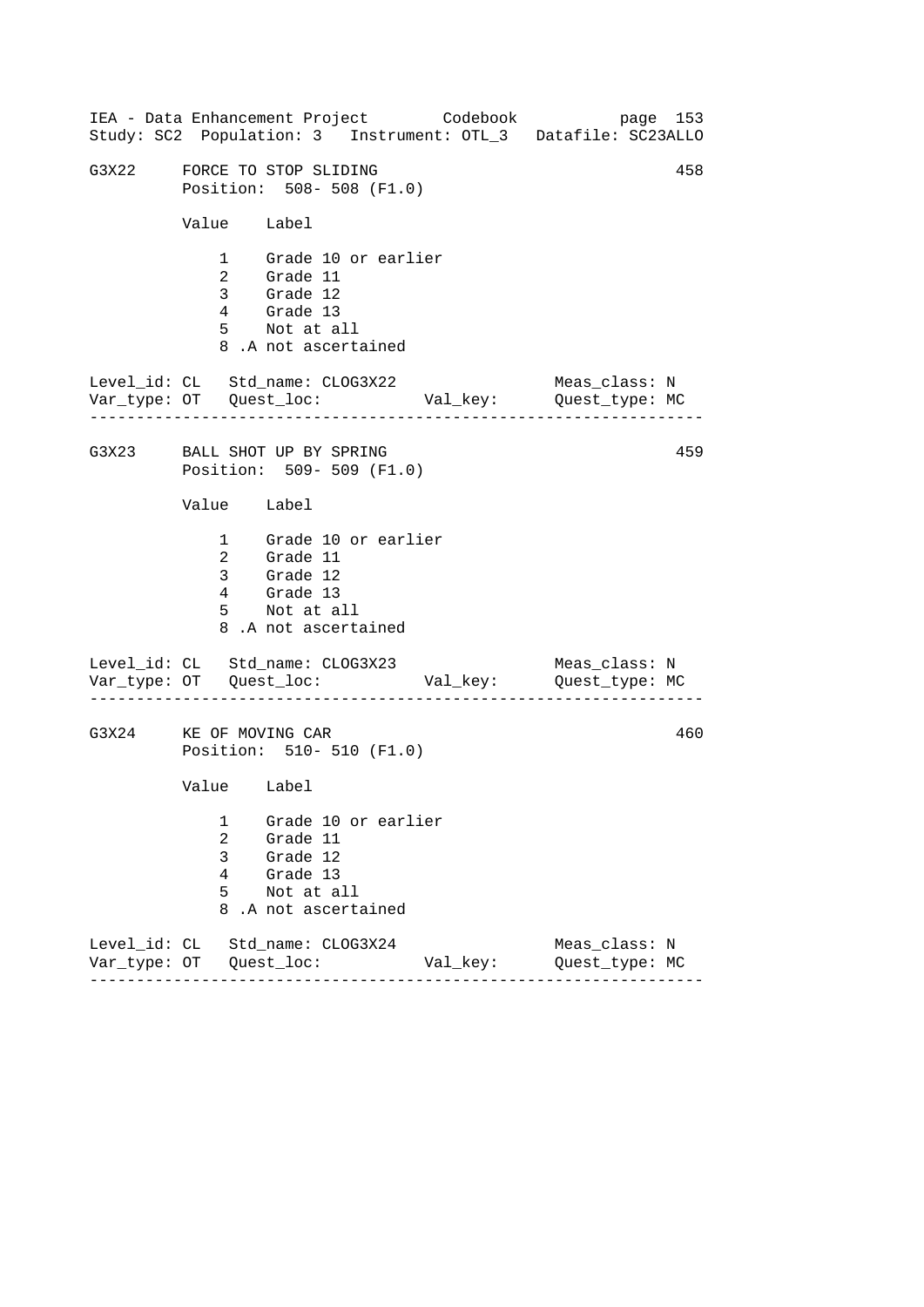------------------------------------------------------------------ ------------------------------------------------------------------ ------------------------------------------------------------------ IEA - Data Enhancement Project Codebook page 154 Study: SC2 Population: 3 Instrument: OTL\_3 Datafile: SC23ALLO G3X25 MELTING DROPPED ICE 3X25 461 Position: 511- 511 (F1.0) Value Label 1 Grade 10 or earlier 2 Grade 11 3 Grade 12 4 Grade 13 5 Not at all 8 .A not ascertained Level\_id: CL Std\_name: CLOG3X25 Meas\_class: N Var\_type: OT Quest\_loc: Val\_key: Quest\_type: MC G3X26 PULLEYS AND BELTS Position: 512- 512 (F1.0) Value Label 1 Grade 10 or earlier 2 Grade 11 3 Grade 12 4 Grade 13 5 Not at all 8 .A not ascertained Level\_id: CL Std\_name: CLOG3X26 Var\_type: OT Quest\_loc: Val\_key: Quest\_type: MC Meas\_class: N G3X27 THERMOMETER LEVEL DROPS Position: 513- 513 (F1.0) Value Label 1 Grade 10 or earlier 2 Grade 11 3 Grade 12 4 Grade 13 5 Not at all 8 .A not ascertained Level\_id: CL Std\_name: CLOG3X27 Meas\_class: N Var\_type: OT Quest\_loc: Val\_key: Quest\_type: MC 462 463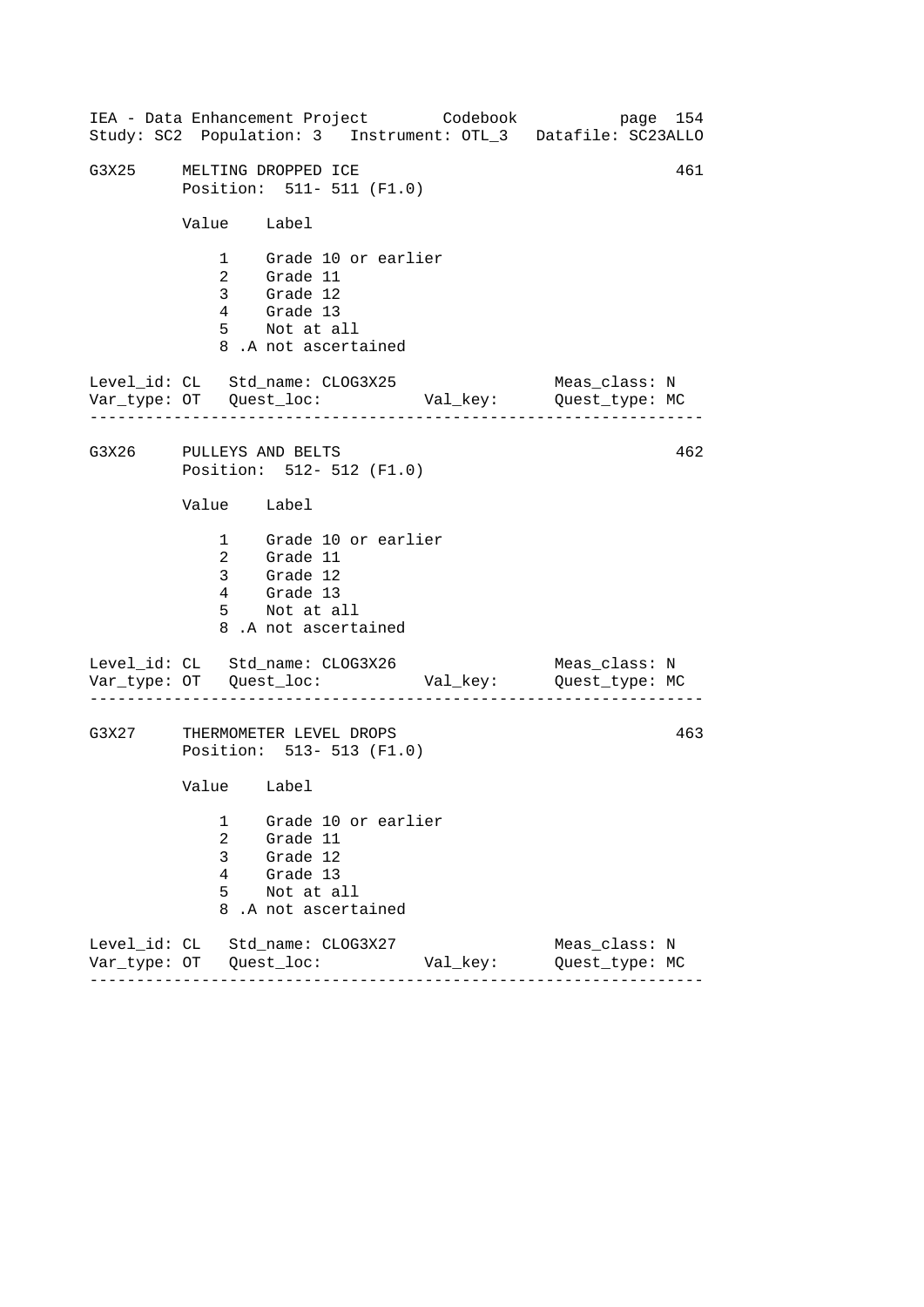------------------------------------------------------------------ ------------------------------------------------------------------ ------------------------------------------------------------------ IEA - Data Enhancement Project Codebook page 155 Study: SC2 Population: 3 Instrument: OTL\_3 Datafile: SC23ALLO G3X28 WAVES MOVING SOURCE **And CONVERT SERVICE** 464 Position: 514- 514 (F1.0) Value Label 1 Grade 10 or earlier 2 Grade 11 3 Grade 12 4 Grade 13 5 Not at all 8 .A not ascertained Level\_id: CL Std\_name: CLOG3X28 Meas\_class: N Var\_type: OT Quest\_loc: Val\_key: Quest\_type: MC G3X29 AMMETER VOLTMETER Position: 515- 515 (F1.0) Value Label 1 Grade 10 or earlier 2 Grade 11 3 Grade 12 4 Grade 13 5 Not at all 8 .A not ascertained Level\_id: CL Std\_name: CLOG3X29 Var\_type: OT Quest\_loc: Val\_key: Quest\_type: MC Meas\_class: N G3X30 WIRE IN MAGNETIC FIELD Position: 516- 516 (F1.0) Value Label 1 Grade 10 or earlier 2 Grade 11 3 Grade 12 4 Grade 13 5 Not at all 8 .A not ascertained Level\_id: CL Std\_name: CLOG3X30 Meas\_class: N Var\_type: OT Quest\_loc: Val\_key: Quest\_type: MC 465 466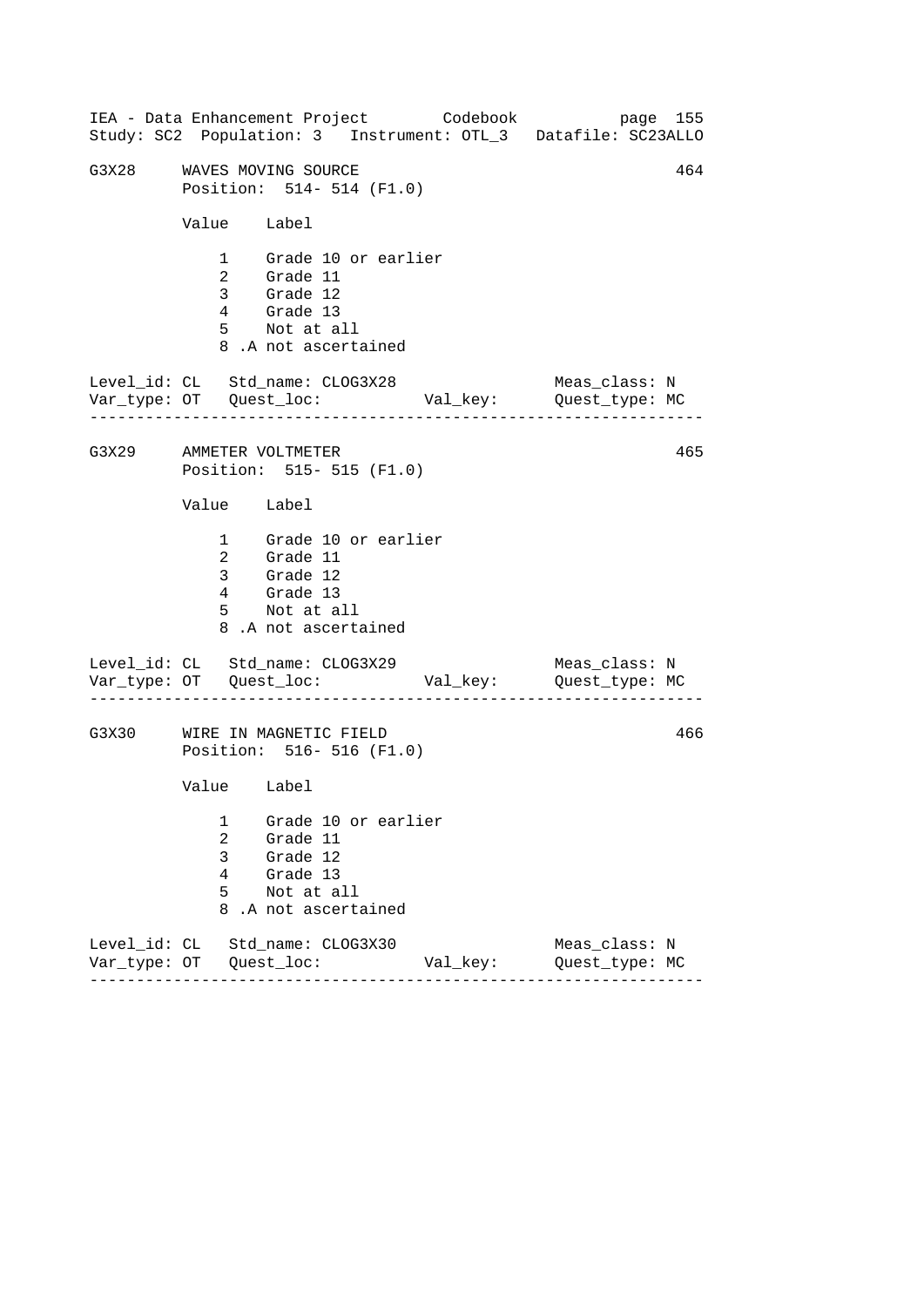|       |                            |                                                                                                        | IEA - Data Enhancement Project Codebook | page 156<br>Study: SC2 Population: 3 Instrument: OTL_3 Datafile: SC23ALLO |     |
|-------|----------------------------|--------------------------------------------------------------------------------------------------------|-----------------------------------------|---------------------------------------------------------------------------|-----|
| G3X31 |                            | NATIONAL OPTION/ITEM 31<br>Position: 517- 517 (F1.0)                                                   |                                         |                                                                           | 467 |
|       |                            | Value Label                                                                                            |                                         |                                                                           |     |
|       |                            | 1 Grade 10 or earlier<br>2 Grade 11<br>3 Grade 12<br>4 Grade 13<br>5 Not at all<br>8.A not ascertained |                                         |                                                                           |     |
|       |                            | $\verb Level_id: CL   \verb  8td_name: CLOG3X31 $                                                      |                                         | Meas_class: N<br>Var_type: OT Quest_loc: Val_key: Quest_type: MC          |     |
|       |                            | G3X32 NATIONAL OPTION/ITEM 32<br>Position: 518- 518 (F1.0)                                             |                                         |                                                                           | 468 |
|       |                            | Value Label                                                                                            |                                         |                                                                           |     |
|       |                            | 1 Grade 10 or earlier<br>2 Grade 11<br>3 Grade 12<br>4 Grade 13<br>5 Not at all<br>8.A not ascertained |                                         |                                                                           |     |
|       |                            | Level_id: CL Std_name: CLOG3X32                                                                        |                                         | Meas_class: N                                                             |     |
| G3X33 |                            | NATIONAL OPTION/ITEM 33<br>Position: 519- 519 (F1.0)                                                   |                                         |                                                                           | 469 |
|       |                            | Value Label                                                                                            |                                         |                                                                           |     |
|       | 1<br>2<br>3<br>4<br>5<br>8 | Grade 10 or earlier<br>Grade 11<br>Grade 12<br>Grade 13<br>Not at all<br>.A not ascertained            |                                         |                                                                           |     |
|       |                            | Level_id: CL Std_name: CLOG3X33                                                                        | Val_key:                                | Meas_class: N<br>Quest_type: MC                                           |     |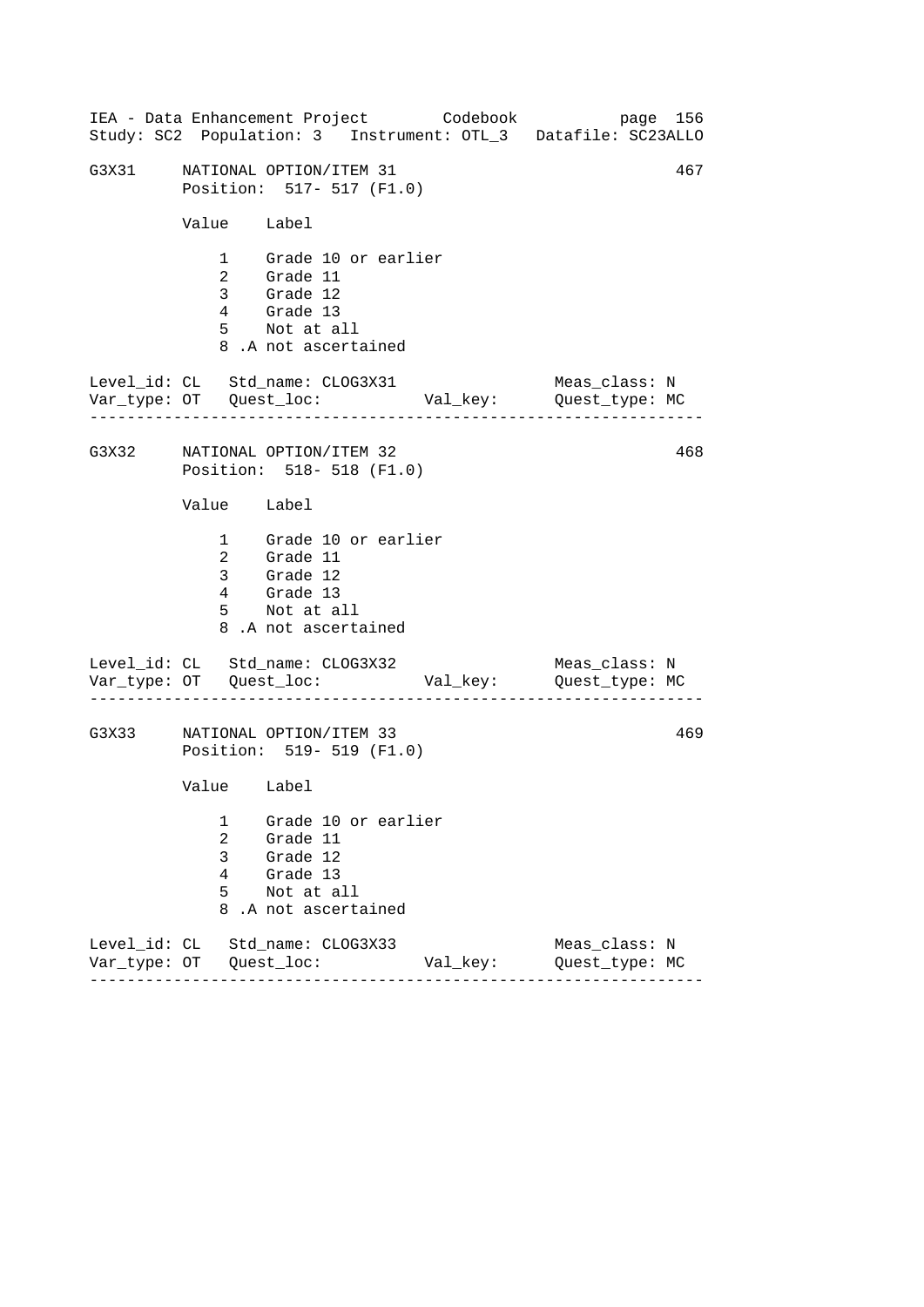|       |                            | IEA - Data Enhancement Project Codebook                                                                |          | page 157<br>Study: SC2 Population: 3 Instrument: OTL_3 Datafile: SC23ALLO |
|-------|----------------------------|--------------------------------------------------------------------------------------------------------|----------|---------------------------------------------------------------------------|
| G3X34 |                            | NATIONAL OPTION/ITEM 34<br>Position: 520- 520 (F1.0)                                                   |          | 470                                                                       |
|       | Value Label                |                                                                                                        |          |                                                                           |
|       |                            | 1 Grade 10 or earlier<br>2 Grade 11<br>3 Grade 12<br>4 Grade 13<br>5 Not at all<br>8.A not ascertained |          |                                                                           |
|       |                            | Level_id: CL Std_name: CLOG3X34                                                                        |          | Meas_class: N                                                             |
|       |                            | G3X35 NATIONAL OPTION/ITEM 35<br>Position: 521- 521 (F1.0)                                             |          | 471                                                                       |
|       | Value Label                |                                                                                                        |          |                                                                           |
|       |                            | 1 Grade 10 or earlier<br>2 Grade 11<br>3 Grade 12<br>4 Grade 13<br>5 Not at all<br>8.A not ascertained |          |                                                                           |
|       |                            | Level_id: CL Std_name: CLOG3X35                                                                        |          | Meas_class: N                                                             |
|       |                            | G3N01 SUN MOON SAME SIZE<br>Position: 522- 522 (F1.0)                                                  |          | 472                                                                       |
|       | Value Label                |                                                                                                        |          |                                                                           |
|       | 1<br>2<br>3<br>4<br>5<br>8 | Grade 10 or earlier<br>Grade 11<br>Grade 12<br>Grade 13<br>Not at all<br>.A not ascertained            |          |                                                                           |
|       |                            | Level_id: CL Std_name: CLOG3N01                                                                        | Val_key: | Meas class: N<br>Quest_type: MC                                           |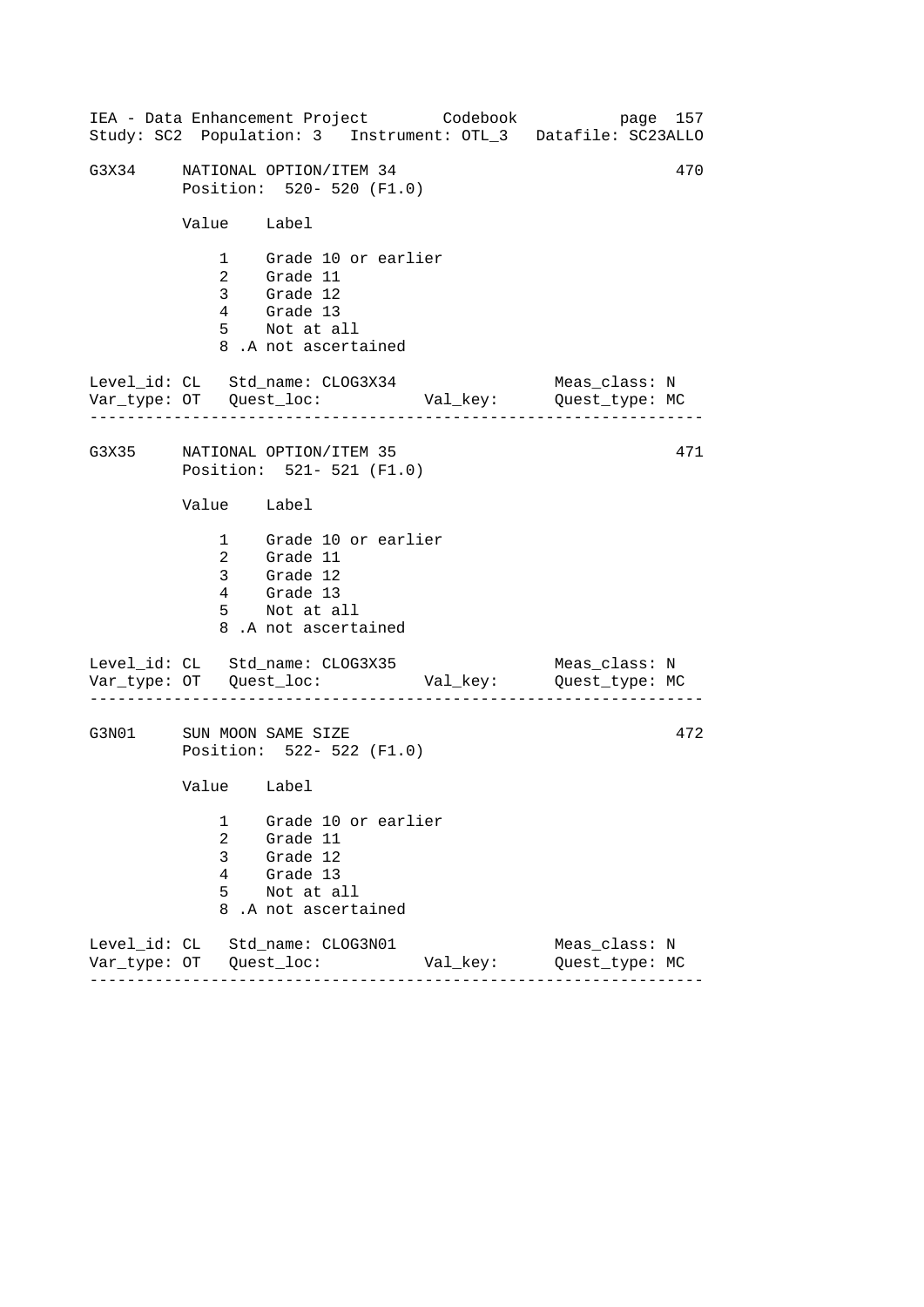------------------------------------------------------------------ ------------------------------------------------------------------ ------------------------------------------------------------------ IEA - Data Enhancement Project Codebook page 158 Study: SC2 Population: 3 Instrument: OTL\_3 Datafile: SC23ALLO G3N02 DAY MARS LONGER EARTH 673 Position: 523- 523 (F1.0) Value Label 1 Grade 10 or earlier 2 Grade 11 3 Grade 12 4 Grade 13 5 Not at all 8 .A not ascertained Level\_id: CL Std\_name: CLOG3N02 Meas\_class: N Var\_type: OT Quest\_loc: Val\_key: Quest\_type: MC G3N03 SOLAR COLLECTOR Position: 524- 524 (F1.0) Value Label 1 Grade 10 or earlier 2 Grade 11 3 Grade 12 4 Grade 13 5 Not at all 8 .A not ascertained Level\_id: CL Std\_name: CLOG3N03 Var\_type: OT Quest\_loc: Val\_key: Quest\_type: MC Meas\_class: N G3N04 SURFACE CHANGE Position: 525- 525 (F1.0) Value Label 1 Grade 10 or earlier 2 Grade 11 3 Grade 12 4 Grade 13 5 Not at all 8 .A not ascertained Level\_id: CL Std\_name: CLOG3N04 Meas\_class: N Var\_type: OT Quest\_loc: Val\_key: Quest\_type: MC 474 475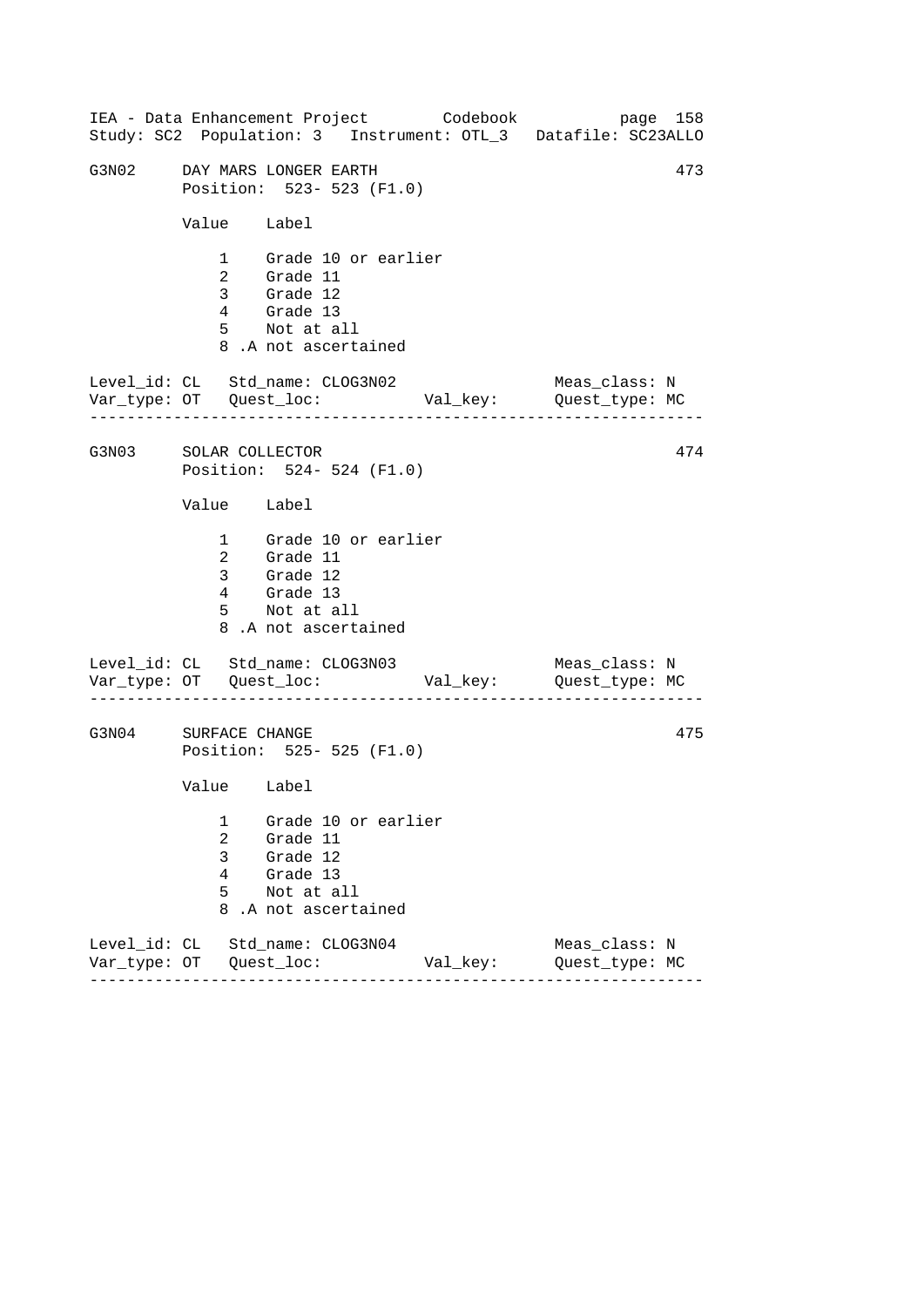------------------------------------------------------------------ ------------------------------------------------------------------ ------------------------------------------------------------------ IEA - Data Enhancement Project Codebook page 159 Study: SC2 Population: 3 Instrument: OTL\_3 Datafile: SC23ALLO G3N05 BILE DIGESTION FATS 476 Position: 526- 526 (F1.0) Value Label 1 Grade 10 or earlier 2 Grade 11 3 Grade 12 4 Grade 13 5 Not at all 8 .A not ascertained Level\_id: CL Std\_name: CLOG3N05 Meas\_class: N Var\_type: OT Quest\_loc: Val\_key: Quest\_type: MC G3N06 SEEDS IN FLASK Position: 527- 527 (F1.0) Value Label 1 Grade 10 or earlier 2 Grade 11 3 Grade 12 4 Grade 13 5 Not at all 8 .A not ascertained Level\_id: CL Std\_name: CLOG3N06 Var\_type: OT Quest\_loc: Val\_key: Quest\_type: MC Meas\_class: N G3N07 MENSTRUATION TIME Position: 528- 528 (F1.0) Value Label 1 Grade 10 or earlier 2 Grade 11 3 Grade 12 4 Grade 13 5 Not at all 8 .A not ascertained Level\_id: CL Std\_name: CLOG3N07 Meas\_class: N Var\_type: OT Quest\_loc: Val\_key: Quest\_type: MC 477 478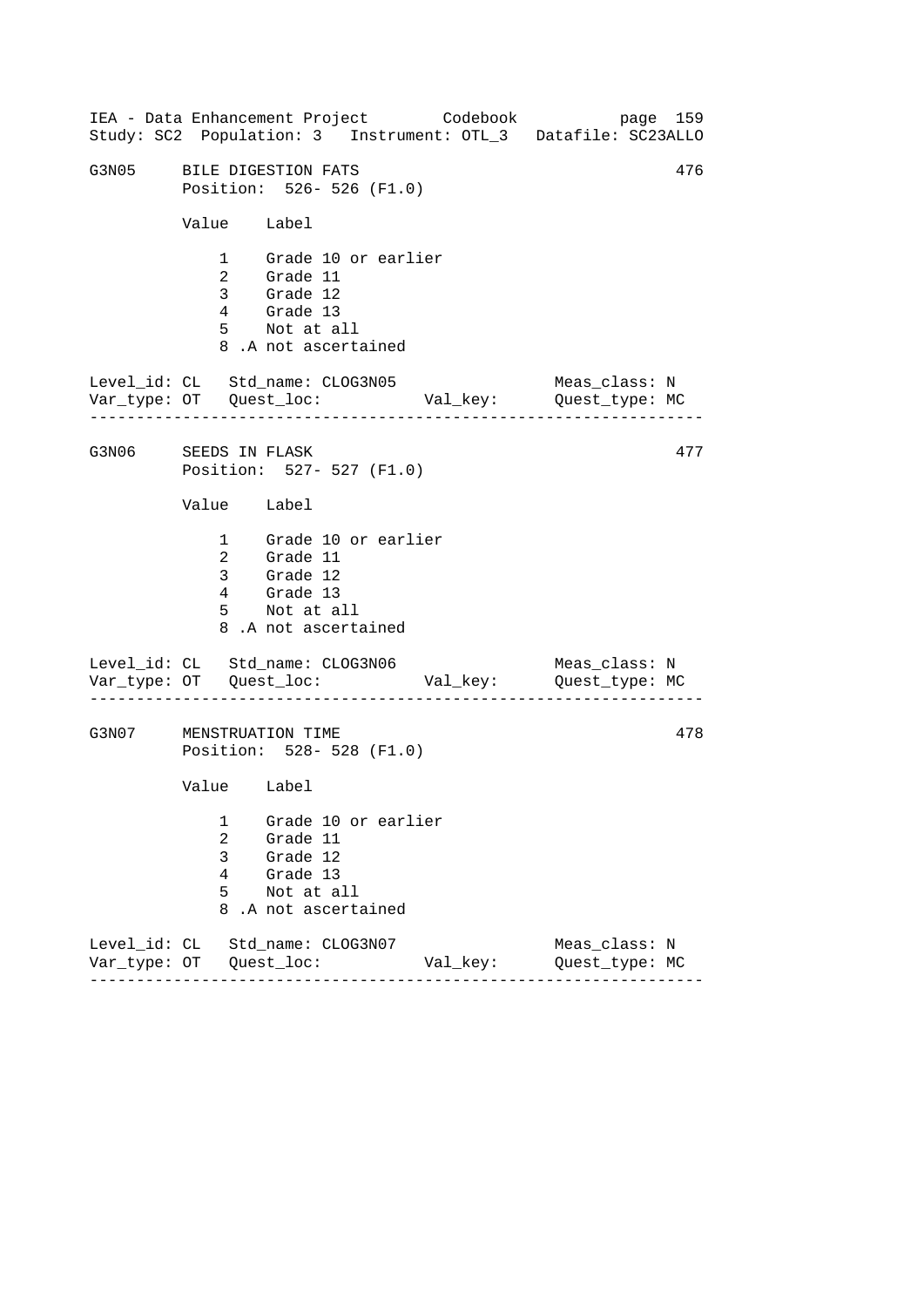------------------------------------------------------------------ ------------------------------------------------------------------ ------------------------------------------------------------------ IEA - Data Enhancement Project Codebook page 160 Study: SC2 Population: 3 Instrument: OTL\_3 Datafile: SC23ALLO G3N08 FEMALES CARRY VD 479 Position: 529- 529 (F1.0) Value Label 1 Grade 10 or earlier 2 Grade 11 3 Grade 12 4 Grade 13 5 Not at all 8 .A not ascertained Level\_id: CL Std\_name: CLOG3N08 Meas\_class: N Var\_type: OT Quest\_loc: Val\_key: Quest\_type: MC G3N09 WHY GIRAFFES LONG NECK Position: 530- 530 (F1.0) Value Label 1 Grade 10 or earlier 2 Grade 11 3 Grade 12 4 Grade 13 5 Not at all 8 .A not ascertained Level\_id: CL Std\_name: CLOG3N09 Var\_type: OT Quest\_loc: Val\_key: Quest\_type: MC Meas\_class: N G3N10 POPULATION GROWTH CURVE Position: 531- 531 (F1.0) Value Label 1 Grade 10 or earlier 2 Grade 11 3 Grade 12 4 Grade 13 5 Not at all 8 .A not ascertained Level\_id: CL Std\_name: CLOG3N10 Meas\_class: N Var\_type: OT Quest\_loc: Val\_key: Quest\_type: MC 480 481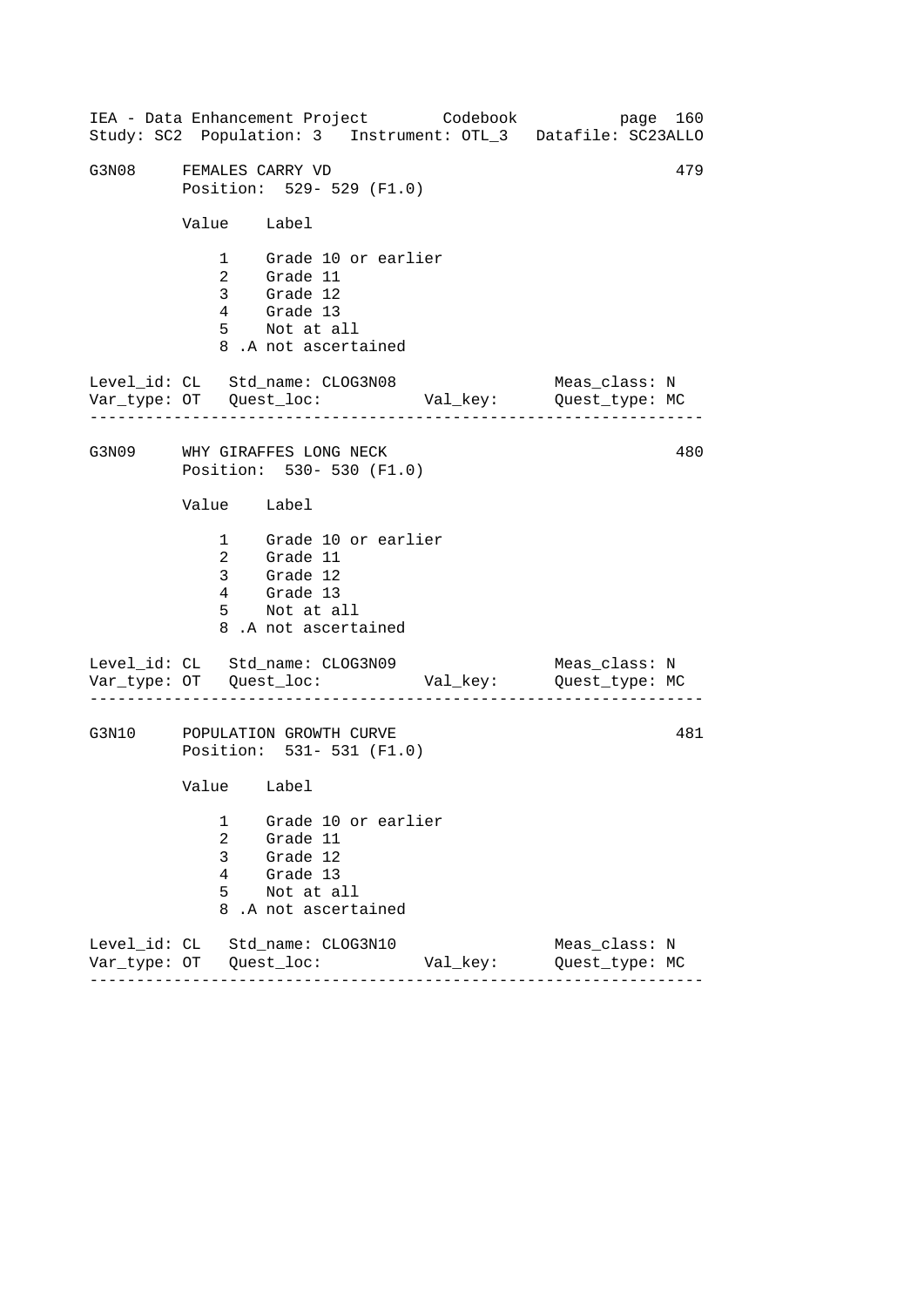------------------------------------------------------------------ ------------------------------------------------------------------ ------------------------------------------------------------------ IEA - Data Enhancement Project Codebook page 161 Study: SC2 Population: 3 Instrument: OTL\_3 Datafile: SC23ALLO G3N11 EXPOSURE INSECTICIDES 482 Position: 532- 532 (F1.0) Value Label 1 Grade 10 or earlier 2 Grade 11 3 Grade 12 4 Grade 13 5 Not at all 8 .A not ascertained Level\_id: CL Std\_name: CLOG3N11 Meas\_class: N Var\_type: OT Quest\_loc: Val\_key: Quest\_type: MC G3N12 FP/SP SALT WATER Position: 533- 533 (F1.0) Value Label 1 Grade 10 or earlier 2 Grade 11 3 Grade 12 4 Grade 13 5 Not at all 8 .A not ascertained Level\_id: CL Std\_name: CLOG3N12 Meas\_class: N Var\_type: OT Quest\_loc: Val\_key: Quest\_type: MC G3N13 GALAPAGOS Position: 534- 534 (F1.0) Value Label 1 Grade 10 or earlier 2 Grade 11 3 Grade 12 4 Grade 13 5 Not at all 8 .A not ascertained Level\_id: CL Std\_name: CLOG3N13 Meas\_class: N Var\_type: OT Quest\_loc: Val\_key: Quest\_type: MC 483 484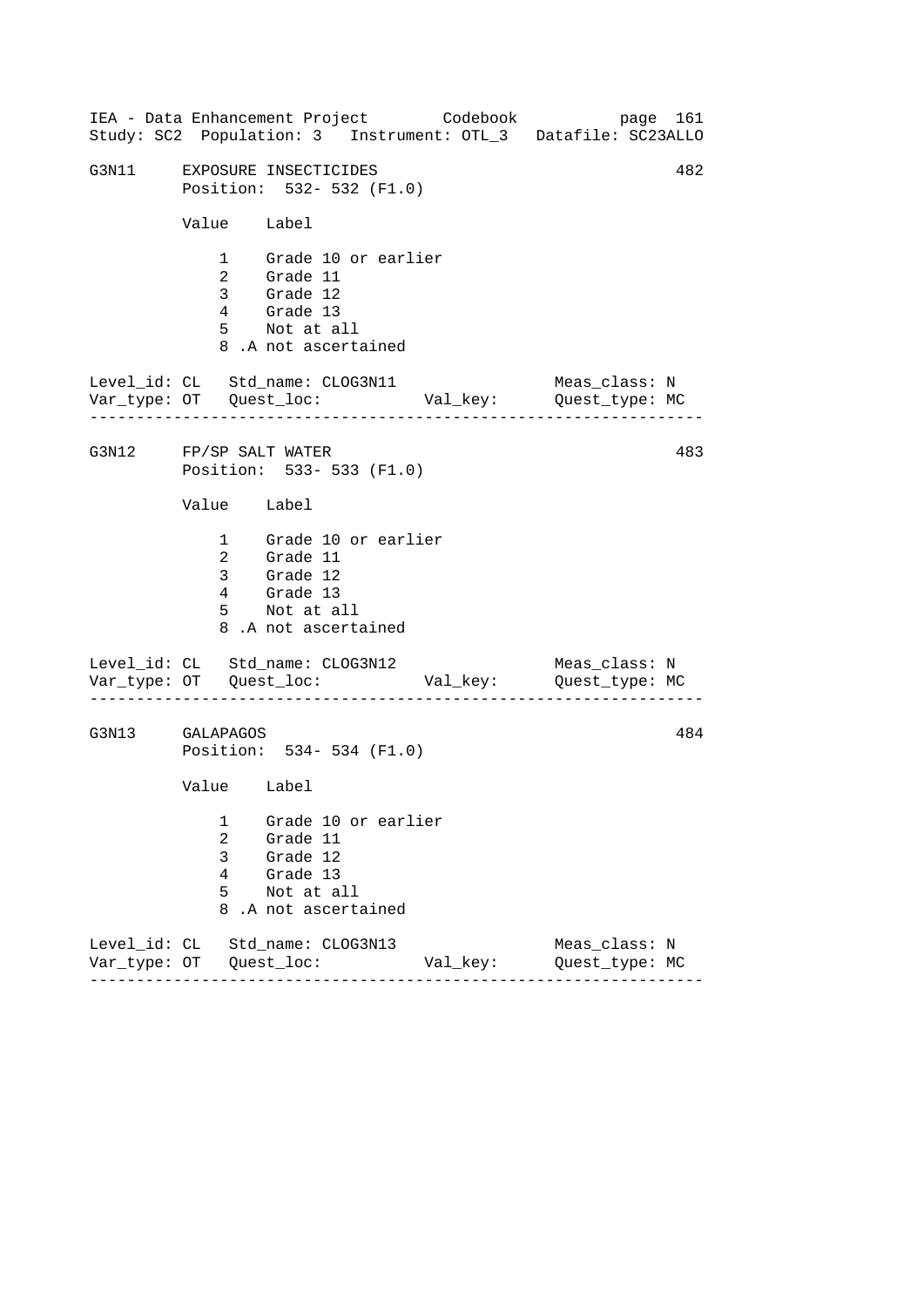------------------------------------------------------------------ ------------------------------------------------------------------ ------------------------------------------------------------------ IEA - Data Enhancement Project Codebook page 162 Study: SC2 Population: 3 Instrument: OTL\_3 Datafile: SC23ALLO G3N14 PAINT ON IRON 485 Position: 535- 535 (F1.0) Value Label 1 Grade 10 or earlier 2 Grade 11 3 Grade 12 4 Grade 13 5 Not at all 8 .A not ascertained Level\_id: CL Std\_name: CLOG3N14 Meas\_class: N Var\_type: OT Quest\_loc: Val\_key: Quest\_type: MC G3N15 SOLN X + SOLN Y Position: 536- 536 (F1.0) Value Label 1 Grade 10 or earlier 2 Grade 11 3 Grade 12 4 Grade 13 5 Not at all 8 .A not ascertained Level\_id: CL Std\_name: CLOG3N15 Var\_type: OT Quest\_loc: Val\_key: Quest\_type: MC Meas\_class: N G3N16 DINOSAUR CARBON ATOMS Position: 537- 537 (F1.0) Value Label 1 Grade 10 or earlier 2 Grade 11 3 Grade 12 4 Grade 13 5 Not at all 8 .A not ascertained Level\_id: CL Std\_name: CLOG3N16 Meas\_class: N Var\_type: OT Quest\_loc: Val\_key: Quest\_type: MC 486 487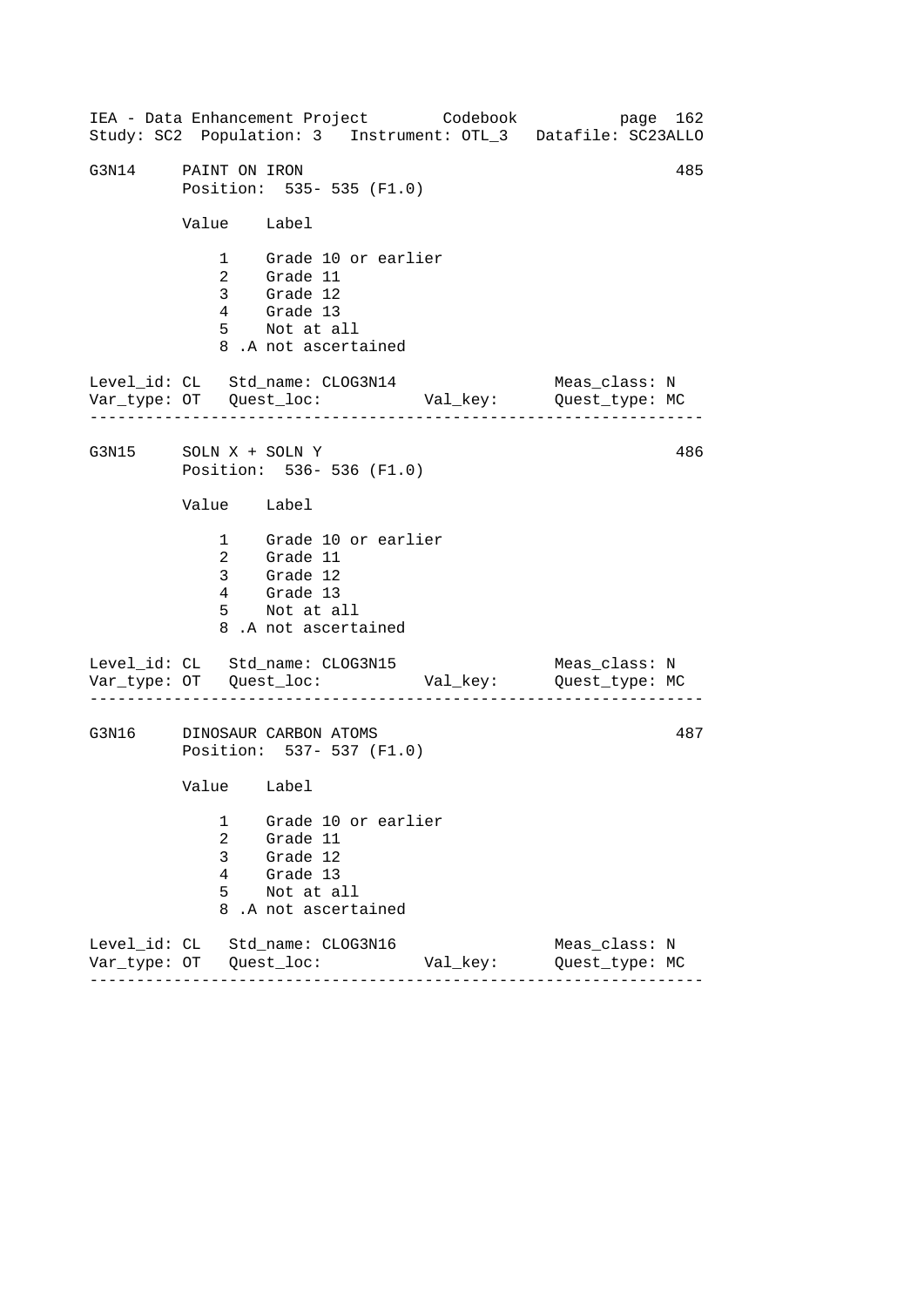------------------------------------------------------------------ ------------------------------------------------------------------ ------------------------------------------------------------------ IEA - Data Enhancement Project Codebook page 163 Study: SC2 Population: 3 Instrument: OTL\_3 Datafile: SC23ALLO G3N17 CAR MOTOR GAS 288 Position: 538- 538 (F1.0) Value Label 1 Grade 10 or earlier 2 Grade 11 3 Grade 12 4 Grade 13 5 Not at all 8 .A not ascertained Level\_id: CL Std\_name: CLOG3N17 Meas\_class: N Var\_type: OT Quest\_loc: Val\_key: Quest\_type: MC G3N18 PACKAGING MATERIALS Position: 539- 539 (F1.0) Value Label 1 Grade 10 or earlier 2 Grade 11 3 Grade 12 4 Grade 13 5 Not at all 8 .A not ascertained Level\_id: CL Std\_name: CLOG3N18 Var\_type: OT Quest\_loc: Val\_key: Quest\_type: MC Meas\_class: N G3N19 ESTIMATE MASS CAR Position: 540- 540 (F1.0) Value Label 1 Grade 10 or earlier 2 Grade 11 3 Grade 12 4 Grade 13 5 Not at all 8 .A not ascertained Level\_id: CL Std\_name: CLOG3N19 Meas\_class: N Var\_type: OT Quest\_loc: Val\_key: Quest\_type: MC 489 490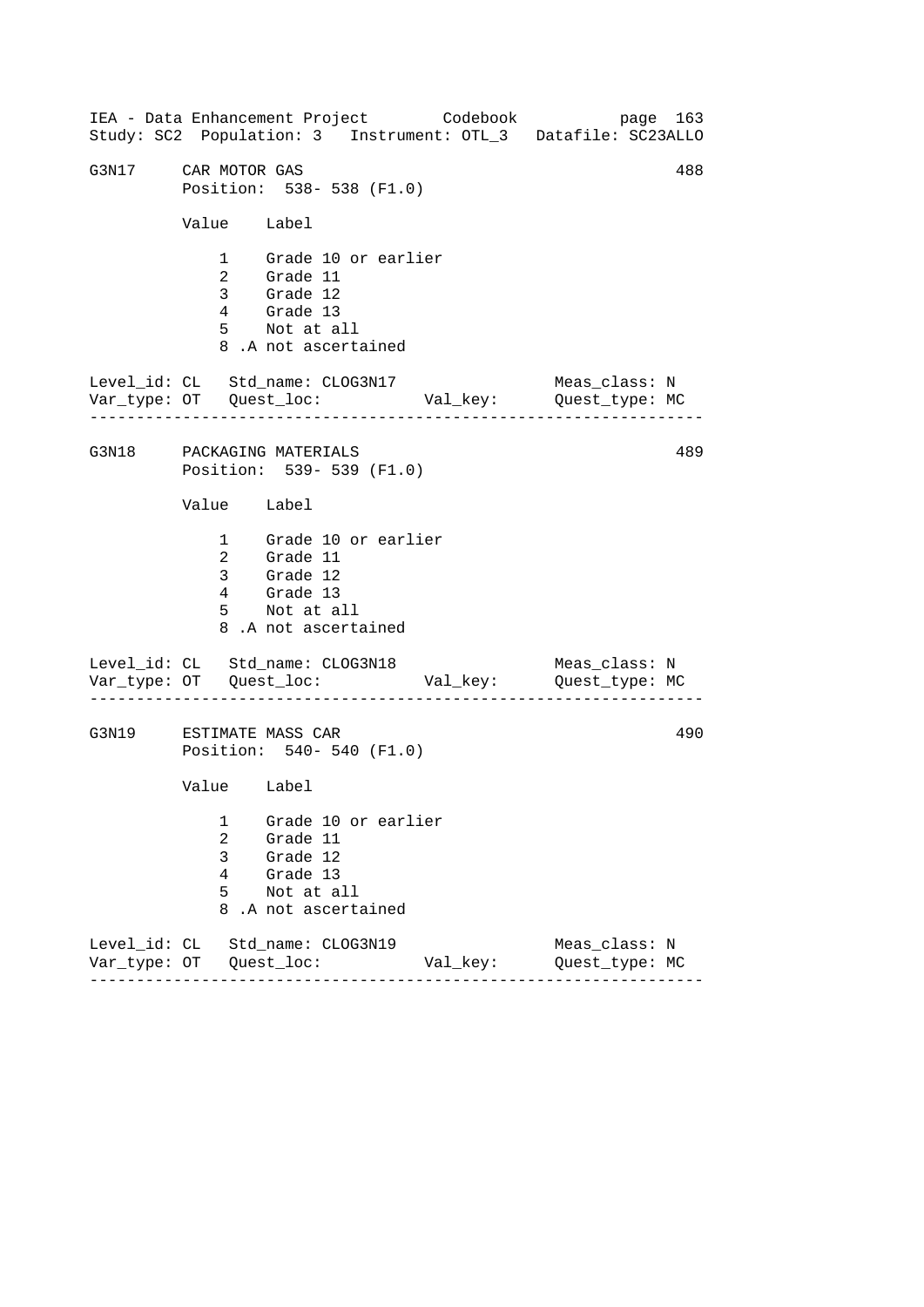------------------------------------------------------------------ ------------------------------------------------------------------ ------------------------------------------------------------------ IEA - Data Enhancement Project Codebook page 164 Study: SC2 Population: 3 Instrument: OTL\_3 Datafile: SC23ALLO G3N20 BOAT IN SALT WATER 491 Position: 541- 541 (F1.0) Value Label 1 Grade 10 or earlier 2 Grade 11 3 Grade 12 4 Grade 13 5 Not at all 8 .A not ascertained Level\_id: CL Std\_name: CLOG3N20 Meas\_class: N Var\_type: OT Quest\_loc: Val\_key: Quest\_type: MC G3N21 BALL ON STRING Position: 542- 542 (F1.0) Value Label 1 Grade 10 or earlier 2 Grade 11 3 Grade 12 4 Grade 13 5 Not at all 8 .A not ascertained Level\_id: CL Std\_name: CLOG3N21 Var\_type: OT Quest\_loc: Val\_key: Quest\_type: MC Meas\_class: N G3N22 PULLEYS AND BELTS Position: 543- 543 (F1.0) Value Label 1 Grade 10 or earlier 2 Grade 11 3 Grade 12 4 Grade 13 5 Not at all 8 .A not ascertained Level\_id: CL Std\_name: CLOG3N22 Meas\_class: N Var\_type: OT Quest\_loc: Val\_key: Quest\_type: MC 492 493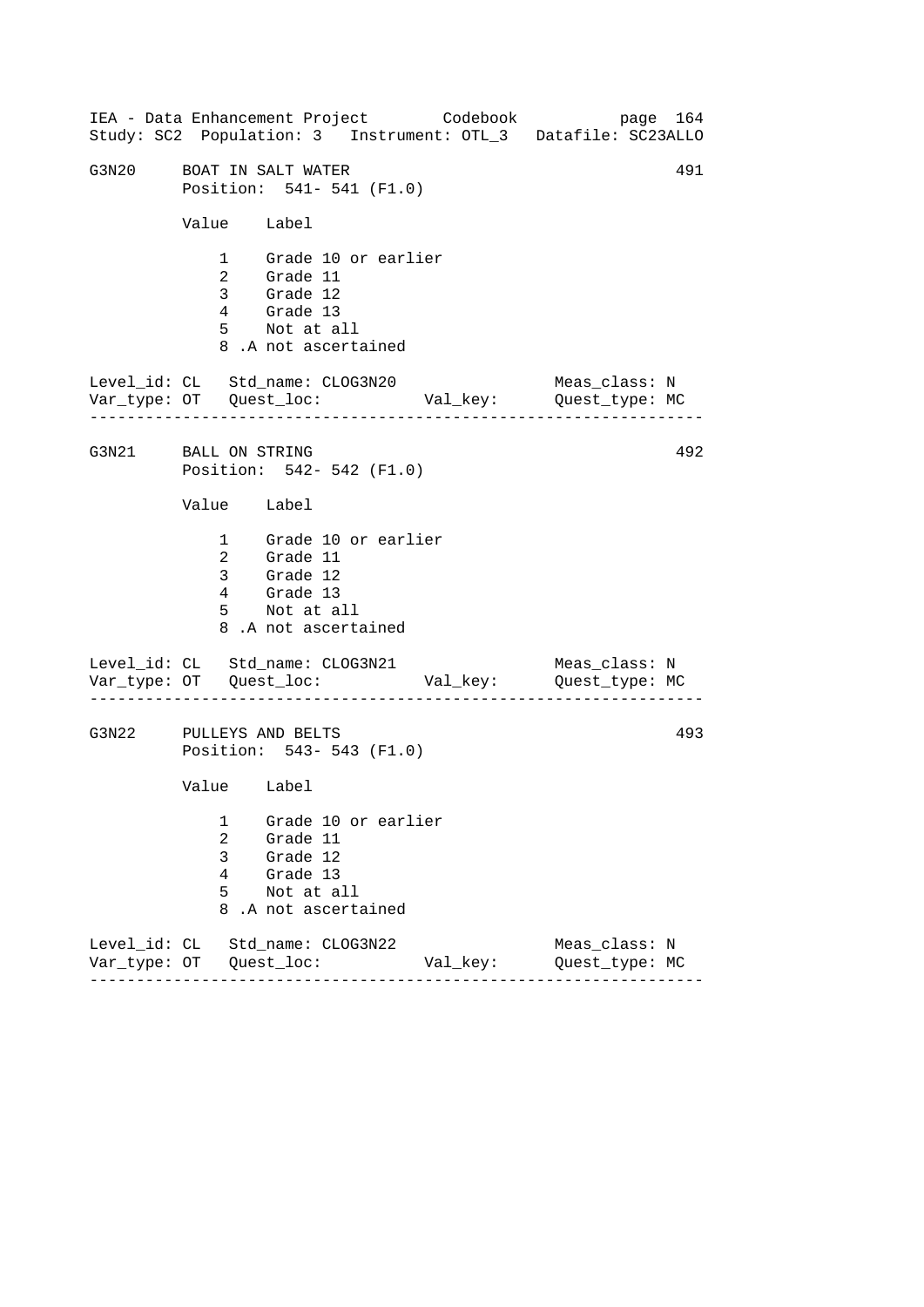------------------------------------------------------------------ ------------------------------------------------------------------ ------------------------------------------------------------------ IEA - Data Enhancement Project Codebook page 165 Study: SC2 Population: 3 Instrument: OTL\_3 Datafile: SC23ALLO G3N23 FUNCTION MODERATOR 63N23 494 Position: 544- 544 (F1.0) Value Label 1 Grade 10 or earlier 2 Grade 11 3 Grade 12 4 Grade 13 5 Not at all 8 .A not ascertained Level\_id: CL Std\_name: CLOG3N23 Meas\_class: N Var\_type: OT Quest\_loc: Val\_key: Quest\_type: MC G3N24 SEALED CAN COLLAPSES Position: 545- 545 (F1.0) Value Label 1 Grade 10 or earlier 2 Grade 11 3 Grade 12 4 Grade 13 5 Not at all 8 .A not ascertained Level\_id: CL Std\_name: CLOG3N24 Var\_type: OT Quest\_loc: Val\_key: Quest\_type: MC Meas\_class: N G3N25 WEIGH ROCK IN WATER Position: 546- 546 (F1.0) Value Label 1 Grade 10 or earlier 2 Grade 11 3 Grade 12 4 Grade 13 5 Not at all 8 .A not ascertained Level\_id: CL Std\_name: CLOG3N25 Meas\_class: N Var\_type: OT Quest\_loc: Val\_key: Quest\_type: MC 495 496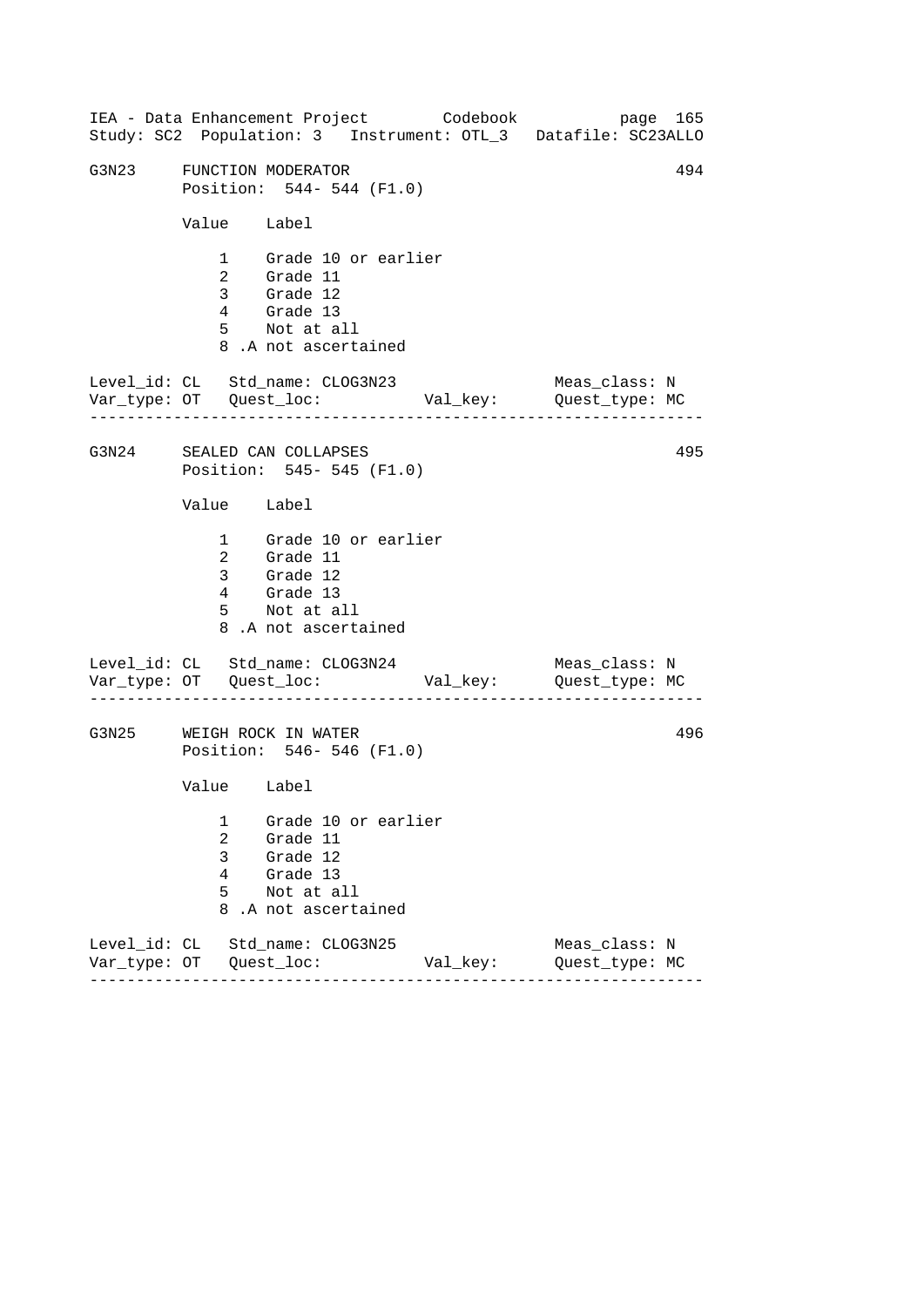------------------------------------------------------------------ ------------------------------------------------------------------ ------------------------------------------------------------------ IEA - Data Enhancement Project Codebook page 166 Study: SC2 Population: 3 Instrument: OTL\_3 Datafile: SC23ALLO G3N26 UNCONSCIOUS PERSON 497 Position: 547- 547 (F1.0) Value Label 1 Grade 10 or earlier 2 Grade 11 3 Grade 12 4 Grade 13 5 Not at all 8 .A not ascertained Level\_id: CL Std\_name: CLOG3N26 Meas\_class: N Var\_type: OT Quest\_loc: Val\_key: Quest\_type: MC G3N27 BUILDING ON FIRE Position: 548- 548 (F1.0) Value Label 1 Grade 10 or earlier 2 Grade 11 3 Grade 12 4 Grade 13 5 Not at all 8 .A not ascertained Level\_id: CL Std\_name: CLOG3N27 Var\_type: OT Quest\_loc: Val\_key: Quest\_type: MC Meas\_class: N G3N28 BLEEDING CUT ON ARM Position: 549- 549 (F1.0) Value Label 1 Grade 10 or earlier 2 Grade 11 3 Grade 12 4 Grade 13 5 Not at all 8 .A not ascertained Level\_id: CL Std\_name: CLOG3N28 Meas\_class: N Var\_type: OT Quest\_loc: Val\_key: Quest\_type: MC 498 499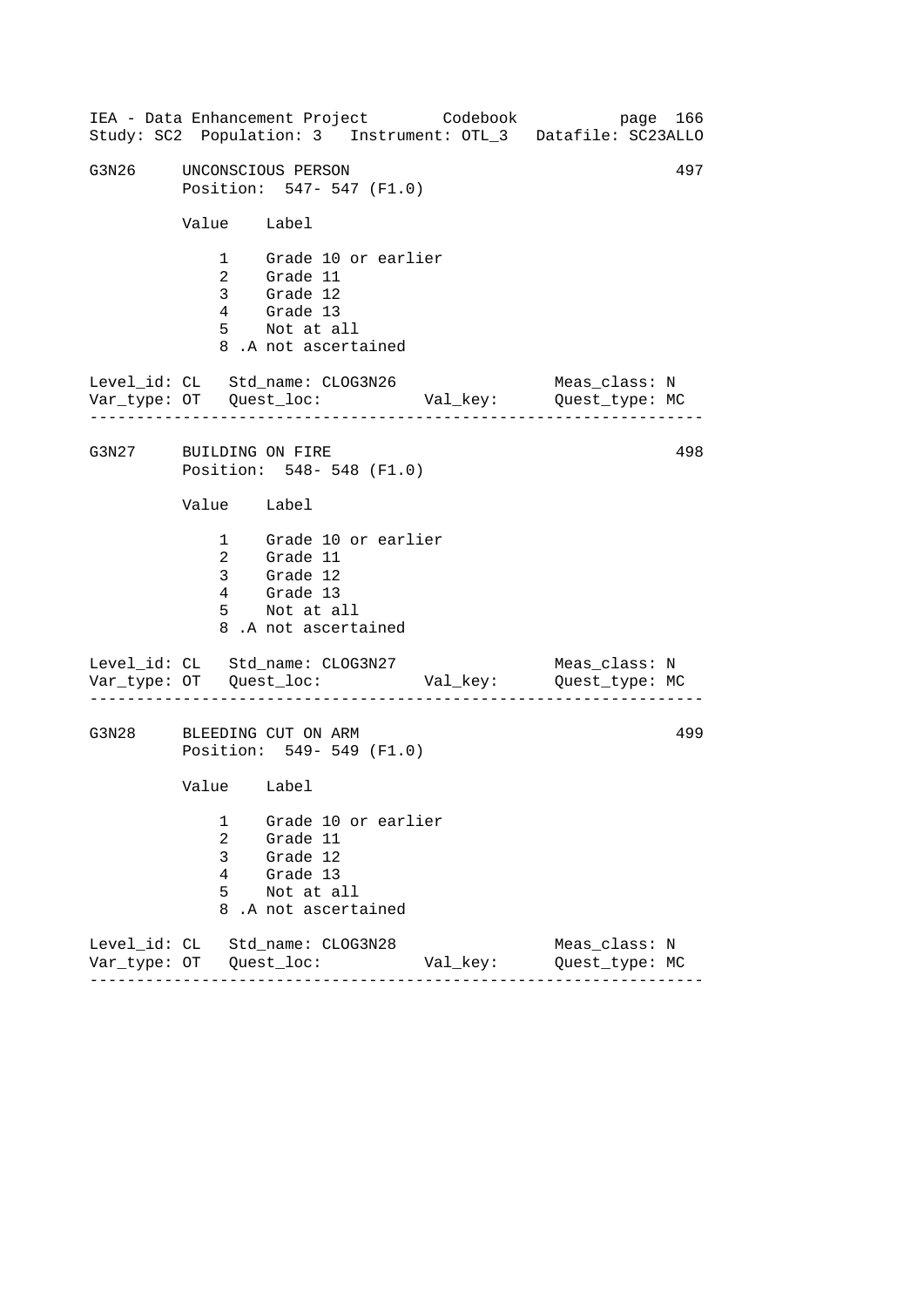------------------------------------------------------------------ ------------------------------------------------------------------ ------------------------------------------------------------------ IEA - Data Enhancement Project Codebook page 167 Study: SC2 Population: 3 Instrument: OTL\_3 Datafile: SC23ALLO G3N29 VITAMIN C PURPOSE 500 Position: 550- 550 (F1.0) Value Label 1 Grade 10 or earlier 2 Grade 11 3 Grade 12 4 Grade 13 5 Not at all 8 .A not ascertained Level\_id: CL Std\_name: CLOG3N29 Meas\_class: N Var\_type: OT Quest\_loc: Val\_key: Quest\_type: MC G3N30 EXHAUST FAN CIRCUIT Position: 551- 551 (F1.0) Value Label 1 Grade 10 or earlier 2 Grade 11 3 Grade 12 4 Grade 13 5 Not at all 8 .A not ascertained Level\_id: CL Std\_name: CLOG3N30 Var\_type: OT Quest\_loc: Val\_key: Quest\_type: MC Meas\_class: N G3N31 NATIONAL OPTION/ITEM 31 Position: 552- 552 (F1.0) Value Label 1 Grade 10 or earlier 2 Grade 11 3 Grade 12 4 Grade 13 5 Not at all 8 .A not ascertained Level\_id: CL Std\_name: CLOG3N31 Meas\_class: N Var\_type: OT Quest\_loc: Val\_key: Quest\_type: MC 501 502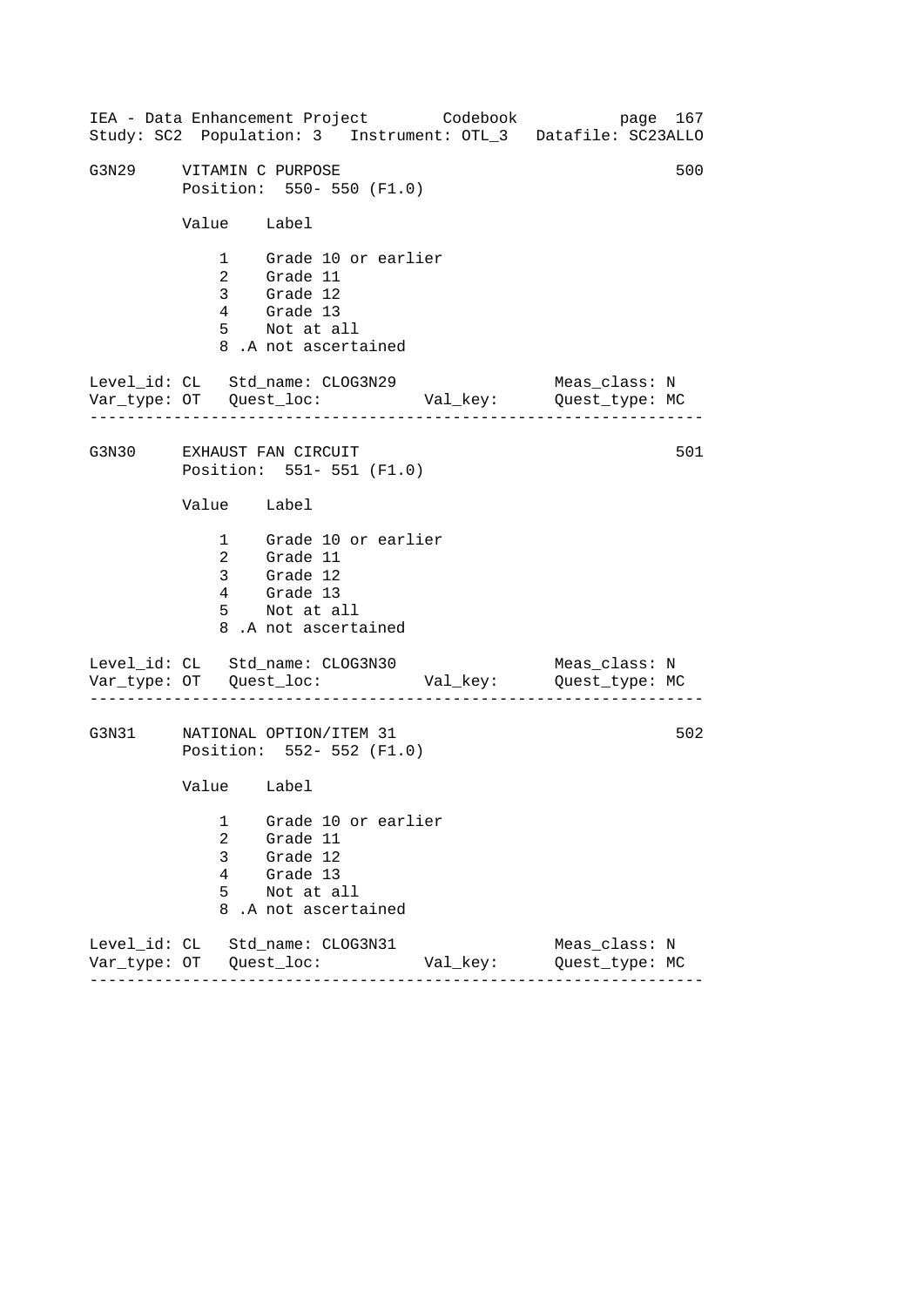|       |                            | IEA - Data Enhancement Project Codebook                                                                |          | page 168<br>Study: SC2 Population: 3 Instrument: OTL_3 Datafile: SC23ALLO |
|-------|----------------------------|--------------------------------------------------------------------------------------------------------|----------|---------------------------------------------------------------------------|
| G3N32 |                            | NATIONAL OPTION/ITEM 32<br>Position: 553- 553 (F1.0)                                                   |          | 503                                                                       |
|       | Value Label                |                                                                                                        |          |                                                                           |
|       |                            | 1 Grade 10 or earlier<br>2 Grade 11<br>3 Grade 12<br>4 Grade 13<br>5 Not at all<br>8.A not ascertained |          |                                                                           |
|       |                            | Level_id: CL Std_name: CLOG3N32                                                                        |          | Meas_class: N<br>Var_type: OT    Quest_loc:    Val_key:    Quest_type: MC |
|       |                            | G3N33 NATIONAL OPTION/ITEM 33<br>Position: 554- 554 (F1.0)                                             |          | 504                                                                       |
|       | Value Label                |                                                                                                        |          |                                                                           |
|       |                            | 1 Grade 10 or earlier<br>2 Grade 11<br>3 Grade 12<br>4 Grade 13<br>5 Not at all<br>8.A not ascertained |          |                                                                           |
|       |                            | Level_id: CL Std_name: CLOG3N33                                                                        |          | Meas_class: N                                                             |
| G3N34 |                            | NATIONAL OPTION/ITEM 34<br>Position: 555- 555 (F1.0)                                                   |          | 505                                                                       |
|       | Value Label                |                                                                                                        |          |                                                                           |
|       | 1<br>2<br>3<br>4<br>5<br>8 | Grade 10 or earlier<br>Grade 11<br>Grade 12<br>Grade 13<br>Not at all<br>.A not ascertained            |          |                                                                           |
|       |                            | Level_id: CL Std_name: CLOG3N34                                                                        | Val_key: | Meas class: N<br>Quest_type: MC                                           |